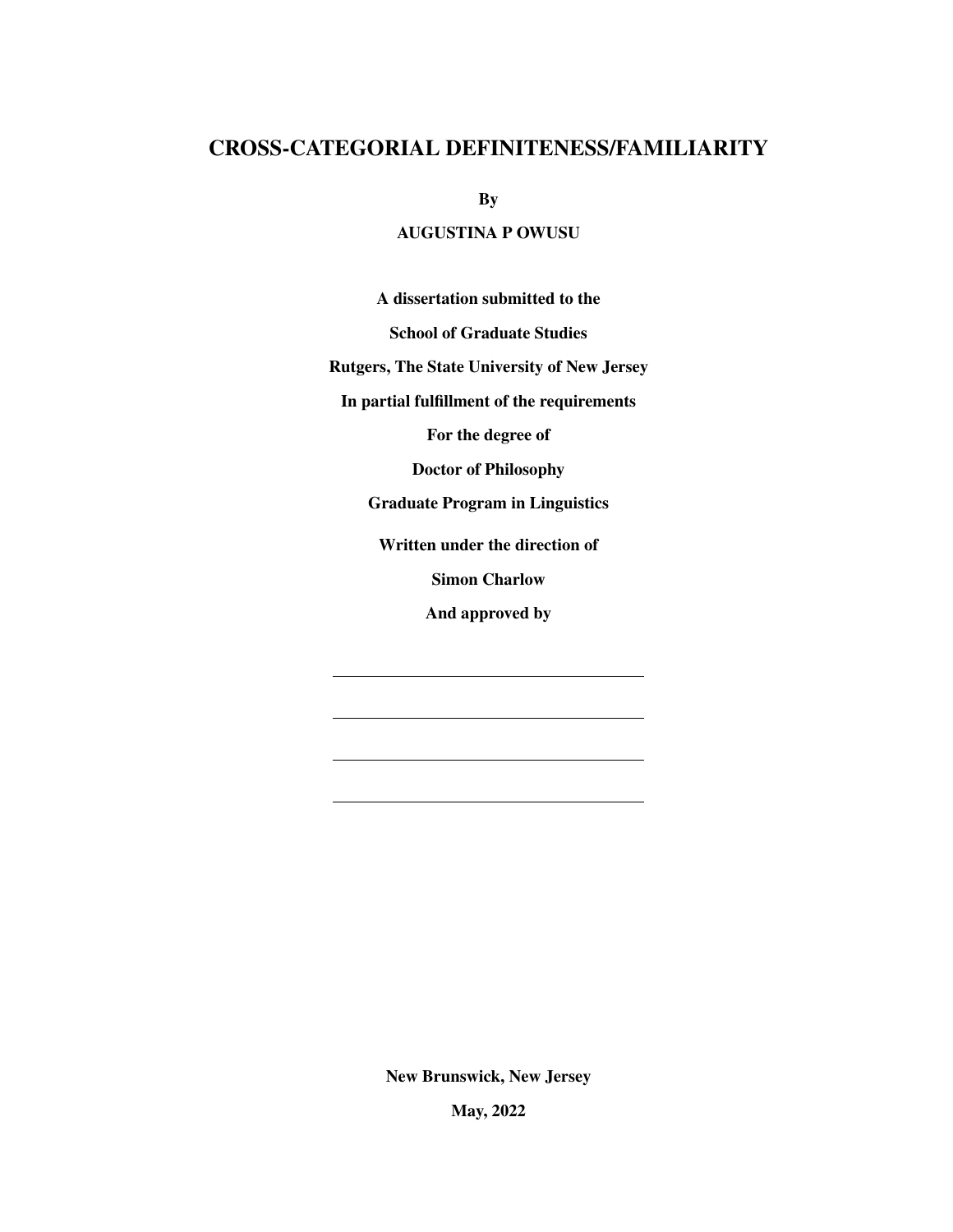#### ABSTRACT OF THE DISSERTATION

# Cross-categorial Definiteness/Familiarity

# By AUGUSTINA P OWUSU Dissertation Director:

#### Simon Charlow

This dissertation examines definiteness in Akan, focusing specifically on the so-called definite determiner *no´*, which occurs in both the nominal and clausal domains. I argue that *nó* encodes the presupposition of familiarity across categories —it requires the existence of a discourse referent with the descriptive content of its complement in the discourse. The complement of  $n\delta$ , as a cross-categorial determiner, includes NP and TP (as well as additional propositional nodes, including NegP). As such, the dissertation contributes to the growing body of research about cross-categorial definite determiners (Renans, [2016,](#page-215-0) [2018;](#page-215-1) Korsah, [2017\)](#page-212-0), Ewe, Fongbe (Lefebvre, [1998](#page-213-0); Larson, [2003](#page-213-1)), as well as Haitian Creole (Lefebvre, [1998](#page-213-0); Wespel, [2008\)](#page-218-0). Concentrating first on the nominal determiner, I demonstrate that  $n\sigma$  imposes two conditions on its nominal complement: it must be familiar in the discourse and have a non-unique denotation in the larger discourse. These two requirements, encoded in the lexical entry for *no´* as presuppositions, capture two essential components of the determiner. The familiarity presupposition captures the fact that *no´* has anaphoric and immediate situation uses, as defined by Hawkins [\(1978](#page-210-0)). The term "familiarity" as used here corresponds to Roberts's (2003) notion of "weak familiarity." The second presupposition, non-uniqueness, which is borrowed from Robinson [\(2005](#page-216-0)) and Dayal and Jiang ([2020\)](#page-208-0), accounts for the incompatible of *no´* with inherently unique nouns such as president and superlatives.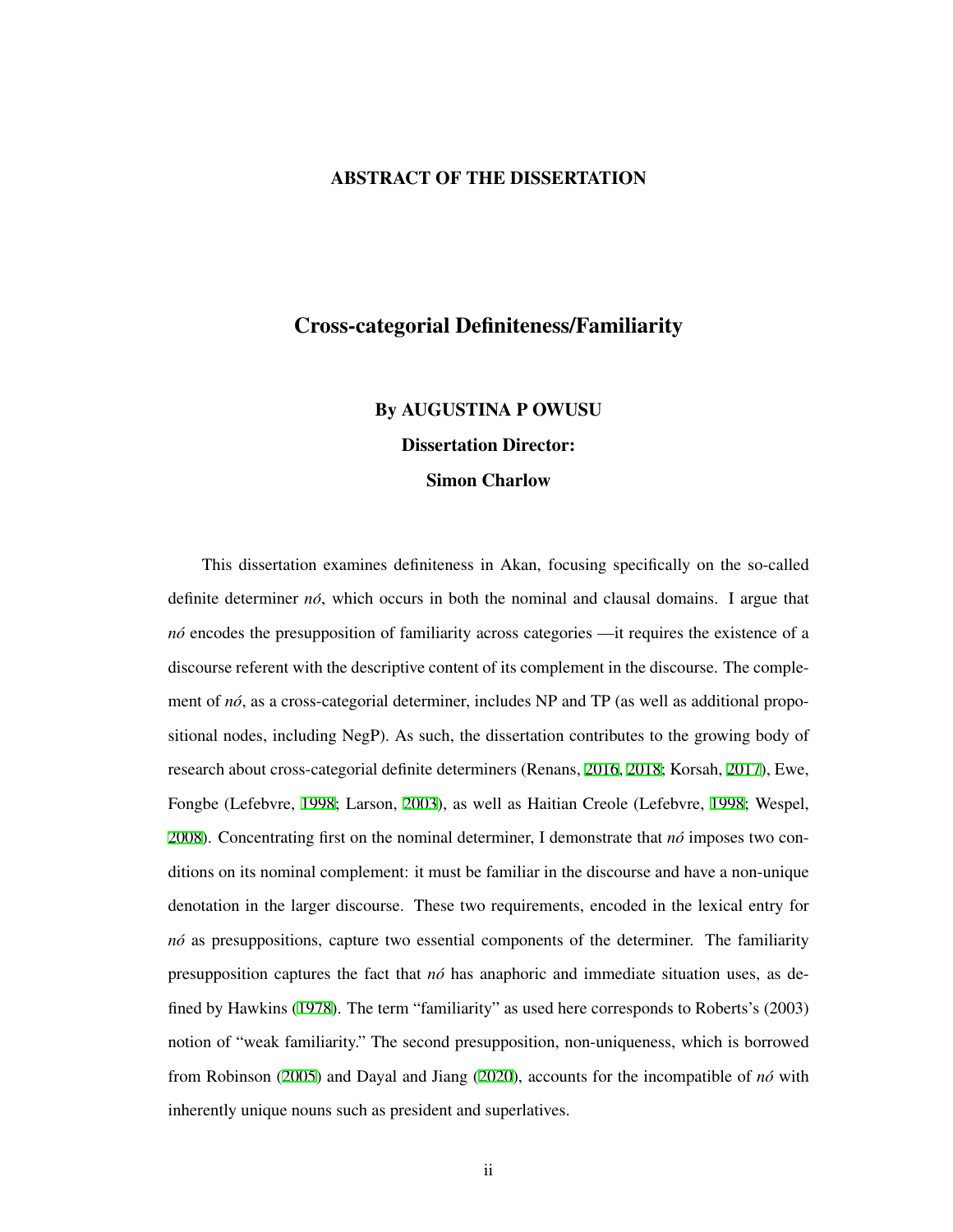Moving to the clausal domain, I demonstrate that  $n\acute{o}$  can be combined with declaratives where it takes a propositional argument. Thus, I argue that  $n\acute{o}$ -clauses are definite propositions that have two semantic contributions: a presupposition of familiarity and an assertion. Additionally, it was demonstrated that, despite their status as definite propositions, *no´*-clauses in embedded context lack several of the characteristics associated with definite CPs in Hebrew (Kastner, [2015\)](#page-212-1) and Greek Roussou ([1991\)](#page-216-1). For example, under non-factive predicates, *no´* clauses do not elicit factive presuppositions. While clausal *no´* encodes familiarity, it cannot be used to reintroduce a proposition already present in the Common Ground. To account for this property, I adopt from Portner [\(2007](#page-215-2)) the idea that information is updated at two distinct levels during a conversation: the Common Propositional Space (CPS) and the Common Ground (CG). Each proposition uttered is stored in the CPS, while only asserted propositions are stored in the CG. Thus, prior to the utterance of a *no´*-clause, the information it encodes is contained only in the CPS. The  $n\acute{o}$ -clause passes the information to the CG. As such, the study of clausal  $n\acute{o}$ presented in this dissertation not only articulates the rather intriguing distributional properties of a clausal determiner, but also gives empirical evidence for a textured perspective of discourse structure.

The dissertation further examines the semantics of the Akan indefinite determiner, *b´ı*, with the goal of presenting a comprehensive view of the nominal space. *B*' licenses exceptional wide-scope readings outside scope islands, transparent readings within the scope of intensional verbs, and referential uses similar to specific indefinites, but also permits narrow-scope readings within islands and opaque readings within the scope of intensional verbs similar to non-specific indefinites. On the basis of these properties, I propose that  $b\ell$  is an unambiguous choice function with an implicit skolemworld/situation variable. This analysis builds on Arkoh's (2011) analysis of *bt* in Akan. *Bt* is always skolemized to the situation of its argument, which means that both the choice function and the NP are always assessed relative to the same index. For the narrow-scope reading of *bt*, the situation pronoun may be bound locally in a conditional, and for the wide-scope reading, it may be bound by the matrix situation.

Remarkably, the definite and indefinite determiners may occur in two distinct orders in a DP: NP *bt no*, which is understood as definite, and NP *no bt*, which is interpreted as partitive.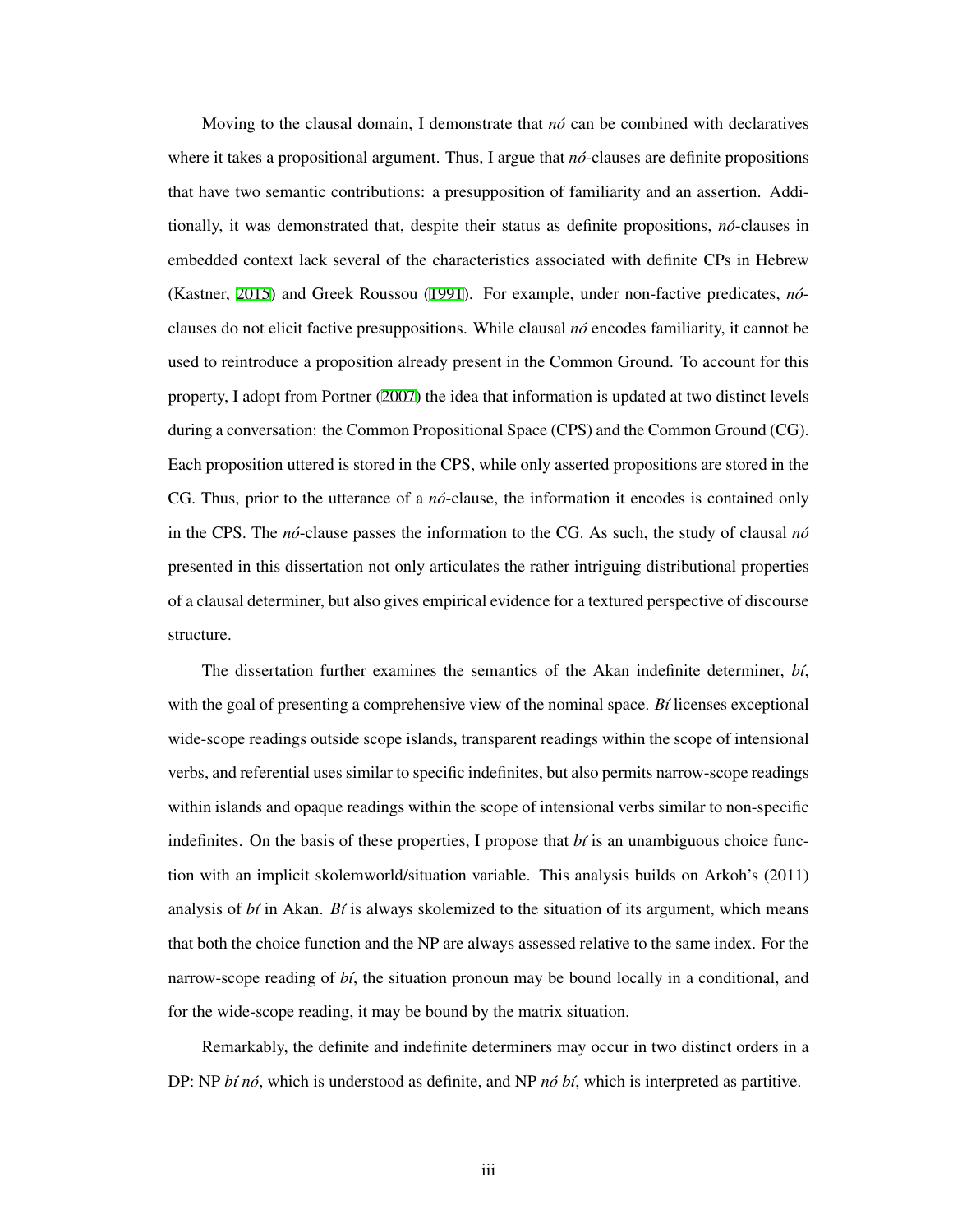## Acknowledgements

<span id="page-3-0"></span>Writing a dissertation is a long and often lonely road, so I am very grateful to all the people who went on this journey with me. I am especially indebted to my committee. To my chair, Simon Charlow: thank you for your patience, guidance, and support throughout this journey. Thank you for pushing me to finish. To Veneeta Dayal: your contribution to my life goes beyond this dissertation. My interest in semantics started with you in 2013 in Nigeria, before we met again at Rutgers. Thank you for believing in my potential and for your willingness to help me reach my goal. Thank you, Viviane Deprez, for accepting to be on my committee and for your time. A special thank you to Malte Zimmermann for agreeing to be the external member of the committee; this dissertation has benefited immensely from your insight into African languages.

To the professors at Rutgers: you have all impacted my academic journey in various ways. Mark, I still remember my Syntax 1 class. I aspire to be as passionate about teaching as you are. Working with Ken on the Afranaph project was such a wonderful experience. Thank you for your encouraging words even when things were not working out how you hoped. Also, thank you for allowing me to cat-sit Orlando. That was my all-time favorite job in Highland Park. Akin: thank you for making me feel welcomed.

My journey to Rutgers was made possible by the African Linguistics School (ALS). Thank you Akin, Chris, John, and Enoch for your love toward the African Linguistics community. The opportunity you gave me in 2013 shaped my academic life forever. Thank you also for allowing me to give back to the community in 2019.

A big thank you to my colleagues at Rutgers especially my cohort: Livia, Morgan, Deepak, and Nick. You guys were always my safe place. I still reminiscence about semantics 1 homework and Delhi Garden. To Hazel, Lydia, Ang, and Chen: you are such dependable friends. I really appreciate your companionship and all the ice cream you bought me. During all my years there, Rutgers Linguistics always felt like a family because the departments graduate students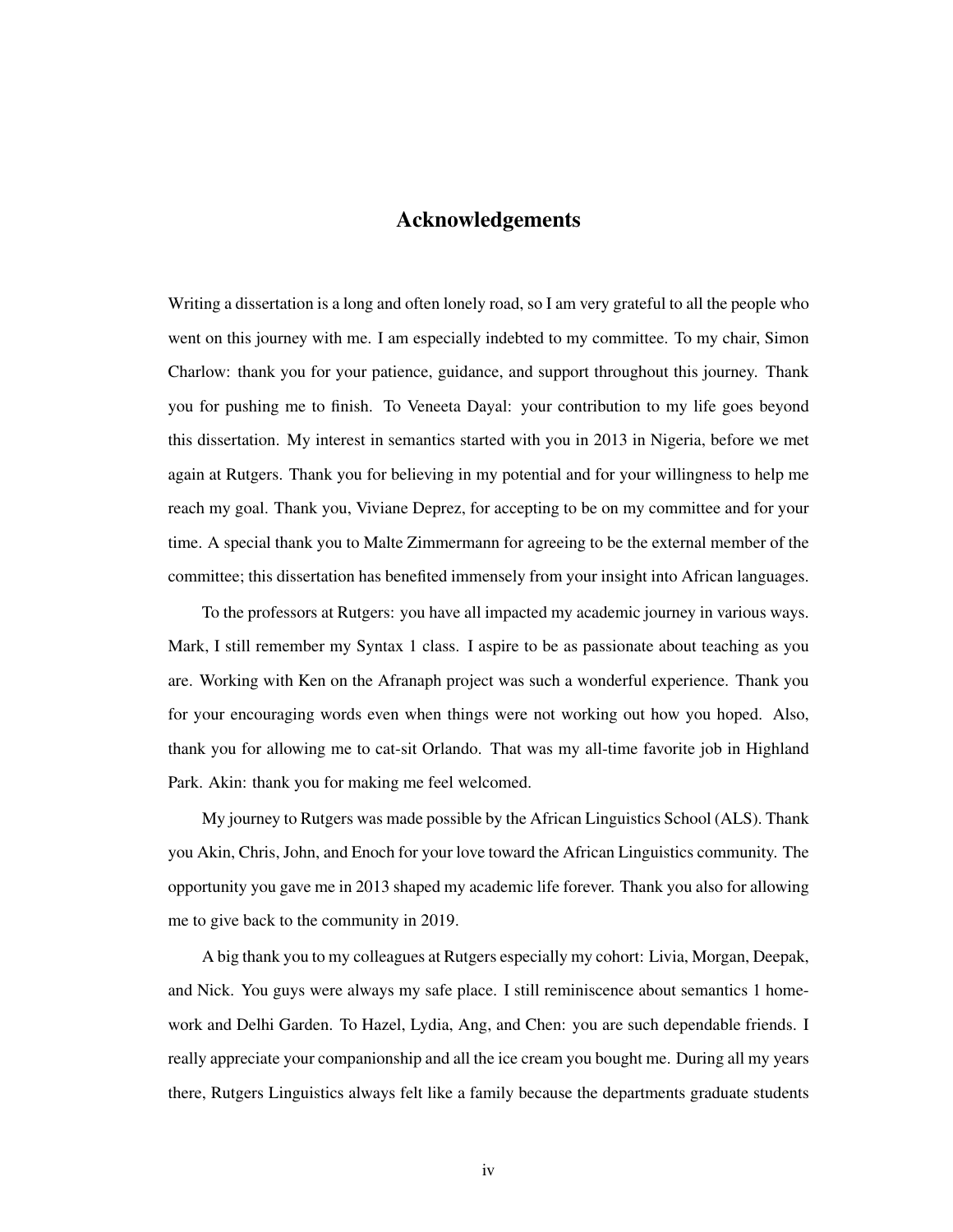are awesome. I also want to thank the administrators and student workers in the department.

One of the many blessings I found in Highland Park is my church community at Trinity United Methodist Church. Thank you for the love, prayers, and encouragement throughout these years. Pastor Shika and Mrs. Rita Ademu- John took me in as a daughter and I never had to spend the holidays alone. Thank you, Ms. Loretta, for all the joy you gave me.

Finally, I would like to say a big thank you to my family. To my parents, Samuel and Joyce Owusu: Im sorry I was away from home for so long. Thank you for always being so supportive. To my siblings, Nana Yaw and Maame Yaa, thank you for holding down the fort while I traveled around the world. To my niece, Nana Yaa, thank you for understanding that school for auntie means going far away. I love you.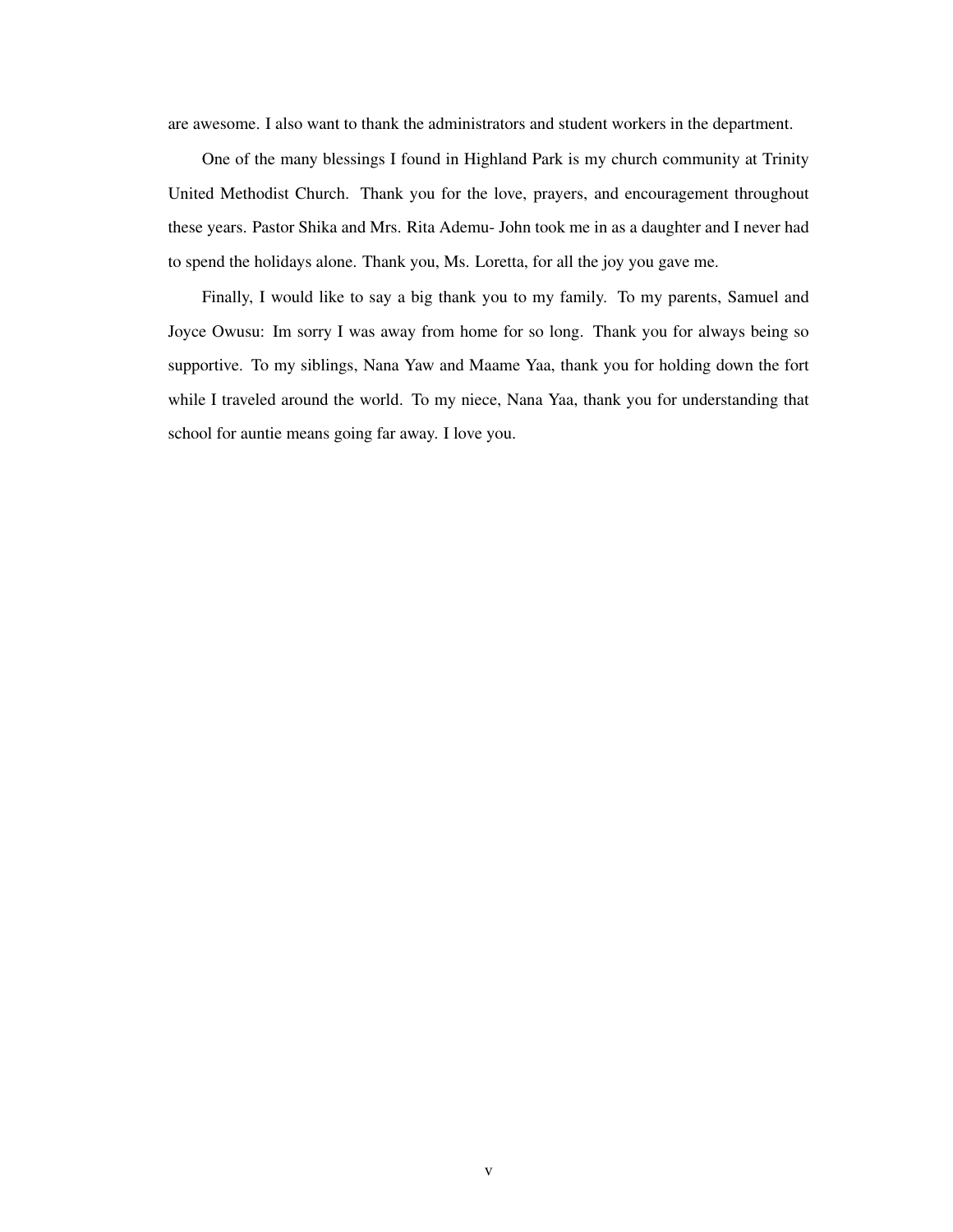# Table of Contents

|                  |      |        |                                                                                              | $\mathbf{ii}$  |
|------------------|------|--------|----------------------------------------------------------------------------------------------|----------------|
|                  |      |        |                                                                                              | iv             |
|                  |      |        |                                                                                              | X              |
| 1.               |      |        |                                                                                              | $\mathbf{1}$   |
|                  | 1.1. |        |                                                                                              | $\mathbf{1}$   |
|                  | 1.2. |        | The phenomena $\ldots \ldots \ldots \ldots \ldots \ldots \ldots \ldots \ldots \ldots \ldots$ | $\overline{2}$ |
|                  | 1.3. |        |                                                                                              | 3              |
|                  | 1.4. |        |                                                                                              | 5              |
| $\overline{2}$ . |      |        |                                                                                              | 11             |
|                  | 2.1. |        |                                                                                              | 11             |
|                  | 2.2. |        |                                                                                              | 13             |
|                  |      | 2.2.1. | The anaphoric use $\ldots \ldots \ldots \ldots \ldots \ldots \ldots \ldots \ldots$           | 14             |
|                  |      | 2.2.2. |                                                                                              | 15             |
|                  |      | 2.2.3. | The larger situation use $\ldots \ldots \ldots \ldots \ldots \ldots \ldots \ldots$           | 16             |
|                  |      | 2.2.4. |                                                                                              | 19             |
|                  |      | 2.2.5. | $N\acute{o}$ as a demonstrative $\ldots \ldots \ldots \ldots \ldots \ldots \ldots \ldots$    | 21             |
|                  |      | 2.2.6. |                                                                                              | 23             |
|                  | 2.3. |        |                                                                                              | 24             |
|                  |      | 2.3.1. |                                                                                              | 24             |
|                  |      | 2.3.2. |                                                                                              | 28             |
|                  |      | 2.3.3. |                                                                                              | 30             |
|                  |      |        |                                                                                              | 33             |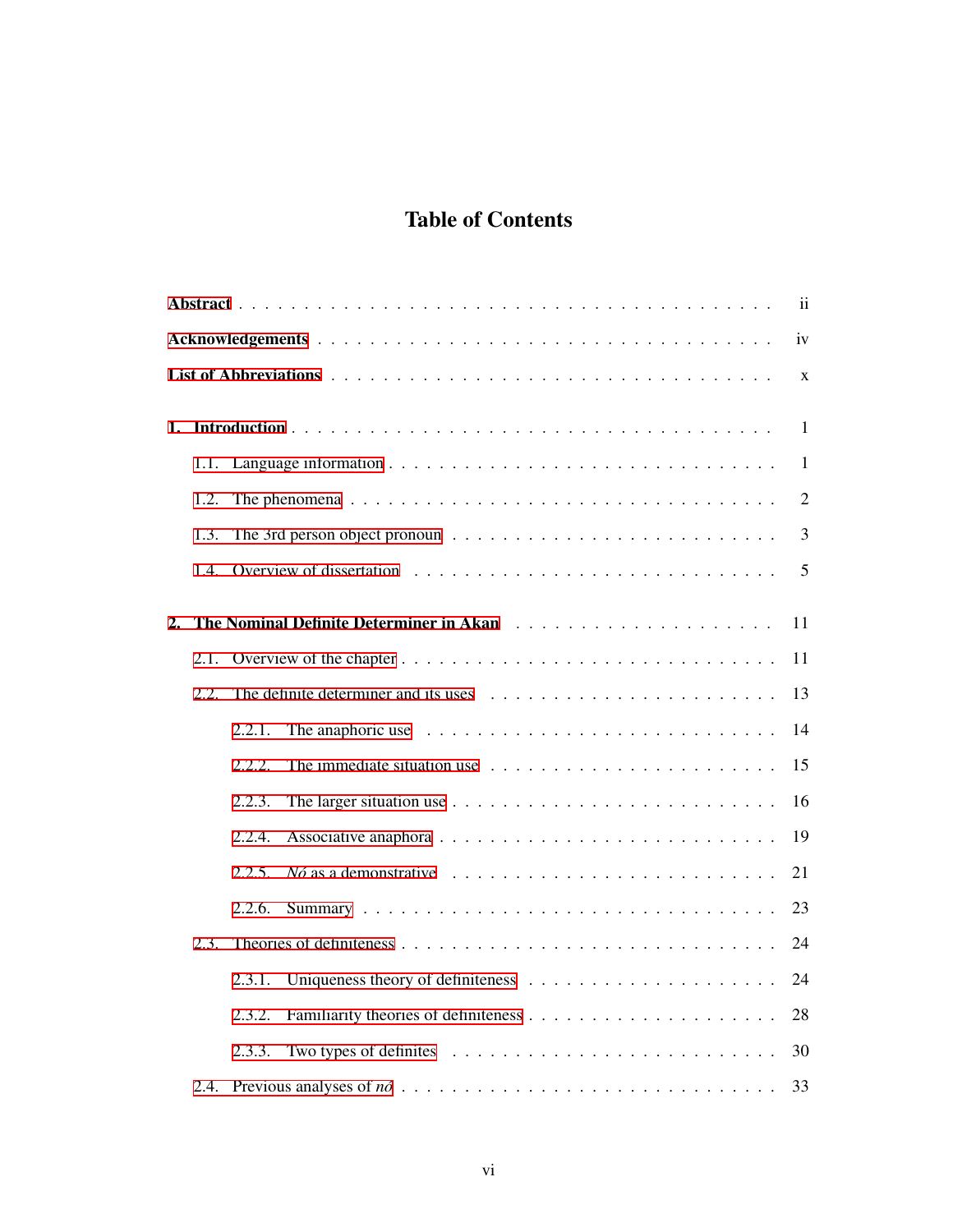|      | 2.4.1. | Only familiarity: Arkoh and Matthewson (2013)                                               | 33 |
|------|--------|---------------------------------------------------------------------------------------------|----|
|      | 2.4.2. |                                                                                             | 35 |
| 2.5. |        | The Analysis $\ldots \ldots \ldots \ldots \ldots \ldots \ldots \ldots \ldots \ldots \ldots$ | 38 |
|      | 2.5.1. | Familiarity and non-uniqueness presuppositions                                              | 38 |
|      | 2.5.2. | Nó as a modifier $\ldots \ldots \ldots \ldots \ldots \ldots \ldots \ldots \ldots \ldots$    | 45 |
|      |        |                                                                                             | 51 |
|      | 2.5.3. |                                                                                             | 52 |
|      | 2.5.4. |                                                                                             | 57 |
| 2.6. |        |                                                                                             | 60 |
|      |        | 3. Indefiniteness marking in Akan: the indefinite determiner                                | 63 |
| 3.1. |        |                                                                                             | 63 |
|      |        | 3.2. Properties of specific/non-specific indefinites $\dots \dots \dots \dots \dots \dots$  | 65 |
|      |        |                                                                                             | 66 |
|      | 3.2.2. |                                                                                             | 68 |
|      | 3.2.3. |                                                                                             | 69 |
|      | 3.2.4. |                                                                                             | 71 |
|      | 3.2.5. |                                                                                             | 72 |
|      | 3.2.6. |                                                                                             | 75 |
| 3.3. |        |                                                                                             | 75 |
|      |        |                                                                                             | 76 |
|      |        | Skolemized/paramaterized choice functions                                                   | 82 |
|      | 3.3.2. |                                                                                             | 84 |
|      | 3.3.3. | Skolem choice functions with world variables                                                | 90 |
|      |        | 3.4. Co-occurrence of the definite and indefinite determiners $\dots \dots \dots \dots$     | 93 |
|      |        |                                                                                             | 94 |
|      |        |                                                                                             | 96 |
|      |        |                                                                                             |    |
|      | 3.4.2. |                                                                                             |    |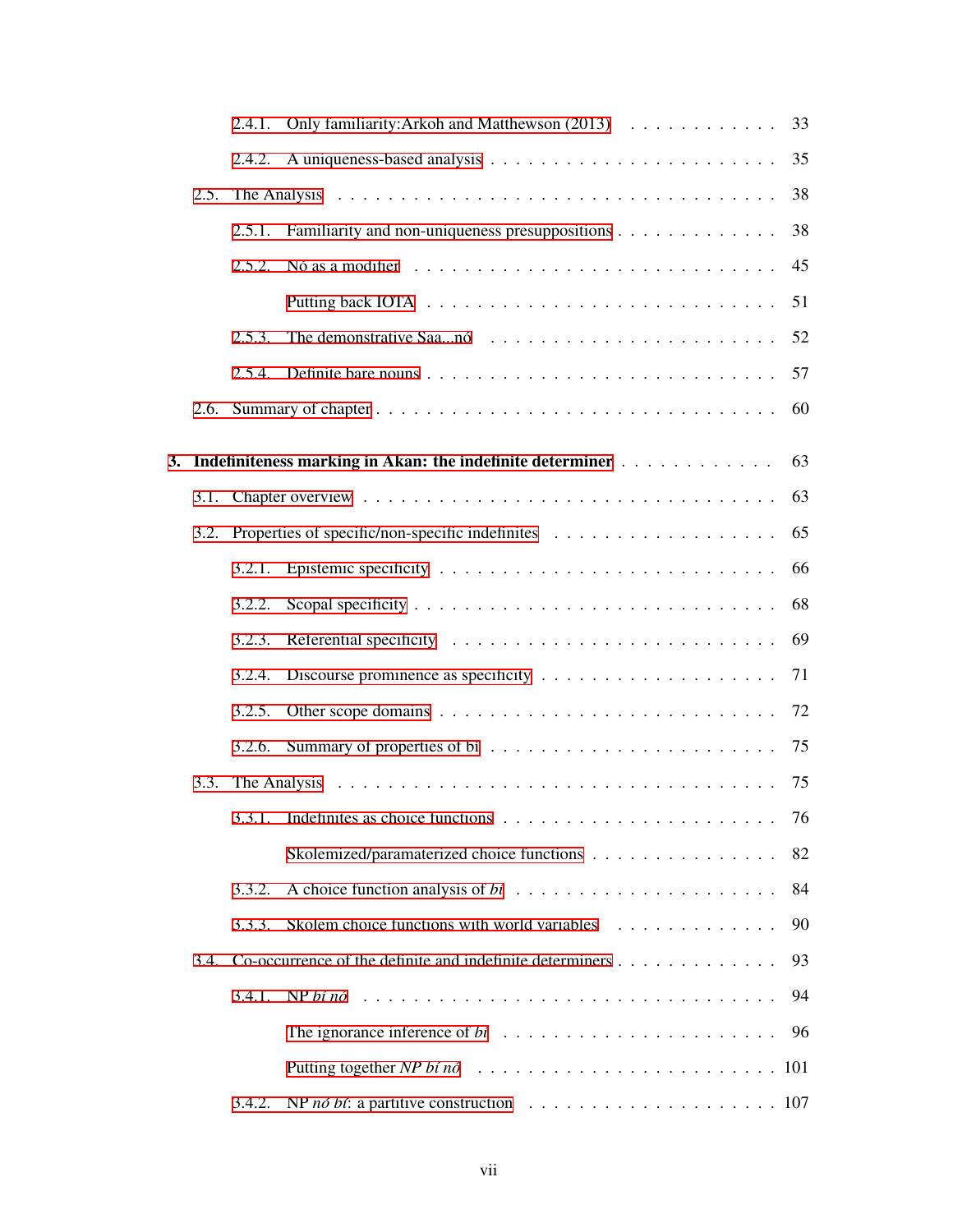| 4. |      |        |                                                                                                      |  |  |
|----|------|--------|------------------------------------------------------------------------------------------------------|--|--|
|    |      |        |                                                                                                      |  |  |
|    | 4.2. |        |                                                                                                      |  |  |
|    |      | 4.2.1. |                                                                                                      |  |  |
|    |      | 4.2.2. |                                                                                                      |  |  |
|    |      | 4.2.3. |                                                                                                      |  |  |
|    | 4.3. |        | The presuppositions of the clausal determiner $\ldots \ldots \ldots \ldots \ldots \ldots \ldots 117$ |  |  |
|    |      | 4.3.1. |                                                                                                      |  |  |
|    |      |        |                                                                                                      |  |  |
|    |      | 4.3.2. | No factive presupposition $\ldots \ldots \ldots \ldots \ldots \ldots \ldots \ldots 122$              |  |  |
|    |      |        |                                                                                                      |  |  |
|    |      |        | 4.4. Verbal determiner, propositional determiner or both 127                                         |  |  |
|    |      | 4.4.1. |                                                                                                      |  |  |
|    |      | 4.4.2. |                                                                                                      |  |  |
|    | 4.5. |        |                                                                                                      |  |  |
|    | 4.6. |        |                                                                                                      |  |  |
| 5. |      |        |                                                                                                      |  |  |
|    |      |        | 5.1. Nominal or clausal determiner in relative clauses et al., respectively                          |  |  |
|    |      | 5.1.1. | DET-1 the determiner in the first position 148                                                       |  |  |
|    |      | 5.1.2. |                                                                                                      |  |  |
|    | 5.2. |        | Interpreting nominal and clausal determiners in relative clauses 154                                 |  |  |
|    | 5.3. |        | Restrictive vs. Non-restrictive distinction in Akan 162                                              |  |  |
|    |      | 5.3.1. |                                                                                                      |  |  |
|    |      | 5.3.2. | Non-restrictive relative clauses (NRRCs) 166                                                         |  |  |
|    |      | 5.3.3. |                                                                                                      |  |  |
|    | 5.4. |        |                                                                                                      |  |  |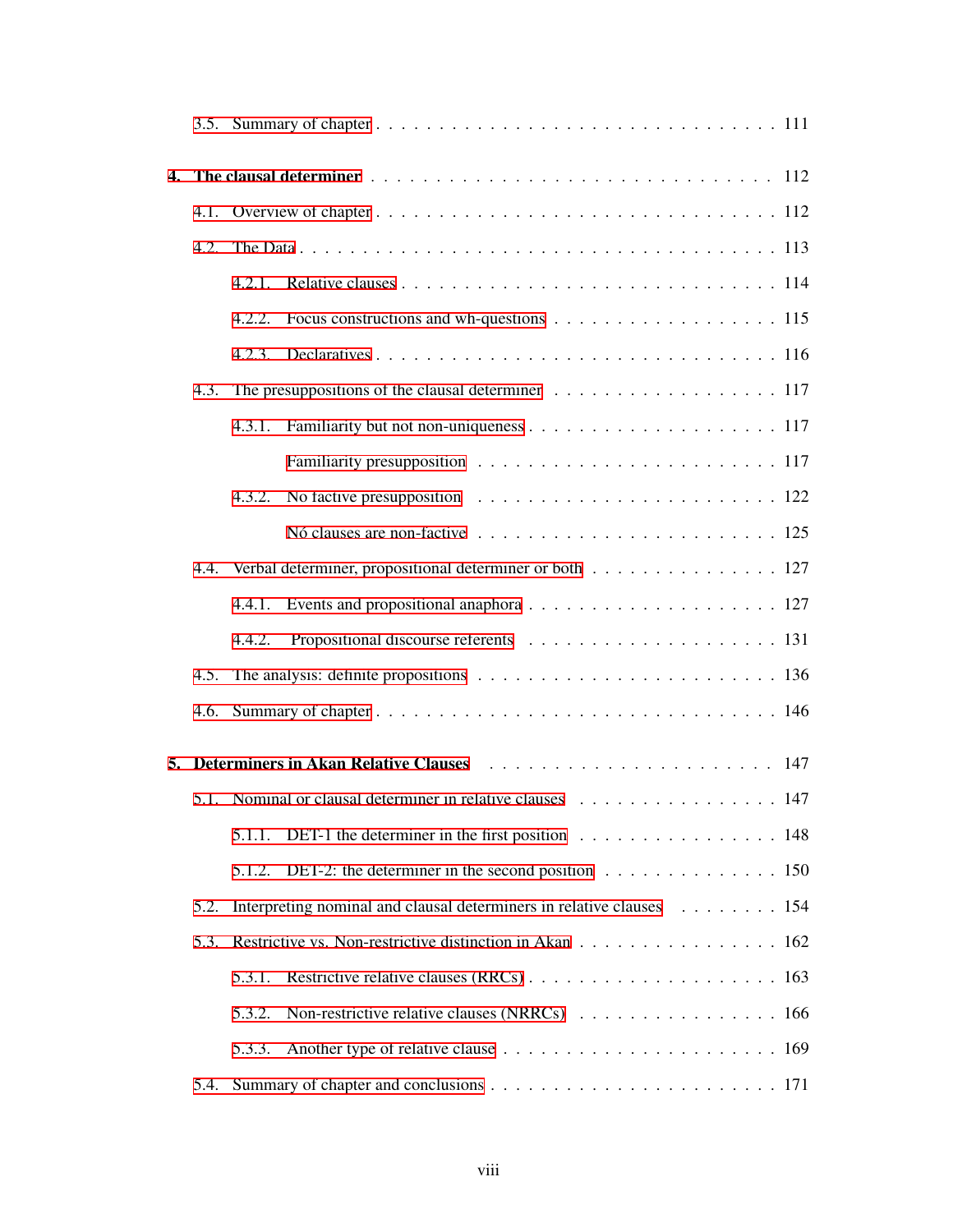|  |  |  | A.2. The scope of bare nouns $\ldots \ldots \ldots \ldots \ldots \ldots \ldots \ldots \ldots \ldots \ldots 187$ |  |
|--|--|--|-----------------------------------------------------------------------------------------------------------------|--|
|  |  |  |                                                                                                                 |  |
|  |  |  |                                                                                                                 |  |
|  |  |  |                                                                                                                 |  |
|  |  |  |                                                                                                                 |  |
|  |  |  |                                                                                                                 |  |
|  |  |  |                                                                                                                 |  |
|  |  |  |                                                                                                                 |  |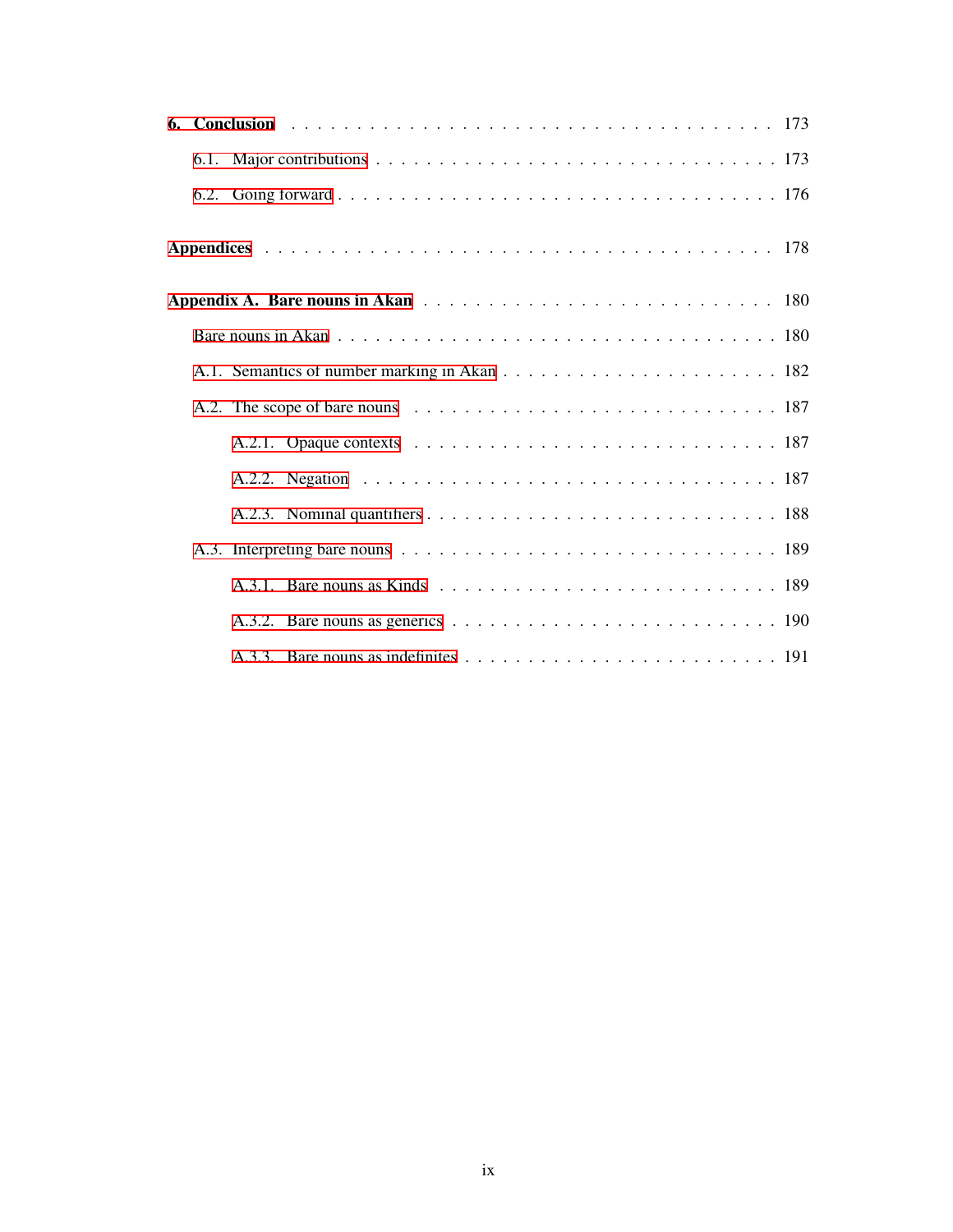# List of Abbreviations

<span id="page-9-0"></span>

| 1,2,3       | first, second, third person |
|-------------|-----------------------------|
| CD          | clausal determiner          |
| COMP        | complementiser              |
| <b>CONJ</b> | conjunction                 |
| <b>EMPH</b> | emphatic particle           |
| <b>DEF</b>  | definite determiner         |
| <b>DEM</b>  | demonstrative determiner    |
| <b>FOC</b>  | focus                       |
| <b>FUT</b>  | future                      |
| INDEF       | indefinite                  |
| <b>NEG</b>  | negative                    |
| <b>OBJ</b>  | object                      |
| PERF        | perfective                  |
| PL.         | plural                      |
| PROG        | progressive                 |
| <b>PST</b>  | past                        |
| <b>PRT</b>  | particle                    |
| REL         | relativizer                 |
| SG          | singular                    |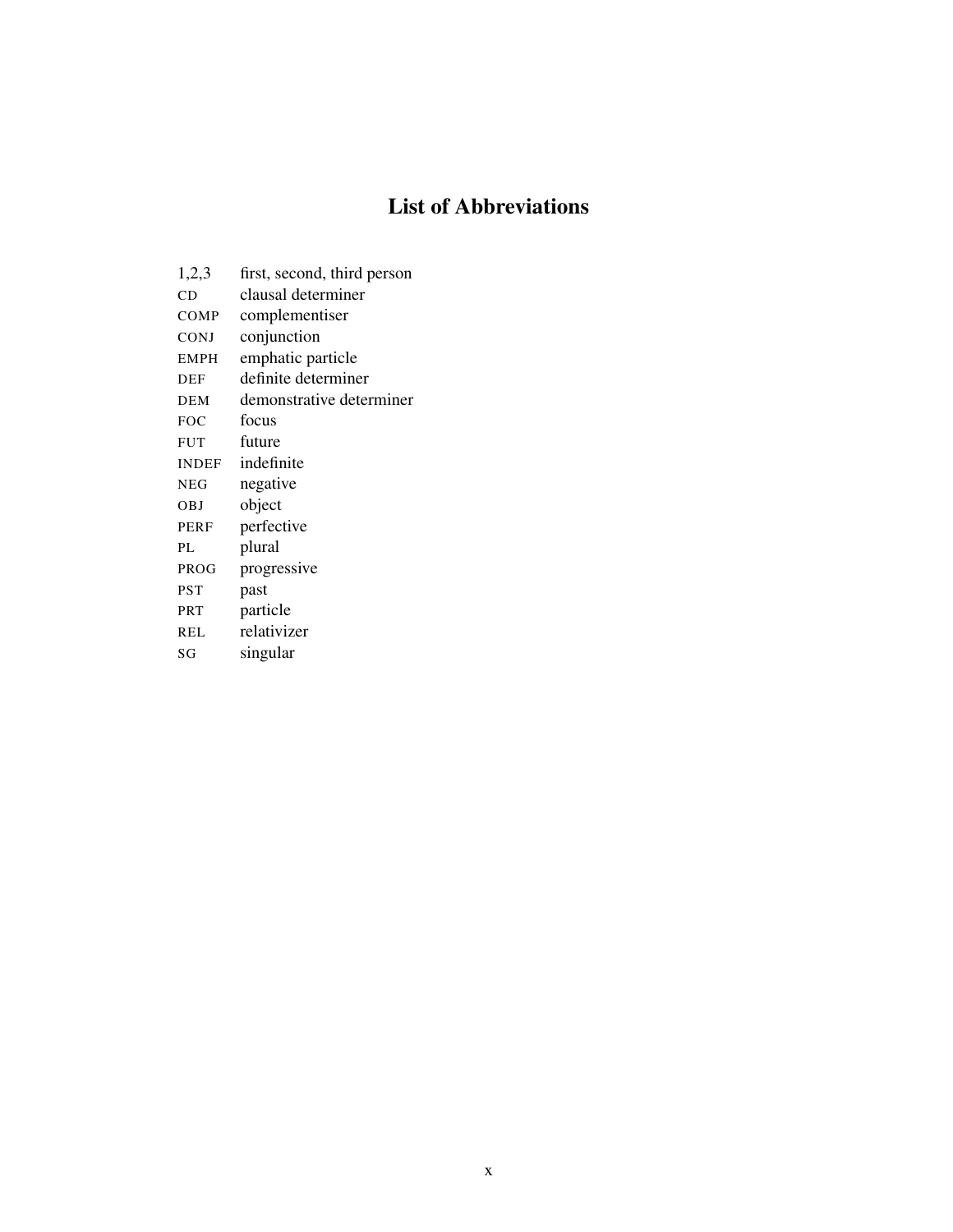# Chapter 1

# Introduction

### <span id="page-10-1"></span><span id="page-10-0"></span>1.1 Language information

Akan is a cluster of dialects within the Kwa branch of the Niger-Congo language family spoken in parts of Ghana and Côte d'Ivoire. In Ghana, approximately  $47.5\%$  of the population speak Akan as a native language (Ghana Statistical Service, 2010). There are at least eight dialects of Akan spoken in Ghana: Agona, Bono, Akuapem-Twi, Asante-Twi, Akyem, Dankyira, Fante, and Kwahu. The dialects are mutually intelligible. Out of the eight dialects, Akuapem Twi (spoken mainly in the Eastern Region of Ghana), Asante-Twi (spoken primarily in the Ashanti Region), and Fante (spoken in the Central Region and some parts of the Western Region) are studied in school. The data in this dissertation is primarily from the Asante-Twi dialect, though there will be some examples from the Fante dialect.

The basic word order in Akan is SVO, as shown in (1). DPs are, however, head-final (2); adjectival modifiers follow the noun and precede the determiner.

- (1) Papa nó hu-u man DEF see-PST woman DEF maame nó. 'The man saw the woman.'
- (2) Kruwa ketewa kokoo nó cup small red DEF 'The small red cup '

Akan is a lexical tone language. The words pàpà 'man' and pápá 'good' only differ on tones; the word for 'man' has two low tones, and the word for 'good' has two high tones.

The data presented in this dissertation is from five consultants and the author's native speaker judgment. Of the five consultants, three are trained linguists, and two are mono-lingual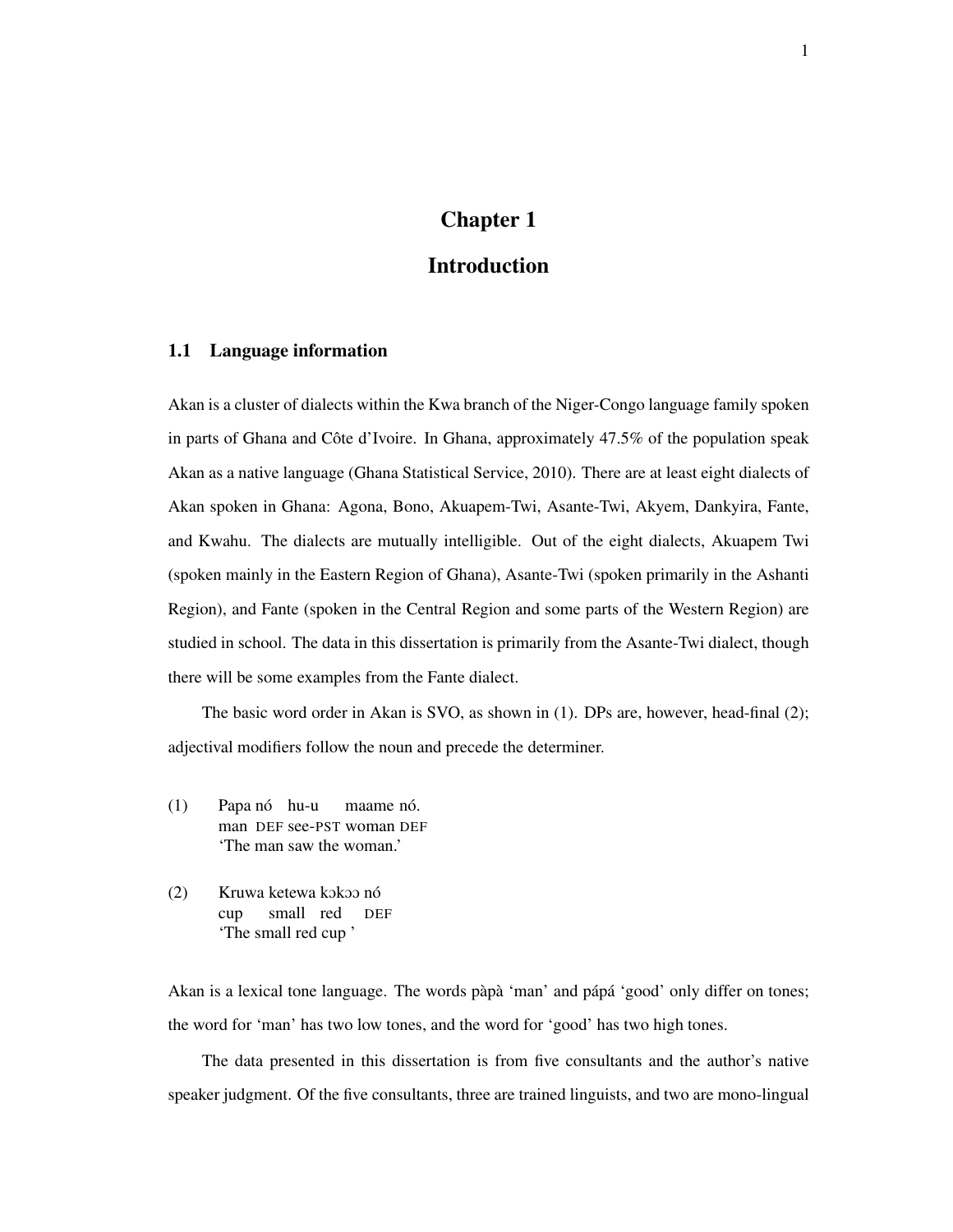Akan speakers with no training in linguistics. Data from other sources will be explicitly stated.

#### <span id="page-11-0"></span>1.2 The phenomena

Since Russell [\(1905](#page-216-2)), extensive work has been done on the definite determiner and definite descriptions in general. Most of these studies have focused on definiteness in the nominal domain. Recent studies on definiteness have begun to focus on definite descriptions of categories other than NPs. This dissertation contributes to the emerging literature on cross-categorial definite determiners—definite determiners that take NP and non-NP arguments.

The Akan definite determiner  $n\acute{o}$  occurs in a typical DP as in (3), where it takes an NP complement. This DP functions as the object of the verb *eat*. It also occurs at the end of clauses in a construction such as (4), where it does not appear to be part of DP. There are two forms of the verb *eat*, the one in (3) is transitive while the one in (4) is intransitive. As such, the definite determiner in (4) cannot be argued to be a remnant of an elided DP. In the rest of the dissertation, I will refer to the definite determiner in example (3) as the nominal determiner and the determiner in example (4) as the clausal determiner.

(3) Kofi di-i Kofi eat-PST food aduane (nó). DEF 'Kofi ate the food.' nominal definite determiner

(4) Kofi a-didi Kofi PERF-eat DEF  $(n6)$ .

#### 'Kofi has eaten.' clausal definite determiner

In the nominal domain, the definite determiner is forms a natural class with the indefinite determiner *b´ı*. In certain contexts, the two determiners show contrasting properties as expected. For example, the indefinite determiner in example (5-a) can be used to introduce new discourse referents at the beginning of a story. In contrast, the definite determiner (5-b) cannot introduce new discourse referents.

(5) At the beginning of a story.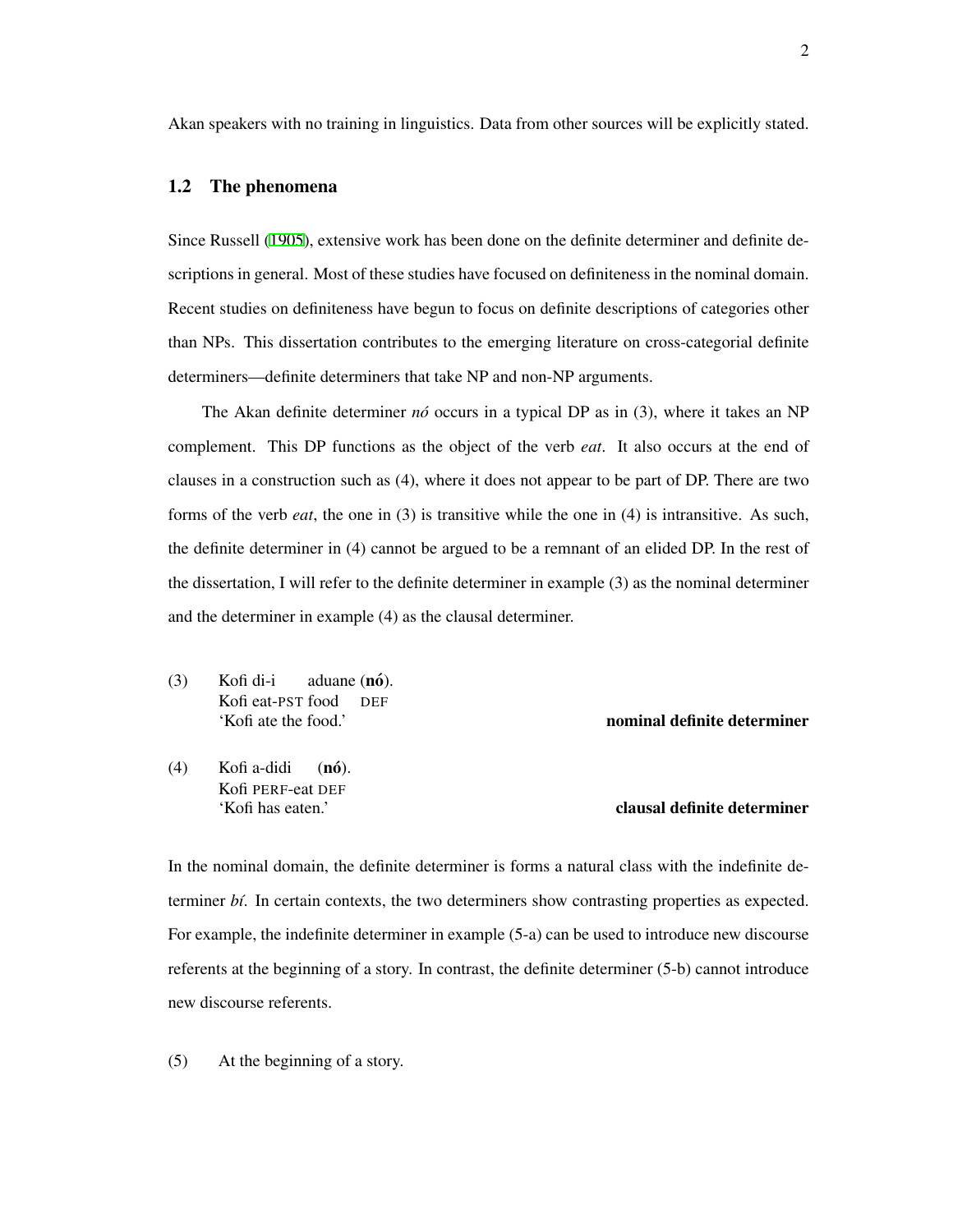a. Kofi di-i Kofi eat-PST food aduane **bí**. INDEF 'Kofi ate the food.' indefinite determiner

b. #Kofi di-i Kofi eat-PST food DEF aduane **nó**. 'Kofi ate the food.' definite determiner

However, unlike in English, the two determiners can also co-occur as in (6). When they cooccur, the DP has the property of a definite, it cannot introduce new discourse referents.

(6) Kofi di-i Kofi eat-PST food INDEF DEF aduane (**bí**)  $(n6)$ . Lit: 'Kofi ate that certain food.' **indefinite + definite determiner** 

This dissertation provides a comprehensive understanding of the semantic contributions of the definite determiner *no´* in both nominal and clausal contexts, and also its ability to co-occur with the indefinite determiner. I propose that *nó* is a cross-categorial definite determiner. Specifically, I argue that it takes both NP and TP (and other clausal nodes, including NegP) complements.

#### <span id="page-12-0"></span>1.3 The 3rd person object pronoun

Before we continue the discussion of definite determiners, it is important to distinguish the determiners under discussion from another form of the morpheme *no* that occurs as a third person object pronoun. The data below illustrates the use of *no* as a third person object noun.

- (7) Kofi*<sup>i</sup>* ba-a Kofi come-PST school 3SG-see-PST 3SG.OBJ sukuu. Me-hu-u  $\mathbf{no}_{i/j}$ Kofi came to school. I saw him.
- (8) Kofi*<sup>i</sup>* kae´ Kofi remembers 3SG.OBJ no*∗i/j* . 'Kofi remembers him/her.'

Phonetic realization of the object pronouns is modulated by an animacy condition; pronouns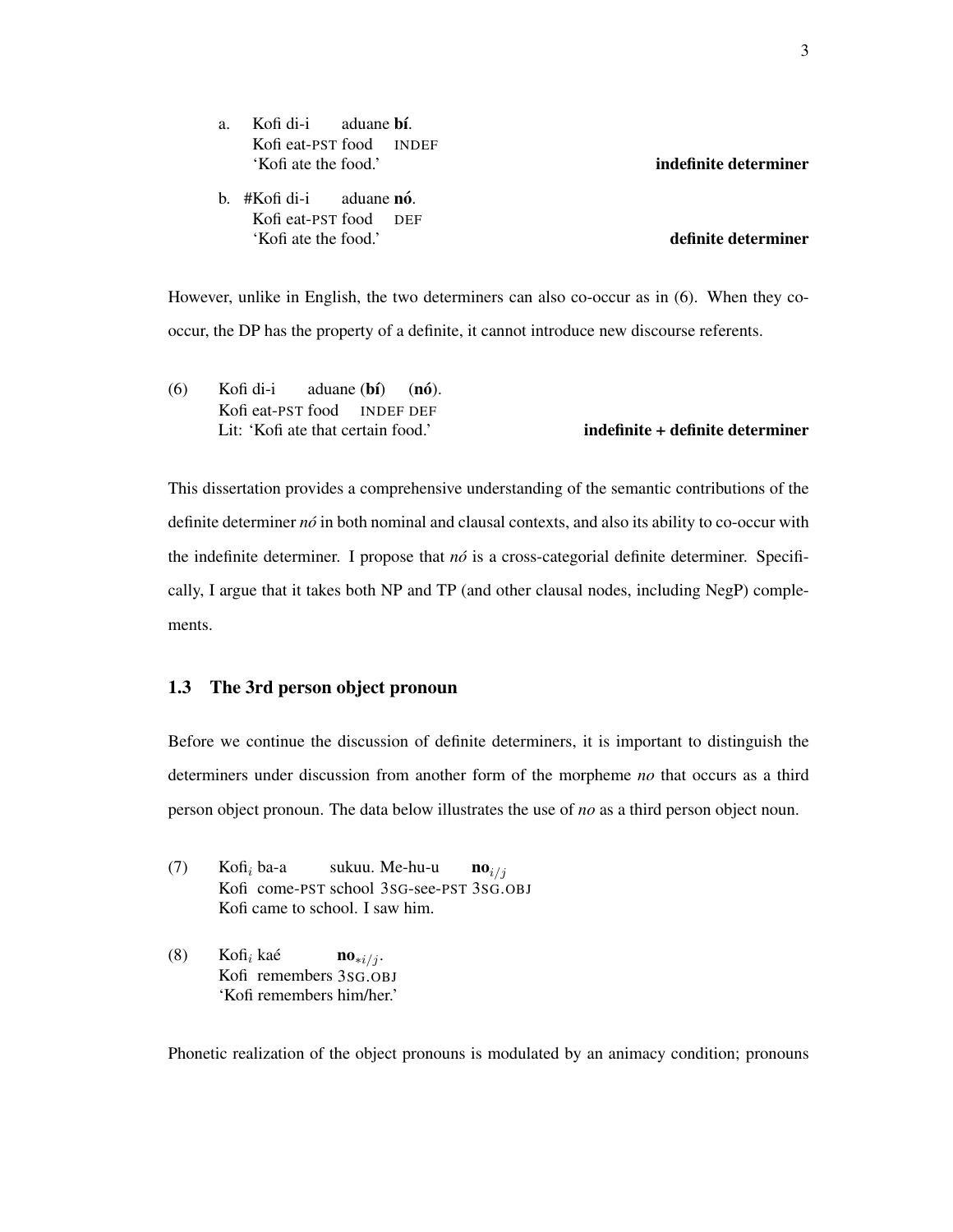with animate antecedents are overt, pronouns of inanimate antecedents may be null.<sup>[1](#page-13-0)</sup> Both pronouns in (7) and (8) have animate antecedents, as such they are overt. Only a covert pronoun is allowed in (9), where the antecedent is an inanimate noun *moon*.

(9) Osram a-yera, moon PERF-be.lost 1SG-NEG-see again me-n-hu – bio. 'The moon has vanished, I see it no more.' (Korsah, [2017](#page-212-0), p. 29)

The table below from Korsah ([2017\)](#page-212-0) summarizes the distribution of pronouns in Akan.

| <b>NUMB</b> | <b>PERS</b>  | <b>NOM</b>                      | <b>ACC</b>                             |
|-------------|--------------|---------------------------------|----------------------------------------|
| SG          | 1            | me-                             | $me\text{-}m$                          |
|             | 2            | $w$ o-/i                        | $w_0$ /-w                              |
|             | $3$ (ANIM)   | $2 - n$ o                       | $no/-n$                                |
|             | $3$ (INANIM) | $\varepsilon$ -no/ $\sigma$ -no | $(no/-n)$                              |
| PL          | 1            | $\nu \varepsilon$ -             | $\gamma \varepsilon n/h \varepsilon n$ |
|             | 2            | $mo-\/hom-$                     | mo/hom                                 |
|             | 3 (ANIM)     | W:                              | w <sub>2</sub> n/h <sub>2</sub> n      |
|             | $3$ (INANIM) | $\varepsilon$ -(no)/ɔ-(no)      | w <sub>2</sub> n/h <sub>2</sub> n      |

Table 1: Pronouns in Akan

The two determiner uses of *no*<sup>*c*</sup>, clausal and nominal, cannot co-occur, as illustrated in example (10). However, the personal pronoun may precede the clausal determiner, as example (11) illustrates.

- (10) Kofi na O-kyea-a Kofi FOC 3SG-greet-PST man DEF CD papa (**nó**) (\***nó**). 'It was Kofi who greeted the man.'
- (11) Kofi na O-kyea-a Kofi FOC 3SG-greet-PST 3SG.OBJ CD (no) no´. 'It was Kofi who greeted him/her.'

All occurrences of the morpheme, i.e., its determiner uses and pronominal uses are related, according to Arkoh and Matthewson [\(2013](#page-205-0), p. 1); "they contribute the same core semantics". Although the relationship between the determiners and the pronoun is not the focus of this

<span id="page-13-0"></span><sup>&</sup>lt;sup>1</sup>Certain contexts license overt pronouns for inanimate objects. See Osam ([1996\)](#page-214-0) and Korsah ([2017\)](#page-212-0) for discussion on the animacy condition in Akan and related languages.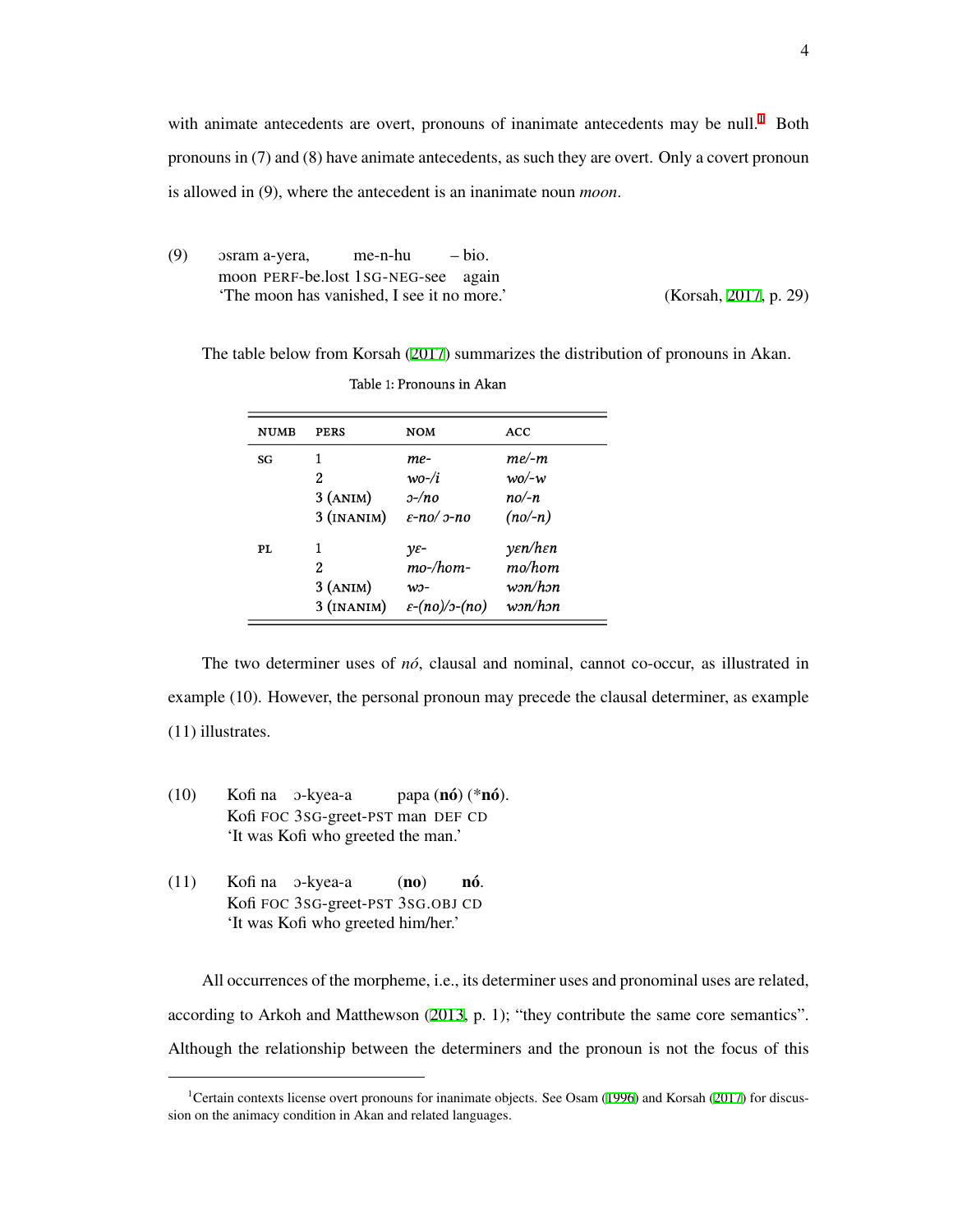dissertation, the unification analysis proposed in chapter [6](#page-182-0) accounts for the pronominal use too.

#### <span id="page-14-0"></span>1.4 Overview of dissertation

Chapter two advances a novel analysis of the nominal definite determiner *no´*. I propose that *nó* encodes two presuppositions: a familiarity presupposition and a non-uniqueness presupposition. The familiarity presupposition captures the determiner's use in Hawkins'(1978) anaphoric and immediate contexts as in (12) and (13), respectively. I adopt the notion of *weak familiarity* by Roberts ([2003\)](#page-216-3) to characterize the kind of familiarity encoded by *no´*. A entity is weakly familiar if its existence is entailed by the context, it does not need to have been evoked linguistically in the current discourse

- (12) Ama hu-u Ama see-PST teacher Okyerekyereni bi INDEF CONJ soldier INDEF 3SG.SUBJ-greet-PST ne sogyani bi. O-kyea-a sogyani nó. soldier DEF 'Ama saw a teacher and soldier. He greeted the soldier. '<sup>[2](#page-14-1)</sup>
- (13) Context: A man and a woman are arguing in the streets. Ama and Kwame are sitting in front of their house where they can see but not hear them. Kofi walks in and see them starring. He say oh...

Papa nó de maame nó ka. man DEF owe woman DEF debt 'The man owes the woman money.'

The non-uniqueness presupposition captures the inability of the definite determiner to be licensed by inherently unique nouns in out-of-the-blue contexts (Robinson, [2005](#page-216-0); Dayal and Jiang, [2020](#page-208-0)). Inherently unique nouns include nouns such as *sun*, *president*, and superlatives (14) whose intended referents are unique in the wider context.

(14) Context: A tour guide providing tourists with general information about Ghana

BEpO mountain DEF REL 3SG-tall very be.located Ghana COP Afadjato (**#nó**) aa ε-wa paa wO Ghana ne Afadjato.

<span id="page-14-1"></span><sup>2</sup>This is a variation of the examples inArkoh and Matthewson, [2013](#page-205-0).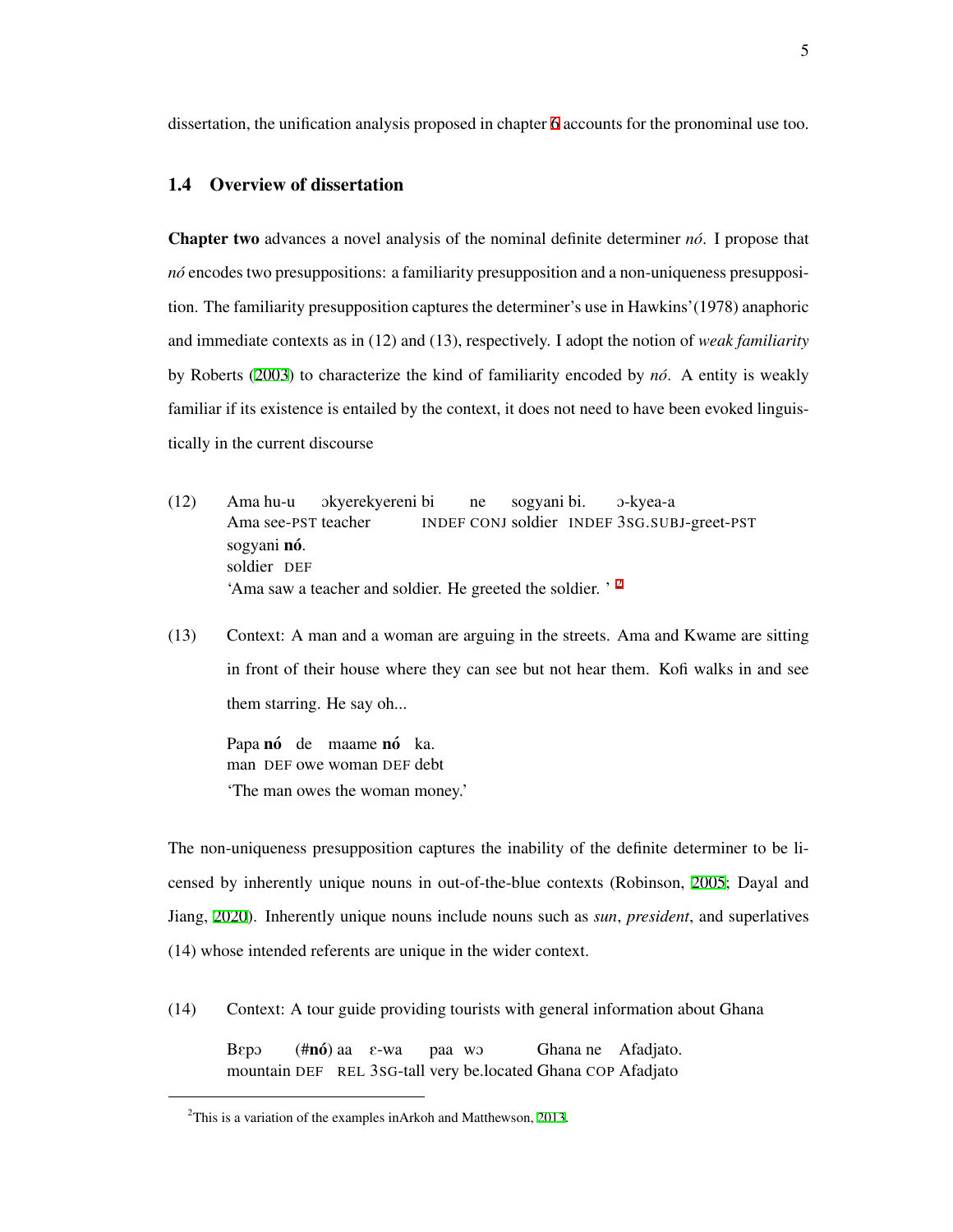'The tallest mountain in Ghana is Afadjato.'

Another innovation of this chapter is that  $n\delta$  is argued to be a non-saturating definite, a modifier of type  $\langle\langle e, st \rangle, \langle e, st \rangle$ . The analysis is influenced by Coppock and Beaver's (2015) analysis of English definite *the* and Etxeberria and Giannakidou's (2019) analysis of definite determiners that co-occur with quantifiers in Greek and Basque, although the motivation and implementation of the analysis differs from both accounts. In Akan, the non-saturating analysis of *no´* is motivated by the use of *no´* in the bipartite demonstrative *saa...no´*, illustrated in (15).

(15) (Saa) abofra nó nim adee paa. DEM child DEM know thing INT. 'That child is very intelligent.'

Demonstratives and definites have the same core semantics, identifying a salient unique referent in the context. However, the two differ in the domain relative to which uniqueness is computed: a definite NP is unique in the discourse, while a demonstrative NP denotes a unique referent in the immediately salient discourse (Hawkins, [1991](#page-210-1); Roberts, [2002](#page-216-4); Wolter, [2006\)](#page-219-0). Since *no´* encodes both familiarity and non-uniqueness, I propose that the semantic contribution of *saa* in a demonstrative construction involves IOTA and a restriction concerning the domain where unique reference is achieved, a non-default situation  $(s_r)$ . Extending the analysis to definite NPs, therefore, I argue that IOTA and the restriction concerning the domain where unique reference is achieved, is introduced by a null D. The situation variable associated with the null D is interpreted relative to the default context.

The chapter ends with a brief discussion of so-called bare definites in Akan. A small number of nouns in Akan are interpreted as definites when bare, including inherently unique nouns such as superlatives, and globally and communally unique nouns such as as *sun* and *president*, as illustrated in (16).

(16) Context: A newscaster in Ghana is talking about the Ghanaian president

omanpanin be bleme obi. president DEF FUT. blame someone 'The president will blame someone.'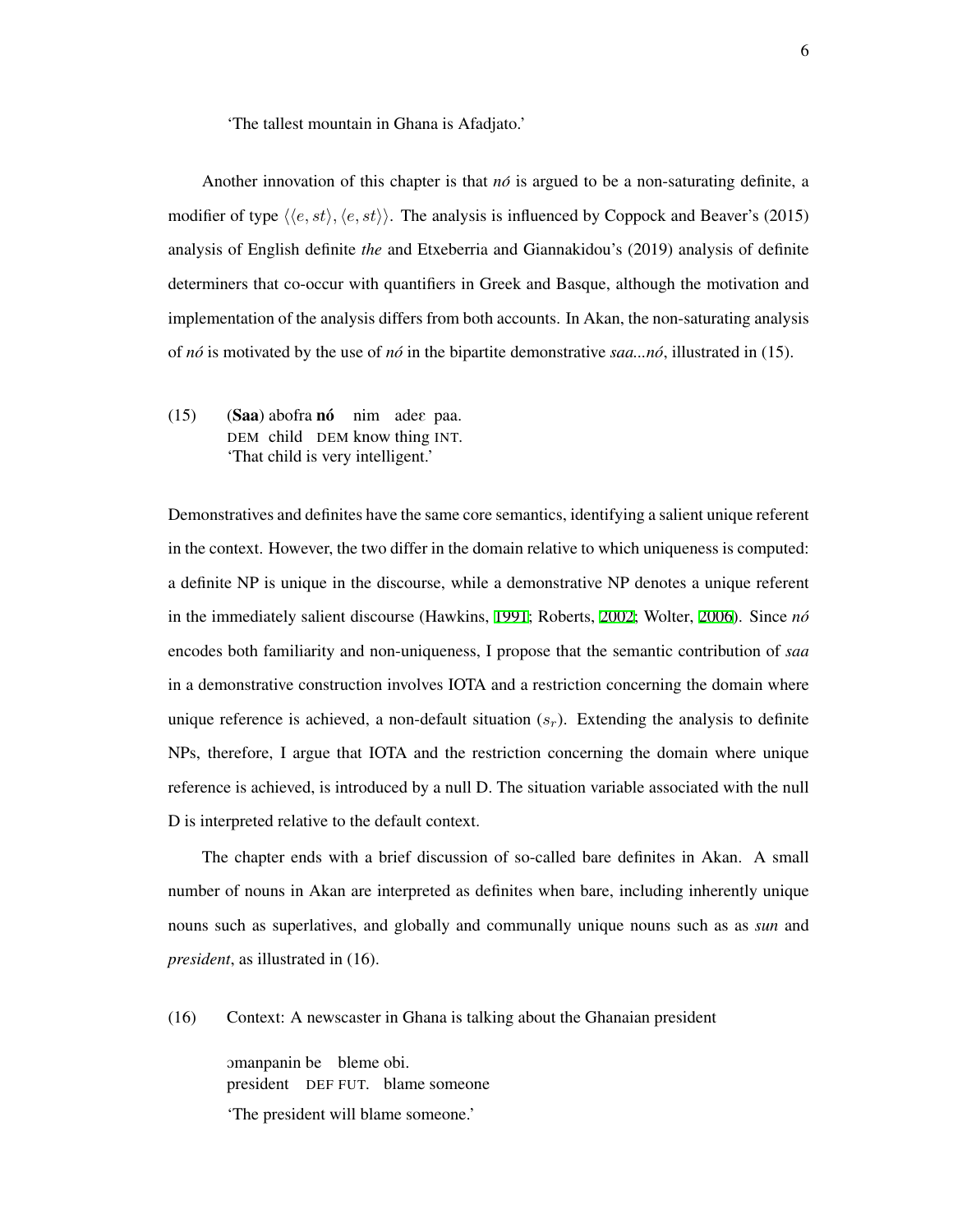|                      | Akan           | German          | English        |  |
|----------------------|----------------|-----------------|----------------|--|
| Uniqueness definites | Bare nouns     | Weak article    | Def article    |  |
|                      | *Def article   | *Strong article | *Demonstrative |  |
|                      | *Demonstrative | *Demonstrative  |                |  |
| Anaphoric definite   | *Bare nouns    | *Weak article   | Def article    |  |
|                      | Def article    | Strong article  | Demonstrative  |  |
|                      | Demonstrative  | Demonstrative   |                |  |

Finally, I compare definiteness marking Akan to Akan to English and German, as summarized in the table below.

Chapter three continues the discussion of nominal determiners by investigating indefiniteness marking in Akan with the indefinite determiner *. The indefinite determiner*  $*b*$  *is typically* translated as *a certain* in English, and characterized as a specific indefinite. *B´ı*-indefinites are contrasted with bare nouns, which also encode indefiniteness in Akan. In contexts such as (17), *bi* indefinites are preferred to bare nouns.

(17) Context: At the beginning of a story.

- a. Papa bí man INDEF stay back there te akyire hO. 'A (certain) man stays at the back of the house.'
- b. #Papa te akyire hO. man stay back there 'A man stays at the back of the house.'

That said, a careful look at the properties of *b´ı*-indefinites, especially its scope properties in conditionals and when embedded under intensional verbs reveal that *b´ı*-indefinites have mixed properties. The determiner allows exceptional wide-scope readings outside scope islands, has transparent readings in the scope of intensional verbs, and is used referentially, as expected for specific indefinites, but it also allows non wide-scope readings in islands and opaque readings in intentional contexts, similar to non-specific indefinites. To account for its mixed properties, I propose that *bt*-indefinites are unambiguous choice functions with implicit skolem world/situation variables, an analysis similar to Mirrazi [\(2019\)](#page-214-1), which can be bound or remain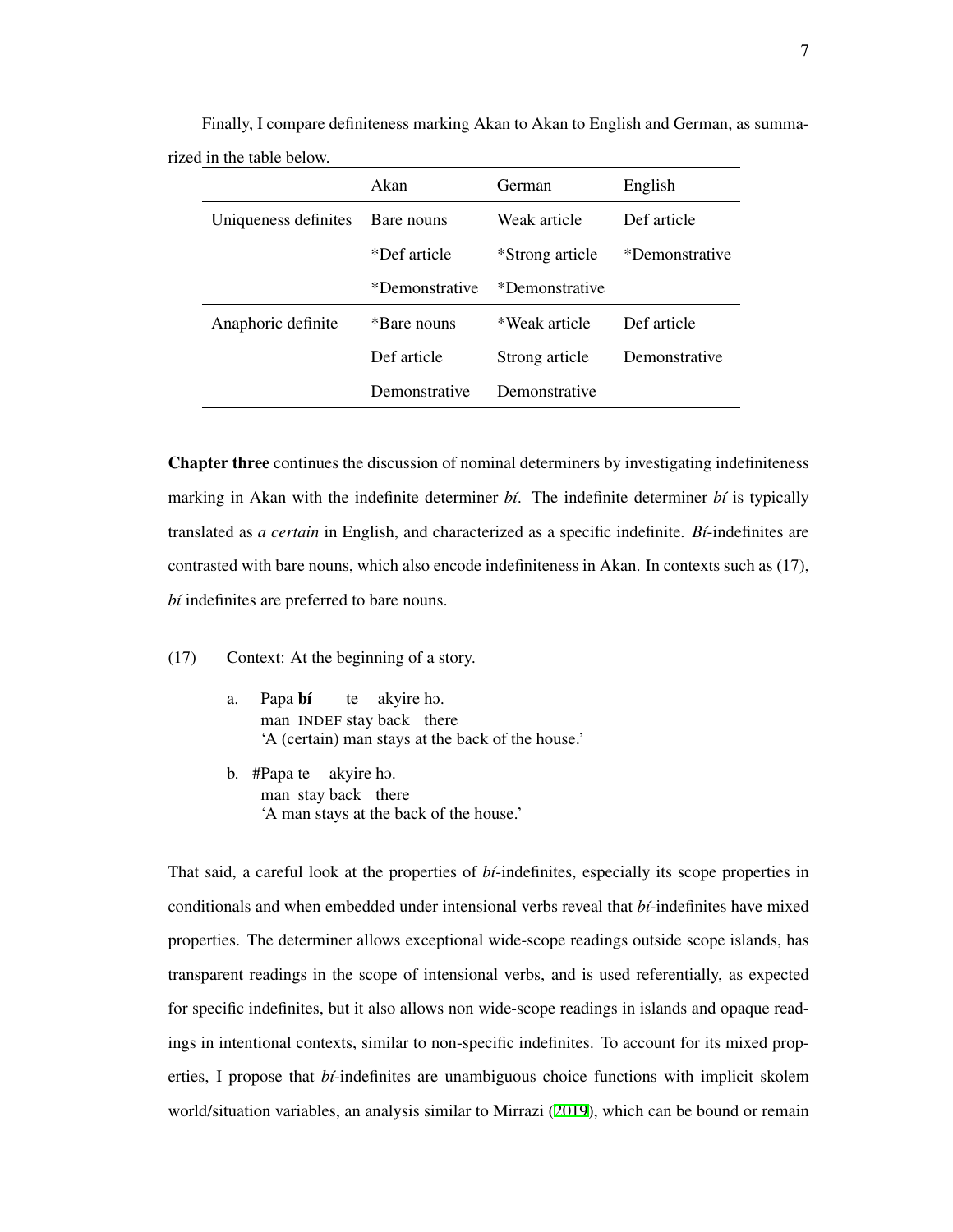free. The proposal improves upon Arkoh's (2011) choice function analysis so that it can now account for the non-wide scope readings of indefinites in scope islands and also opaque readings in intensional contexts; the world variable gets bound on the opaque reading and remains free on the transparent reading. Additionally, *bi*-indefinites are associated with an ignorance inference (Owusu, [2019](#page-214-2)). The use of *b´ı*-indefinites signal that the speaker has a particular referent in mind, but is ignorant of important identifying characteristics about the referent.

The chapter ends with a discussion of examples such as (18) and (19), which involve the stacking of the definite and indefinite determiners. Akan violates the co-occurrence restriction that is observed in many languages. Determiner stacking can occur in both orders; the definite determiner may precede the indefinite determiner *NP b´ı no´* (18), or the indefinite determiner may precede the definite determiner  $NP$  *nó bí* (19).

- (18) Papa bí man INDEF DEF ask-PST 1SG 1SG.POSS number **nó** bisa me me noma After the party, that certain man asked me for my number. (Bombi et al., [2019](#page-206-0), p. 187)
- (19) Nkorofo nó bí people DEF INDEF say-PST COMP 3PL-PROG-NEG-agree ka-a sE O-re-m-pene. 'Some of the people said they will not agree.' (Amfo, [2010](#page-205-1), p. 1796)

Each order results in a different interpretation. The *b´ı no´* order is argued to be definite (Amfo, [2010\)](#page-205-1), while the order *nó bí* receives a partitive reading.

Chapter four moves the discussion to the non-nominal domain. The chapter investigates the nature and meaning of the clausal determiner in contexts such as (20). In (20), the determiner cannot be construed to be part of the object DP as proper names in Akan do not typically take definite determiners.

(20) Context: Kwasi is having problems with Linguistics and his parents have been trying to get him to see their neighbor, Dr. Abrefa who teaches linguistics at UCC. They have been asking for him to do this for two weeks now and have already given up on it. Out of the blue, today Kwasi informs his mother that he has gone to see Dr. Abrefa. His mom reports to his father...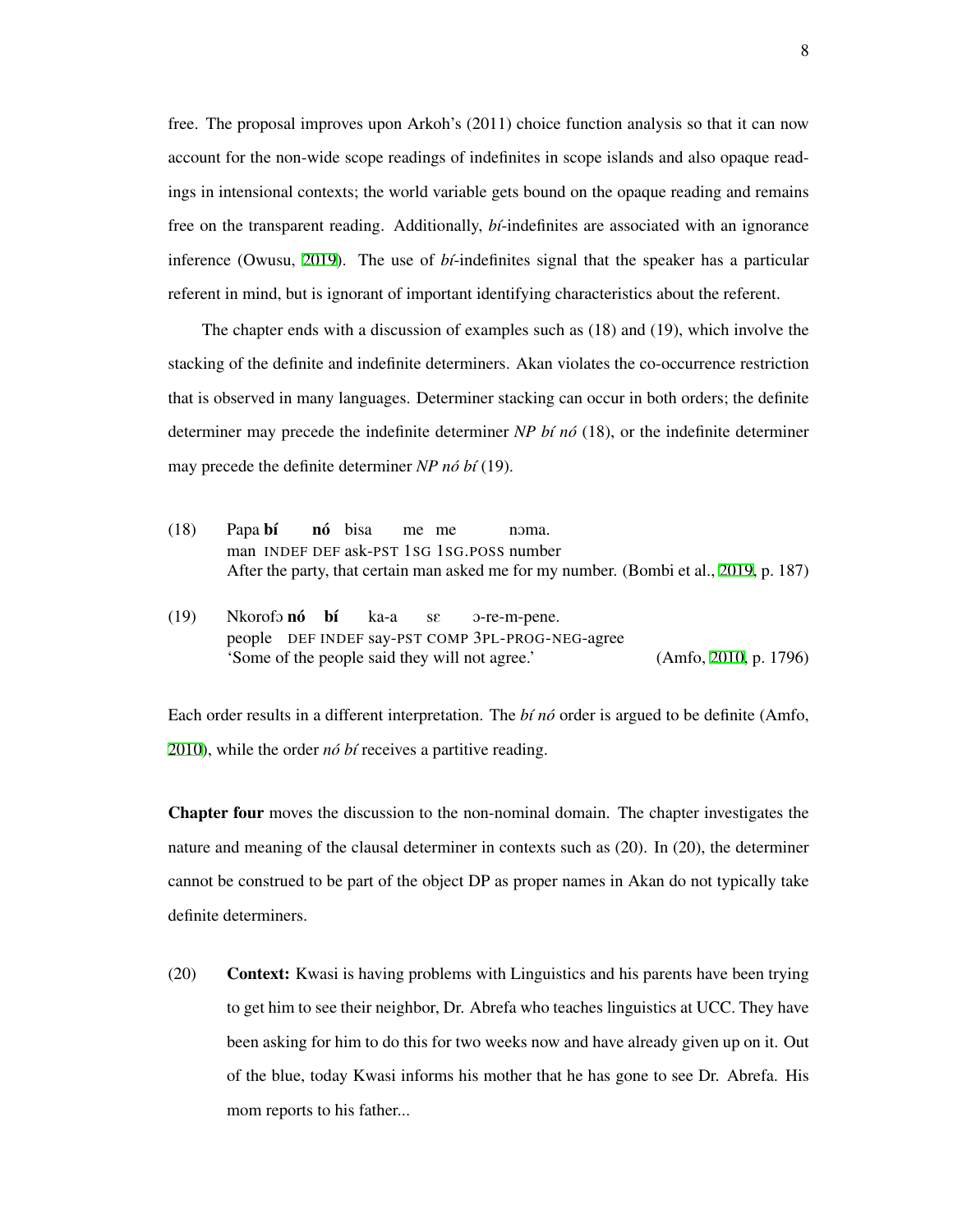Kofi a-nya Kofi PERF-get. CONS-go see Mr. Abrefa CD a-kO hu Dr. Abrefa nó. Kofi has gone to see Dr. Abrefa.'

Compared to the vast literature on nominal definites, the literature on non-nominal definiteness is minimal. Proposals such as Baker and Travis ([1997](#page-206-1)) and Hole [\(2011\)](#page-211-0) argue that certain mood markers and other syntactic constructions in the verbal domain encode a uniqueness or familiarity presupposition similar to the meaning of the English definite. The Mohawk factual mood prefix *wa-* and Chinese *sh´ı ... de* cleft constructions encode existence and uniqueness and uniqueness and familiarity respectively. But instead of nominals, these markers presuppose the existence of a unique/familiar event. Then, there are languages such as Akan (Saah, [2010](#page-216-5); Arkoh and Matthewson, [2013](#page-205-0)), Ga (Renans, [2016](#page-215-0), [2018;](#page-215-1) Korsah, [2017\)](#page-212-0), Ewe, Fongbe (Lefebvre, [1998;](#page-213-0) Larson, [2003\)](#page-213-1), Haitian Creole (Lefebvre, [1998](#page-213-0); Wespel, [2008](#page-218-0)), and Ngamo (Grubic, [2015\)](#page-210-2), where a form similar to the nominal definite determiner is shown to encode uniqueness/familiarity of non-nominal entities such as events and topic situations. In this chapter, I provide evidence that the clausal *no´* in Akan takes propositional arguments and denotes a proposition. I claim that  $n\acute{o}$ -clauses are definite propositions, where definiteness corresponds to a familiarity presupposition. A proposition is familiar if it has a suitable antecedent in the context.

Chapter five investigates the distribution of determiners in DP-headed relative clauses, a structure that straddles the nominal and clausal domains. Because DP-headed relative clauses are DPs, they license the nominal determiner. Simultaneously, since relative clauses are clauses, they also license the clausal determiner. DP-headed relatives thus present us with a context where the nominal and clausal determiner interact.

DP-headed relative clauses in Akan have two determiner positions, and the definite determiner can occur in both slots as shown in example (21). The linear schema for determiners in NP-headed relative clauses is given in (22).

(21) Abofra **nó**  $[\text{CP} \text{ áà } [\text{TP}_1 \text{ [TP}_1 \text{ Kofi hu-u}]]$ child DEF REL Kofi see-PST 3SG CD PERF-come no] **nó**]] a-ba. 'The child whom Kofi saw has come.' (Saah, [2010](#page-216-5), p. 94)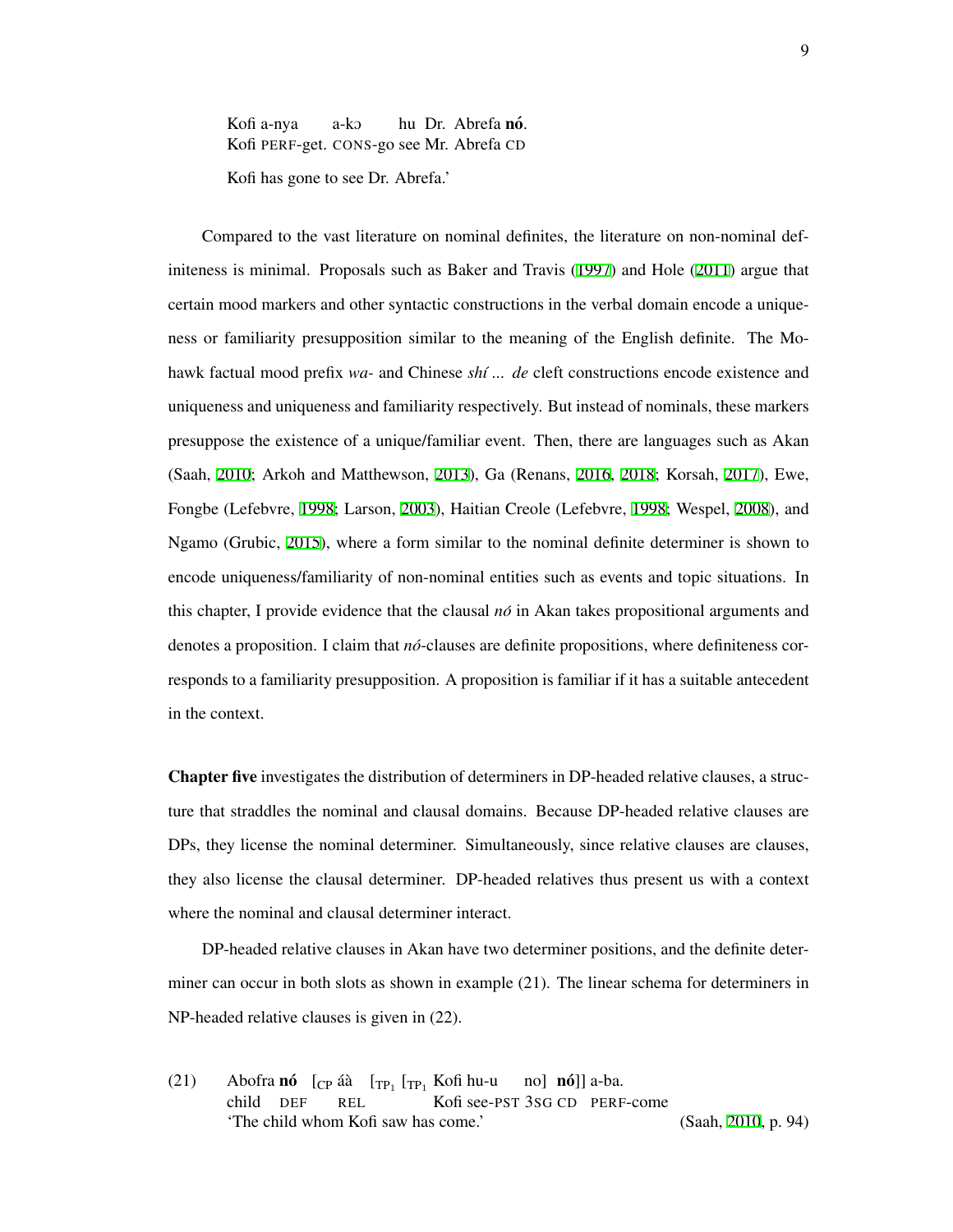#### (22) NP (+DET) + Relative Clause (+DET)

In this chapter, I provide a list of the various possible determiner combinations possible in Akan and conclude that all three nominal determiners, definite, indefinite, and  $bi+n\delta$  can occupy the first determiner position. The second determiner position can only host the definite determiner. Based on the type of determiners licensed in the two positions, I conclude pace Bombi et al. ([2019](#page-206-0)) that the definite determiner after the head noun is the clausal determiner. Finally, I provide the semantics of the relative clauses with the definite determiners in different positions, paying attention to the restrictive vs. non-restrictive uses of relative clauses.

Chapter six connects the semantics of the two definite determiners in the nominal and clausal domain. As evident from chapters 2 and 3, the two determiners have the same overt form, and both encode a familiarity presupposition. Syntactically too, the two forms show similar distribution by occurring at the right edge of the constituent they head. I argue that  $n\delta$  is a cross-categorial definite determiner, i.e. it can attach to different categories. I advance that though absent in English and other well-studied languages, the presence of cross-categorial definite determiners in natural language is expected when we compare anaphoric definites to pronouns/pro-forms. My proposal relates the distribution of the definite determiner in Akan to other cross-categorial definite determiners such as *la* in Ga (Renans, [2016](#page-215-0), [2019](#page-215-3)) and *an* in Haitian Creole (Wespel, [2008](#page-218-0)). In all three languages, the determiners take non-nominal and nominal complements, but their core meaning remains the same across domains.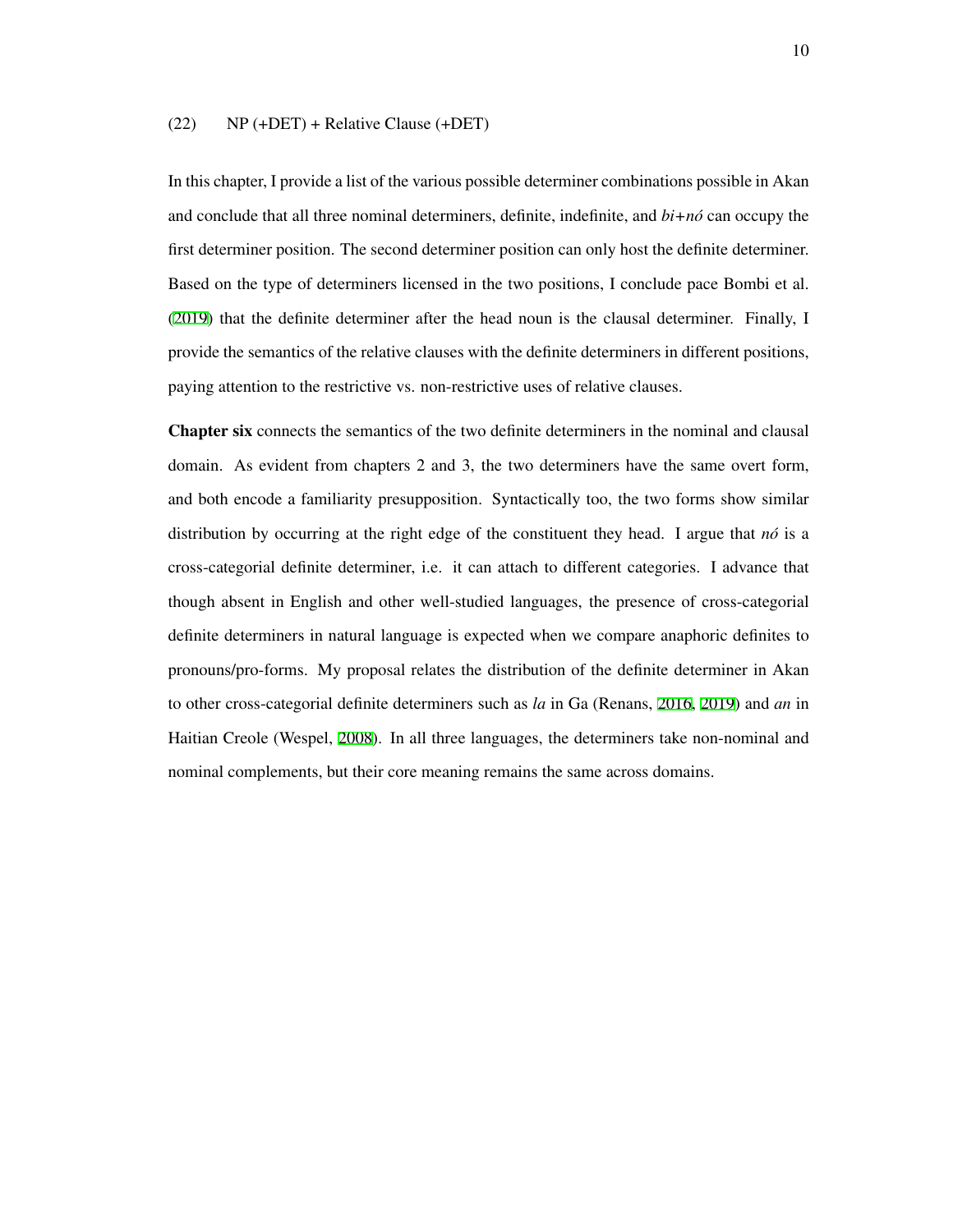# Chapter 2

## <span id="page-20-0"></span>The Nominal Definite Determiner in Akan

#### <span id="page-20-1"></span>2.1 Overview of the chapter

This chapter examines the distribution and meaning of the Akan determiner  $n\delta$  in the postnominal position as in (1) and forms part of the bipartite demonstrative in (2).

- (1) Papa nó ba-a man DEF come-PST here ha. 'The man came here.'
- (2) **Saa** papa nó ba-a DEM man DEF come-PST here ha. 'That man came here.'

On the empirical side, the chapter provides an elaborate description of the uses of *no´* by employing Hawkins' (1978) classification of definite determiner uses as diagnostics for definite determiners. *Nó* has three of the four uses of definites discussed by Hawkins ([1978](#page-210-0)). The uses include anaphoric, immediate situation, and associative anaphoric uses. *No*<sup>*i*</sup> is generally not licensed in larger situation uses. I also elaborate on the use of *no´* as a demonstrative.

The central claim of the chapter is that *no´* is a non-saturating definite. NP+*no´* encodes the information that the NP property has an antecedent discourse referent in the context (**familiarity**) and that the cardinality of the NP property outside the current situation is greater than one (non-uniqueness). The familiarity presupposition is motivated by the anaphoric and immediate situation uses of *no´*. I differentiate definite determiners such as the German 'strong' definite article that is licensed by linguistic antecedents from definites whose antecedent is entailed in the context. Using the terminology from Roberts ([2003](#page-216-3)), the first kind of definites are considered as *strong familiarity*, and the latter are classified as *weak familiarity* definites. The term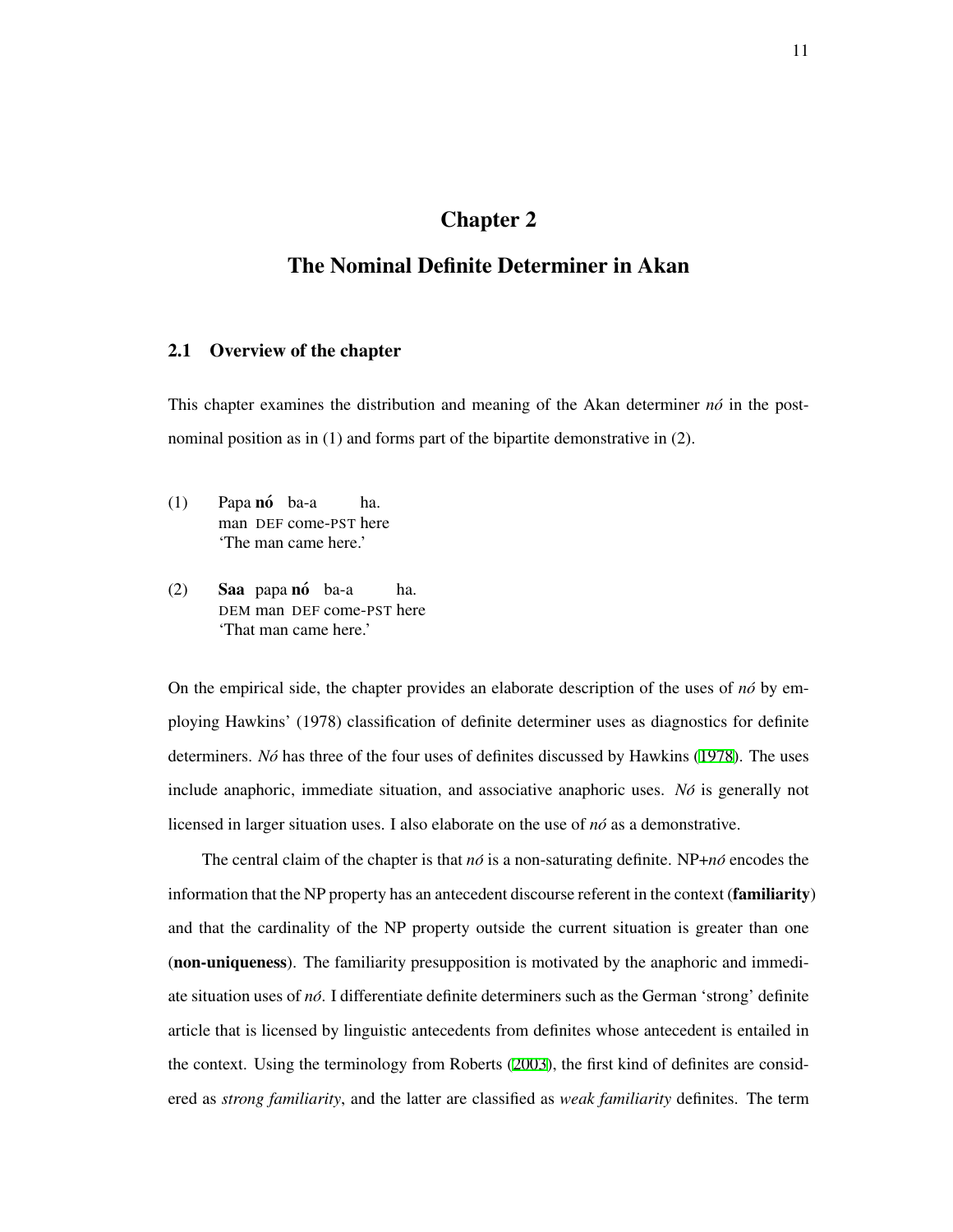*anaphoric definites* refers exclusively to definite determiners that require linguistic antecedents, and *familiar definites* for the other kind. As a familiarity analysis of *no´*, the analysis proposed in this chapter is preceded by Arkoh and Matthewson ([2013](#page-205-0)). The non-uniqueness presupposition, on the other hand, is motivated by the determiner's incompatibility with inherently unique nouns such as *sun* and *moon* and nouns such as *president* which have unique referents in out-of-the-blue contexts.

As a non-saturating definite, the denotation of *no´* does not include IOTA. I show that an analysis of *no*<sup> $i$ </sup> as non-saturating is key to understanding its function in the bipartite demonstrative *saa...no´* in (2). For *no´*-NPs, I argue that a covert determiner introduces IOTA in the syntax. In the demonstrative descriptions, the adnominal *saa* introduces IOTA. In both cases, IOTA comes with a restriction concerning the domain where unique reference is achieved. I encode this with a situation pronoun. The covert determiner is interpreted relative to the topic situation, while *saa* is interpreted relative to a non-default situation. As such, we have a compositional analysis for the demonstrative. The analysis thus captures the relationship between  $n\acute{o}$  as a definite and as a demonstrative. The modifier analysis presented here enables us to provide a somewhat parallel analysis for the NP use of *no´* and the clausal use discussed in chapter 4.

The rest of the chapter is structured as follows: *§*[2.2](#page-22-0) serves as the empirical background of the chapter. This section discusses different contexts where the definite determiner is used following Hawkins' (1978) classification of definite determiner uses and also explores the use of *no´* as a demonstrative. In this section, I conclude that *no´* is not licensed in larger situation uses and shares some, but not all properties with demonstratives. In the next section, *§*[2.3,](#page-33-0) I review the two main theories of definiteness in the literature, i.e., familiarity and uniqueness theories. First, I present them as competing theories proposed to account for the distribution of the English *the*. Then I show Schwarz's (2009) proposal that argues that across languages there are determiners that lexicalize familiarity denoting and uniqueness denoting definites. In other words, some languages have two determiners that encode familiarity and uniqueness respectively or just encode one. This section serves as the theoretical background of the chapter. In *§*[2.4,](#page-42-0) I present two previous analyses of *no´*, Arkoh and Matthewson [\(2013](#page-205-0)) and Bombi ([2018](#page-206-2)). Throughout the chapter, I compare these previous analyses to the present analysis. The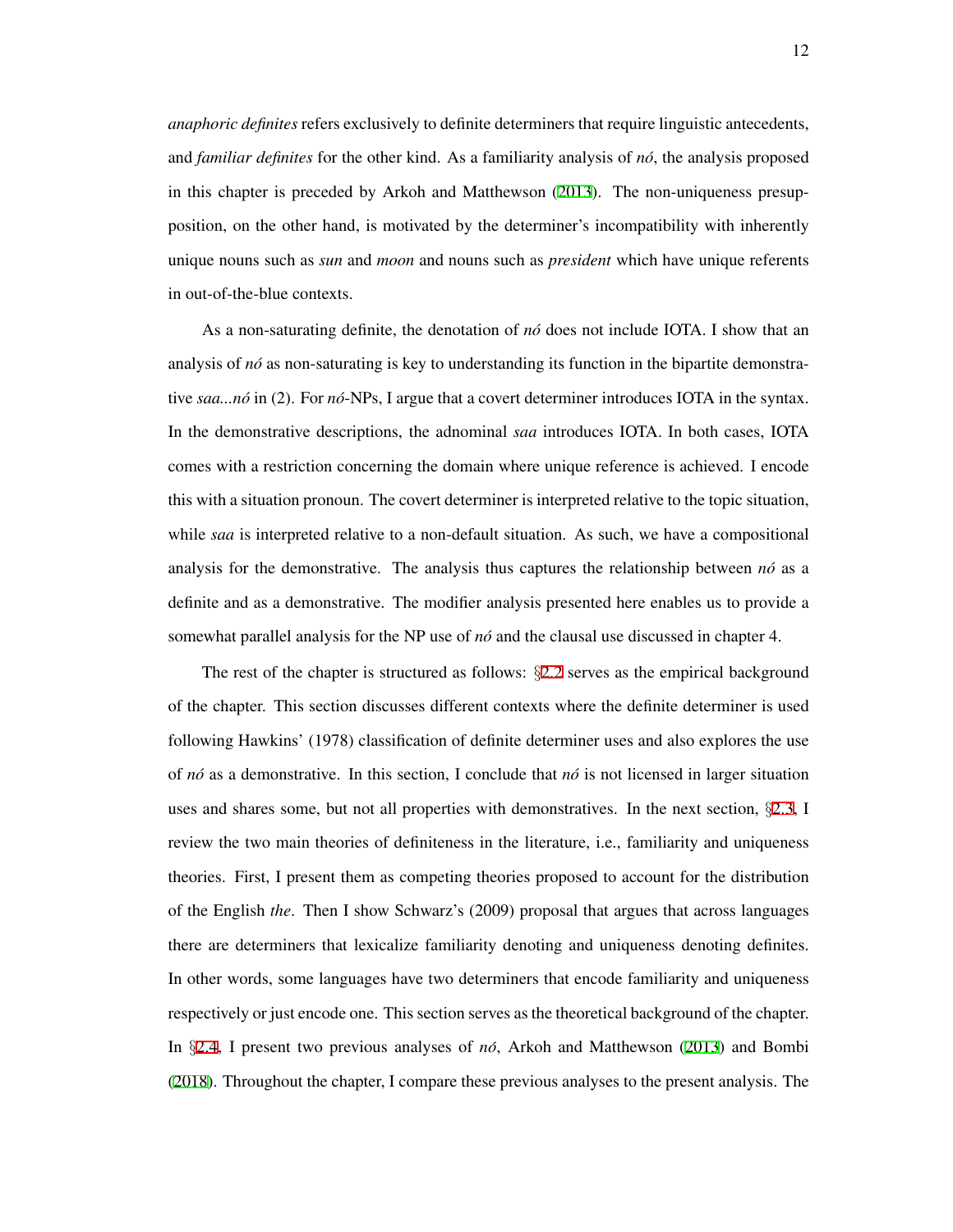main analysis is presented in [2.5](#page-47-0). I show how the analysis accounts for all the uses of the determiner discussed in the *§*[2.3](#page-33-0) and how it rules out the contexts where *no´* is not licensed. A summary of the chapter's main points is presented in *§*[2.6](#page-69-0).

#### <span id="page-22-0"></span>2.2 The definite determiner and its uses

Since Christaller ([1875\)](#page-207-0), the morpheme  $n\delta$  in Akan noun phrases, such as (3-a) and (3-b), has been translated as a definite determiner. The determiner generally occurs in contexts where English will use *the*. The relationship between *no´* and *the* is explored by Amfo [\(2006,](#page-205-2) [2007\)](#page-205-3), Fretheim and Amfo ([2008\)](#page-210-3), and Amfo ([2010\)](#page-205-1) who argue that *no´* has the same cognitive status as *the*, i.e, uniquely identifiable. The equivalence between English and Akan is, however, not perfect, as noted by Arkoh [\(2011\)](#page-205-4) and Arkoh and Matthewson ([2013](#page-205-0)). Consider example (4), for instance. The English translation must have the definite determiner, but the Akan sentence lacks it. In *§*2.4, we will see more contexts where the English determiner is obligatory, but *no´* is either optional or ungrammatical.

- (3) a. Papa **nó** ba-a man DEF come-PST here ha. 'The man came here.'
	- b. Kofi to-o Kofi buy-PST pen PST pen DEF COP white pen. Na pen **nó** ye fitaa. 'Kofi bought a pen. The pen was white.'
- (4) Kofi re-hwE Kofi PROG-watch sun ewia. 'Kofi is looking at the sun.

The goal of this section is to establish the kinds of contexts that license the definite determiner *no´*. I adopt Hawkins' (1978) classification of definite determiner uses as it is compatible with the theory proposed in this chapter. According to Hawkins ([1978](#page-210-0)), definite determiners have four uses: anaphoric, immediate situation, larger situation, and associative anaphoric uses. The English *the* has all four uses, but Schwarz [\(2009](#page-217-0)) shows that a definite determiner may not have all uses. For instance, German strong definite articles only have the anaphoric use. The kinds of contexts that license a definite determiner, therefore, offer insight into the semantics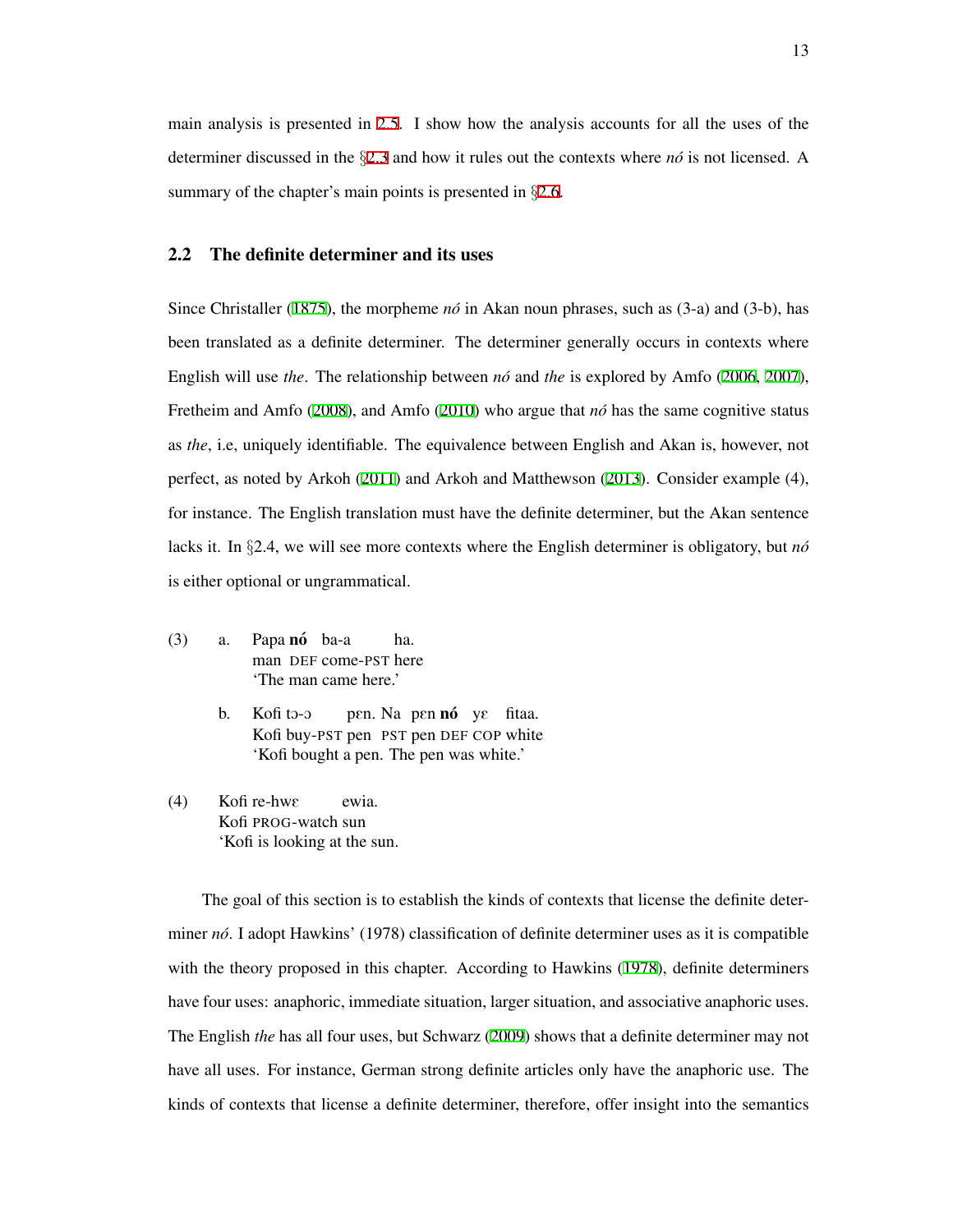of the determiner. In the rest of the section, I present Hawkins' (1978) classification, sometimes with examples from English to illustrate the use. For each context, we determine if  $n\delta$  is compatible with that use.

#### <span id="page-23-0"></span>2.2.1 The anaphoric use

The use of the definite determiner depends on the presence of a previously mentioned NP. Example (5) illustrates an anaphoric use of the definite determiner.

(5) Mary read a book. The book was interesting.

First, we introduce a referent for *book* with the indefinite *a book* in the first clause. The definite description *the book* in the next clause indicates that we are talking about the previously mentioned book. Simply, the anaphoric use of the definite determiner means a definite determiner is used to refer back to an NP that has been linguistically introduced into the context. Roberts ([2003](#page-216-3)) characterizes this as strong familiarity.

As illustrated in (6) and (7), *no´* has an anaphoric use. A *no´*-description can be used to refer back to an indefinite description introduced in the discourse. In (6), the indefinite, *sogyani b´ı* 'a soldier,' introduces a new discourse referent, and the definite description *sogyani no´* is used to refer back to it. In the same discourse, the indefinite and definite descriptions may be used across speakers, as illustrated in (7) from Arkoh and Matthewson [\(2013\)](#page-205-0) modified to include multiple speakers. Speaker A mentions the orange for the first time with an indefinite and speaker B comments on it with the definite.

- (6) Ama hu-u Ama see-PST teacher Okyerekyereni bi INDEF CONJ soldier INDEF 3SG.SUBJ-greet-PST ne sogyani bi. O-kyea-a sogyani **nó**. teacher DEF 'Ama saw a teacher and soldier. He greeted the soldier. ' [1](#page-23-1)
- $(7)$  a. Speaker A: Me-to-o 1SG.SUBJ-buy-PST orange INDEF ekutu bí. 'I bought an orange'

<span id="page-23-1"></span><sup>&</sup>lt;sup>1</sup>This is a variation of the examples in Arkoh and Matthewson [\(2013](#page-205-0)).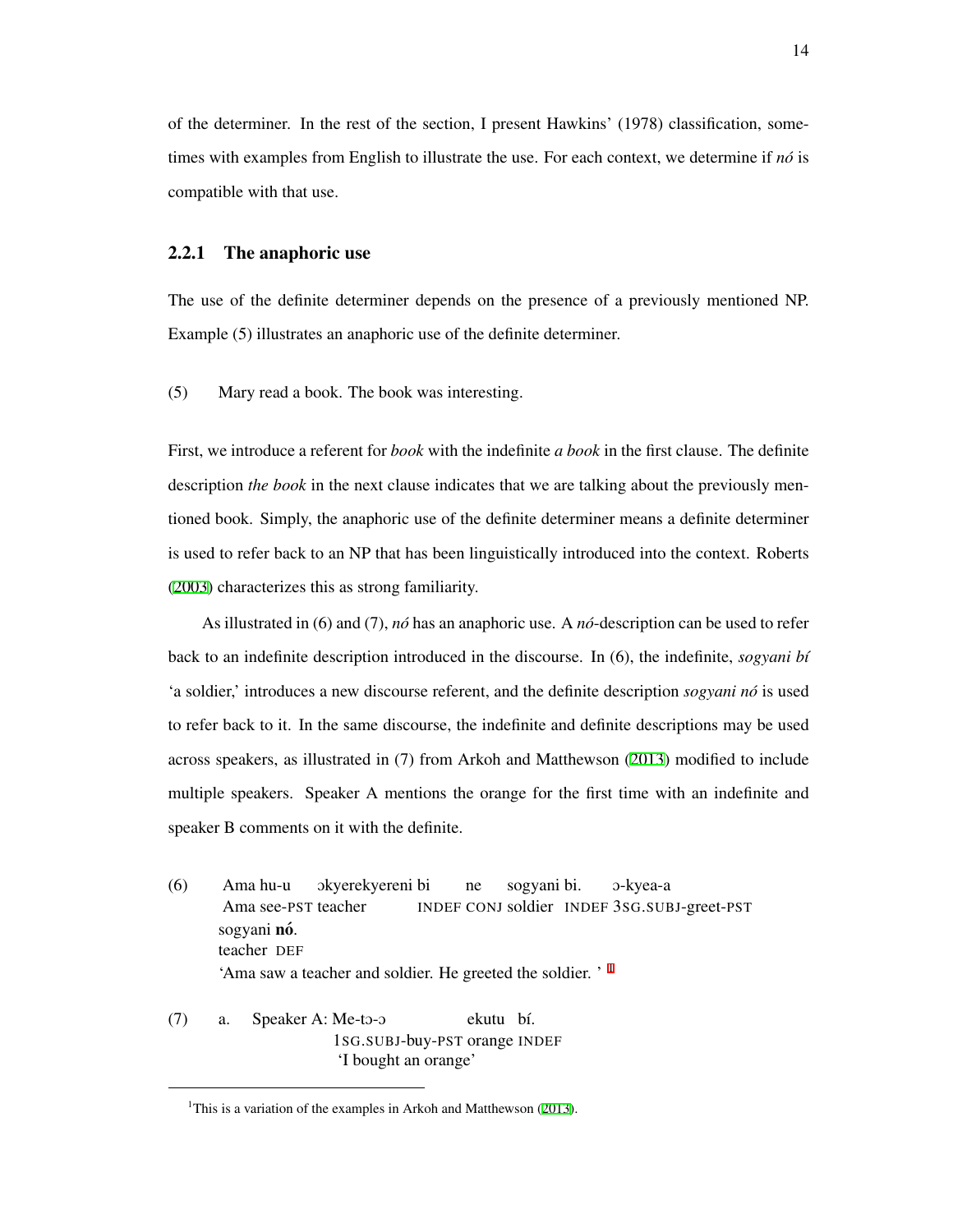b. Speaker B: Ekutu nó ye dew dee. orange DEF be nice so 'The orange is/was so nice.' Fante- (Arkoh, [2011](#page-205-4), p. 54)

Sometimes the noun associated with the indefinite is different from the definite description used to refer back to it. Hawkins ([1978\)](#page-210-0) points out that this type of anaphoricity works only if the nouns are related and the discourse participants both know the relationship exists or it can be accomodated. In the English example (8), the anaphoric definite description, *the man*, is preceded by the indefinite, *a doctor*. Example (9) from Arkoh and Matthewson ([2013](#page-205-0)) illustrates the same idea in Akan.

- (8) John went to see a doctor today. The man was helpful.
- (9) Ama to-o Ama throw-PST hand call-PST birds.observer INDEF come-PST teaching.NOM nsa frE-E nnomahw $\epsilon$ foo bí ba-a nkyerekyere no 3SG.POSS under 1SG.SUB-NEG-take man DEF NEG-eat small.RED asi. Me-n-nye papa **nó** n-ni ketekete. 'Ama invited an ornithologist to the seminar. I don't trust the man in the least.'

Fante-(Arkoh and Matthewson, [2013,](#page-205-0) p. 16).

(9) is felicitous if both discourse participants know that the ornithologist is a man or the context is such that the addressee can accommodate it.

#### <span id="page-24-0"></span>2.2.2 The immediate situation use

The immediate situation use requires that the referent is in the utterance situation. Unlike the anaphoric use, the referent need not be mentioned or have a linguistic antecedent. For instance, looking at a dog, one can utter *the dog is barking* without having said anything previously about the dog. According to Hawkins ([1978\)](#page-210-0), the referent has to uniquely satisfy the descriptive content of the definite description in the situation. Thus, in the dog example, if there are two dogs in the context *the dog is barking* is infelicitous. *No´* is used in similar contexts. Noticing that Ama and Kwame are staring at two people fighting in the street licenses Kofi's use of the definite description in (10).

(10) Context: A man and a woman are arguing in the street. Ama and Kwame are sitting in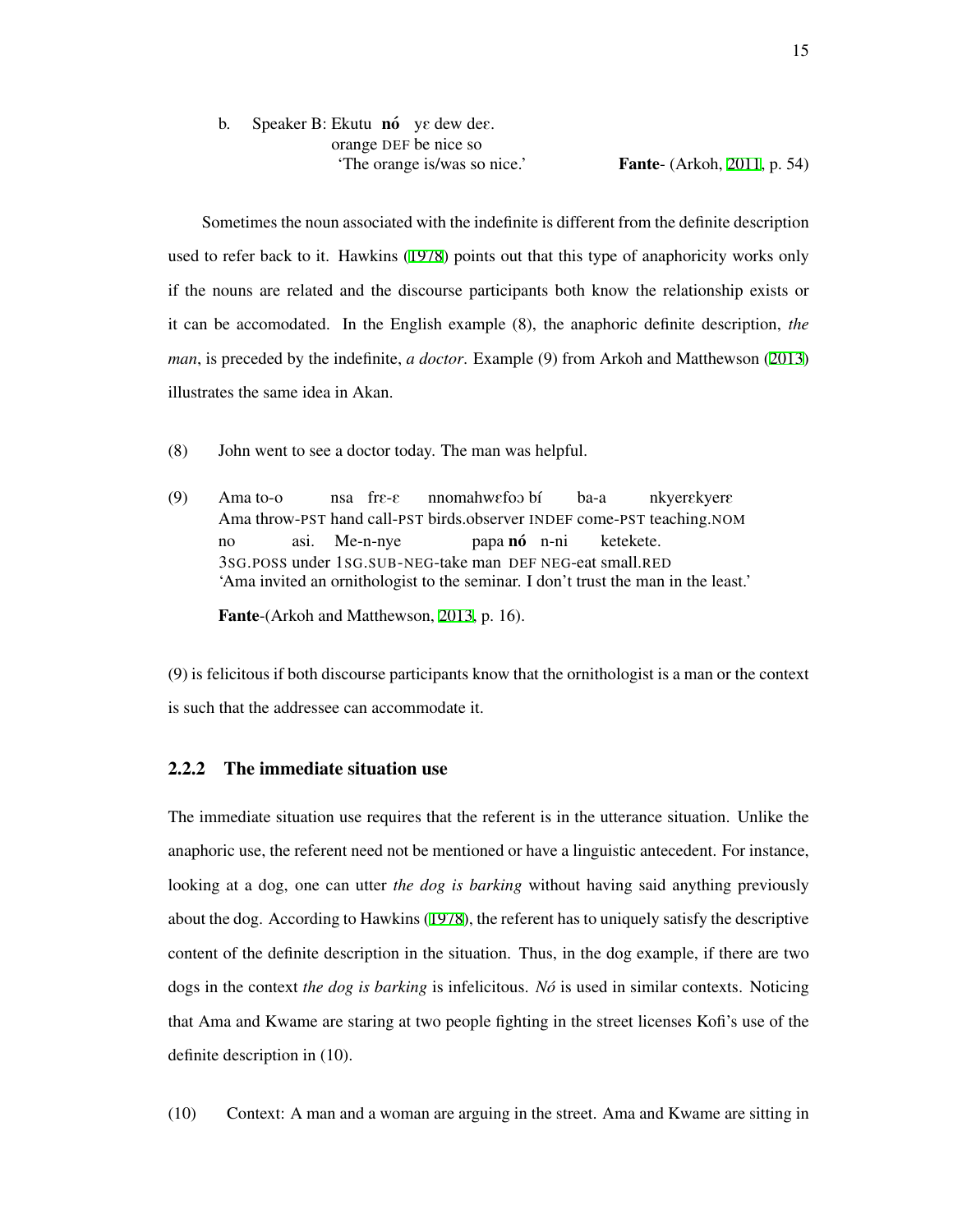front of their house where they can see but not hear them. Kofi walks in and sees them staring. He says oh...

Papa nó de maame nó ka. man DEF owe woman DEF debt

'The man owes the woman money.'

The definite determiner is also used in contexts where the referent is not even visible in the immediate context. For instance, a zoo can have a sign at the front gate that says *don't feed the lion*. The lion is not visible at the entrance, but the sign is felicitous. When the referent is not visible, the felicitous use of the definite determiner depends on the discourse participants' shared knowledge of the context. The example from Bombi ([2018](#page-206-2)) shows that *no´* also has this use. In the context of a school, the existence of a unique principal is assumed, thus licensing *no´*.

(11) Context: There is a new teacher at a school. A colleague is explaining to him how everything works. This is the beginning of the conversation, and the colleague explains to the new teacher:

Headmaster nó be-ma headmaster DEF FUT-give 2SG timetable wo timetable. 'The headmaster will give you a timetable.' (Bombi, [2018,](#page-206-2) p. 149)

#### <span id="page-25-0"></span>2.2.3 The larger situation use

The felicitous use of the definite determiner in the larger situation uses depends on the shared knowledge or accommodation of shared knowledge between the speaker and addressee. The use of the English definite determiner with nouns such as *sun*, *moon*, and *president* are considered larger situation uses. The sun and moon are part of the shared knowledge of discourse participants because their referents are global. A referent may also be part of the shared experience of two people because they live in the same community or country. Unlike the immediate situation uses, the referent of the definite description need not be in the immediate discourse context. One can talk about *the sun* even if you have been locked in a room with no window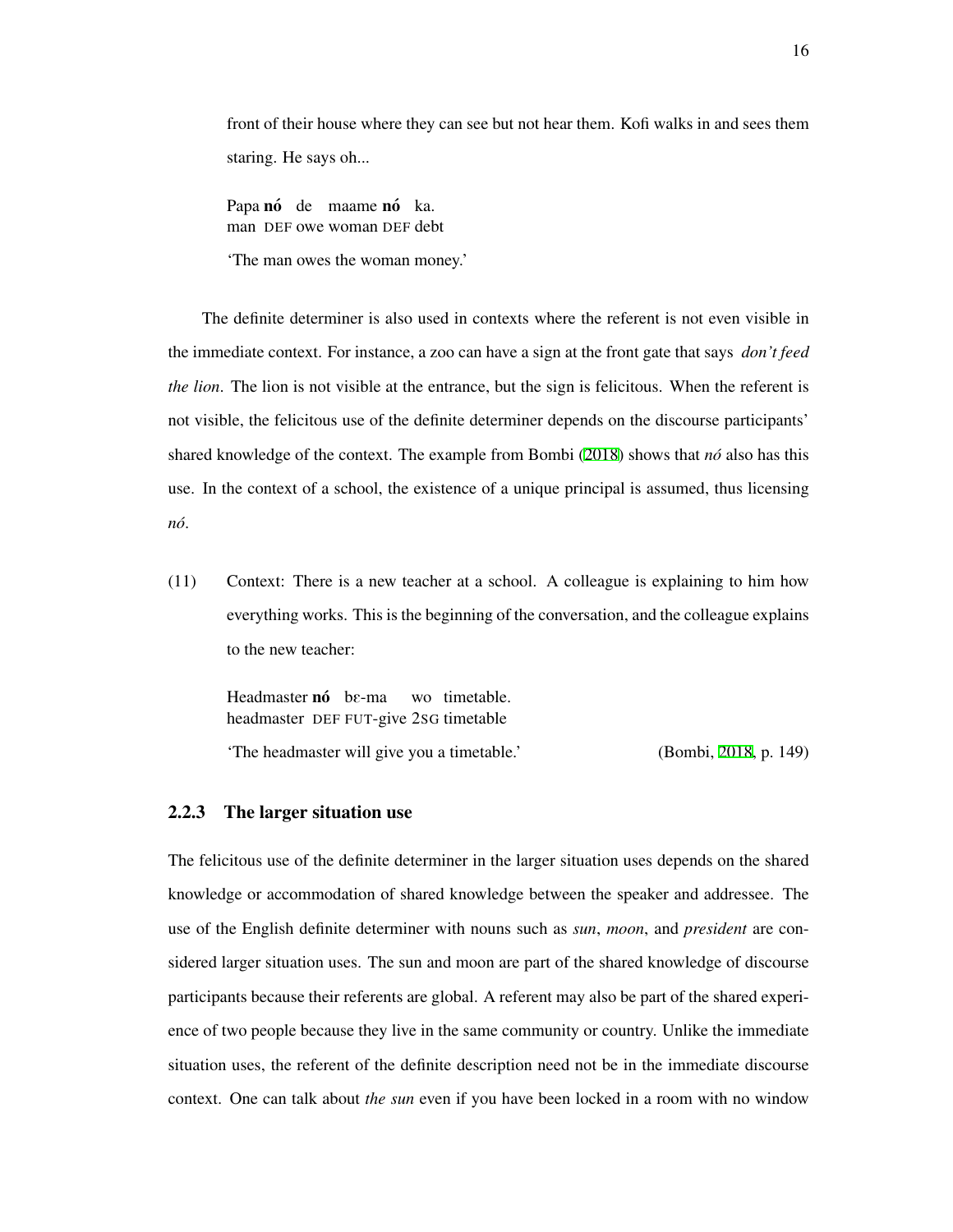for a year. Similarly, the use of *the president* is not limited to contexts where the referent is in the immediate context. We find this use in news articles and regular conversations about a country's president. The example in (1[2](#page-26-0)) is from a news article in an American magazine.<sup>2</sup>

(12) The president will try to blame someone else —but in this case the "someone else" is a virus.

Whereas *the* is obligatory in (12), *no´* is infelicitous in (13) with the noun *president*. Pace Bombi, [2018](#page-206-2), the context described in (14) does not license the definite determiner. The noun *president* is obligatorily bare. [3](#page-26-1)

(13) Context: A newscaster in Ghana is talking about the Ghanaian president

omanpanin (\*nó) be bleme obi. president DEF FUT. blame someone 'The president will blame someone.'

<span id="page-26-2"></span>(14) Context: Yesterday was the Ghanaian national day and there were a lot of celebrations in Accra, which were visited by one president and many ministers. You go back to your village and talk to your friend about how beautiful the celebration was (but you don't talk about who was there). Your friend asks you whether you saw anyone famous. You say:

Me-hu-u 1SG-see-PST president omanpanin (\*nó). DEF 'I saw the president.' (Bombi, [2018,](#page-206-2) p. 149)

With globally unique nouns such as *sun*, there appears to be optionality: they may or may not take *no´*. First, Bombi ([2018\)](#page-206-2) points out that the optionality in (15) is not forced by salience, i.e. whether the addressee is attending to the referent or not. *No´* and the bare noun are equally accepted in contexts (15-a) and (15-b).

<span id="page-26-3"></span><span id="page-26-0"></span><sup>&</sup>lt;sup>2</sup>Wehner, Peter. "The President Is Trapped-Trump is utterly unsuited to deal with this crisis, either intellectually or temperamentally." MARCH 25, 2020. [https://www.theatlantic.com/ideas/archive/2020/](https://www.theatlantic.com/ideas/archive/2020/03/presidents-character-unequal-task/608743/) [03/presidents-character-unequal-task/608743/](https://www.theatlantic.com/ideas/archive/2020/03/presidents-character-unequal-task/608743/)

<span id="page-26-1"></span><sup>3</sup>Bombi [\(2018](#page-206-2)) claims that *no´* is compatible with the noun *president* in [\(14\),](#page-26-2) but all my language consultants rejected it in this context.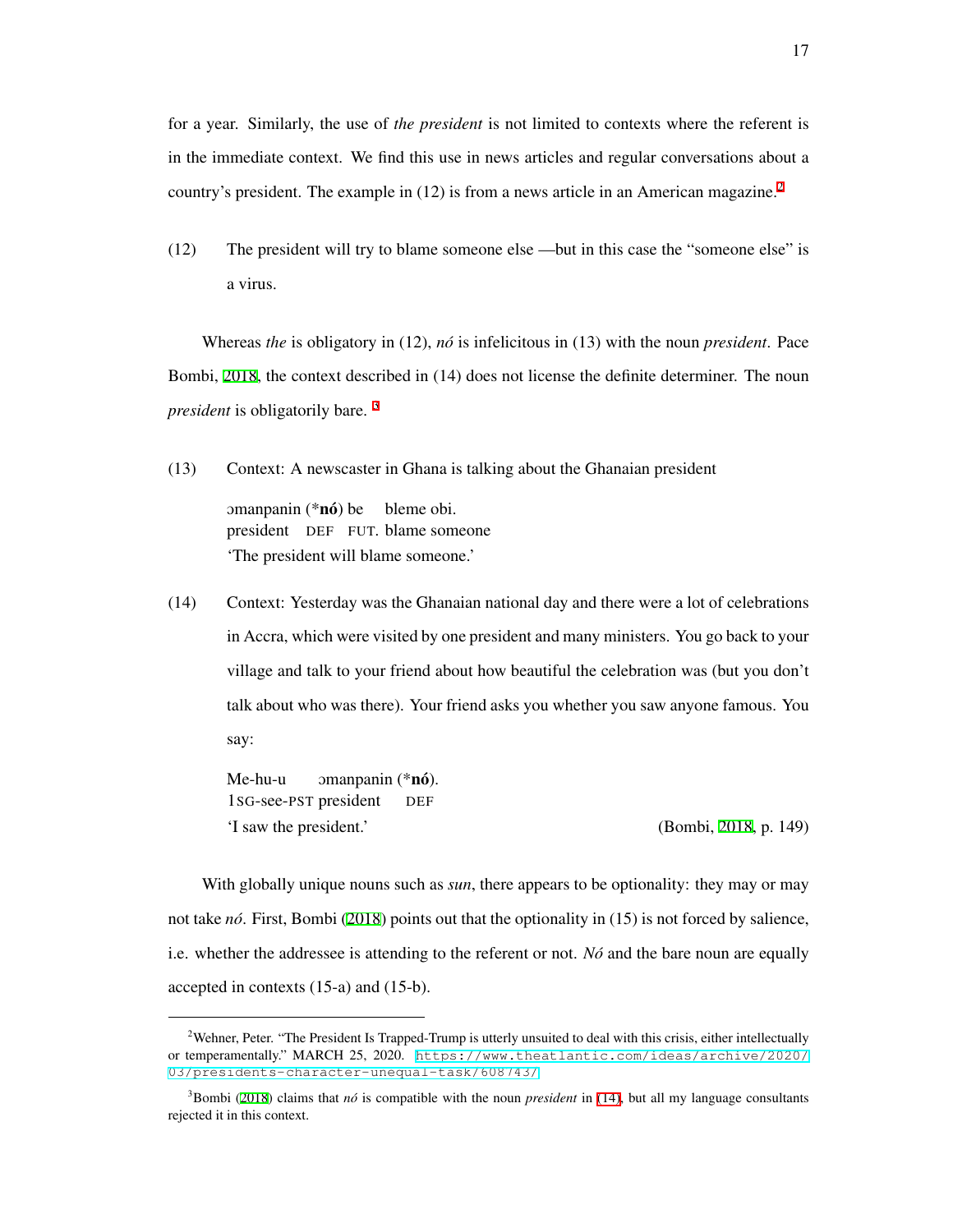- $(15)$  Awia  $(n6)$  re-bo sun DEF PROG-hit today EnnE. 'The sun is shining today.' (Bombi, [2018,](#page-206-2) p. 150)
	-
	- a. Context 1 (SALIENCE): Afia is on a bus, when a woman she doesn't know sits down beside her. The woman draws the window shade, letting in the sunlight. The woman says (15)
	- b. Context 2 (NO SALIENCE): Afia is on a bus, when a woman she doesn't know sits down beside her. The woman says. . . (Bombi, [2018,](#page-206-2) p. 155)

The apparent optionality in (15), however, disappears in a context such as (16-a). *No´* in this context patterns with the president examples in  $(14)$ ;  $n\delta$  is infelicitous, the bare noun is obligatory. Compare (16-a) to (16-b) where *no´* is optional as in [\(15\)](#page-26-3). In (16-a), the referent of *sun* is necessarily the single sun of the solar system. If  $n\acute{o}$  is licensed here, it has a larger situation use. However, in (16-b), we have two possible referents: the sun in the book and the sun of the solar system. If *sun* in (16-b) refers to the sun of the solar system, the bare noun is required as in (16-a), but if it is interpreted as sun in the book, an immediate situation use, *no´* is felicitous.

- (16) Awia  $(n6)$  y $\varepsilon$  nsoroma. sun DEF COP star 'The sun is a star. '
	- a. Context 1: The beginning of a documentary on the solar system ....
	- b. Context 2: A parent is showing a child a book on the solar system. They open a page with a picture of the sun...

$$
\Rightarrow \mathbf{n6} = felicitous \qquad \qquad \text{bare} = felicitous
$$

*⇒* no´ = *infelicitous* bare = *felicitous*

The optionality in (16-b) stems from the availability of two referents for the definite description. We can separate the two referents in (17). The sentence is false if we interpret *sun* as the unique sun of the solar system, but is true if it refers to the sun on TV. In Akan, the use of the definite determiner or bare noun influences the preferred reading of (17). With the definite determiner, the referent is the sun in the book, but the bare noun forces the referent to be the earth's unique sun.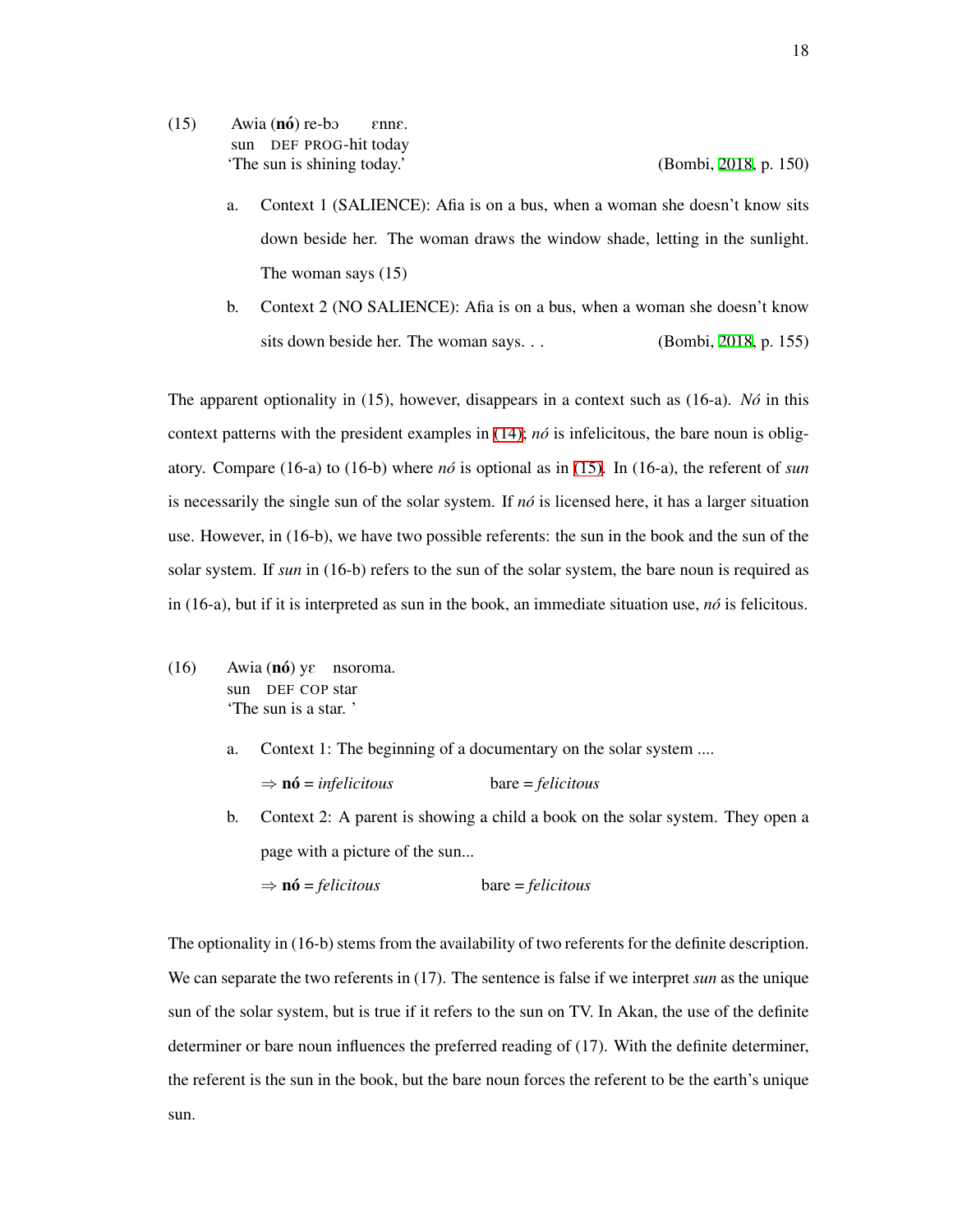(17) Context: There is a children's show on TV about colors. They have a picture of the sun but it is painted green. A parent points to the sun on the TV and says...

Awia (nó) yε green. sun DEF COP green 'The sun is green. '

- a. Bare *⇒* False! Interpreted as a statement about the sun in the world.
- b. Definite determiner  $\Rightarrow$  True! Interpreted as a statement about the sun in the book.

So far, the data is consistent with the initial claim that *no´* does not allow larger situation uses. It appears optional in contexts that allow both a larger situation use and an immediate situation of the noun. Let us go back to Bombi's (2018) example in [\(15\).](#page-26-3) The bare noun and the definite determiner are not optional in this context. Considered together with (16), we can draw the inference that a bare noun is licensed if a context favors the unique referent interpretation. The definite determiner is only licensed if the context supports the possibility of there being other referents. I do not want to make specific claims about the definiteness of bare nouns. I revisit the larger situation use of bare nouns later in the chapter.

#### <span id="page-28-0"></span>2.2.4 Associative anaphora

Finally, definite determiners have a use that Hawkins refers to as *associative anaphora uses* and Clark ([1975\)](#page-207-1) as *bridging* uses. This use involves an indirect relation between the individuals introduced by the indefinite expression and the definite description. In (18), for instance, the definite description *the steering wheel* is understood as the steering wheel of the car John bought. The indirect anaphoric relationship is between the car and its part. Schwarz ([2009](#page-217-0)) characterizes this kind of bridging as *part-whole* bridging. There is another kind of bridging relation between a product and its producer called *relational* bridging (Schwarz, [2009\)](#page-217-0). The definite description in (19), *the author* is intended as the author of the *new book we read today*.

- (18) John bought an old car. The steering wheel was no good.
- (19) We read a new book today. The author was from Ghana.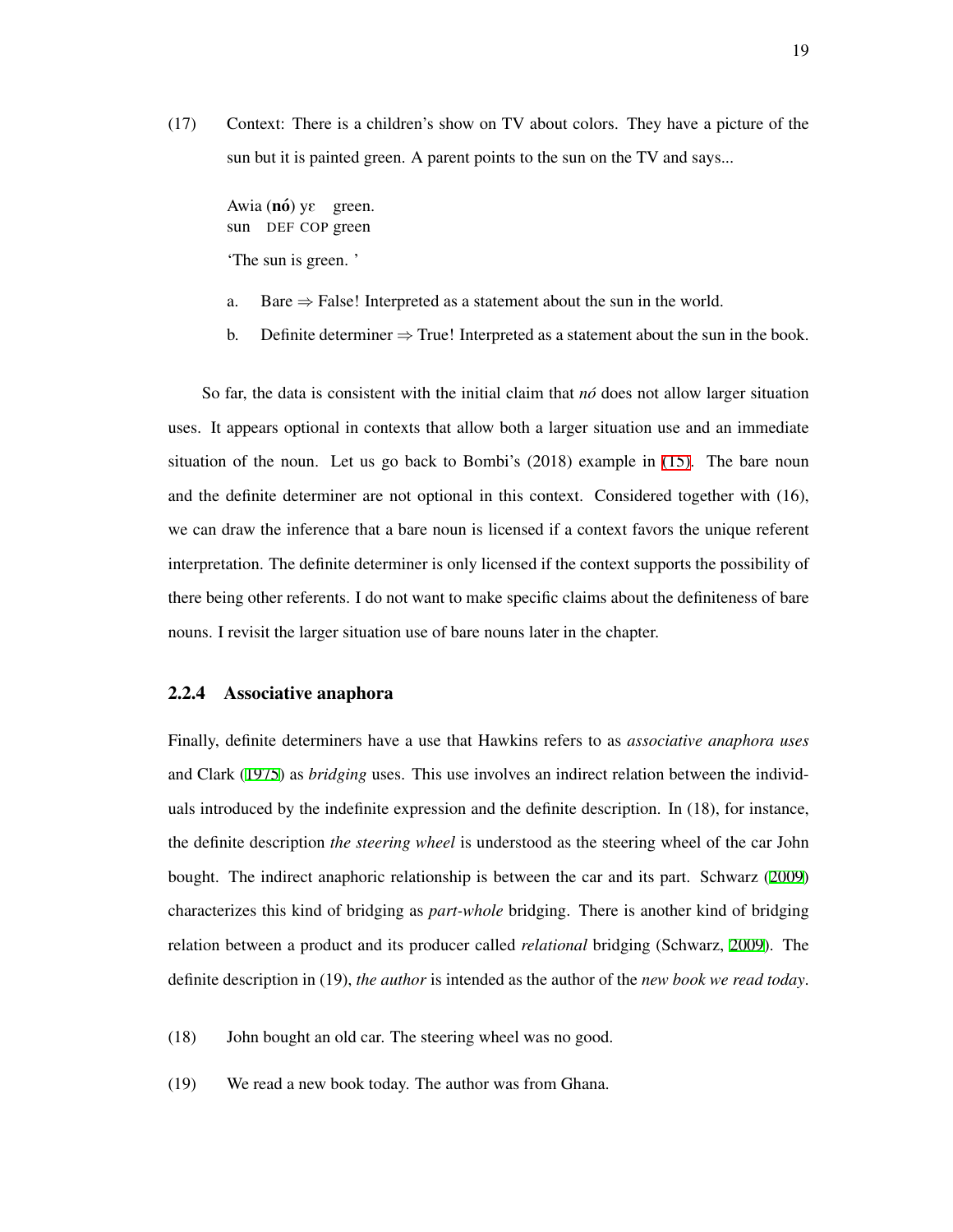According to Schwarz ([2009](#page-217-0)), part-whole bridging involves uniqueness whereas relational bridging involves anaphoric relation. In English, the definite determiner is used in both bridging contexts as we saw in the examples above. But in German, a language with two forms of definite determiners: a strong form for anaphoric uses and a weak form for uniqueness uses, relational bridging licenses the strong determiner (20) and part-whole bridging licenses the weak definite (21).

- $(20)$ the play Theaterstück missfiel displeased the critic dem Kritiker so sehr, dass er in seiner Besprechung so much that he in his review kein gutes Haar #am/**an** no good hair #on-the*weak*/on the*strong* author left dem Autor lieb The play displeased the critic so much that he tore the author into pieces in his review. (Schwarz, 2009:53)
- $(21)$ we found the church in the middle of-the village the<sub>weak</sub> tower stood a-little foom a sark uun a maden faan't taarep. A törem stän wat skiaf crooked 'We found the church in the middle of the village. The tower was a little crooked.' (Schwarz, [2009](#page-217-0), p. 52) from (Ebert, [1971](#page-209-0), p. 118)

Arkoh and Matthewson ([2013\)](#page-205-0) note that, like the strong determiner in German, *nó* is only licensed in relational bridging contexts (22); the bare noun is used in part-whole bridging contexts (23). In (22), the definite description *leader-drummer* is understood as the lead-drummer of the dance group mentioned earlier. *Roof* in (23) is interpreted as roof of the old building located in the village.

- $(22)$ dance DEF do-PST chief DEF beautiful just COMP 3SG.SUBJ-give-PST drummer nó ye-e o-hene **nó** fε ara ma  $3-$ ky $\varepsilon$ - $\varepsilon$ ayiribofoo panin nó ades. leader DEF thing 'The dance was so beautiful that the chief gave a lead drummer a gift. ' (Arkoh and Matthewson, [2013](#page-205-0), p. 15)
- (23) Ye-hu-u 3PL-see-PST building old dan dadaw bí INDEF be.located village there POSS roof wO ekurasi ho ne nky $\epsilon$ nsedan (\***nó**) DEF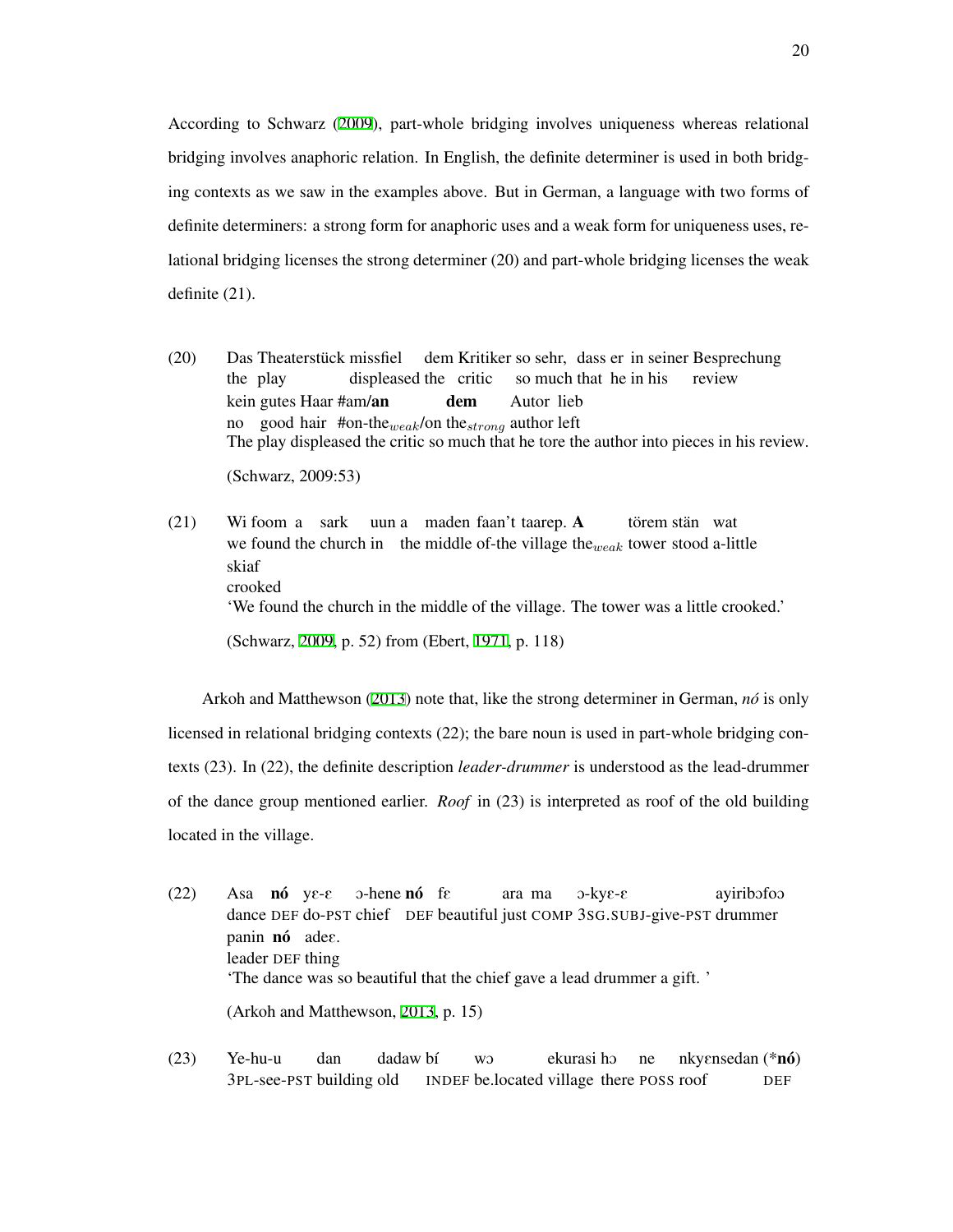e-hodwow. PERF-worn.out 'We saw an old building in the village; its roof was worn out.' (Arkoh, [2011](#page-205-4), p. 80)

#### <span id="page-30-0"></span>2.2.5 *No´* as a demonstrative

Boadi ([2005\)](#page-206-3) characterizes *nó* as a distal demonstrative, which has definite uses in some contexts. The distal demonstrative contrasts with the proximal demonstrative *yi*. Both determiners optionally co-occur with another pre-nominal demonstrative form *saa* as in (24) for demonstrative uses.

| (24) | a. (Saa) abofra yi nim adee paa.  |  |  |
|------|-----------------------------------|--|--|
|      | DEM child DEM know thing INT.     |  |  |
|      | 'This child is very intelligent.' |  |  |

b. (Saa) abofra nó nim adee paa. DEM child DEM know thing INT. 'That child is very intelligent.'

Amfo, [2010](#page-205-1), p. 185

Independently, *saa* is a demonstrative pronoun as shown in (25), but when it occurs as an adnominal, it always requires one of the demonstrative determiners in (24).

 $(25)$ Kofi likes DEM pe saa. 'Kofi likes that.'

The (saa)...*yi/nó* constructions display properties associated with demonstratives. A characteristic property of demonstrative NPs is their ability to combine with a predicate and its negation (Löbner, [1985\)](#page-213-2); definites do not have this property. The predicate of a definite description applies to the referent as a whole, so it does not tolerate splits such as (26). We interpret the definite description as referring to the same car hence the contradiction. Demonstrative NPs, on the other hand, allow such splits referents. There is, therefore, no contradiction in (27). As shown in example [\(28\),](#page-31-0) (*saa*)...*no´* patterns with demonstratives, [\(28\)](#page-31-0) is not a contradiction.

- (26) #I like the car but I do not like the car.
- (27) I like that car but I do not like that car.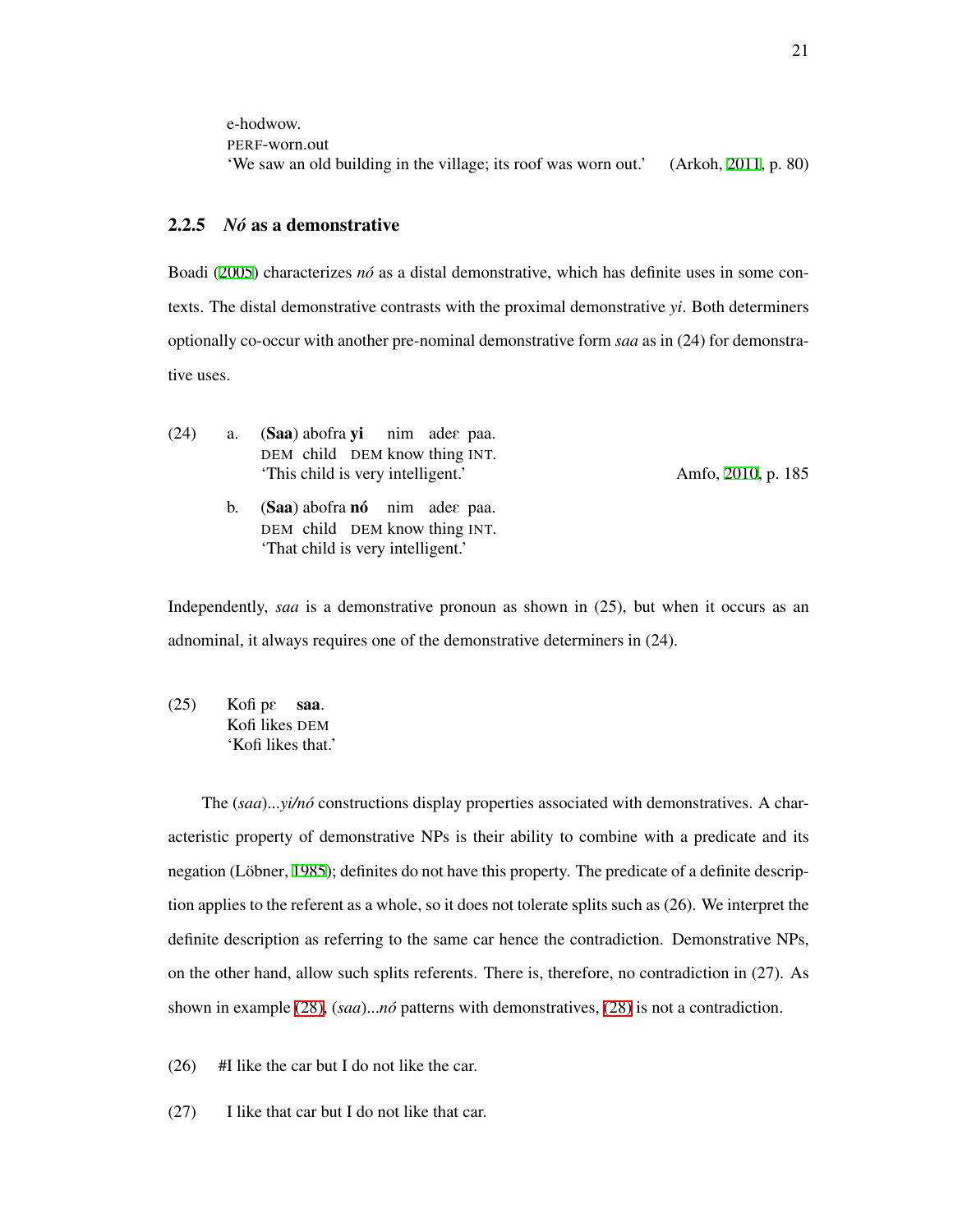<span id="page-31-0"></span>(28) Saa abofra nó nim adee paa ena saa abofra nó DEM child DEM know thing INT. CONJ DEM child DEM not.smart abOn. 'That child is very intelligent and that child is not smart.'

Demonstratives are also generally incompatible with nouns whose number of possible referents is restricted to one. Such nouns are considered inherently unique or semantically unique. They include globally unique nouns such as *moon* and *sun* and communally unique nouns such as *president of Ghana*, and also superlatives (Löbner, [1985\)](#page-213-2). The inability to cooccur with these nouns is attributed to a non-uniqueness presupposition that demonstratives have (Wolter, [2003;](#page-219-1) Robinson, [2005;](#page-216-0) Wolter, [2006](#page-219-0); Dayal and Jiang, [2020](#page-208-0)). The English demonstrative is infelicitous in both examples in (29); only the definite is licensed. Similarly, *(saa)...no´* is incompatible with inherently unique nouns. It is incompatible with the sun as shown in (30-a) and superlatives as shown in (30-b).

- (29) a. #That/The sun is bright.
	- b. #That/the highest mountain in the world is Everest.
- $(30)$  a.  $#$ Saa ewia nó re-bo. DEM sun DEM PROG.-shine 'That sun is shining.'
	- b. #(Saa) Bepo DEM mountain DEM REL 3SG-tall very be.located Ghana COP Afadjato  $(n6)$  a E-wa paa wO Ghana ne Afadjato. 'That tallest mountain in Ghana is Afadjato.'

What happens when *no´* occurs by itself as a demonstrative? Without *saa*, *no´* can be accompanied by the pointing gesture for a deictic use (Amfo, [2010\)](#page-205-1). Despite the felicity of (31), *no´* unlike *saa...no´*, cannot combine with predicate and its negation without resulting in a contradiction. Both (32-a) and (32-b) are contradictory, as such *no´* patterns with the definite determiner in this context.

- (31) Me-pE 1PL-want car DEM NEG-COP car DEM car **nó** n-ye car yi. 'I like that car [pointing at Audi] but not this car [pointing at Renault].'
- (32) a. #Abofra nó nim adee paa ena abofra nó abon. child DEF know thing INT. CONJ child DEF not.smart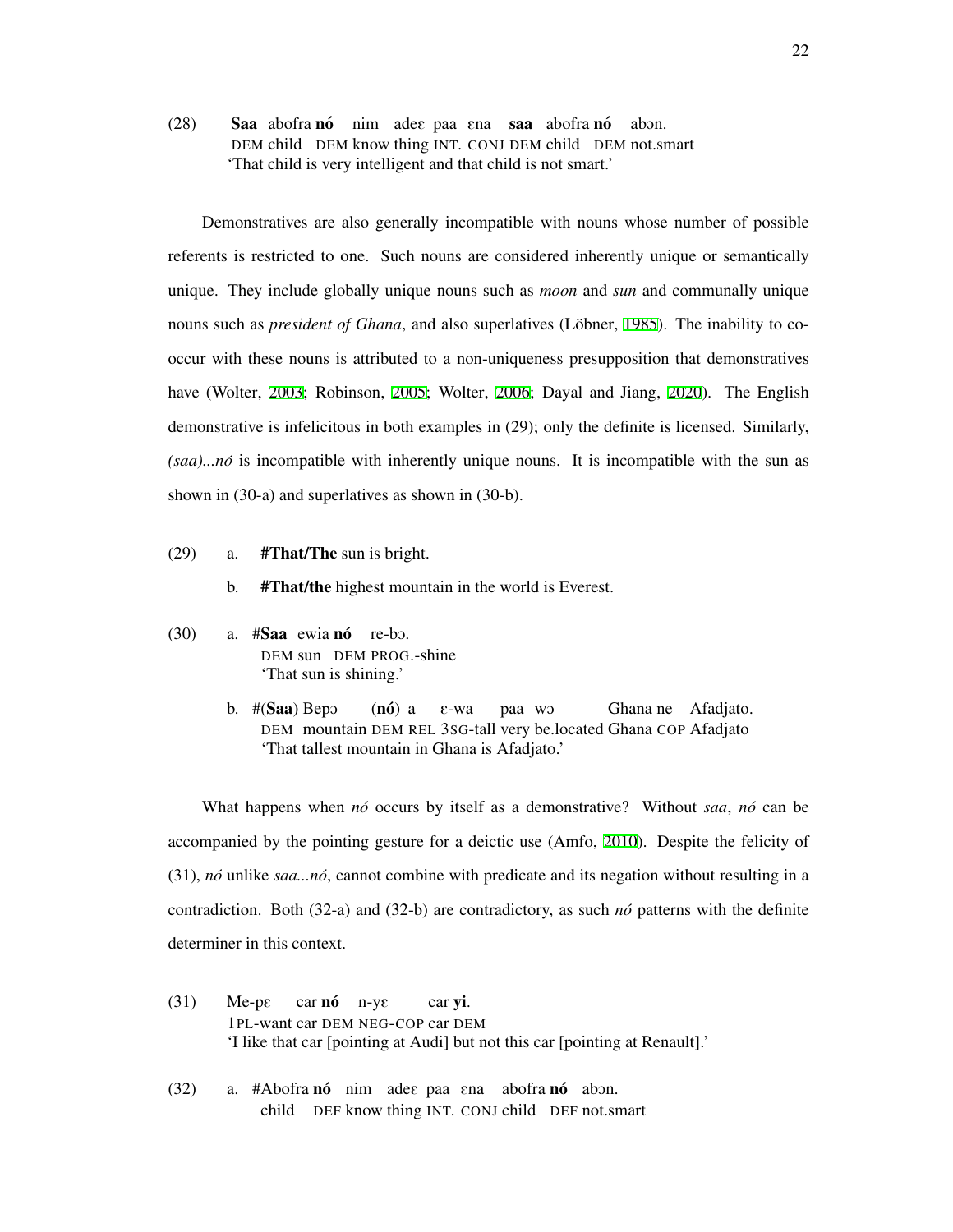'The child is very intelligent and the child is not smart.'

b.  $#Me-pe$  car **nó** nanso me-m-pe 1SG-like car DEF but 1SG-NEG-like car DEF car **nó**. 'I like that car [pointing at Audi] but I don't like that car [pointing at Renault].' (Bombi, [2018](#page-206-2), p. 152)

Recall that in *§*[2.2.3,](#page-25-0) we saw that *no´* does not have larger situation uses. The determiner is not licensed with *sun*, when the referent is the unique sun of the solar system, and also with *president of Ghana*. This property is comparable to the incompatibility of demonstrative with inherently unique nouns. In addition to the examples in *§*[2.2.3](#page-25-0), (33) illustrate that *no´* is also not compatible with superlatives, same as demonstratives

(33) Context: Tour guide giving general information about tourist sites in Ghana

BepO mountain DEF REL 3SG-tall very be.located Ghana COP Afadjato (**#nó**) a E-wa paa wO Ghana ne Afadjato.

'The tallest mountain in Ghana is Afadjato.'

Thus, on the one hand, *no´* patterns with definite determiners, not demonstratives, in not being compatible with a predicate and its negation. On the other hand, it patterns with demonstratives, not definites, in being incompatible with inherently unique nouns.

#### <span id="page-32-0"></span>2.2.6 Summary

In terms of Hawkins'(1978) classification, *no´* is accepted in a subset of the contexts where the English definite determiner is. *No´* has anaphoric uses, which means that its intended referent has been introduced in the linguistic context. It also has immediate situation uses, where the antecedent is in the physical context. Finally, *no´* has associative anaphora or bridging uses, but only relational bridging uses. As we saw in *§*[2.2.3](#page-25-0), *no´* does not have larger situation uses; it is incompatible with nouns such as *president*, and when used with nouns such as *sun*, it is only accepted if the intended referent is not the unique sun of the solar system. Finally, combined with the adnominal *saa*, *nó* is a distal demonstrative.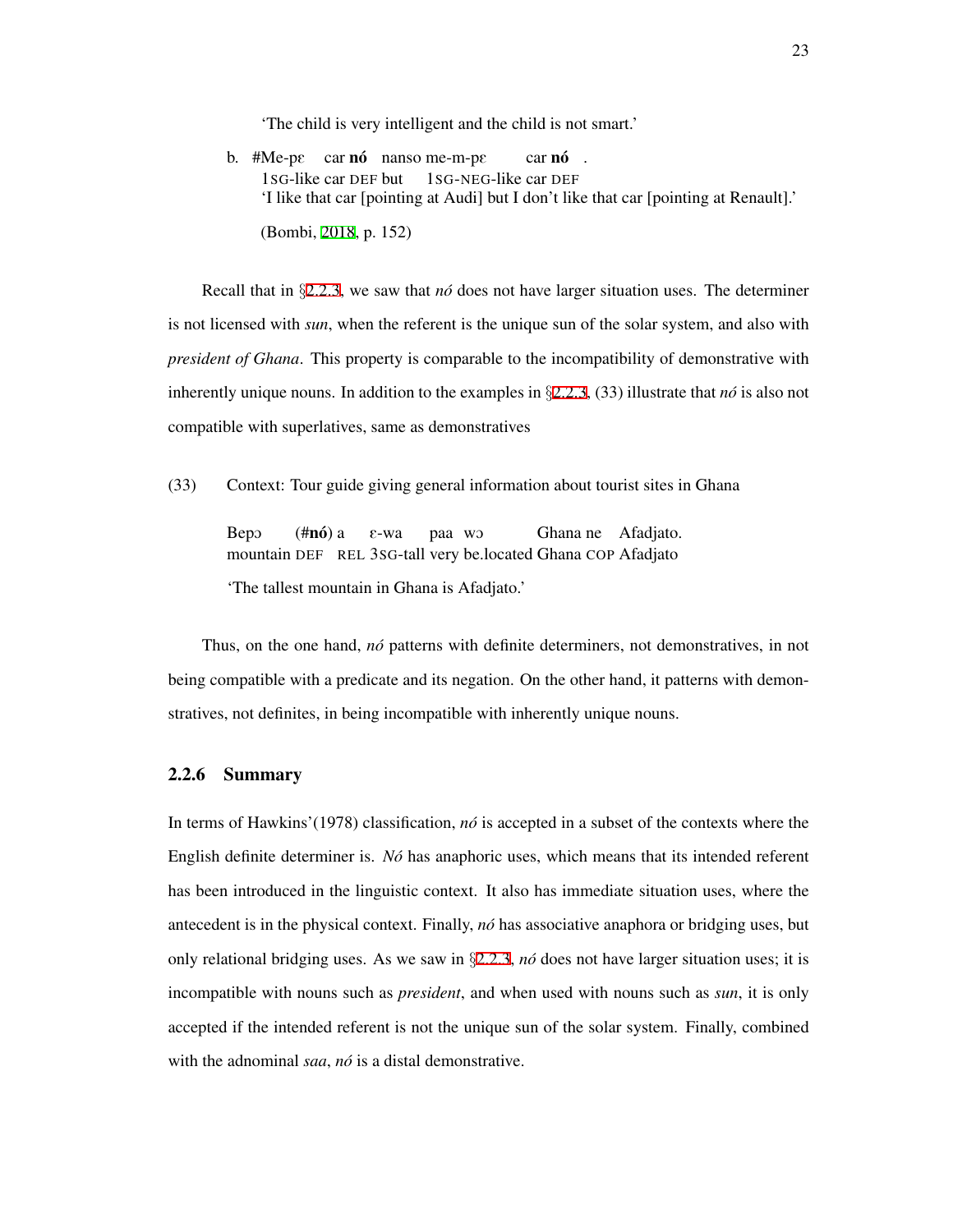#### <span id="page-33-0"></span>2.3 Theories of definiteness

The goal of this section is to situate the analysis of *no´* in the broader literature of definiteness. We review the two main analyses of definiteness, i.e., familiarity and uniqueness. The familiarity theory argues that definite descriptions are used to refer to entities in the interlocutor's common ground (see Christophersen, [1939;](#page-207-2) Prince, [1981](#page-215-4); Prince, [1992;](#page-215-5) Heim, [1982](#page-211-1); Roberts, [2003](#page-216-3) a.o.). The uniqueness account, on the other hand, argues that the meaning of a definite is the unique entity with the relevant property, (see Frege, [1892;](#page-210-4) Russell, [1905;](#page-216-2) Strawson, [1950;](#page-218-1) Abbott, [2003\)](#page-204-0). Schwarz [\(2009](#page-217-0), [2013](#page-217-1)) adds that both theories are needed since different lexical determiners are found across languages that are amenable to the two different types of theories.

#### <span id="page-33-1"></span>2.3.1 Uniqueness theory of definiteness

The uniqueness analysis stems from Russell's(1905) classic work on denoting expressions. According to Russell, the meaning of *the* strictly involves uniqueness. The definite description *the king of France*, for instance, asserts that *x* has some relation to France and also that no one else has this relation. In Russell's system, a sentence with the indefinite determiner such as (34-a) has the logical form (34-b) while a sentence such as (35-a) with the definite determiner *the* has the logical form in (35-b). The difference between (34-b) and (35-b) is the uniqueness assertion underlined in (35-b).

(34) a. A F is G **b.**  $∃x[F(x) ∧ G(x)]$ 

(35) a. The F is G b. *∃x*[*F*(*x*) *∧ ∀y*[*F*(*y*) *→ x* = *y*)] *∧ G*(*x*)]

To illustrate, the sentence in (36-a) has the logical form in (36-b). The logical form has three main components listed in (36-ai) to (36-aiii).

- <span id="page-33-2"></span>(36) a. The king of France is bald.
	- b. *∃x*[KoF(*x*) *∧ ∀y*[KoF(*y*) *→ x* = *y*] *∧* bald(*x*)]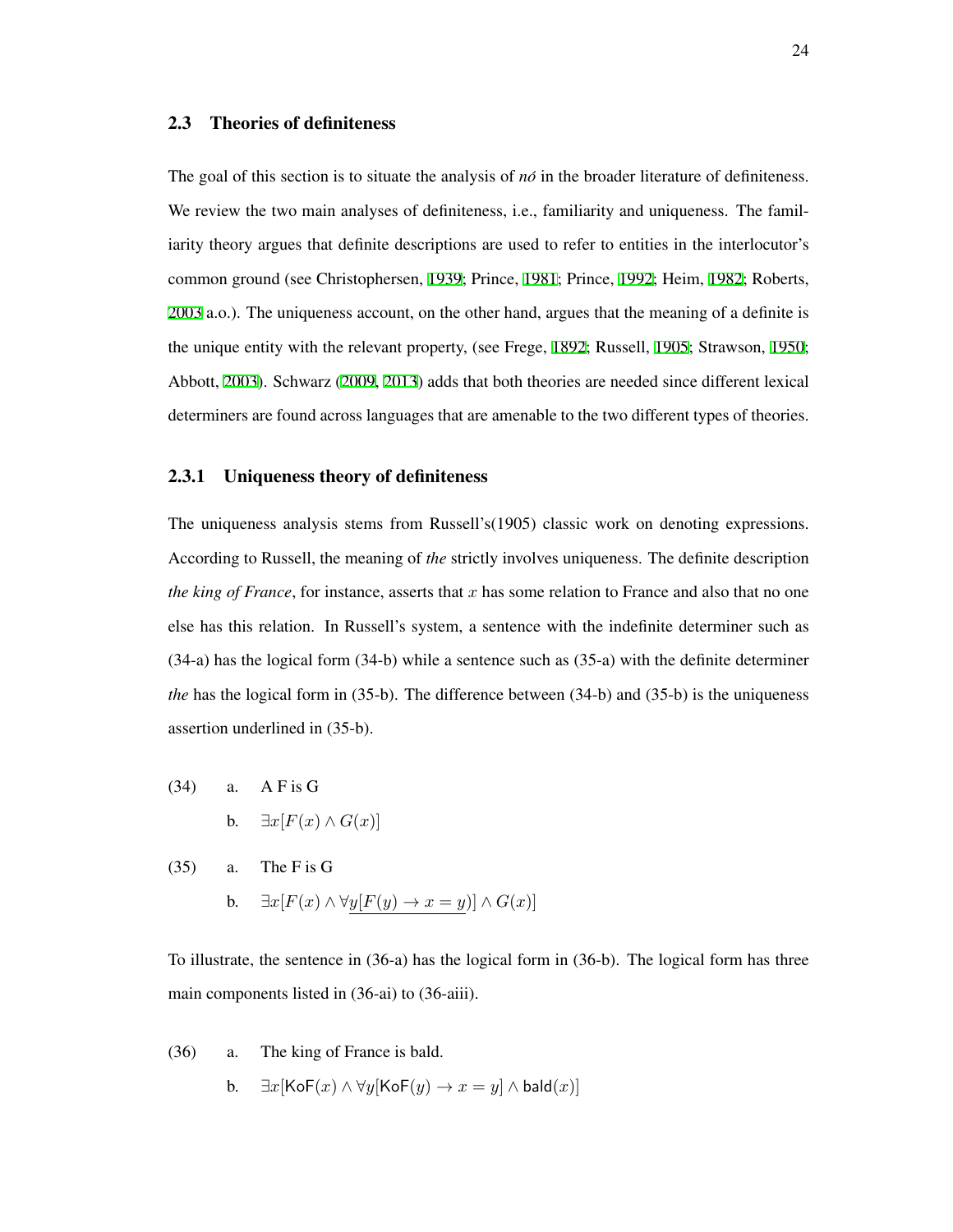- (i) There is an entity who is the King of France. This is introduced by the existential quantifier *∃x*[...]
- (ii) The uniqueness restriction is introduced by the universal quantification in connection with the identity requirement.  $\forall y$ [KoF(*y*)  $\leftrightarrow$  *x* = *y*]
- (iii) The predicate *bald* is true of this unique KoF.

Example (36) is true if there exists exactly one King of France and this king is bald. It is false under three conditions: there is no King of France, there are multiple Kings of France, or the King of France is not bald.

Strawson ([1950\)](#page-218-1), following earlier work done by Frege [\(1892](#page-210-4)), objects to Russell's claim that (36) is false if there is no KoF (no existence) or there are multiple KoFs (no uniqueness). He argues that intuitively, in those cases, the sentence is neither true or false, it is infelicitous. Existence and uniqueness are treated as presuppositions; they are conditions that must be satisfied in a context for a felicitous use of the definite determiner. As characteristic of presuppositions, existence and uniqueness associated with the definite determiner project under negation.<sup>[4](#page-34-0)</sup> Example (37) like (36) presupposes that there exists a unique KoF, and as such if there is no unique KoF, the presupposition is not satisfied and the sentence is undefined.

#### (37) The King of France is not bald.

The presuppositional analysis is often referred to as the Frege/Strawson account. Under this analysis, the definite determiner *the* has the logical form in (38); the Frege/Strawson account treats definite descriptions as denoting entities of type *e*. [5](#page-34-1) Example [\(36\)](#page-33-2) now has the logical form in (39). Information after the (:) and before the (.) are presuppositions. Presuppositions are also underlined for clarity.

(38)  $\[\text{The} \] = \lambda P : \exists! x (P(x)). \, \iota x [(P(x))]$ 

(39) 
$$
\llbracket (36) \rrbracket = \text{bald}(\exists!x(\text{Kof}(x)), \iota x[\text{Kof}(x)])
$$

<span id="page-34-0"></span><sup>&</sup>lt;sup>4</sup>Presuppositions survive in certain environments where asserted content is lost. The family of S include questions, negation, and antecedent of conditions —(Chierchia and McConnell-Ginet, [2000](#page-207-3)).

<span id="page-34-1"></span> $5$ The colon (:) and period (.) is used by Heim and Kratzer ([1998\)](#page-211-2) to demarcate presuppositions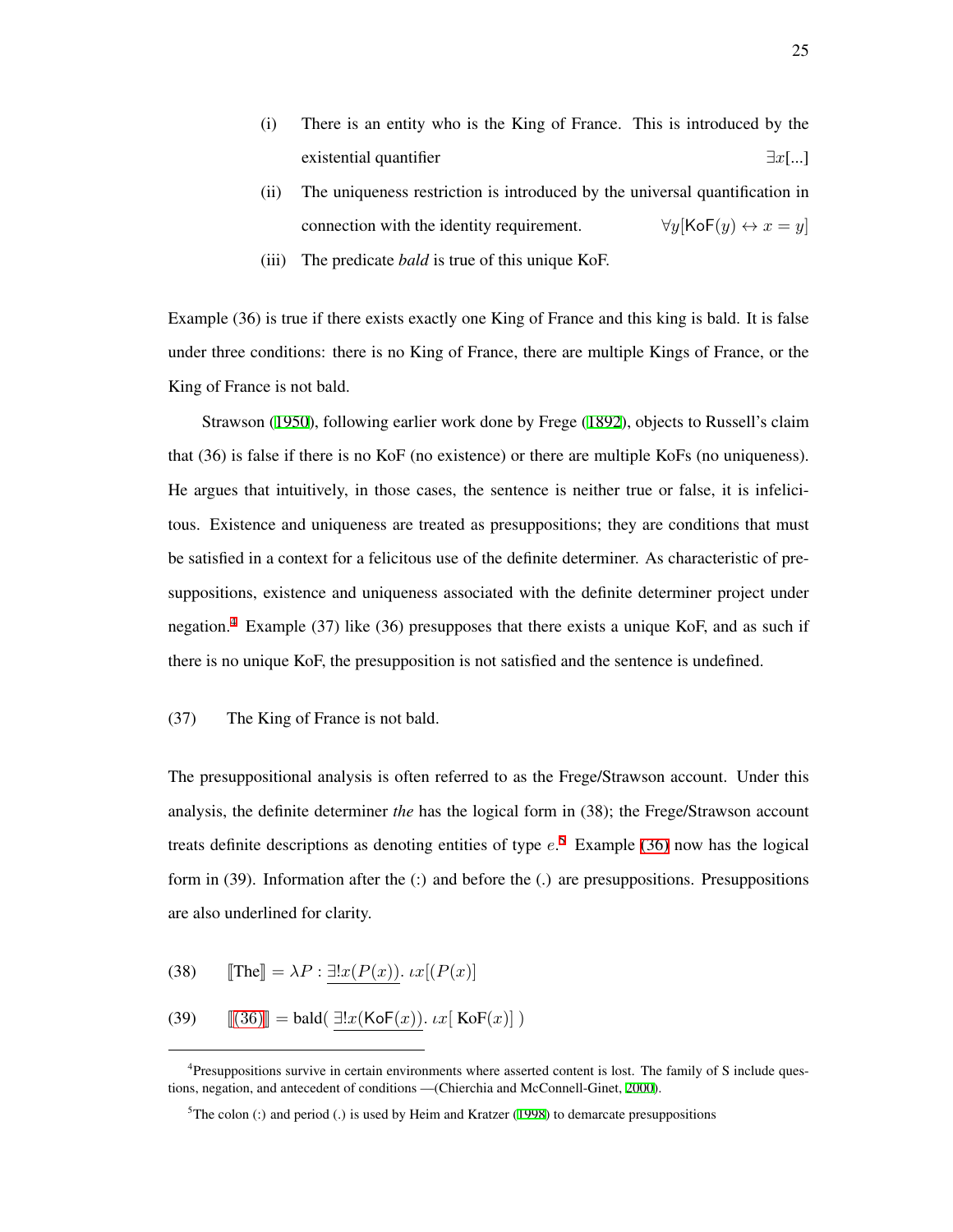Example (39) is defined if and only if there is a unique King of France, and the unique King of France is bald. It is undefined if there is no King of France or there are multiple Kings of France. The only condition under which (39) is false is if there exist a unique KoF who is not bald.

Uniqueness is relativized to the context of utterance, not the world, otherwise only nouns that have global uniqueness such as *sun* and *moon* would be compatible with the definite determiner. Example (40) is felicitous, though it does not assert that there is a unique table in the world. For (40) to be felicitous, there should be a unique table in the particular context (40) is uttered.

(40) My book is on the table.

We can represent this in the theory by assuming that sentences are evaluated with respect to a situation not the whole world. This view is expounded by Kratzer ([1995\)](#page-212-2). (See Schwarz ([2009](#page-217-0)) for an analysis of the definite determiner involving situations).

Finally, the uniqueness analyses discussed above were proposed to account singular definites, i.e. when the definite determiner takes a singular noun. What about plural definites such as *the books* in (41)? The problem with a plural definite description like *the books* is that every context that (41) is uttered in contains multiple books and thus there is no unique entity with the property book.

#### (41) The books are here.

Sharvy ([1980\)](#page-217-2) proposed that plural definite descriptions designate the sum of all entities that satisfy the predicate of the NP. Therefore, *the books* in (41) designates the sum of all the books in the salient context. Assuming that the relevant books in this context include textbooks and novels, *the books* will require totaling all the *textbooks* and *novels*. Russell's (1905) uniqueness condition is now recast in terms of totality/maximality. The plural definite maps to the maximal plural individual, which all other individuals are a part of. Sharvy's (1980) proposal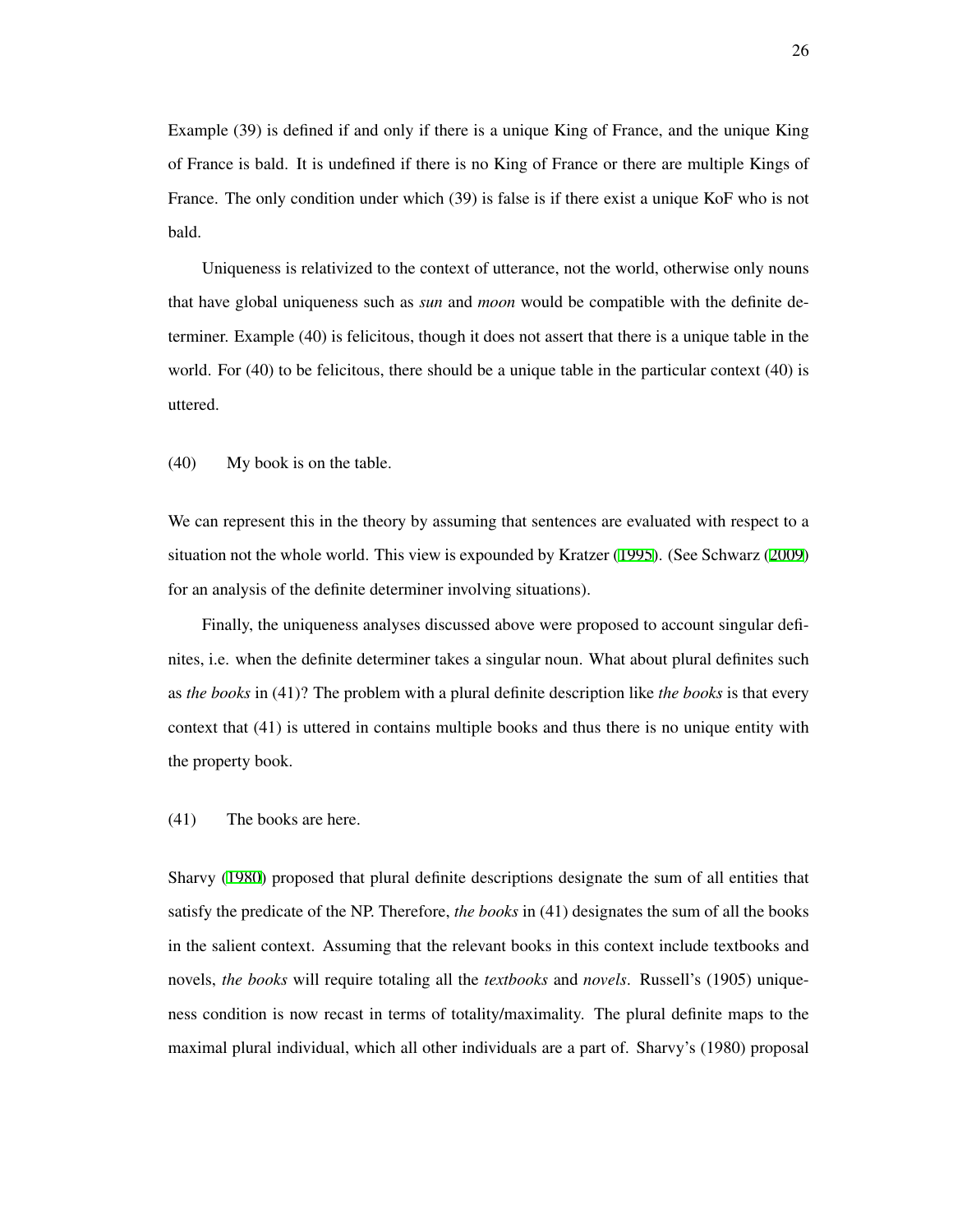is combined with Link ([1983\)](#page-213-0), who enriches the domain of individuals to include plural individuals. In the domain of individuals, there are now atomic individuals and plural individuals. He assumes that plural morphology signals the presence of a pluralization operation \*, which generates all the individual sums of members of the extension of a predicate. Plural entities are closed under the join operation  $\langle E, \oplus \rangle$ , where  $\oplus$  is the individual sum of *a* and *b*.

To see how this works, consider a context with three books, *a*, *b*, and *c*. The extension of the plural books includes the single atomic individuals  $a$ ,  $b$ , and  $c$ ; it also includes the plural entities  $(a \oplus b)$ ,  $(a \oplus c)$ , and  $(b \oplus c)$ , and  $(a \oplus b \oplus c)$ . The extension of \*books is illustrated in  $(42)$ .

(42)

$$
\begin{bmatrix} * \text{books} \end{bmatrix} = \begin{Bmatrix} (a \oplus b \oplus c) \\ (a \oplus b), (a \oplus c), (b \oplus c) \\ a, b, c \end{Bmatrix}
$$

According to Sharvy ([1980](#page-217-0)), then, the plural definite will designate the plural individual ( $a \oplus b$  $oplus$  c), which is a sum of all the individuals that satisfy the predicate book. All the other individuals in the extension of *books* are a part of this maximal individual. Russell's (1905) denotation of the definite determiner in [\(35\)](#page-33-0) is modified in (43) to include plural definite descriptions; *≤* indicates a part-whole relation.

- (43) a. The F is/are G
	- **b.**  $\exists x [F(x) \land \forall y [F(y) \rightarrow y \leq x)] \land G(x)]$ *x is a plurality with property F and anything else with property F is part of x*. The *x*, therefore, denotes the totality of entities with property P.

For singular definites, the atom is also the maximal individual, but there are no subparts of this individual. The singular definite, *the King of France*, for instance, is an atomic individual. There are no subparts of this individual which have the property of being a King of France. Thus, the atomic individual is also the maximal individual in this context.

The plural version of *The* in a Frege/Strawson analysis is captured by the  $\sigma$ -formula in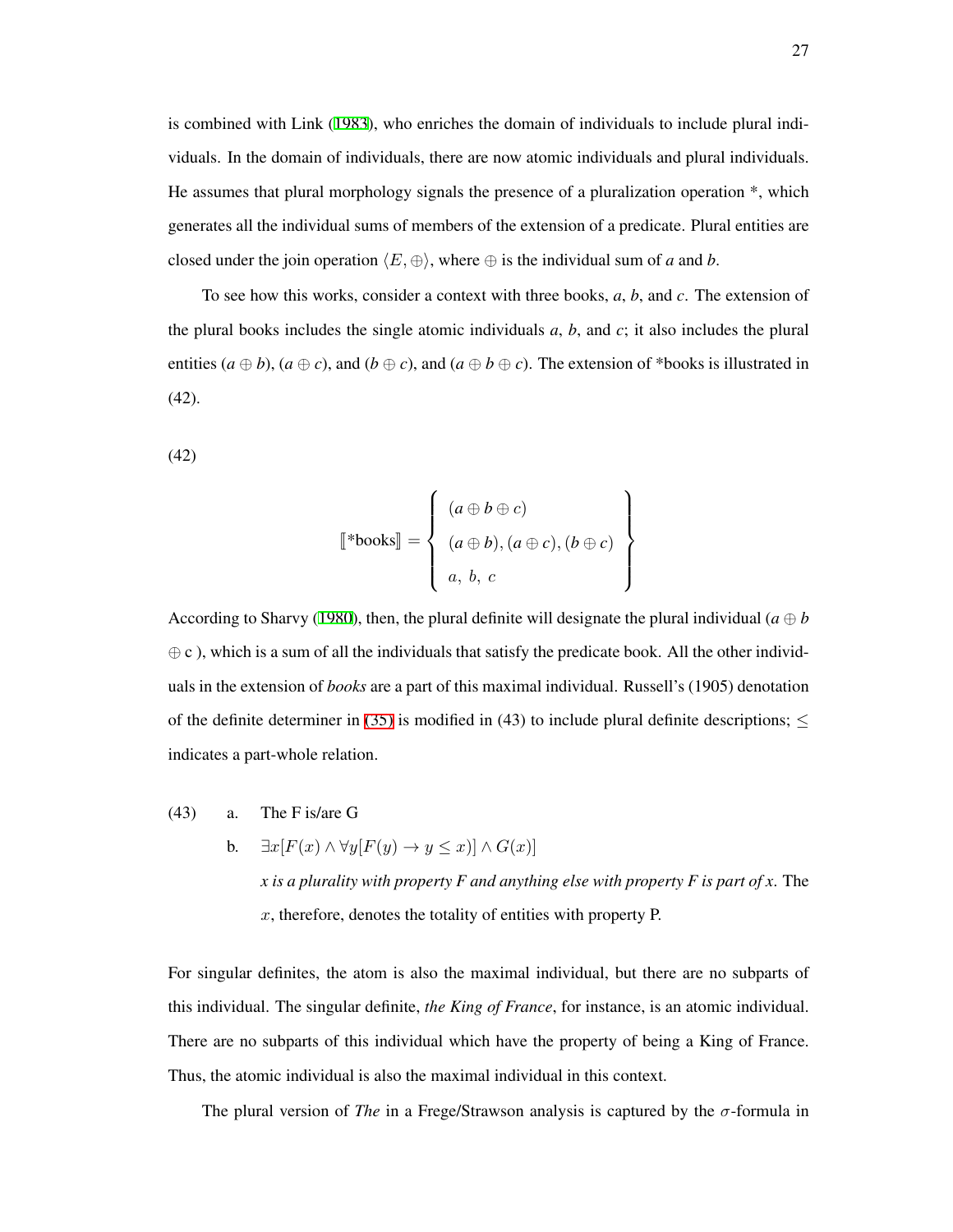(44-a), where uniqueness is coupled with the maximality theory of definiteness.

(44) a. 
$$
[\text{The}] = \lambda P. \sigma x [P(x)]
$$
  
takes a property (P) and returns the maximal individual with property P.<sup>6</sup>

b. The books  $= \sigma x \cdot \text{books}(x)$ 

*The books* in (44-b) denotes the maximal plural entity that satisfies the description *books*.

# 2.3.2 Familiarity theories of definiteness

The main competitor for the uniqueness theory is the familiarity theory. The central thesis of the familiarity theories is captured in the quote below by Christophersen ([1939\)](#page-207-0).

"Now the speaker must always be supposed to know which individual he is thinking of; the interesting thing is that the *the-form* supposes that the hearer knows it too... A condition of the use of *the* is that there is a basis of understanding between speaker and hearer. This basis comprises the subjects and things known by both parties... " (Christophersen, [1939,](#page-207-0) p. 28)

On this view, definite descriptions denote entities that are known to the speaker and the addressee. Recent developments of the familiarity theory began with dynamic theories such as Heim's (1982) *File Change Semantics*, and Kamp's (1981) *Discourse Representation Structure*. In a dynamic system, the meaning of a sentence is its capacity to change context; a sentence updates context with its content. A sentence with an indefinite determiner updates the context by introducing a discourse referent for the indefinite.<sup>[7](#page-37-1)</sup> Any new discourse is now interpreted in this new updated context. The definite determiner does not introduce new discourse referents, it updates information about already established discourse referents. The referents of the definite description can therefore only be determined in context. Building on Christophersen ([1939\)](#page-207-0), Heim ([1982\)](#page-211-0) argues that definites and indefinites introduce variables which are represented as indices on the NP. The difference between the two determiners are captured by Heim's (1982)

<span id="page-37-0"></span><sup>&</sup>lt;sup>6</sup>The plural definite also has an existence presupposition captured by  $\sigma$ 

<span id="page-37-1"></span> $7$ The term discourse referents was introduced by Karttunen ([1976\)](#page-212-0).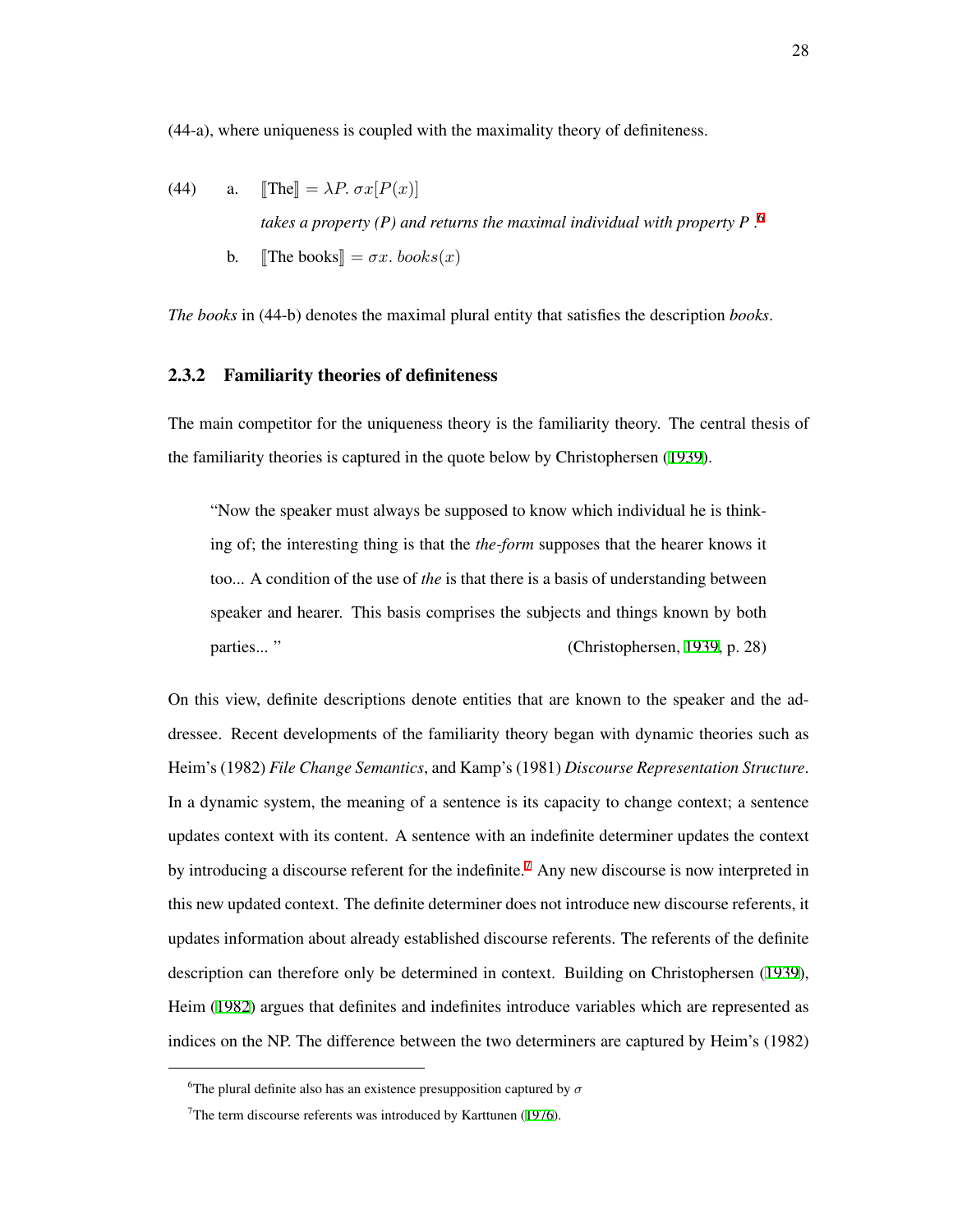Novelty/Familiarity Condition in (45). For felicitous update of a context c with a proposition p:

(45) The Novelty/Familiarity Condition  $c + p$  is only defined if for every  $NP_i$  that *p* contains, if  $NP_i$  is definite, then  $x_i \in Dom(c)$ , and if  $NP_i$  is indefinite, then  $x_i \notin Dom(c)$ . (Heim, [1982,](#page-211-0) p. 369)

Briefly, (45-b) states that the index introduced by a definite determiner must already be contained in the context, while the index introduced by the indefinite must be new. Basically, definites must have an established antecedent. The use of the definite NP signals that there is discourse referent that has the descriptive content of the definite NP already in the discourse. In example (46), for instance, the definite *the*<sup>1</sup> *glass* is felicitous because the indefinite *a*<sup>1</sup> *glass* introduced a discourse referent for it.

(46) A<sub>1</sub> wine glass broke last night. The<sub>1</sub> glass had been very expensive. (Roberts, [2003](#page-216-0), p. 296)

Roberts ([2003\)](#page-216-0) distinguishes between two types of familiarity, *strong familiarity* and *weak familiarity* as listed in (47). Strongly familiar definites are introduced by linguistic antecedents. Weak familiarity subsumes strong familiarity, so the anaphoric uses and all other non-anaphoric uses discussed by Hawkins ([1978\)](#page-210-0) will count as weak familiarity. Since the English definite determiner is licensed in all these contexts, we will claim that it encodes a weak familiarity presupposition.

- (47) Taxonomy of familiarity:
	- a. strong familiarity: the NP has as antecedent a discourse referent introduced via the utterance of a (usually) preceding NP
	- b. weak familiarity:
		- (i) the entity referred to is perceptually accessible to the interlocutors
		- (ii) the entity referred to is globally familiar in the general culture or at least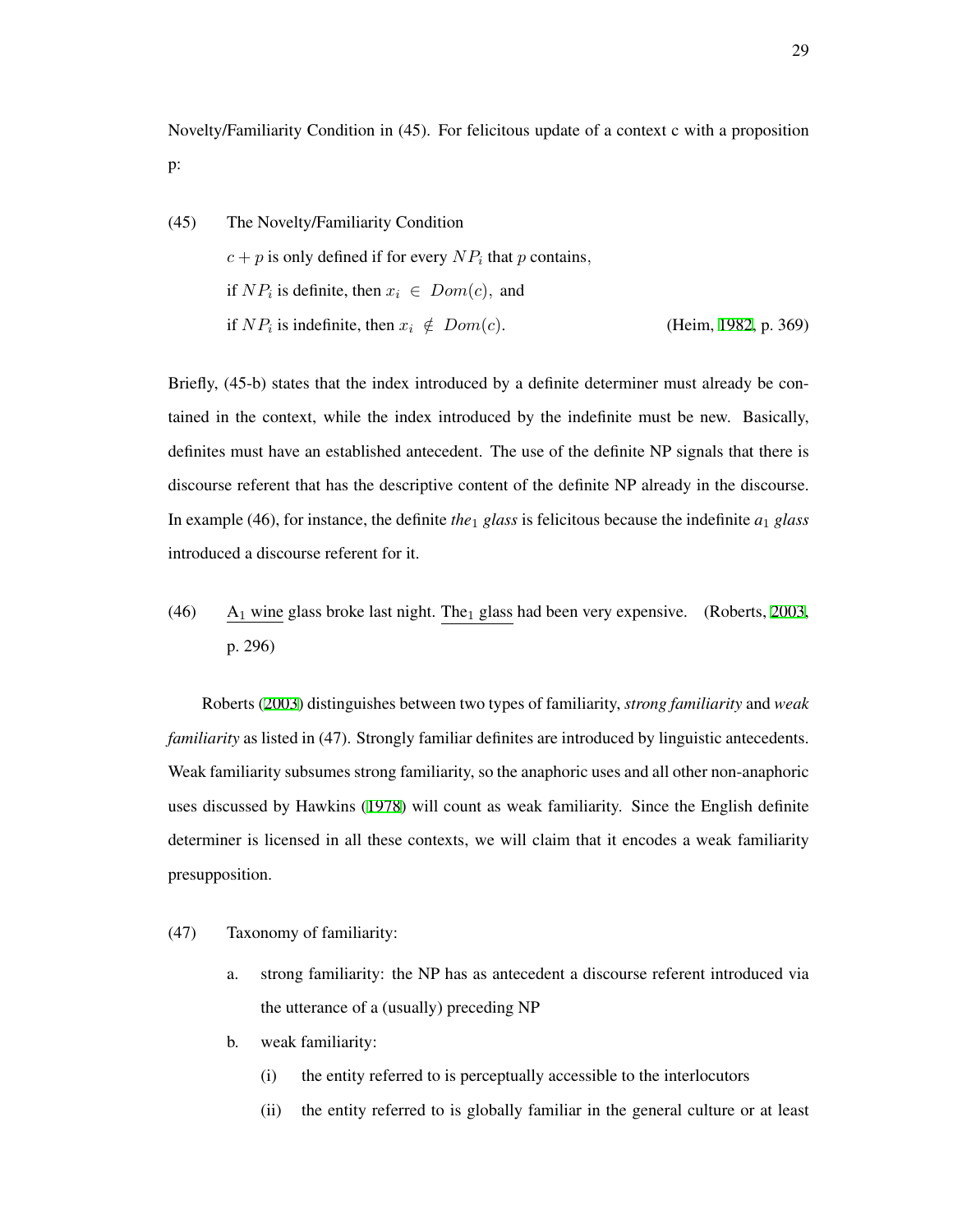among the participants in the discourse, although not mentioned in the immediate discourse

(iii) introduction of the NP's discourse referent is licensed solely by contextual existence entailments (Roberts, [2003,](#page-216-0) p. 204)

The distinction between strong and weak familiarity is similar to the distinction between *hearer-old* entities vs *discourse-old* entities by Prince [\(1992](#page-215-0)). A hearer-old entity is one for which the speaker presumes the hearer already has a mental representation of, while a discourseold entity has been evoked linguistically in the current discourse.

## 2.3.3 Two types of definites

From the viewpoint of English, we would consider the two theories as competing theories. Both theories are proposed to account for the description of *the*, arguing whether *the* is a uniqueness encoding definite or a familiarity encoding definite. However, cross-linguistic evidence points to the existence of two types of definite determiners (Schwarz, [2009,](#page-217-1) [2013\)](#page-217-2). According to Schwarz [\(2009\)](#page-217-1), some German dialects such as the Ferring dialect (Ebert, [1971\)](#page-209-0) and standard German dialect have two definite forms: an anaphoric definite and uniqueness denoting definite. For example, in Standard German, the definite article denoting uniqueness, the weak definite, contracts with the preposition as in (48-a). This is the form used with nouns such as *mayor* in (48-a) and also *sun* and *moon*. Then the language uses a non-contracting form of the determiner in anaphoric contexts, as in (48-b). The anaphoric form is referred to as the strong definite article. The strong definite determiner in German requires a linguistic antecedent, thus based on Roberts' (2003) classification, its encodes strong familiarity.

- <span id="page-39-0"></span>(48) a. Der Empfang wurde vom/ the reception was by-the*weak*/ by #von dem the*strong* mayor Bürgermeister eröffnet opened 'The reception was opened by the mayor.'
	- b. Hans hat einen Schriftsteller und einen Politiker interviewt. Er hat Hans has a writer and a politician interviewed He has #vom/ from-the*weak*/ from the*strong* politician no von dem Politiker keine interessanten Antworten interesting answers bekommen. gotten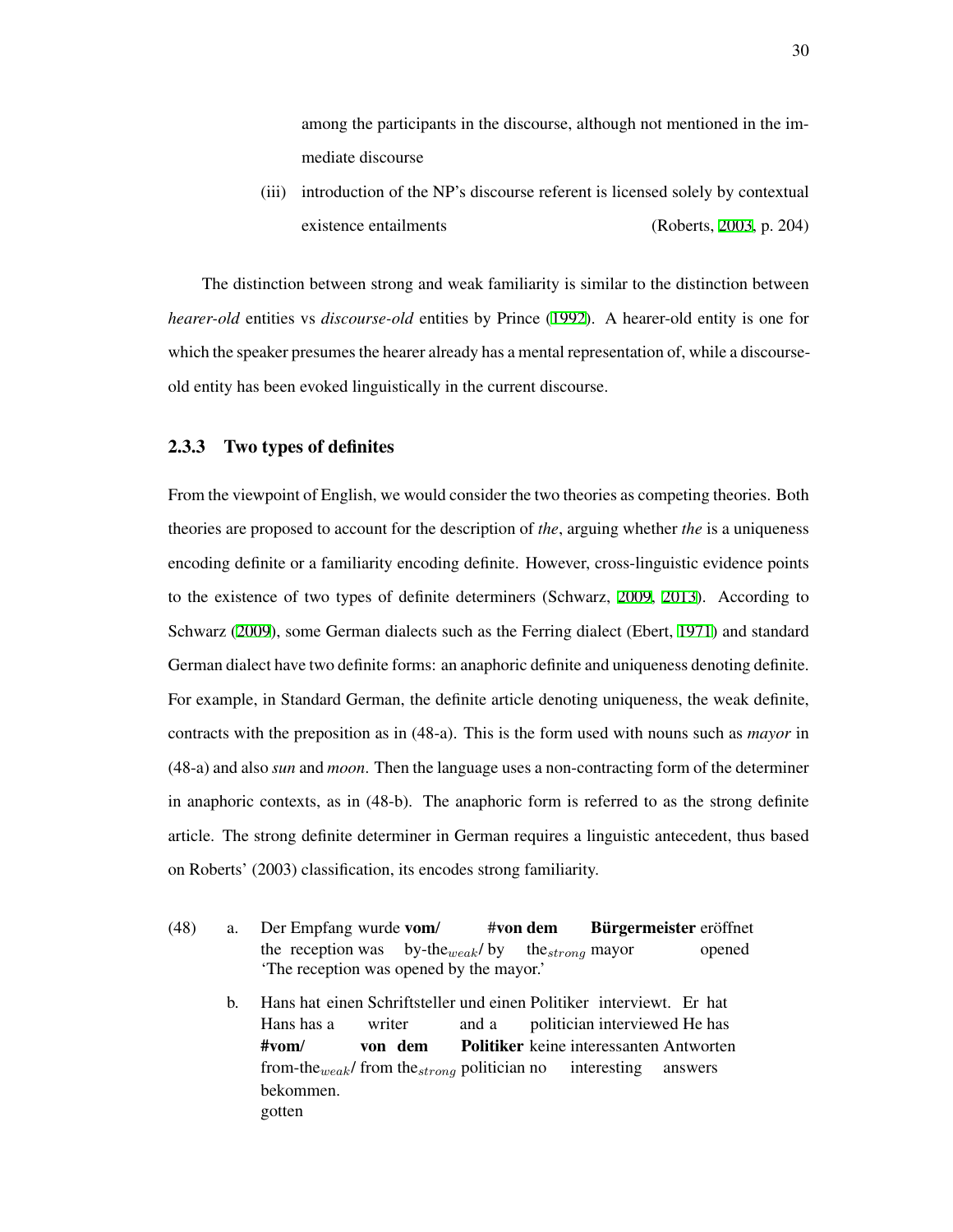'Hans interviewed a writer and a politician. He didn't get any interesting answers from the politician.' German (Schwarz, [2009](#page-217-1), p. 24)

Based on the distinction made in German, Schwarz ([2009\)](#page-217-1) proposes two lexical semantic entries for definite determiners, each encoding one type of definiteness. (49) and (50) are the semantic denotations of the weak and strong definite articles, respectively.

- <span id="page-40-1"></span>(49)  $\mathbb{D}_{\text{weak}}$  =  $\lambda s \lambda P : \exists !x P(x)(s)$ *.*  $\iota x P(x)(s)$ *Takes two arguments, a situation and an NP property and returns the unique individual in the situation.*
- <span id="page-40-2"></span>(50)  $[D_y \text{ strong}]^g = \lambda s \lambda P : \exists! x [P(x)(s) \wedge x = g(y)] \cdot \iota x [P(x)(s) \wedge x = g(y)]$ *The determiner is subscripted with a referential index y, and takes two arguments, a situation argument, and an NP property. It then returns the unique individual that is identical to the value of y assigned by the assignment function in the situation.*

The meaning of the strong determiner consists of the meaning of the weak determiner plus a referential index and an identity relation between *x* and the value of the index assigned by the assignment function. The referential index is interpreted parallel to pronouns; it receives its value via the assignment function *g*, the same way as free variables do, by the Traces and Pronouns rule in (51).

(51) Pronouns Rule: If  $\alpha$  is a pronoun or a trace, *g* is a variable assignment, and  $i \in \text{dom}(g)$ is defined, then  $\lbrack \lbrack \alpha_i \rbrack^g = g(i)$ *(Schwarz, [2009,](#page-217-1) p. 49)<sup>[8](#page-40-0)</sup>* 

Using the denotations given in [\(49\)](#page-40-1) and [\(50\)](#page-40-2), the German weak and anaphoric examples in [\(48\)](#page-39-0) have the interpretation in (52) and (53) respectively.

 $(52)$ the reception was by-the*weak*/ by Empfang wurde vom/ #von dem the*strong* mayor Bürgermeister eröffnet opened The reception was opened by the mayor.' German (Schwarz, [2009](#page-217-1), p. 24)

<span id="page-40-0"></span><sup>8</sup> Slightly modified version of (Heim and Kratzer, [1998,](#page-211-1) p. 110)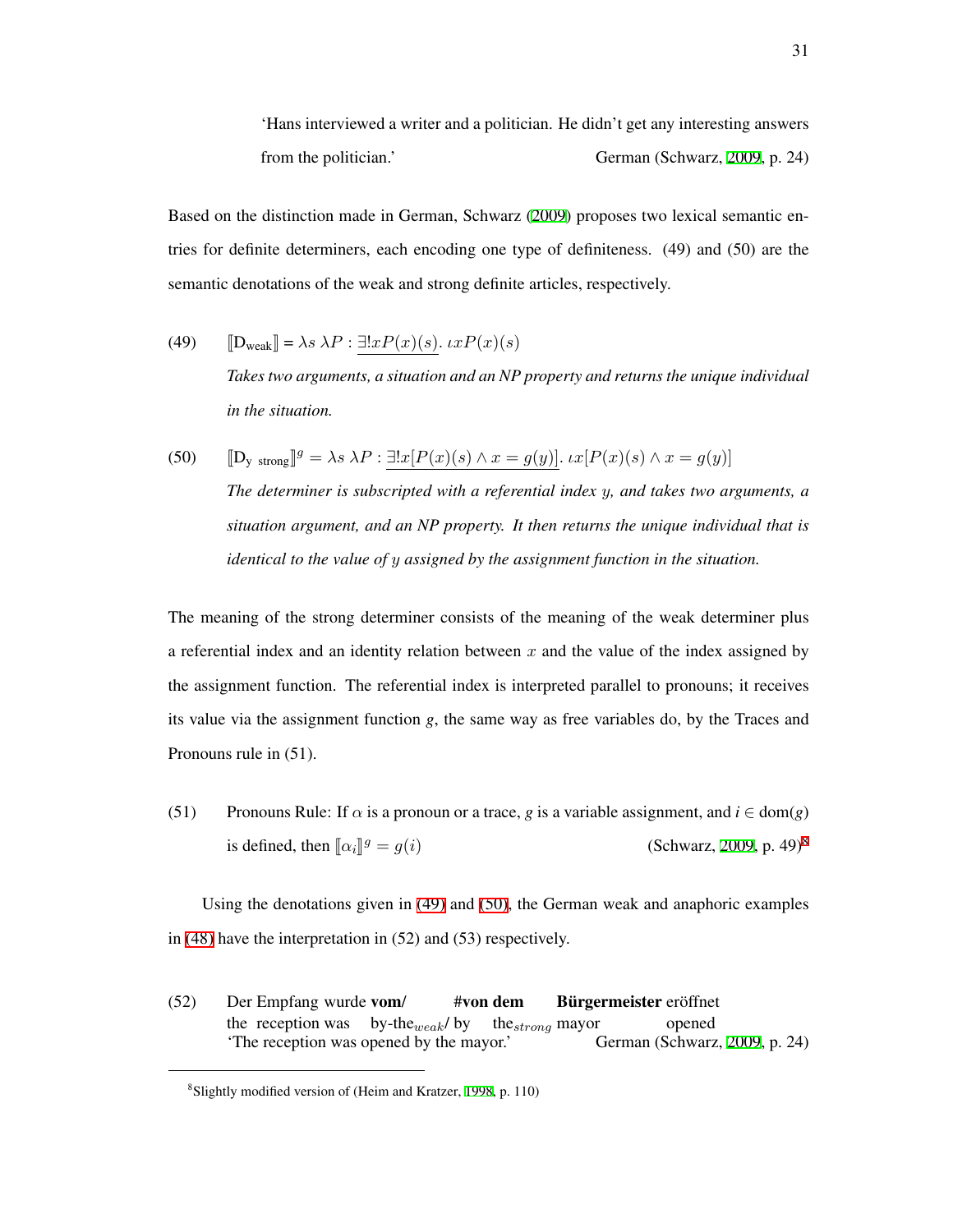a.  $\left[ \left[ \left[ the_{\text{weak}} s \right] \right] \right]$ 

b. (i) 
$$
[the_{\text{weak}}s] = [\lambda s \lambda P : \exists! x [P(x)(s)]. \, tx[P(x)(s)] \mid (s)
$$

$$
\lambda P : \exists! x [P(x)(s)]. \, tx[P(x)(s)]
$$

- (ii)  $\llbracket \text{if} \text{[the_{\text{weak}}} s \text{]} \text{mayor} \rrbracket \rrbracket = [\lambda P : \exists! x [P(x)(s)]. \, \text{if} \, P(x)(s)] \, \text{[[mayor]])}$  $\exists !x$ [mayor(*x*)(*s*)]*. ιx*[mayor(*x*)(*s*)]  $\approx$  the unique individual *x* such that *x* is a mayor in situation *s*.
- (53) Hans hat einen Schriftsteller und einen Politiker interviewt. Er hat #vom/ Hans has a writer and a politician interviewed He has from-the*weak*/ von dem from the*strong* politician no Politiker keine interessanten Antworten bekommen. interesting answers gotten 'Hans interviewed a writer and a politician. He didn't get any interesting answers from

 $\mu$  the politician.' German (Schwarz, [2009](#page-217-1), p. 24)

a.  $\left[\left[\left[the_{y \text{ strong}}s\right] \text{ politician}\right]\right]$ <sup>g</sup>

b. (i) 
$$
[the_{y \text{ strong}}s]^{g} = [\lambda s \lambda P : \exists! x [P(x)(s) \wedge x = g(y)]. \quad \text{or} \quad [P(x)(s_r) \wedge x = g(y)] \text{ (s)}
$$
\n
$$
\lambda P : \exists! x [P(x)(s) \wedge x = g(y)]. \quad \text{or} \quad [P(x)(s) \wedge x = g(y)]
$$
\n(ii) 
$$
[[[the_{\text{strong}}s] \text{ politician}]^{g} = [\lambda P : \exists! x [P(x)(s) \wedge x = g(y)]. \quad \text{or} \quad [P(x)(s) \wedge x = g(y)].
$$

 $x = g(y)$ ] ([politician])  $\exists !x$ [politician(*x*)(*s*)  $\land x = g(y)$ ]*. ιx*[politician(*x*)(*s*)  $\land x = g(y)$ ]  $\approx$  the unique individual x such that x is a politician in situation s and x is identical to the value of *y* assigned by *g*

The correct interpretation of the (53) requires that the assignment function picks out the individual introduced by the indefinite in the preceding clause.

Beyond German, Schwarz ([2013\)](#page-217-2) notes that many other languages display similar internal variation in strategies of definiteness marking. For instance, Lakhota and Hausa have two distinct types of definite articles, which they also associate with either uniqueness or familiarity. Other languages display the same variation, but mark only one strategy morphologically, usually familiarity. These include languages such as Mauritian Creole, and according to Arkoh and Matthewson ([2013](#page-205-0)) Akan.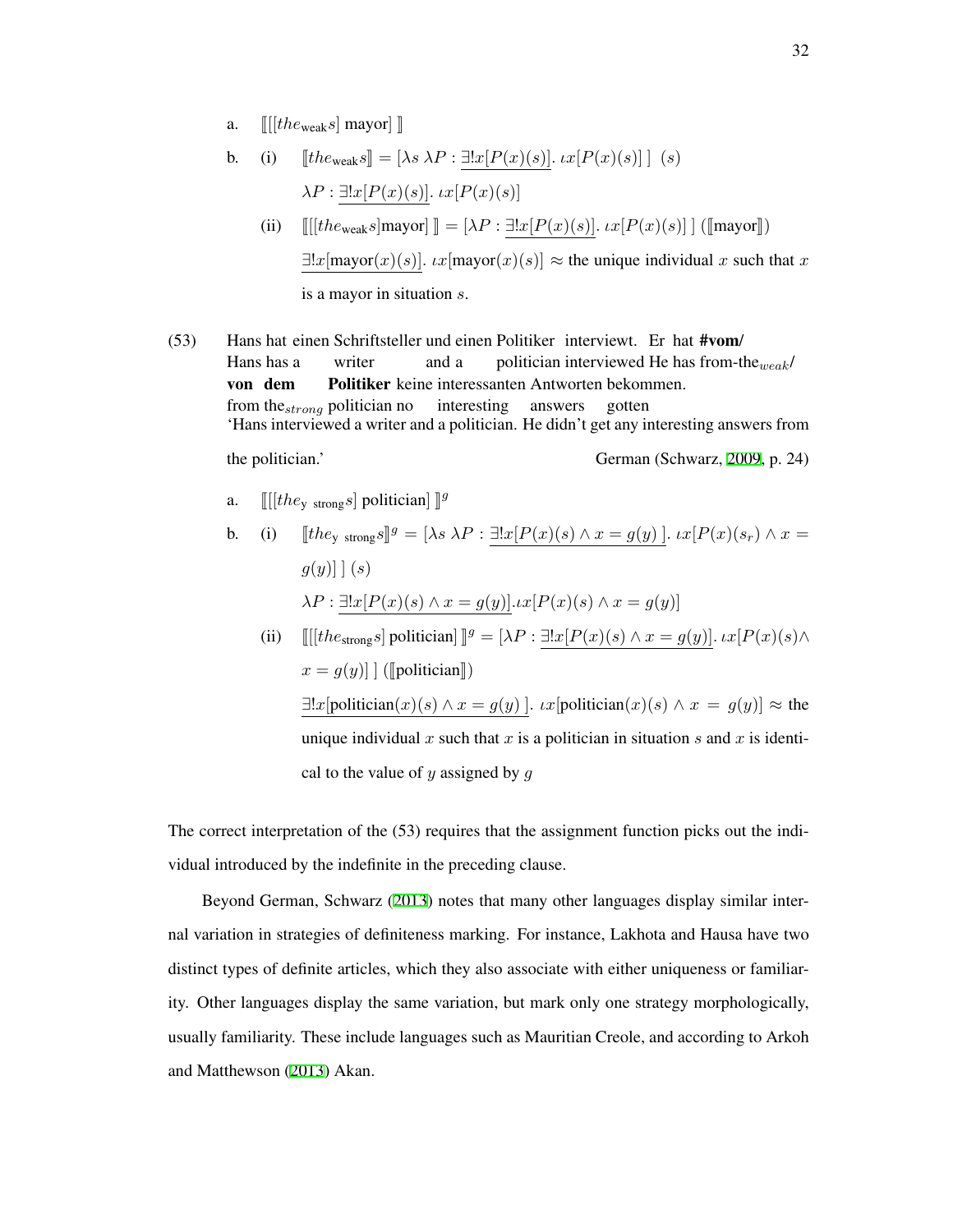#### 2.4 Previous analyses of *no´*

#### 2.4.1 Only familiarity:Arkoh and Matthewson ([2013\)](#page-205-0)

The familiarity analysis of the Akan *no´* was originally proposed by Arkoh and Matthewson ([2013](#page-205-0)), which is also the first formal account of  $n\delta$ . They argued that  $n\delta$  parallels the German 'strong' definite and thus they assign it the same meaning in [\(49\)](#page-40-1) repeated in (54).

## <span id="page-42-0"></span>(54) To be revised

$$
[\![\mathbf{n}\delta_y]\!]^g = \lambda s \lambda P : \exists! x [P(x)(s) \wedge x = g(y)] \cdot \iota x [P(x)(s) \wedge x = g(y)]
$$

Unlike the German 'strong' definite, however, anaphoricity cannot be understood strictly, i.e., licensed by a linguistic antecedent. As observed in *§*[2.2](#page-22-0), *no´* is licensed in situational uses, where the antecedent is not introduced linguistically. The notion of familiarity relevant for *no´* is therefore Roberts' (2003) *weak familiarity*. Akan does not have an equivalent of the 'weak' definite that is used in larger situations, the bare noun is used in those contexts.

Empirically, the analysis captures the use of the definite determiner in anaphoric and situational uses. To see how the semantics in (54) captures the anaphoric uses, consider the examples below. In [\(6\)](#page-23-0) repeated here as (55), an indefinite *a soldier* introduces a discourse referent, which is the antecedent of the definite description, *the soldier*. The referential index is interpreted via the assignment function, which maps the index to familiar entities. As long as we ensure that the assignment function picks out the discourse referent introduced by the indefinite, *a soldier*, as the value of the index, the definite description is felicitous.

- $(55)$ Ama see-PST teacher Ama hu-u okyerekyereni bi INDEF CONJ soldier INDEF 3SG.SUBJ-greet-PST ne sogyani bi. O-kyea-a sogyani nó. soldier DEF 'Ama saw a teacher and soldier. He greeted the soldier. '
	- a.  $[[p]_p [n, n \delta_y s] [np]$  soldier]]  $]^g$

b. (i) 
$$
\llbracket D' s \rrbracket = \lambda P : \exists! x [P(x)(s) \land x = g(y)] \ldots x [P(x)(s) \land x = g(y)]
$$

- (ii)  $\sqrt{\text{soldier}} = \lambda x \lambda s$ .soldier(*s*)(*x*)
- $(iii)$   $[(55-a)]^g = [\lambda P : \exists!x [P(x)(s) \land x = g(y)].$   $\iota x [P(x)(s) \land x = g(y)]$  ([soldier]])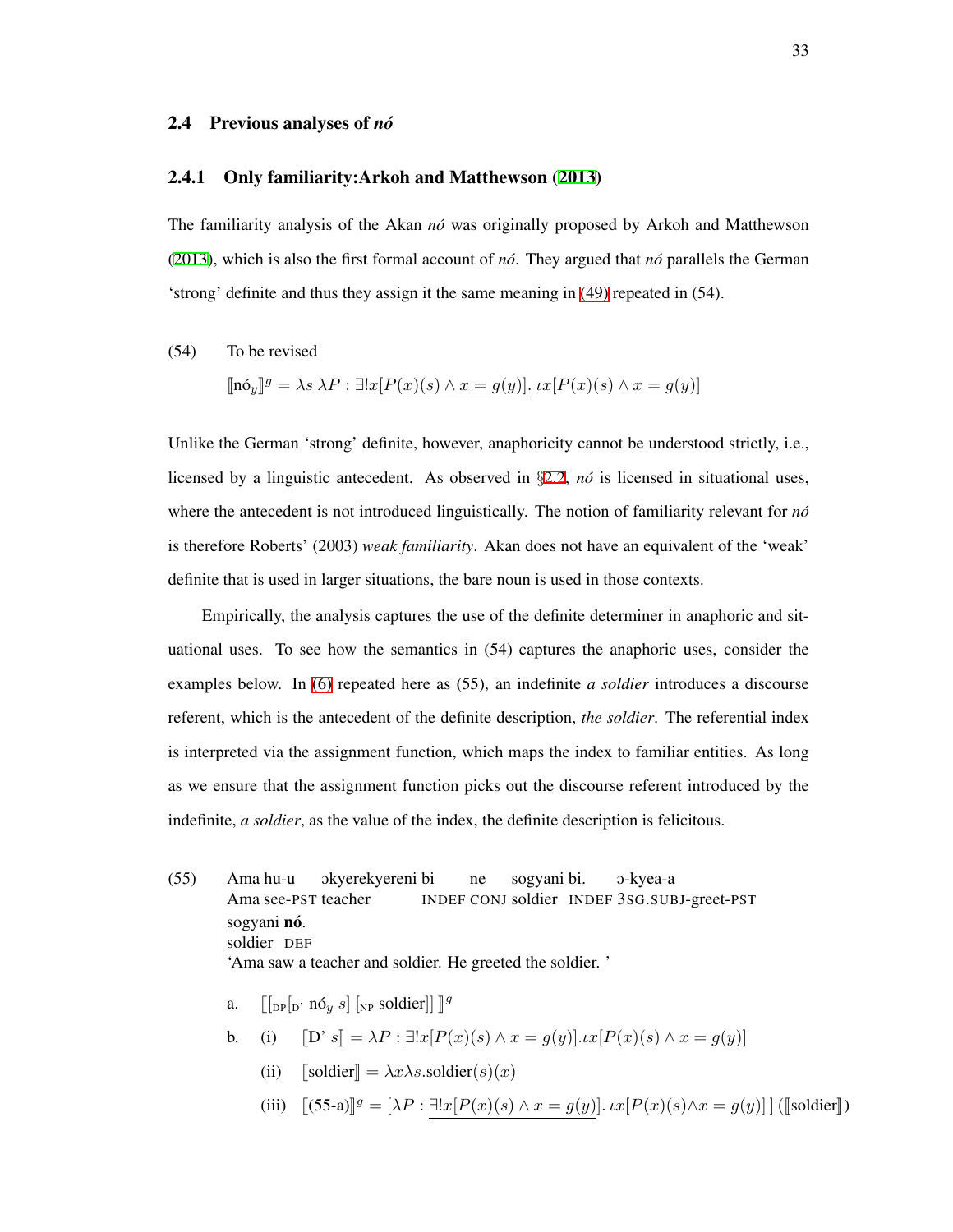*∃*!*x*[soldier(*x*)(*s*) ∧ *x* = *g*(*y*)]*. ιx*[soldier(*x*)(*s*) ∧ *x* = *g*(*y*)] ≈ the unique individual  $x$  such that  $x$  is a soldier in situation  $s$  and  $x$  is identical to the value of *y* assigned by *g*.

The immediate situation use in  $(10)$  repeated here as  $(56)$  differs from  $(55)$  only in how the antecedent discourse referent is introduced. Again, as long as we ensure that the assignment function picks out the discourse referent introduced by the indefinite *a man* as the value of the index, the definite description is felicitous.

(56) Context: A man and a woman are arguing in the street. Ama and Kwame are sitting in front of their house where they can see but not hear them. Kofi walks in and sees them staring. He says oh...

Papa nó de maame nó ka. man DEF owe woman DEF debt 'The man owes the woman money.'

a.  $\left[\begin{bmatrix} \mathbf{p} \end{bmatrix} \begin{bmatrix} \mathbf{p}' & \mathbf{n} \end{bmatrix} \mathbf{q}'\mathbf{p}'\mathbf{n} \end{bmatrix} \right] \left[\begin{bmatrix} \mathbf{p} & \mathbf{m} \\ \mathbf{p} & \mathbf{p}' \end{bmatrix} \begin{bmatrix} \mathbf{p} & \mathbf{p}' \\ \mathbf{p} & \mathbf{p}' \end{bmatrix} \right]$ 

b. (i) 
$$
[D's] = \lambda P : \exists! x [P(x)(s) \land x = g(y)] \cdot x [P(x)(s) \land x = g(y)]
$$

- (ii)  $\lceil \text{man} \rceil = \lambda x \lambda s \cdot \text{man}(s)(x)$
- (iii)  $[(56-a)]^g = [\lambda P : \exists! x [P(x)(s) \land x = g(y)] \cdot \iota x [P(x)(s) \land x = g(y)]$  ( $[\text{man}])$ *∃*!*x*(man(*x*)(*s*) *∧ x* = *g*(*y*))*. ιx*(man(*x*)(*s*) *∧ x* = *g*(*y*)) *≈* the unique individual *x* such that *x* is a man in situation *s* and *x* is identical to the value of *y* assigned by *g*.

While Arkoh and Matthewson are right about the anaphoric and situational uses of *no´*, they do not discuss how their analysis will exclude the larger situation uses of *no´*. By adopting the more inclusive notion of *weak familiarity*, the semantic entry in [\(54\)](#page-42-0) does not exclude the larger situation uses of *no´*. For both Hawkins ([1978,](#page-210-0) [2015\)](#page-210-1) and Roberts ([2003\)](#page-216-0), the larger situation uses also appeal to discourse participants' knowledge of entities, albeit in the larger context. It is difficult to imagine that *sun* or *moon* is not part of the CG of discourse participants in any given discourse situation. Similarly, discourse participants in Ghana are expected to be mutually aware of Ghana's president, however these nouns still do not license the definite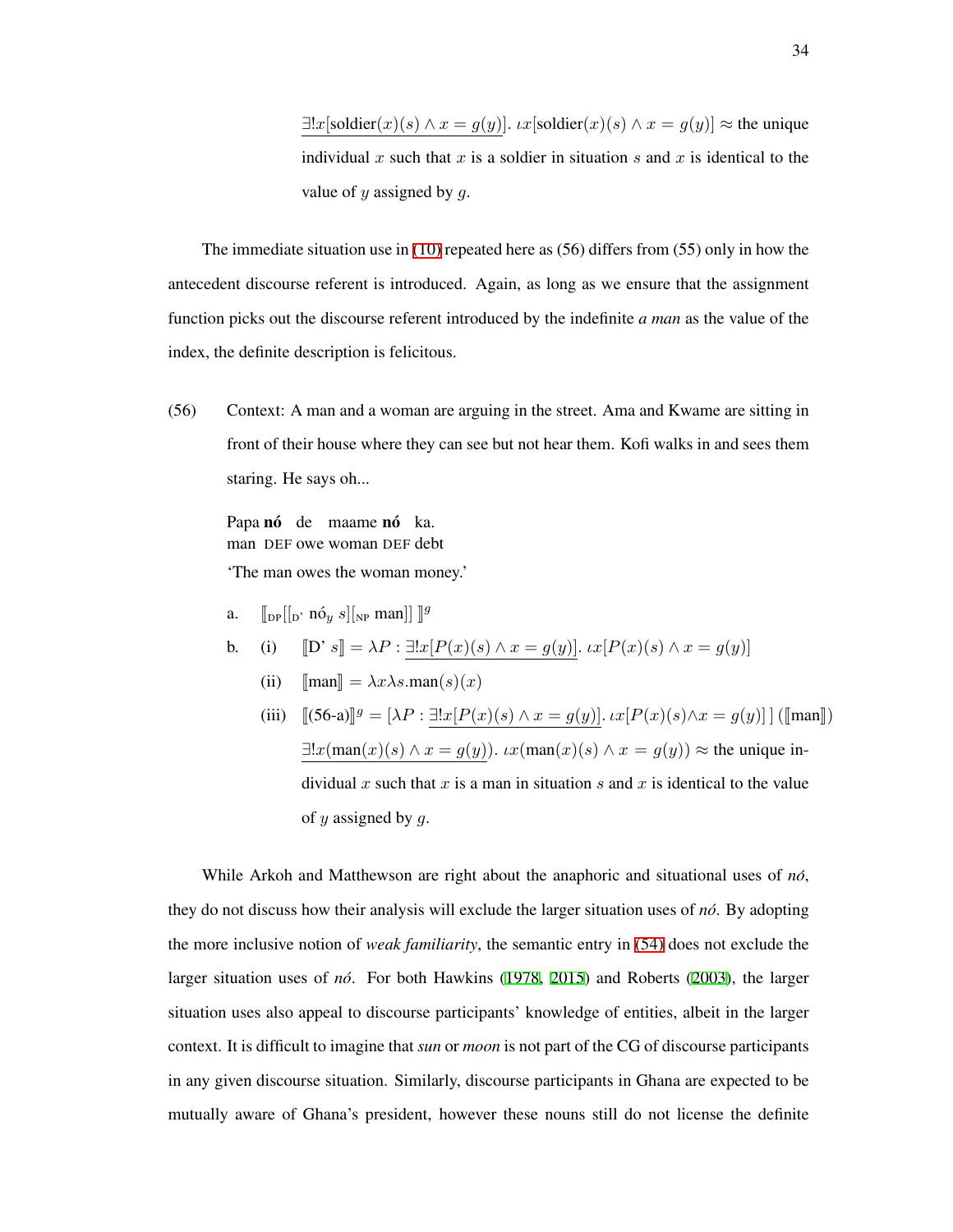determiner in out-of-the-blue contexts. Further, the lexical entry in [\(54\)](#page-42-0) cannot distinguish between (57-a) and (57-b), where there are linguistic antecedents for both definites, but the *nó* is only licensed in (57-b). The discourse referents for both Kwame's mother and Kwame's brother are introduced linguistically in (57), but only sibling is able to license *no´* in (57-b).

| (57) |    | Kwame maame ne me nua ba-a                                                                             |  |  |  | ha                                                       |  |  |
|------|----|--------------------------------------------------------------------------------------------------------|--|--|--|----------------------------------------------------------|--|--|
|      |    | Kwame mother CONJ 3sG.POSS sibling come-PST here<br>'Kwame's mother and his sister/brother came here.' |  |  |  |                                                          |  |  |
|      | a. | Na ne maame $(*n6)$ ye tumtum.<br>PRT 3SG.POSS mother DEF COP. dark.skin                               |  |  |  | 'Kwame's mother came here. His mother was dark-skinned.' |  |  |
|      |    | 1. M. $\blacksquare$                                                                                   |  |  |  |                                                          |  |  |

b. Na ne PRT 3SG.POSS sibling DEF COP. dark.skin nua nó yε tumtum. 'Kwame's mother came here. His sibling dark-skinned.'

Arkoh and Matthewson's (2013) theory, as it stands, is incomplete. It does not explain the infelicity of *no´* in larger situation uses, and also its demonstrative uses. However, their theory is a good starting point for the analysis I propose in *§*[2.3](#page-33-1).

## 2.4.2 A uniqueness-based analysis

Uniqueness-based analyses of Akan *no´* include Amfo [\(2007](#page-205-1)) and Bombi [\(2018](#page-206-0)). The main tenet of uniqueness analyses can be summarized in this quote from Amfo [\(2007](#page-205-1)) "the intended referent can be identified on the basis of the nominal alone. ... familiarity is not required if the nominal contains enough descriptive content" (Amfo, [2007,](#page-205-1) p. 142). In other words, what is required for the felicitous use of *no´* is that the descriptive content of the noun characterizes a unique entity in the discourse. According to Bombi ([2018\)](#page-206-0), the meaning of  $n\delta$  is captured by Schwarz's lexical entry for the 'weak' definite in German [\(49\)](#page-40-1), as shown in (58).

(58) 
$$
[\![\mathbf{n}\delta]\!]^g = \lambda s \lambda P : \exists! x P(x)(s) . x P(x)(s)
$$

The notion of uniqueness is extended here to cover anaphoric uses. In (59), for instance, the definite description *ataadee nó*, according to Bombi ([2018](#page-206-0)) introduces the requirement that there is a unique contextually salient dress.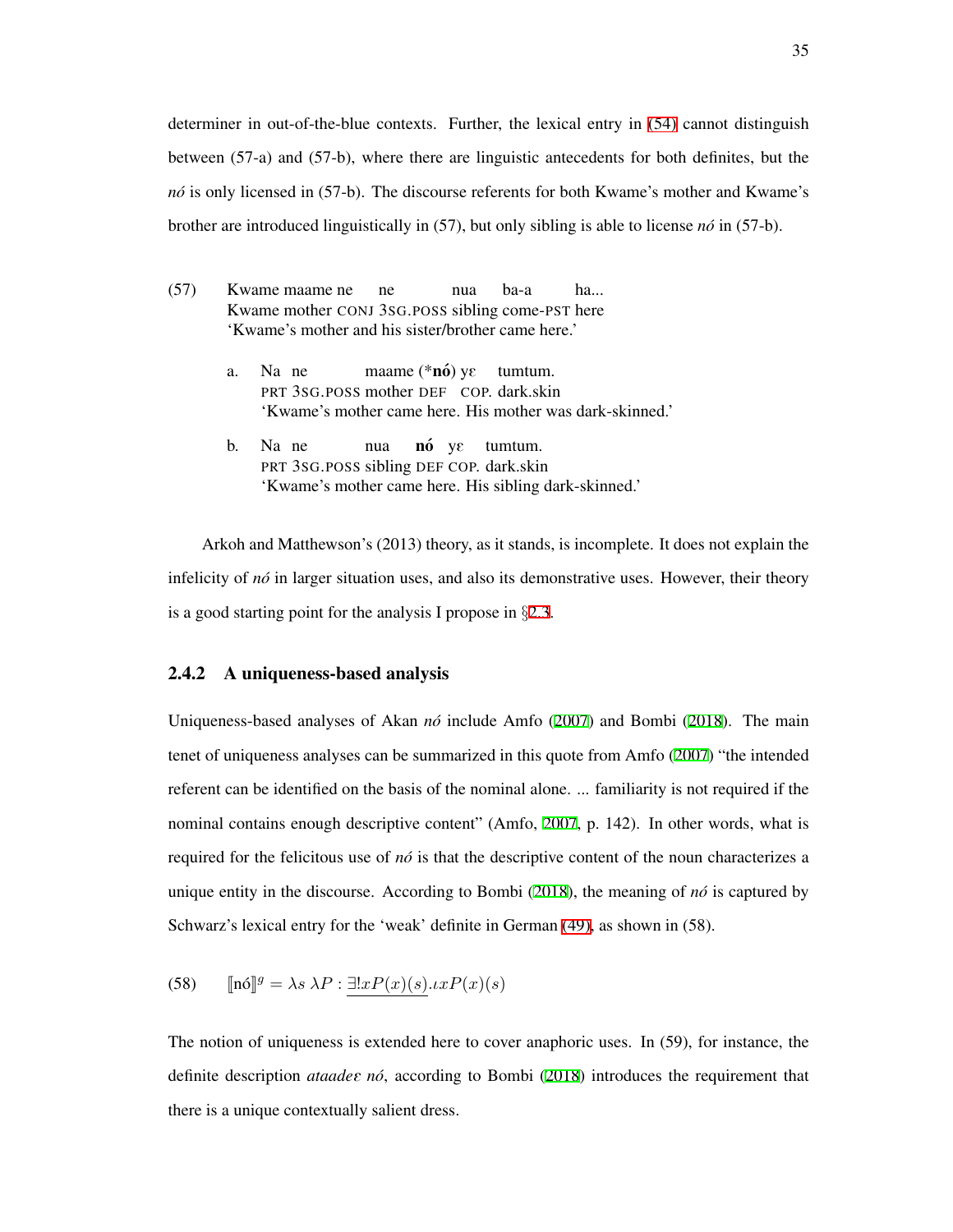- $(59)$  a. Me-to-o 1SG-buy-PST dress yesterday dress ataade $\varepsilon$  nnora. Ataadee nó ye fe. DEF COP nice 'I bought a dress yesterday. The dress is nice.' (Bombi, [2018,](#page-206-0) p. 153)
	- b.  $[[p]$   $[p \text{ no } g]$   $[p \text{ d} \text{ res } g]$   $[g \text{ } g]$ 
		- (i)  $\text{[dress]} = \lambda x \lambda s \cdot \text{dress}(s)(x)$
		- (ii)  $[(59-b)]^g = [\lambda P : \exists! x P(x)(s) \cdot x P(x)(s)]([\text{dress}])$  $\exists !x$ [dress $(x)(s)$ ]*. ιx*[dress $(x)(s)$ ]  $\approx$  the unique individual *x* such that *x* is a dress in situation *s*

Uniqueness in this case is evaluated relative to the informational state of the discourse referent, not the world, what Roberts ([2003](#page-216-0)) refers to as *informational uniqueness*. Bombi's analysis is motivated by the infelicity of the definite determiner in contexts such as (60). Since there are multiple ministers in Ghana, the uniqueness presupposition of the definite determiner is not satisfied in (60) and we correctly predict that the definite determiner is infelicitous.

(60) Context: Yesterday was the Ghanaian Independence day and there were a lot of celebrations in Accra, which were visited by the president of the country and many ministers. You go back to your village and talk to your friend about how beautiful the celebration was (but you don't talk about who was there). Your friend asks you whether you saw anyone famous. You say:

#osoafoo #**nó** ba-e minister DEF come-PST . Intended 'The minister came.' (Bombi, [2018,](#page-206-0) p. 149)

Uniqueness-based analyses, however, also do not adequately account for all the empirical uses of *no´*. The main problem for these analyses is the infelicity of the definite determiner in larger situation uses, where uniqueness is satisfied. I set aside the sun and president cases for now and look at other inherently unique ones. First, consider superlatives such as the ones in examples (61) and (62). Superlatives are inherently unique, i.e., the descriptive content of these nouns, independent of context, guarantees uniqueness; there is only one tallest mountain in Ghana and one biggest book in the world. Since the lexical meaning of these nouns alone satisfy informational uniqueness, the uniqueness analyses predict that they require the definite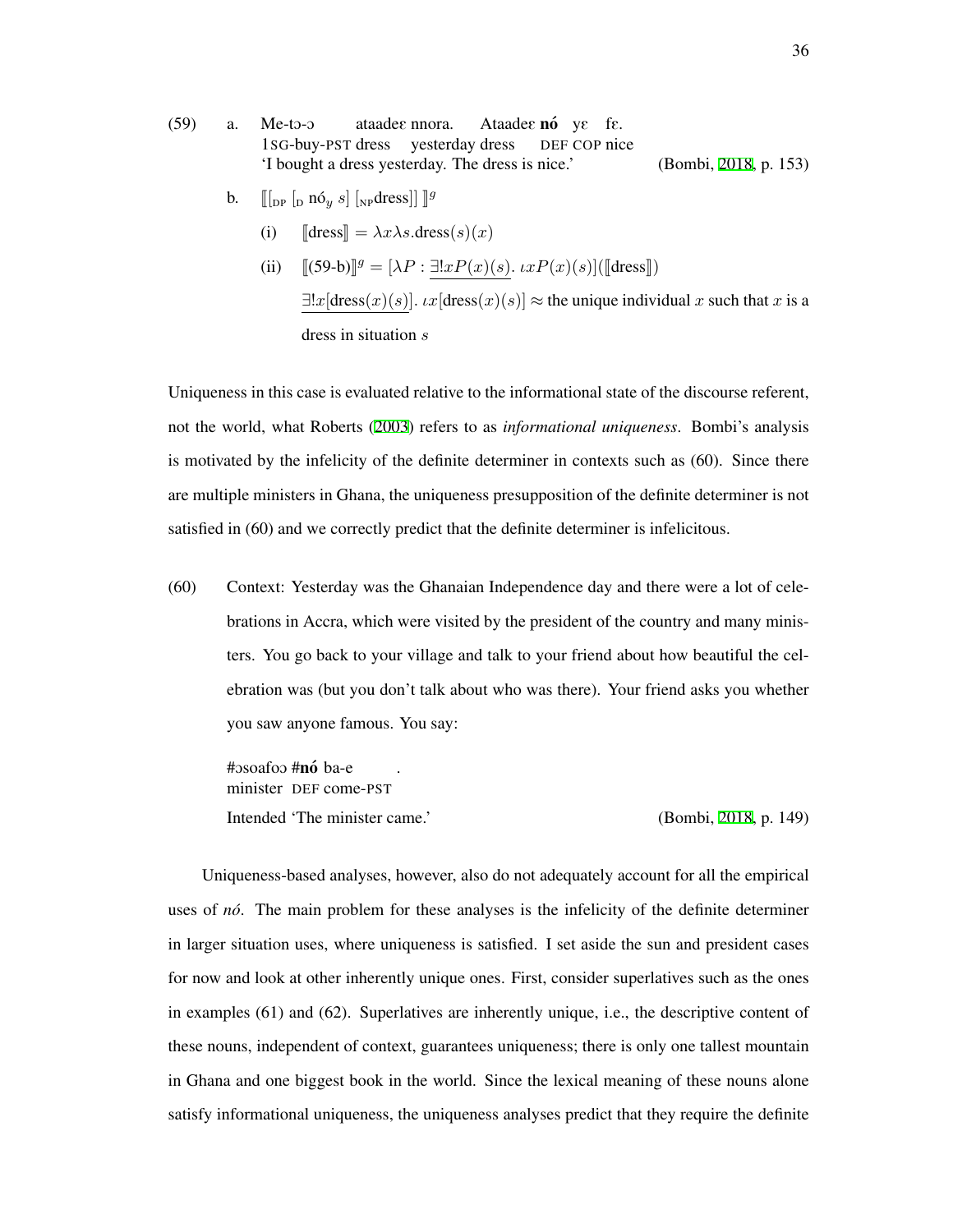determiner. Yet, the empirical evidence does not support this prediction. In fact, the definite determiner is incompatible with superlatives as illustrated in (61) and (62).

(61) Context: A tour guide providing tourists with general information about Ghana

BepO mountain DEF REL 3SG-tall very be.located Ghana COP Afadjato (**#nó**) áa ε-wa paa wO Ghana ne Afadjato. 'The tallest mountain in Ghana is Afadjato.'

(62) Context: A librarian telling students about some of the important books in the library.

Nhoma kese $\varepsilon$  paa (#nó) áa book big very DEF REL. be.located world. be.located library here E-wO wiase wo library ha. 'The biggest book in the world is in this library.'

Relational nouns such as *mother, father, wife, and husband* are similar to superlatives, as they are also inherently unique.<sup>[9](#page-46-0)</sup> These nouns, according to Löbner ([1985](#page-213-1)) have functional meanings and refer unambiguously. In out-of-the-blue contexts, contrary to what the uniqueness analyses predict, *no´* is incompatible with these nouns. The example in (64) illustrates that the definite determiner is not generally incompatible with relational nouns. Both sets of data are left unexplained by the uniqueness analysis.

- (63) a. Abofra nó maame (#nó) ba-a child DEF mother DEF come-PST here ha. 'The child's mother came here.'[10](#page-46-1)
	- b. Abofra nó papa (#nó) ba-a child DEF father DEF come-PST here ha. 'The child's father came here.'
	- c. Abrantie nó yere (#nó) ba-a child DEF wife DEF come-PST here ha. 'The man's wife came here.'
- (64) Abofra nó nua child DEF sibling woman DEF come-PST here baa (**nó**) ba-a ha. 'The child's sister came here.'

<span id="page-46-0"></span><sup>&</sup>lt;sup>9</sup>I mean biological mother and father. Culturally one can have many mothers or fathers. Your biological mother's sisters are considered your mothers, not aunties, and your biological father's brothers are your fathers not uncles.

<span id="page-46-1"></span> $10$ This is felicitous if mother here is not the biological mother.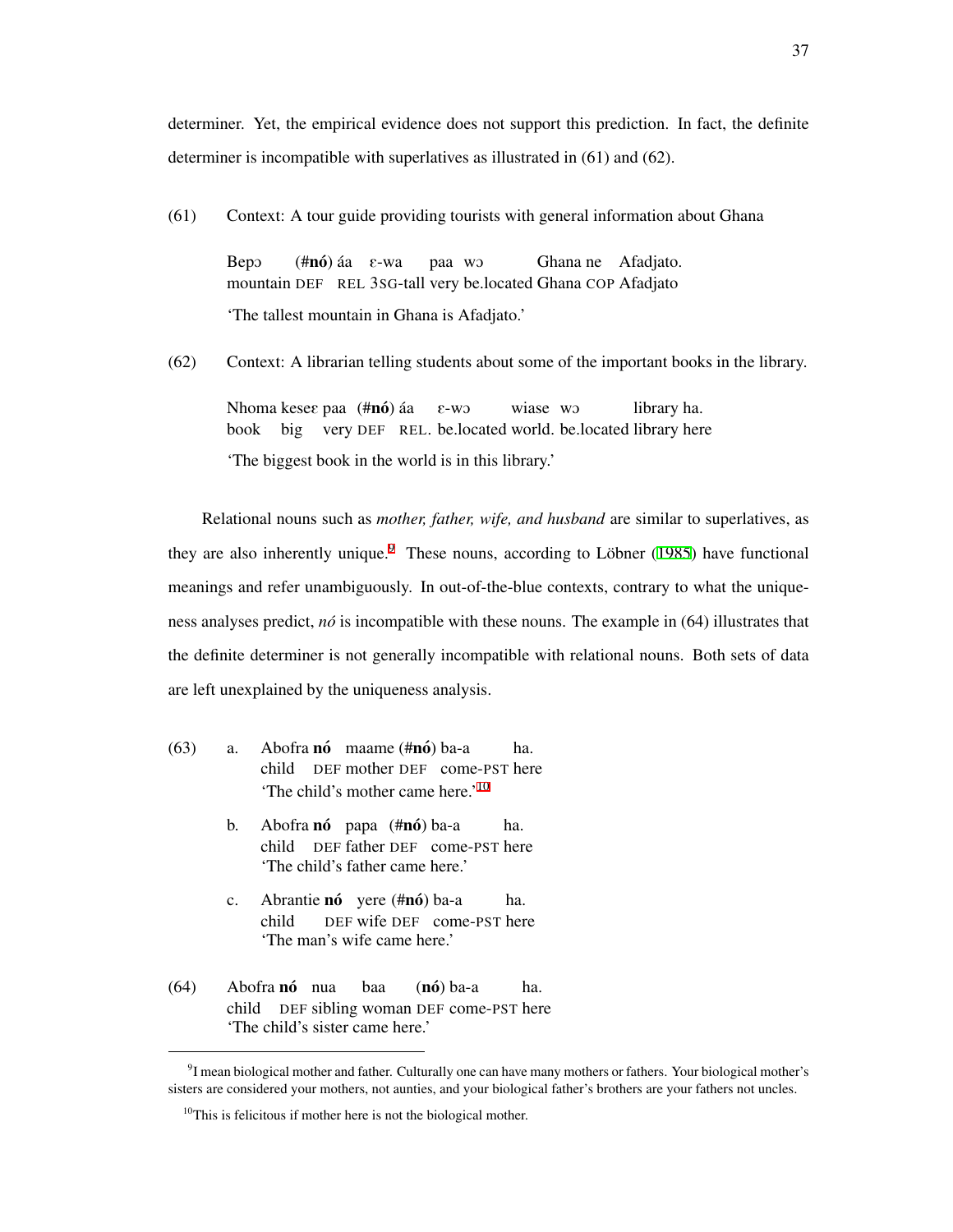Based on the above arguments, the uniqueness-based analyses do not adequately account for the data. Also, the demonstrative use of *no´* and its associated non-uniqueness presupposition militates against a purely uniqueness-based analysis of *no´*.

### 2.5 The Analysis

### 2.5.1 Familiarity and non-uniqueness presuppositions

We established in *§[2.2](#page-22-0)* that *nó* is licensed only in contexts where its index has an antecedent discourse referent i.e., it is familiar. The antecedent can be introduced linguistically, as in the anaphoric uses, or non-linguistically, as in the immediate situation uses. It was also established that *no´* is generally infelicitous in larger situation uses. This second property it shares with demonstratives. In the previous section, we saw that neither Bombi's nor Arkoh and Matthewson's analyses account for this property of *no´*. The anaphoric and immediate situation uses can be captured by a familiarity presupposition, but we need an additional property to capture its incompatibility with larger situation uses.

We can derive the incompatibility with larger situation uses by including a non-uniqueness presupposition into the meaning of *no´*, as proposed for demonstratives by Robinson [\(2005](#page-216-1)) and Dayal and Jiang ([2020\)](#page-208-0). Doing this will not only explain this property of *no´* but also its use as a demonstrative, and thus the relationship between *no´* and *saa...no´*. Robinson ([2005\)](#page-216-1) proposes that demonstratives encode a non-uniqueness presupposition, explained in (65), that accounts for the inability to co-occur with nouns such as *sun*.

## (65) *Non-uniqueness*:

The demonstrative may not be used when its referent is known to be the only entity which fits its descriptive content in the domain of reference. (Robinson, [2005](#page-216-1), p. 50).

According to (65), the demonstrative is infelicitous in (66) because the referent of *sun* is known to be the only entity which fits its descriptive content in the domain of reference. Simply, the demonstrative is infelicitous in (66) because there is only one sun in our world. The definite determiner in English, on the other hand, no has such presuppositions and is thus compatible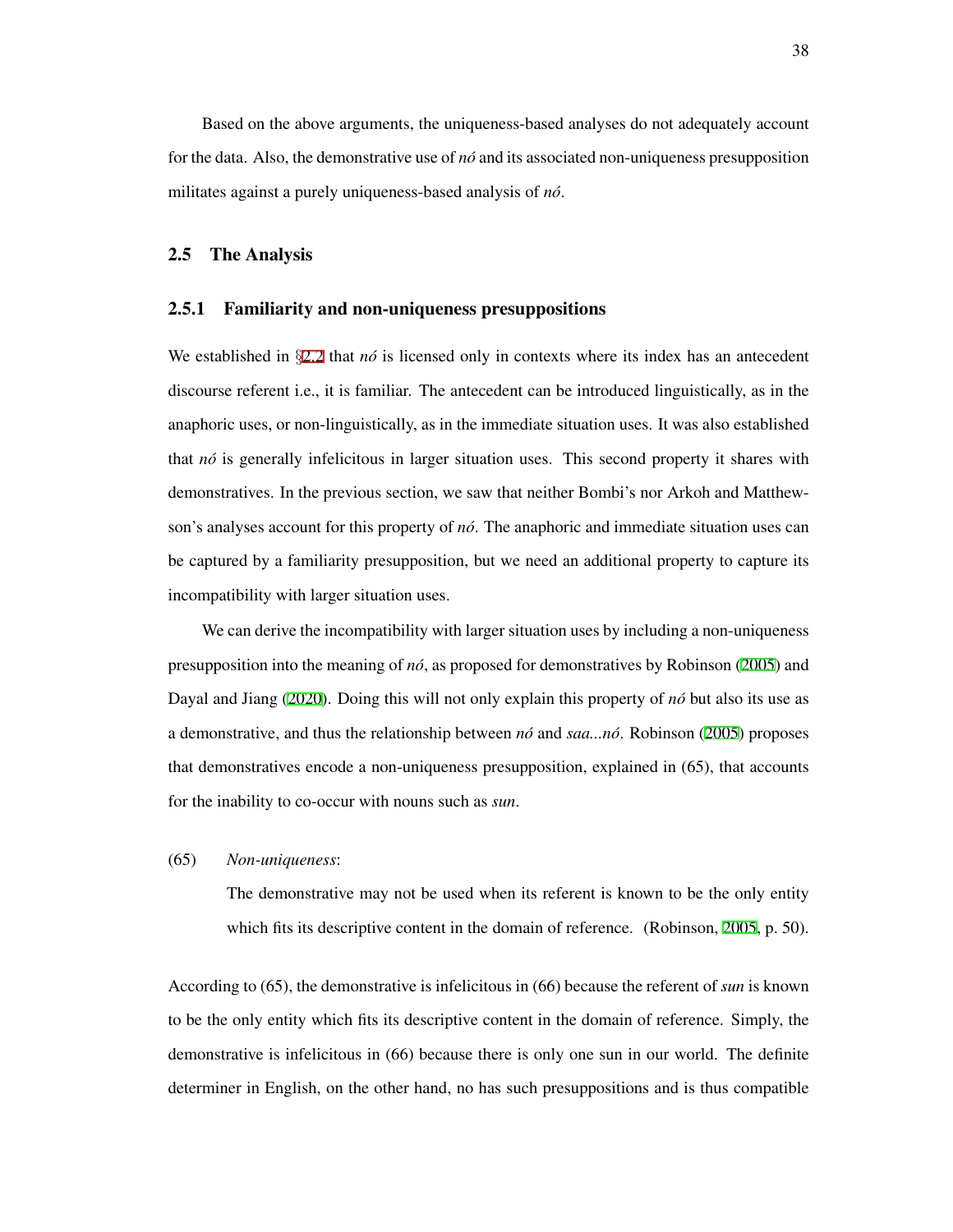with such nouns.

## (66) The/#That sun is beautiful.

The non-uniqueness presupposition is formularized as the underlined part in the lexical entry for demonstratives proposed by Dayal and Jiang ([2020\)](#page-208-0) in (67).

(67) 
$$
\llbracket \text{Dem}_y \rrbracket^g = \lambda s \lambda P : \exists s' s \le s' |P(s')| > 1. \ \iota x [P(x)(s) \land x = g(y)]^{11}
$$

(Dayal and Jiang, [2020](#page-208-0), p. 14).

*the demonstrative denotes a unique individual that is identical to the value of y assigned by the assignment function in the situation under discussion and presupposes that the cardinality of P in an extended situation (s') is greater than 1.*

The cardinality of the noun set is not checked in the situation the sentence is interpreted relative to, but in some extended situation. The non-uniqueness presupposition is modeled on Kadmon and Landman's (1993) notion of domain widening. By checking the cardinality of the noun set in the extended situation, we do not rule out anaphoric/deictic uses of the demonstrative such as (68). In (68), the context has only one woman. Suppose we required the non-uniqueness presupposition to be satisfied in the current context, (68) will be infelicitous because there is only one woman in the context. But because the checking occurs in the extended situation, which opens up the possibility of having other women in it, (68) is felicitous.

(68) A woman and a man came into the room. That woman sat down.

The incompatibility of the demonstrative with *sun* is now derived. Unlike a noun such as *woman*, the lexical semantics of *sun* guarantees uniqueness in the world, the widest situation possible. Thus, no matter how big we make our situation, the cardinality of *sun* is 1.

## $(69)$  #That sun is hot.

<span id="page-48-0"></span><sup>&</sup>lt;sup>11</sup>The lexical entry proposed in Dayal and Jiang ([2020\)](#page-208-0) is modified here to include the referential index on the demonstrative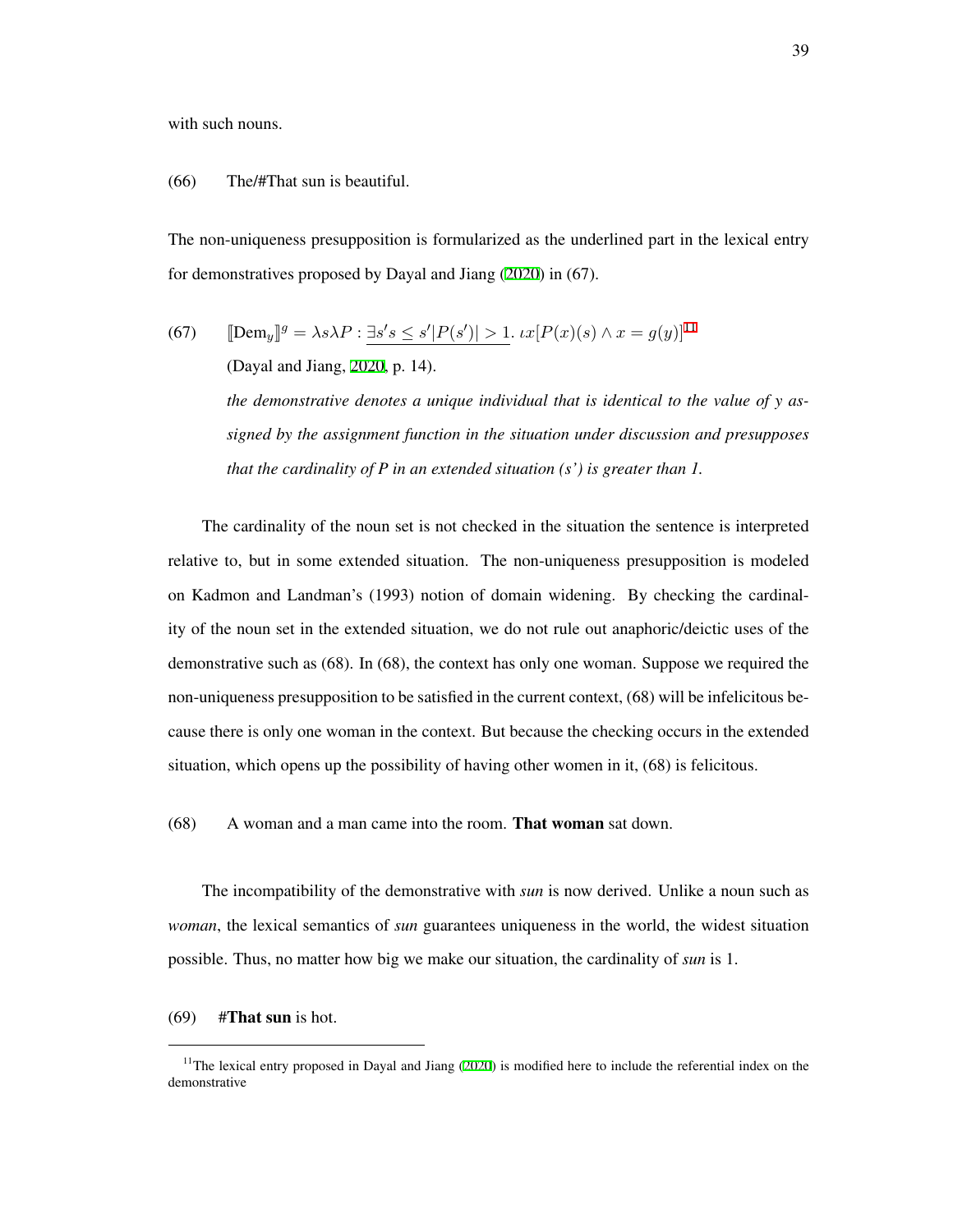But imagine you are Luke Skywalker and your home planet Tatooine has two suns.[12](#page-49-0) In this context (70) is acceptable because it is possible to extend the situation to one such that the cardinality of *sun* is more than one.

Now that we know how to encode the non-uniqueness presupposition, we can combine it with the semantics of *nó* proposed by Arkoh and Matthewson, [2013](#page-205-0) in [\(54\).](#page-42-0) The new denotation of *no´* is given in (70); it combines the familiarity presupposition and a non-uniqueness presupposition.

### (70) Initial Proposal

 $[\![\mathbf{n} \delta_y]\!]^g = \lambda s \lambda P : \underline{\exists! x} [P(x)(s) \wedge x = g(y)] \wedge \exists s' s \leq s' |\{x \mid P(x)(s')\}| > 1. \iota x [P(x)(s) \wedge \iota x]$  $x = g(y)$ *Presuppose that x is familiar and that the cardinality of P in an extended situation (s') is greater than 1.*

Given (70), we can see how it works for the anaphoric and immediate situation uses, and rules out larger situation uses. For illustration, the derivation of the the definite description *sogyani no´* in the anaphoric example (71) is presented in (72).

(71) a. Ama hu-u Ama see-PST teacher Okyerekyereni bi INDEF CONJ soldier INDEF 3SG.SUBJ-greet-PST ne sogyani bi. O-kyea-a sogyani **nó**. teacher DEF 'Ama saw a teacher and soldier. He greeted the soldier. '

b.



<span id="page-49-0"></span><sup>&</sup>lt;sup>12</sup>Skywalker is a fictional character from the original Stars Wars movie, A New Hope.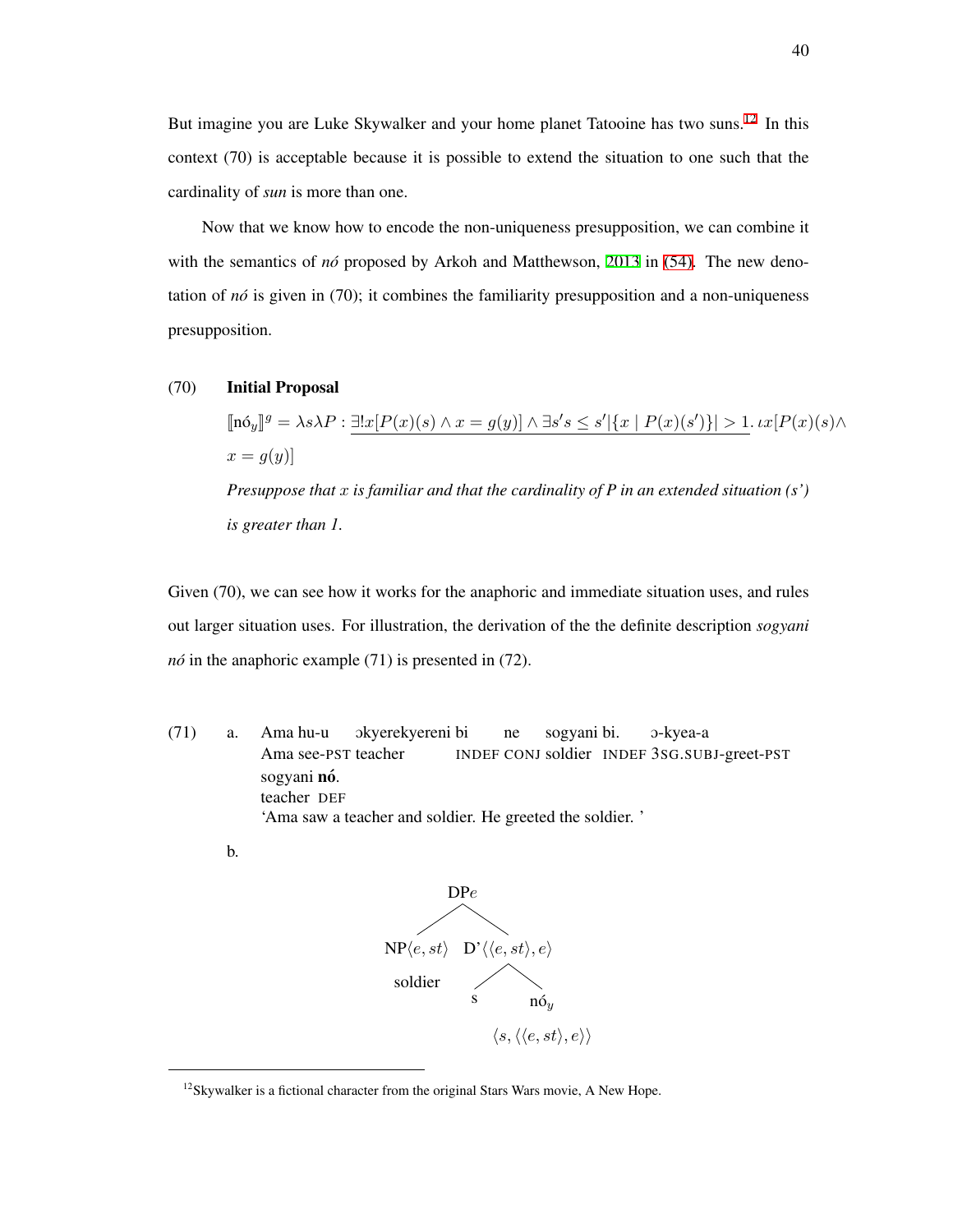\n- \n (72) \n
	\n- a. 
	$$
	[D'] = \lambda P : \exists! x [P(x)(s) \land x = g(y)] \land \exists s's \leq s' | \{x \mid P(x)(s)\} | > 1
	$$
	. \n  $Lx[P(x)(s) \land x = g(y)]$ \n
	\n- b.  $[NP] = \lambda x.\lambda s.\text{soldier}(x)(s)$ \n
	\n- c.  $[(71-b)]^g = [\lambda P : \exists! x [P(x)(s) \land x = g(y)] \land \exists s's \leq s' | \{x \mid P(x)(s)\} | > 1$ . \n  $Lx[P(x)(s) \land x = g(y)] \mid ([\text{soldier}])$ \n
	\n- $\exists! x [\text{soldier}(x)(s) \land x = g(y)] \land \exists s's \leq s' | \{x \mid \text{soldier}(x)(s)\} | > 1$ . \n  $Lx(\text{soldier}(x)(s) \land x = g(y)) \approx \text{the unique individual } x \text{ such that } x \text{ is a soldier in situation } s \text{ and } x \text{ is identical to the value of } y \text{ assigned by the assignment and the cardinality of } P$ \n
	\n

The immediate situation use in (73) differs from (72) only in how the antecedent discourse referent is introduced. Again, as long as we ensure that the assignment function picks out the discourse referent introduced by the indefinite *a man* as the value of the index, the definite description is felicitous.

(73) a. Context: A man and a woman are arguing in the street. Ama and Kwame are sitting in front of their house where they can see but not hear them. Kofi walks in and sees them staring. He says oh...

> Papa nó de maame nó ka. man DEF owe woman DEF debt 'The man owes the woman money.'

is in an extended situation is greater than 1.

b.



(74) a. 
$$
\llbracket D' \rrbracket^g = \lambda P : \exists! x [P(x)(s) \land x = g(y)] \land \exists s's \le s' |\{x | P(x)(s)\}| > 1. \iota x [P(x)(s) \land x = g(y)]
$$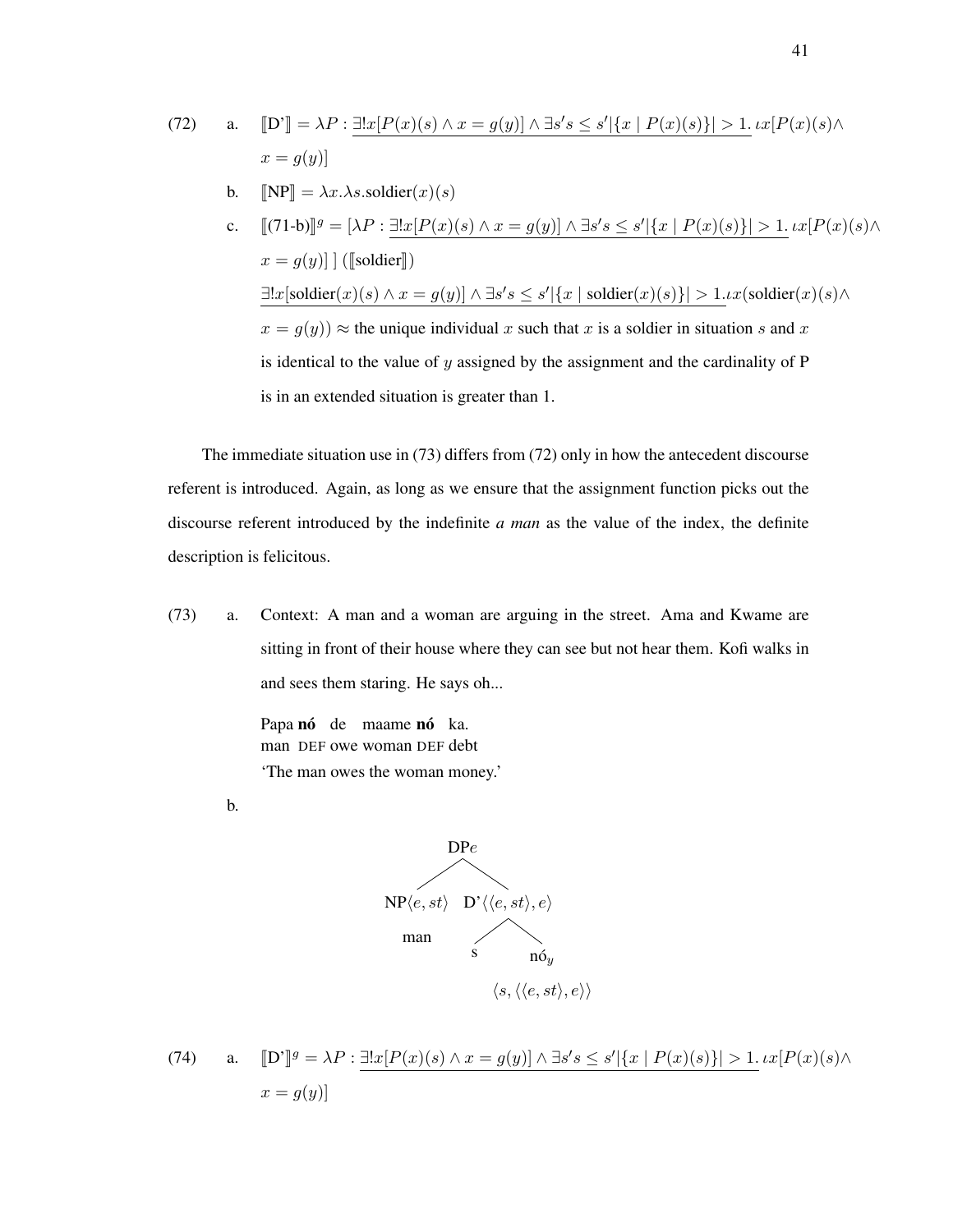b.  $[NP] = \lambda x \cdot \lambda s \cdot \text{man}(x)(s)$ 

c. 
$$
[(73-b)]^g = [\lambda P : \exists!x [P(x)(s) \land x = g(y)] \land \exists s's \le s' | \{x | P(x)(s)\} | > 1. \iota x [P(x)(s) \land x = g(y)] (\text{[man]})
$$

$$
\exists!x (\text{man}(x)(s) \land x = g(y)) \land \exists s's \le s' | \{x | \text{man}(x)(s)\} | > 1. \iota x (\text{man}(x)(s) \land x = g(y)) \approx \text{the unique individual } x \text{ such that } x \text{ is a man in situation } s \text{ and } x \text{ is identical to the value of } y \text{ assigned by } g \text{ and the cardinality of } P \text{ is in the extended situation is greater than 1.}
$$

Under this analysis, we can account for the difference between (75-a) and (75-b). The anaphoric presupposition is satisfied in both cases, the nouns are introduced in the preceding discourse, but *no´* is blocked in (75-a) but not in (75-b). The noun in (75-a) is a functional relational noun, which is inherently unique. As such, it does not satisfy the non-uniqueness presupposition requirement of *no´*. The noun in (75-b), sibling, although a relational noun is not inherently unique. People can have more than one sibling. Thus even without knowing the number of siblings Kwame has, it is still possible to imagine a situation where he has more than one sibling.

- (75) Kwame maame ne Kwame mother CONJ 3SG.POSS sibling come-PST here ne nua ba-a ha... 'Kwame's mother and his sister/brother came here.'
	- a. Na ne PRT 3SG.POSS mother DEF COP. dark.skin maame  $(*n6)$  y $\varepsilon$  tumtum. 'Kwame's mother came here. His mother was dark-skinned.'
	- b. Na ne PRT 3SG.POSS sibling DEF COP. dark.skin nua nó y $\varepsilon$  tumtum. 'Kwame's mother came here. His sibling dark-skinned.'

Following the logic in (75-a), we can account for the incompatibility of *no´* with *president* in example (76). World knowledge shows that there is just one *president (of Ghana)*, therefore, the non-uniqueness presupposition of *no´* is not satisfied.

(76) Context: A newscaster in Ghana is talking about the Ghanaian president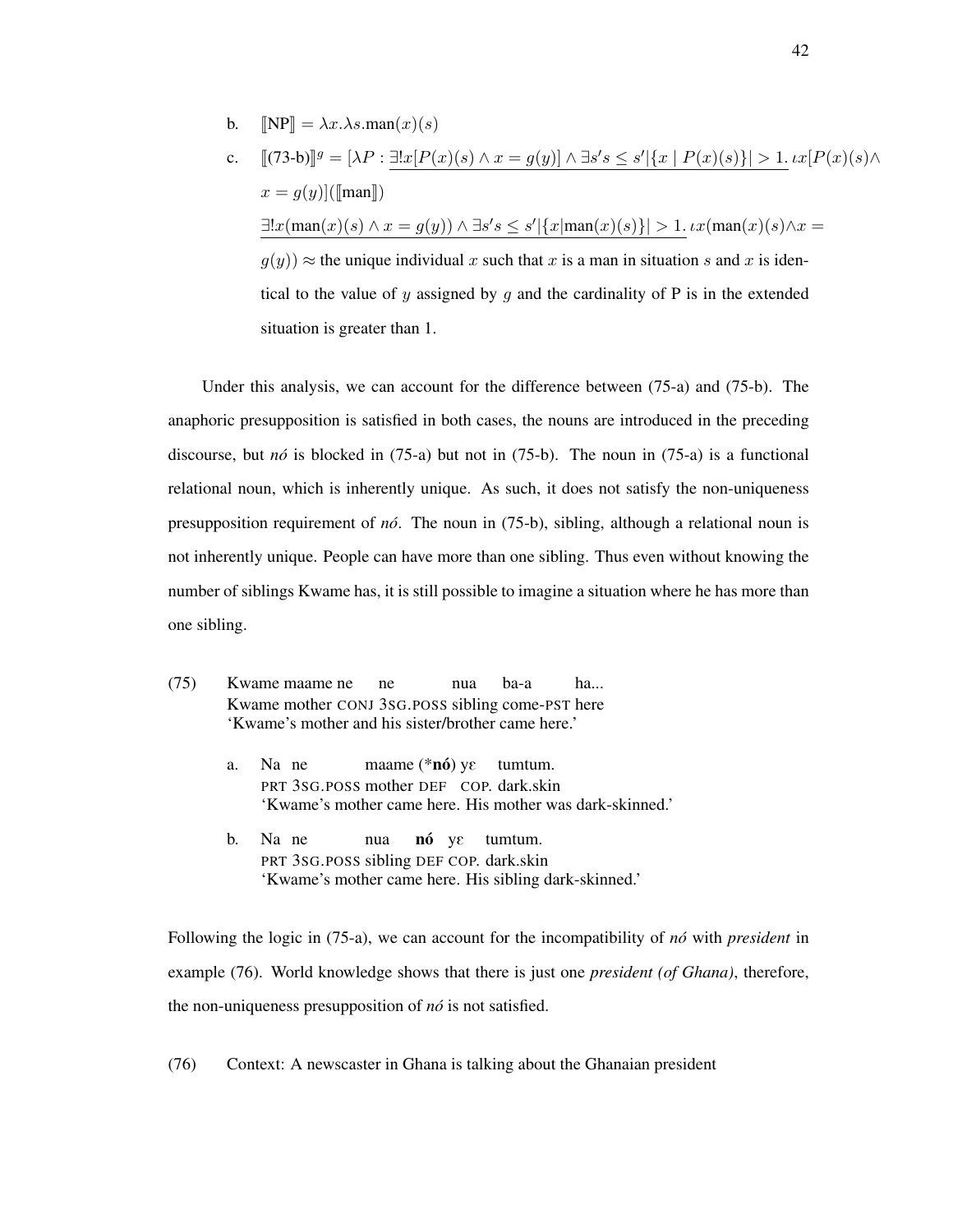omanpanin (\*nó) be-bleme obi. president DEF FUT. blame someone 'The president will blame someone.'

Coming back to globally unique nouns such as *sun* in Akan, recall that there are contexts where *nó* is felicitous and contexts where it is not. Let us begin with the contexts where it is not licensed. In (77), world knowledge tells us there is only one sun in our solar system. *No´* is infelicitous in this context is because the non-uniqueness presupposition is not satisfied.

(77) The beginning of a documentary on the solar system ...

Awia (\*nó) yε nsoroma. sun DEF COP star 'The sun is a star.

Concerning (78) where *nó* is optional, I have already shown that the referent of *sun* is ambiguous. It can refer to the sun of the solar system or the sun in the book. The preferred reading of (78) with *no´* is the one that treats the referent of *sun* as the sun in the book. Therefore, in this context, it is theoretically possible to imagine that there are more suns in the book or that there are more books with a sun. The non-uniqueness presupposition is satisfied in this context, and *no´* is felicitous as expected.

(78) A parent is showing a child a book on the solar system. They open a page with a picture of the sun...

Awia  $(n6)$  y $\varepsilon$  nsoroma. sun DEF COP star

'The sun is a star.

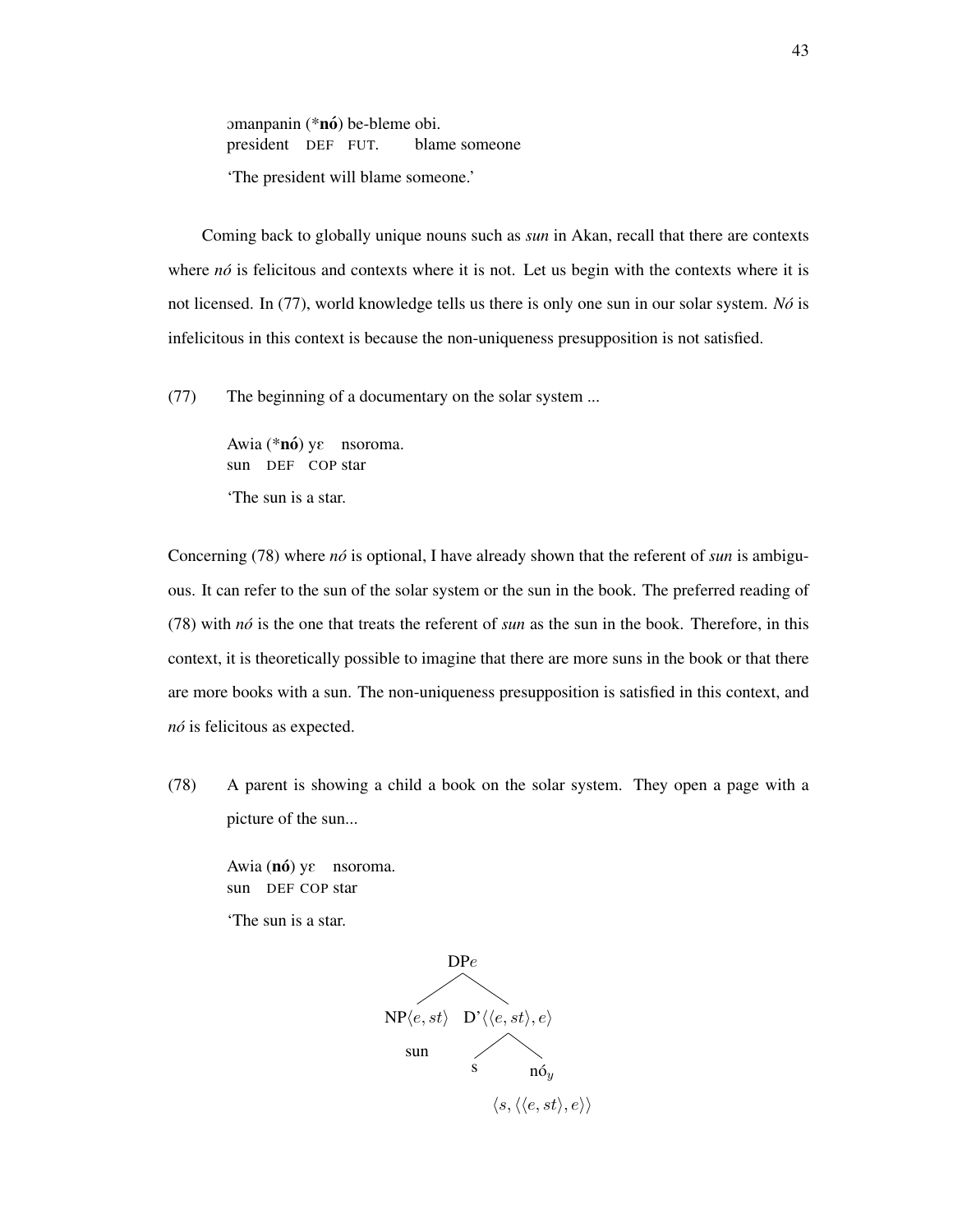(79)

\na. 
$$
\llbracket D^* \rrbracket^g = \lambda P : \exists! x [P(x)(s) \land x = g(y)] \land \exists s's \le s' |\{x \mid P(x)(s')\}| > 1. \operatorname{tr}[P(x)(s) \land x = g(y)]
$$

\nb. 
$$
\llbracket \operatorname{sum} \rrbracket = \lambda x \lambda s. \operatorname{sum}(x)(s)
$$

\nc. 
$$
\llbracket (78) \rrbracket^g = [\lambda P : \exists! x [P(x)(s) \land x = g(y)] \land \exists s's \le s' |\{x \mid P(x)(s)\}| > 1. \operatorname{tr}[P(x)(s) \land x = g(y)] \; (\llbracket \operatorname{sum} \rrbracket)
$$

\n
$$
\exists! x [\operatorname{sum}(x)(s) \land x = g(y)] \land \exists s's \le s' |\{x \mid \operatorname{sum}(x)(s)\}| > 1. \operatorname{tr}[\operatorname{sum}(x)(s) \land x = g(y)]
$$

 $g(y)$   $\approx$  the unique individual *x* such that *x* is a sun in situation *s* and *x* is identical to the value of  $y$  assigned by  $g$  and the cardinality of  $P$  is in the extended situation is greater than 1.

Finally, let us look at *nó* with superlatives. Superlatives, as shown in (80) do not license *no´*. I assume the denotation for *tallest* given in Schwarz [\(2009](#page-217-1)), which builds on Stanley ([2002](#page-218-0)) and interprets *-est* in-situ. The problem with superlatives as with *sun* and *president* above is that it does not satisfy the non-uniqueness presupposition. There may be many tall mountains in Ghana, but there is only one mountain that has the label, *tallest mountain in Ghana*.

(80) Context: Tour guide giving general information about tourist sites in Ghana

BepO mountain DEF REL 3SG-tall very be.located Ghana COP Afadjato (**#nó**) a E-wa paa wO Ghana ne Afadjato. 'The tallest mountain in Ghana is Afadjato.'

(81)



(82) a. 
$$
\llbracket N \rrbracket^g = \lambda x \lambda s : x \text{ is a mountain in Ghana (s)}
$$

- b.  $[AP] = \lambda P \lambda x \lambda s' : x \text{ is the tallest}\lbrace z \mid P(z)(s')\rbrace$
- c.  $[\![NP]\!]^g = \lambda x \lambda s' : x \text{ is the tallest}\{z \mid \text{mountain in Ghana}(z)(s')\}$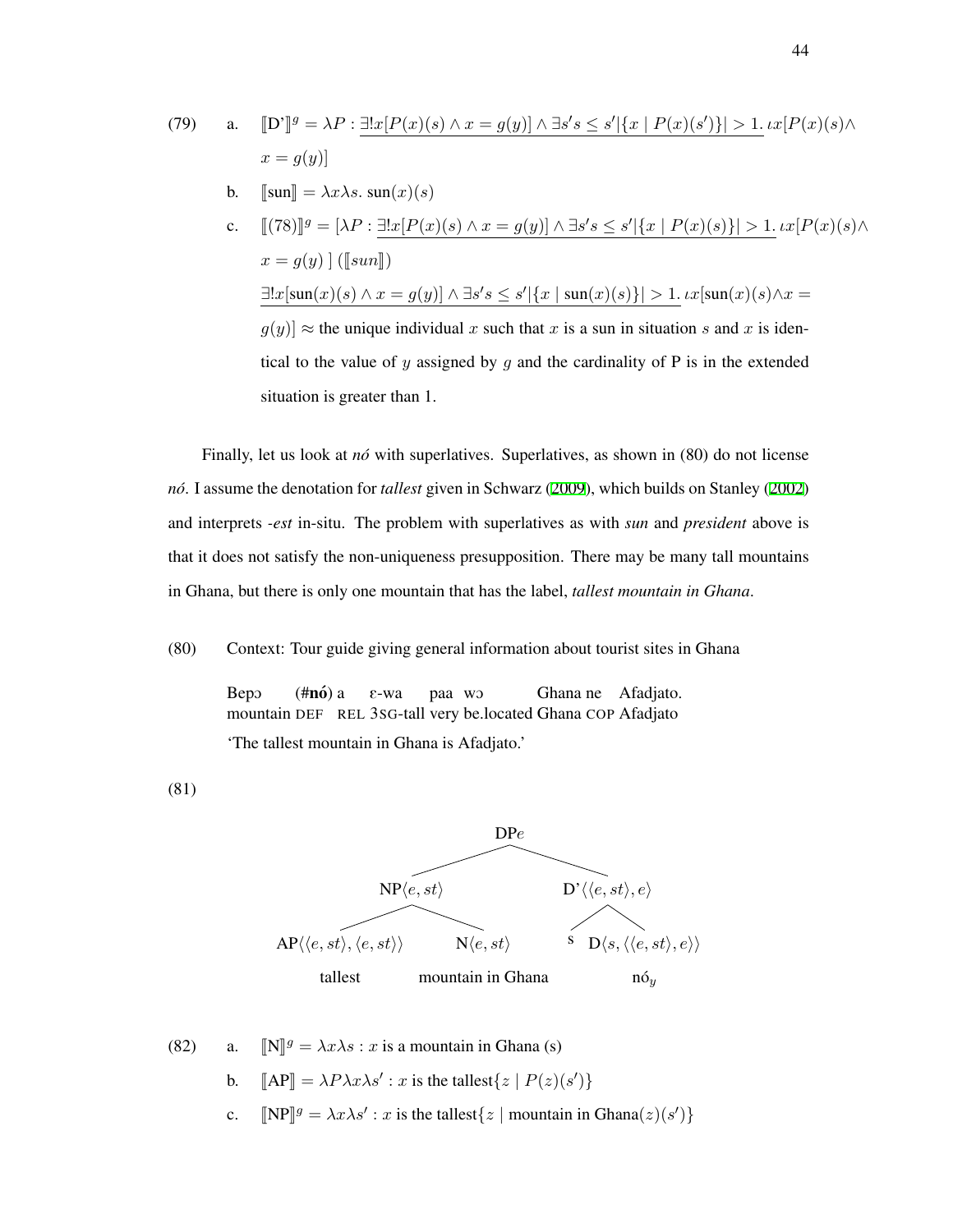d. 
$$
[DP]^g = \lambda P \lambda s \lambda y : \exists! x [P(x)(s) \land x = g(y)] \land \exists s's \le s' |\{x \mid P(x)(s)\}| > 1. \iota x [P(x)(s) \land x = g(y)]
$$

e. 
$$
[DP]^g =
$$
 Undefined

The analysis proposed in this section accounts for all the contexts that license *no´*. And in addition, provides an explanation for the contexts where it is not licensed. By incorporating non-uniqueness, a property of demonstratives, into the denotation of *no´*, we are also able to explain its use as a demonstrative as discussed in *§*[2.2.5](#page-30-0) and repeated below in example (83).

(83) (Saa) abofra nó nim adee paa. DEM child DEM know thing INT. 'That child is very intelligent.'

The analysis of Akan *no*<sup>i</sup> in the this section adapted the meaning of the German 'strong' definite and modified it with the non-uniqueness presupposition proposed by Robinson [\(2005\)](#page-216-1) and Dayal and Jiang ([2020](#page-208-0)) for demonstratives. Most importantly, the *no´*-DP is assumed to be referential, type *e*, i.e., it denotes the unique/maximal individual with the NP property.

# <span id="page-54-0"></span>2.5.2 Nó as a modifier

Having captured the restriction against the co-occurence of globally unique nouns with *no´*, let us turn now to the uniqueness requirement encoded by IOTA. Though referential analyses of definite determiners dominate the literature, there are a few analyses such as Etxeberria and Giannakidou [\(2010,](#page-209-1) [2019\)](#page-209-2) and Coppock and Beaver ([2015\)](#page-207-1) who argue that some definite determiners are non-referential, i.e., they do not encode IOTA.

Taking definite descriptions to be fundamentally predicative, Coppock and Beaver ([2015](#page-207-1)) propose they are type  $\langle e, t \rangle$ , as shown in (84). They argue that *the* presupposes uniqueness, but not existence; referential closure is introduced by a covert type-shifting mechanism (Partee and Rooth, [1983;](#page-214-0) Chierchia, [1998](#page-207-2)).

(84) a.  $[\![\text{the}]\!] = \lambda P \cdot \lambda x : |P| \leq 1$ .  $P(x)$  (adapted from Coppock and Beaver ([2015](#page-207-1))) b. [the moon  $\parallel = \lambda x : |$  moon $| \leq 1$ *.* moon $(x)$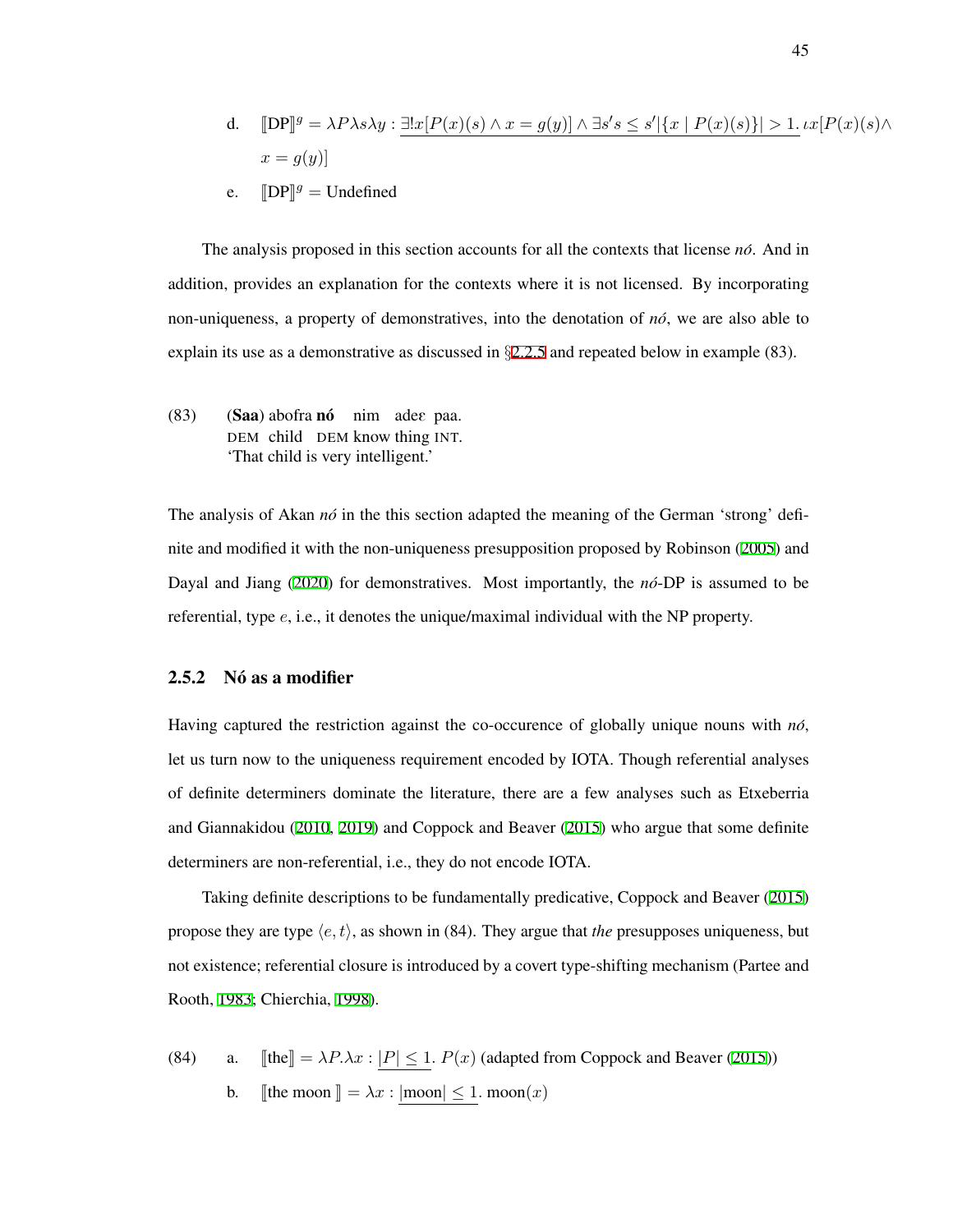

They argue that uniqueness rather than existence is relevant for licensing the definite determiner. Consider examples (85-a) and (85-b) in the context below. Given world knowledge, the expectation is that if iguanas have a heart, there will be only one heart; the uniqueness presupposition is satisfied in (84-a). Existence, however is not, since we don't know if the heart exists. (85-b) is infelicitous because iguanas presumably have multiple bones, uniqueness is, therefore, not satisfied.

- (85) Context: dissecting an iguana in science class
	- a. I don't know if iguanas have hearts, but is that the heart?
	- b. #I don't know if iguanas have bones, but is that the bone? (Coppock and Beaver, [2015](#page-207-1), p. 393)

Further evidence supporting the view that the definite determiner does not presuppose existence involves NPs that give rise to what Coppock and Beaver [\(2015\)](#page-207-1) call the 'anti-uniqueness effects.' The sentence in example (86) has two possible readings illustrated in (86-a) and (86-b). The second reading is what is of interest here. Even though it is referred to as an anti-uniqueness reading, it implies that there is no entity with the referent 'only goal'. As in the iguana context discussed above, existence is not presupposed but it does not fail to license the definite determiner.

- (86) Mary did not score the only goal. (Coppock and Beaver, [2015,](#page-207-1) p. 407)
	- a. There is one goal and Mary did not score it.
	- b. *Anti-uniqueness reading*: There was more than one goal (one of which Mary scored)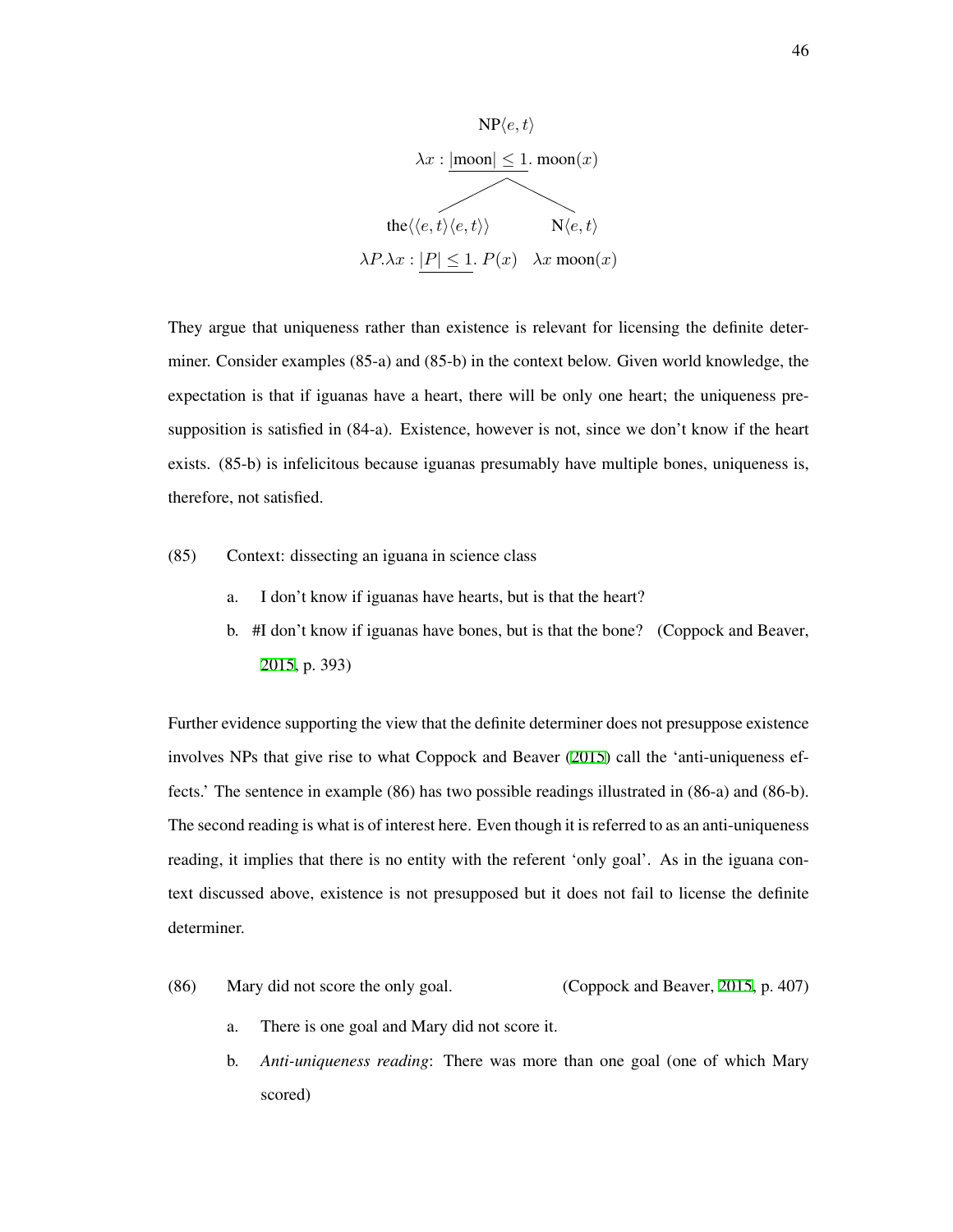(87) Sue and Jane both scored goals, so Jane didn't score [the only goal] $_i$ . # It<sub>i</sub> wasn't a bicycle-kick, either.

The definite description in example (87) has a similar anti-uniqueness reading. The inability of the pronoun to refer back to the definite description confirms that the definite description fails to set up a referent.

Considering data from Greek and Basque, Etxeberria and Giannakidou ([2019\)](#page-209-2) also propose that we separate referentiality from the core meaning of the definite determiner. Etxeberria and Giannakidou's (2010; 2019) analysis is motivated by the co-occurrence of definite determiners with quantifiers in Greek and Basque (88) and multiple definite determiners in Greek (89).

| (88) | a.               | kathe fititis<br>$\Omega$<br>DEF.SG every student<br>each student | Greek (Giannakidou, 2004, 32b)                   |  |  |  |  |
|------|------------------|-------------------------------------------------------------------|--------------------------------------------------|--|--|--|--|
|      | b.               | mutil guzti-ak // mutil bakoitz-a                                 |                                                  |  |  |  |  |
|      |                  | boy all-DEF.PL // boy each-DEF.SG                                 | Basque (Etxeberria, 2005, p. 37)                 |  |  |  |  |
| (89) | to kalo to paidi |                                                                   |                                                  |  |  |  |  |
|      |                  | DEF good DEF child                                                | Greek (Etxeberria and Giannakidou, 2019, p. 424) |  |  |  |  |

They propose that the definite determiners in both contexts are modifiers, introducing domain restriction via the context set variable C as illustrated in (90).

(90)



The two analyses discussed above differ on what they consider to be the core properties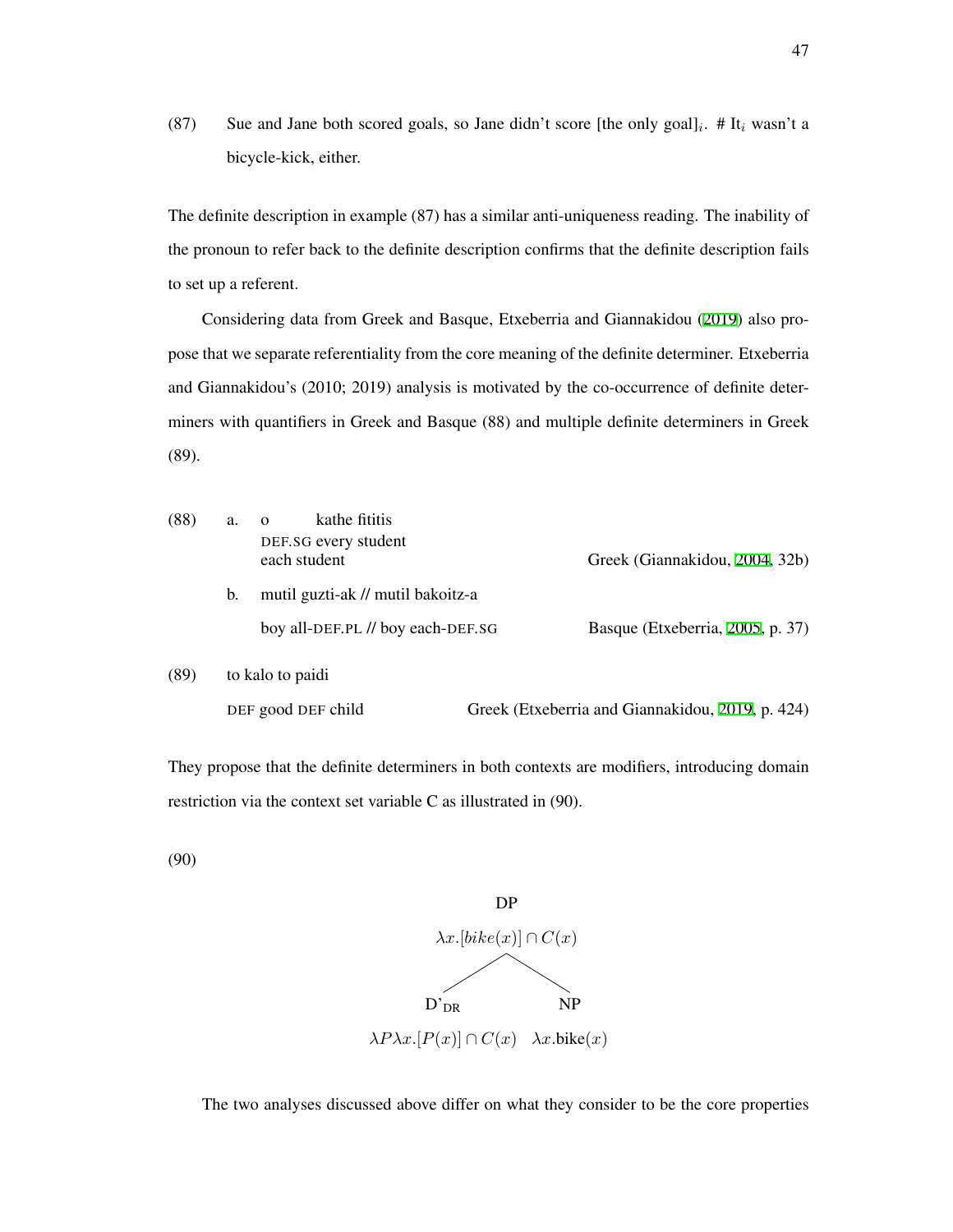of definite descriptions; Coppock and Beaver ([2015\)](#page-207-1) consider uniqueness as the core property, while Etxeberria and Giannakidou [\(2010,](#page-209-1) [2019](#page-209-2)) consider familiarity as the core property.

Coming back to Akan, I propose that *no´* is also a non-saturating definite, a modifier comparable to the Basque and Greek definite determiners and Coppock and Beaver's analysis of English *the*. I argue that an analysis of *no´* as non-saturating is key to understanding its function in the demonstrative construction *saa...no´* in (91). My proposal is that referentiality, which is encoded by IOTA, is not introduced by *no´* but by *saa* in these cases. The modifier analysis also enables us to provide a somewhat parallel analysis for the NP use of *no´* and the clausal use in (92). The differences and similarities between the two determiners will be further discussed in chapter 4.

- (91) (Saa) abofra nó nim adee paa. DEM child DEF know thing INT. 'That child is very intelligent.'
- $(92)$ Kofi PERF-get. CONS-go see Dr. Abrefa DEF Kofi a-nya a-kO hu Dr. Abrefa nó. Kofi has gone to see Dr. Abrefa.'

My analysis is closely related to Etxeberria and Giannakidou's (2010; 2019) in assuming that core property of the determiner is anaphoricity. The new lexical entry is minimally different from the one proposed in the previous section. The main difference being that (93) does not include IOTA.

#### (93) Final Proposal

 $[\![\mathbf{n}\delta_y]\!]^g = \lambda P \lambda x \lambda s: \underline{x = g(y)} \wedge \underline{\exists s' s \leq s' |\{x \mid P(x)(s')\}| > 1}.\!] P(x)(s)$ *Presupposes that x is familiar and that the cardinality of P in an extended situation (s ′ ) is greater than 1.*[13](#page-57-0)

Observe that even in the absence of *iota*, uniqueness and existence are implicitly present in (93). Familiarity is predicated on the availability of a discourse referent, and uniqueness can

<span id="page-57-0"></span> $13$ For clarity, the familiarity presupposition is underlined once, and the non-uniqueness presupposition is underlined twice here, but they are combined in subsequent places.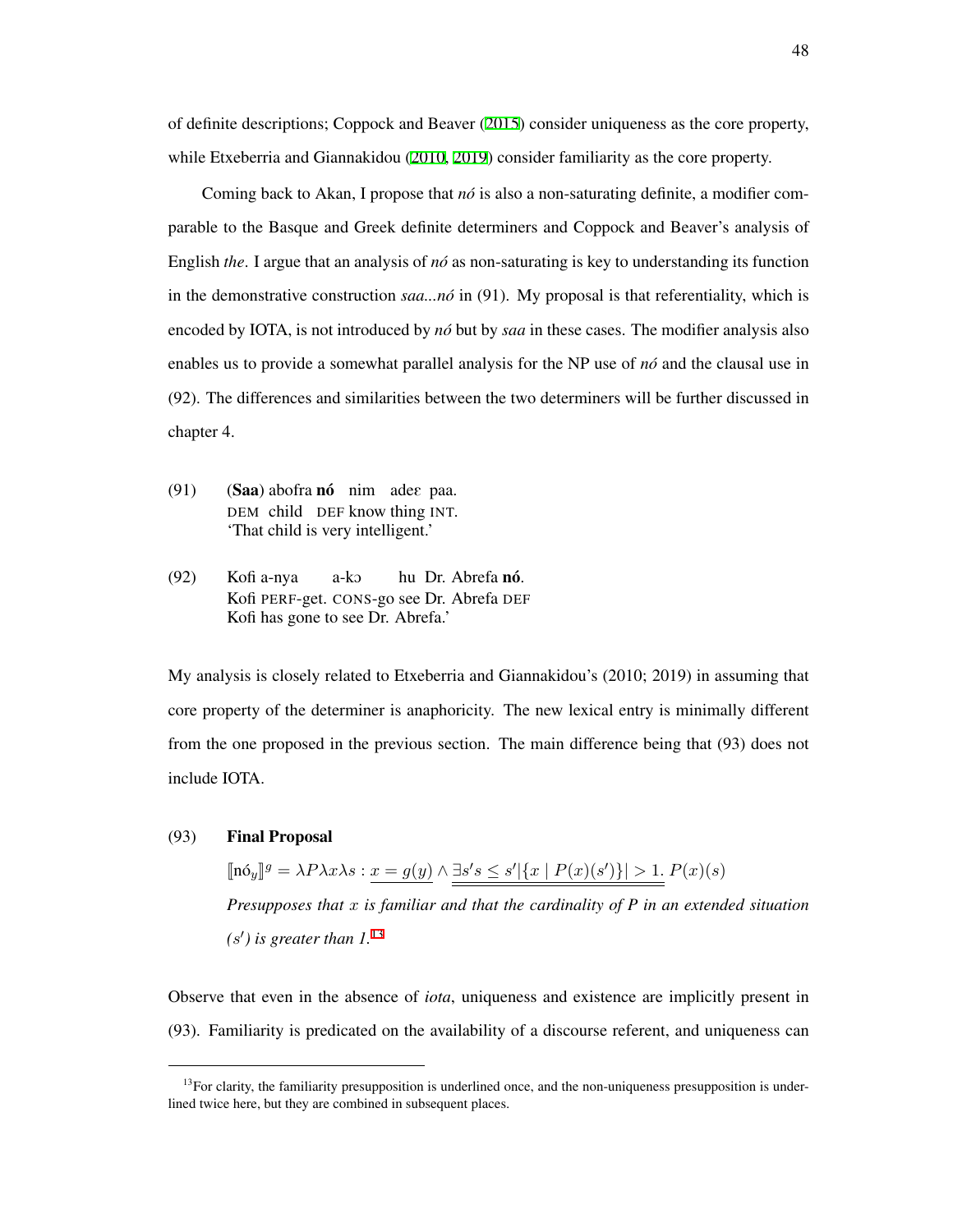be derived from the referential index and general concept of reference resolution. If there is more than one suitable antecedent, then the definite description will be ambiguous and therefore infelicitous. The familiarity presupposition thus relativizes uniqueness to the intended antecedent, as in Schwarz's (2009) analysis. If we take a look at the equivalent of the iguana contexts from Coppock and Beaver [\(2015\)](#page-207-1) in Akan, the definite description is infelicitous in both contexts, although the two sentences appear to be infelicitous for different reasons. The definite is infelicitous in (94-a) because *heart* is one of the inherently unique nouns that are not compatible with the anti-uniqueness presupposition of the Akan definite determiner; frogs can only possibly have one heart. (94-b) is infelicitous because there are multiple bones, and violates the familiarity requirement.

- (94) Context: dissecting an iguana in science class
	- a. Me-n-tumi 1SG-NEG-be.able.to see COMP frog hu sE mponkyereni wO akuma aa, have heart PART but nanso wei ne DEM COP no 3SG.POSSS heart DEF? akuma (**#nó**)? 'I don't know if frogs have hearts, but is that the heart?'
	- b. Me-n-tumi 1SG-NEG-be.able.to see COMP frog hu sE mponkyereni wo dompe aa, have bone PART but nanso wei ne DEM COP  $n<sub>0</sub>$ 3SG.POSSS bone DEF? dompe (**#nó**)? 'I don't know if frogs have bones, but is that the bones?'

Also supporting the familiarity analysis is the fact that *no´*-definite descriptions do not have anti-uniqueness effects. The structure of these NP differs in Akan because it involves relative clauses, but the meanings are related. Unlike in English however, the definite description *goo baako pε* in (95-a) does not have an anti-uniqueness reading, where there are multiple goals scored, and the description of *goo baako pe* has an empty extension. The only available interpretation is that there is a unique goal that was scored, i.e., a referent for the NP *goo baako pe.* This referent is available for anaphora, as exemplified by the continuation in (95-b).

 $(95)$  a.  $\varepsilon$ -n-y $\varepsilon$ 3SG-NEG-COP Kofi FOC. 3SG-score-PST goal one only DEF REL. Kofi na  $3$ -hy $\varepsilon$ - $\varepsilon$ [goo baako pE **nó** aa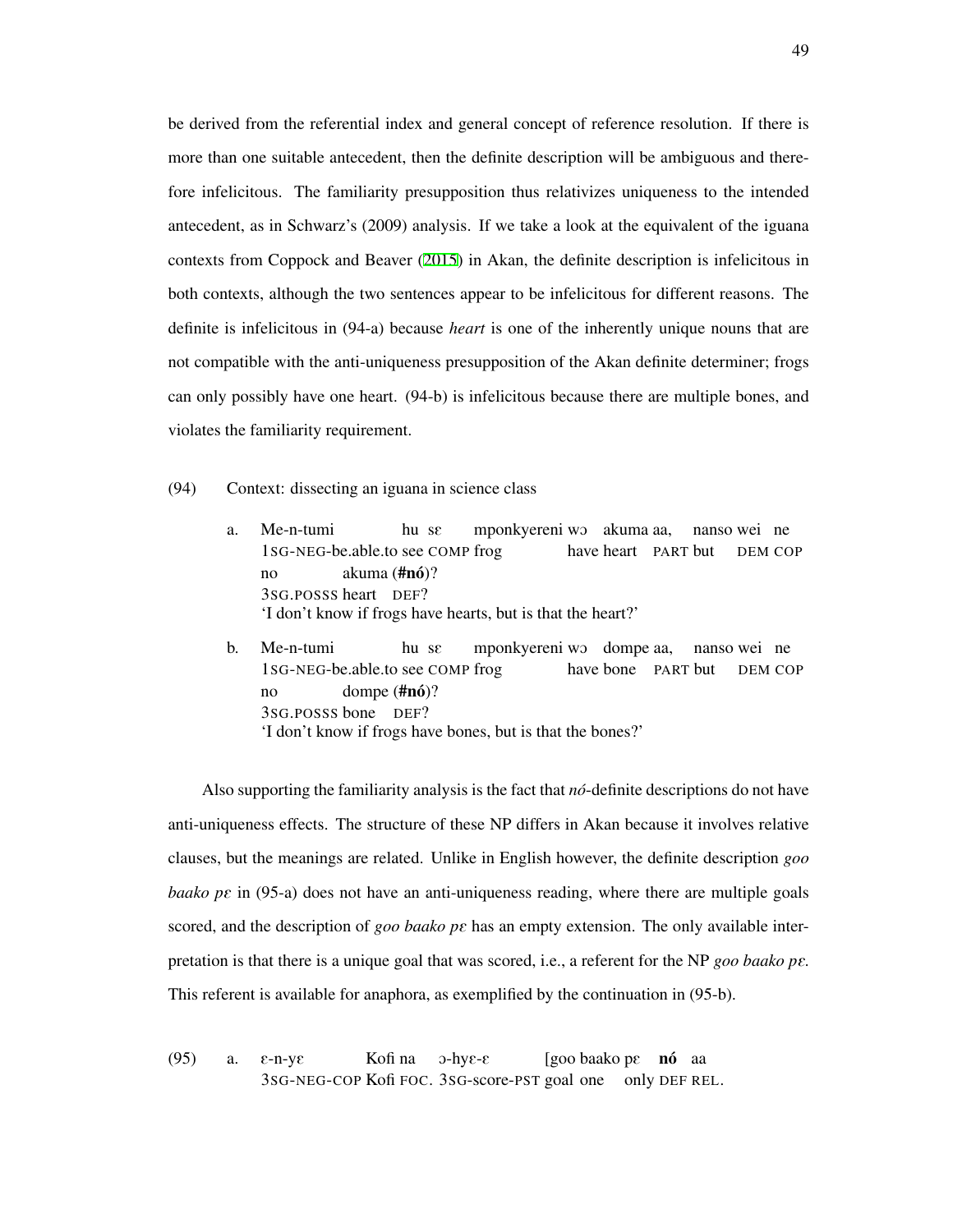E-ba-e 3SG-come-PST CD  $\lfloor n6 \rfloor$ <sub>*i*</sub>. 'Kofi did not score the only goal.'

b. Na  $\varepsilon_i$ -ye bicycle-kick. PART 3SG-COP bicycle-kick

'It was a bicycle-kick'

Consequently, in this system, the main role of IOTA is to fix the type mismatch between the definite description and the verb when the definite description occurs in an argument position.

The presuppositions of the determiner remain unchanged, so we can proceed to account for the data. I illustrate in example (96) below how the new lexical entry derives the anaphoric use.

- (96) a. Ama hu-u Ama see-PST teacher Okyerekyereni bi INDEF CONJ soldier INDEF 3SG.SUBJ-greet-PST ne sogyani bi. O-kyea-a sogyani nó. soldier DEF 'Ama saw a teacher and soldier. He greeted the soldier.'
	- b. [[soldier  $n6y$ ] $g = \lambda x \lambda s : x = g(y) \wedge \exists s' s \le s' |\{x \mid \text{soldier}(x)(s')\}| > 1$ . soldier $(x)(s)$ *≈* the property of being a soldier, defined if only *x* is familiar and there is more than one soldier in an extended situation

$$
\mathsf{NP}\langle e, st \rangle
$$
\n
$$
\lambda x \lambda s : x = g(y) \land \exists s' s \le s' |\{x \mid \text{solder}(x)(s')\}| > 1. \text{ soldier}(x)(s)
$$
\n
$$
\mathsf{N}\langle e, st \rangle
$$
\n
$$
\mathsf{no}_y \langle \langle e, st \rangle, \langle e, st \rangle \rangle
$$
\n
$$
\lambda x \lambda s \text{ soldier}(x)(s) \quad \lambda P \lambda x \lambda s : x = g(y) \land \exists s' s \le s' |\{x \mid P(x)(s')\}| > 1. \ P(x)(s)
$$

At this point, the correct interpretation of (96-b) relies on the assignment function picking out the individual introduced by the indefinite as the value of the index. Similar assumptions are needed for the felicity of *no´* in the immediate situation use in (97).

(97) Context: A man and a woman are arguing in the street. Ama and Kwame are sitting in front of their house where they can see but not hear them. Kofi walks in and sees them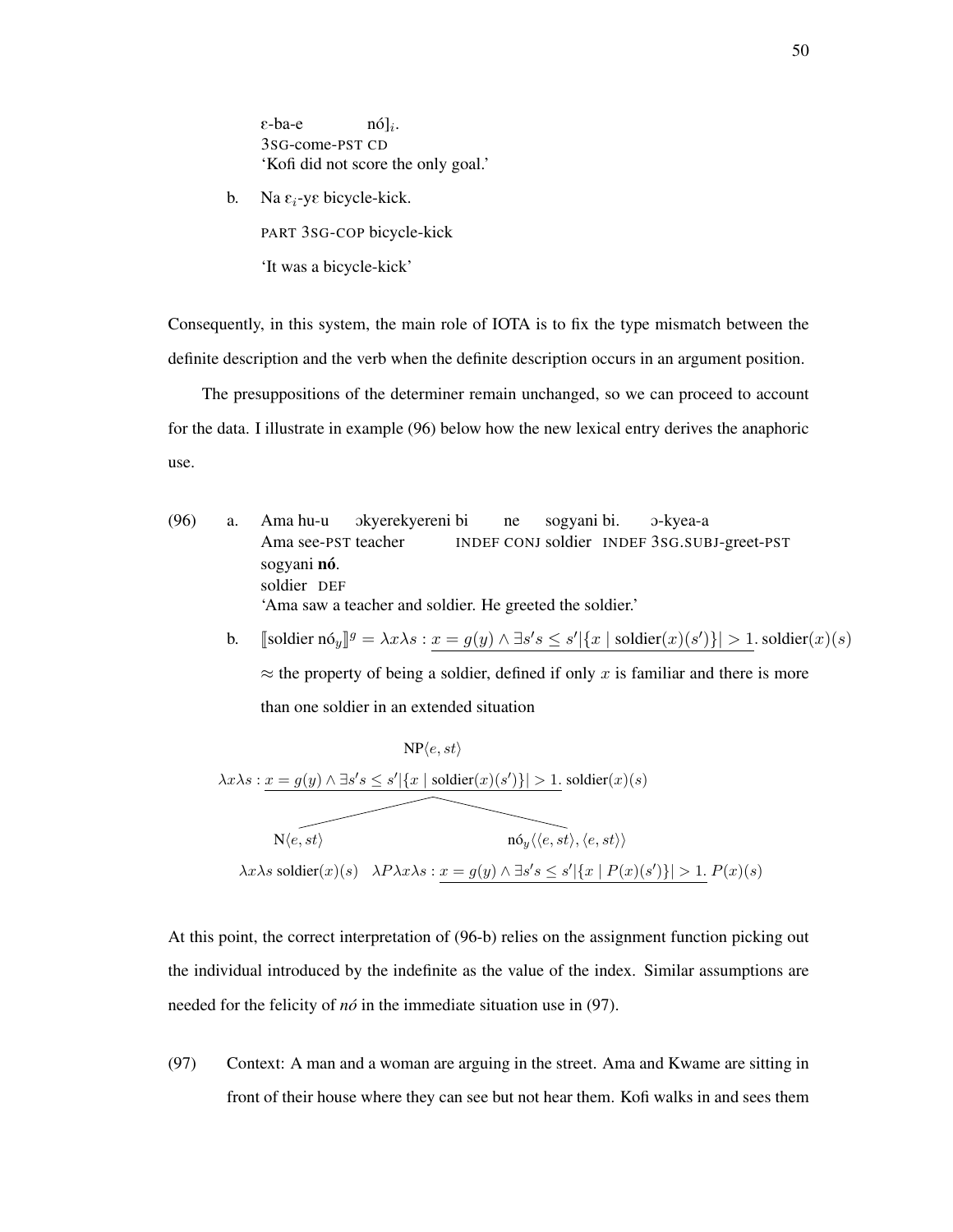staring. He says oh...

Papa nó de maame nó ka. man DEF owe woman DEF debt

'The man owes the woman money.'

The modifier analysis proposed in this section makes the same prediction, as the earlier proposal, concerning larger situation uses with nouns such as *president (of Ghana)*. These nouns do not satisfy the non-uniqueness presupposition of *no´*, and are thus predicted to be infelicitous in (98).

(98) Context: A newscaster in Ghana is talking about the Ghanaian president

omanpanin (\***nó**) bε president DEF FUT. blame someone bleme obi. 'The president will blame someone.'

## Putting back IOTA

Since we have been treating NPs as predicates of type  $\langle e, st \rangle$ , and  $n\acute{o}$  as a modifier, NP- $n\acute{o}$  is also of type *⟨e, st⟩*. This type becomes a problem when NP-*no´* occurs in argument positions. NPs in argument positions need to be either individuals (type *e*) or generalized quantifiers (type *⟨⟨e, st⟩⟨st⟩⟩*) in order to combine with VPs, which are typically type *⟨e, st⟩*. For our purpose, we want the resulting NP to be type of *e*. There are two ways to resolve this type mismatch: by type-shifting or through a covert determiner in the syntax. For Akan, I assume the latter; I propose that there is a covert determiner in the syntax that introduces IOTA

The idea of an empty D is partly motivated by the claim by Szabolcsi ([1987](#page-218-1)), Stowell ([1991](#page-218-2)), and Longobardi ([1994](#page-213-2)) that only DPs can function as arguments. I argue in the next section that the null D is in complementary distribution with the adnominal demonstrative *saa*. The null D has the denotation in (99).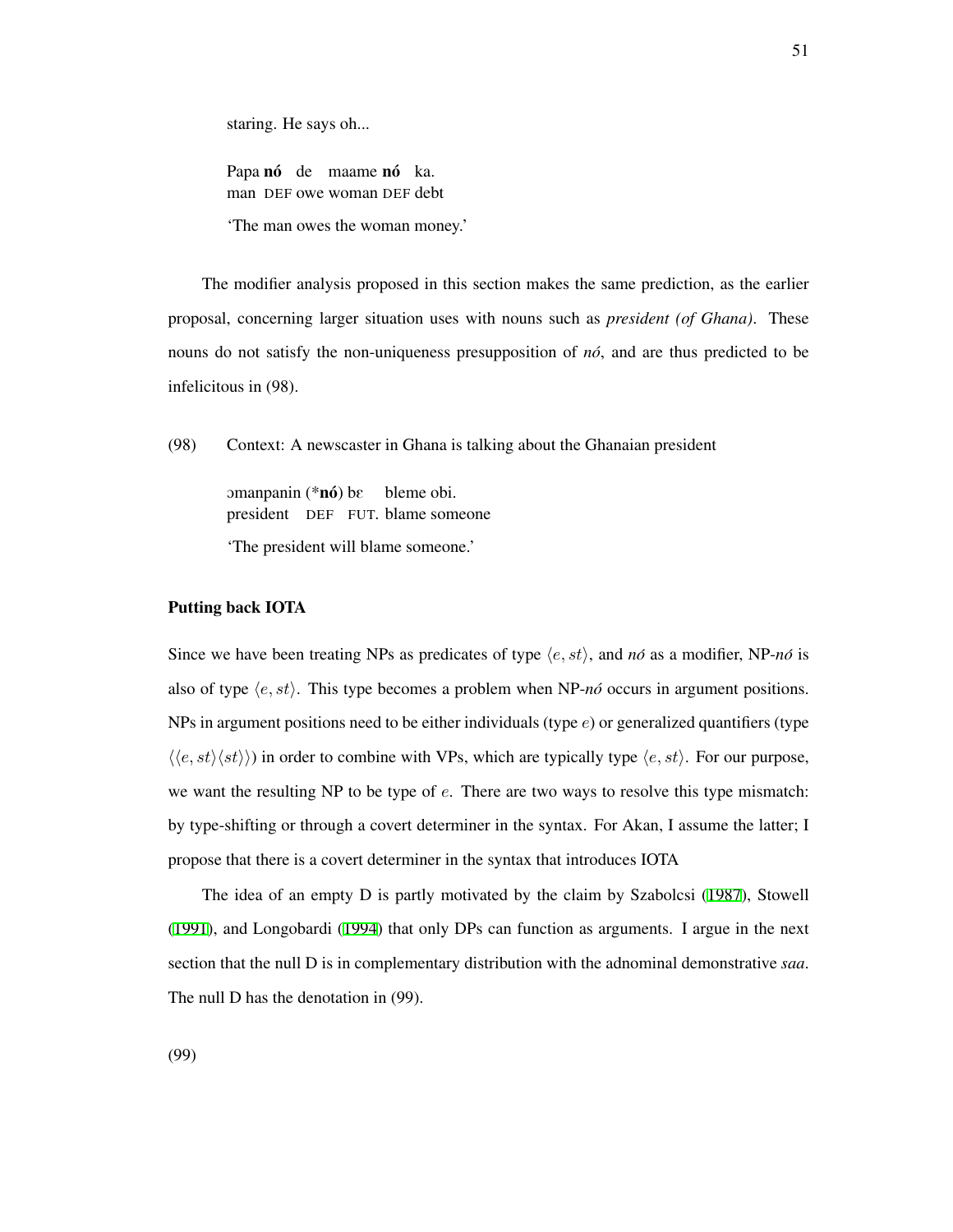

The syntactically represented situation pronoun introduced the situation with reference to which the NP denotation is interpreted. In this case, it is the situation the main predicate of the utterance is interpreted relative to, the default situation. Combining *no´*-NP with the null D results in the referential DP in (100).

(100) 
$$
\text{[soldier } \mathrm{n} \delta_y \mathbb{I}^g = \iota x : \underline{x} = g(y) \land \exists s' s \leq s' |\{x \mid \mathrm{soldier}(x)(s')\}| > 1. \text{[soldier}(x)(s)]
$$

$$
DP_e
$$
\n
$$
ix: x = g(y) \land \exists s's \le s' |\{x \mid soldier(x)(s')\}| > 1. \text{ [solder}(x)(s)]
$$
\n
$$
D' \langle \langle e, st \rangle, e \rangle
$$
\n
$$
\lambda P. \{x \mid P(x)(s)\} \quad \lambda x \lambda s: x = g(y) \land \exists s's \le s' |\{x \mid solidier(x)(s')\}| > 1. \text{ } \lambda s. \text{ soldier}(x)(s)
$$
\n
$$
D\langle s, \langle \langle e, st \rangle, e \rangle \rangle
$$
\n
$$
S
$$
\n
$$
N \langle e, st \rangle
$$
\n
$$
\lambda s \lambda P. \{x \mid P(x)(s)\}
$$
\n
$$
\lambda x \lambda s. \text{ soldier}(x)(s) \quad \lambda P \lambda x \lambda s: x = g(y) \land \exists s's \le s' |\{x \mid P(x)(s')\}| > 1. \text{ } P(x)
$$

Once IOTA is added back to the derivation, both the saturating analysis and modifier analysis make the same predictions. However, as we will see in the next section, the modifier analysis is essential in accounting for its co-occurence with the demonstrative *saa*.

# 2.5.3 The demonstrative Saa...no^

Recall that in *§*[2.2.5,](#page-30-0) I showed that the bipartite *saa...no´* is a distal demonstrative, contrasting with the proximal demonstrative *saa...yí*. The relevant examples are repeated in (101).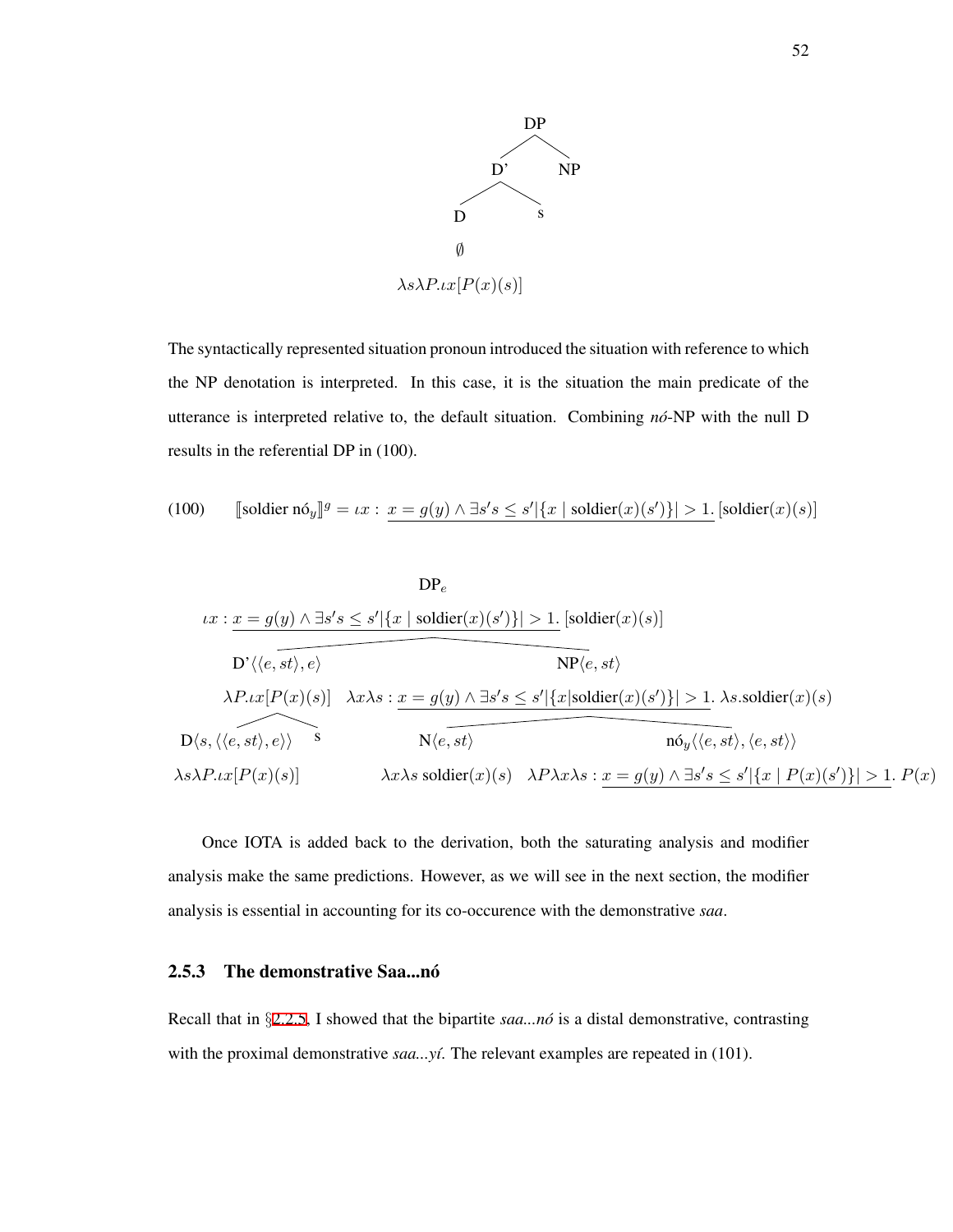$(101)$  a.  $(Saa)$  abofra yi nim adee paa. DEM child DEM know thing INT. 'This child is very intelligent.' (Amfo, [2010,](#page-205-2) p. 185)

b. (Saa) abofra nó nim adee paa. DEM child DEM know thing INT. 'That child is very intelligent.'

I showed that  $(saa) \dots y i/n\delta$  have both properties Löbner ([1985](#page-213-1)) associates with demonstratives: the ability to combine with a predicate and its negation (102), and the inability to combine with inherently unique nouns  $(103)$  (Löbner, [1985\)](#page-213-1)

- $(102)$ DEM child DEM know thing INT. CONJ DEM child DEM not.smart abofra nó nim adee paa ena saa abofra nó abon. 'That child is very intelligent and that child is not smart.'
- $(103)$  a. #Saa ewia nó re-bo. DEM sun DEM PROG.-shine 'That sun is shining.'
	- b. #(Saa) Bepo DEM mountain DEM REL 3SG-tall very be.located Ghana COP Afadjato  $(n6)$  a E-wa paa wO Ghana ne Afadjato. 'That tallest mountain in Ghana is Afadjato.'

Demonstratives and definite descriptions have been shown in the literature to be closely related. For instance, Roberts [\(2002](#page-216-2)), Wolter [\(2003](#page-219-0)), Wolter [\(2006](#page-219-1)), and Robinson ([2005](#page-216-1)) assume that definite and demonstratives have the same central presuppositions, but differ in the domain in which uniqueness is computed. The definite description *the book* denotes the unique book in the utterance situation, while demonstrative descriptive *that book* denotes the unique book in the immediately salient situation. Similar sentiments are shared by Elbourne ([2009](#page-209-4)) who argues that a DP headed by a demonstrative is an individual same as DPs headed by a definite.

Empirically, demonstratives and definites share certain uses. Demonstratives like definites can be used to refer to something in the physical context of utterance, its deictic use, which is similar Hawkins' (1978) immediate situation use of definite determiners. This use is exemplified in English (104) and Akan (105).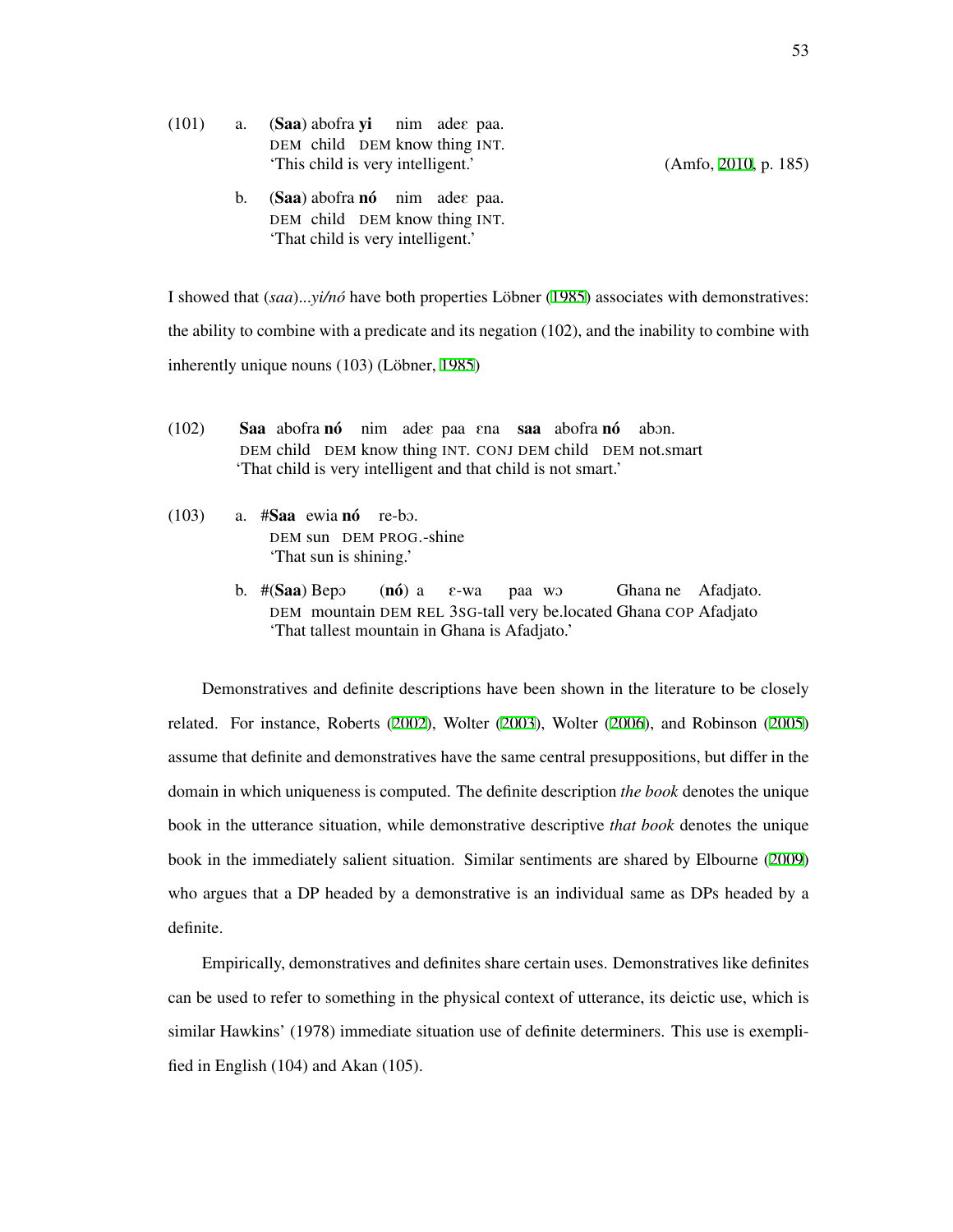- (104) In a room with one car
	- a. The car is a Toyota.
	- b. That/This is a Toyota.
- $(105)$  a. car DEF COP Toyota nó ye Toyota. 'The car is a Toyota.'
	- b. Saa car nó ye Toyota. DEM car DEF COP Toyota 'That car is a Toyota.'

For the deictic use, the descriptive content of the definite description must be satisfied by a unique referent in the context. The demonstrative, however, is sensitive to other factors such as salience and demonstration by the speaker, which may be a pointing gesture or a glance towards the referent.

Like definites, demonstratives also have anaphoric uses, where the referent is introduced by a linguistic antecedent as in (106) and (107).

(106) A man*<sup>i</sup>* walked in. That/this man*<sup>i</sup>* waved at another man. (Wolter, [2006](#page-219-1))

(107) Abrantie bí man INDEF come-PST room DEF in DEM man ba-a dan nó mu. Saa abrantie nó DEM do-PST man  $ye$ - $E$ abrantie foforo bi new INDEF bye bye-bye 'A man*<sup>i</sup>* walked in. That man*<sup>i</sup>* waved at another man. '

Previous approaches to demonstratives have appealed to different mechanisms to derive the demonstrative meaning. Kaplan ([1977](#page-212-1)) analyzes demonstratives as *directly referential*, where its referent is determined by context and speaker's expression. His approach mainly accounts for deictic uses of demonstrative where it picks out a referent in the physical context and is accompanied by a pointing gesture or some other speaker expression. Roberts ([2003](#page-216-0)) and King [\(2001\)](#page-212-2) both propose that demonstrative determiners have an extra argument saturated by a possibly abstract speaker demonstration and speaker intention respectively.

Wolter [\(2006](#page-219-1)), on the other hand, argues that the main difference between definites and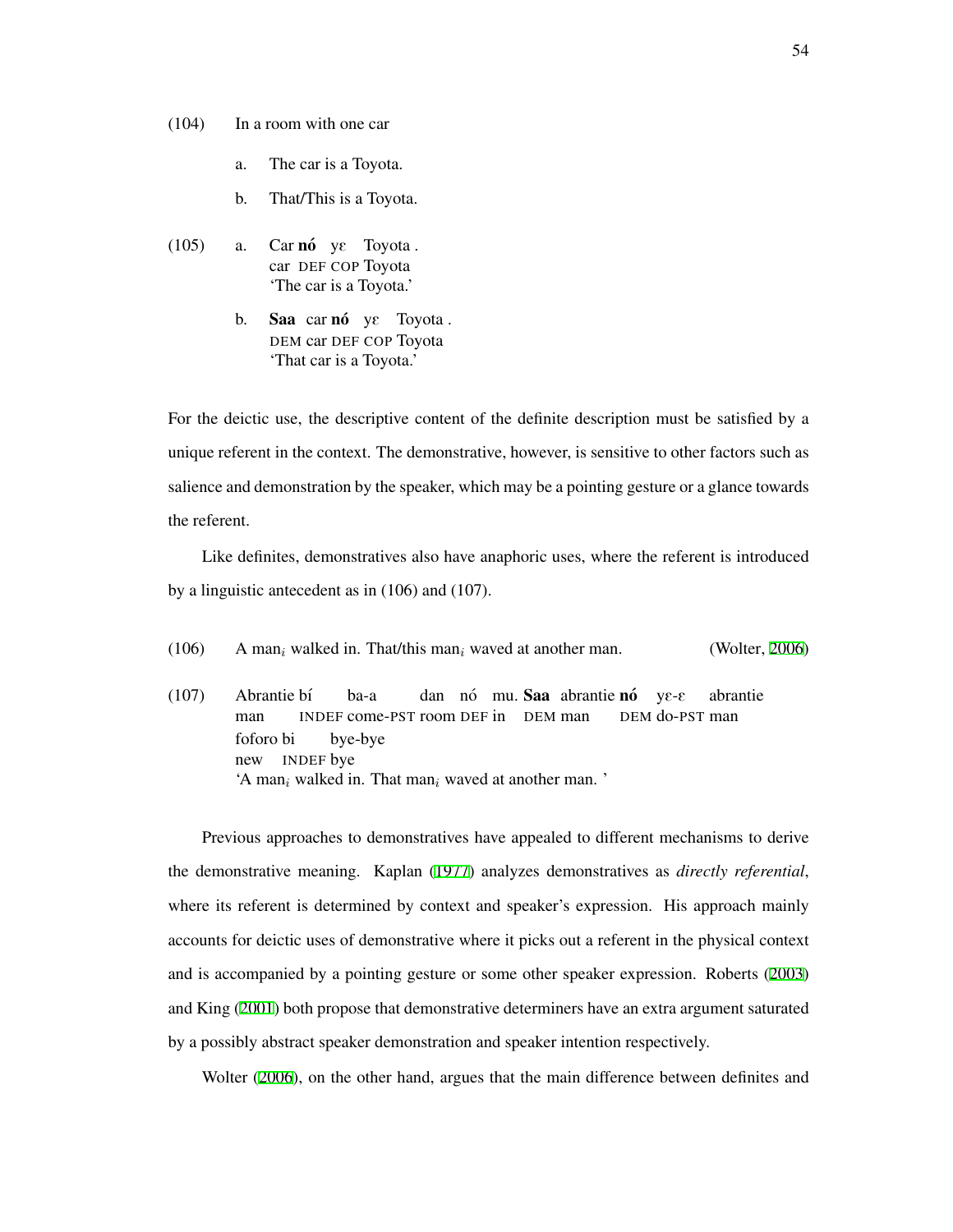demonstratives relates to the context of interpretation of the NP. Definites are interpreted relative to the default situation, which can be deemed as the topic situation, while demonstratives are interpreted to a non-default situation(contextually salient situation).

Concerning the analysis of *saa..no´*, I adopt Wolter's (2006) analysis, as it is the most compatible with the analysis of the null D proposed in the previous section. The adnominal *saa* encodes IOTA and a restriction concerning the domain where unique reference is achieved, in this case a non-default situation  $(s_r)$ . The lexical entry for *saa* is provided in (108).

(108) 
$$
\llbracket \text{saa} \rrbracket = \lambda s_r \lambda P \iota x [P(x)(s_r)]
$$

By adopting the denotation above, I suppose that *saa* by itself does not encode any of the usual properties associated with demonstratives, especially the non-uniqueness presupposition. Evidence that *saa* does not contribute the demonstrative properties in the bipartite structure is the fact that *saa* by itself cannot combine with a DP for demonstrative reading. For instance, example (109) is infelicitous without *no´*.

 $(109)$ DEM child know thing INT. abofra nim adee paa. Intended meaning: 'That child is smart.'

Now, we can also account for why *no*<sup>*no*</sup> has a non-uniqueness presupposition though it is generally assumed to be a definite determiner, and thus, the incompatibility with inherently unique nouns. In the bipartite demonstrative, different demonstrative properties are distributed between the two morphemes. *No´* introduces the non-uniqueness presupposition and *saa*, the domain restriction. When we combine the two interpretations, we correctly predict the distribution of the demonstrative.

For the anaphoric demonstrative use in (110), the interpretation proceeds as it would for *no´* by itself. The assignment function picks out the discourse referent introduced by the indefinite, *a man*, as the value of the index, and therefore, the demonstrative description is felicitous. The composition and the final denotation is given in (110-b).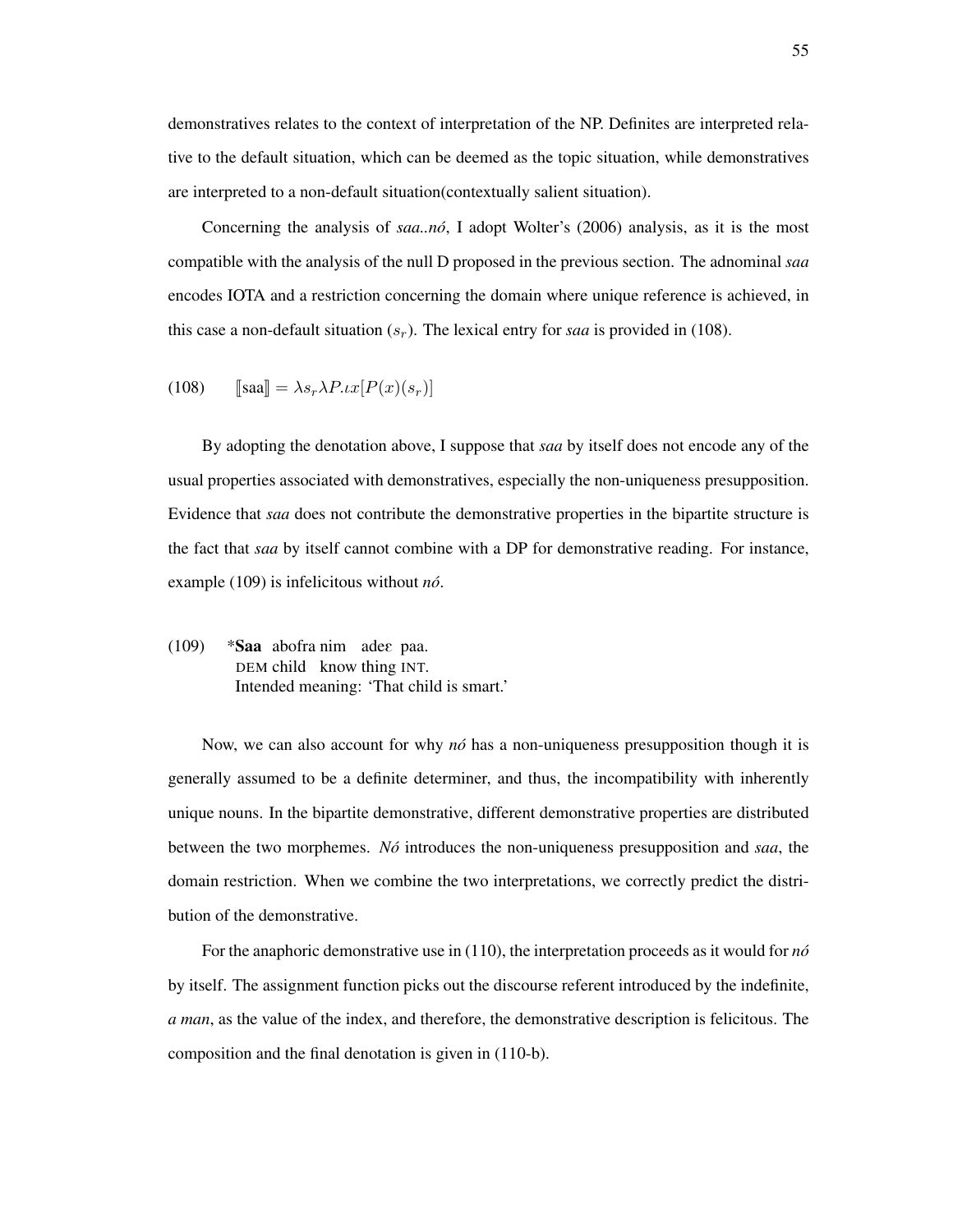- (110) a. Abrantie bí man INDEF come-PST room DEF in DEM man ba-a dan nó mu. Saa abrantie nó ye-e DEM do-PST man abrantie foforo bi new INDEF bye bye-bye 'A man*<sup>i</sup>* walked in. That man*<sup>i</sup>* waved at another man. '
	- b. [Saa abrantee nó] $g = \iota x : \underline{x} = g(y) \wedge \exists s's_r \leq s' |\{x \mid \text{man}(x)(s')\}| > 1$ . [man $(x)(s_r)$ ]



For the deictic use in (111), for instance, the contextually salient situation can be determined by the pointing gesture. The grammaticality of  $(111)$  results from the fact that contextually salient situations differ for each DP and uniqueness only needs to be satisfied in the respective situations. In the case of the definite description in (112-b), both DPs are interpreted relative to the same topic situation and uniqueness has to be satisfied in this situation.

(111) Pointing to a car

Saa car nó ye Toyota. DEM car DEF COP Toyota

'That car is a Toyota.'

(112) a. Me-pE 1PL-want DEF car DEM NEG-COP DEM car DEF saa car nó n-ye saa car nó. 'I like that car [pointing at Toyota] but not that car [pointing at Renault].'

> b.  $#Me-pe$ 1PL-want car DEM NEG-COP car DEF car **nó** n-ye car **nó**. 'I like that car [pointing at Toyota] but not that car [pointing at Renault].'

Finally, inherently unique nouns in (113) are predicted to be infelicitous because they do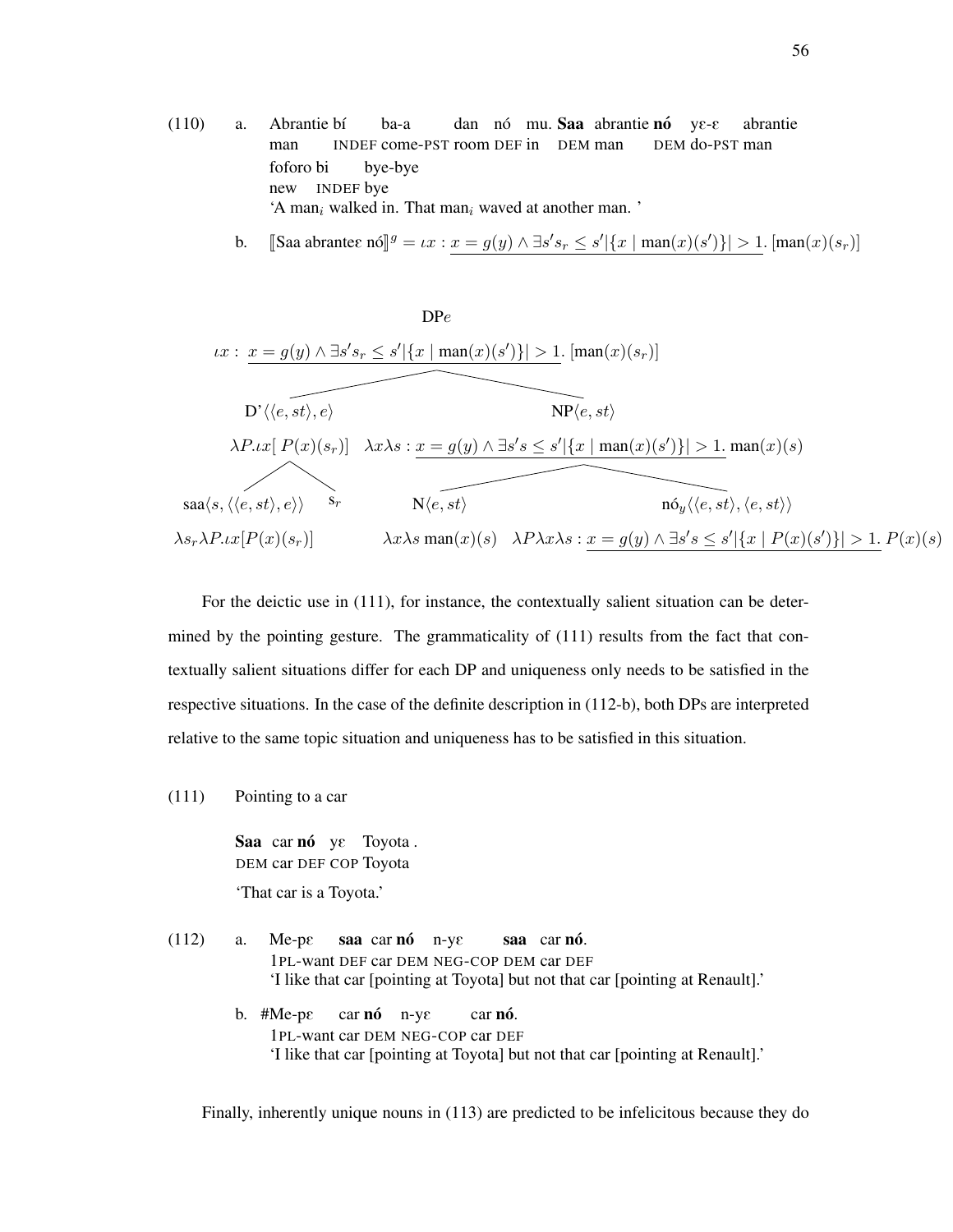not satisfy the non-uniqueness presupposition of *no´*.

- $(113)$  a. #Saa ewia nó re-bo. DEM sun DEM PROG.-shine 'That sun is shining.'
	- b. #(Saa) Bepo DEM mountain DEM REL 3SG-tall very be.located Ghana COP Afadjato  $(n6)$  a E-wa paa wO Ghana ne Afadjato. 'That tallest mountain in Ghana is Afadjato.'

Before moving on to the next section, I compare the analysis of *saa...no´* discussed in this section to an analysis presented in Bombi ([2018](#page-206-0)). Bombi [\(2018](#page-206-0)) propose that *saa...no´* has the denotation of the 'strong' definite repeated in (114). Recall that Bombi's (2018) denotation for *no´* alone is the 'weak' definite. The presupposition of familiarity is met by a linguistic antecedent or in deictic use, a deictic antecedent.

(114) 
$$
\llbracket \mathbf{D}_{\mathbf{y} \text{ strong}} \rrbracket^g = \lambda s \lambda P : \exists! x [P(x)(s) \wedge x = g(y). \mu[x] [P(x)(s) \wedge x = g(y)]
$$

Though the analysis presented is not compositional, it is not difficult to see how it can be made compositional. Since the main difference between *no´* and *saa...no´* is the referential index, one can assume that that is the semantic construction of *saa*. The main issue with (114) is that it has nothing to say about the infelicity of the demonstrative in (113), an important characteristic of demonstratives. Encoding non-uniqueness as part of the meaning of a demonstrative is independent of the *no´* possessing the same property. Non-uniqueness, has been noted to be the property that hold cross-linguistically for demonstratives (Löbner, [1985;](#page-213-1) Robinson, [2005;](#page-216-1) Wolter, [2006;](#page-219-1) Dayal and Jiang, [2020](#page-208-0)).

## 2.5.4 Definite bare nouns

Throughout this chapter, it has been established that some bare nouns in Akan have definite readings. These nouns belong to the class of nouns classified as inherently unique nouns, which include globally unique nouns such as *sun* and *moon*, functional relational nouns such as *mother* and *father*, and superlatives. Not all nouns in Akan have the ability to function as bare definites, however. They can also be interpreted as indefinite, as illustrated by the first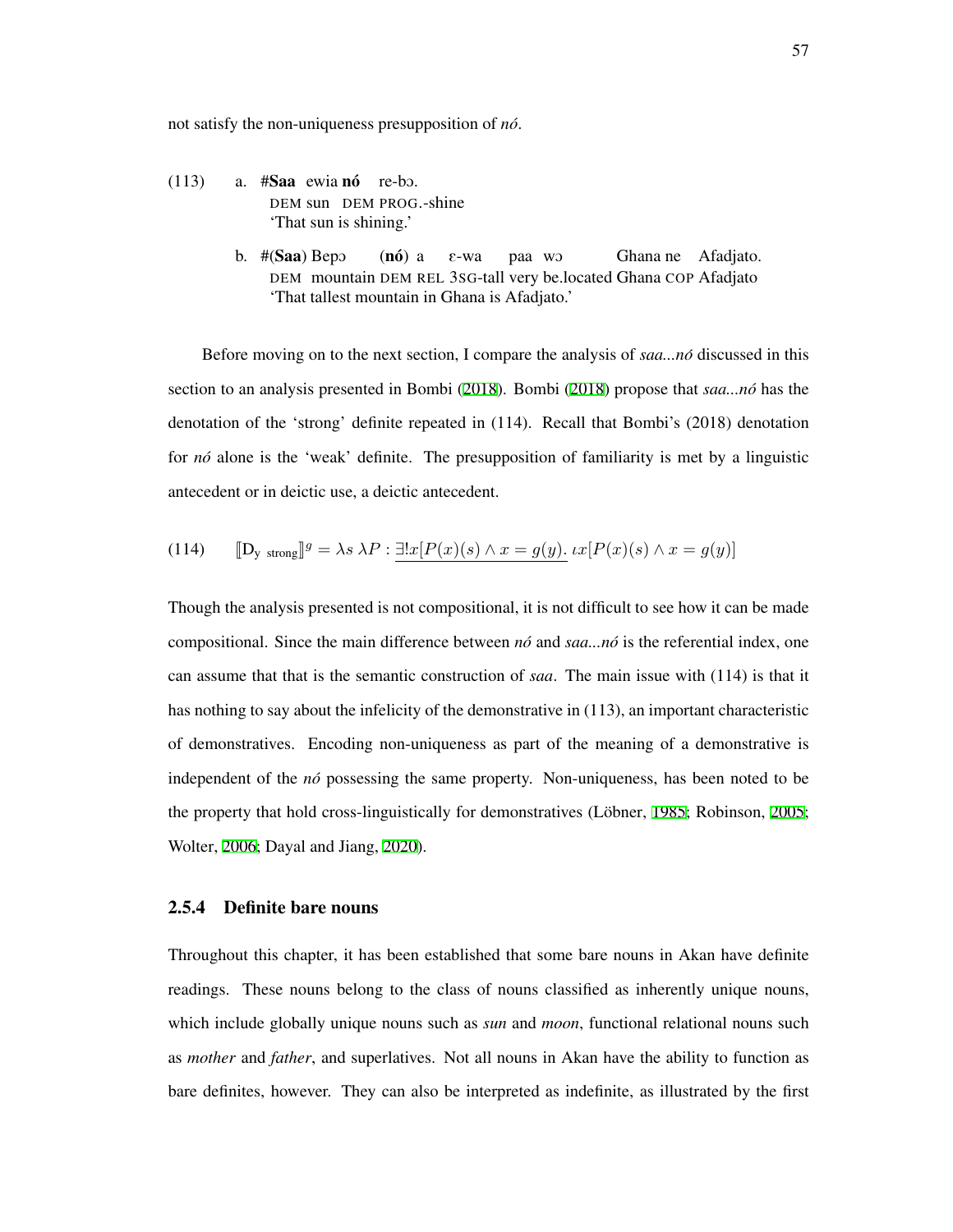sentences in examples (115-a) and (115-b). It is also worth noting that bare nouns cannot have anaphoric readings, as illustrated by the second sentences in examples (115-a) and (115-b).

- $(115)$  a. Kofi buy-PST goat Kofi to-o aponkye. Aponkye  $#(n6)$  boo y $\varepsilon$  den. goat DEF price COP expensive 'Kofi bought a goat. The goat is expensive.'
	- b. Kofi kyE-E Kofi give-PST Ama stick stick DEF body NEG-COP useful Ama **dua. Dua** #(nó) ho n-ni mfasoo. 'Kofi gave Ama a stick. The stick is useless.'

In this section, I account for why only inherently unique nouns in Akan are able to function as bare definites. I leave the indefinite readings of bare nouns for future research.

From the discussion in *§*[2.5.2](#page-54-0), we know that two things are required for definite interpretation in Akan, the definite determiner *no´* and the null D that introduces IOTA. Since the null D is proposed as a typical D head, which has no special relation with  $n\acute{o}$ , it should be possible to combine it with other NPs. However, IOTA shift can only be applied when uniqueness holds in the context. For inherently unique nouns, this requirement is always satisfied independently of context. As such, we correctly predict that the null D can combine with these nouns for definite readings. This is illustrated with *sun* in example (116). We can extend this to all the nouns that fall under this group, including superlatives.

(116) [the sun $\Vert = \iota x$ . sun $(x)(s)$ 

*the unique sun in the situation*

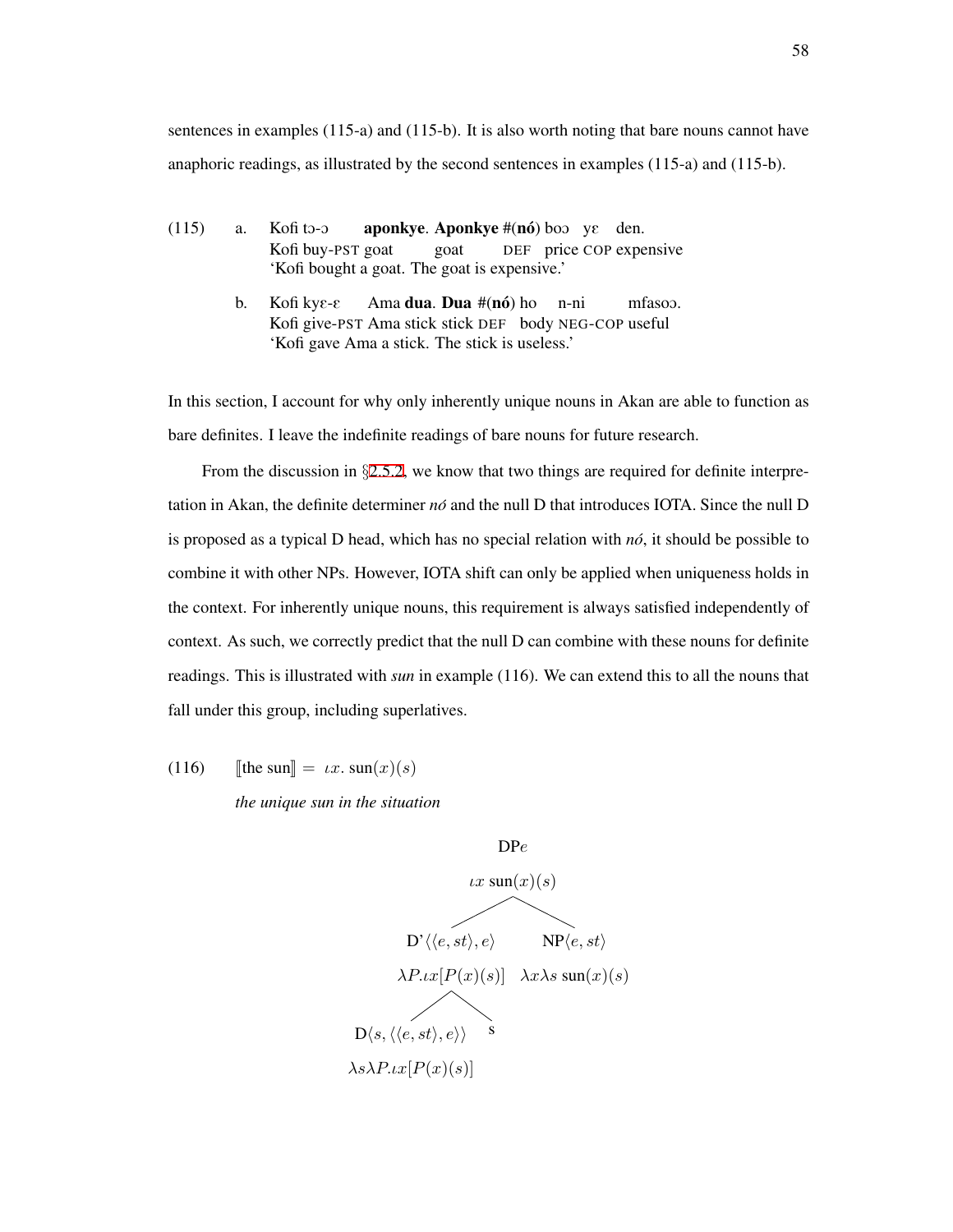(117) [the man  $\Vert = \iota x \text{ man}(x)(s)$ 



I propose that the interpretation of non-inherently unique as definites is constrained by the pragmatic principle, *Maximize Presupposition* (MP) (Heim, [1991](#page-211-2)).<sup>[14](#page-68-0)</sup> MP states, roughly, that given two contextually equivalent lexical items, speakers must use the alternative whose presuppositions are stronger and happen to be met in the context of use. Consider the pair of sentences in  $(118)$  and  $(119)$ .

$$
(118) \qquad a. \quad #A sun is shining.
$$

b. **The** sun is shinning. (Singh, [2011,](#page-218-3) p. 150)

$$
(119) \qquad \text{a. } #All of Mary's eyes are red.
$$

b. Both of Mary's eyes are red. (Singh, [2011,](#page-218-3) p. 150)

Since it is common knowledge that there is exactly one sun, it is odd to say 'a sun is shining,'. In the same way, since humans have two eyes, *both* blocks the use of *all* resulting in the oddity of (118) and (119) respectively. As far as the semantics is concerned, both the (a) and (b) sentences

<span id="page-68-0"></span><sup>&</sup>lt;sup>14</sup> For more discussion of MP, see Sauerland [\(2003a](#page-216-3)[,b\)](#page-217-3), Percus ([2006\)](#page-215-1), Chemla ([2008\)](#page-207-3), Singh ([2011\)](#page-218-3), and Schlenker ([2012\)](#page-217-4).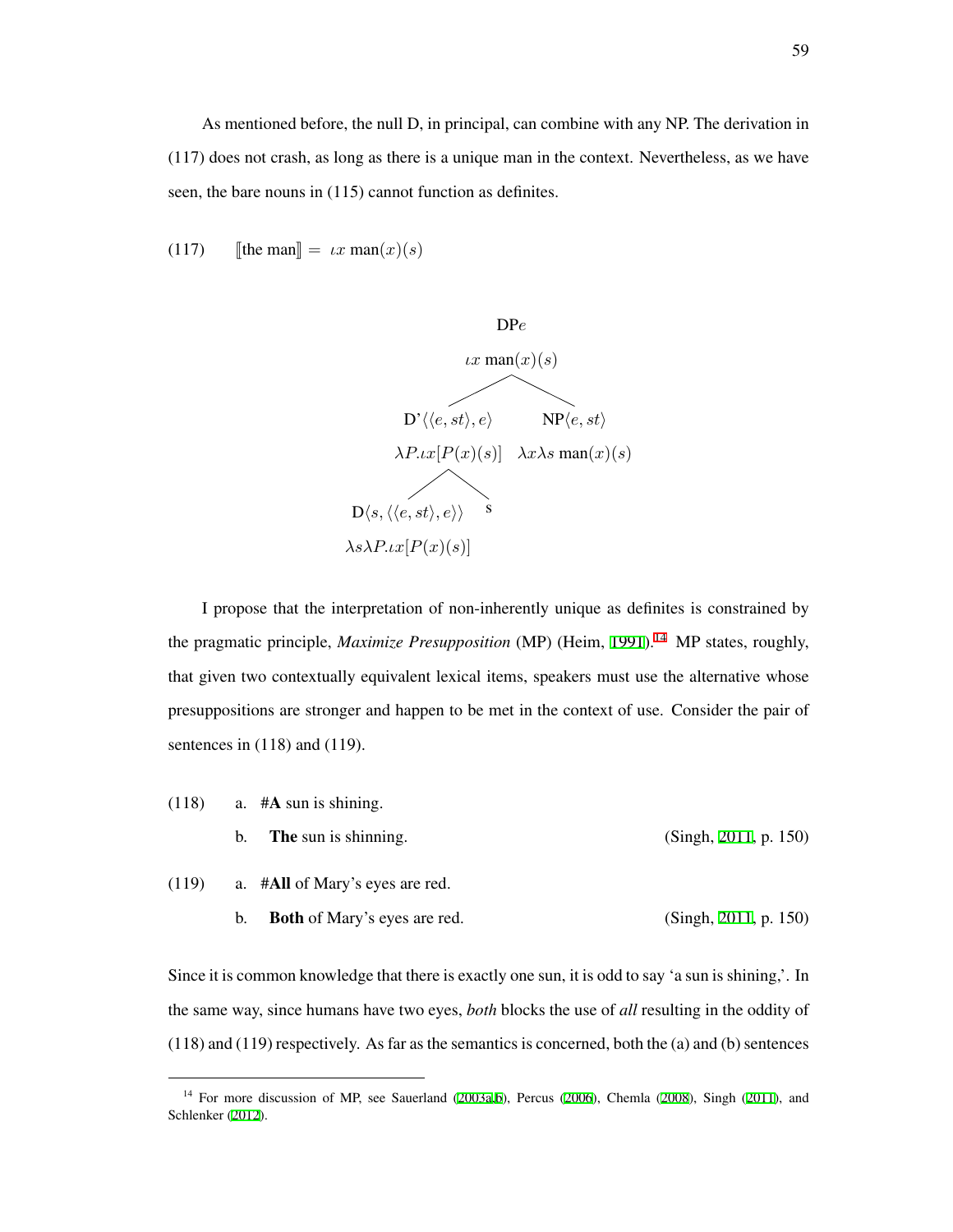contribute the same information. But the (b) sentences carry stronger presuppositions, which are met in the context of use. MP requires that the (b) sentences be used.

Coming back to Akan, there are two alternatives for definiteness for all nouns: *IOTA NP no´* and *IOTA NP*. Both alternatives have associated presuppositions that need to be satisfied in the context of use. Inherently unique nouns are unavailable in the *IOTA NP no´* definite template because their meaning clashes with the non-uniqueness presupposition of *no´*. With regular nouns such as *man* in (120), every situation that satisfies the presupposition of IOTA is also a situation that satisfies the presupposition of *no´*. Regular nouns are unique in a context by being previously mentioned in the discourse, or being physically present in the discourse.

 $(120)$  a. Kofi CONJ man Kofi ne **obarima**<sub>y</sub> bí INDEF come-PST here man ba-a ha. **obarima nó** tena-a ase. DEF sit-PST down 'Kofi and a man came here. The man sat down.

> *Presupposition: there is a unique man identical to y in the situation and there are other men in the wider context.*

b. #Kofi ne Kofi CONJ man **obarima** bí INDEF come-PST here man ba-a ha. **obarima** tena-a ase. DEF sit-PST down 'Kofi and a man came here. The man sat down.

*Presupposition: there is a unique man in the situation.*

The definite description with  $n\acute{o}$  in example (120-a), carries additional presuppositions —that  $x$ is familiar and non-unique in a wider situation, and both presuppositions are met in the context. The definite expression with *no*´ with thus always rules out bare definites with regular nouns.

# 2.6 Summary of chapter

In this chapter, I have defended a weak familiarity analysis of the Akan definite determiner *no´*. I surveyed the various types of uses of the definite determiner proposed by Hawkins ([1978](#page-210-0)) with respect to  $n\delta$ , and concluded that  $n\delta$  is used in a subset of the contexts that license English *the*. The Akan definite determiner has anaphoric uses, immediate situation uses, and relational bridging uses or associative anaphora uses. *No´*, unlike *the*, does not have larger situation uses; it is incompatible with nouns such as *president*. It is also generally infelicitous with inherently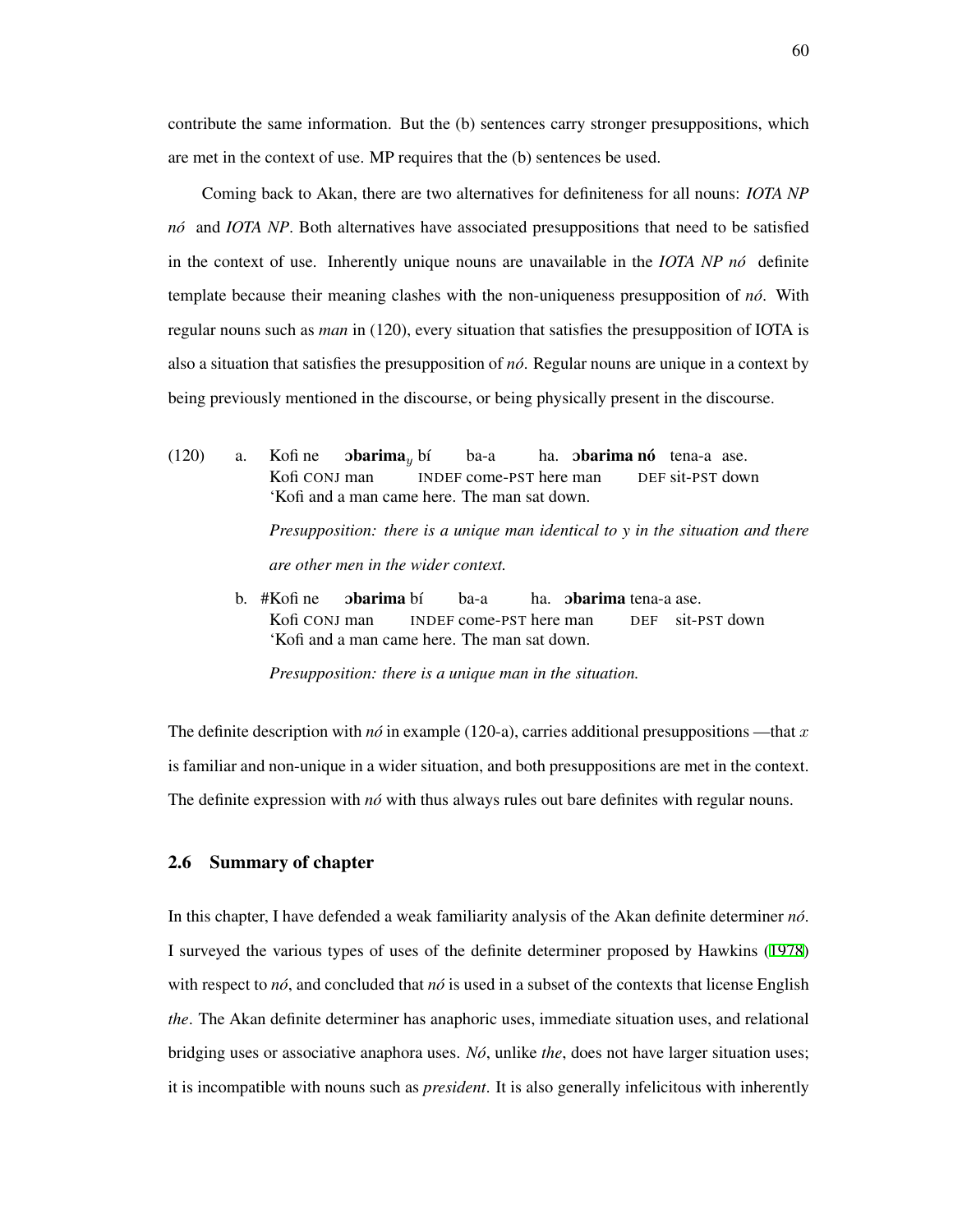unique nouns such as superlatives, globally unique nouns such as *sun* and *moon*, functional nouns such as *president*, and relational nouns such as *mother, wife, and father*. It was also noted that *no´* forms part of the bipartite distal demonstrative construction *saa...no´*.

There are two key respects in which the analysis I have proposed departs from previous accounts of Akan *no´*. One, it builds into the meaning of *no´*, the anti-uniqueness presuppositions that has been associated with demonstratives (Robinson, [2005;](#page-216-1) Dayal and Jiang, [2020](#page-208-0)). And it disassociates the iota operation from the meaning of the Akan definite determiner *no´*.

I further argue that also *no´* is also a non-saturating definite, a modifier. By treating *no´* as a non-saturating, we are able to understand its function in the partite demonstrative *saa...no´*. *No´* as the same meaning when it used as a definite or a demonstrative. The difference in definite vs demonstrative reading is introduced by the D that selects *no´*. In definite contexts, there is a null D with the denotation of IOTA and introduces a situation pronoun. The situation pronoun is set to the default situation. *Saa* is the D in demonstratives. Like the null D, its denotation is IOTA and introduces a situation pronoun, but this situation pronoun is fixed to a non-default situation. By keeping the meaning of *no´* constant in both definite and demonstrative uses and changing only the denotation of D, we predict the difference between definites and demonstra-tives pointed out by Löbner ([1985\)](#page-213-1). Finally, I propose that the interpretation of non-inherently unique nouns as definites is constrained by the pragmatic principle, *Maximize Presupposition* (MP) (Heim, [1991\)](#page-211-2).

The table below summarizes the distribution of definiteness in Akan, and compares it to German and English.

(121) Akan and the typology of definite determiners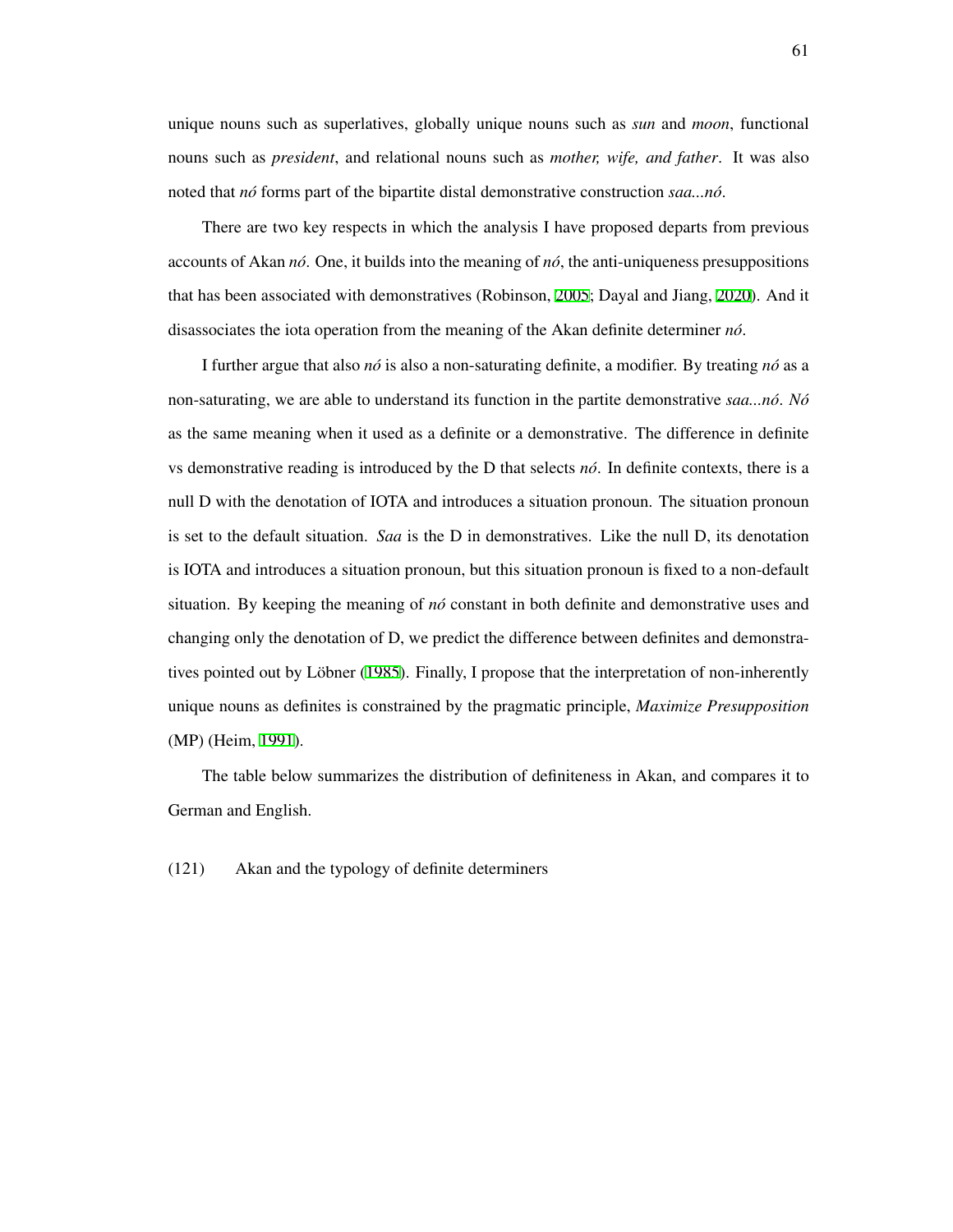|                      | Akan           | German          | English        |
|----------------------|----------------|-----------------|----------------|
| Uniqueness definites | Bare nouns     | Weak article    | Def article    |
|                      | *Def article   | *Strong article | *Demonstrative |
|                      | *Demonstrative | *Demonstrative  |                |
| Anaphoric definite   | *Bare nouns    | *Weak article   | Def article    |
|                      | Def article    | Strong article  | Demonstrative  |
|                      | Demonstrative  | Demonstrative   |                |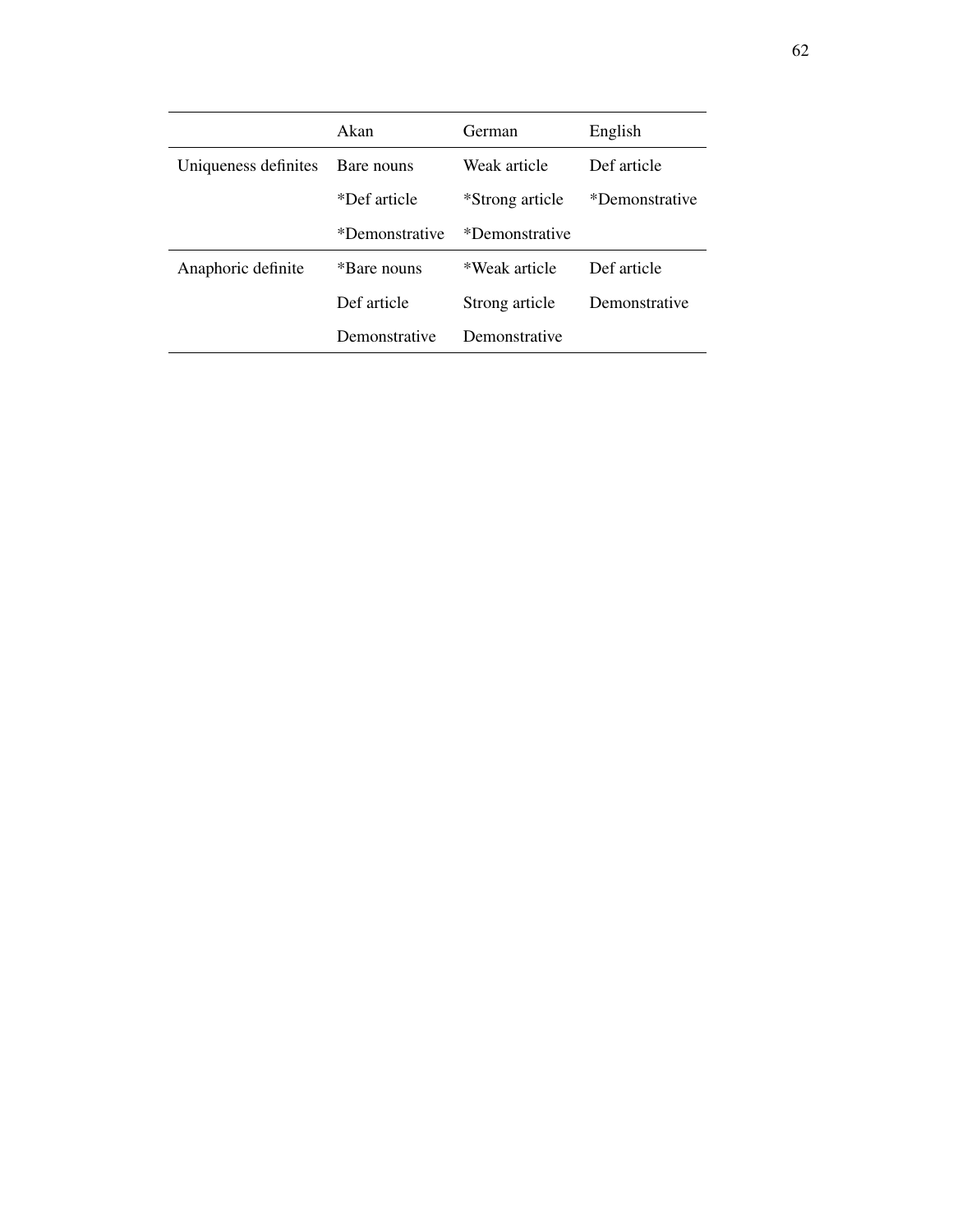# Chapter 3

# Indefiniteness marking in Akan: the indefinite determiner

# 3.1 Chapter overview

To provide a complete picture of Akan's determiner system, this chapter explores indefiniteness marking in Akan using the indefinite determiner. It is generally assumed that Akan has two indefiniteness encoding strategies: the use of the indefinite determiner *bi* and bare nouns. The two strategies are not interchangeable in most contexts. The determiner is typically translated into English as the complex indefinite *a certain*, while the bare noun is translated as *a*. The indefinite determiner is preferred at the beginning of stories to introduce new discourse referents that will be the topic of discussion in the rest of the story, as (1) illustrates.

- (1) Context: At the beginning of a story.
	- a. Papa bí man INDEF lives back there live akyire ho. 'A (certain) man stays at the back of the house.'
	- b. #Papa te akyire hO. man stay back there 'A man stays at the back of the house.'

Another contrast between the two determiners noted in the literature is that the use of the determiner signals that the speaker has a particular referent in mind. For instance, the speaker in for (2-a) is assumed to have a particular shoe (Nike BETRUE) that they intend to buy in mind, but (2-b) is compatible with a context in which the speaker is looking for shoes, and any shoe will do. In the context of negation such as (3), the difference in readings is further highlighted. With the determiner in (3-a), the speaker is only averse to a particular type of fish, while they eat other types. In (3-b), by contrast, the speaker does not eat any kind of fish.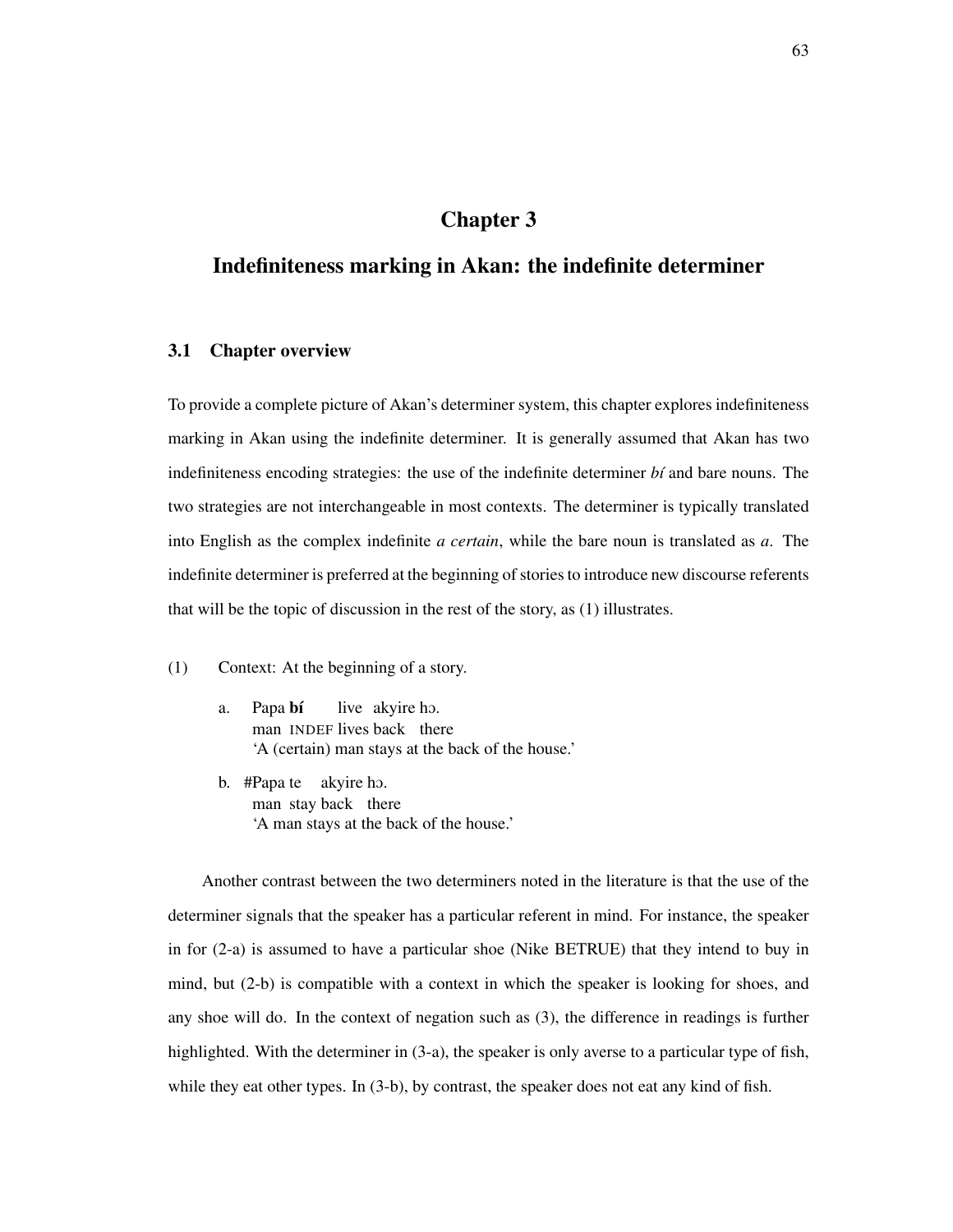$(2)$  a. Me-re-ko-to 1SG-PROG-go-buy shoes mpaboa **bí**. INDEF 'I am going to buy a (certain) pair of shoes.'

> b. Me-re-ko-to 1SG-PROG-go-buy shoes mpaboa. 'I am going to buy a pair of shoes. (Amfo, [2010](#page-205-0), p. 1787)

(3) a. Me-n-ni 1SG-NEG-eat fish INDEF fish **bí**. 'I don't eat a certain (kind of) fish.'

> b. Me-n-ni 1SG-NEG-eat fish fish. 'I don't eat fish.'

The two indefinite strategies are usually distinguished along the specific and non-specific divide in the literature.<sup>[1](#page-73-0)</sup> The indefinite determiner is considered specific and bare nouns, nonspecific (Boadi, [2005;](#page-206-0) Amfo, [2010](#page-205-0); Arkoh, [2011](#page-205-1)). Once we begin to look closely at what constitutes specificity, however, it becomes clear that *b´ı* shows mixed properties. I will focus on the overt indefinite determiner in this chapter, and compare it to the bare noun where relevant.

The rest of the chapter is structured as follows: in *§*[3.2,](#page-74-0) I discuss the properties that distinguish specific indefinites from non-specific indefinites and use these properties to determine whether  $bf$  is a specific indefinite. I conclude that  $bf$  has mixed properties. The determiner allows exceptional wide-scope readings outside scope islands, has transparent readings in the scope of intensional verbs, and is used referentially like specific indefinites but also allows non wide-scope readings in islands and opaque readings in the scope of intensional verbs, like non-specific indefinites. The analysis is presented in *§*[3.3.](#page-84-0) I propose that *b´ı* is an unambiguous choice function with an implicit skolem world/situation variable, an analysis similar to that of Mirrazi [\(2019](#page-214-0)). The proposal expands upon Arkoh's (2011) choice function analysis so that it can account for the non-wide scope readings of indefinites in scope islands and also the opaque readings in intensional contexts. *§*[3.4](#page-102-0) discusses the co-occurrence of the definite and indefinite determiner in Akan. The determiners co-occur in two orders: *NP b´ı no´*, which is interpreted as definite, and *NP nó bí*, which is interpreted as partitive. The section also sheds light on the

<span id="page-73-0"></span><sup>&</sup>lt;sup>1</sup>Terminology introduced by Baker ([1966\)](#page-205-2)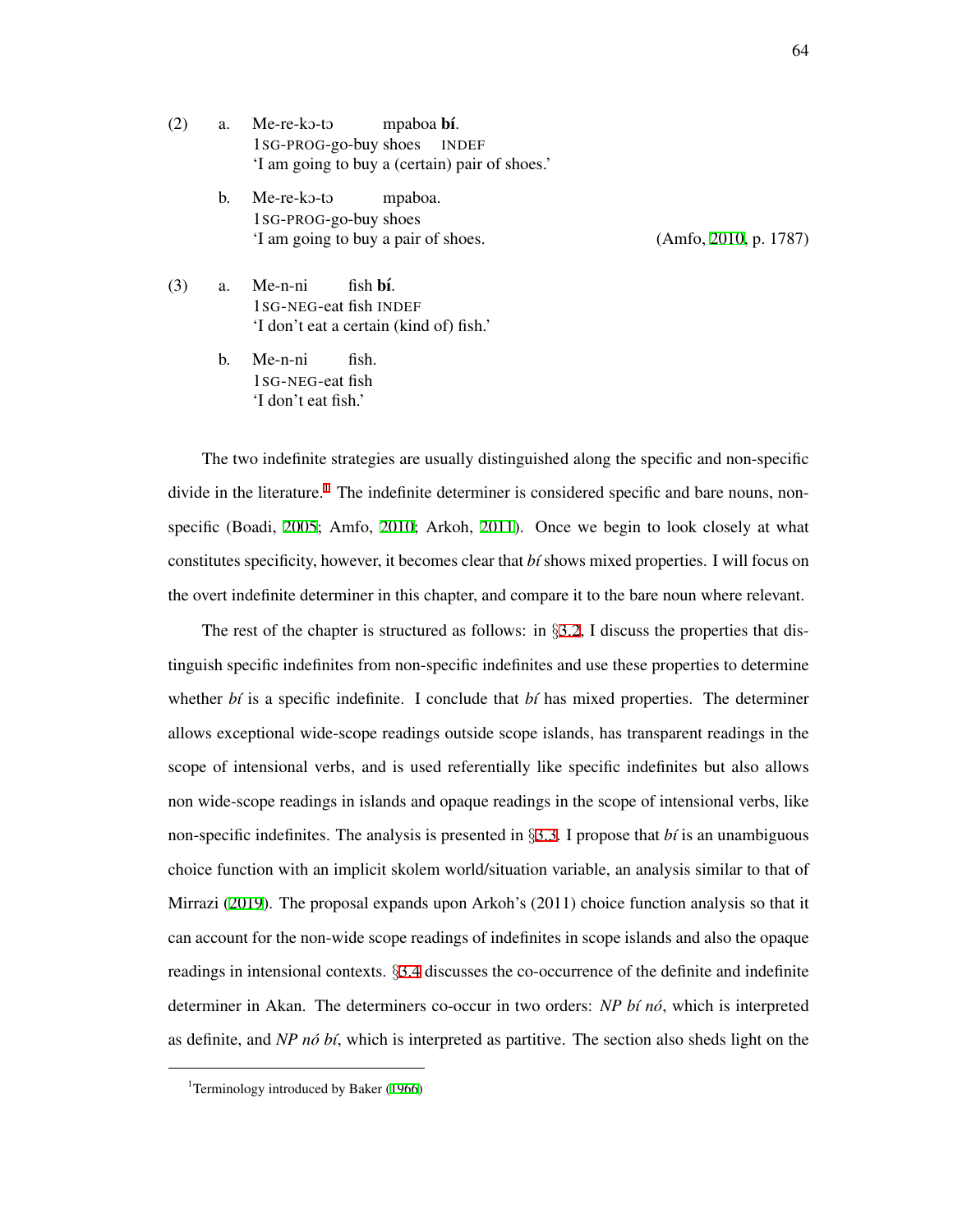ignorance inference of the indefinite determiner *b´ı*.

## <span id="page-74-0"></span>3.2 Properties of specific/non-specific indefinites

In English, sentences such as (4) are ambiguous: John may have a particular book in mind, or he may be talking about books in general. These readings are typically characterized as specific and non-specific readings of the indefinite.

- <span id="page-74-3"></span>(4) John is looking for an interesting book.<sup>[2](#page-74-1)</sup>
	- a. ...whichever he finds, he will read *non-specific* b. ..., namely War and Peace *specific*

This kind of specificity is referred to as *epistemic* specificity by Karttunen ([1968\)](#page-212-0), Farkas ([1994](#page-209-0)), and Heusinger  $(2011a)$ .<sup>[3](#page-74-2)</sup> Another characteristic difference between specific and nonspecific indefinites, according to Karttunen [\(1968](#page-212-0)), is their ability to introduce discourse referents that are available for anaphoric reference. Fodor and Sag ([1982\)](#page-209-1) focused on the ability of specific indefinites to have wide scope in intensional contexts: *scopal specificity*. Enc ([1991](#page-209-2)) adds that only specific indefinites have partitive readings. Some properties of specific indefinites summarized by Heusinger [\(2002](#page-211-1)) are given in (5).

- (5) (Heusinger, [2002](#page-211-1), p. 167)
	- a. Certainty of the speaker about the identity of the referent
	- b. The referent is fixed/determined/not depending on the interpretation of the matrix predicate.
	- c. Specific indefinite NPs are 'scopeless' or 'referential terms', i.e., they behave as if they always have the widest scope.
	- d. Specific indefinite NPs are referential terms, i.e., they are existentially presupposed.

<span id="page-74-2"></span><span id="page-74-1"></span> $2$ This is modeled after Heusinger, [2002,](#page-211-1) p. 169

<sup>&</sup>lt;sup>3</sup> Note that *epistemic* specificity is different from epistemic indefinites. Epistemic indefinites convey the speaker's ignorance regarding the witness of an existential claim,(Alonso-Ovalle and Menéndez-Benito, [2003](#page-205-3)).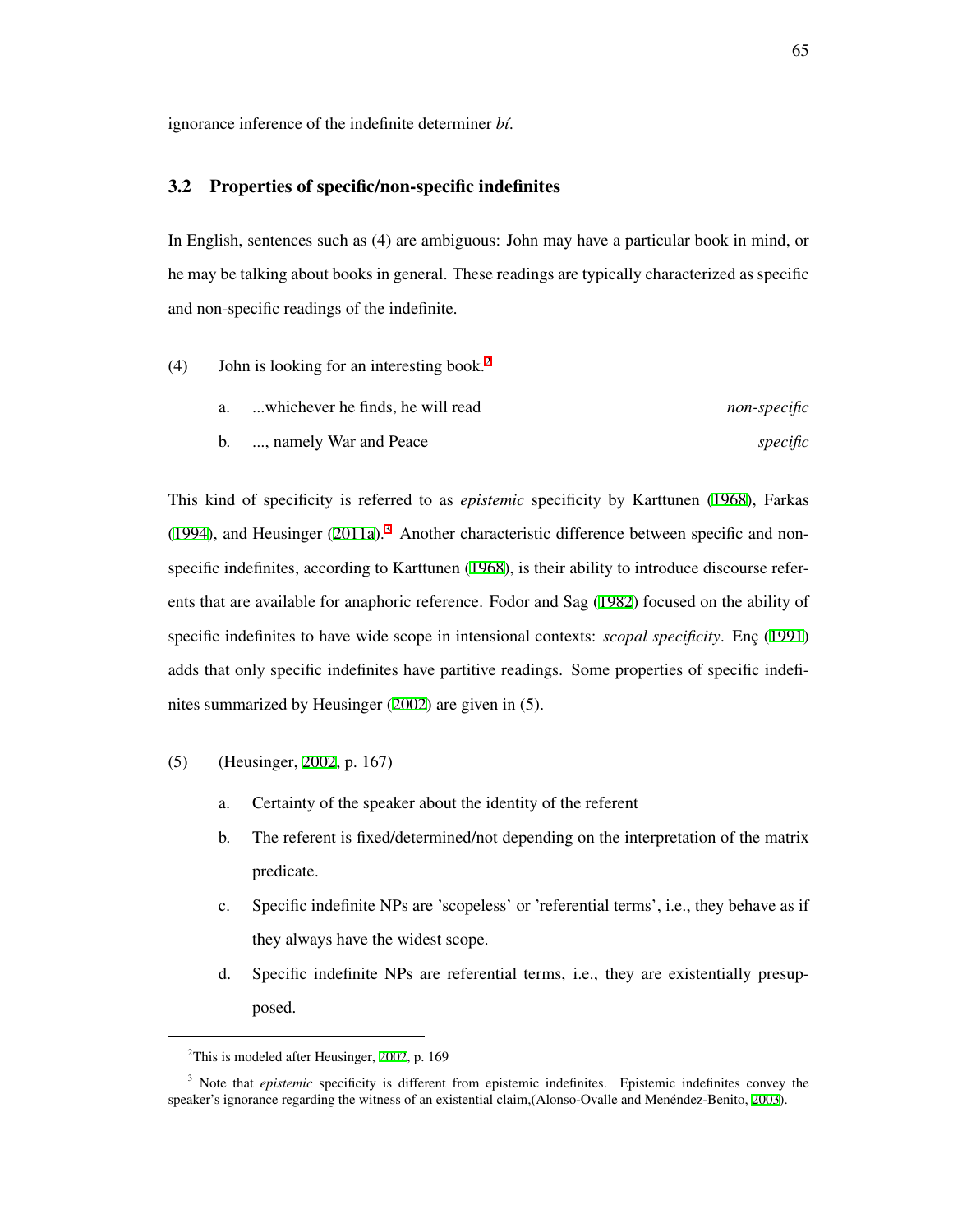e. Specific indefinite NPs can be paraphrased by *a certain*.

In English, the difference between specific and non-specific indefinites is obscured by morphology; the same morpheme *a* encodes both interpretations. The difference is, however, morpho-logically marked in languages such as St'at'imcets (Matthewson, [1999\)](#page-213-0), Russian (Dahl, [1970;](#page-207-0) Yanovich, [2005](#page-219-0)) and in Akan, as demonstrated in the above section and generally characterized in the literature (Boadi, [2005](#page-206-0); Amfo, [2010;](#page-205-0) Arkoh, [2011\)](#page-205-1).

In the sections that follow, I explore the characteristics of the specific indefinite in Akan, focusing on four properties:

- (6) a. Having a particular referent in mind (epistemic specificity)
	- b. The specific indefinite's ability to take wide scope (scopal specificity)
	- c. Having a fixed referent (referential specificity)
	- d. The specific indefinite's ability to introduce discourse referents (discourse prominence)

I show that despite the analysis of *b´ı* as specific indefinite, as far as the above properties are concerned, *b´ı* has properties of both specific and non-specific indefinites. Does this mean that *b´ı* is like *a*, ambiguous as to whether it is specific or non-specific? This dissertation follows Arkoh ([2011](#page-205-1)) in arguing that *bi* is always specific and derives the non-specific meaning from other factors.

# 3.2.1 Epistemic specificity

As mentioned in the previous section, a widely acknowledged property of specific indefinites is that they signal that the speaker has a particular referent in mind (Karttunen, [1968](#page-212-0); Fodor and Sag, [1982;](#page-209-1) Farkas, [1994](#page-209-0)). Epistemic indefinites differ from definites, however; the referent of the specific indefinite is not identifiable by an addressee, *hearer non-identifiability* (Sæbø, [2013\)](#page-216-0). The addressee's knowledge state is not taken into consideration in the identification of a referent for a specific indefinite.

The English indefinite, *a*, is ambiguous between specific and non-specific interpretations,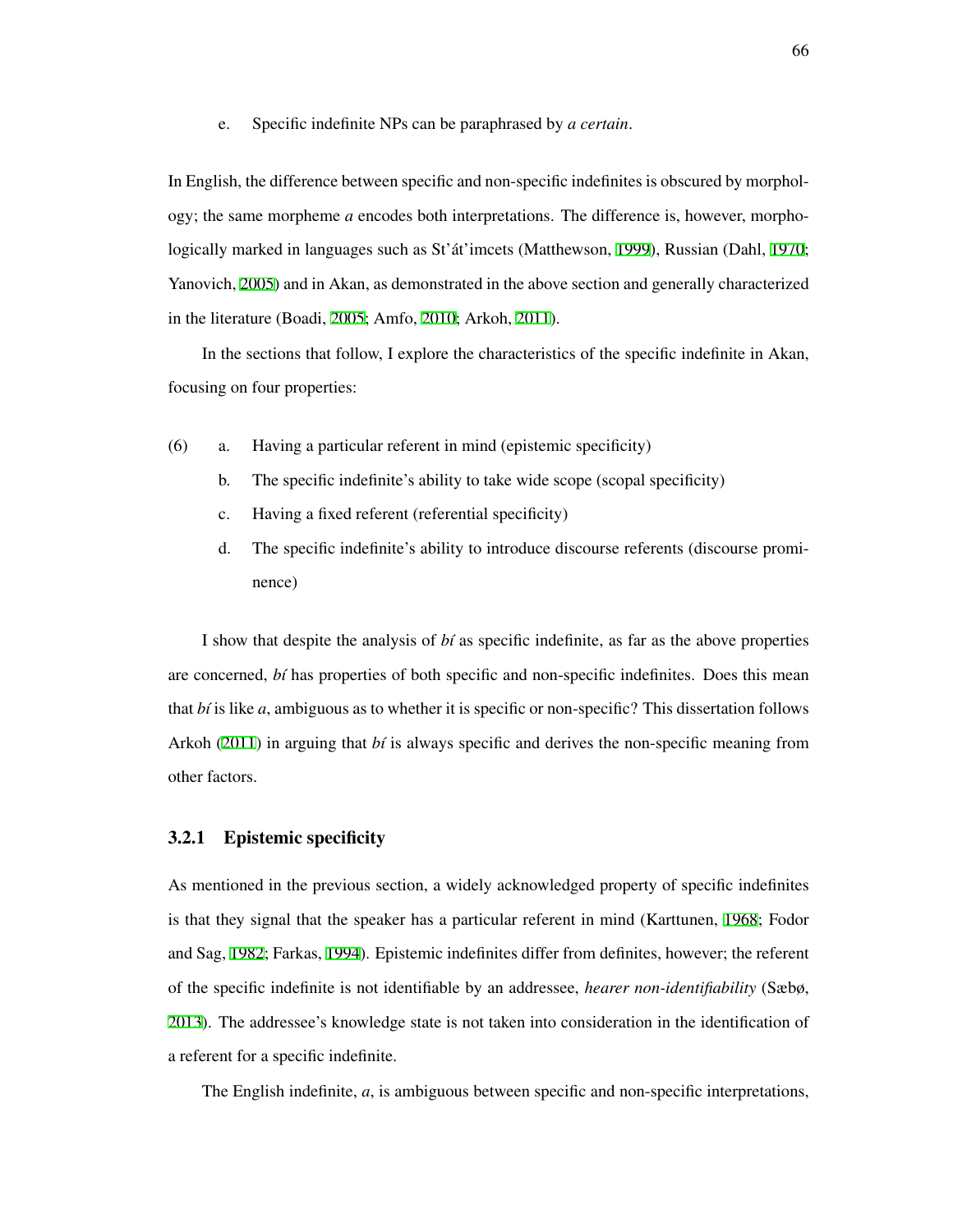as shown earlier in example [\(4\).](#page-74-3) In a similar way, example (7) is ambiguous. It is interpreted as specific, that is, the speaker has a referent in mind and can name the referent in (7-a). In (7-b), by contrast, it is interpreted as non-specific: the speaker does not have a particular referent in mind.

- (7) (Fodor and Sag, [1982,](#page-209-1) p. 355).
	- a. A student in syntax 1 cheated on the final exam. I know him: It is Jim Miller.
	- b. A student in syntax 1 cheated on the final exam. But I do not know who it is.

The examples in  $(8)$  below show that  $b\hat{i}$  in Akan also has both specific and non-specific uses. In (8-a), the determiner is interpreted as specific, while in (8-b), it is non-specific. Compare (8) to the bare noun example (9), which only has a non-specific reading.

- (8) a. Sukuuni bí student INDEF be.located Kofi class PERF-steal thing 3PL-call 3SG.OBJ Kofi w. Kofi class a-wia adeE. YE-frE no Kofi. 'A (certain) student in Kofi's class stole something. He is Kofi."
	- b. Sukuuni **bí** student INDEF be.located Kofi class PERF-steal thing but **WO** Kofi class a-wia adeE. Nanso me-n-nim 1SG-NEG-know nipa koro. person one 'A (certain) student in Kofi's class stole something. But I do not who it is.'
- (9) a. #Sukuuni wO student be.located Kofi class PERF-steal thing 3PL-call 3SG.OBJ Kofi Kofi class a-wia adeE. YE-frE no Kofi. 'A student in Kofi's class stole something. He is Kofi."
	- b. Sukuuni wO student be.located Kofi class PERF-steal thing but Kofi class a-wia adeE. Nanso me-n-nim 1SG-NEG-know person nipa koro. one 'A student in Kofi's class stole something. But I do not who it is.'

The data in (8) and (9) suggest that *b´ı* and the bare noun do not perfectly correlate to the specific and non-specific readings of *a* in English. More importantly, for the purposes of this chapter's discussion, *bi* has non-specific interpretations that contrast with its status as a specific indefinite in the literature.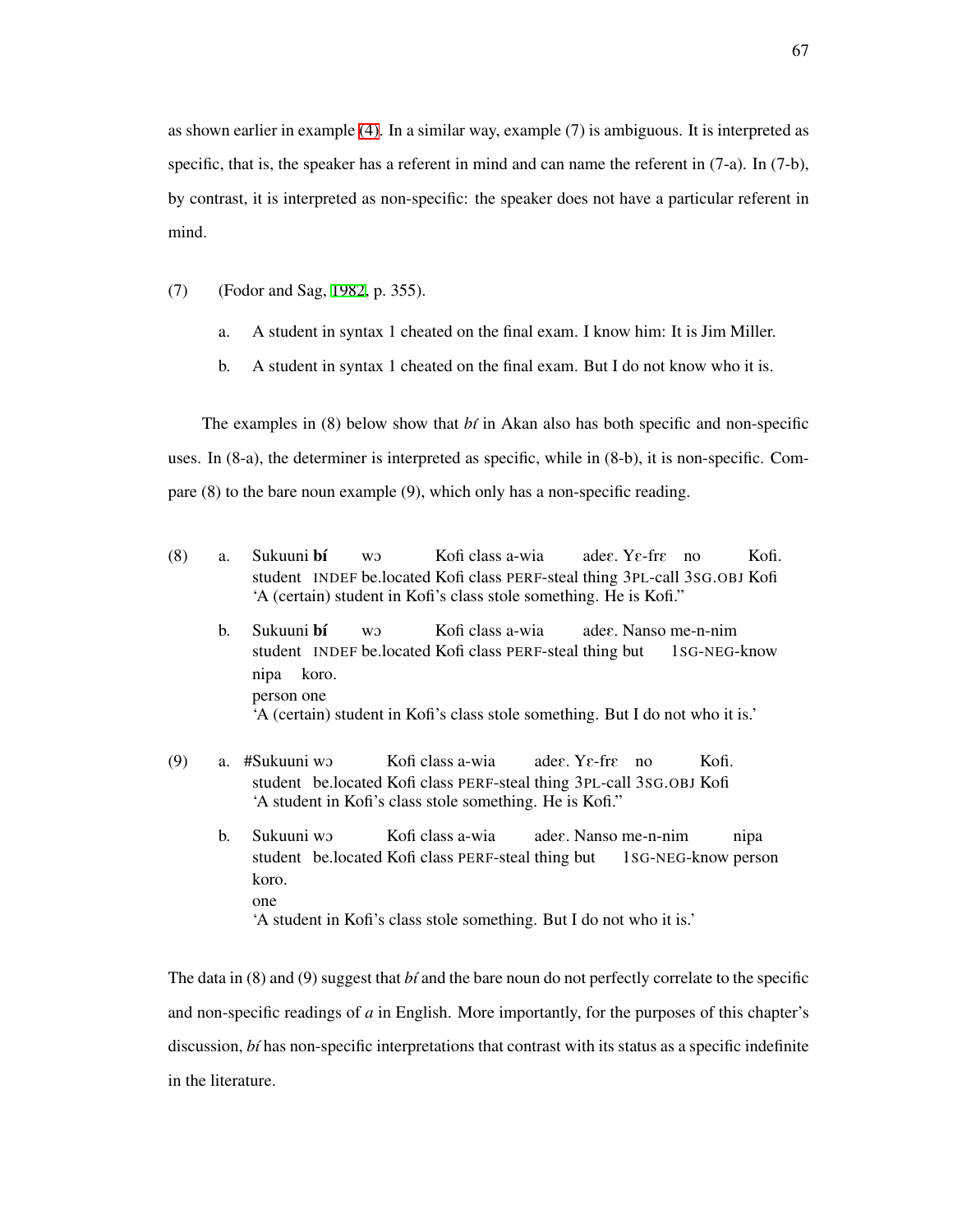#### <span id="page-77-0"></span>3.2.2 Scopal specificity

Moving on to the scope properties of indefinites, it is well established that indefinites have wide-scope readings, extending beyond scope islands (Fodor and Sag, [1982](#page-209-1); Farkas, [2002a;](#page-209-3) Reinhart, [1997](#page-215-0); Winter, [1997](#page-218-0); Kratzer, [1998](#page-212-1); Matthewson, [1999;](#page-213-0) Schwarz, [2001](#page-217-0); Schwarz, [2013;](#page-217-1) Schwarzschild, [2002](#page-217-2); Charlow, [2014](#page-206-1), [2019](#page-206-2), among others). Example (10) is ambiguous: the indefinite NP, *a student of mine*, can have scope both within and outside the *that*-clause.

(10) Each teacher overheard the rumor that *a student of mine* had been called before the dean.

(Fodor and Sag, [1982](#page-209-1))

The sentence is true in two scenarios. In scenario one, each teacher overheard that some unidentified student of the speaker had been called before the dean. It could be the case that different teachers heard rumors about different students of the speaker. This is the reading in which the indefinite NP's scope is within the *that*-clause. The sentence would also be true in a scenario where each teacher heard the rumor that a student of the speaker, John, had been called before the dean. For this reading, the indefinite NP must have scope outside the *that*-clause, above the universal.

In Akan, bare-indefinites and *bi*-indefinites exhibit different scope properties in scope islands. *Bi* indefinite NPs have variable scope: the indefinite can be interpreted within the scope island or outside the scope island. For instance, example (11) is ambiguous. In one reading, paraphrased in (11-a), a particular elder is needed for the law to be passed. The reading in (11-b), in contrast, is compatible with a context in which it does not matter which elder comes; as long as an elder is present, the law will pass.

 $(11)$ if elder opanyin bí INDEF come COND 1PL-FUT-force law ba a, yE-bE-hyE mmra nó. DEF a. For a certain elder; if that elder comes, the law will be passed. b. If any of the elders come, the law will be passed (Bombi et al., [2019,](#page-206-3) p. 192)

Example (12) with the bare noun only has a reading wherein the indefinite is interpreted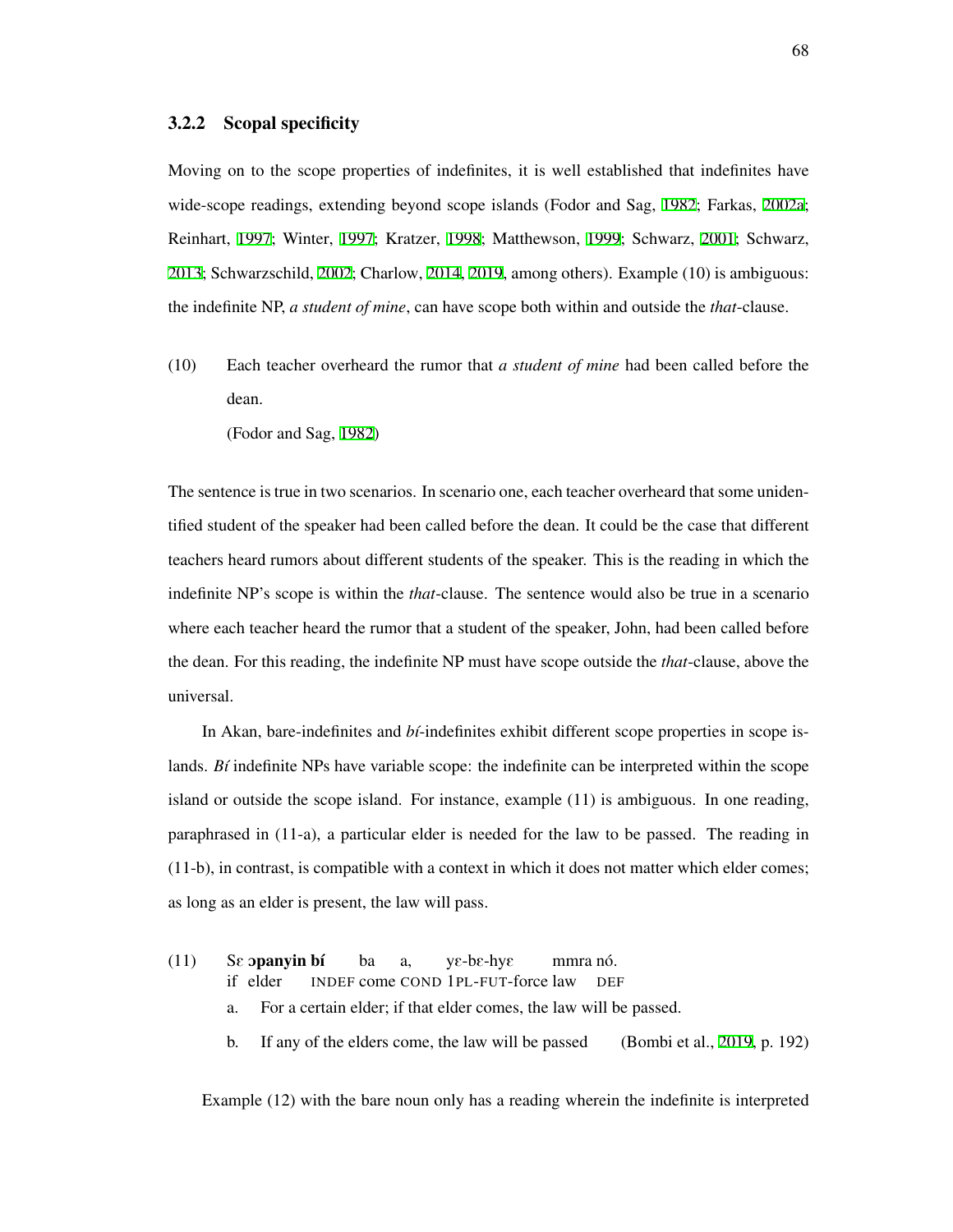within the scope of the conditional sentence, that is  $(12-b)$ .

- $(12)$ if elder **opanyin** ba come COND 1PL-FUT-force law a,  $ye$ -b $e$ -hy $\varepsilon$ mmra nó. DEF
	- a. #For a certain elder; if that elder comes, the law will be passed.
	- b. If any of the elders come, the law will be passed.

Once again, contrary to its supposed status as a specific indefinite, (11) shows that *b´ı* NPs pattern with English *a* and not specific indefinites, such as the Salish no-polarity indefinites (Matthewson, [1999\)](#page-213-0) and English *a certain* (Kratzer, [1998\)](#page-212-1).

### 3.2.3 Referential specificity

The specificity/non-specificity divide has also been defined in terms of Quine's (1960) notion of *referentially transparent*/*referentially opaque* contexts. In a referentially transparent context, an indefinite is intended to refer to a particular referent. In a referentially opaque context, however, the indefinite defines a class of objects. The contrast becomes evident with intensional predicates including *believe, want,* and *intend*. The indefinite NP, *an important politician*, is ambiguous in (13). In one reading, Paula has in mind a particular person who is the referent of an important politician, and she believes that Bill talked to this person. This is the transparent/specific reading. For this reading, we may infer that the referent of the indefinite exists, that is, it licenses the existential entailment (13-a). Since the speaker has a person in mind, we can also substitute the indefinite NP with a referentially equivalent expression (13-b). Suppose the important politician is Angela Merkel; then, (13) is equivalent to (14).

- (13) Paula believes that Bill talked to an important politician.
	- a. *existential entailment*: there exists an important politician.
	- b. *substitution*: the important politician = Angela Merkel
- (14) Paula believes that Bill talked to Angela Merkel.

Example (13) has a second reading where *an important politician* is interpreted as defining a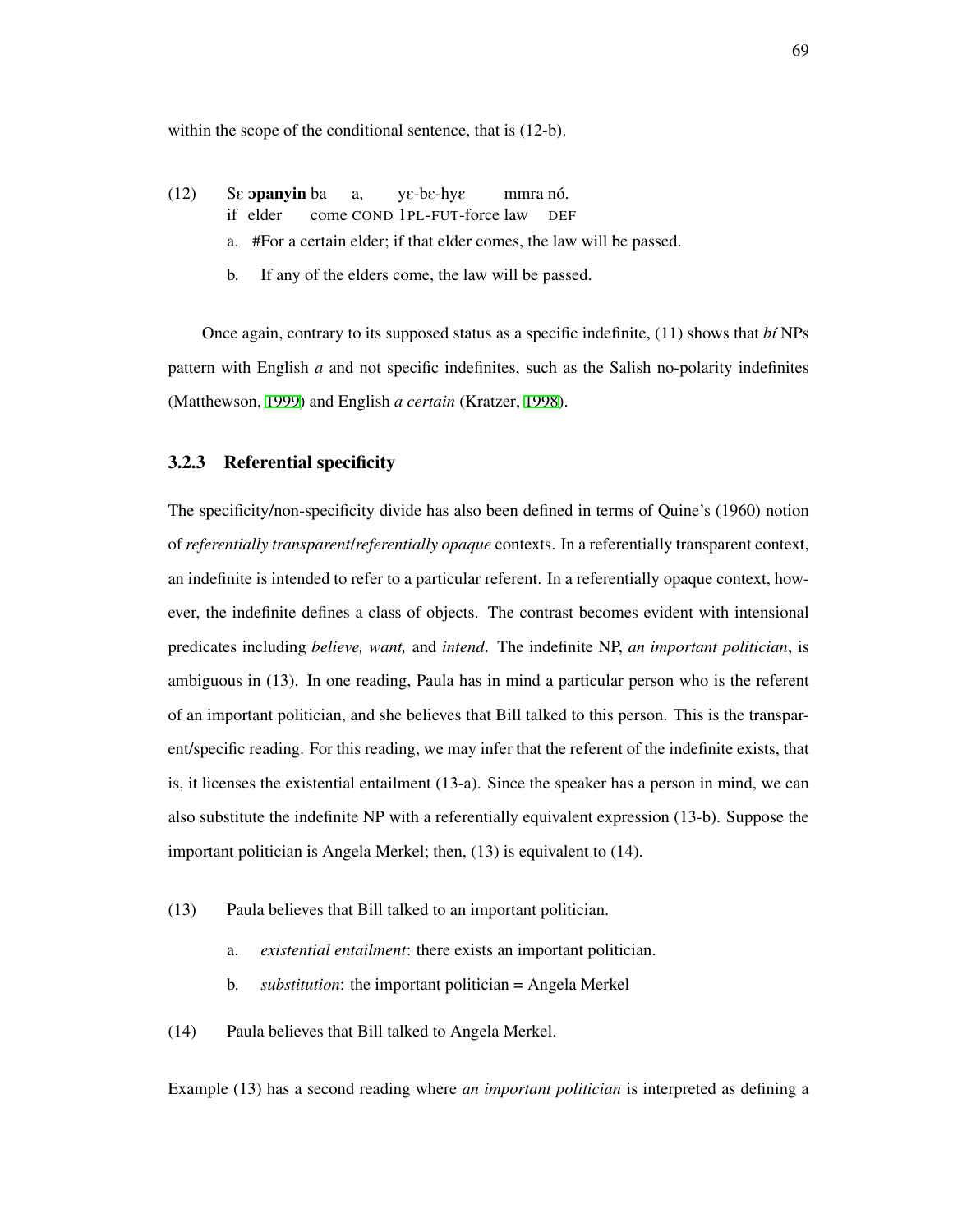class. Paula's belief is that Bill talked to someone who has the property of being an important politician. The existence of this person is restricted to Paula's belief worlds, not the actual world. As there is no entailment that such a person exists in the actual world, substitution fails. In the absence of an existence claim, (13) repeated in (15-a) allows the continuation in (15-b).

- (15) a. Paula believes that Bill talked to an important politician
	- b. ...but there is no important politician.

Consistent with the properties of Akan *b´ı* discussed in the preceding sections, the determiner patterns with English *a*. Example (16) is ambiguous between a transparent reading (16-a) and an opaque reading (16-b). The transparent reading is licensed in a context wherein Kwame is the person Ama wants to marry is equivalent to (16-aiii).

- (16) Ama pE Ama want COMP teacher sE okyerɛkyerɛni bí INDEF marry 3SG.OBJ ware nó. 'Ama wants a teacher to marry her.' (Bombi et al., [2019,](#page-206-3) p. 192)
	- a. *Transparent*: Ama dislikes most teachers, but she knows one teacher, Kwame, whom she likes very much, and she wants him to marry her.<sup>[4](#page-79-0)</sup>
		- (i) *existential entailment*: there exists a teacher who Ama wants to marry her.
		- (ii) *substitution*: the teacher = Kwame
		- (iii) Ama wants Kwame to marry her.
	- b. *Opaque*: Ama does not know any teacher, but she believes that she would be happy as the wife of a teacher - no matter which teacher.

As we saw with the other properties that bare indefinite nouns pattern with non-specific indefinities, the same is true here. Only the opaque reading is available for (17) with the bare noun.

<span id="page-79-0"></span><sup>4</sup>Unlike the English sentence with *a*, [\(72\)](#page-103-0) is not compatible with a context in which Ama does not know that Kwame is a teacher.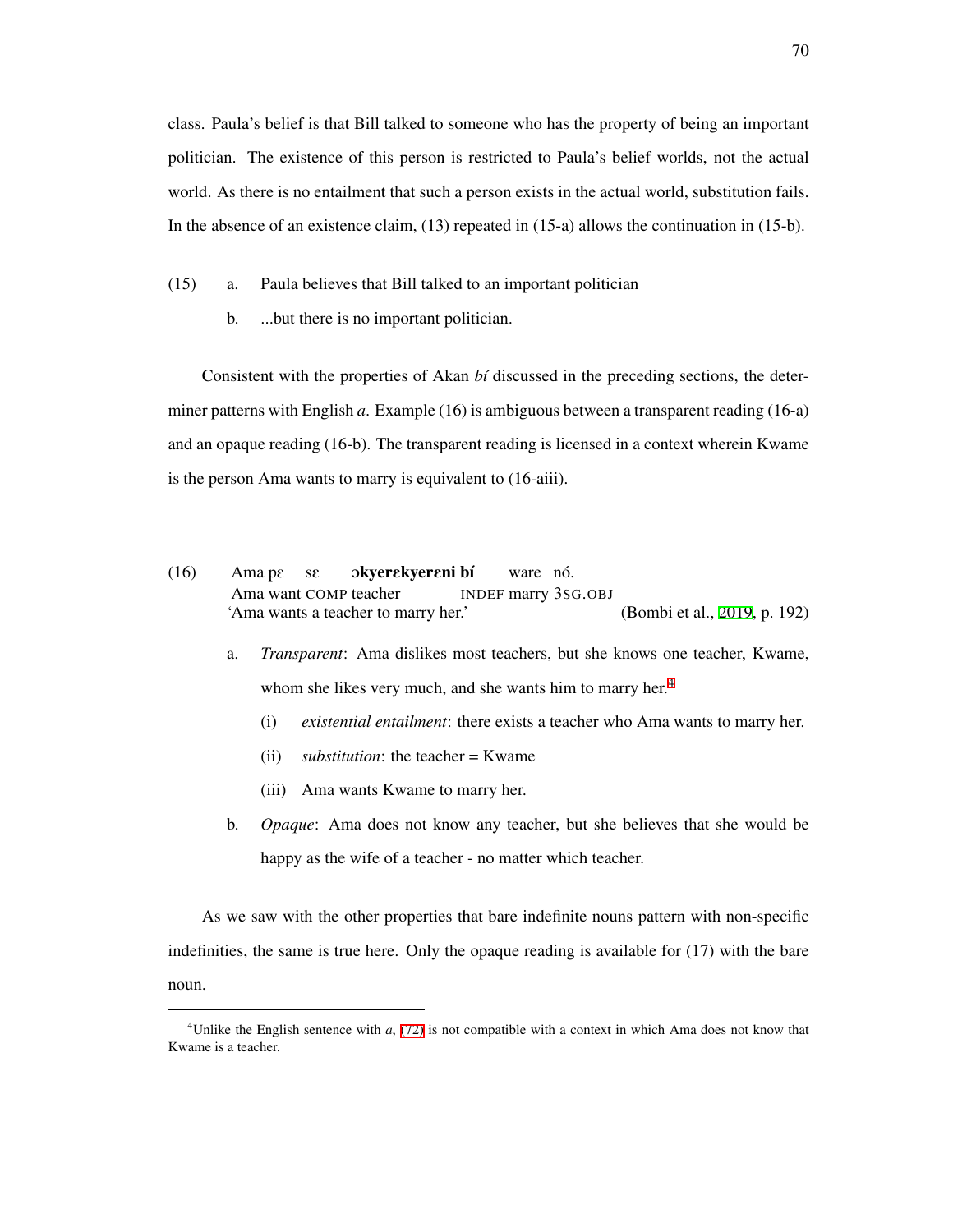- (17) Ama pE sE Ama want COMP teacher **okyerekyereni** ware nó. marry 3SG.OBJ 'Ama wants a teacher to marry her.'
	- a. #*Transparent*: Ama dislikes most teachers, but she knows one teacher, Kwame, whom she likes very much, and she wants him to marry her.
		- (i) *existential entailment*: there exists an teacher whom Ama wants to marry
		- (ii) *substitution*: the teacher = Kwame
		- (iii) Ama wants Kwame to marry her.
	- b. *Opaque*: Ama does not know any teacher, but she believes that she would be happy as the wife of a teacher - no matter which teacher.

# 3.2.4 Discourse prominence as specificity

Another characteristic that distinguishes specific and non-specific indefinites is their discourse prominence. A discourse-prominent indefinite introduces a referent that will be further mentioned in the discourse and may potentially be a topic of subsequent discourse (Heusinger, [2011b](#page-211-2)). Specific indefinites have discourse prominence and as such are typically found at the beginning of stories and in other introductory contexts. The indefinite determiner *bt* is felicitous, while the bare noun is infelicitous in (18) at the beginning of a story.

 $(18)$ day INDEF woman INDEF CONJ 3SG.POSS child stubborn INDEF stay-PST under #(bi), O-bea #(bi) ne ne ba osoodenfo #(**bi**) tena-a ase. 'Once upon a time, there was a certain woman and her stubborn child' (Lit: A certain day, a certain woman and her stubborn child lived.) (Amfo, [2010](#page-205-0), p. 1786)

Bare nouns in Akan, similar to bare nouns in Hungarian (Farkas and Swart, [2003\)](#page-209-4), Hindi (Dayal, [2011](#page-207-1)), and Persian (Modarresi, [2014\)](#page-214-1), have less discourse prominence and are thus less likely to support anaphora in most contexts compared to the indefinite determiner. In (19) and (20), the presence of the indefinite or the bare noun affects acceptability. The bare noun is marginally accepted, while the indefinite is preferred. The data are consistent with Law and Syrett's (2017) finding that anaphora involving bare nouns incurs additional processing effort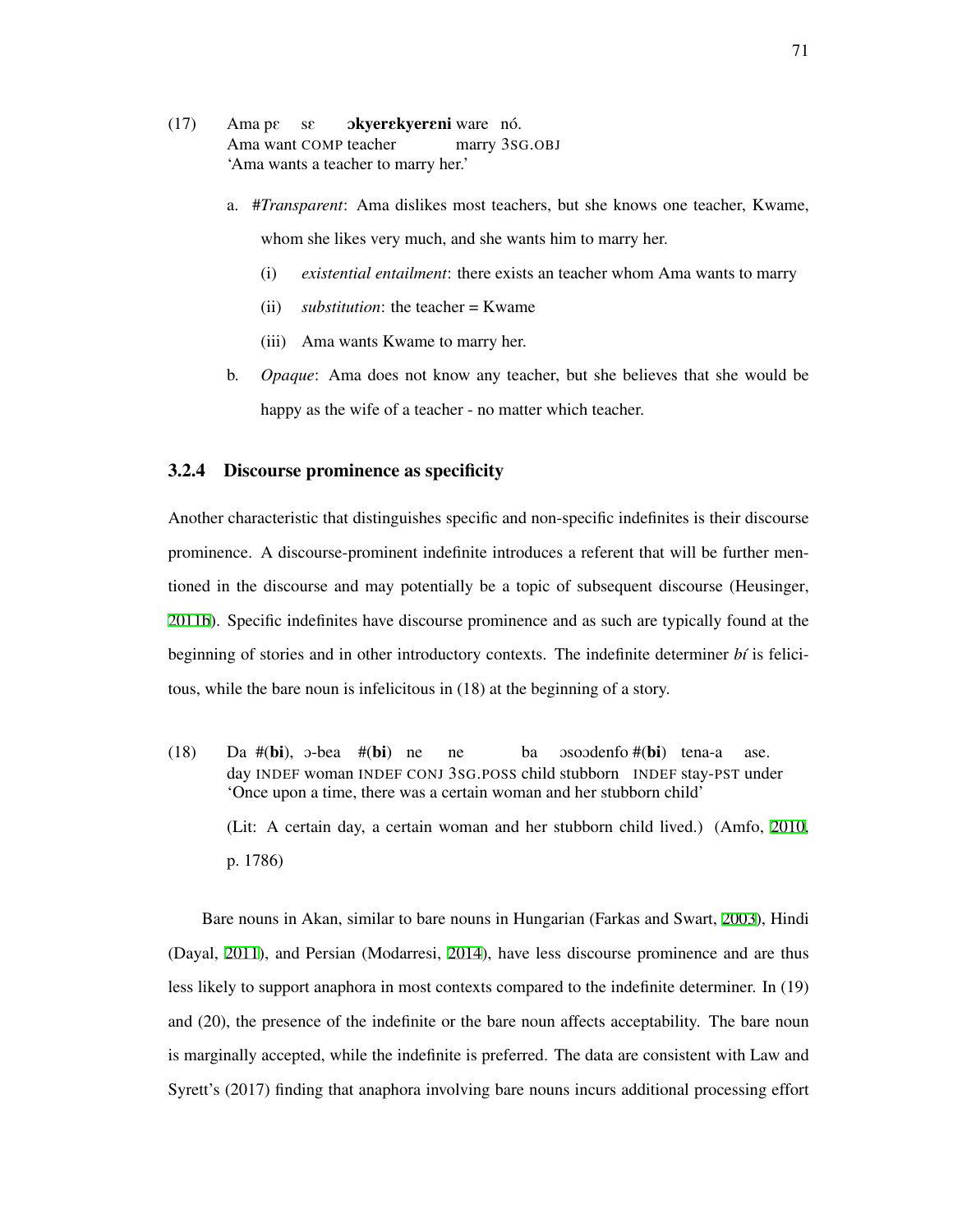and thus differs in status from anaphora involving regular indefinites.

- $(19)$ Kofi see-PST cat Kofi hu-u [agyinamoa tumtum #(bi)]*<sup>i</sup>* . Na O*i*-re-su. black INDEF. PRT 3SG-PROG-call 'Kofi saw a black cat. It was crying.'
- (20) [Abofra #(**bi**)]<sub>*i*</sub> gyina aboten ho.  $\sigma_i$ -re-su. child INDEF stand outside there 3SG-PROG-cry 'A certain child is standing outside. S/he is crying.'

With respect to some languages, it has been claimed that bare nouns and regular indefinites have the same anaphoric potential (Chung and Ladusaw, [2004](#page-207-2)). Akan, however, is not among these languages.

## <span id="page-81-2"></span>3.2.5 Other scope domains

Although it has been demonstrated in the preceding sections that *b´ı* indefinites are ambiguous in the scope of intensional predicates and conditionals, bi patterns with typical specific indefinites in the scope of other scope-bearing operators such as negation and quantifiers.

Beginning with negation, *b´ı* indefinite NPs receive wide-scope interpretations in both subject (21) and object (22) positions.  $5$ 

<span id="page-81-1"></span>

| (21) | Onipa bí                        | a-n-to                    | dwom.                                        |                                                                                           |  |  |
|------|---------------------------------|---------------------------|----------------------------------------------|-------------------------------------------------------------------------------------------|--|--|
|      | person INDEF PERF-NEG-sing song |                           |                                              |                                                                                           |  |  |
|      |                                 |                           |                                              | 'A certain person didn't sing (There was a person who didn't sing.)' Indefinite $\gg$ Neg |  |  |
|      |                                 |                           |                                              |                                                                                           |  |  |
| (22) | Me-n-ni                         | fish <b>bí</b> .          |                                              |                                                                                           |  |  |
|      |                                 | 1sG-NEG-eat fish INDEF    |                                              |                                                                                           |  |  |
|      |                                 | a. #I don't eat any fish. |                                              | # Neg $\gg$ indefinite                                                                    |  |  |
|      | b.                              |                           | There is a particular fish that I don't eat. | Indefinite $\gg$ Neg                                                                      |  |  |
|      |                                 |                           |                                              |                                                                                           |  |  |

As a result, in the context of negation, its behavior is consistent with that of specific indefinites. When *b´ı* indefinite NPs interact with the universal quantifier, *biara* in Akan, *b´ı* indefinites

<span id="page-81-0"></span><sup>&</sup>lt;sup>5</sup>Example [\(21\)](#page-81-1) is a variation of example (28) in Chung and Ladusaw [\(2004](#page-207-2)).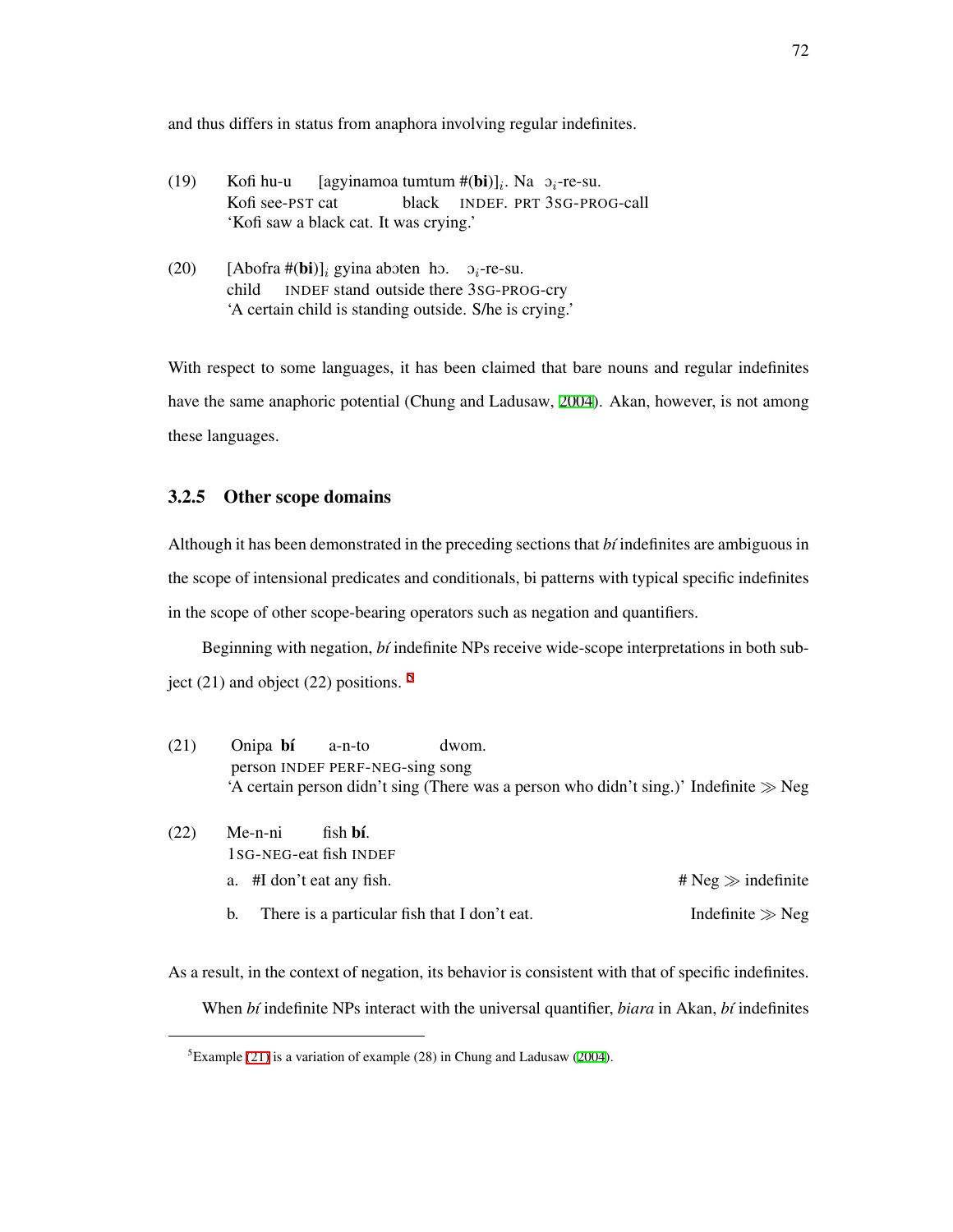are unambiguous in subject position (23) but ambiguous in object position (24). In subject position, the indefinite takes scope above the universal quantifier. On the other hand, the indefinite can be interpreted above or below the universal quantifier in object position.

- (23) Sojani bi soldier INDEF stand door every mouth gyina pono biara ano. 'A (certain) soldier is standing in front of every door. '
	- a. There is a particular soldier who is standing in front of every door. Indefinite *≫* every
	- b. #For a every door, there is a different soldier standing in front of it. Every *≫* indefinite
- $(24)$  obaa woman every read-PST book INDEF biara kane-e nhoma bí. 'Every woman read a book. '
	- a. For every woman there is a *possibly* different book that they read. Every *≫* indefinite
	- b. There is a particular book that all the woman read. Indefinite  $\gg$  every

*B´ı* indefinites pattern with the specific indefinite *certain* in [\(25\)](#page-82-0) and [\(26\)](#page-82-1) in their interaction with the universal quantifier (Kratzer, [1998\)](#page-212-1).

- <span id="page-82-0"></span>(25) A certain soldier is standing in front of every door.
	- a. There is a particular soldier who is standing in front of every door. Indefinite *≫* every
	- b. #For a every door, there is a different soldier standing in front of it. Every *≫* indefinite
- <span id="page-82-1"></span>(26) Every woman read a certain book.
	- a. For every woman there is a *possibly* different book that they read. Every *≫* indefinite
	- b. There is a particular book that all the woman read. Indefinite  $\gg$  every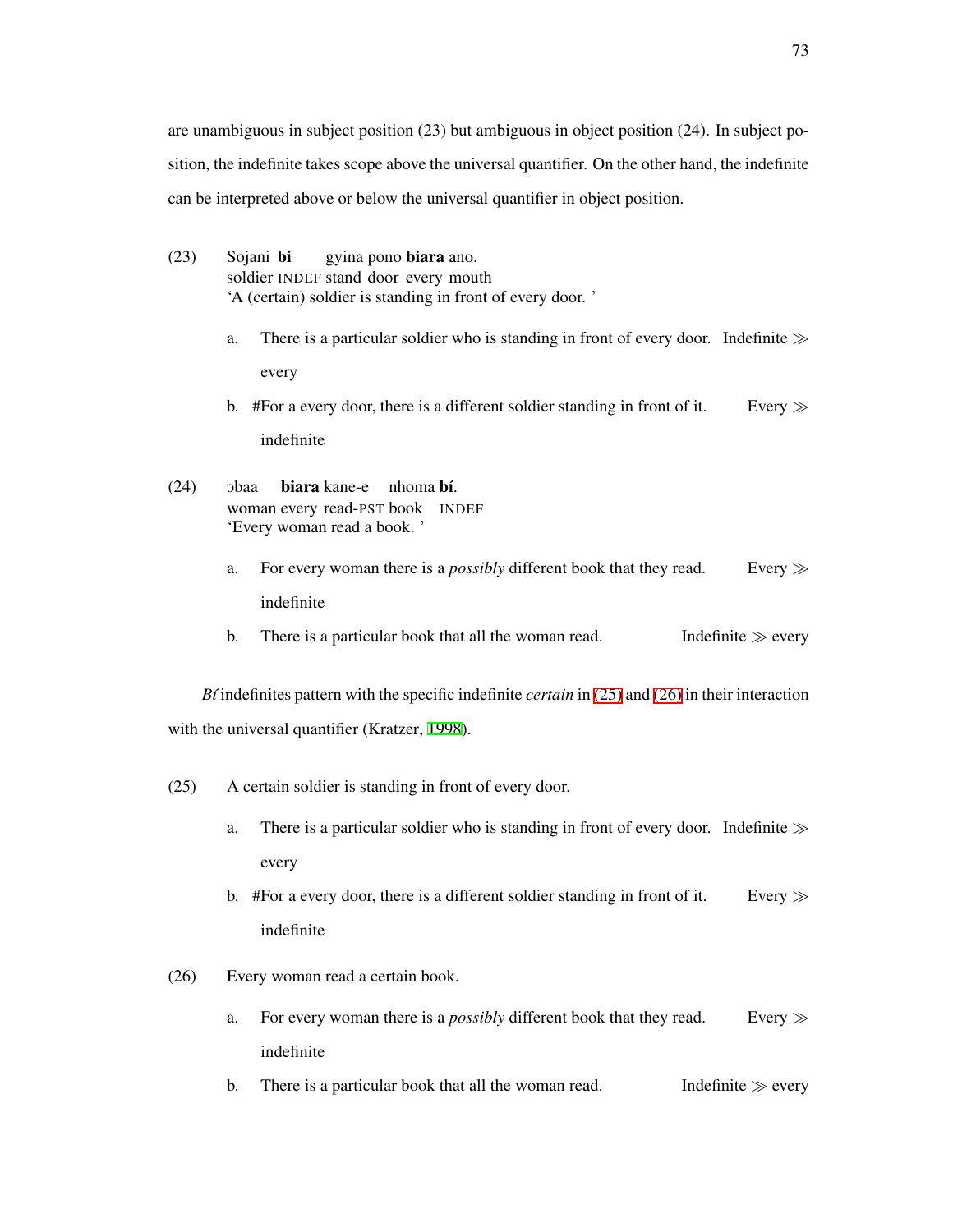The indefinite *a*, on the other hand, is ambiguous in both subject and object position as (27) and (28) shows. In both positions, *a* interacts with the universal quantifier.

- (27) A soldier is standing in front of every door.
	- a. There is a particular soldier who is standing in front of every door. Indefinite *≫* every
	- b. For a every door, there is a different soldier standing in front of it. Every *≫* indefinite
- (28) Every woman read a book.
	- a. For every woman there is a *possibly* different book that they read. Every *≫* indefinite
	- b. There is a particular book that all the woman read. Indefinite  $\gg$  every

Bare nouns in Akan, consistent with their properties discussed in the previous sections, take obligatory narrow scope with respect to negation in both subject (29) and object (30) positions.

| (29) | Dan n-ni<br>ha.<br>house NEG-be.located there<br>'There is no house here.'' | $Neg \gg$ indefinite   |
|------|-----------------------------------------------------------------------------|------------------------|
| (30) | Me-n-ni<br>fish.<br>1 <sub>SG</sub> -NEG-eat fish<br>'I don't eat fish.'    |                        |
|      | I don't eat any fish.<br>a.                                                 | $Neg \gg$ indefinite   |
|      | #There is a particular fish that I don't eat.<br>b.                         | # Indefinite $\gg$ Neg |

Additionally, they take an obligatory narrow scope in relation to the universal quantifier *biara* in Akan, both in the subject (31) and object (32) positions.

 $(31)$  obaa woman every read-PST biara kane-e nhoma. **INDEF** 'Every woman read a book. '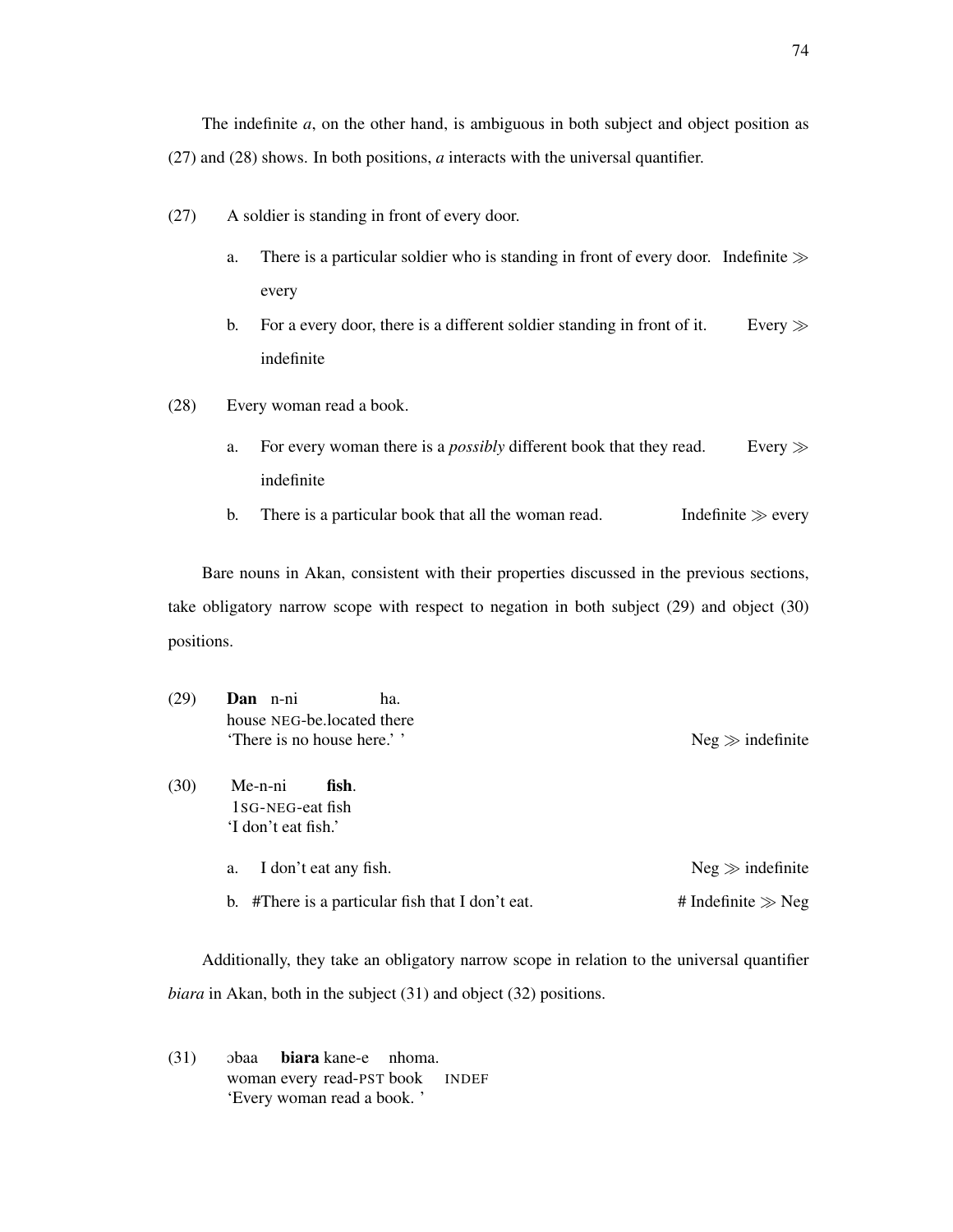- a. For every woman there is a *possibly* different book that they read. Every *≫* indefinite
- b.  $#$ There is a particular book that all the woman read. Indefinite  $\gg$  every
- (32) Sojani gyina pono biara ano. soldier stand door every mouth 'A soldier is standing in front of every door. '
	- a. #There is a particular soldier who is standing in front of every door. Indefinite *≫* every
	- b. For a every door, there is a different soldier standing in front of it. Every *≫* indefinite

## 3.2.6 Summary of properties of bi

To summarize, *bi*-indefinites have mixed properties that set them apart from prototypical specific indefinites, non-specific indefinites, and ambiguous indefinites. On the one hand, *b´ı*indefinites allow for exceptional wide-scope readings outside of scope islands, transparent readings in the scope of intensional verbs, and are used in a referential sense. They, like the St'a át'imcets non-polarity indefinites (Matthewson, [1999](#page-213-0)), take an obligatory wide-scope with regard to negation and the universal quantifier in the subject position. On the other hand, like non-specific indefinites, they permit non-wide-scope readings in islands and have opaque readings in the scope of intensional verbs. Additionally, *bt*-indefinites differ from indefinites such as English *a*, which is said to be ambiguous between wide-scope and narrow-scope readings (Kratzer, [1998\)](#page-212-1). Previous research, such as Arkoh ([2011](#page-205-1)) and Bombi et al. ([2019\)](#page-206-3), emphasized the exceptional wide-scope reading but did not reconcile it with the narrow-scope reading. This chapter will present a theory that takes into account both properties.

#### <span id="page-84-0"></span>3.3 The Analysis

Building on Arkoh [\(2011](#page-205-1)), I propose that Akan indefinite determiner  $b\ell$  is choice function expression. In the next section, I discuss in some detail several versions of the choice functional approach to these readings available in the literature before we show its applicability to the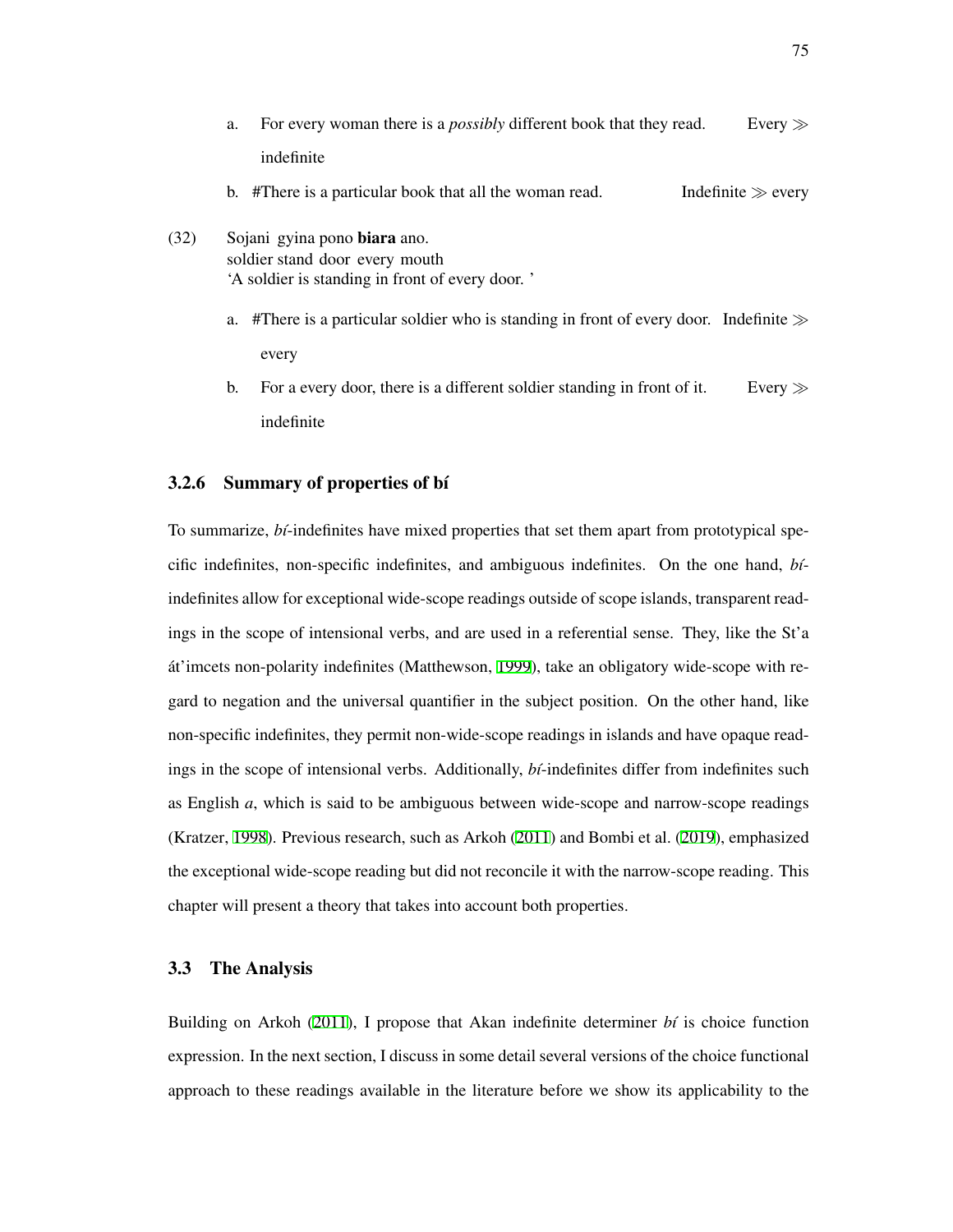Akan data we have discussed in *§*[3.5.](#page-120-0)

## 3.3.1 Indefinites as choice functions

As we saw in *§*[3.2.2](#page-77-0), indefinites can take wide scope in environments that otherwise restrict the scope of other quantifiers. One of the questions that has dominated the literature is how we might account for this fact, that is, what makes indefinites special? Many analyses have been proposed to explain the scope behavior of wide-scope indefinites. The analyses we pursue here are referred to as *pseudo-scope* analyses. The core idea of these analyses is that specific indefinites do not take real scope, that is, the wide scope reading does not involve covert movement such as Quantifier Raising (QR) of an existential quantifier.

In one of the earliest versions of the pseudo-scope analysis, Fodor and Sag ([1982](#page-209-1)) claimed that indefinites are ambiguous with respect to whether they should be interpreted as referential expressions or quantificational expressions, as (33) illustrates. Referential indefinites are similar to definites, in that they are individual constants and thus not scope-sensitive. Their scope-insensitivity gives the illusion of exceptional wide scope (33-a) even though the indefinite is not actually taking scope. Quantificational indefinites, like all quantifiers, obey scope restrictions, and are responsible for the narrow-scope reading (33-b).

- (33) If a friend of mine from Texas dies in a fire, I will inherit a fortune.
	- a. *Wide-scope* For a particular friend of mine in Texas; if that friend dies, I will inherit a fortune.
	- b. *Narrow-scope:* If any of my friends from Texas dies, I will inherit a fortune.

Various objections have been raised to Fodor and Sag's (1982) analysis, particularly concerning their theory's inability to capture what is referred to as intermediate-scope reading (Farkas, [1981;](#page-209-5) Ruys, [1992;](#page-216-1) Abusch, [1994\)](#page-204-0). The indefinite in example (34) has a reading can be described by (34-a). For this reading, the indefinite neither has the widest nor narrowest scope. It takes scope above the low quantifier phrase *every student* but above the highest quantifier *every professor*. The intermediate-scope reading is true in a context such as (34-b). A referential analysis does not predict the intermediate-scope reading.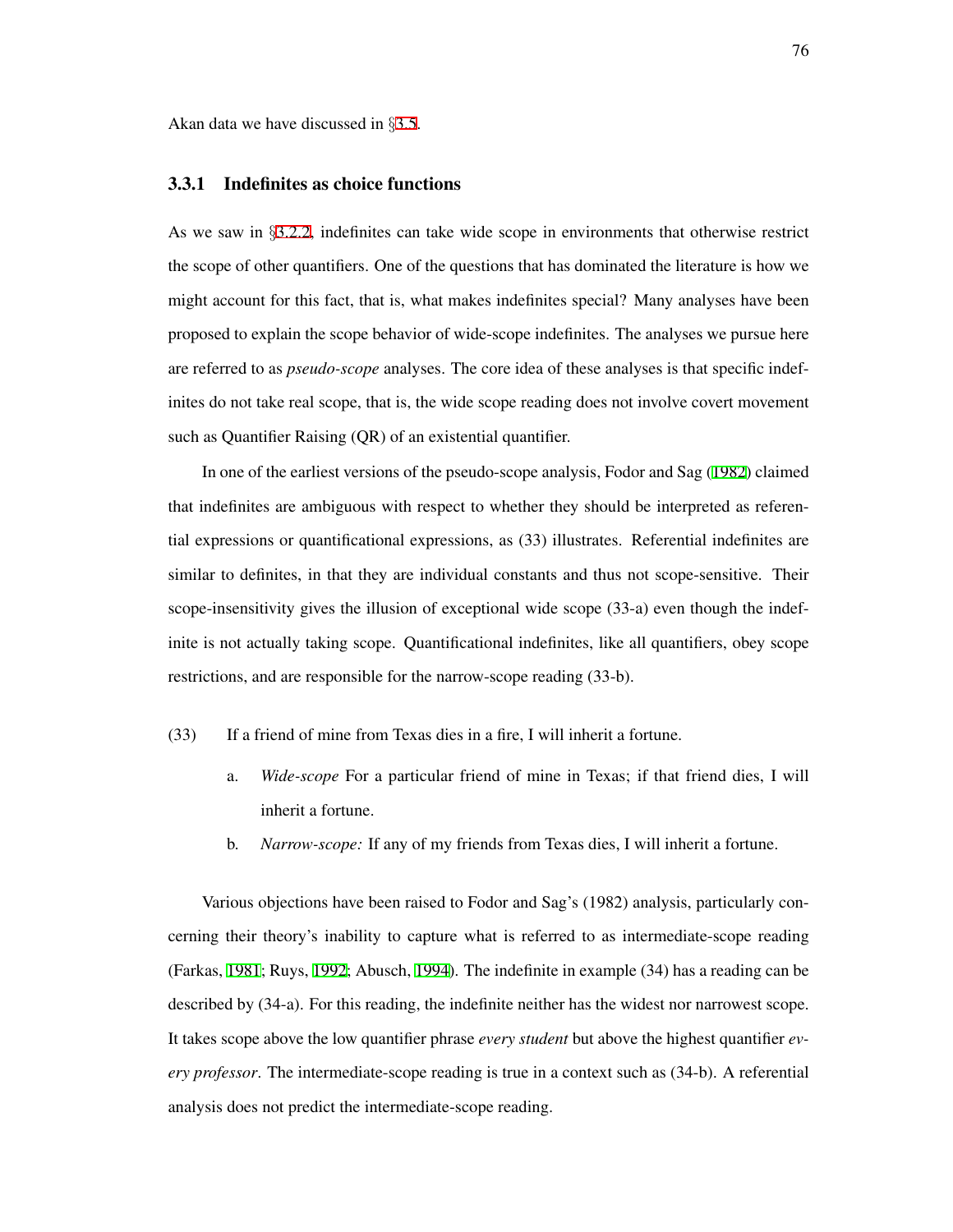- (34) Every professor rewarded every student who read a book on the semantics-pragmatics interface. (Farkas, [1981\)](#page-209-5)
	- a. *intermediate scope*:  $\forall x$ [*teacher*(*x*)  $\rightarrow \exists z$ [book(*z*) $\land \forall y$ [student(*y*)  $\rightarrow$  read(*y*, *z*)  $\rightarrow$ rewarded $(x, y)$ ]]  $\approx$  For every teacher *x*, there is a potentially different book *z* such *x* rewarded every student *y* who read *z*. *every professor ≫ a book ≫ every student*
	- b. *Scenario*: There are three teachers: Mark, Ken, and Dorothy, who each have two students; Mark *→* Mary and John, Ken *→* Hazel and Sreekar, and Dorothy *→* Ang and Lydia. There are four books *a*, *b*, *c* and *d*. Different professors choose different books which they will reward students for reading. Mark will reward students who read book *a*, Ken will reward students who read book *d*, and Dorothy will reward students who read book *c*. Mary and Hazel read *a*, Mary reads *b*, John and Ang read *c*, and Lydia and Sreekar read *d*. Mark rewards Mary but not John, Ken rewards Sreekar but not Hazel, and Dorothy rewards Ang but not Lydia.

The two other readings of (34) and the corresponding scenarios they describe are given in (35) and (36). The wide-scope reading (35-b) of the indefinite, where the indefinite takes scope above both quantifier phrases is captured by the scenario in (35-b). The reading captured by the scenario in (36-b) requires that the indefinite takes the narrowest scope with respect to both quantifier phrases (36-a). Both the narrow-scope and the wide-scope readings are derivable from Fodor and Sag's referential and quantificational indefinite analysis respectively.

(35) Wide-scope reading of them read *b*.

a.  $\exists z$ [book(*z*) $\land \forall x$ [teacher(*x*)  $\rightarrow \forall y$ [student(*y*)  $\rightarrow read(y, z) \rightarrow$  rewarded(*x*, *y*)]]] *≈* There is a book on semantics-pragmatics *z* such that every teacher *x* rewarded every student *y* who read *z*.

*a book ≫ every professor ≫ every student*. The exceptional wide-scope reading of the indefinite is what Fodor and Sag [\(1982](#page-209-1)) call the referential reading.

b. *Scenario*: the same teacher-student relationship as in scenario one, and the same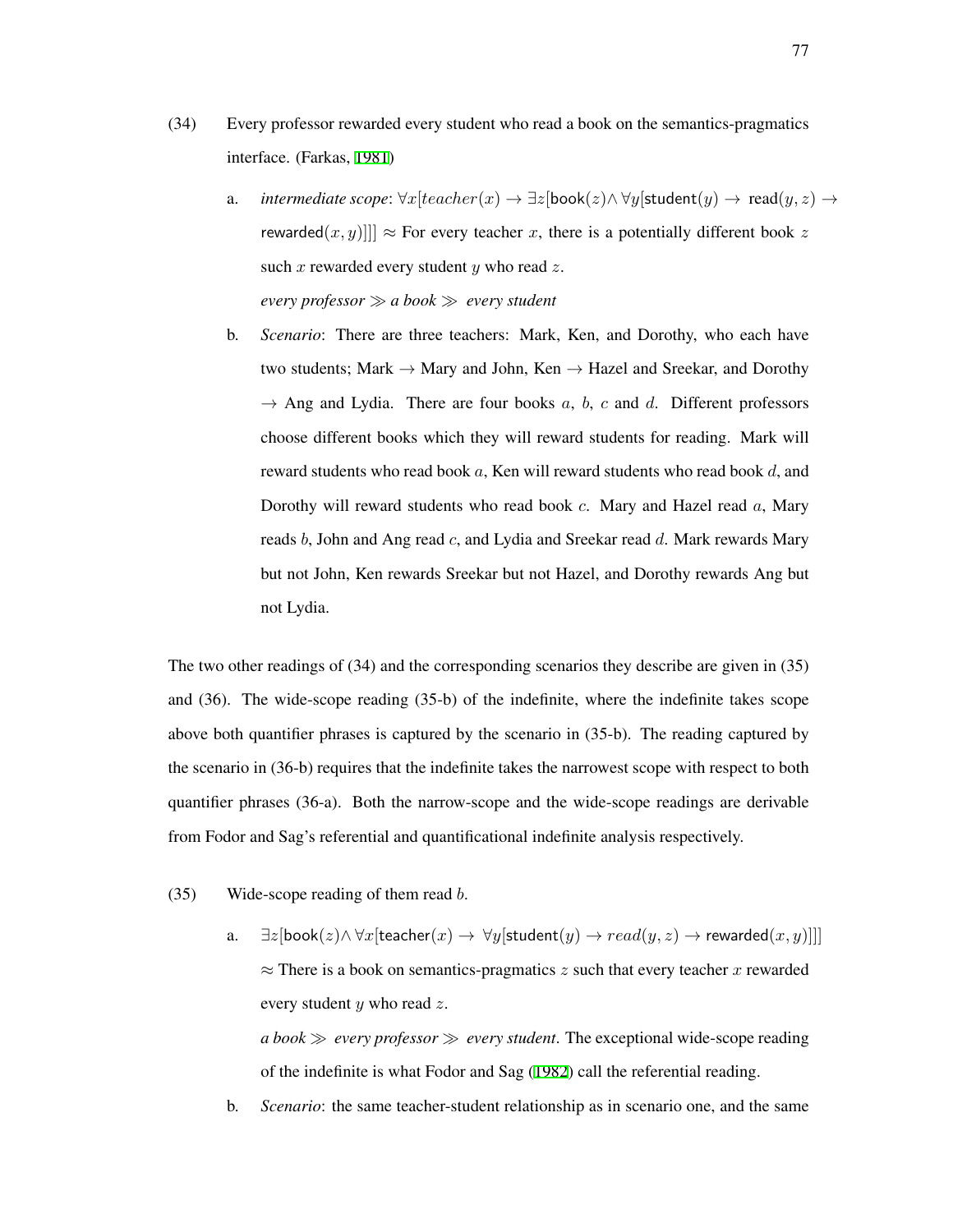number of books. Hazel reads *a*, Lydia and Sreekar read *b*, and John and Ang read *c*. Here, only students who read book *b* are rewarded. So, Ken rewards Sreekar and Dorothy rewards Lydia. Mark does not reward any of his students because none of them read *b*.

- (36) Narrow-scope reading
	- a.  $\forall x$ [teacher(*x*)  $\rightarrow \forall y$ [student(*y*)  $\rightarrow \exists z$ [book(*z*) $\land$  read(*y*, *z*)]  $\rightarrow$  rewarded(*x*, *y*)]] *≈* Every teacher *x* rewarded every student *y* who read some book on the semanticspragmatics interface *z*.

*every professor ≫ every student ≫ a book*. This reading can be attributed to the quantificational reading, where the indefinite cannot escape the scope island.

b. *Scenario*: the same teacher-student relationship as in scenario in (36-b), and the same number of books. Hazel reads *a*, Lydia and Sreekar read *b*, and John and Ang read *c*. Mark rewarded John, Ken rewarded Hazel and Sreekar, and Dorothy rewarded Ang and Lydia; Mary did not get a reward because she did not read any book.

Although Fodor and Sag's (1982) particular analysis does not capture all the potential readings in (36), their argument that indefinites do not take real wide scope has been widely adopted.

An approach that builds on the idea that indefinites do not take real scope is the choice function analyses. Choice function approaches borrow from the DRT tradition of Heim ([1983](#page-211-3)) and Kamp ([1981\)](#page-212-2) the idea that indefinites introduce variables. These variables can be bound by a non-local operator. However, in these analyses, the variable introduced by the indefinite includes a function (a choice function) variable. Choice function analyses of indefinites include Reinhart ([1997\)](#page-215-0), Winter [\(1997\)](#page-218-0), Kratzer [\(1998\)](#page-212-1), and Matthewson [\(1999](#page-213-0)).

Reinhart ([1997\)](#page-215-0) defines a choice function as follows:

(37) A function *f* is a choice function  $(CH(f))$  if it applies to any non-empty set and yields a member of that set.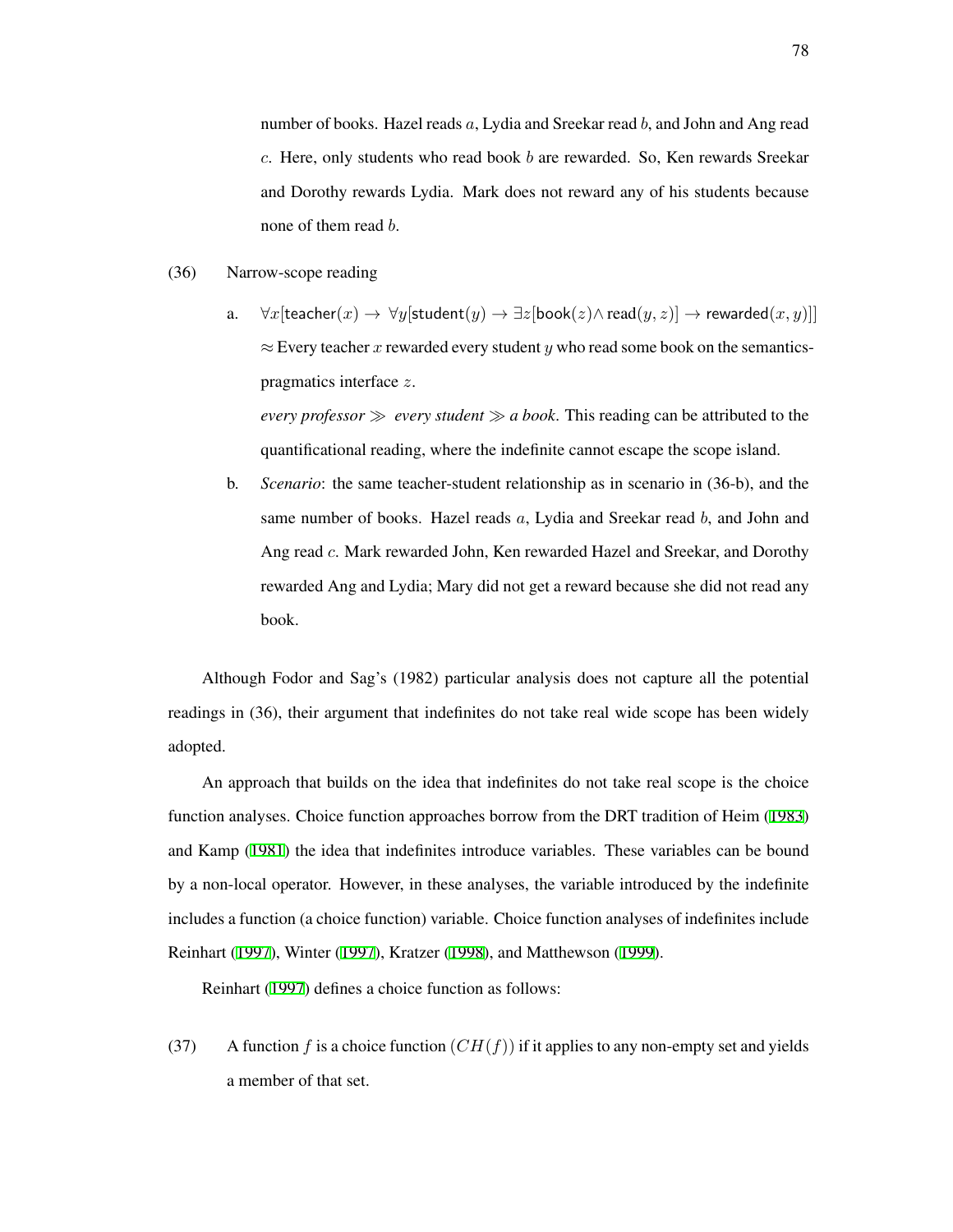Under the choice function analyses of indefinites, *a/some book*, for instance, is interpreted as *f(book)*. Reinhart [\(1997](#page-215-0)), Winter ([1997](#page-218-0)), and Matthewson [\(1999](#page-213-0)) introduce existential closure (*∃*-closure) over the choice function variable, as shown in example (38-a). Kratzer ([1998\)](#page-212-1), on the other hand, argues that the choice function variable remains free at LF in (38-b), and proposes that the value of the choice function is contextually determined, "often intended by the speaker, but not revealed to the audience" (Kratzer, [1998,](#page-212-1) p. 167).

(38) John read a/some book.

- a.  $∃f[CH(f) ∧ read(John, f(book))]$
- b. read[John*, f*(book)]

Among the existential closure accounts, Reinhart [\(1997](#page-215-0)) and Winter ([1997](#page-218-0)) allow unrestricted existential closure (*∃*-closure); the choice function can be existentially closed at different levels of the composition. By contrast, Matthewson ([1999](#page-213-0)) allows existential closure only at the topmost level.

The implication of Matthewson's (1999) highest existential closure analysis is relatively similar to Fodor and Sag's (1982) analysis. By allowing existential closure only at the highest level, the analysis does not predict the intermediate-scope readings. Additionally, the narrowscope reading has to be derived via another mechanism; Matthewson ([1999\)](#page-213-0) proposes that narrow-scope readings are derived from an existential quantifier. She notes that although in languages such as English, indefinites permit intermediate-scope readings, this does not hold universally. For instance, Salish has indefinites that have only widest scope reading and do not generate the intermediate or narrow-scope reading.

Analyses such as Reinhart ([1997\)](#page-215-0) and Winter ([1997\)](#page-218-0) that allow *∃*-closure at different levels of composition predict all the three readings in (39). The wide-scope reading is derived by existentially closing the choice function at the highest level (39-a), the intermediate-scope reading is derived by existentially closing the choice function under the highest quantifier (39-b), and the narrow-scope reading is derived by existentially closing the choice function at the lowest level (39-c). Accordingly, the analyses proposed by Reinhart [\(1997](#page-215-0)) and Winter ([1997\)](#page-218-0) derives the intermediate reading that was problematic for Fodor and Sag ([1982](#page-209-1)), and do not require a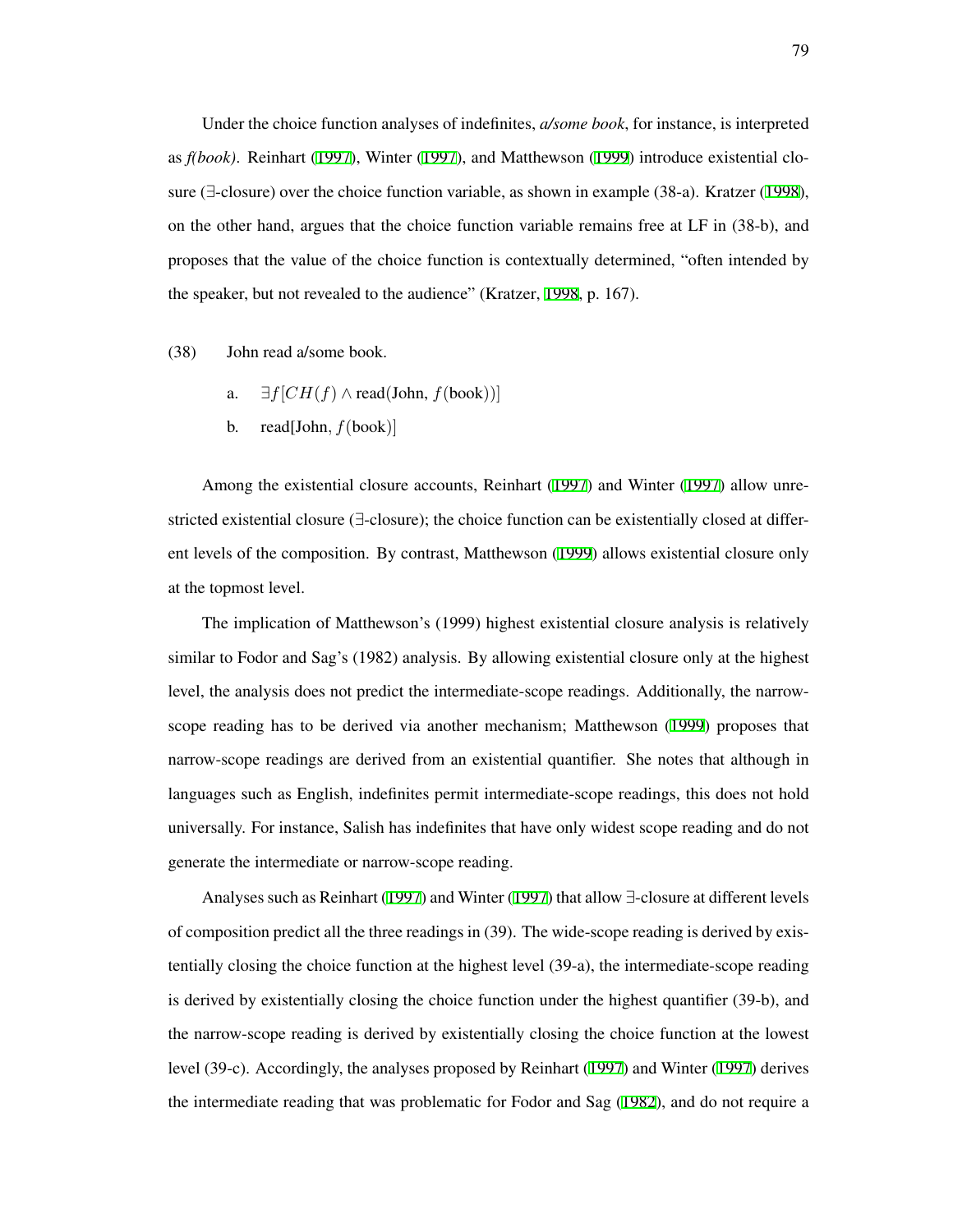separate mechanism for deriving the narrow-scope reading.

- (39) Every professor rewarded every student who read a book on the semantics-pragmatics interface. (Farkas, [1981\)](#page-209-5)
	- a. *Wide-scope*: *∃f*[*CH*(*f*) *∧ ∀x*[teacher(*x*) *→ ∀y*[student(*y*) *→* read(*y, f*(book))  $\rightarrow$  rewarded $(x, y)$ ]]  $\approx$  There is a way of choosing a member of the set of books such that every teacher *x* rewarded every student *y* who read that book.
	- b. *Intermediate-scope*:  $\forall x$ [teacher $(x) \rightarrow \exists f$ [ $CH(f) \land \forall y$  [student $(y) \rightarrow$ read $(y, f(book)) \rightarrow rewarded(x, y)$ ]]  $\approx$  For every teacher *x*, there is a way of choosing a member of a potentially different set of books such that *x* rewarded every student *y* who read that book.
	- c. *Narrow-scope*: *∀x*[teacher(*x*) *→ ∀y*[student(*y*) *→ ∃f*[*CH*(*f*) *∧* read $(y, f(book))] \rightarrow$  rewarded $(x, y)] \approx$  Every teacher *x* rewarded every student *y* who read any book on the semantics-pragmatics interface

Nevertheless, the free *∃*-closure analyses by Reinhart ([1997\)](#page-215-0) and Winter [\(1997](#page-218-0)) have their own shortcomings. As was first pointed out by Schwarz [\(2001](#page-217-0)), free existential closure overgenerates in downward entailing contexts, when the restrictor of the indefinite construction includes a bound pronoun. The free existential closure analysis predicts that (40) below has two readings. In one reading (40-a), the choice function is existentially closed below the negative quantifier. The second reading (40-b) requires existential closure of the choice function above negation.

- (40) No candidate*<sup>i</sup>* submitted [a paper she*<sup>i</sup>* had written.]
	- a.  $\neg \exists x$ [candidate(*x*)  $\land \exists f$ [*CH*(*f*)  $\land$  *x* submitted *f*(paper *x* had written)]]  $\approx$  It is not the case that there is a candidate such that there is a way of choosing a member of the set of papers that she wrote and she submitted that paper.
	- **b.**  $\exists f$ [*CH*(*f*) ∧  $\neg \exists x$ [candidate(*x*) ∧ *x* submitted *f*( paper *x* had written)]] ≈ there is a way of choosing a member of the set of papers each candidate had written such that no candidate submitted that paper.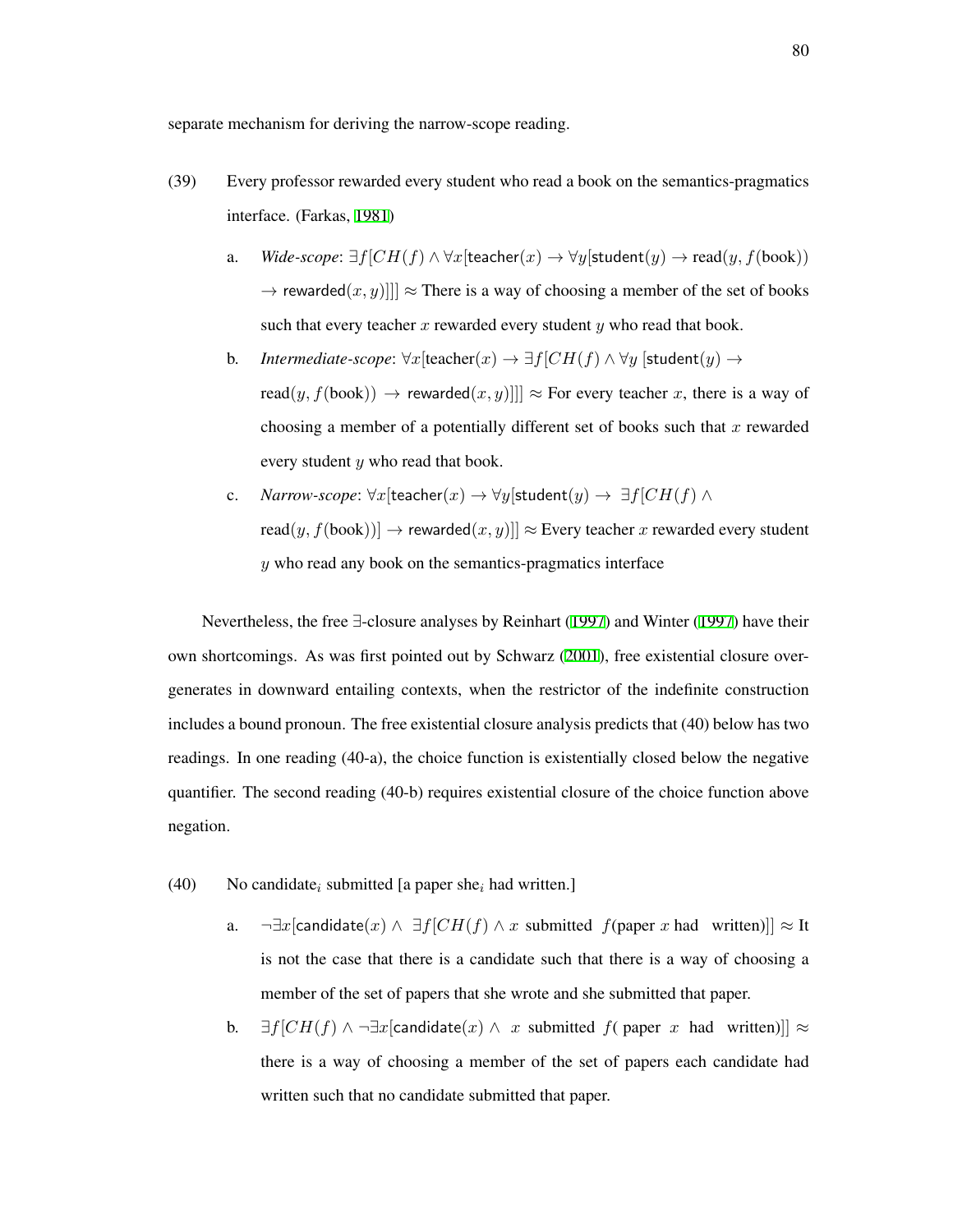Let us focus on the reading in (40-b). The logical form expresses that each candidate has a paper that they wrote but did not submit. This is true in the scenario below; Alan did not submit A3, Bob did not submit B2, and Carl did not submit C2.

(41) Context: there are three candidates, Alan, Bob, and Carl. Each has published three papers. Each candidate submitted only two of their papers for their job application. In this context, it is true, according to LF (41-b), that each candidate did not submit one paper.<sup>[6](#page-90-0)</sup>

Alan: {
$$
\underline{A1}, \underline{A2}, A3
$$
}  
Bob: { $\underline{B1}, B2, \underline{B3}$ }  
Carl: { $\underline{C1}, C2, \underline{C3}$ }

However, the English sentence in (40) cannot be used to describe the situation in (41). The sentence only characterizes a context in which none of the candidates submitted any paper they wrote, the interpretation in (40-a).

We see that free and topmost *∃*-closure analyses generate a reading that the English sentence does not permit. The second reading is only available with the complex indefinite *a certain*, as shown in (42).

- (42) No candidate*<sup>i</sup>* submitted [a certain paper she*<sup>i</sup>* had written.]
	- a. # $\neg \exists x$ [candidate(*x*)  $\land \exists f$ [*CH*(*f*)  $\land x$  submitted *f*( paper *x* had written)]]  $\approx$  It is not the case that there exists a candidate such that there is a way of choosing a member of the set of papers that she wrote and she did not submit that paper.
	- **b.**  $\exists f$ [*CH*(*f*)∧  $\neg \exists x$ [candidate(*x*) ∧ *x* submitted *f*( paper *x* had written)]]  $\approx$ there is a way of choosing a member of the set of paper that each candidate had written such that no candidate submitted that paper.

Therefore, although the free existential closure analysis derives the intermediate reading, it over-generates readings in downward entailing contexts when the restrictor of the indefinite

<span id="page-90-0"></span><sup>&</sup>lt;sup>6</sup>The context provided here is a variation of Schwarz, [2011](#page-217-3)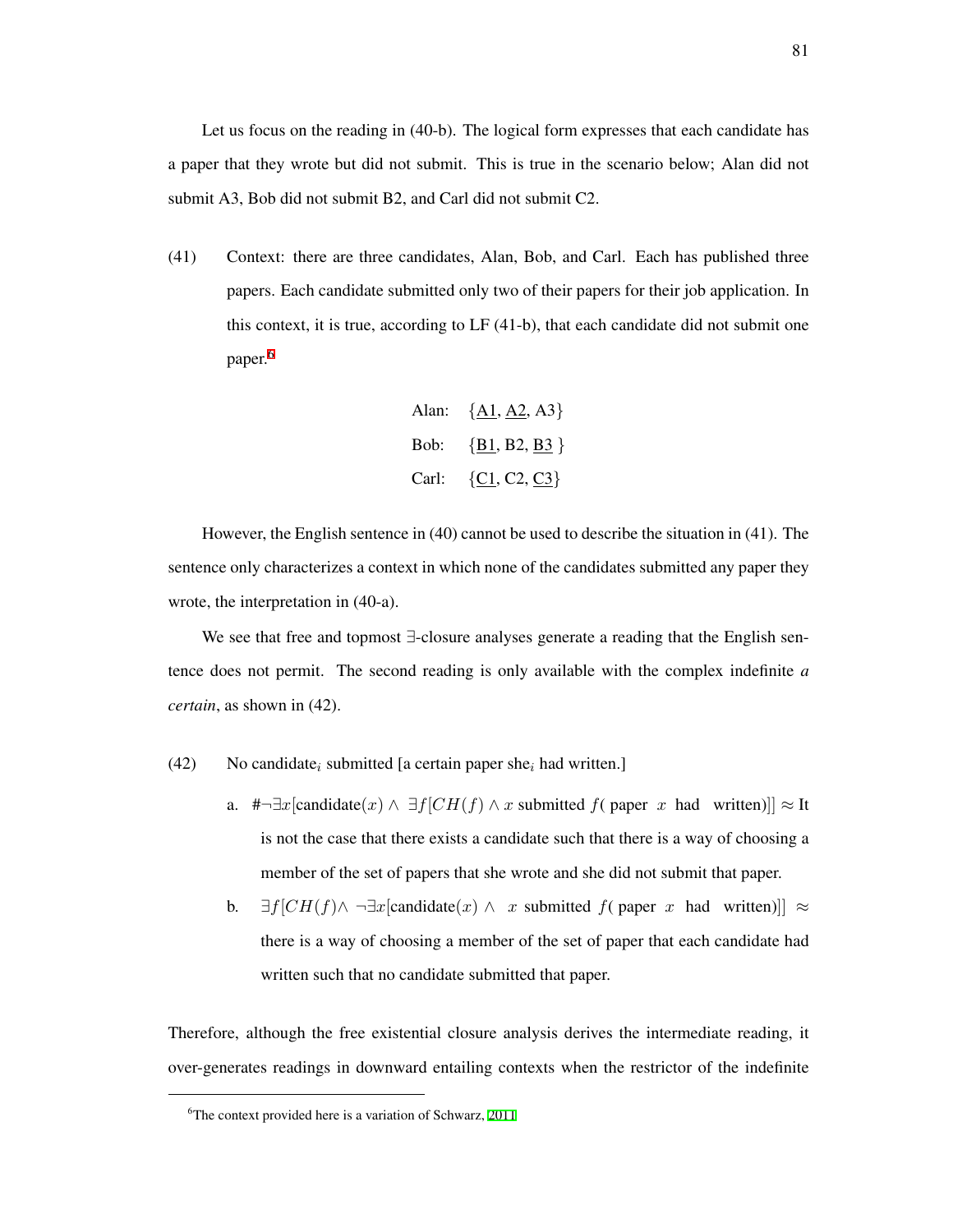includes a bound pronoun.

#### Skolemized/paramaterized choice functions

Kratzer [\(1998](#page-212-1)) proposes that indefinites are ambiguous with respect to whether they are quantificational expressions, which obeys all scope islands, or choice function expressions, which can be interpreted non-locally. The choice function, however, are not existentially bound; they remain free at LF. The variable's value is contextually determined, "often intended by the speaker, but not revealed to the audience" (Kratzer, [1998,](#page-212-1) p. 167). The analysis therefore effectively derives the narrow-scope reading via the quantifier and the wide-scope reading via the choice function. What about intermediate-scope readings? Kratzer ([1998\)](#page-212-1) points out that intermediate-scope readings can be facilitated by the presence of bound pronouns in the restrictor of the indefinite. We can easily obtain an intermediate-scope reading for (43-a) but not for (43-b); this is not predicted by free existential closure.

- (43) a. [Every professor]*<sup>i</sup>* rewarded every student who read some book she*<sup>i</sup>* had reviewed for the New York Times.
	- b. Every professor rewarded every student who read some book I had reviewed for the New York Times. (Kratzer, [1998,](#page-212-1) p. 166)

These readings are not real immediate-scope readings since they are derived from the presence/absence of bound pronouns. Since the quantifier phrase, *every professor*, binds the pronoun in (43-a), a different choice of professor will yield different choices of books. Kratzer calls this reading a pseudo intermediate-scope reading. Since there is no pronominal binding in (43-b), the pseudo intermediate-scope is not available.

Kratzer's analysis draws on Hintikka's (1986) analysis of the complex determiner, *a certain*. According to that analysis, specific indefinites are represented with a choice function with implicit arguments, written as *fx*. These arguments, known as *skolem indices*, are interpreted in the same way as pronouns. They can be bound by a quantifier in the clause or may remain free and receive a referential interpretation. With skolem indices, we are able to derive all three indefinite scope readings, as exemplified by (44). The wide-scope reading of the indefinite is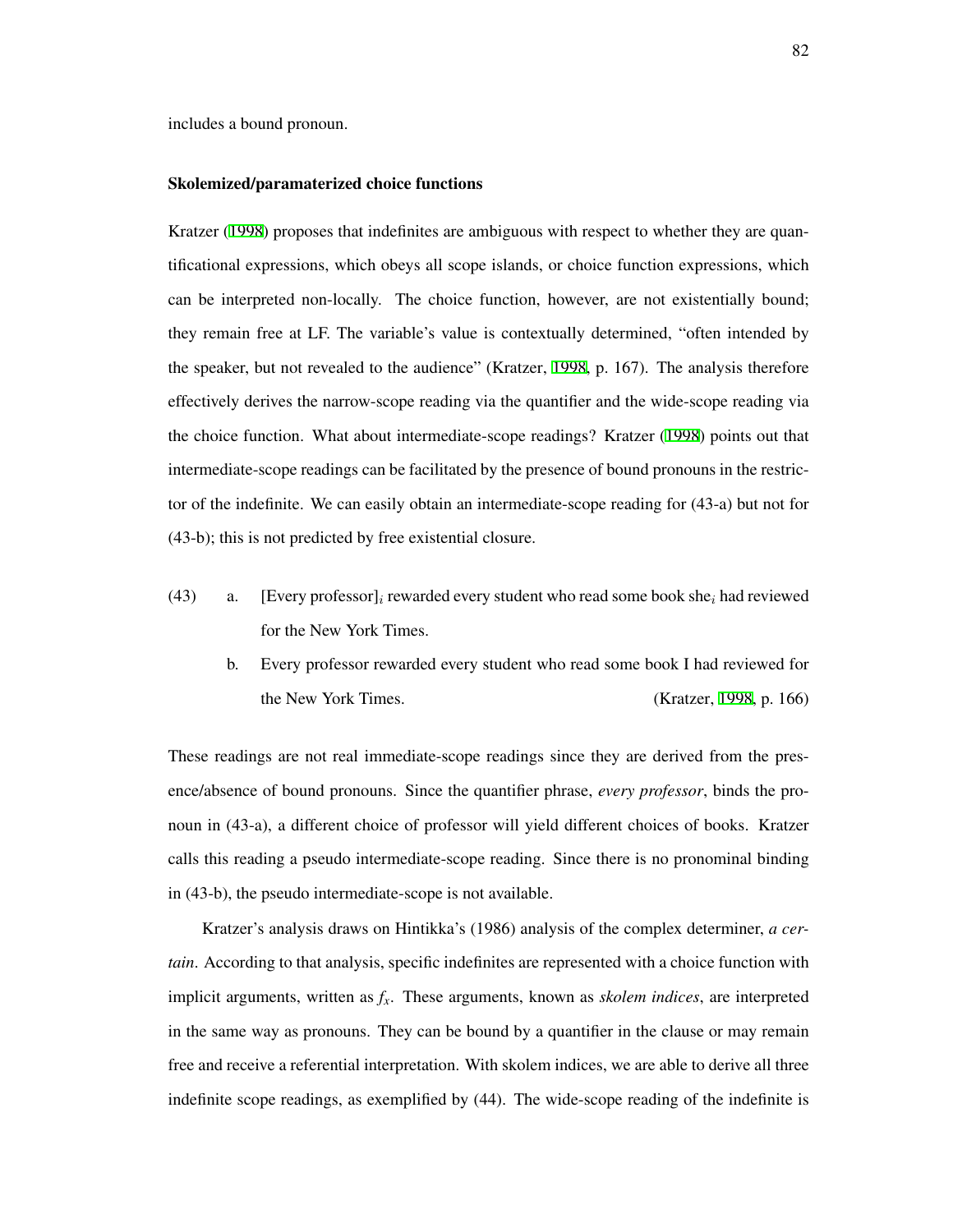derived when the skolem index is interpreted referentially in (44-a). The functional reading in (44-b) is considered distinct from the 'true' narrow scope reading in (44-c). On the functional reading, a well-defined choice function selects a different book for every woman. For instance, in (44-b), our choice function can pick out for every woman a book by her favorite author. Thus, we can paraphrase (44-b) as *every woman read some book by her favorite author*. The 'true' narrow scope reading assigns arbitrary books to arbitrary women; Mary choose the book her advisor recommended, Ama chose her favorite novel, and Susan chose a book by her favorite African writer.

- (44) Every woman read some book.
	- a. *Wide scope*:  $\forall z$ [woman(*z*)  $\rightarrow$  read(*z*,  $f_x$ (book))]  $\approx$  the speaker knows a way of choosing a member out of the set of books such that every woman read that book.
	- b. *Functional reading*:  $\forall z$ [woman(*z*) → read(*z*, *f<sub>z</sub>*(book))] ≈ For every woman, there is a way of choosing a member of the set of books such that every woman read the book that was chosen for her.
	- c. *Narrow scope*:  $\forall z$ [woman(z) →  $\exists x$ [book(x) ∧ read( $z, x$ )]] ≈ For every woman, there is a book such that she read.

The skolemized function approach also has its own flaws. Particularly, as pointed out by Chierchia [\(2001](#page-207-3)) and Schwarz [\(2001](#page-217-0)), it has weak truth conditions in downward-entailing contexts. For instance, sentence (45-a) has an intermediate-scope reading that is true in the context described in (45-b). Smith makes the sentence true.

- (45) a. Every student read every book some teacher had praised.
	- b. Context: Smith and Baker are teachers, and Mary and Sue are students. Smith praised books A, B, and C. Baker praised books 1, 2, and 3. Mary and Sue both read books A, B, and C. Only Sue read books 1,2, and 3.

Example (46-a), with the LF in (46-b), which can be read as the negation of (45-a) is, therefore, judged to be false in the same context.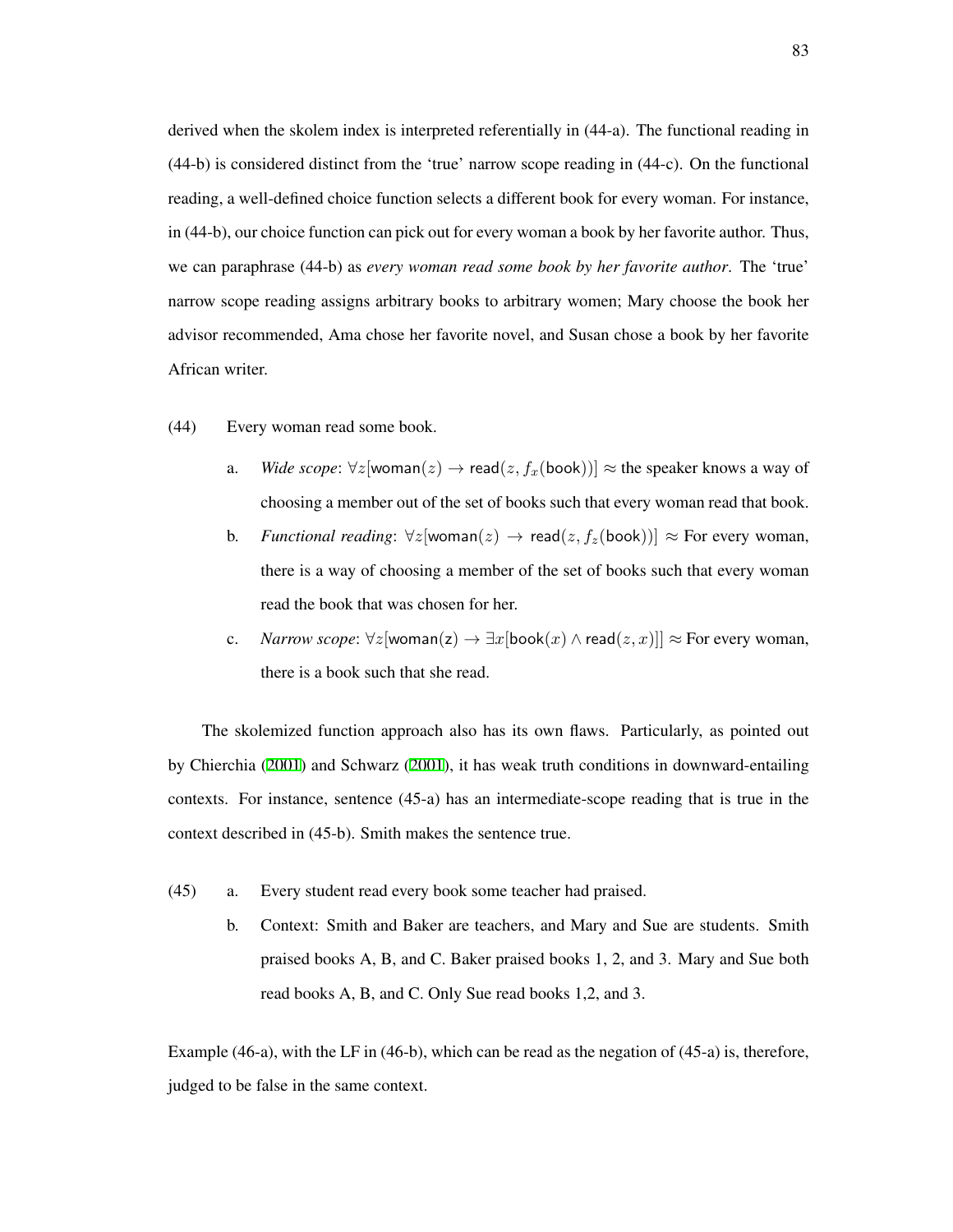(46) a. Not every student read every book some teacher had praised.

b. [not every student<sub>*i*</sub>] *∃f* [every book<sub>*j*</sub> that some<sub>f</sub> teacher praised t<sub>*j*</sub>] t<sub>*i*</sub> studied t<sub>*j*</sub>

However, under the skolemized function approach, the interpretation for (46-a) given in (47) is true in the context under discussion. We can think of a choice function that maps students to teachers and selects Baker out of the set of teachers. Since Baker is such that Mary did not read every paper he praised, (47) is true in the context considered.

(47) *¬∀x*[student(*x*) *→ ∀y*[book(*y*) *→* praised(*fx*(teacher)*, y*) *→* read(*x, y*)]] *≈* It is not the case that for every student  $(x)$ ,  $f_x(teacher)$  selects a teacher relative to that student such that *x* read every book *y* that the teacher praised.

The approach undergenerates the intermediate-scope reading that is relevant for interpreting (46-a).

#### 3.3.2 A choice function analysis of *b´ı*

Now that we have gained some familiarity with several approaches to deriving the various scopal readings associated with indefinites, we are in position to return to the Akan facts and see how they can be handled.

Arkoh ([2011\)](#page-205-1) is the first analysis of the Akan indefinite *bi* that seeks to account for its scope feature, to my knowledge. Earlier approaches, such as Amfo ([2010\)](#page-205-0), concentrated more on the epistemic specificity property of *b´ı*. Arkoh [\(2011](#page-205-1)) concludes her work by stating that *b´ı* encodes specificity in the sense of Fodor and Sag ([1982](#page-209-1)) and Kratzer [\(1998](#page-212-1)) and that Kratzer's (1998) choice function analysis best captures the distribution of  $b\ell$ . In contrast to English  $a$ , Arkoh ([2011\)](#page-205-1) argues that Akan *bi* is an unambiguous choice function analogous to the complex determiner *a certain*. Due to the fact that *b´ı* is not quantificational, the seeming narrow-scope reading of (48) is argued to be a functional reading of the indefinite, where an implicit variable in the *bt*-DP is bound by the higher quantifier "every woman".

 $(48)$  obaa woman every read-PST book INDEFbiara kane-e nhoma bí.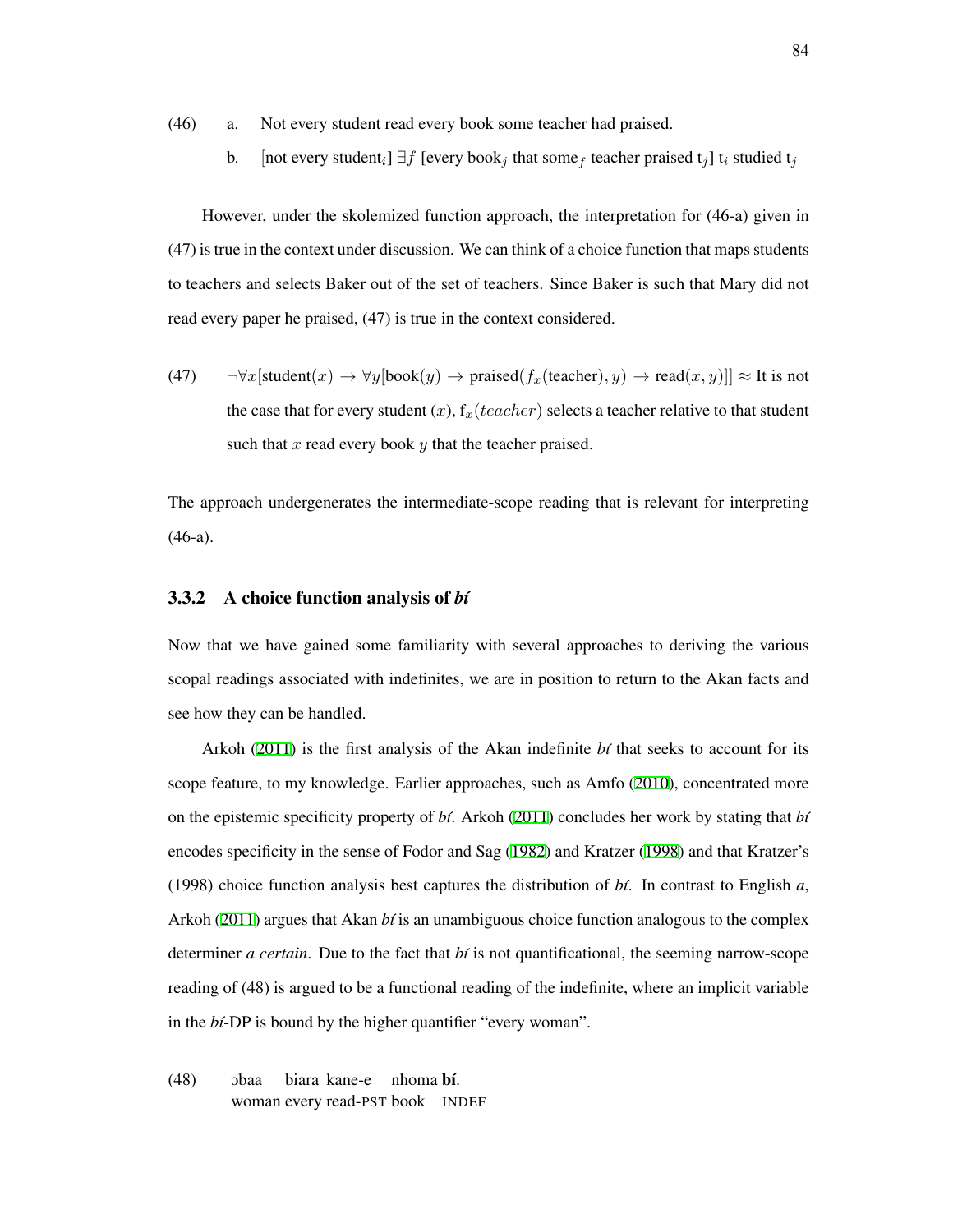'Every woman read a certain book. '

In the rest of this section, I spell out and formularizes Arkoh's (2011) claim. I start by explaining why Kratzer's (1998) unbounded choice function approach is best situated for Akan over Reinhart ([1997\)](#page-215-0) and Winter ([1997](#page-218-0)) approach of free existential closure choice function and Matthewson's (1999) highest-level existential closure analysis.

When applied to Akan, Reinhart's (1997) and Winter's (1997) proposal that choice functions can be freely bound at various levels explains the three readings of (49).

- (49) Sukuuni biara kane-e nhoma biara aa student every read-PST book every REL. teacher INDEF praise-PST tikyani bi kamfo-e 'Every student read every book some teacher had praised.
	- a. *Wide scope*: There is a particular teacher such that every student read every book that they praised.
	- b. *Intermediate scope*:For every student, there is a particular teacher such that, they read every book the teacher recommended.
	- c. *Narrow scope*: For every student, it is the case that read every book that any teacher recommended.

It does not, however, account for the obligatory wide-scope reading of *bt* with respect to negation. For example, the free existential closure analysis cannot avoid generating the representation in (50) for (51), negation takes scope over the existential closure, a reading that the Akan sentence does not have.

- (50) # $\rightarrow$  *∃f*[*CH*(*f*)  $\land$  eat (Kofi, *f*( fish)]  $\approx$  It is not the case that there exist a type of fish that I eat.
- $(51)$ Kofi NEG-eat fish. INDEF Kofi n-ni fish **bí**. 'Kofi doesn't eat a particular kind of fish.'

| a. #Kofi don't eat any fish.                    | $Neg \gg$ indefinite |
|-------------------------------------------------|----------------------|
| There is a particular fish that Kofi don't eat. | Indefinite $\gg$ Neg |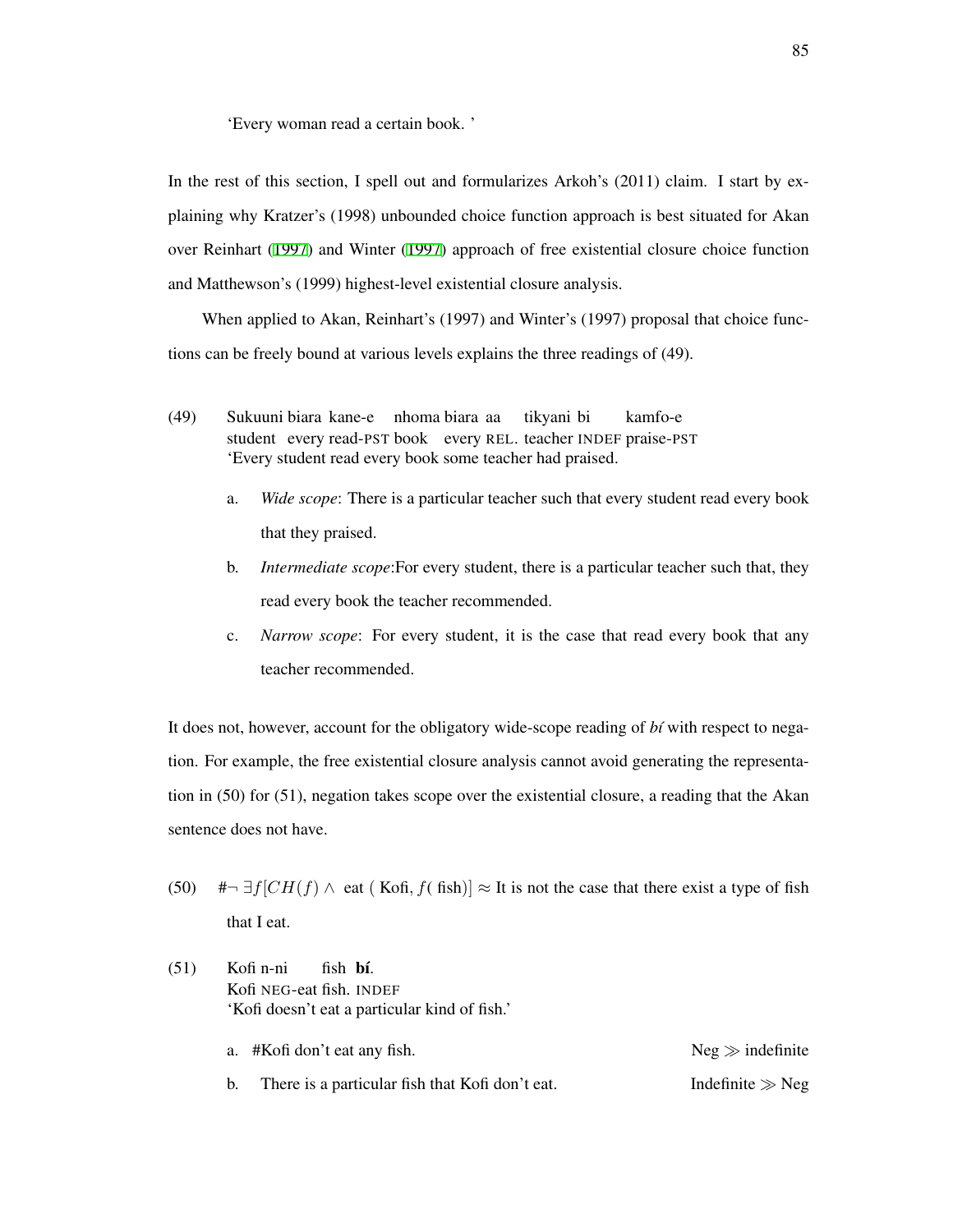Similarly, it fails to account for the subject/object asymmetry *b´ı*-DP displays in relation to the universal quantifier, which is mentioned in *§*[3.2.5](#page-81-2). While a *b´ı*-indefinite is ambiguous in object position, it can only be interpreted in surface order in subject position.

With regards to the highest-level existential closure analysis, Matthewson ([1999\)](#page-213-0) pointed out that its predictionscoincide with Kratzer's (1998) unbounded choice function analysis for St' at 'imcets. However, in Akan, the two analyses make different predictions. The highestlevel existential closure analysis predicts obligatory wide-scope readings of *b´ı*-indefinites. As we have already noted in §[3.2,](#page-74-0) although *bi*-indefinites allow exceptional wide-scope readings outside scope islands, transparent readings in the scope of intensional verbs, they also allow non wide-scope readings in islands and have opaque readings in the scope of intensional verbs. The highest-level existential closure analysis cannot account for these facts without further adopting the view that *b´ı*-indefinites are ambiguous between a choice function and an existential quantifier, which is responsible for the narrow scope reading.

Kratzer's (1998) unbounded choice function analysis with skolem indices accurately predicts both readings in (52). The skolem index on the indefinite is free in the wide-scope reading (52-a) and is typically thought to be anchored to the speaker. As demonstrated in (52-b), the apparent narrow-scope reading of (52) is actually a functional reading of the indefinite. The context-dependent value for *f* is a function that maps each woman to a defined choice function for the set of books and selects the book that woman will read. The book varies according to each woman's choice.

- (52) a. *Wide-scope reading*:  $\forall x$ [woman(*x*) → read(*x*,  $f_y$ (book))] ≈ for every woman  $x f_y$ (book) selects a book known to the speaker such that *x* read that book
	- b. *Functional reading*:  $\forall x$ [woman(*x*)  $\rightarrow$  read(*x*,  $f_x$ (book))]  $\approx$  for every woman  $x f_x$ (book) selects a book such that *x* read that book

Intermediate-scope readings of sentences such as (53-a) are also argued to be functional readings, rather than 'true' intermediate-scope readings, as shown in (53-b).

(53) a. Sukuuni biara kane-e student every read-PST book every REL. teacher INDEF praise-PSTnhoma biara aa tikyani bi kamfo-e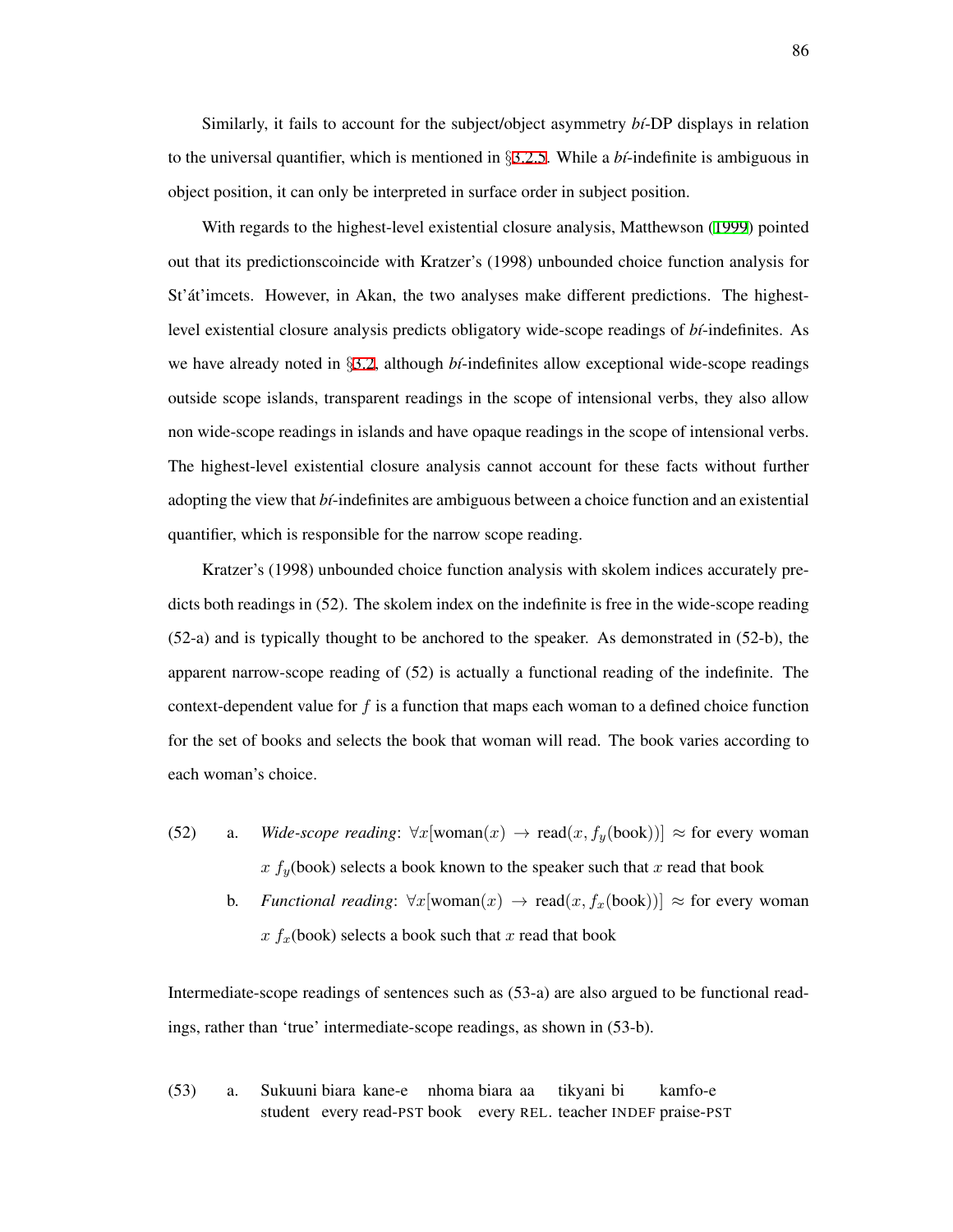'Every student read every book some teacher had praised.

b. Intermediate  $\text{scope}:\forall x$ [student $(x) \rightarrow \forall y$ [book $(y) \rightarrow \text{prained}(f_z(\text{teacher}), y) \rightarrow$ read $(x, y)$ ]] $\approx$  For every student  $(x)$ ,  $f_z$ (teacher) selects a teacher such that *x* read every book  $\psi$  that  $f_{\gamma}$ (teacher) praised.

Kratzer's (1998) also accounts for the subject/object asymmetry observed with *b´ı*-indefinites in relation to the universal quantifier. As Chierchia [\(2001\)](#page-207-3) points out, skolem indices are pronouns and exhibit the same weak crossover effects as pronouns; a lower quantifier cannot move (covertly or overtly) above a pronoun with which it is co-indexed. As a canonical example of weak crossover, (54-a) lacks the reading in (54-b), because that requires the quantifier to cross over the pronoun it binds.

- (54) a. His*<sup>i</sup>* mother loves everyone*<sup>i</sup>*
	- b. everyone<sub>*i*</sub> [his<sub>*i*</sub> mother loves  $t_i$ ]  $\approx$  every *x* is such that *x* loves *x*'s mother. (Chierchia, [2001](#page-207-3), p. 71)

As a result, we predict that in object position (55), *b´ı*-indefinites are ambiguous with a widescope reading (55-a), where the skolem index may remain free. Alternatively, the upstairs quantifier could bind the skolem index for a functional reading (55-b).

- $(55)$  obaa woman every read-PST book INDEF biara kane-e nhoma bí. 'Every woman read a book. '
	- a. *Wide-scope reading*:  $∀z$  [woman(z)  $→$  read( $z, f_x$ (book))]  $≈$  for every woman *z fx*(book) selects a book known to the speaker such that *z* read that book
	- b. *Functional reading*:  $\forall z$  [woman(z) → read(*z*,  $f_z$ (book))] ≈ for every woman  $z f_z$ (book) selects a book such that  $z$  read that book

When *bi*-indefinites occur in subject positions, the analysis predicts that the indefinite can only have wide-scope reading. A functional reading requires the lower quantifier to bind the skolem index, which results in weak crossover effects. As a result, (56) only has the implausible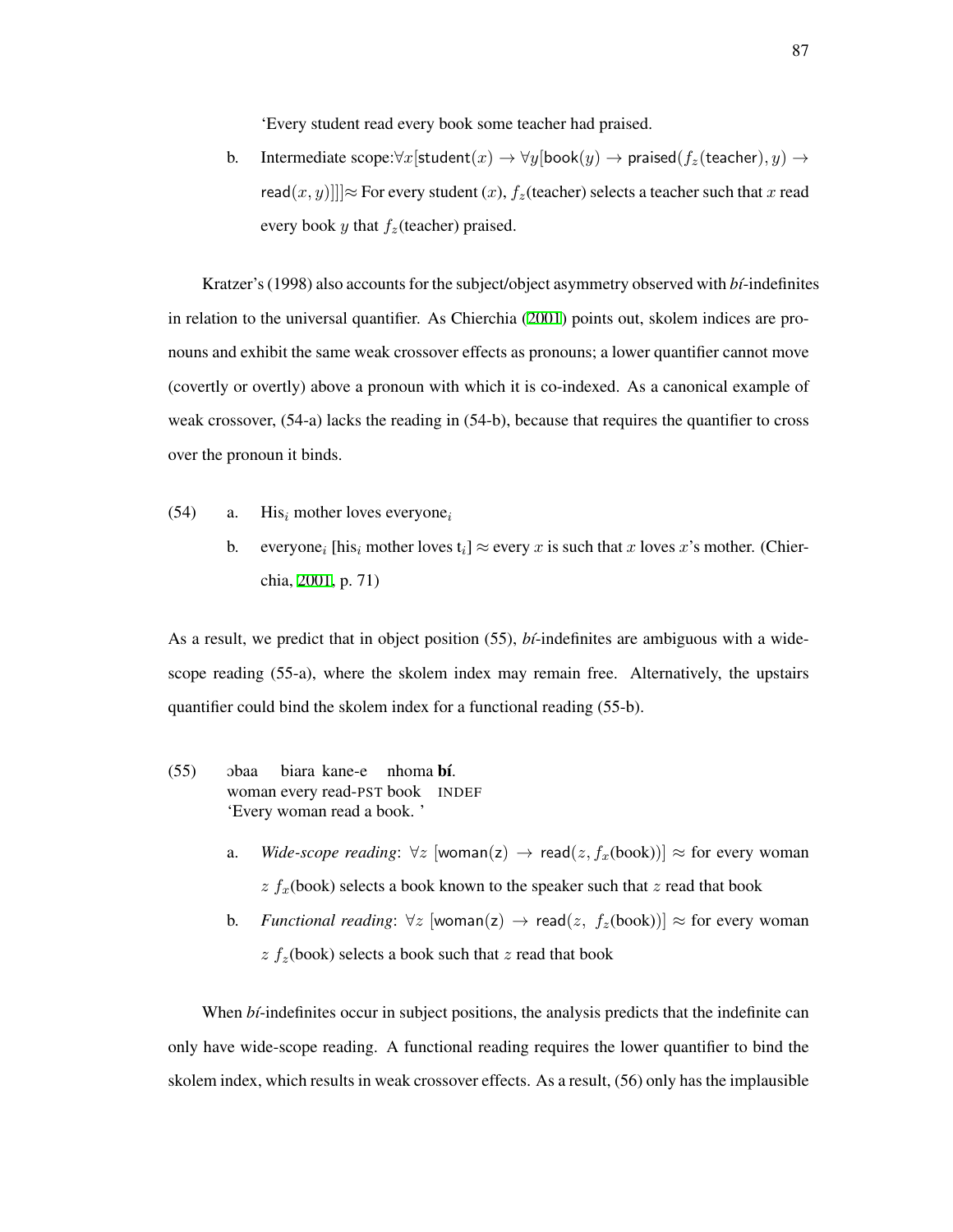reading that all the doors are guarded by the same guard, while the natural reading that each door has a different guard is missing.

- (56) Sojani bi soldier INDEF stand door every mouth gyina pono **biara** ano. 'A (certain) soldier is standing in front of every door. '
	- a. There is a particular soldier who is standing in front of every door. Indefinite *≫* every
	- b. #For a every door, there is a different soldier standing in front of it. Every *≫* indefinite

Downward-entailing contexts where the restrictor of the indefinite construction includes a bound pronoun, as in (57), provide additional evidence that *bi*-indefinites does not have true narrow-scope reading. (57) has two possible readings each compatible with the scenario in (58).

- (57) Sukuuni biara*<sup>i</sup>* a-m-fa student every PERF-NEG-take paper INDEF REL 3SG-write-PST PERF-NEG-go krataa **bí** aa` O*i*-kyere-e a-n-kO. 'No student sent a (certain) paper they wrote.'
	- a. *∀x*[student(*x*)  $\rightarrow$  ¬[submitted (*x, f<sub>z</sub>*( paper *x* had written))  $\| \approx$  For every student *x*,  $f_z$ (paper *x* has written) selects a paper known to the speaker such that *x* did not submit that paper.
	- b.  $\forall x$ [student(*x*)  $\rightarrow$   $\neg$ [submitted (*x, f<sub>x</sub>*( paper *x* had written)) ]]  $\approx$  For every student *x*,  $f_x$ (paper *x* has written) selects a paper relative to *x* such that *x* did not submit that paper.
- (58) Context: there are three students, Alan, Bob and Carl. They all have three published papers. For their job application, they all submitted only two of their papers. In this context, it is true that every student did not submit one one paper.<sup>[7](#page-97-0)</sup>

<span id="page-97-0"></span><sup>7</sup>The context provided here is a variation of Schwarz, [2011](#page-217-3)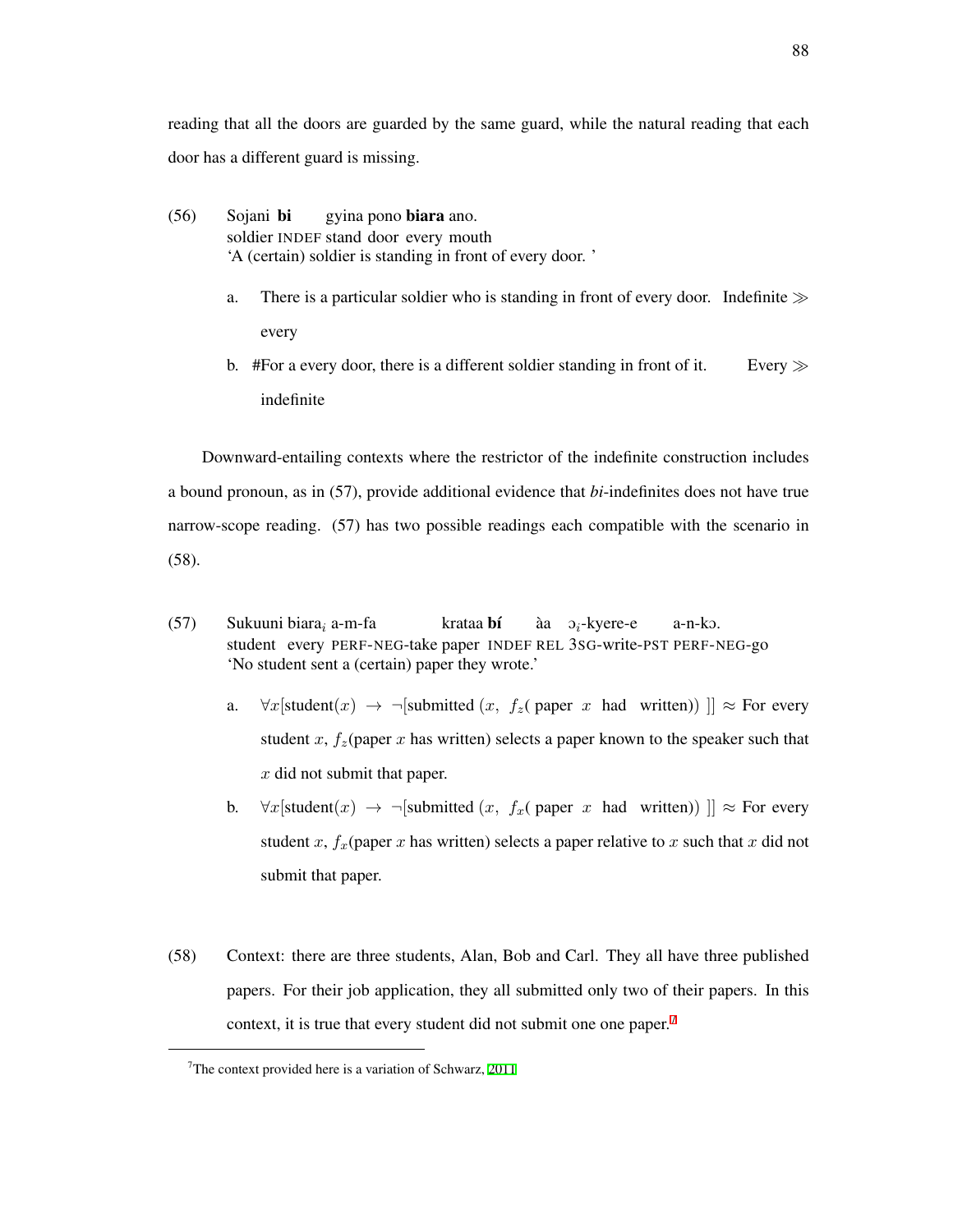

For (57-a), for instance, none of the students submitted the paper they collaborated on with their adviser. On the other hand, in (57-b), Alan did not submit the paper he collaborated on with their advisor, Bob did not submit his dissertation paper, and Carl did not submit his first paper. What is interesting is that (57) does not have the reading that none of the students submitted any of their papers. This interpretation requires *bt* to take scope below negation.

The proposed analysis, so far, accounts for the wide-scope and functional readings of *b´ı* indefinites. However, it offers no explanation for the real narrow scope readings in intensional contexts and in the antecedents of conditional sentences. As mentioned before, *b´ı* indefinites are ambiguous between wide-scope and narrow-scope readings in intensional contexts and in the antecedent of conditional sentences. We can derive the wide-scope readings of (59) in (59-a) and (60) in (60-a) by assuming that the skolem index of the choice function is unbounded and anchored to the speaker. Both narrow-scope readings in (59-b) and (60-b), however, cannot be considered functional readings. A functional reading requires the presence of a higher individual quantifier to bind the skolem index, but no quantifiers are present in either (59) or (60).

- (59) Ama pE Ama want COMP teacher sE okyer $\epsilon$ kyer $\epsilon$ ni bí INDEF marry 3SG.OBJ ware no. 'Ama wants a teacher to marry her.' (Bombi et al., [2019,](#page-206-3) p. 192)
	- a. *Transparent*/ *wide-scope*: Ama dislikes most teachers, but she knows one teacher, Kwame, whom she likes very much, and she wants him to marry her.
	- b. *Opaque*/ *narrow-scope*: Ama does not know any teacher, but she believes that she would be happy as the wife of a teacher—no matter which teacher.
- $(60)$ if elder əpanyin bí INDEF come COND 1PL-FUT-force law ba a, yE-bE-hyE mmra nó. **DET** 'If an elder gets here, we will pass the law.' (Bombi et al., [2019,](#page-206-3) p. 192).

a. *Wide-scope*: For a certain elder; if that elder comes, we will pass the law.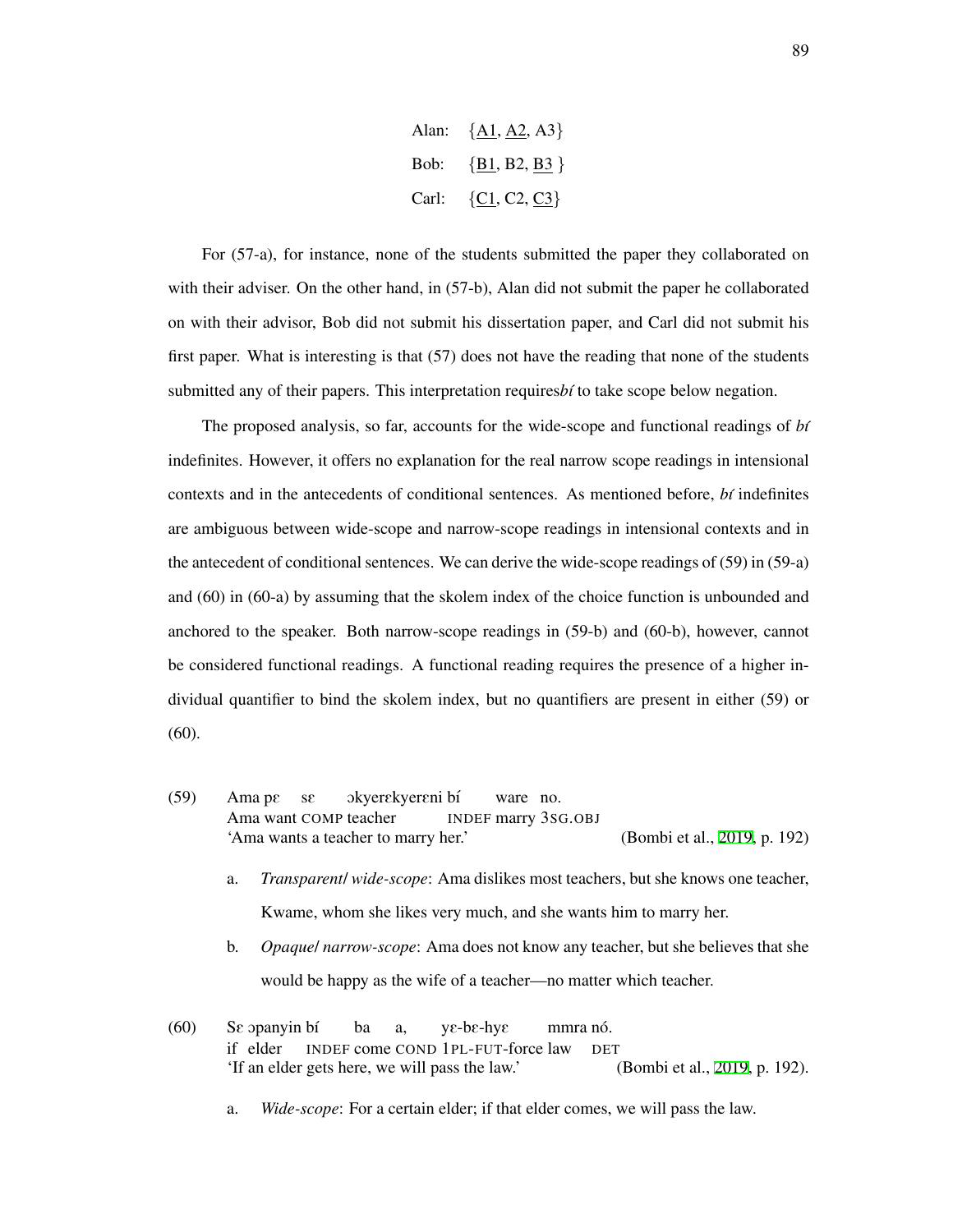b. *Narrow-scope*: If any of the elders come, we will pass the law.

*B´ı* indefinites are not exact equivalents of *a certain* indefinites, as in similar contexts, *a certain* indefinites only have wide-scope readings (61).

- (61) Mary wants a certain teacher to marry her.
	- a. *Transparent*/ *wide-scope*: Mary dislikes most teachers, but she knows one teacher, John, whom she likes very much, and she wants him to marry her.
	- b. #*Opaque*/ *narrow-scope*: Mary does not know any teacher, but she believes that she would be happy as the wife of a teacher—no matter which teacher.

In the next section, I propose a modification to Arkoh's (2011) analysis that allows us to capture all the readings of *b´ı*.

### 3.3.3 Skolem choice functions with world variables

So far we have seen skolemized choice functions, where the skolem indices are individual arguments. Now, consider  $(62)$  in the context in  $(63)$ . The relevant reading is given in  $(62-a)$ and paraphrased in (62-b). The indefinite is interpreted within the scope of the intensional predicate *think* but above negation. We cannot use the typical device for immediate-scope reading where the we assume that the individual skolem index of the choice function is bound by a quantifier. There is no individual quantifier binder in (62).

- <span id="page-99-0"></span>(62) Rodica does not think that Carl read some of the books.
	- a. Think *≫* some of the books *≫ ¬*
	- b. Rodica thinks there are some books that Carl did not read. (Mirrazi, [2019,](#page-214-0) p. 1)
- (63) *Context*: Rodica knows that Carl must read the following books for his exam (A,B,C,D,E). Rodica also knows that it takes one hour for Carl to read a book. Rodica learns that Carl has began reading books three hours ago. Considering the speed at which Carl reads a book, Rodica knows that there are two books that he didn't have time to read but she does not know which of these books.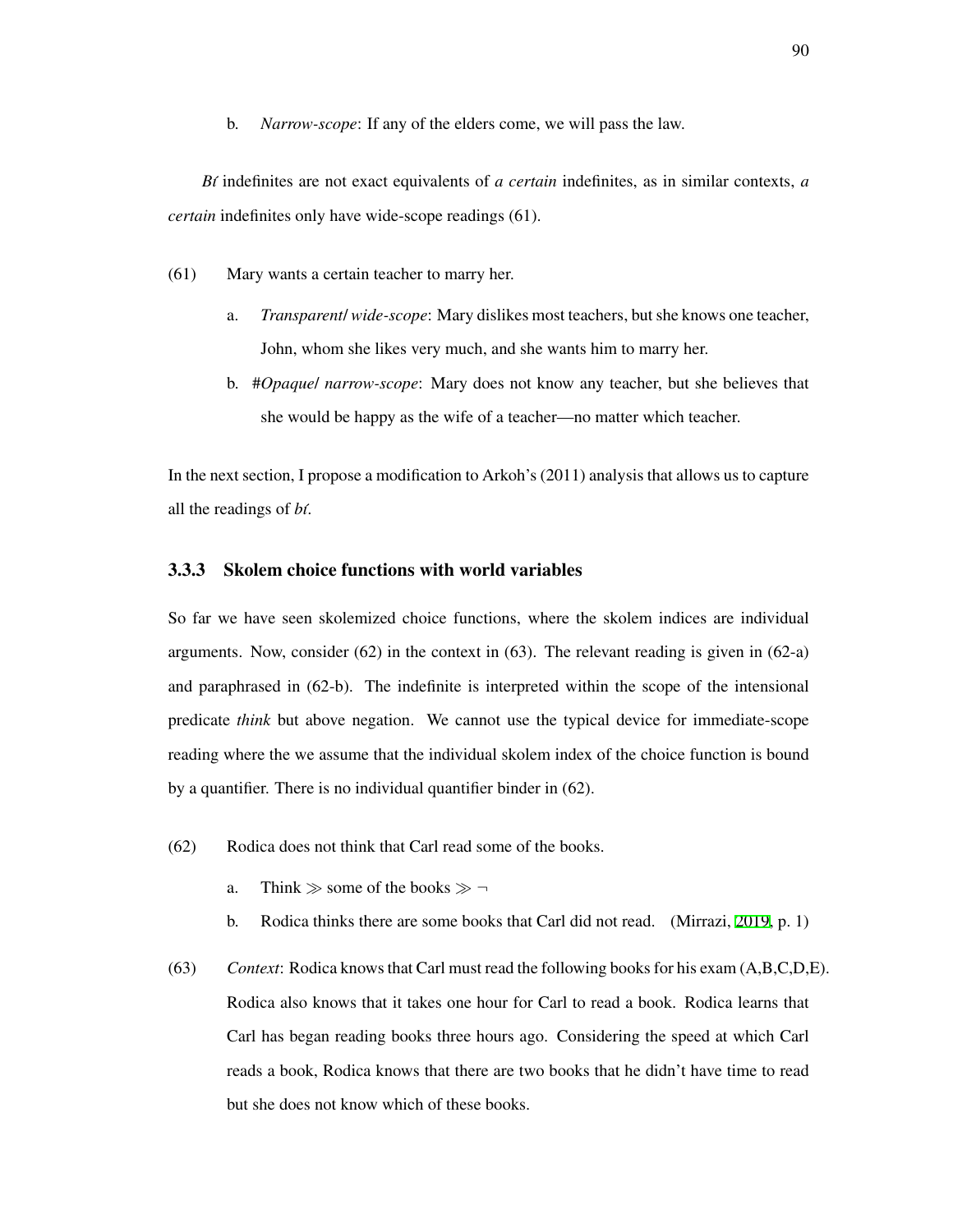To account for these kinds of cases, Mirrazi [\(2019\)](#page-214-0) proposed that world skolem indices in addition to individual skolem arguments. Skolem world indices, like skolem individual indices may be bound by a higher quantifier or remain free. Intensional predicates have quantifiers that range over worlds, and thus can bind the skolem world index of the choice function expression. The intended reading of [\(62\)](#page-99-0) therefore, has the logical form in (64):

(64) 
$$
\forall w'' \in \text{Think } (\mathbf{R}, w) : \neg[\text{read}_{w''}(\text{Carl}, f_{w''}(book))]
$$

Extending this analysis resolves the problem with narrow-scope readings in intensional predicates and in the antecedents of conditionals in Akan. Starting with the intensional contexts, the transparent vs opaque readings correspond to the scopes given in (65-a) and (65-b), respectively. For the transparent reading, the world index remains free and is thus set to the actual world. We derive the narrow-scope reading when the quantifier binds the skolem world index of the indefinite.

(65) Ama Ama pE want sE COMP OkyerEkyerEni teacher b´ı INDEF ware marry no. ´ 3SG.OBJ 'Ama wants a teacher to marry her.' Bombi et al., [2019,](#page-206-3) p. 192

- a. Wide-scope/transparent:  $\forall w'[w' \in Boul(Ama) \rightarrow [marry(f_w(teacher), Ama) in w']] \approx$ For all worlds  $(w')$  compatible with Ama's desire worlds, Ama marries someone who is a teacher in the actual world (w).
- b. Narrow-scope/opaque:  $\forall w'[w' \in Boul(\text{Ama}) \rightarrow [\text{marry}(f_{w'}(\text{teacher}), \text{Ama}) \text{ in } w']$ ]  $\approx$ For all worlds (*w ′* ) compatible with Ama's desire worlds, Ama marries someone who is a teacher in *w*'.

The analysis easily extends to the scope of the indefinite in the antecedent of conditionals. The indefinite receives the expected wide-scope reading but also a narrow-scope reading. In Reinhart [\(1976](#page-215-1)) and Winter [\(1997](#page-218-0)), the narrow scope is derived from existentially closing the choice function at the lowest level. As demonstrated above, this analysis does not adequately describe the distribution of *b´ı*. Kratzer ([1998\)](#page-212-1), on the other hand, derives a narrow-scope reading with a quantification interpretation that obeys scope restrictions. Again, there is evidence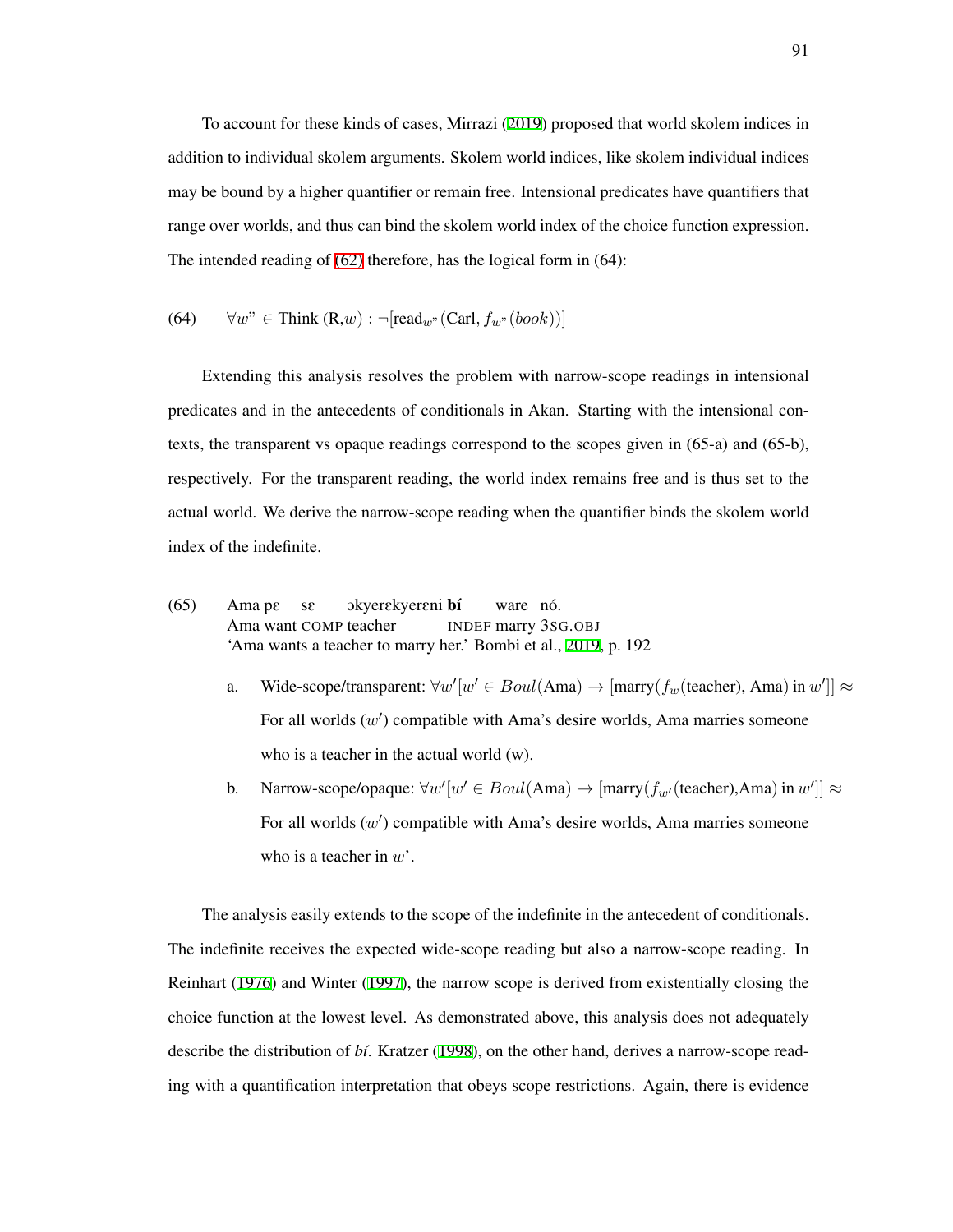that *b´ı* does not have a quantificational interpretation. However, the analysis that indefinites have world variables that can be bound or remain free readily accounts for the two readings. For the apparent wide-scope reading, the skolem world index remains free and valued by the actual world. The world provided by the conditional binds the skolem world index for the narrow-scope reading.

- $(66)$ if elder opanyin bí INDEF come COND ba-a, yE-bE-hyE mmra 1PL-FUT-force law 3SG nó. 'If an elder gets here, Ama will be happy.' Bombi et al., [2019,](#page-206-3) p. 192.
	- a. Wide scope:  $\forall w'[w' \in Acc(comes(f_w(\text{elder})) \rightarrow happy(Ama) (w')] \approx For a$ certain elder; if that elder comes, we will pass the law.
	- b. Narrow scope: $\forall w'[w' \in Acc(comes(f_{w'}(elder)) \rightarrow happy(Ama) (w')] \approx 'If any$ of the elders come, Ama will pass the law.'

By modifying *bt*-indefinites with skolem world indices, we are able to capture all of its wide-scope and narrow-scope reading while maintaining that *bi*-indefinites are obligatorily choice functional. Now, we can formulate the meaning of *b´ı*. I claim that the indefinite introduces a situation pronoun to the syntax, which introduces the situation with respect to which the NP denotation is interpreted. *Bí* is, therefore, type  $\langle s, \langle \langle e, st \rangle, e \rangle \rangle$ . The indefinite-DP *man*  $b$ *i* has the denotation in (68).

(67) 
$$
\llbracket \mathbf{b} \mathbf{i} \rrbracket = \lambda s \lambda P : CH(f_s). \ f_s(\mathbf{P}(s))
$$

(68)  $[\text{man } [s_1 \text{ bf}]] = CH(f_{s_1}). f_{s_1}(\text{man}(s_1))$ 

DP*e*

$$
CH(f s_1). f_{s_1}(\text{man}(s_1))
$$
\n
$$
\overbrace{\text{NP}\langle e, st \rangle} \qquad D \langle \langle e, st \rangle, e \rangle
$$
\n
$$
\lambda x. \lambda s. \text{man}(x)(s) \quad \lambda P : CH(f_{s_1}). f_{s_1}(\text{P}(s_1))
$$
\n
$$
\overbrace{\text{S}_1 \qquad \text{bi}\langle s, \langle \langle e, st \rangle, e \rangle}^{\text{S}_1} \rangle}
$$
\n
$$
\lambda s \lambda P : CH(f_s). f_s(\text{P}(s))
$$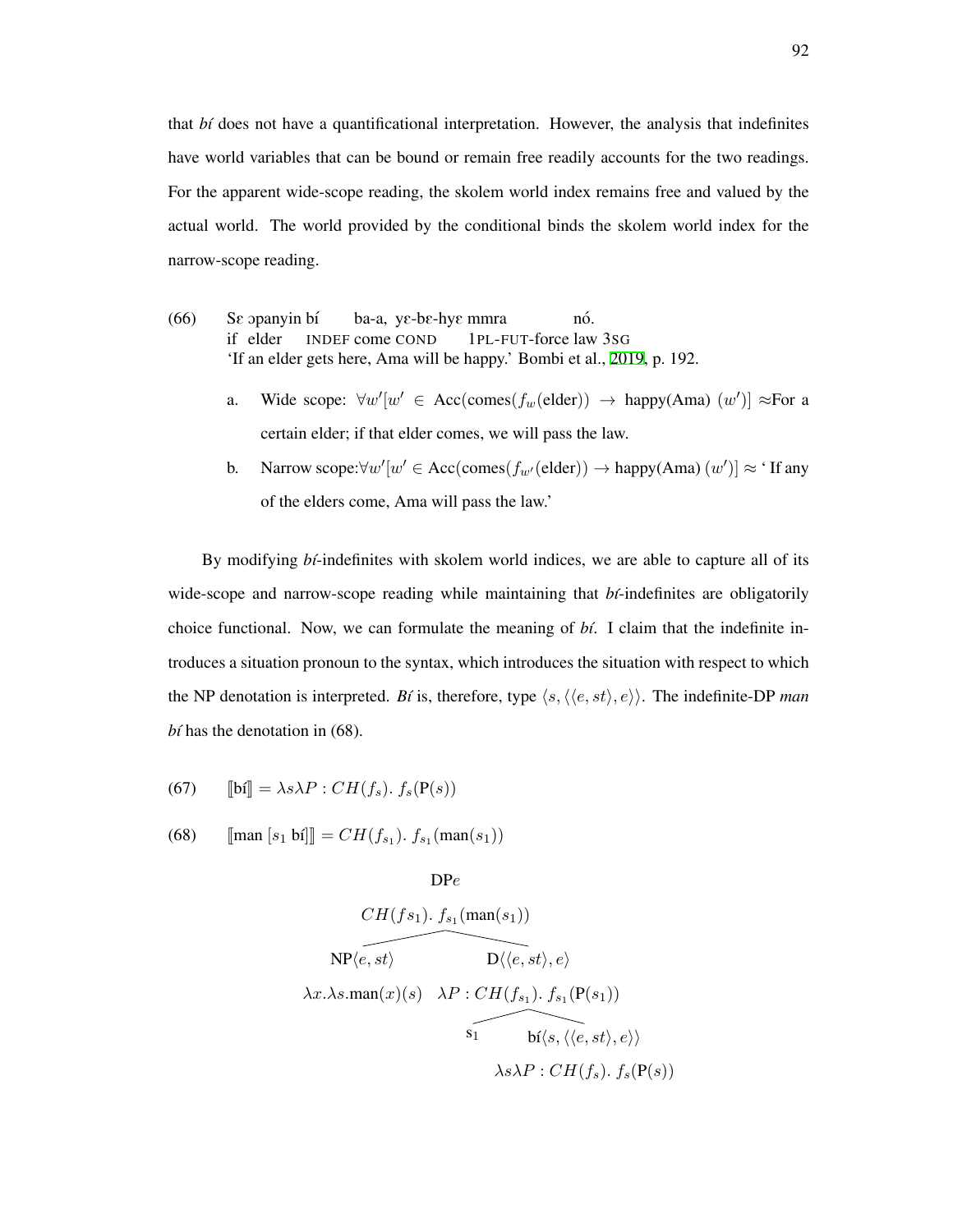$B\ell$  is always skolemized to the situation of its argument, and an individual argument, meaning that the choice function and the NP are always evaluated relative to the same index. The situation pronoun may be bound locally in a conditional for the seemingly narrow-scope reading of *bi* discussed earlier and bound by the matrix situation for the wide-scope reading.

#### <span id="page-102-0"></span>3.4 Co-occurrence of the definite and indefinite determiners

*B* $i$  indefinites unlike, for instance, English *a* may co-occur with the definite determiner *no*<sup> $i$ </sup> in two distinct orders. In one order, exemplified in (69), the indefinite determiner immediately follows the noun, and is then followed by the definite determiner. The second order in (70) has the indefinite determiner following the definite determiner.

- (69) Papa b**í** man INDEF DEF ask-PST 1SG 1SG.POSS number nó bisa me me noma After the party, that certain man asked me for my number. (Bombi et al., [2019](#page-206-3), p. 187)
- (70) Nkorofo nó bí people DEF INDEF say-PST COMP 3PL-PROG-NEG-agree ka-a sE O-re-m-pene. 'Some of the people said they will not agree.' (Amfo, [2010](#page-205-0), p. 1796)

The order of determiners affects interpretation. When the indefinite precedes the definite (*bi nó*), the entire DP is interpreted as definite (Amfo, [2010](#page-205-0)). The DP *papa bi nó* in (69) is interpreted as *the salient man that was previously mentioned in the discourse*. When the definite precedes the indefinite ( $n\acute{o}$   $\acute{o}t$ ), the entire DP has a partitive reading similar to the English partitive constructive *some of the*. The DP *Nkorofo nó bí* in (70) is interpreted as *a portion of the people.* As a partitive construction, the noun that precedes the determiners must be plural; a singular noun is ungrammatical, as demonstrated in (71).

(71) #Papa nó man DEF INDEF say-PST COMP 3PL-PROG-NEG-agree b´ı ka-a sE O-re-m-pene.

In the later sections, we will discuss in detail how the meanings of the two determiners combine for the relevant readings when they co-occur.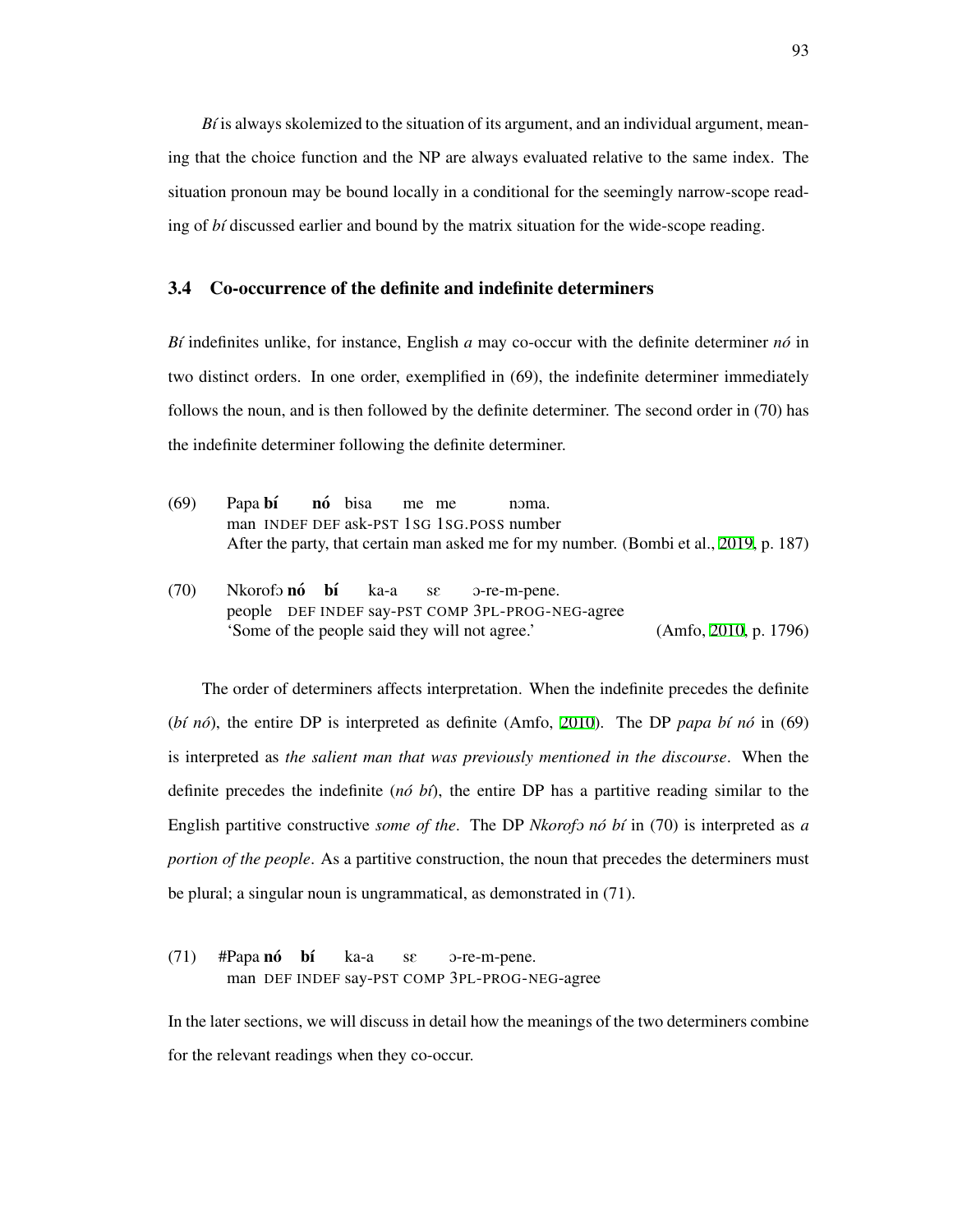Based on Hawkins (1978)'s classification of definite uses, a definite description has anaphoric uses, immediate situation uses, and larger situation uses. However, we have already concluded in the previous chapter that  $n\acute{o}$  does not have larger situation uses. As definite descriptions  $b\acute{i}$ *no´* constructions are licensed in anaphoric contexts, as illustrated in (72-a). The same context also licenses  $n\delta$  in (72-b). In both examples, the natural interpretation is that the man Dufie is talking about is the same as the man who was dancing. The indefinite expression  $papa b<sup>i</sup>$  in (72-c) is interpreted as a different man from the one who was dancing.

- <span id="page-103-0"></span>(72) Context: Dufie and Priscilla go to a party. During the party, they watch a man dancing. The following day, Dufie says to Priscilla:
	- a. Papa bí man INDEF DEF ask-PST 1SG 1SG.POSS number nó bisa me me noma 'That certain man asked me for my number.' Bombi et al. [\(2019](#page-206-3), p. 188).
	- b. Papa nó bisa man NO ask-PST 1SG 1SG.POSS number me me noma. 'The man asked me for my number.'
	- c. #Papa bí man INDEF ask-PST 1SG 1SG.POSS number bisa me me noma 'A certain man asked me for my number.'

*B´ı no´* definite descriptions are also licensed in immediate context situations, as (73-a) illustrates.

- (73) Context: Ama and Kofi are sitting in front of their house. They see a man walking down the street. Ama says to Kofi...
- a. Papa bí man INDEF DEF REL 3SG-PROG-come CD ask-PST 1SG 1SG.POSS number **nó** àa o-re-ba nó bisa me me noma. 'That certain man who is coming asked me for my number.'
- b. Papa nó àa o-re-ba man DEF REL 3SG-PROG-come CD ask-PST 1SG 1SG.POSS number nó bisa me me noma. 'The man who is coming asked me for my number.'
- c. #Papa bí man INDEF REL 3SG-PROG-come CD ask-PST 1SG 1SG.POSS number aa` O-re-ba nó bisa me me noma 'A certain man who is coming asked me for my number.'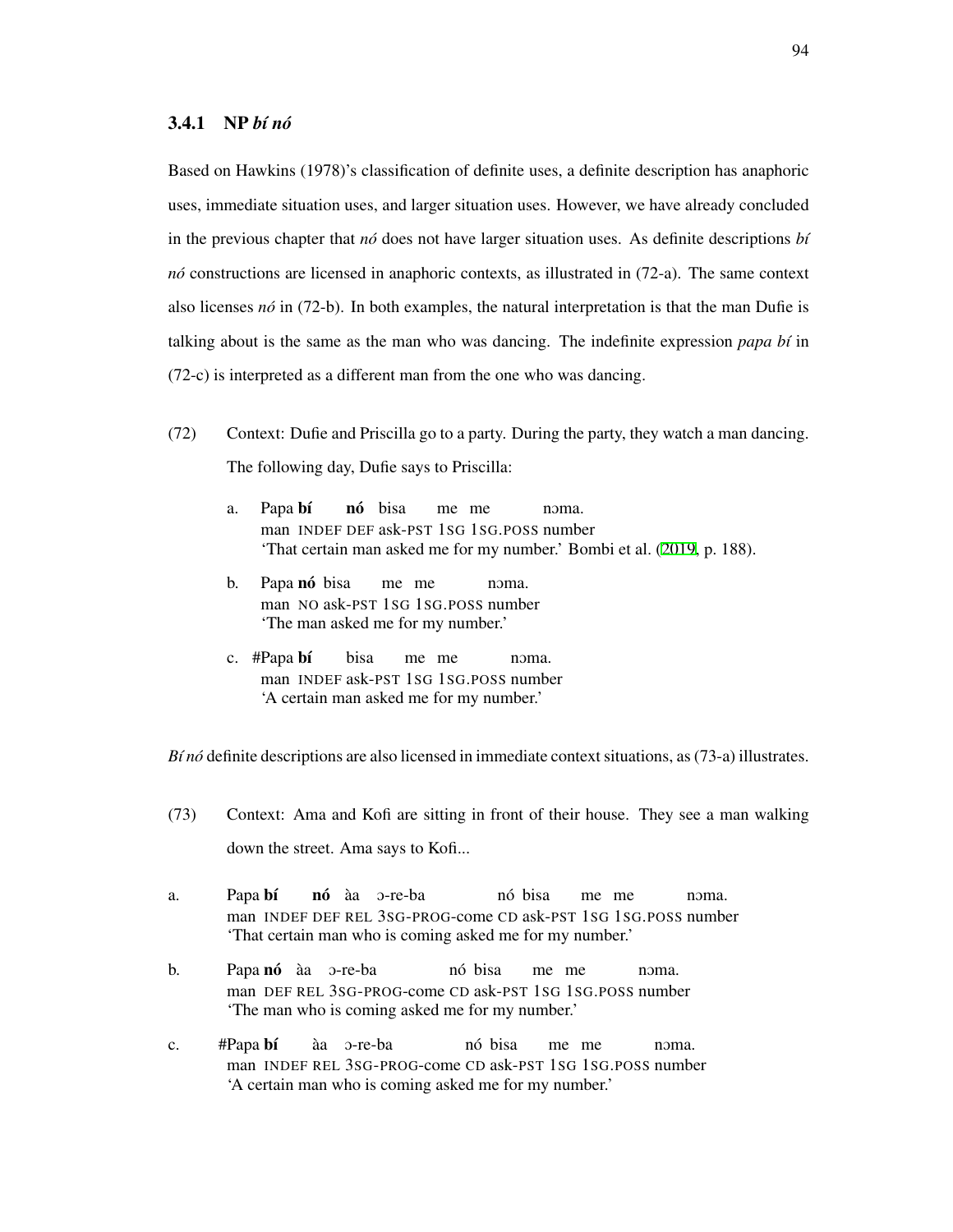Consistent with its characterization as definite expressions, *b´ı no´* NPs cannot be used to introduce new discourse referents, as (74) illustrates.

- (74) Context: At the beginning of a story ...
	- a. #Papa bí man INDEF DEF ask-PST 1SG 1SG.POSS number **nó** bisa me me noma. 'That certain man asked me for my number.'
	- b. #Papa nó bisa man NO ask-PST 1SG 1SG.POSS number me me noma. 'The man asked me for my number.'
	- c. Papa bí man INDEF ask-PST 1SG 1SG.POSS number bisa me me noma. 'A certain man asked me for my number.'

Nevertheless, not all contexts that license *no´* definite descriptions license *b´ı no´* definite descriptions. Consider, for instance, (75), which is a slightly modified variant of the context in Bombi et al. [\(2019](#page-206-3), p. 188). Examples such as these, where the referent of the salient NP has been previously introduced in the discourse, are typical contexts that license anaphoric definites. However, in this context, only *nó* definite descriptions are licensed. *Bí nó* definite descriptions are infelicitous.

- (75) Context: Dufie and Priscilla go to a party. During the party, they watch one man dancing. At the end of the party, they realized that the man was their former classmate, Kofi. Later in the evening, the man gave his number to Dufie. The following day, Dufie says to Priscilla.
	- a. Abrantie nó bisa man NO ask-PST 1SG 1SG.POSS number me me noma The man asked me for my number.
	- b. #Abrantie **bí** man INDEF NO ask-PST 1SG 1SG.POSS number nó bisa me me noma. The certain man asked me for my number.

A difference between the context in [\(72\)](#page-103-0) and the context in (75) is the addition that Dufie and Priscilla knew the identity of the man in question. In context [\(72\),](#page-103-0) they could only identify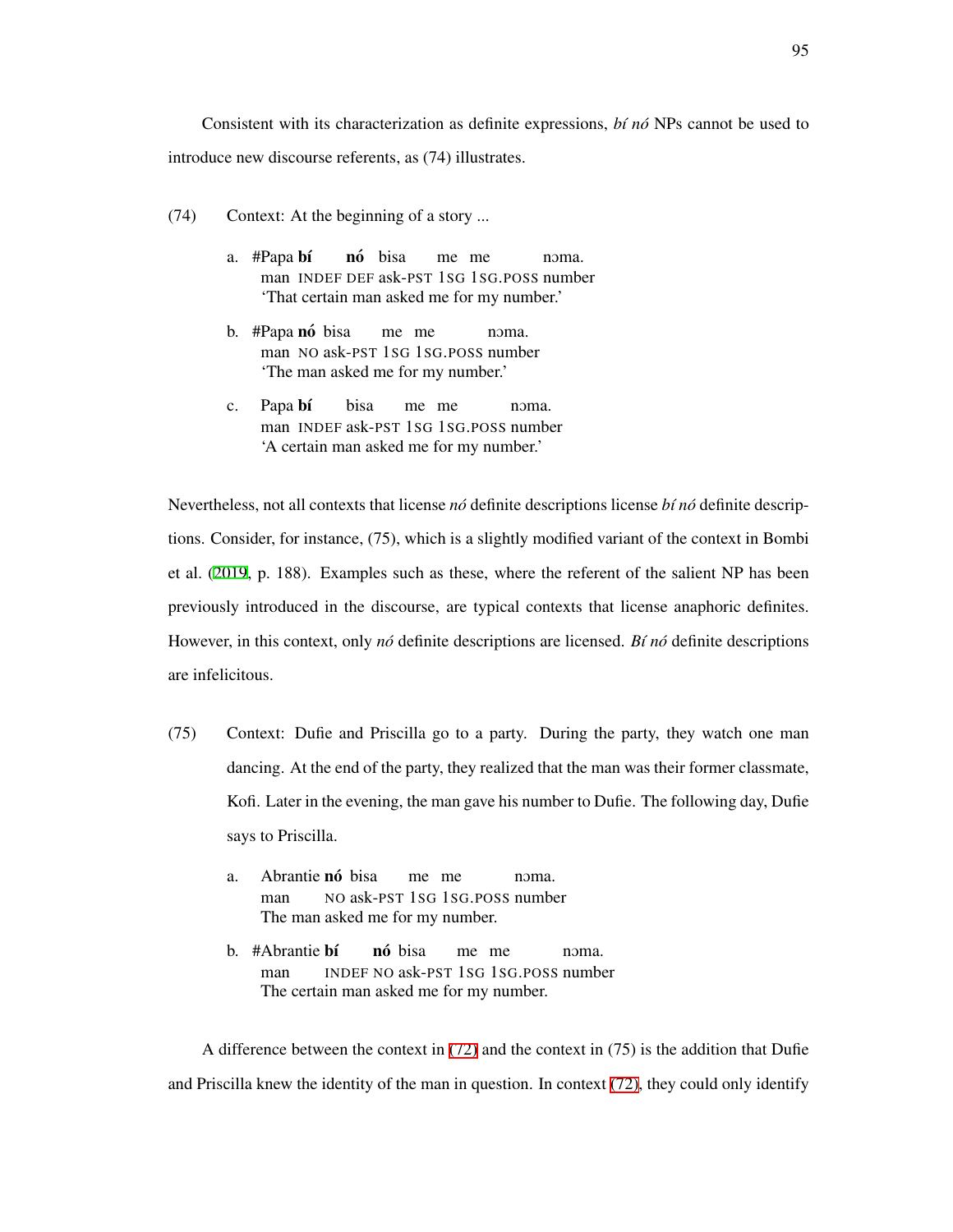the man with the description "the man who was dancing". On the contrary, in the context in (75), they knew his name and that they shared past experiences with him; they are acquainted with him. As previously pointed out by (Roberts, [2010\)](#page-216-2), acquaintance and familiarity should be treated as two distinct notions. Familiarity, as defined in the previous chapter, is related to keeping track of discourse referents in a discourse. A discourse referent is (weakly) familiar is the the existence of the entity is entailed in the discourse (Roberts, [2003\)](#page-216-3). Acquaintance, on the other hand, requires having some first hand experience with the referent. It is possible for a discourse referent to be familiar without requiring discourse participants to be acquainted with the relevant individual.

For a simple definite construction with  $n\delta$ , it is important that the familiarity presupposition is satisfied. Discourse participants may or may not be acquainted with the relevant discourse referent, as demonstrated in (75-a) and [\(72\)](#page-103-0) respectively. In the case of *NP b´ı no´* definite descriptions, a speaker signals two seemingly opposing notions. One, they signal that the discourse referent of the relevant NP is familiar by being previously mentioned or by being in the immediate situation, and that they are not acquainted with the referent of the NP, where acquaintance means they are ignorant of some critical characteristics of the NP that is needed to identify the referent. Familiarity, as already argued, is associated with the definite determiner *no*<sup> $\delta$ </sup>. I show, in the rest of this section that the anti-acquaintance inference, or rather the ignorance inference, is a property of the indefinite determiner *b´ı*.

#### The ignorance inference of *b´ı*

One of the main claims about *b´ı* indefinites proposed at the beginning of this chapter is that the use of the determiner rather than a bare noun signals that the speaker has a particular referent in mind. The relevant examples are repeated in (76). Where the choice of (76-a) over (76-b) means the speaker has a particular shoe in mind that they want to buy.

- $(76)$  a. Me-re-ko-to 1SG-PROG-go-buy shoes mpaboa bí. INDEF 'I am going to buy a (certain) pair of shoes.'
	- b. Me-re-ko-to 1SG-PROG-go-buy shoesmpaboa.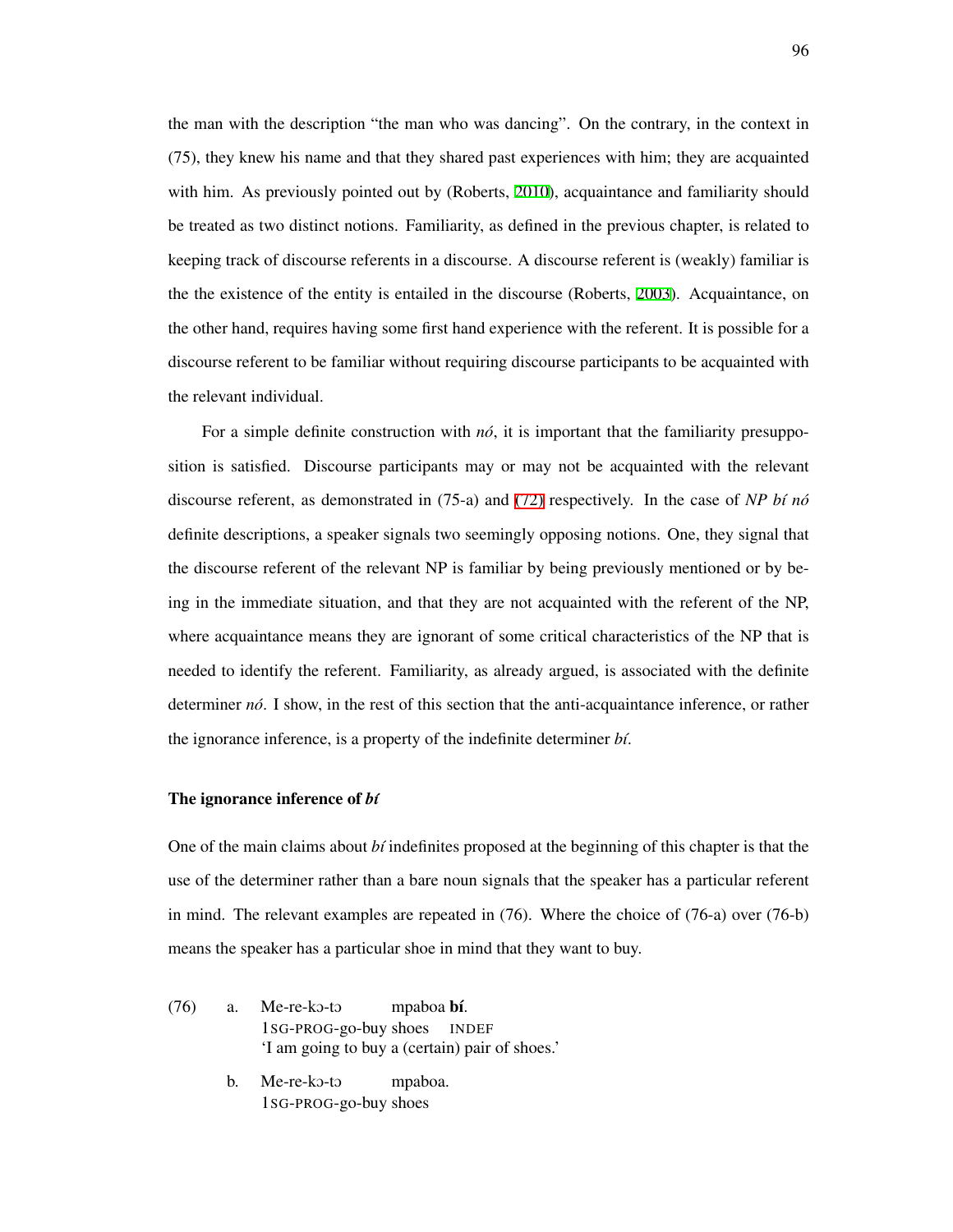'I am going to buy a pair of shoes. (Amfo, [2010](#page-205-0), p. 1787)

However, examples such as (77) also show that the use of the determiner is compatible with some ignorance about the referent of the NP. In (77), the speaker knows that the movie Ama wants to watch is new, but they are ignorant about the name of the movie.

(77) Ama pE Ama want COMP 3SG-MOT-watch movie new IND REL PERF-come 1SG-NEGsE  $O$  $k$ o-hw $\varepsilon$ sini foforo **bi** a aba. Me-nnim sini know movie one even koro mpo. 'Ama wants to see a certain new movie. I don't even know what movie.'

Specific indefinites, according to Ionin [\(2006](#page-211-4)) may carry two felicity conditions on their use: *noteworthiness* and *identifiability*. See also Abusch and Rooth ([1997](#page-204-1)) and Farkas ([2002a](#page-209-3)) for similar views. The indefinite description is noteworthy if their identity is important and further information may be given about them. Going back to the difference between the use of the bare noun and the indefinite determiner in (77), suppose we modify the context as in (78). In such as context, where any shoe that Kwame buys does not stand out, *b´ı* is infelicitous, even though Kwame has a particular shoe in his mind. *B´ı* indefinites, therefore, require that the indefinite description signals noteworthiness.

(78) Context: Kwame is a High School student. In his school, only two prescribed set of shoes are allowed.

Me-re-ko-to 1SG-PROG-go-buy shoes mpaboa #bí. INDEF 'I am going to buy shoes.'

Identifiability, on the other hand, requires some form of knowledge on the part of the speaker. It means that the speaker can answer the question *what X is this?* The identifying property may be any relevant property that singles out the referent. Additionally, identifiability is context dependent, that is, what a speaker needs to know about a referent in order count as knowing the referent is determined by the context. In (77) for instance, the description 'new movie' is a both a noteworthy property and identifiable property that separates the movie Ama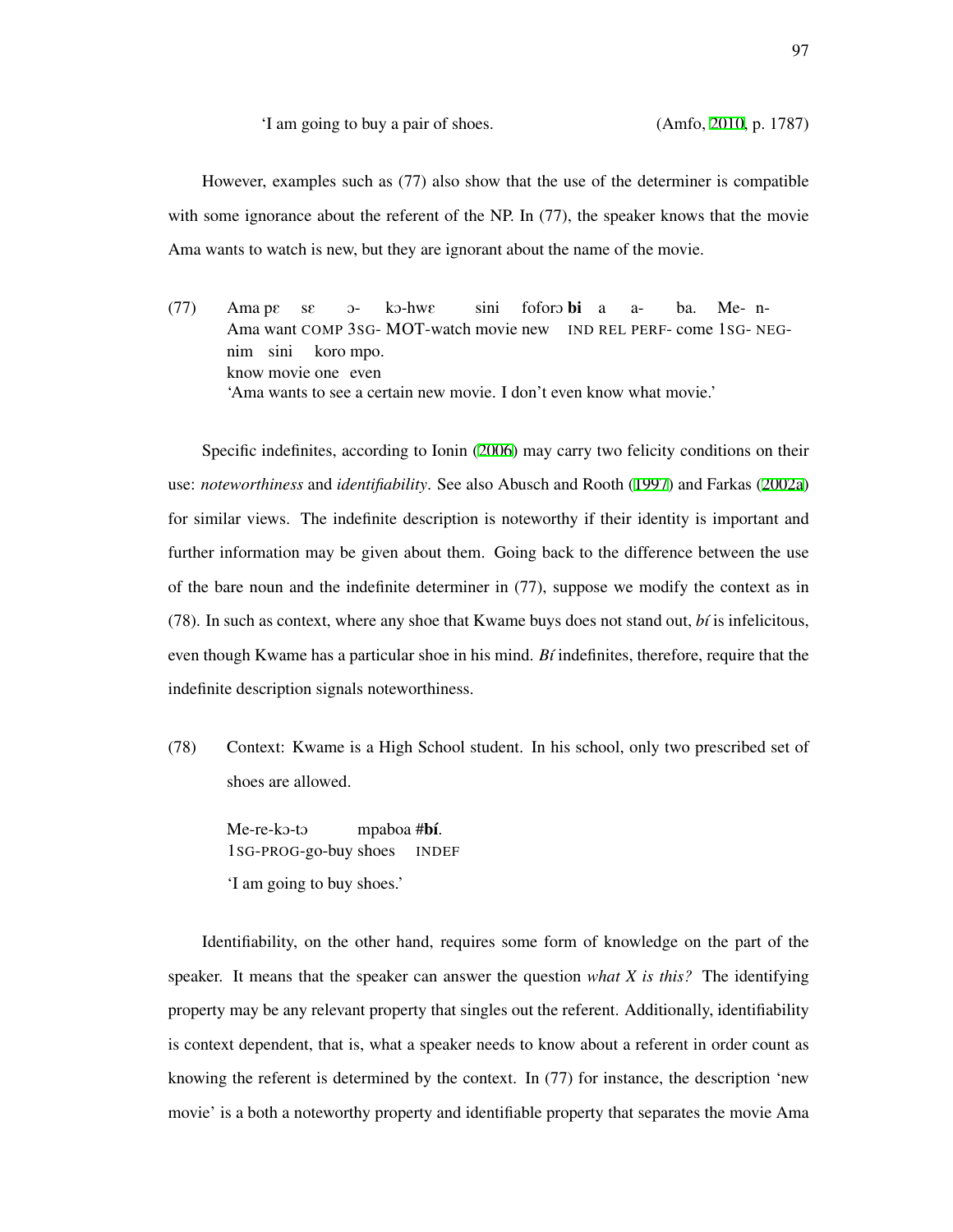wants to watch from other movies.

Across languages, we find indefinite determiners that signal a speaker's ignorance or indifference regarding some property of the witness of an existential claim. Alonso-Ovalle and Menéndez-Benito ([2003](#page-205-3)) propose that we refer to these indefinites as *epistemic indefinites*.<sup>[8](#page-107-0)</sup> Epistemic indefinite determiners include German *irgendein* (Aloni, [2012;](#page-204-2) Kratzer and Shimoyama, [2002\)](#page-213-1), Italian *(un) qualche* (Aloni and Port, [2011](#page-204-3); Aloni, [2012;](#page-204-2) Zamparelli, [2008\)](#page-219-1), English *some* (Becker, [1999;](#page-206-4) Farkas, [2002b;](#page-209-6) Alonso-Ovalle and Menéndez-Benito, [2003\)](#page-205-3) a.o. Using *irgendein* (79), *(un) qualche* (80), and *some* [\(81\)](#page-107-1), the speaker conveys that they are unable to identify the witness of the existential claim.<sup>[9](#page-107-2)</sup>

- (79) *Irgendein* Student hat angerufen. #Rat mal wer? Irgend-one student has called guess prt who Conventional meaning: Some student called (the speaker does not know who)
- (80) Maria ha sposato *un qualche* professore. #Indovina chi? Maria has married a qualche professor guess who Conventional meaning: Maria married some professor (the speaker does not know who) (Aloni and Port, [2015](#page-204-4), p. 117)
- <span id="page-107-1"></span>(81) Look some professor is dancing on the table! (Alonso-Ovalle and Menéndez-Benito, [2003,](#page-205-3) p. 4).

The ignorance component of epistemic indefinite arises in two contexts. In the first context, the speaker cannot identify the witness of the existential claim among a plurality of ref-erents in the domain, (Alonso-Ovalle and Menéndez-Benito, [2003,](#page-205-3) [2010](#page-205-4), [2013;](#page-205-5) Kratzer and Shimoyama, [2002\)](#page-213-1). In the second context, the speaker can identify the witness of the existential claim, but ignorant of certain aspects of this witness (shift in method of identification) (Aloni, [2012](#page-204-2); Aloni and Port, [2015\)](#page-204-4). The ignorance component of  $b\ell$  is of the second type —a shift in method of identification (Owusu, [2019](#page-214-2)). The speaker can identify the referent but is ignorant of certain important facts about the referent. For that reason, adding *guess who* is

<span id="page-107-2"></span><span id="page-107-0"></span><sup>8</sup>Epistemic indefinites is a different notion from epistemic specificity discussed in *§*4.1

<sup>&</sup>lt;sup>9</sup>See Alonso-Ovalle and Menéndez-Benito ([2013](#page-205-5)) for a comprehensive list of epistemic indefinites across languages, a summary of recent analyses, and problems with the analyses.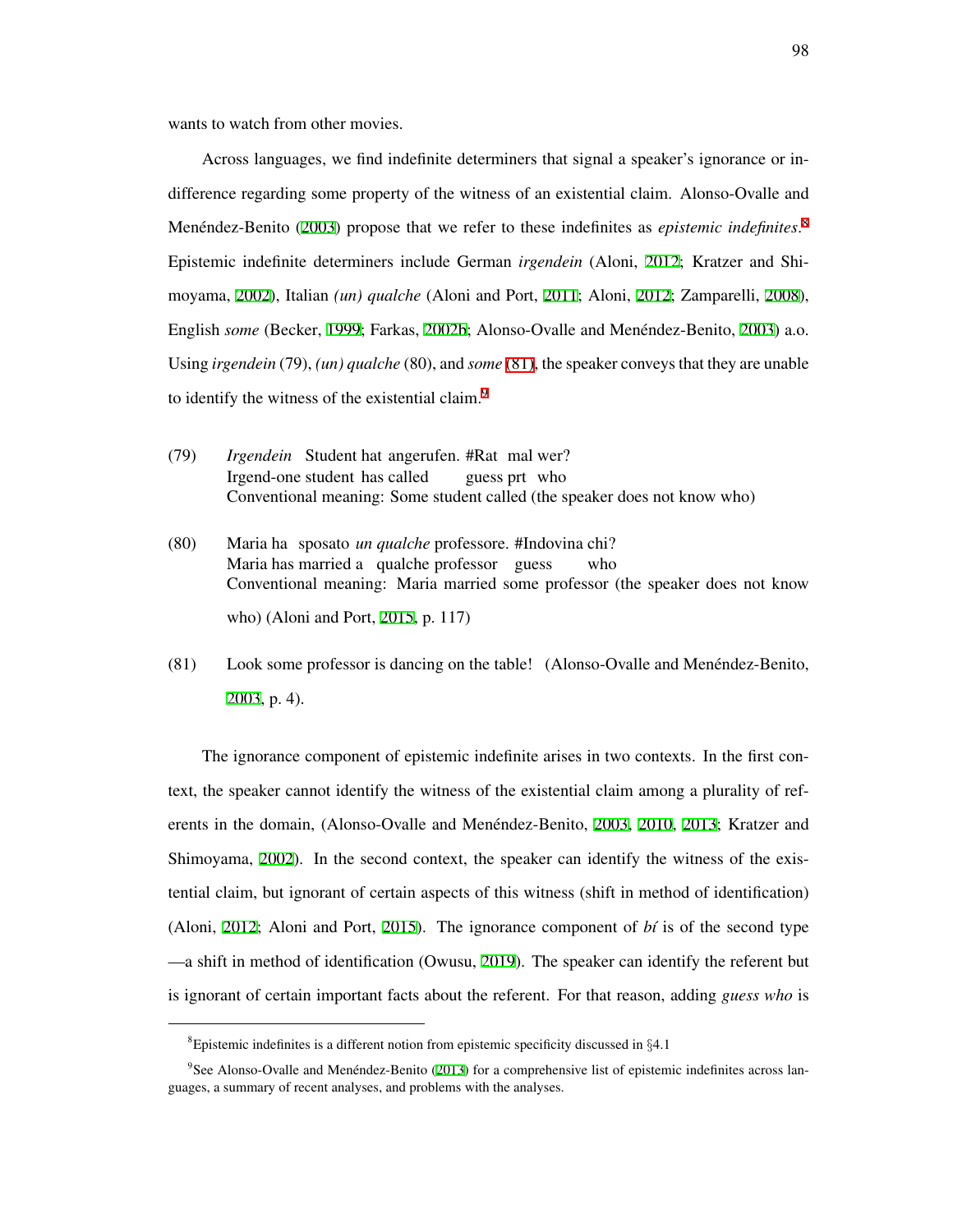pragmatically odd. Similarly, *some* can be used in [\(81\)](#page-107-0) to convey that the speaker does not have any more information about the witness of the existential claim.

Aloni and Port [\(2011](#page-204-0), [2015\)](#page-204-1), based on Aloni [\(2001\)](#page-205-0) and Aloni ([2008\)](#page-204-2), propose that every context provides a method of identifying the witness of an existential claim. Indefinites also introduce a method of identifying the witness of an existential claim. Thus, in every context where an epistemic indefinite is used, two methods of identification are at play. An epistemic indefinite is only acceptable in contexts where the method of identification provided by the context and that introduced by the indefinite are different. Aloni and Port ([2011,](#page-204-0) [2015\)](#page-204-1) list three identification schemas ( that is, methods of identification): naming, description, and ostension. These are used in the examples below to demonstrate the epistemic indefinite use of *b´ı*. The identification schemas are paired; first is the context required for knowledge, and the second is the identification provided by the epistemic indefinite.

#### Description and Naming

Scenario: You are visiting a foreign university and you want to meet a professor.

 $(82)$ 1SG-PROG-search Me-rehwehwe professor bi, ono na oprofessor IND, 3SG FOC. 3SG-COP. head of department, 1SGyE head of department, men-NEG-know 3SG-POSS name. nim ne din. 'I am looking for some professor, he is the head of department but I don't know his name.'

Speaker-can-identify *→* [Description], unknown *→* [Naming]

In this scenario, the method of identification contextually required for knowledge is naming, but the referent of the epistemic indefinite can only be identified by description.

### Ostension and Naming

Scenario: You are watching a football match and a player gets injured so you tell your friends.

(83) Hwe player bi alook player IND PERF-be.injured, 3PL call 3SG.OBJ what pira, yE frE no sen? 'Look, some player is injured, what is his name?'

Speaker-can-identify *→* [Ostention], unknown *→* [Naming]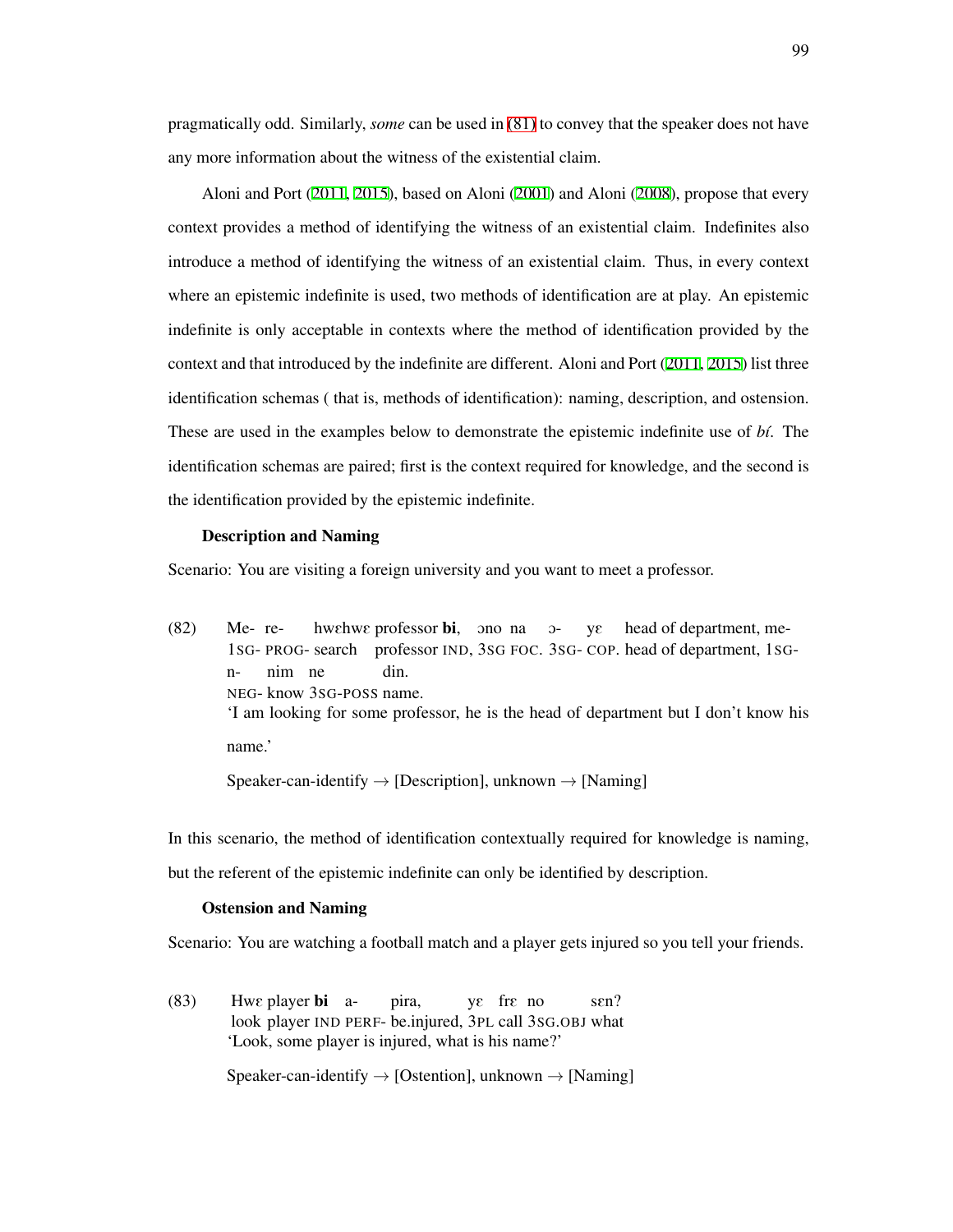In this scenario, the method of identification contextually required for knowledge is naming, but the referent of the epistemic definite can only be identified by ostension. By using a description, the speaker signals a shift in the method of identification, thus implying their ignorance of the contextually relevant method of identification.

Now that we have established that *b´ı* has an ignorance inference, we can go back and look at the difference between the contexts that license *NP b´ı no´* and the contexts that do not. Let us begin from the context that licenses *NP b´ı no´* given in [\(72\)](#page-103-0) and repeated in (84). In this context, the method of identification introduced by the indefinite, the one that Dufie and Priscilla use, is description. The indefinite description in this context only identifies the man as 'the man who was dancing'. What would one consider to be an appropriate method of identification required by the context to count as knowing the referent of the indefinite? It is unlikely that it is description, as one can describe certain properties of the referent without knowing who they are. Ostension is also unlikely for the same reason. It is most likely that this accepted method of identification in this context is naming. If that is the case, the method of identification required by the context and the one supplied by the indefinite are different, thus licensing the indefinite. The definite determiner is licensed because the referent of the noun is familiar. Thus the context satisfies the presupposition of the definite and the inference of the indefinite.

(84) Context: Dufie and Priscilla go to a party. During the party, they watch one man dancing. The following day, Dufie says to Priscilla:

Papa bí man INDEF DEF ask-PST 1SG 1SG.POSS number **nó** bisa me me noma 'That certain man asked me for my number.'

The only difference between the context in (84) and that one in (85) is the fact that Priscilla and Dufie can in fact identify the referent of the indefinite by name. On the assumption that the method of identification required by the context to count as knowledge is naming, the method of identification supplied by the indefinite is the same as that required by context. We predict that the indefinite is infelicitous in this context.

(85) Context: Dufie and Priscilla go to a party. During the party, they watch one man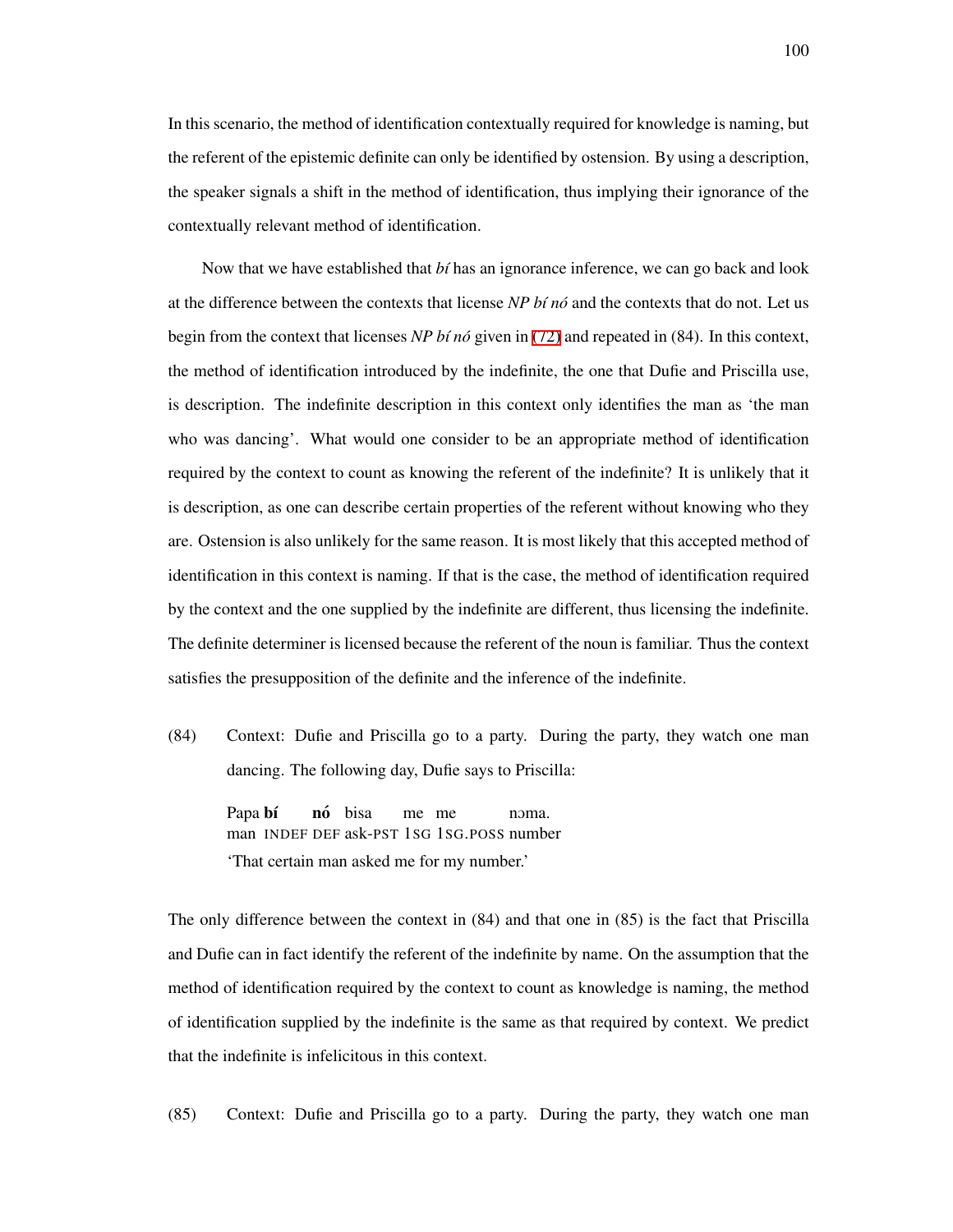dancing. At the end of the party, they realize that the man was their former classmate Kofi. Later in the evening, the man gives his number to Dufie. The following day, Dufie says to Priscilla.

#Abrantie **bí** man INDEF NO ask-PST 1SG 1SG.POSS number nó bisa me me noma That certain man asked me for my number.

In *§*3.5, I argue that *b´ı* is a specific indefinite choice function whose value is contextually determined, typically by the speaker. How do we reconcile this meaning with the ignorance inference? In other words, if the speaker has a particular referent in mind in (86), then they cannot be ignorant about the referent of the indefinite. Recall, however, that the ignorance inference is not about the referent itself; rather it is about identifying some context-determined property that counts as knowing the referent. A speaker can have a referent in mind, but the method of identification supplied by the indefinite may still differ from that required by context. The Russian *-to* indefinites, which Yanovich ([2005\)](#page-219-0) characterized as free contextually-determined choice functions, also have ignorance inferences. Similar to the proposal for Akan, Kagan ([2011](#page-212-0)) frames the ignorance inference as speaker identifiability, treating what counts as identifiability as context-dependent.

### Putting together *NP* bi nó

In English, the definite determiner *the* and indefinite determiner *a* are in complementary distribution. Neither order in (86) is possible. The definite determiner may not precede the indefinite determiner, and the indefinite determiner may not precede the definite determiner.

<span id="page-110-0"></span>(86)  $*$ The a/  $*$ a the the boy came here.

In a classical Standard Theory of generative grammar proposed by Chomsky ([1965\)](#page-207-0), the ungrammaticality of (86) was accounted for by assuming that both constituents are variants of the same syntactic head. Only one constituent is allowed to fill a syntactic head position at any given time, and so the two determiners may not co-occur.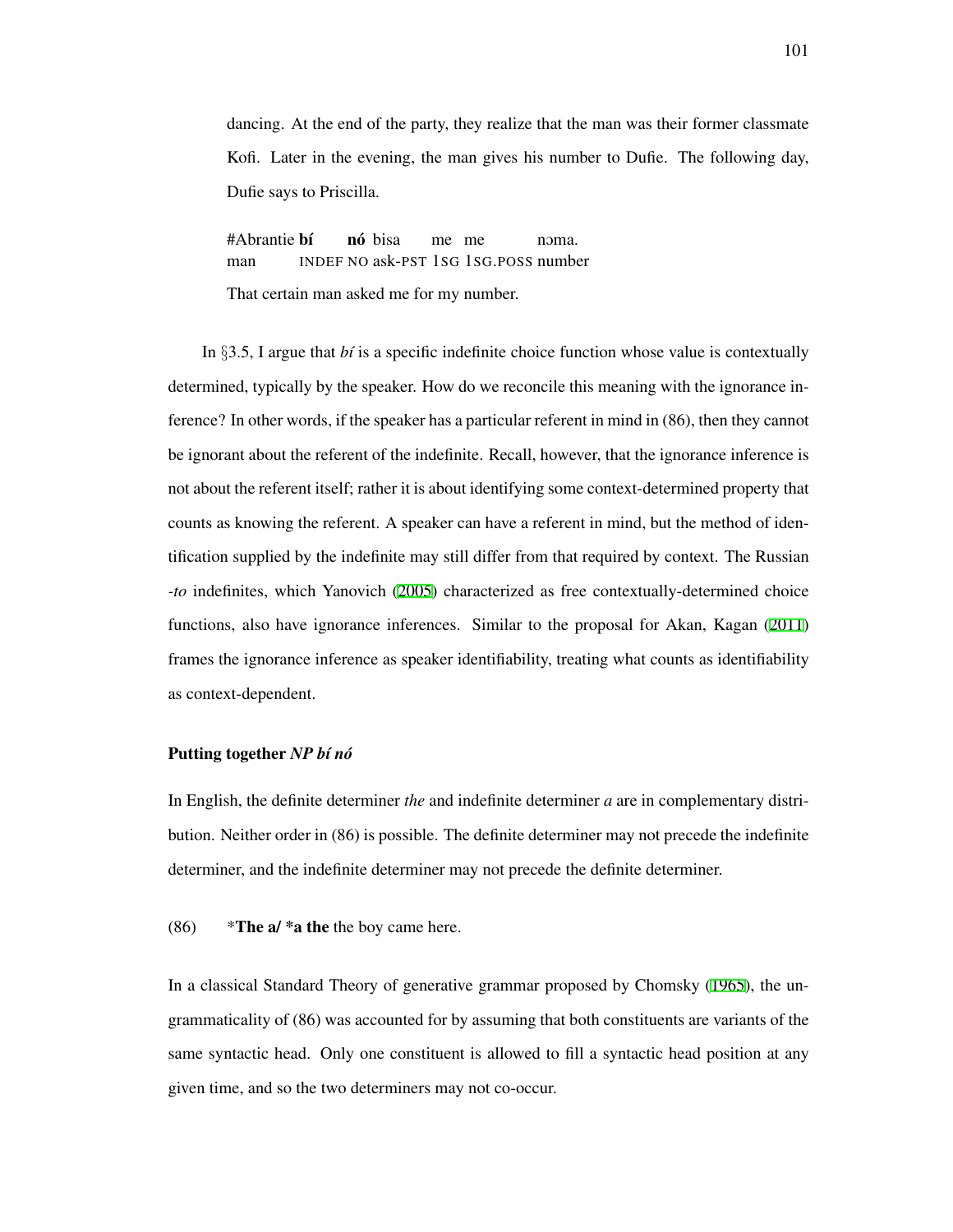Nevertheless, Lyons ([1999](#page-213-0)) assuming Abney (1987)'s expanded DP hypothesis, argued that the definite and indefinite determiners occupy different syntactic positions. He takes the definite determiner to be the head of the DP, and the indefinite to occur as the specifier or head of the projection that hosts numerals, that is CardP (Cinque, [1999\)](#page-207-1) or NralP (Aboh, [2010\)](#page-204-3). Lyons ([1999\)](#page-213-0) provides some empirical evidence in support of the hypothesis that indefinites and numerals occupy a syntactic position different from the definite. Consider the distribution in (87) and (88). While the definite can precede and structurally dominate the numeral one (87), the indefinite determiner cannot (88).

- (87) The one boy who came here is my favorite.
- $(88)$  \*A one boy who came here is my favorite.

For Lyons ([1999\)](#page-213-0), the inability of the definite and indefinite determiners to co-occur in [\(86\)](#page-110-0) is, therefore, not a consequence of the syntax. He attributes this effect to a phonological constraint that blocks weak forms from occurring in a non-initial position in a phrase (Lyons, [1999](#page-213-0)). Both determiners, he argues, are weak forms, and so neither order is permitted.

Coming back to Akan, it has already been established that the definite and indefinite determiners do not mutually exclude each other. This leads to the conclusion that neither Chomsky (1965)'s syntactic nor Lyons' (1999)'s phonological explanation extends to Akan. Additionally, numerals in Akan may co-occur with both the definite and indefinite determiners, as shown in (89) and (90), respectively. The example in [\(91\)](#page-111-0) also shows that the numeral may co-oocur with both determiners

- (89) Abofra baako no´ ba-a child one DEF come-PST here ha. Literal meaning:'The one child came here.'
- (90) Abofra baako bí child one INDEF come-PST here ba-a ha. Literal meaning:'A certain one child came here.'
- <span id="page-111-0"></span>(91) Abofra baako bí child one INDEF DEF come-PST here nó ba-a ha. Literal meaning:'The certain one child came here.'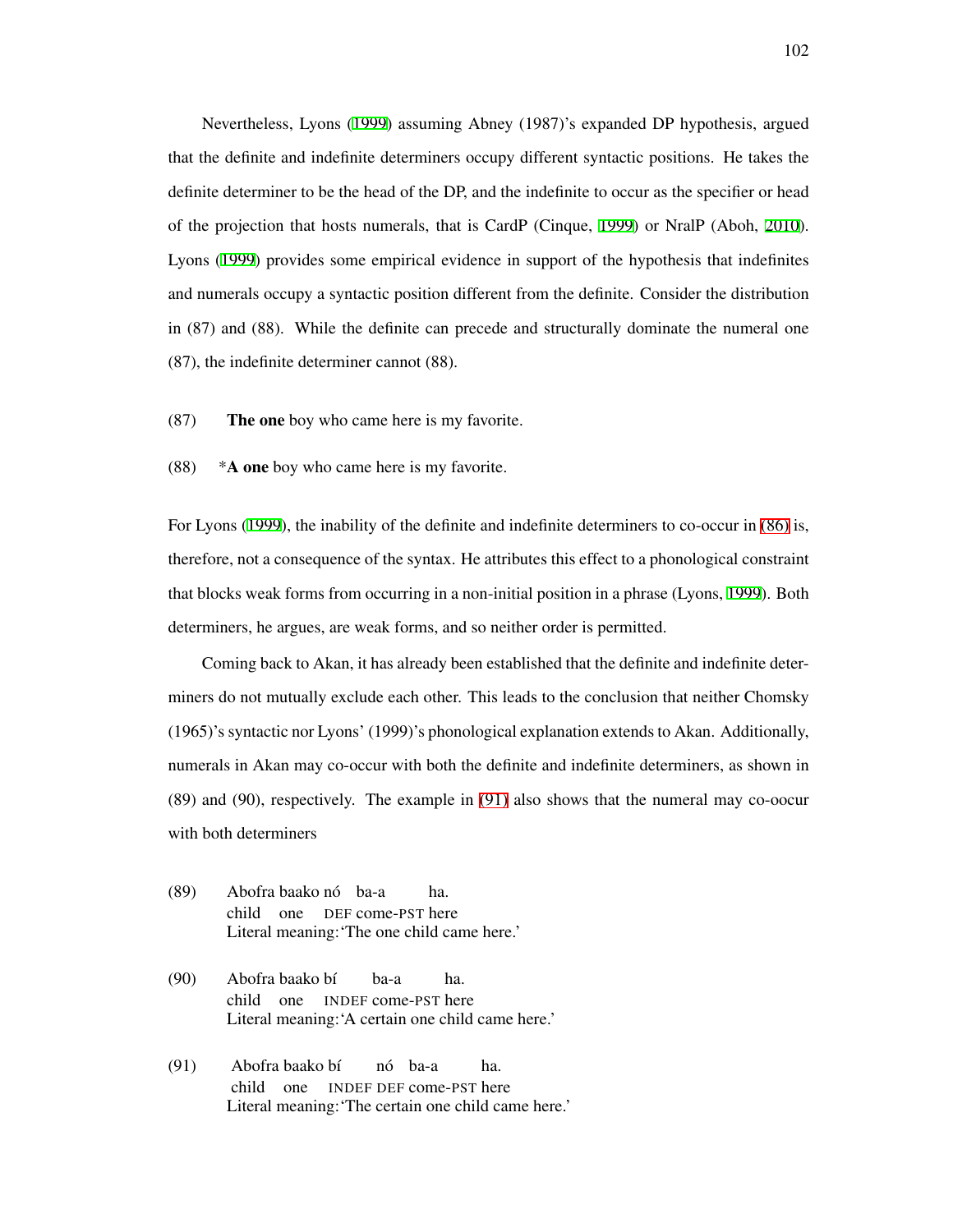Though I do not attempt to discuss the D-system of Akan at greater length, the examples above are clear evidence that the definite determiner, indefinite determiner, and numerals target different positions in the D-system. In the previous chapter, I proposed that  $n\delta$  is a nominal modifier, and D is the domain of definiteness. Since the specific syntactic label of the *no´* projection is not relevant to the current analysis, it as labeled as FP. The projection that hosts the indefinite determiner will be labelled as XP. The DP in (92), therefore, has the syntax in (93).

- <span id="page-112-0"></span>(92) Context: Dufie and Priscilla go to a party. During the party, they watch a man dancing. The following day, Dufie says to Priscilla:
	- [<sub>DP</sub> Papa bí man INDEF DEF ask-PST 1SG 1SG.POSS number **nó**] bisa me me noma.

'That certain man asked me for my number.'

(93)



Considering just the types, (94) based on the syntax in (93) can be interpreted compositionally. The NP *man*, which is type  $\langle e, st \rangle$  combines with the indefinite, which is type *⟨⟨e, st⟩, e⟩*. The result is an individual of type *e*, which is unable to combine with *no´* directly. We resolve the type mismatch by employing a version of Partee's (1986) IDENT type-shifter that is modified to include situations and worlds. Afterwards, *no´* combines with the singleton set. Finally, D takes the FP as a complement.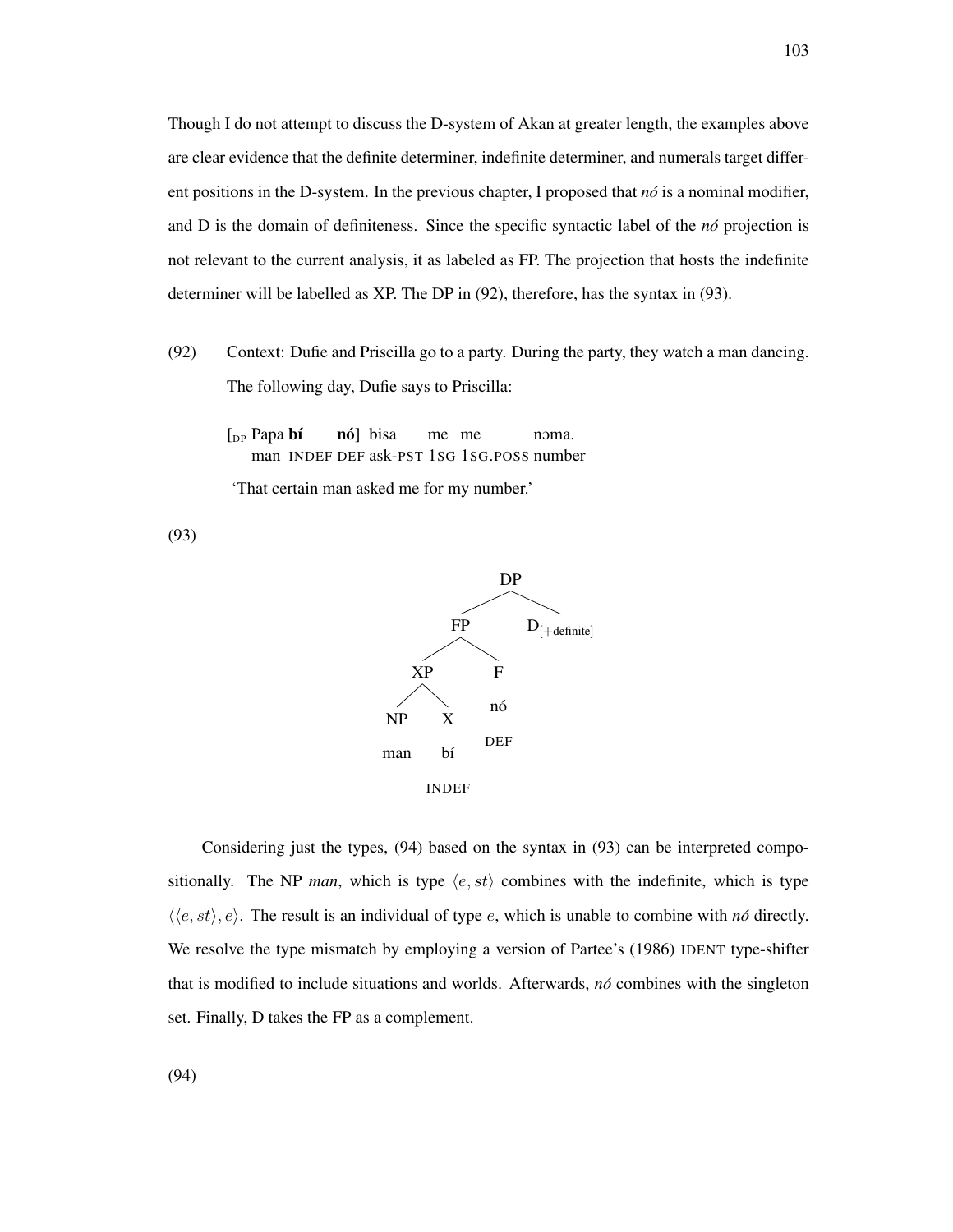

The modified IDENT takes something of type *e* and returns something of type  $\langle e, st \rangle$ , as shown in (95).

# (95) Modified IDENT:  $\lambda y \lambda x \lambda s.x = y(s)$

Recall from the previous chapter that *nó* has two presuppositions: a familiarity presupposition and a non-uniqueness presupposition. For the definite description in example [\(92\)](#page-112-0), with the denotation in (95), the familiarity presupposition is satisfied because the referent of the NP has been previously mentioned in discourse. The non-uniqueness presupposition can be satisfied if the cardinality of the XP *papa b´ı* outside of the current discourse is greater than one. However, it is not clear that this is possible given our claim that *b´ı* is a choice functional expression. Choice functions picks one member out of a set, so the cardinality of  $f(\text{man})$  is one, independently of context. Under the above assumptions, therefore, the indefinite NP *papa b´ı* should be incompatible *no´*. This conclusion is, however, not supported by the data in [\(92\).](#page-112-0)

The problem in (95) appears to be that we want *no*<sup> $\delta$ </sup> to combine with the noun first, so that the non-uniqueness presupposition can be a condition on the N-set, before combining with *b´ı*. In fact, this is precisely what Bombi et al. ([2019](#page-206-0)) propose as shown in (96). The problem, of course, is that while it captures the semantics, it does not reflect the surface word order: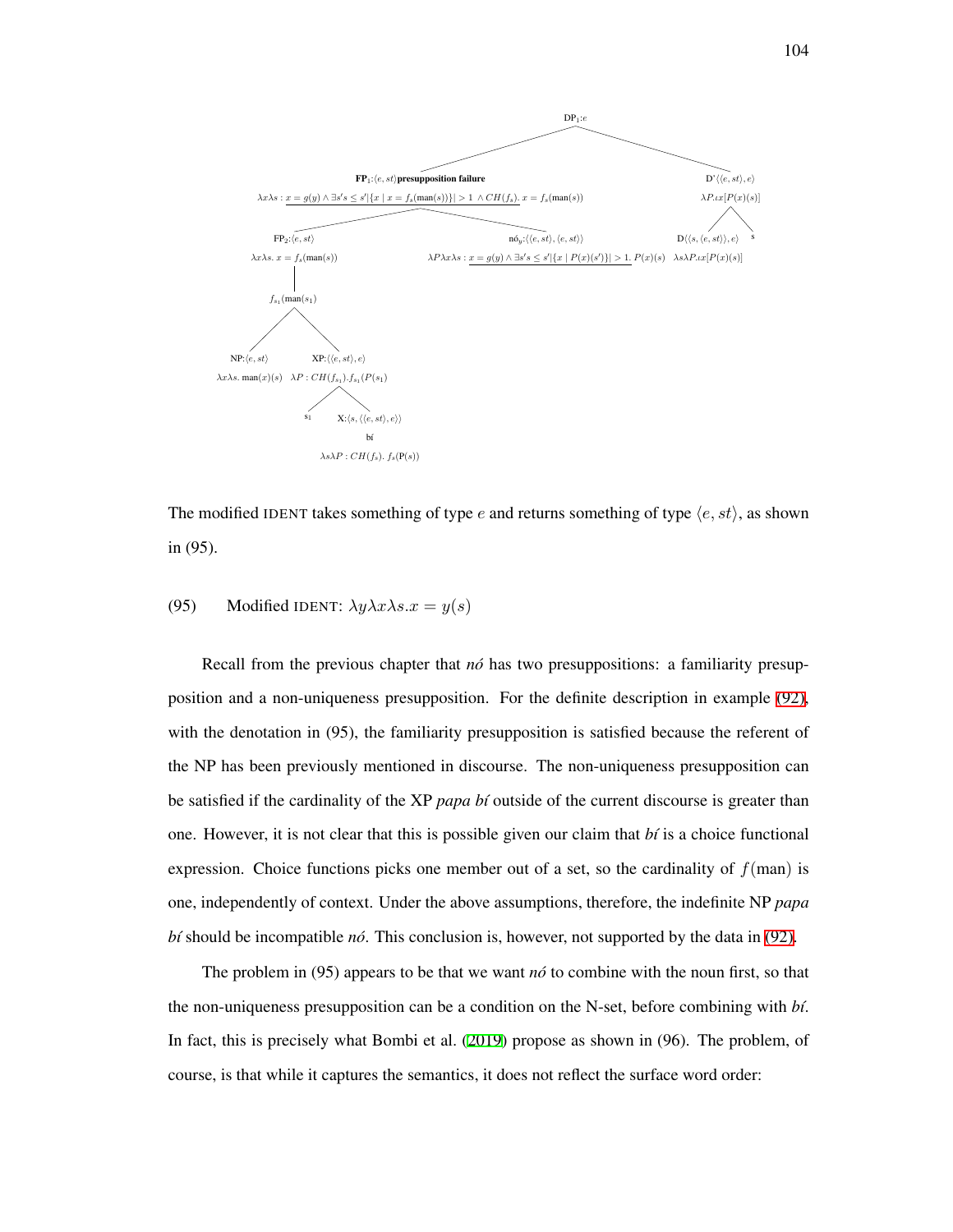

What are the options then? Here, I develop an alternative, following a suggestion of Veneeta Dayal (p.c.), which admittedly involves several stipulations but may well show us the path forward. I suggest that *b´ı no´* NPs are underlyingly two coordinated DPs: NP *b´ı* & NP *no´*. To get a sense of how this can resolve the problem of compositionality, let us consider the informal rendering of it in (97):

(97) Papa bí man INDEF CONJ man DEF come-PST here ne papa **nó** ba-a ha. 'A man (we haven't discussed before) and the (unique familiar) man came here.'

The idea is that the determiners interact with the N-sets independently, and satisfying their semantic requirements, before combining with each other.

To make it more precise, consider the [N *bi no*<sup> $\delta$ </sup>] structure in a concrete case like (98) with the schematic structure in (99):

(98) Context: Dufie and Priscilla go to a party. During the party, they watch a man dancing. The following day, Dufie says to Priscilla:

Papa **bí** man INDEF CONJ man DEF come-PST here ne <del>papa</del> **nó** ba-a ha.

Literal meaning: "The same man who we don't know very well but has been previously mentioned came here.

'The certain man asked me for my number.'

(99)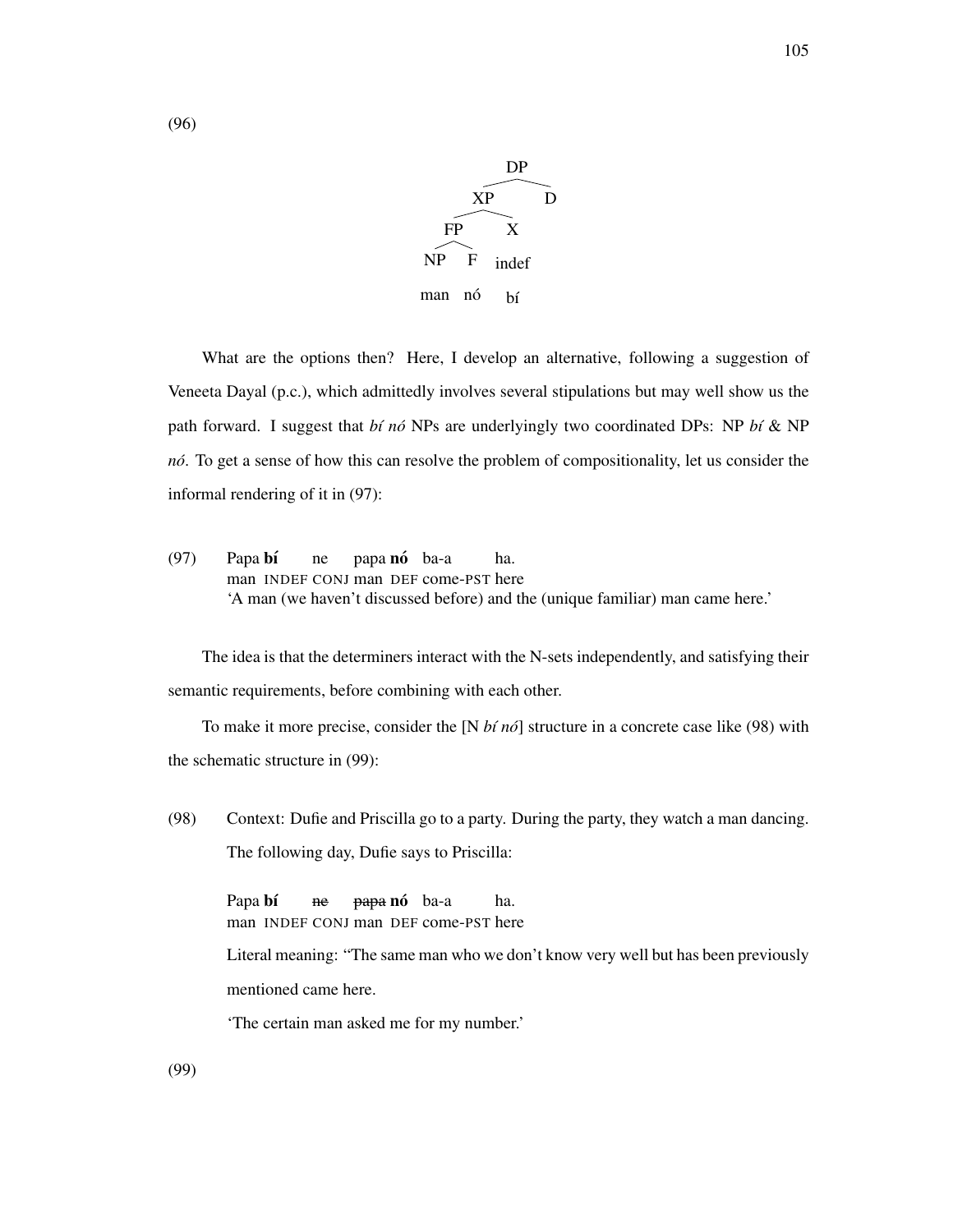

To put this in context, DP coordination typically involves the overt coordinator *ne*, but Akan has serial verb constructions (SVCs), which can be argued to involve covert coordination within the VP (Dolphyne, [1996](#page-208-0); Osam, [1994b](#page-214-0); Abrefa, [2009,](#page-204-4) a.o). Taking this, we also posit deletion of the second NP, under identity with the first, as has been proposed for VP ellipsis by Hardt ([1992](#page-210-0)), for example. Such deletion happens at PF, which means at LF both NPs are visible. We assume that the conjction combines with the covert D.

We show the final derivation for this structure, using the semantics for *no*<sup> $\alpha$ </sup> argued for earlier in (100). I suggest that *man bt* undergoes Partee's IDENT as in (100-b), in order to become type compatible with the other conjunct:

(100) a. 
$$
\[\text{man no } y\]^g = \lambda x \lambda s : x = g(y) \wedge \exists s's \le s' |\{x \mid man(x)(s')\}| > 1. man(x)(s)
$$
  
b.  $\[\text{man bo } y\]^g = \lambda x \lambda s : CH(f_{s_1}). x = f_s(\text{man}(s))$ 

These meanings feed into the &P, as shown below: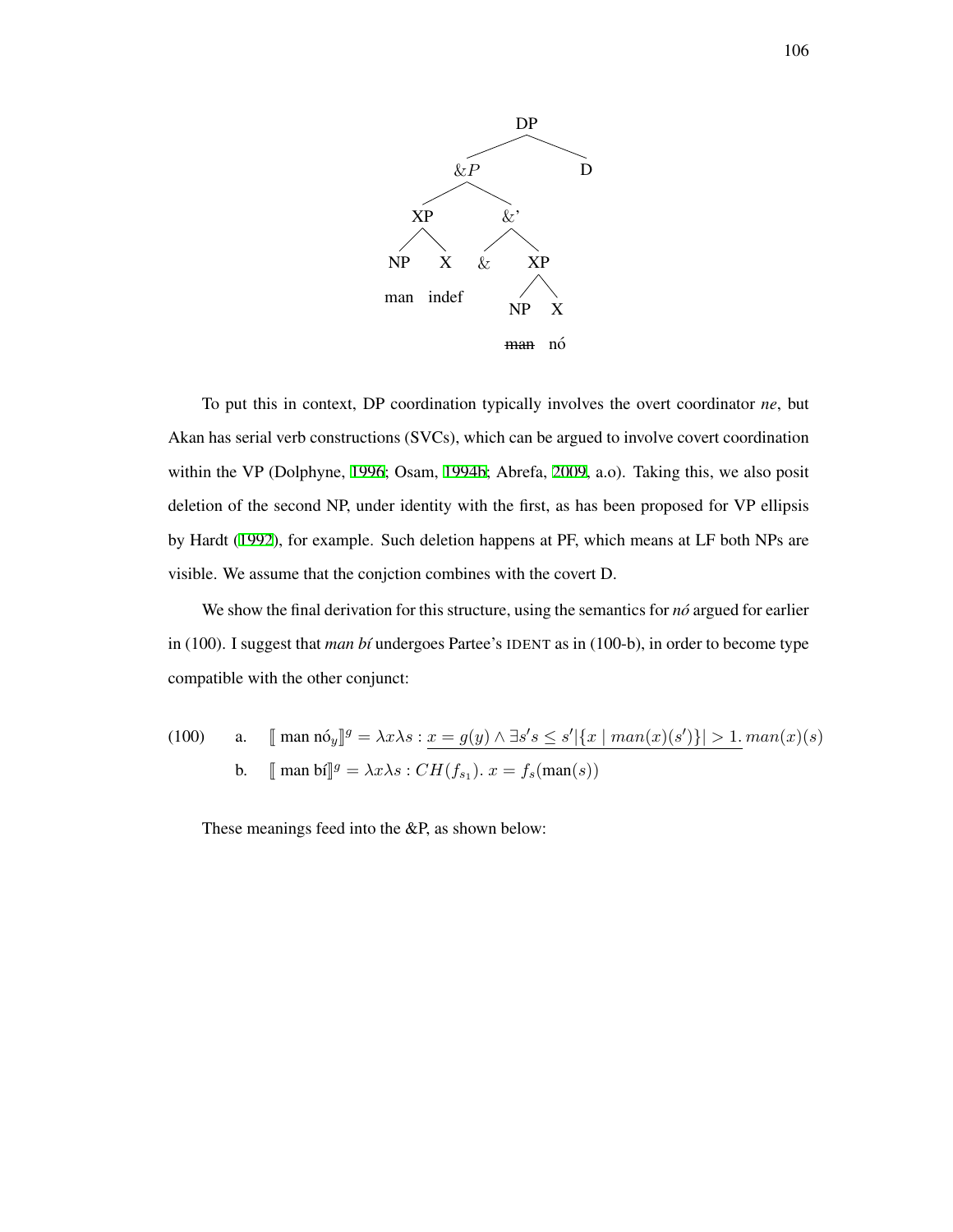

The head & introduces a conjunction structure with two arguments of type *⟨e, st⟩*. The first is saturated by the IDENT-shifted *man bí*, the second by *man nó*. As noted earlier, the presuppositions of *b´ı* and *no´* are thus satisfied independently. This is then followed by the ellipsis of the second instance of man. Since &P is of type  $\langle e, st \rangle$ , a null D is projected to derive a type *e* meaning. The final derivation is given in (101):

(101)  $\llbracket$  man nó<sub>*y*</sub> bí  $\rrbracket^g = \iota x$ . MAN BÍ  $\cap$  MAN NÓ  $(x)(s) \approx$  The unique individual that is familiar and subject to whatever constraints are imposed by the choice function.

We see then that it is possible to derive the correct meaning for *NP b(n6*, though admittedly there are several moves that call for independent motivation and justification.

### 3.4.2 NP *nó bí*: a partitive construction

Let us now consider the alternative order NP *nó bí* and the fact that it has a partitive interpretation. To put it in context, consider a typical partivite construction in English, such as those listed in (102).

(102) a. Some of the boys are weak.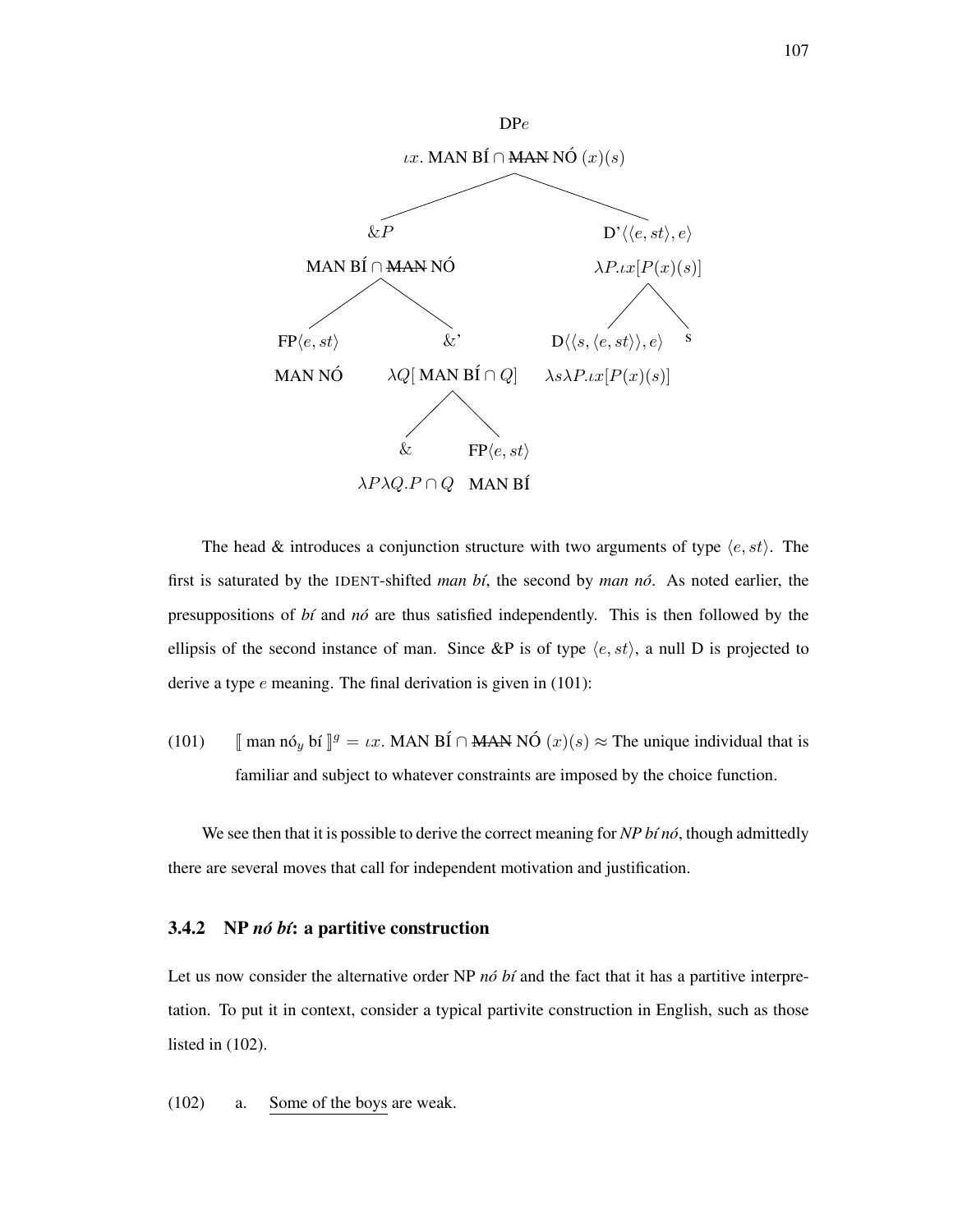- b. Some of the water spilled.
- c. One of the issues has been solved.
- d. All of the students are present.

Partitive constructions tend to express a part-whole relation between two sets of the same kind (Selkirk, [1977](#page-211-0); Jackendoff, 1977; Seržant, [2021](#page-217-1)). They are typically divided into parts, the quantifier and the restrictor. The restrictor is always definite, a requirement referred to as the *Partitivity Constraint*, and serves as the superset (Jackendoff, [1977](#page-211-0); Barwise and Cooper, [1981\)](#page-206-1). Generally, there is a tendency for the quantifier to be indefinite, and they express the subset. For instance, in (102-a), the definite description *the boys* is the restrictor and thus the well-defined superset from which a subset denoted by the quantifier *some* is selected from. The subset and supersets are the same kind of objects, that is, *boys*. [10](#page-117-0) Partitive constructions in English, as evident in (102), involve *of-phrases*.

NP *nó bí* constructions have the partitive reading as we see in English. Example (103-a) expresses a subset-superset relation between a portion of boys and the whole set of boys. In (103-b), the head noun is a mass noun. *Of-phrases* are optional in Akan, as shown in example (104).

- (103) a. Mmerantie nó bí pl.boy DEF INDEF say-PST COMP 3PL-PROG-NEG-agree ka-a sE O-re-m-pene. 'Some of the boys said they will not agree.'
	- b. Nsuo **nó** bí water DEF INDEF PERF.-fall floor a-gu fem. 'Some of the water spilled.'
- (104) Mmerantie nó mu bí pl.boy DEF of INDEF say-PST COMP 3PL-PROG-NEG-agree ka-a sE O-re-m-pene. 'Some of the boys said they will not agree.'

Focusing on English and Italian partitives, Chierchia ([1997\)](#page-207-2) proposes the structure in

<span id="page-117-0"></span> $10$ The relationship between the two sets is a subset relation rather than a proper subset relation and this allows for partitives such *All of the boys*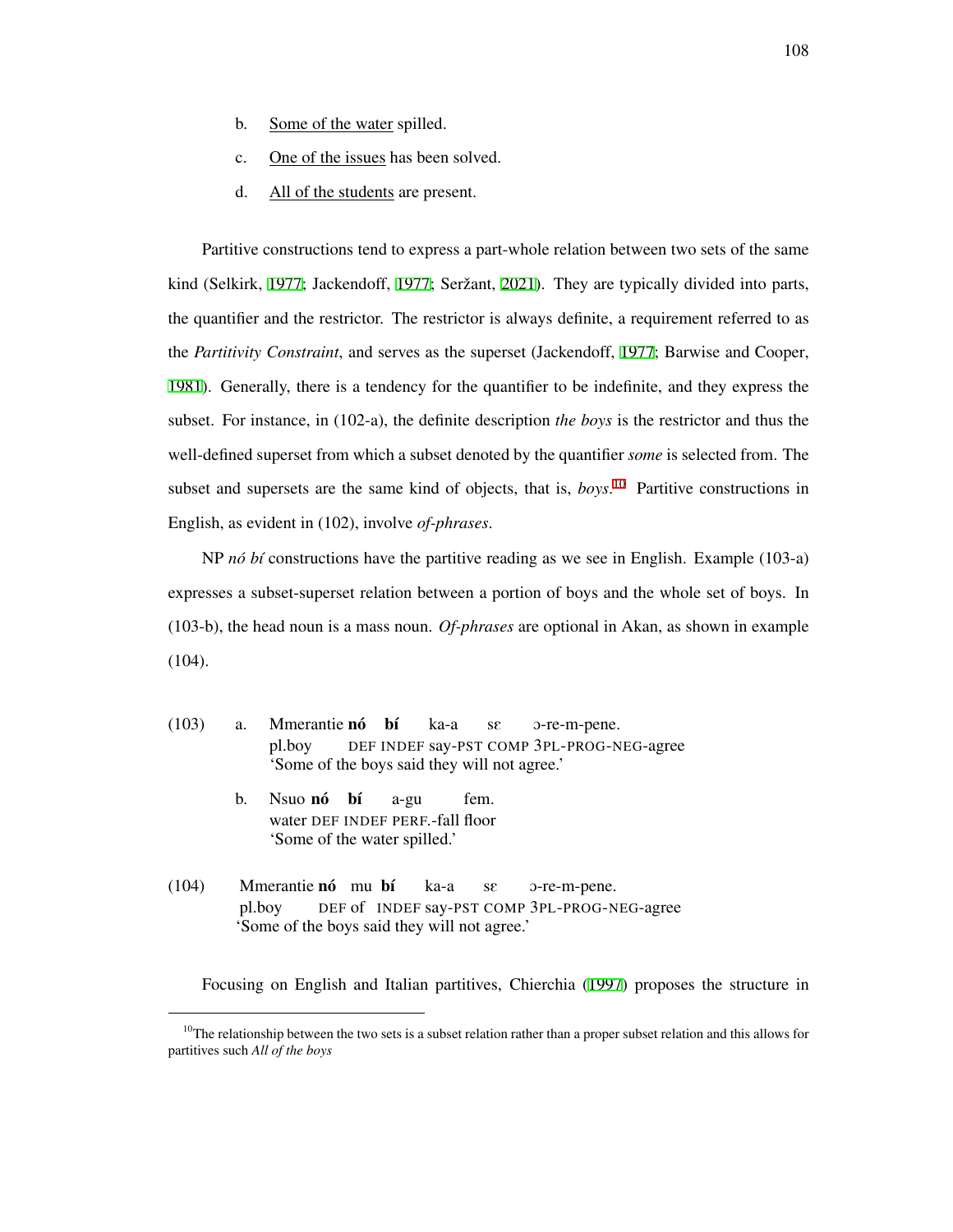(105). The part-whole relation is contributed by a plural relation noun (parts). The preposi-tion is semantically vacuous and are only present for syntactic reasons.<sup>[11](#page-118-0)</sup>

(105)



I adopt Chierchia' (1997) analysis to illustrate the Akan examples. Partitive construction in Akan proceeds as in (107). Since the nouns that the definite determiner combines with in partitives are plurals, we will use Sharvy's (1980) semantics for plural definites repeated in (106).

$$
(106) \qquad \lambda s \lambda P. \sigma x [P(x)(s)]
$$

<span id="page-118-0"></span> $11$ See also Jackendoff ([1977\)](#page-211-0), Zamparelli [\(2002](#page-219-1)), and Sauerland and Yatsushiro ([2004](#page-217-2)) for an alternative analysis where partitives are considered to involve two NPs (ii) and where *of* denotes the part-whole relation. NP-deletion in partitives is subject to the same conditions that NP-deletion in general is subject to.

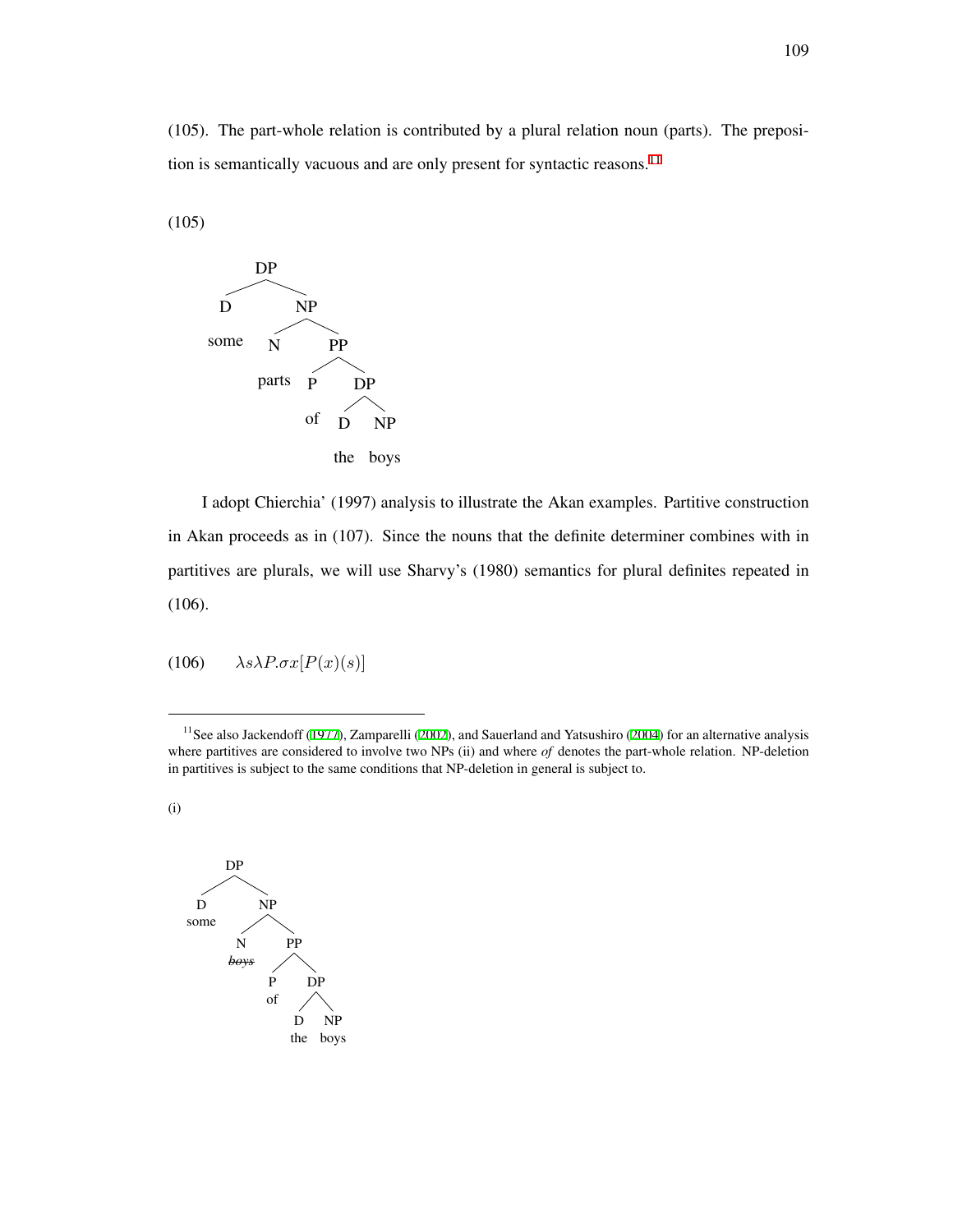# (107)  $\lambda s \lambda P. \sigma x [P(x)(s)]$

The NP *part* is defined as a proper subset relation (*≤*) relation. It combines with a definite NP to form a predicate that is true of a proper subset of the referent of the noun in the situation. The lexical entry is given in (108).

(108) 
$$
\text{[part]} = \lambda x \lambda y \lambda s \ [y \leq x \ (s)]
$$

Assuming the context is such that there is a previously introduced set of boys, the familiarity presupposition of *no´* is satisfied. The non-uniqueness presupposition of *no´* is also satisfied since the predicate *boy* is not inherently unique.

(109)



The preposition is semantically vacuous. Finally the indefinite takes the NP as argument. Typically, the indefinite determiner in a partitive is the quantifier, but in Akan, I have already argued that *b´ı* does not have a quantificational reading. The choice function applies to the set denoted by the NP, and since the domain of individuals include singular and plural individuals,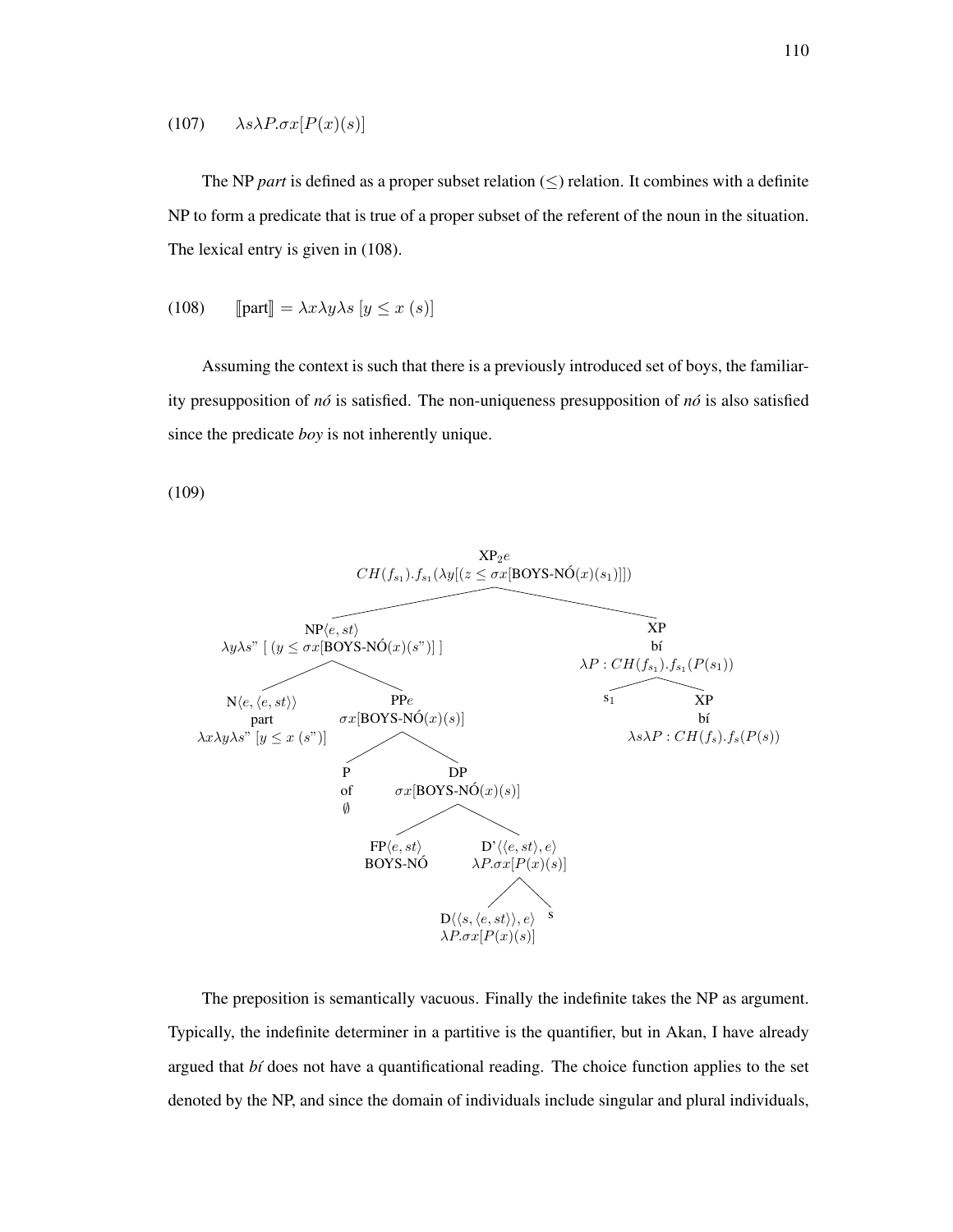we obtain the intended plural reading.

### 3.5 Summary of chapter

The focus of this chapter has been the indefinite determiner *bi*, which is used with bare nouns to express indefiniteness in Akan. At the beginning of this chapter, I demonstrated that contrary to most discussions in the literature, the Akan indefinite determiner *b´ı* does not always pattern with specific indefinites. The determiner does not take the widest scope in all contexts. Specifically, *bi* indefinites may take scope below intensional predicates for opaque readings and may be interpreted in the scope of conditionals in conditional sentences. Combined with the determiner's ability to take widest scope with respect to negation and the universal quantifier, it shows mixed properties between a specific and non-specific indefinite. Even with its mixed properties, I have argued that the determiner is not ambiguous between a choice function expression and a quantificational expression. *B´ı* indefinites, I argue, are unambiguous skolemized choice function expressions with additional world variables. Skolem individual variables may be bound with a higher quantifier for a functional reading, a perceived narrow-scope reading or remain free giving the illusion of widest scope. Similarly, skolem world variables may be bound or remain free. They are bound for opaque readings in intensional contexts and the supposed narrow-scope readings in conditional sentences.

*B* $i$  **indefinites** also co-occur with the definite determiner  $n\acute{o}$  in two orders: the indefinitedefinite order *NP bí nó* for a definite reading, and definite-indefinite order *NP nó bí* for a partitive reading. I show that *bi* indefinites have an ignorance inference, that is, the speaker is ignorant about certain important facts about the referent. Thus in the case of *NP b´ı no´* definite descriptions, a speaker signals that the discourse referent of the relevant NP is familiar and that they are not acquainted with the referent of the NP.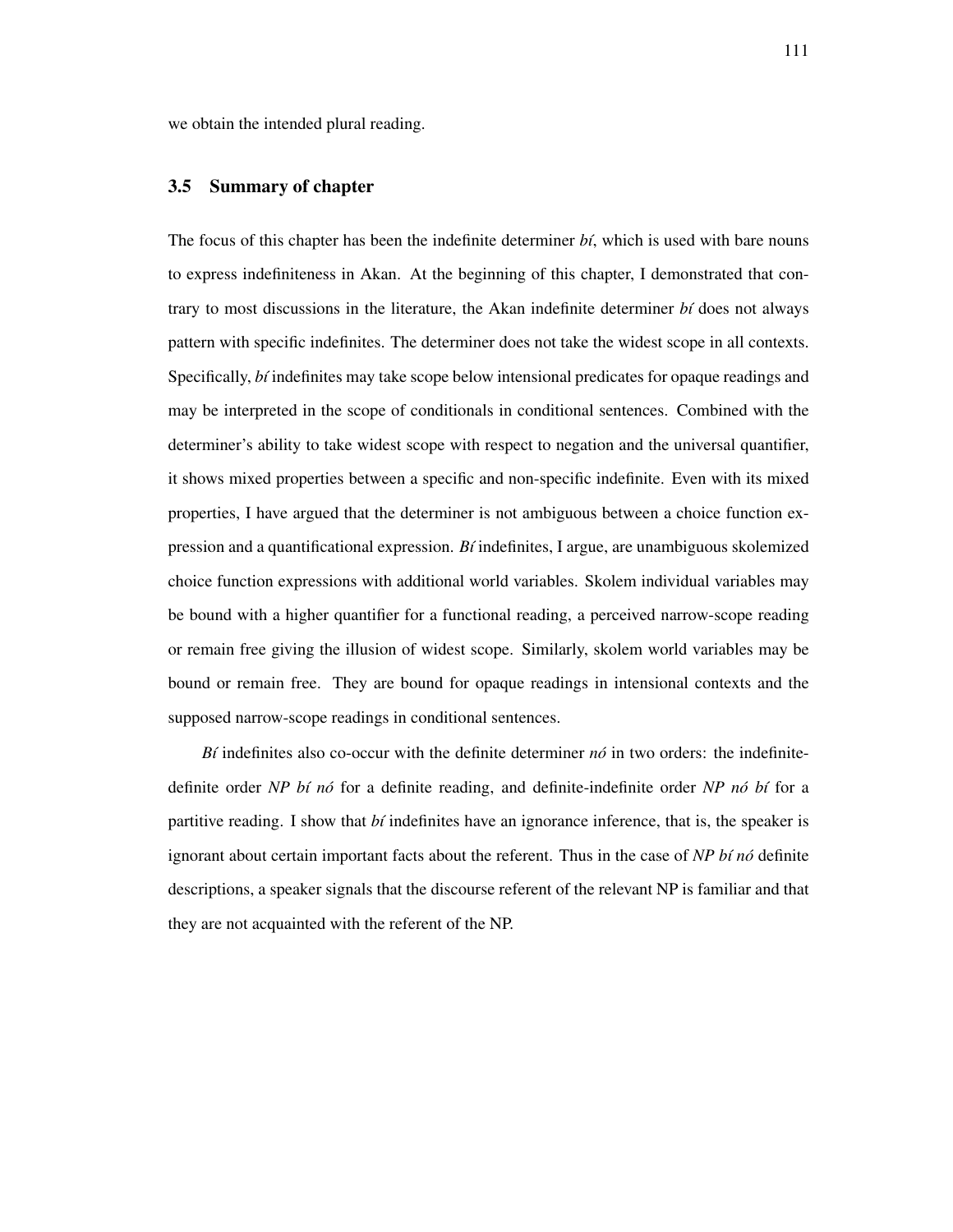# Chapter 4

# The clausal determiner

# 4.1 Overview of chapter

This chapter investigates the nature and meaning of a variant of the Akan nominal definite determiner *no*, which was discussed in Chapter [2](#page-20-0). This variant occurs clause-finally in contexts such as the one described in (1).

- <span id="page-121-0"></span>(1) Context: Kofi is having problems with Linguistics. His parents have been encouraging him to ask their neighbor, Dr. Abrefa, for help, but Kofi has been too shy to ask him. This morning Kofi informs his mother that he has finally asked their neighbor for help. His mom reports to his father...
	- [[<sub>TP</sub> Kofi a-nya 'Kofi PERF-get CONS-go see Dr. Abrefa CD a-kO hu Dr. Abrefa] **nó**]. Kofi has gone to see Dr. Abrefa.'

The morpheme *no*<sup>i</sup> in (1) cannot be construed as a nominal definite determiner since proper names in Akan do not typically co-occur with definite determiners. Following Saah ([2004\)](#page-216-0), Arkoh [\(2011\)](#page-205-1), and Korsah ([2017\)](#page-212-1), I will refer to this variant as the *clausal determiner* ( CD).

As noted in Chapter 2, an extensive body of literature exists on nominal definite descriptions across languages. Current studies on definite descriptions, however, have begun to focus on non-nominal definite descriptions. One line of study shows that presuppositions such as existence, uniqueness, and familiarity, argued to be core properties of nominal definite descriptions, can be encoded by syntactic structures outside the nominal domain. Baker and Travis ([1997](#page-206-2)) reports on the Mohawk factual mood prefix *wa-*, which they argue presupposes existence and uniqueness. They conclude that *wa-* is a verbal equivalent of the English nominal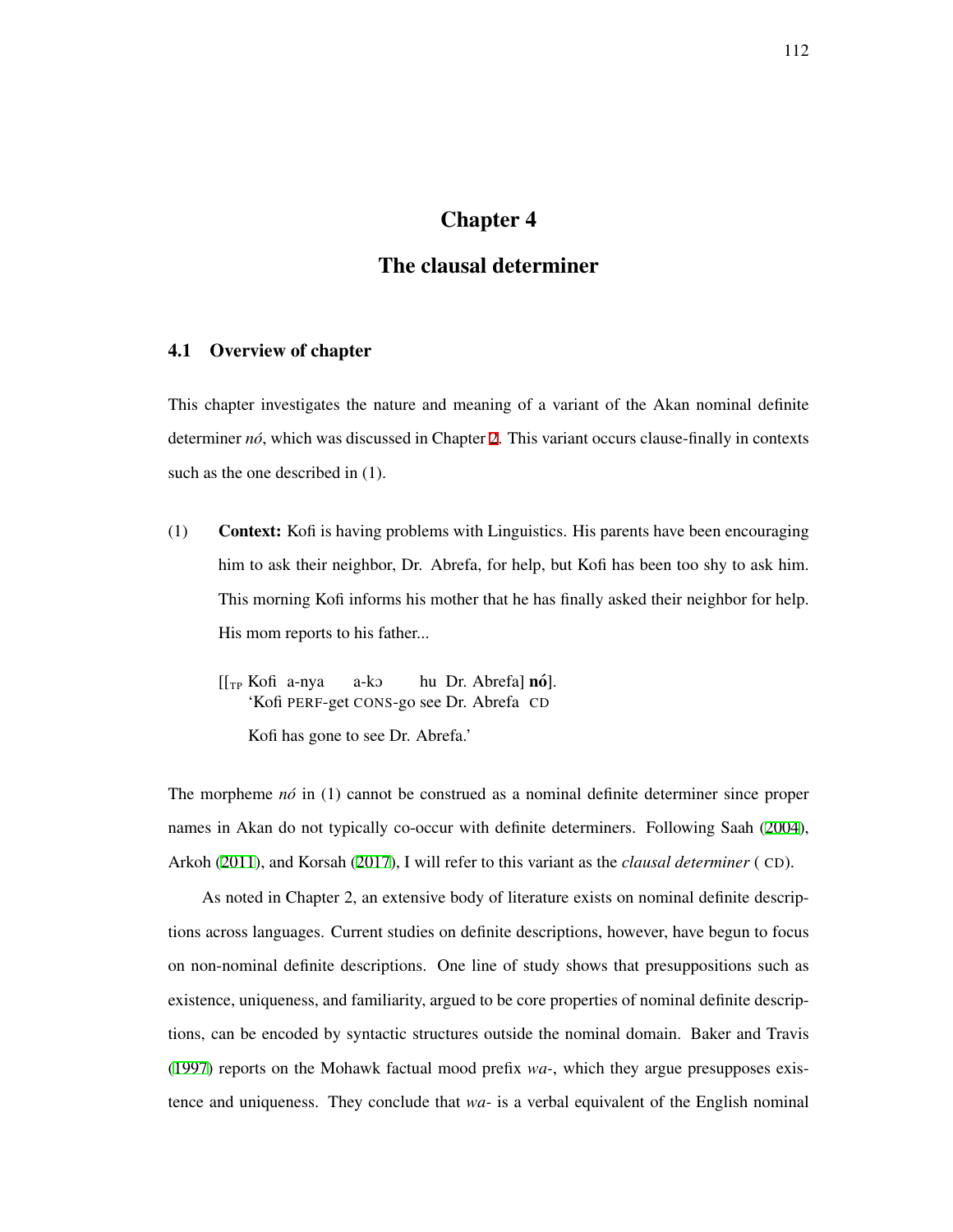definite determiner. Instead of a nominal argument, *wa-* takes an event argument. In Chinese, Hole [\(2011\)](#page-211-1) argues that the cleft construction, *sh´ı ... de*, presupposes familiarity and uniqueness and denotes a unique familiar event. A second line of study shows that in certain languages, morphemes that have similar form and semantics as the nominal definite determiner can be used outside of the DP. These morphemes may take VP or TP complements. Such languages include Ga (Renans, [2016,](#page-215-0) [2018;](#page-215-1) Korsah, [2017\)](#page-212-1), Ewe, Fongbe (Lefebvre, [1998;](#page-213-1) Larson, [2003\)](#page-213-2), Akan (Amfo, [2006](#page-205-2); Saah, [2010](#page-216-1); Korsah, [2017\)](#page-212-1) and Haitian Creole (Lefebvre, [1998;](#page-213-1) Wespel, [2008\)](#page-218-0)

In this chapter, I focus on establishing the semantic contribution of the clausal determiner in Akan. The rest of the chapter is structured as follows. *§*[4.2](#page-122-0) lays out the empirical landscape. Here I present data on the different syntactic constructions that license the clausal determiner in Akan. In *§*4.3, I examine the presuppositions triggered by the clausal determiner. The nominal *no´* in Chapter [2](#page-20-0) was shown to presuppose familiarity and non-uniqueness. Relatedly, the clausal determiner also triggers a familiarity presupposition, but there is no non-uniqueness presupposition. *§*[4.4](#page-136-0) provides supporting evidence for treating the clausal determiner as a propositional determiner. *§*[4.5](#page-145-0) presents the analysis and is the main contribution of this chapter. Here, I argue *no´* in a simple declarative clause containing has two semantic implications: it asserts its complement and presupposes that there is a discourse referent in the context that has the same propositional content as its complement. Finally, *§*[4.6](#page-155-0) summarizes the major claims of the chapter and serves as a conclusion.

#### <span id="page-122-0"></span>4.2 The Data

Most of the contexts I discuss in this section, such as relative clauses, focus constructions, and wh-questions have already been discussed in the literature. In addition to these contexts, however, I present new data on the use of  $n\delta$  in declarative sentences, which shows crucially that *nó* is not a subordinate clause marker, contrary to Amfo [\(2006](#page-205-2)).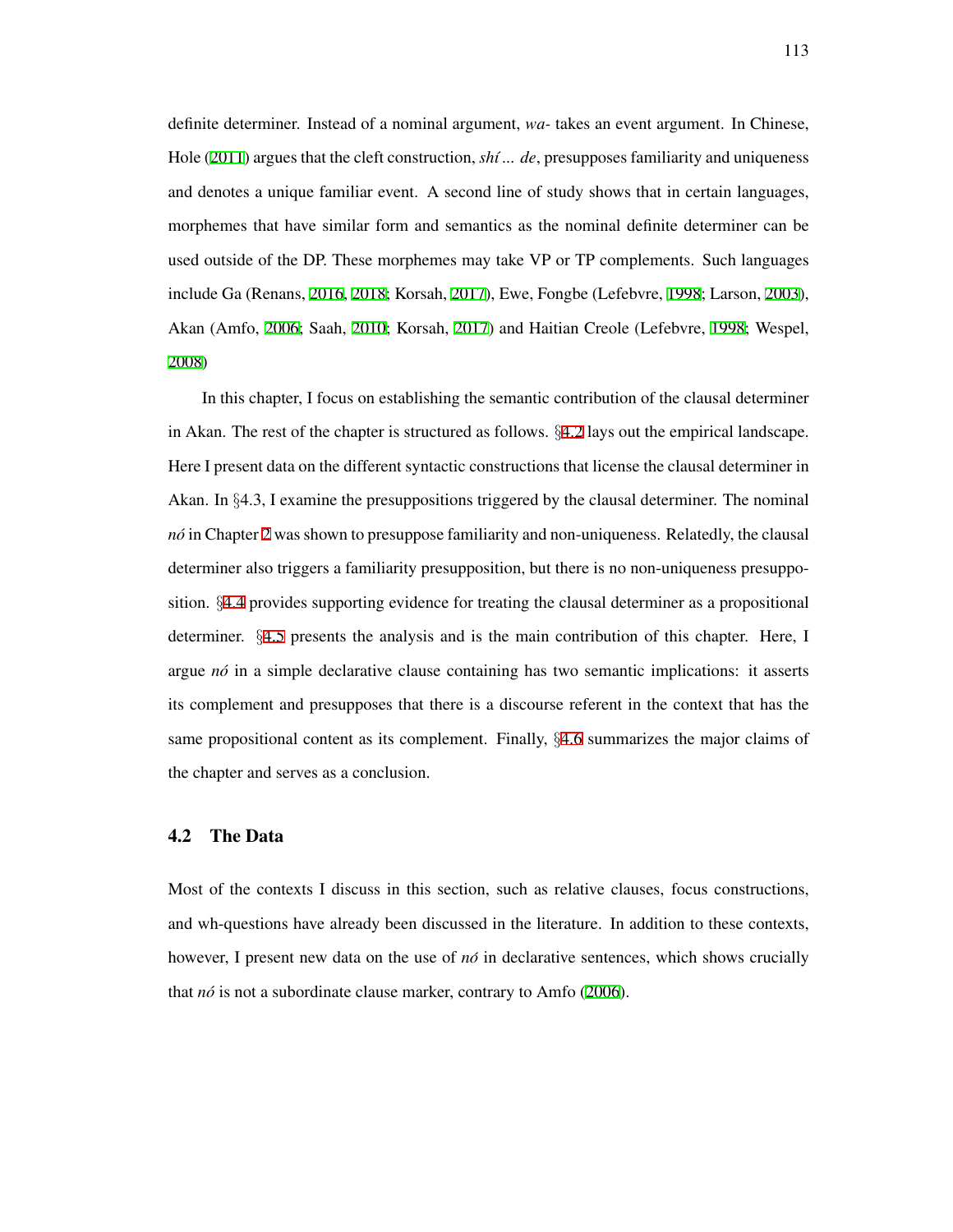## 4.2.1 Relative clauses

Of all the contexts that license the clausal determiner, it is the relative clause that has received the most attention in the literature (Saah, [2004;](#page-216-0) Saah, [2010;](#page-216-1) Arkoh and Matthewson, [2013;](#page-205-3) Korsah, [2017](#page-212-1); Bombi et al., [2019](#page-206-0)). Relative clauses are the main focus of the next chapter, but there are briefly discussed here. Also, in this chapter, I consider temporal when-clauses [\(3\)](#page-123-0) and factive clauses [\(4\)](#page-123-1) under the broad category of relative clauses, since both constructions include the use of the relativizer *áa*.

A typical NP modified relative clause, such as (2) has two positions *no´* can occupy: after the head noun and at the end of the relative clause. The determiner at the end of the relative clause is the clausal determiner.

(2) Abofrá nó [<sub>RC</sub> áa Kofi hú-u no **nó**] a-ba. child DEF REL Kofi go-PST 3SG CD PERF-come 'The child whom Kofi saw has come.' (Saah, [2010](#page-216-1), p. 92)

In temporal when-clauses such as (3), the head noun is noun *time*, and typically this is not followed by a determiner, but the clausal determiner is obligatory at the end of temporary when-clauses.

- <span id="page-123-0"></span>(3) Bre  $\left[_{RC}\right]$ áa Kwame dú-u time REL Kwame arrive-PST Accra CD PRT child DEF PERF-sleep Nkran **nó**], ná abofrá nó á-da. 'When Kwame got to Accra, the child was asleep. (Amfo, [2007,](#page-205-4) p. 17)
- <span id="page-123-1"></span>(4) Ba come  $\begin{bmatrix}$ <sub>RC</sub> áa Kofi ba-e REL Kofi come-PST CD COP surprising nó] yε nwanwa. 'The fact that Kofi came is surprising.

In a factive construction such as (4), a copy of the predicate *come* is fronted, followed by the relativizer *aa´* . Since the fronted element in factive constructions are not nominals, there is no nominal determiner, but the clausal determiner is obligatory at the end of the factive constructions.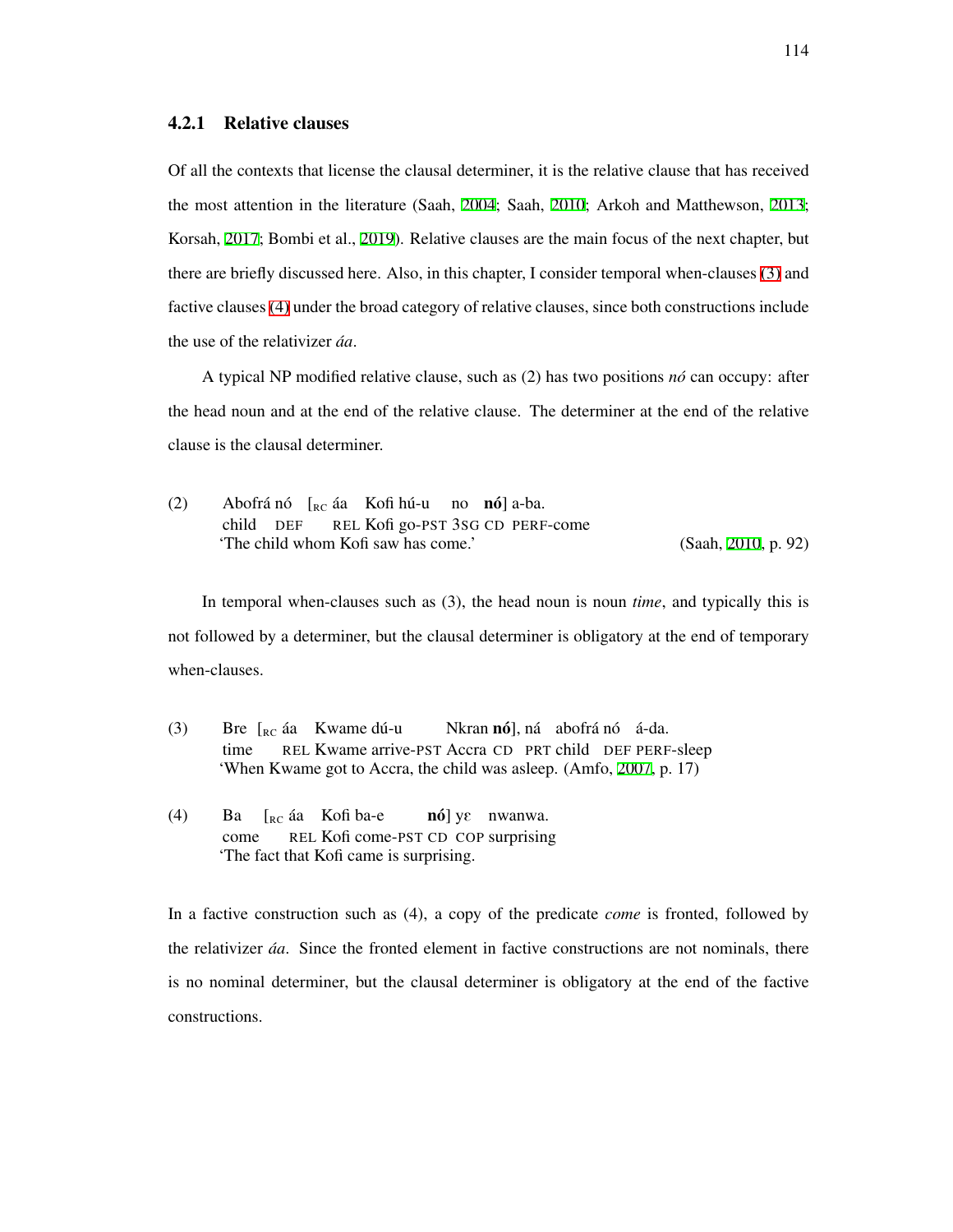# 4.2.2 Focus constructions and wh-questions

I will now focus on the use of clausal determiners in Akan focus constructions and wh-questions. Focus marking and wh-question formation in Akan generally employ similar strategies .<sup>[1](#page-124-0)</sup> Akan employs two main strategies to mark focus and form wh-questions: fronting with morphological marking (ex-situ strategy) and no fronting with no morphological marking (in-situ strategy).

Ex-situ focus constructions and wh-questions, exemplified in (5-A1) and (6-a), respectively, possess three main features: (i) the focused element/wh-word is located at the left periphery of the clause, (ii) the particle *na* follows the focused element/wh-word, and (iii) a resumptive pronoun occurs at the canonical position of the focused element/wh-word (Marfo and Bodomo,  $2005$ ).<sup>[2](#page-124-1)</sup> For the in-situ strategy, the focused constituent or wh-word occurs in its canonical position, as shown in (5-A2) and (6-b), respectively. The clausal definite determiner is only licensed in ex-situ focus constructions (5-A1) and wh-questions (6-a). In-situ focus constructions (5-A2) and wh-questions (6-b) do not license the clausal determiner.

#### (5) Q: Who did Kofi meet?

|     |    |                                                              | $A1: (\varepsilon - y\varepsilon)$ Kwaku na Kofi ko hyia-a no<br>3sG.COP. Kwaku FOC Kofi go meet-PST 3sG.OBJ CD     | $(n6)$ . |                |
|-----|----|--------------------------------------------------------------|---------------------------------------------------------------------------------------------------------------------|----------|----------------|
|     |    | 'It was KWAKU that Kofi met.'                                |                                                                                                                     |          | EX-SITU        |
|     |    | A2: Kofi ko hyia-a Kwaku (*nó).<br>Kofi go meet-PST Kwaku CD |                                                                                                                     |          |                |
|     |    | Kofi met KWAKU.'                                             |                                                                                                                     |          | <b>IN-SITU</b> |
| (6) | a. |                                                              | Hwán na Kofi dwene sé Ama pé no<br>who FOC Kofi think COMP Ama like 3SG.OBJ DEF<br>'Who does Kofi think Ama likes?' | (n6)?    | EX-SITU        |
|     | b. |                                                              | Kofi dwene sé Ama pé hwán $(*n6)$ ?<br>Kofi think COMP Ama like who DEF                                             |          |                |
|     |    |                                                              | 'Who does Kofi think Ama likes?'                                                                                    |          | <b>IN-SITU</b> |

<span id="page-124-0"></span><sup>&</sup>lt;sup>1</sup>See Boadi ([1974\)](#page-206-3), Saah ([1988,](#page-216-2) [1994\)](#page-216-3), Marfo and Bodomo ([2005\)](#page-213-3), Ofori ([2011\)](#page-214-1), Duah ([2014\)](#page-208-1), Grubic, Renans, and Duah [\(2019](#page-210-1)), Korsah and Murphy ([2019\)](#page-212-2), and Titov [\(2019,](#page-218-1) a.o). for extensive work on the morphosyntax and semantics of focus in Akan.

<span id="page-124-1"></span><sup>2</sup>Lartey et al. [\(2020](#page-213-4)) in recent experimental work on resumption pronoun licensing in ex-situ *who* questions argue that the presence or absence of the pronoun does not affect grammaticality.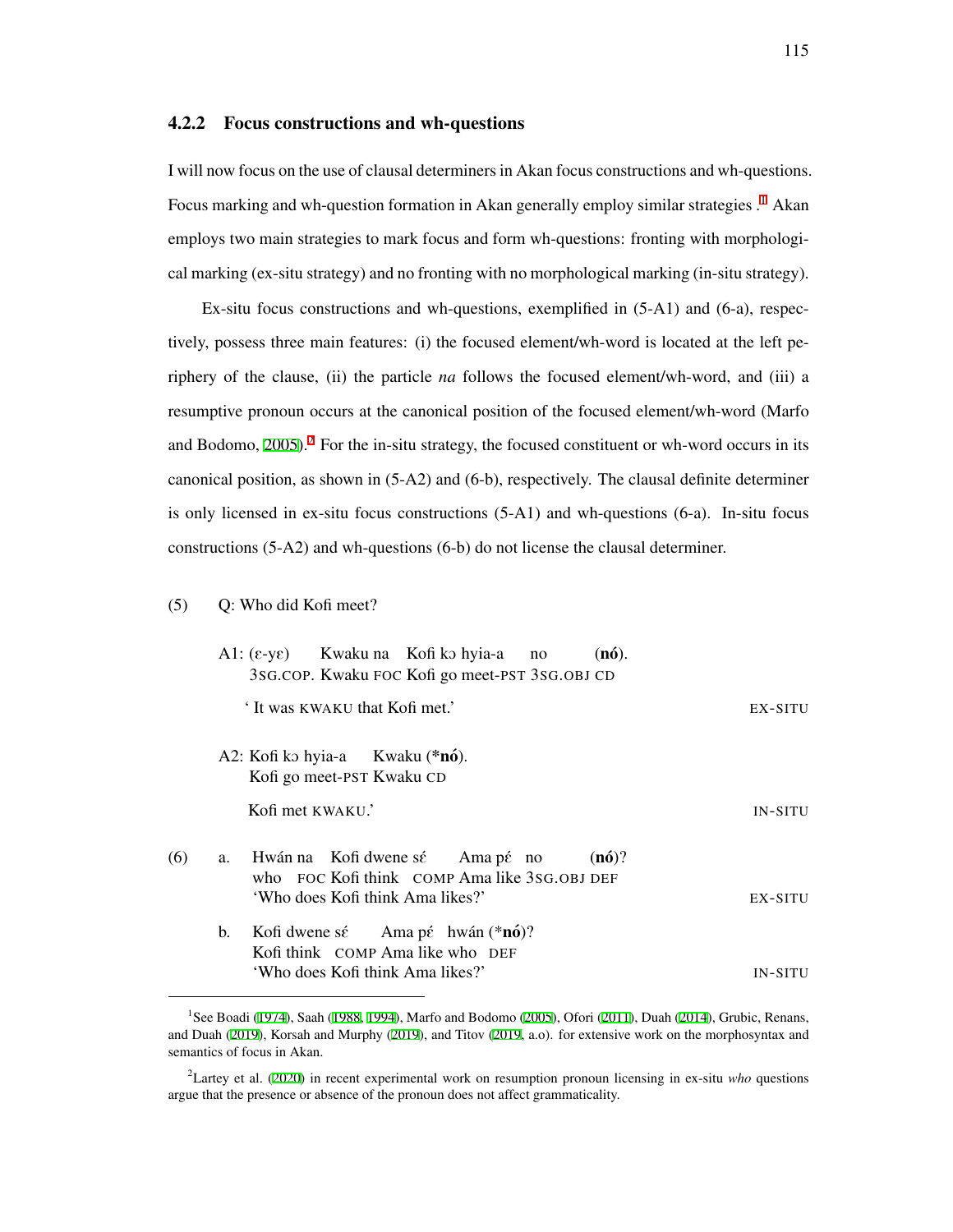An in-depth investigation of the difference between the in-situ and ex-situ strategies and how they contribute to the licensing of the clausal determiner awaits further research.

## 4.2.3 Declaratives

That the clausal determiner is licensed in simple declarative sentences has received little to no attention in the literature, to my knowledge. In declarative sentences, as in the other clauses we have seen so far, the clausal determiner is clause-final and independent of any nominal determiner within the sentence. The example at the beginning of this chapter shows the use of the clausal determiner in a declarative sentence. Another example of the clausal determiner in a declarative is given in (7). Again in this example, *no´* cannot be a nominal determiner as the verb is intransitive.

<span id="page-125-0"></span>(7) Context: Ama is not feeling too well and has lost her appetite, but she needs to eat in order to take her medication. Ama's mother tasked Yaa, Ama's sister, with making sure Ama eats her food. After some time, the mother asked Yaa to report on the situation. Yaa replies:

$$
[[TP Ama e-tumi a-ba a-be didi] nó].
$$
  
Ama PERF-be.able CONS-come CONS-MOT- eat CD  
'Ama has been able to come and eat.'

Generally, no restrictions exist on the verb types that can occur in these *no´*-declarative clauses. Most of the examples in this dissertation, however, will involve intransitive verbs because the role of the determiner as a non-nominal modifier is much more evident with intransitive predicates. When transitive sentences are used, they will involve proper names or pronouns, as those terms typically do not occur with a nominal determiner, and any determiner occurring after them can therefore reliably be taken to be a clausal determiner. As demonstrated in (9), the clausal determiner does not co-occur with the nominal definite determiner,

(8) Same context as [\(1\)](#page-121-0)

[[TP Kofi a-nya Kofi PERF-get. CONS-go see 3SG.OBJ CDa-kO hu no]  $\bf{no}$ ].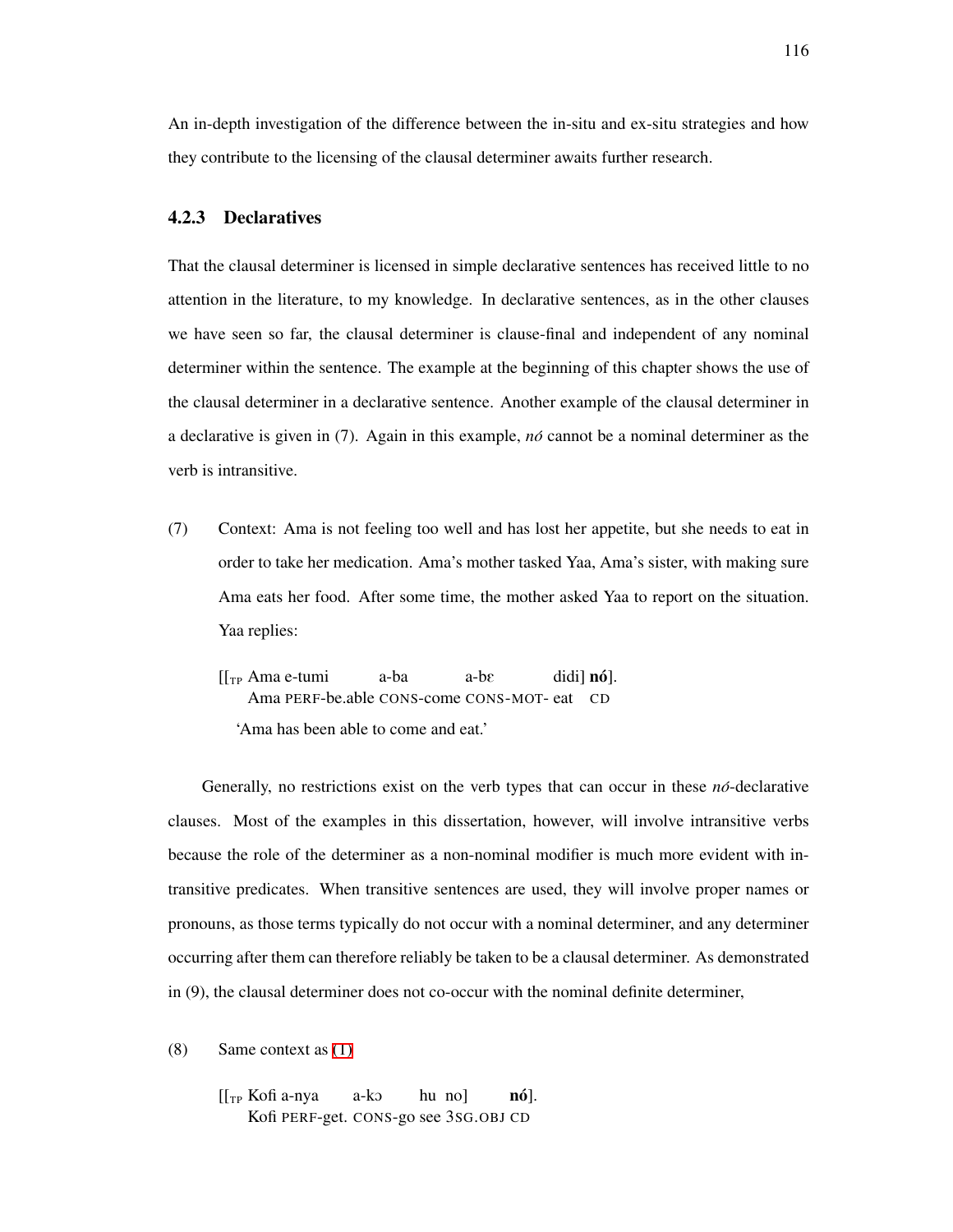Kofi has gone to see him.'

```
(9) Same context as in (7)
```
[[TP Ama e-tumi Ama PERF-be.able CONS-come eat 3SG.POSS food a-bE di ne aduane nó] \***nó**]. DEF CD

' Ama has been able to come and eat.'

# 4.3 The presuppositions of the clausal determiner

Having presented the kinds of syntactic structures in which the clausal determiner is used, this section focuses on the conditions that need to be satisfied in order to license a clausal determiner. I show that though the clausal determiner and the nominal determiners have similar forms, they differ in their semantic/pragmatic contributions.

## 4.3.1 Familiarity but not non-uniqueness

#### Familiarity presupposition

Let us begin with two declarative sentences; (10-a) has a clausal determiner, while (10-b) does not. Both sentences have the same truth condition; they are true iff *Kofi has gone to see Dr. Abrefa*, and false otherwise. However, the two sentences are not interchangeable. At the beginning of a discourse, (10-a) is felicitous, while (10-b) is infelicitous. The clausal determiner, like the nominal determiner, is infelicitous in any context where familiarity is not satisfied.

- (10) a. Kofi a-kO Kofi PERF-mot. CONS-go see Dr. Abrefa a-kO hu Dr. Abrefa. Kofi has gone to see Mr. Abrefa.'
	- b. Kofi a-kO Kof PERF-mot. CONS-go see Dr. Abrefa CD a-kO hu Dr. Abrefa **nó**. Kofi has gone to see Mr. Abrefa. '

It is important to note that what is shared knowledge is not that Kofi went to see Dr. Abrefa. In the familiar context in (11-a) for (11), for instance, the event of seeing Dr. Abrefa is not considered common knowledge at the time of utterance. What is familiar is the necessity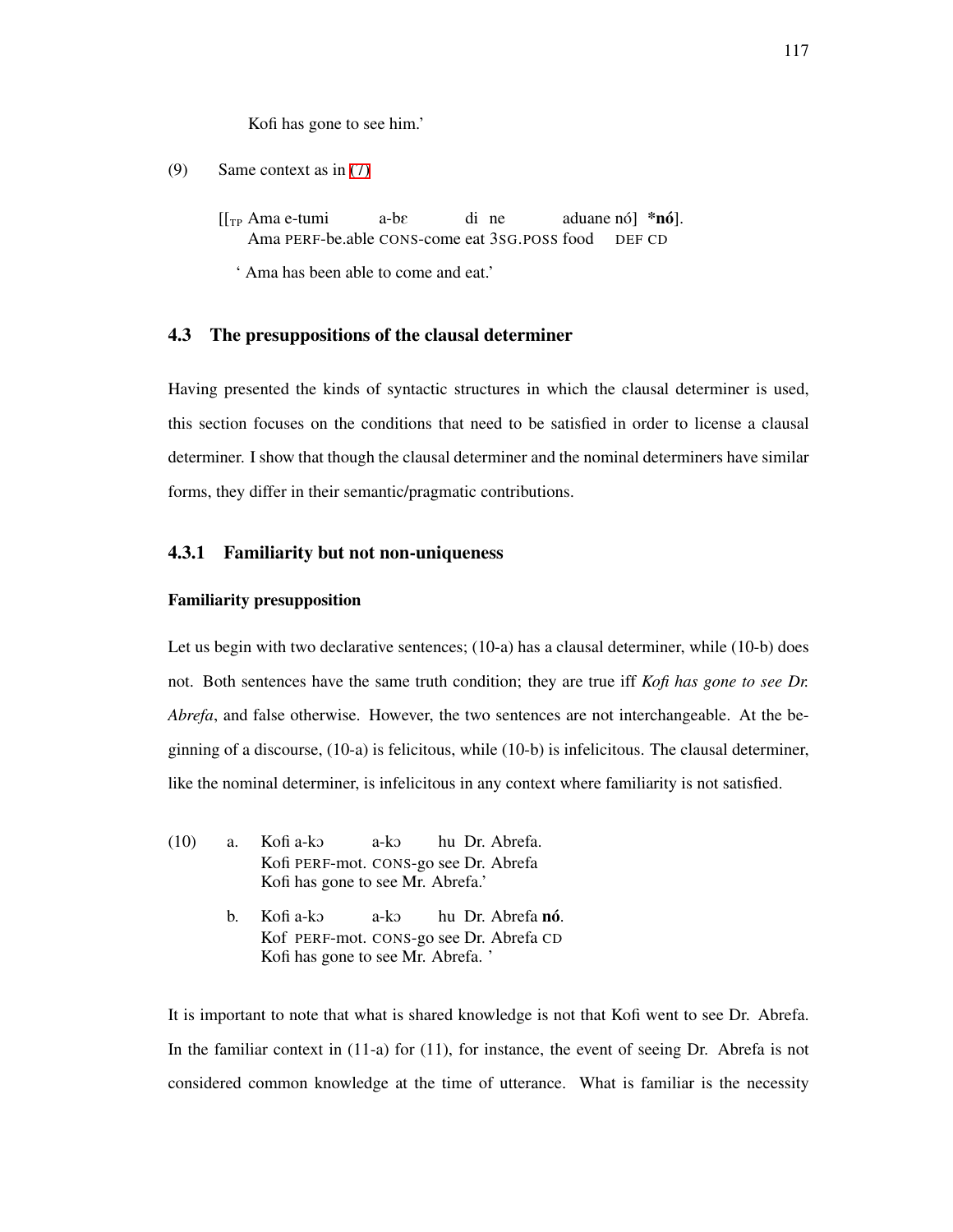- $(11)$ Kofi PERF-mot. CONS-go see Dr. Abrefa CD Kofi a-ko a-kO hu Dr. Abrefa **nó** . Kofi has gone and see Dr. Abrefa.'
	- a. Familiar context: Kofi is having problems with linguistics. His parents have been encouraging him to ask their neighbor, Dr. Abrefa, for help, but Kofi has been too shy to ask him. This morning, Kofi informs his mother that he has finally asked their neighbor for help. His mom can report the news to Kofi's father by uttering (11).
	- b. Non-Familiar context: Kofi is having problems with linguistics. His mother has been encouraging him to ask their neighbor, Dr. Abrefa, for help, but Kofi has been too shy to ask him. His father does not know about any of this. This morning, Kofi informs his mother that he has finally asked their neighbor for help. His mom **cannot** report the news to Kofi's father by uttering (11).

The requirement for shared knowledge between the speaker and addressee is not only limited to *no´* in declaratives, but it is also evident in relative clauses, as demonstrated in (12).

- (12) Abofrá nó áa Kofi hú-u child DEF REL K go-PST 3SG CD PERF-come no **nó** a-ba. 'The child whom Kofi saw has come.' (Saah, [2010](#page-216-1), p. 92)
	- a. Familiar context: The addressee knows that Kofi saw a child. The speaker can utter (12).
	- b. Non-Familiar context: The addressee does not know that Kofi saw a child. The speaker **cannot** utter (12).

The familiarity presupposition extends to the use of the clausal determiner in wh-questions too. A question with a clausal determiner presupposes the speaker expects a positive answer to the question. Using the terminology from Abusch [\(2010\)](#page-204-5), *no´*-questions have a hard presupposition, similar to the presupposition of English cleft-sentences. Cleft questions, as explained in Dayal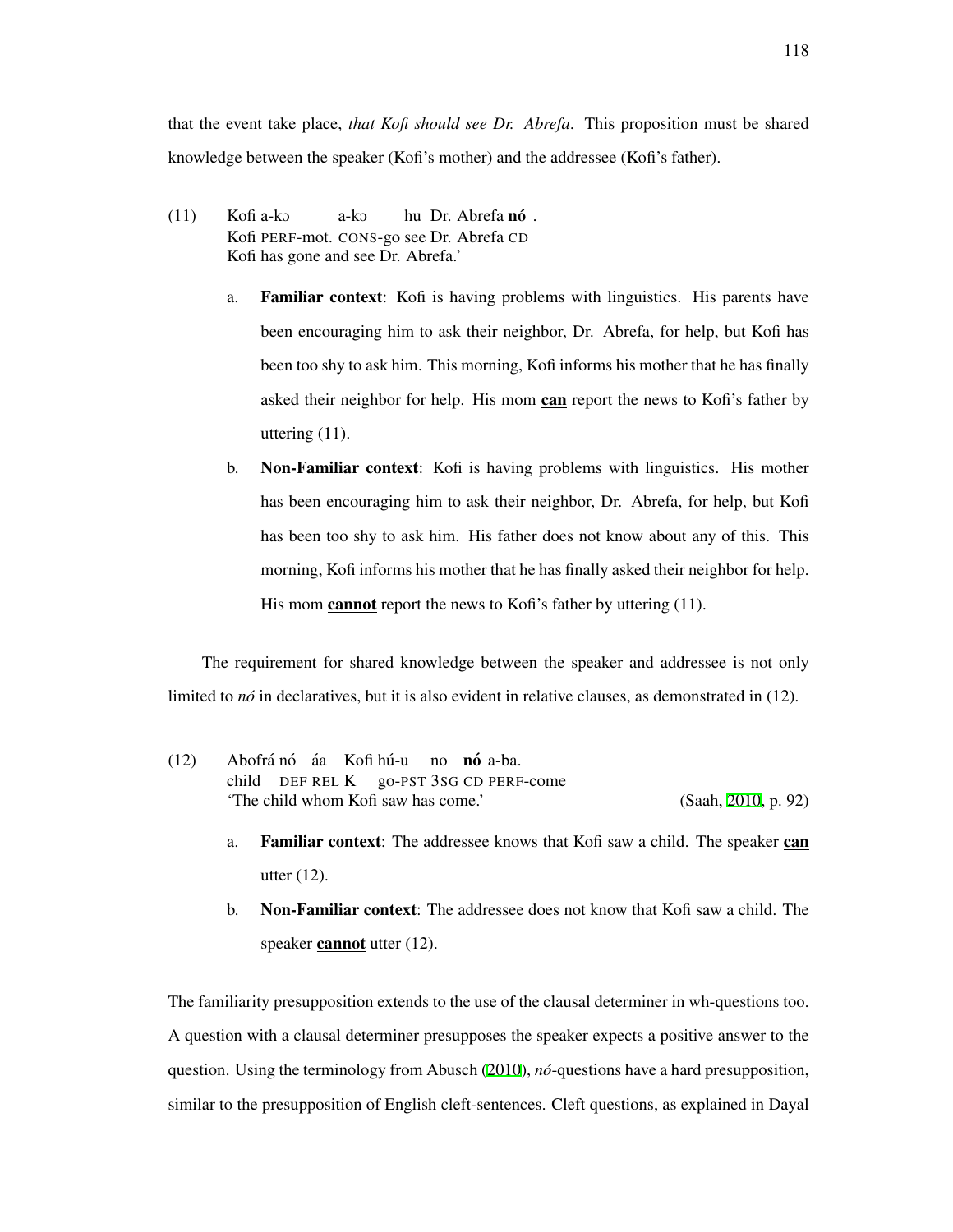([2016](#page-207-3), p. 51) "do not brook negative responses and nor they allow the speaker to suspend the existential commitment."

(13) Who was it that left the party? #No one.

Compare to the regular question in (14), which allows a negative answer.

(14) Who left the party? No one.

Similarly, a question with the clausal determiner, as in (15) is infelicitous with a negative answer.

(15) Speaker A: Hena na Kofi ko hyia who FOC Kofi go meet-PST 3SG CD no **nó**? 'Who did Kofi go to meet?'

> Speaker B:# 0-a-n-ko 3SG-PERF-NEG-go meet everyone hyia obiara.

> > 'He did not meet anyone.'[3](#page-128-0)

Because *nó* questions have a hard existence presupposition, they are used instead of regular questions in contexts where the speaker knows the relevant information but wishes to be reminded. As such, it is fairly common in exam/quiz questions, but also in contexts where the speaker has enough information to form an expectation but not enough to be confident in it.

Focus constructions, with or without the clausal determiner, are argued to be licensed in the same type of context. Bombi et al. ([2019\)](#page-206-0) explain this intuition by arguing that Akan focus constructions independently trigger an existence presupposition. As such, with or without the clausal determiner, the focus construction is only acceptable in a context where *Kofi met someone* is presupposed.

<span id="page-128-0"></span><sup>&</sup>lt;sup>3</sup>Said with more emphasis and non-neutral intonation, the answer is felicitous. Speaker B actively cancels the presupposition. Cleft questions in English also allow these answers. For instance, one can answer (14) with *You are mistaken, no one has left the party.*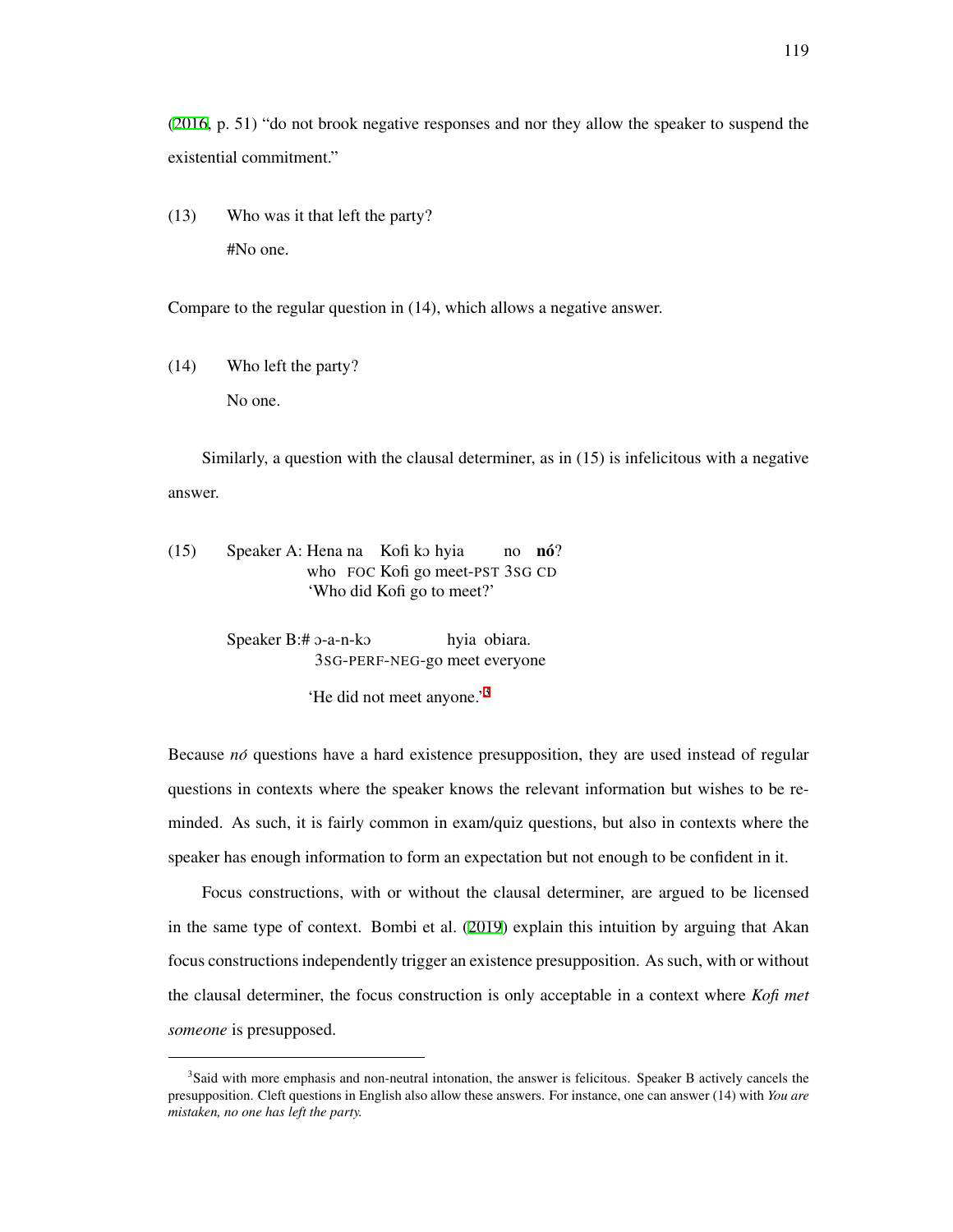- $(16)$   $(\epsilon$ -y $\epsilon)$ 3SG.COP. Kwaku FOC Kofi go meet-PST 3SG.OBJ CD Kwaku na Kofi ko hyia-a no  $(n6)$ . It was KWAKU that Kofi met.'
	- ⇝ *Kofi met someone*

Ex-situ focus constructions in Akan also trigger an exhaustive presupposition. Using (17-a) presupposes that Antwi bought shoes and nothing else, and so the sentence is infelicitous in the context provided. In-situ focus constructions, as shown by the felicity of (17-b), do not share this presupposition.

- (17) (Context: Antwi bought a shirt and shoes)
	- a. #Ataadee na Antwi to-oe. shirt FOC Antwi buy-PST 'It was a SHIRT that Antwi bought.' Duah [\(2015](#page-208-2), p. 10)

b. Antwi to-o Antwi buy-PST shirt ataadeE. 'Antwi bought A SHIRT.'

When combined with the earlier discussed existence presupposition, the exhaustive presupposition of ex-situ focus constructions makes them comparable to cleft constructions.I want to highlight that the existence and exhaustive presupposition associated with ex-situ focus in Akan is independent of the clausal determiner. This is significant because some analyses of the exhaustivity and existence presuppositions of cleft constructions link them to definite determiners, either by proposing covert definite determiners or treating the cleft pronoun as a definite determiner (Büring and Križ, [2013;](#page-206-4) Hedberg, [1990;](#page-211-2) Hedberg, [2000,](#page-211-3) [2013](#page-211-4); Križ, [2017](#page-213-5); Tieu and Križ, [2017](#page-218-2)). I argue, following Bombi et al. [\(2019\)](#page-206-0), that the clausal determiner is not an overt manifestation of the cleft determiner.

Furthermore, similarities between the clausal determiner in Akan and particles that are analyzed as background markers in languages such as Bole and Ngamo by Grubic ([2015\)](#page-210-2) and Güldemann ([2016\)](#page-210-3) respectively, are indisputable. However, I refrain from calling *nó* as a background marker in Akan. As far as I can tell, in the way Güldemann  $(2016)$  $(2016)$  $(2016)$  uses the term, these markers are relevant to the calculation of focus interpretation. As we have seen, focus is not a consistent licenser of *no´* in Akan.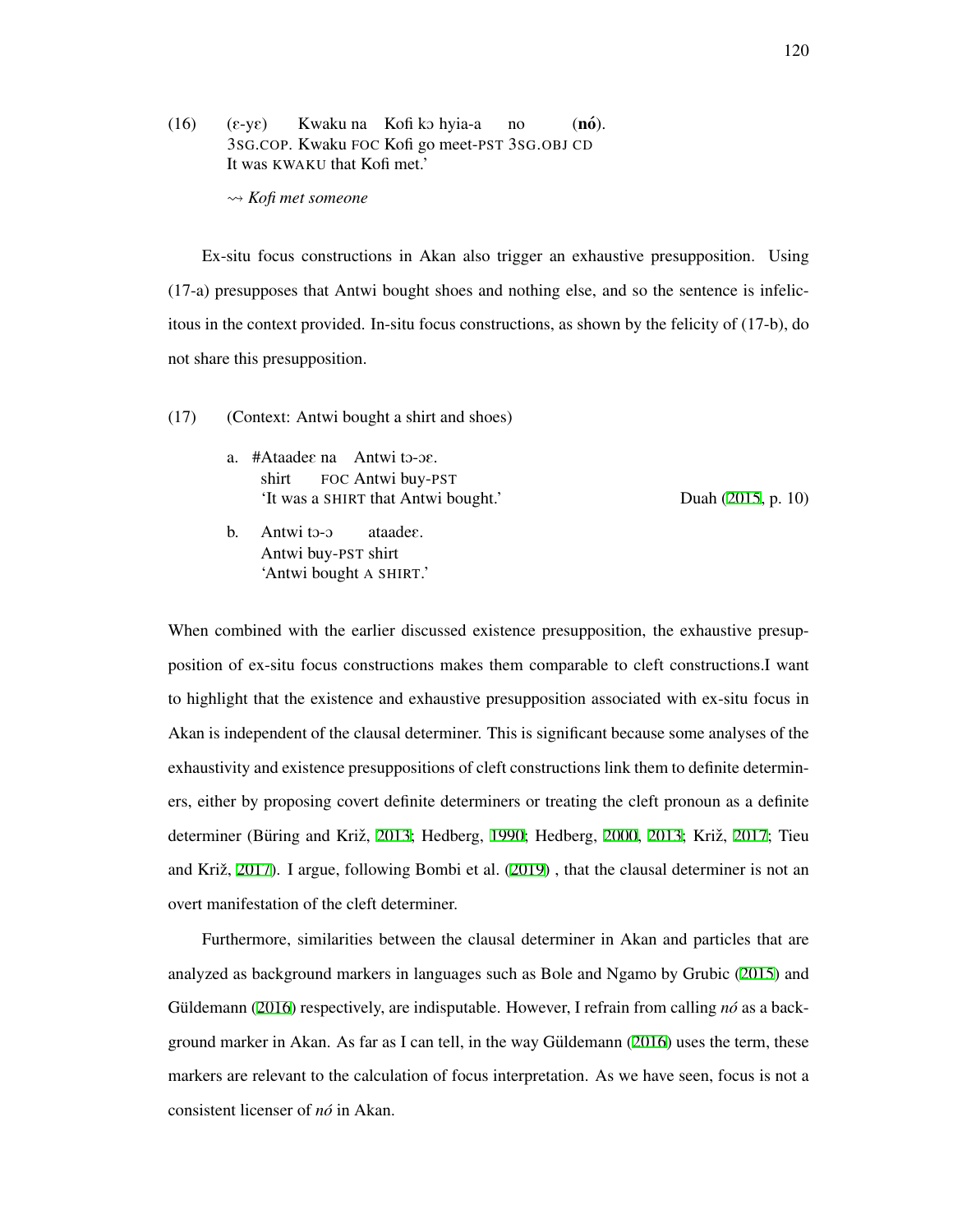#### (18) Bole (Chadic)

ónúu give:PFV money to woman BG Bamoi dóodó m móndù yé Bámói. BAMBOI gave money to a/the woman. (Gimba, [2005,](#page-210-4) p. 7)

(19) Ngamo (West-Chadic)

Abu esha=i Abu called-PFV=BG Sama yesterday Sama nzono.

'Abu called SAMA yesterday.' (Grubic, [2015,](#page-210-2) p. 120)

Besides, not all contexts that license the focus constructions can license the clausal determiner. For instance, questions, as argued by Stalnaker ([1974\)](#page-218-3) and Roberts ([1996\)](#page-215-2), do not add propositions to the common ground, but they provide the background for focus constructions. The question in (20-a) licenses both the Akan and English focus constructions in (20-b) and (20-c), respectively. However, the question in this context cannot license the clausal determiner  $(20-d).$ 

- (20) Context: As part of the routine at the recreational center, Kwame has to question the staff about who used the facility the day before. Because of the current virus situation, most days nobody uses the pool.
	- a. Who swam yesterday?
	- b. JOHN swam yesterday.
	- c. Kwaku na O-dware-e Kwaku FOC 3SG-swim-PST yesterday ennora. ' KWAKU swam yesterday.'
	- d. #Kwaku na O-dware-e Kwaku FOC 3SG-swim-PST yesterday CD ennora nó. 'It is KWAKU who swam yesterday.'

The existential presupposition of the question, *that someone swam yesterday*, is not shared by the speaker and addressee. Since the clausal determiner requires shared assumptions, questions in this context cannot license the clausal determiner.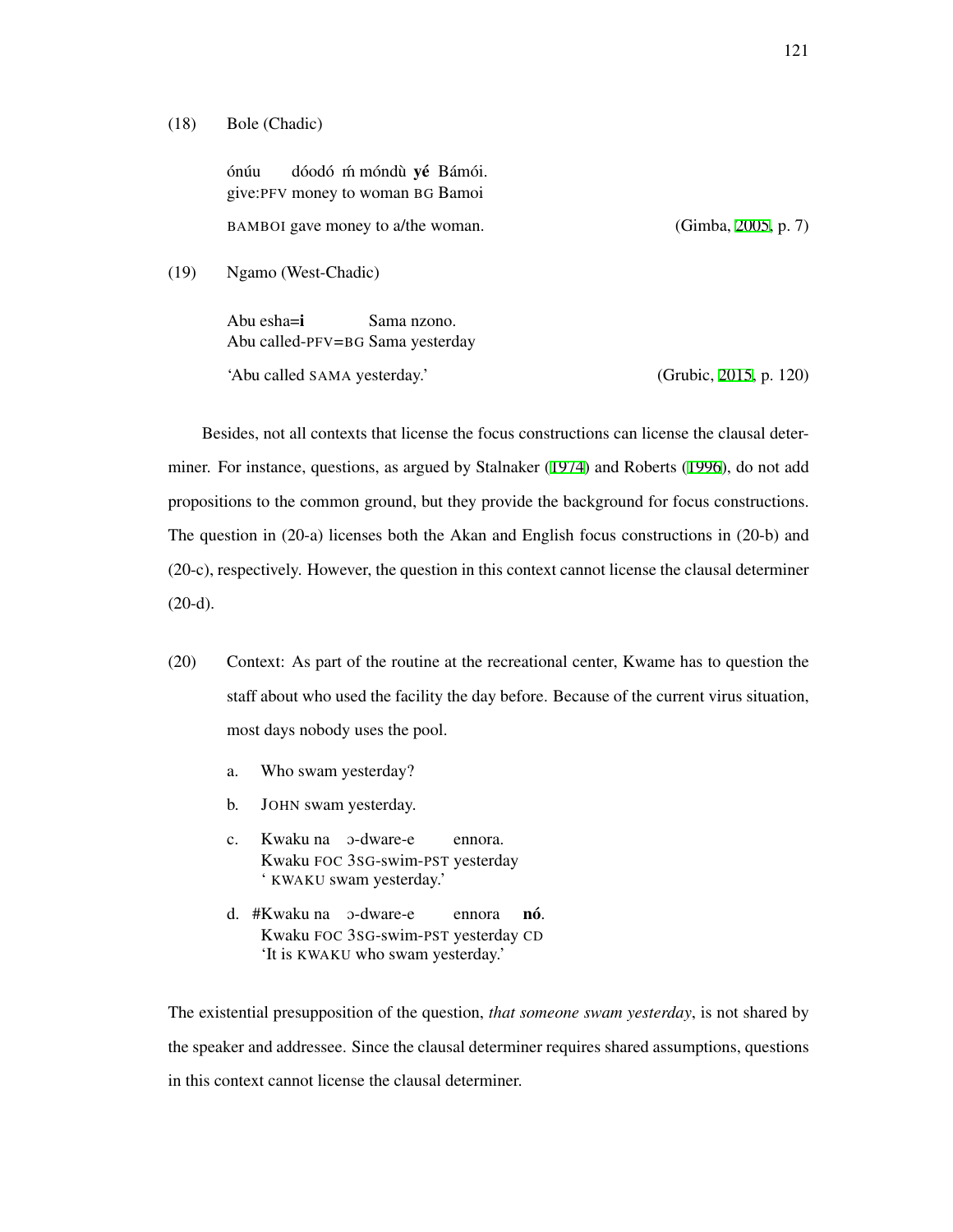#### 4.3.2 No factive presupposition

Based on the the evidence in the last section, we can conclude that the clausal like the nominal determiner presupposes familiarity. Now, we consider the role of whether  $n\delta$ -clauses presuppose factivity.

In languages such as Hebrew (Kastner, [2015](#page-212-3)) and Greek (Roussou, [1991\)](#page-216-4), CPs can be headed by definite determiners/demonstratives. Typically these CPs appear in embedded contexts. When they occur under non-factive verbs, they trigger a factive presupposition. The relation between definite CPs and factive interpretation in embedded clauses has received con-siderable attention in the literature (Moulton, [2009;](#page-208-4) De Cuba, [2007;](#page-208-3) De Cuba and Urögdi, 2009; Haegeman and Ürögdi, [2010](#page-210-5); Kastner, [2015](#page-212-3)). Focusing on the interpretation of no-clauses in clause-embedding contexts, I show that *no´*-CPs, unlike definite CPs in the languages mentioned above, do not trigger factive presuppositions. Evidence in support of this argument comes from the fact that *no´*-clauses neither trigger factive presuppositions under non-factive predicates nor are selected by only factive predicates.

Clause-embedding predicates have been shown to differ on the properties of the clauses they embed. Different authors propose different ways to distinguish clause embedding predicates, some of which include *factive vs non-factive* (Kiparsky, [1971\)](#page-212-4), *familiar vs novel* (De Cuba, [2007](#page-208-3)), *referential vs non-referential* (Haegeman and Ürögdi, [2010\)](#page-210-5), *presuppositional vs non-presuppositional* (Kastner, [2015](#page-212-3)), and the three way distinction *factive, non-factive,and response stance* by Cattell ([1978](#page-206-5)) among others. For this work, I adopt Cattell's (1978) three-way distinction as it offers a finer distinction between the kinds of presupposition triggered by the predicates, compared to the two-way distinctions.

#### (21) Cattell's (1978) classification of embedding predicates

- a. *Volunteered stance/ non-factive:* believe, say, assume, feels, think
- b. *Non-stance / factive:* remember, regret, know, forget
- c. *Response stance:* agree, admit, confirm

*Volunteered stance or non-factive* predicates display two properties. One, they generally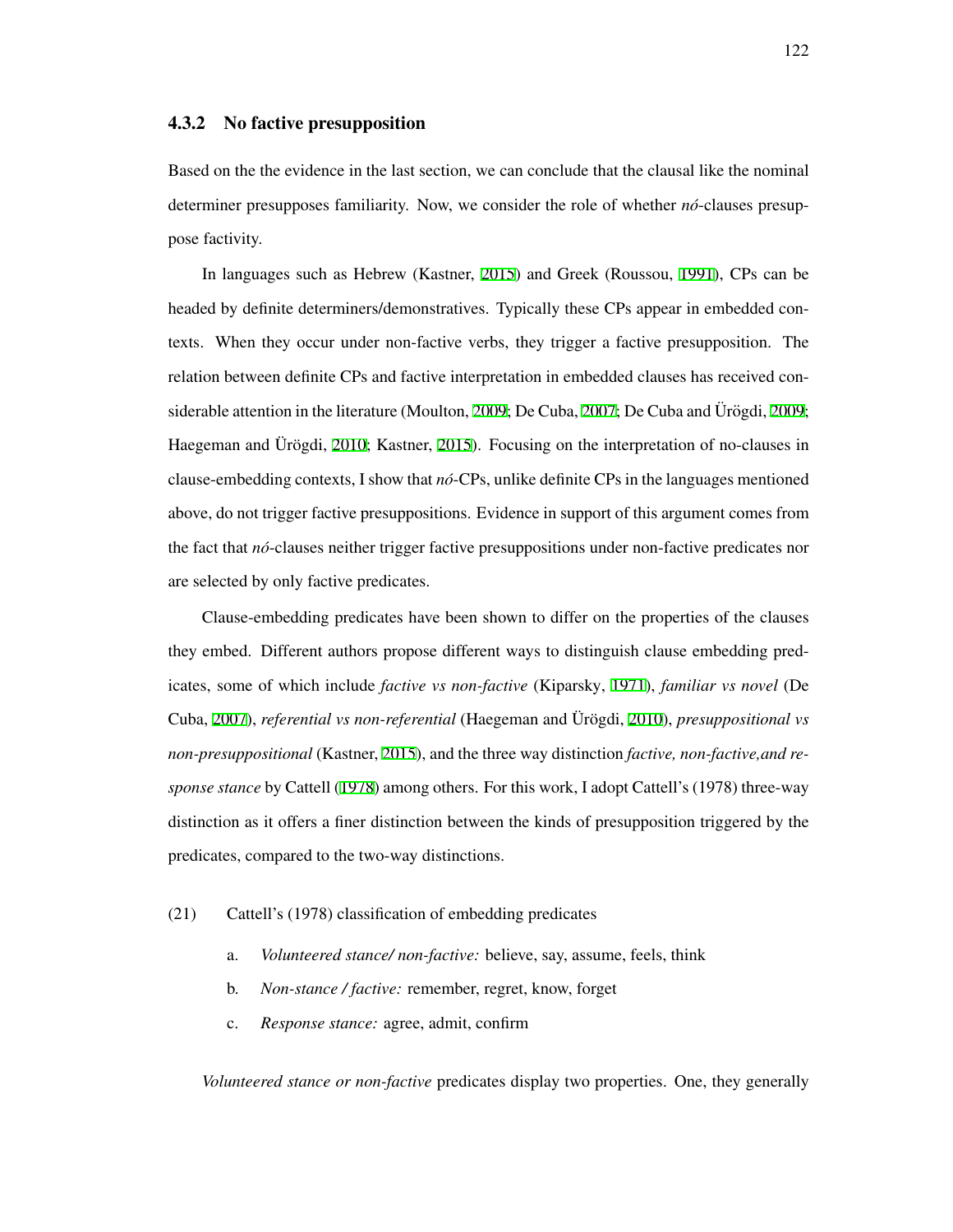present the informational content of their complement as new information to the discourse participants. The information they present, therefore, is generally felicitous in out-of-the-blue contexts. For instance, the addressee need not know that Mary came to school for (22) to be felicitous. Secondly, a non-factive predicate does not commit the speaker to the truth or falsity of the complement; that is, there is no speaker commitment. (22) is felicitous whether the Mary came to school or not.

## (22) John thinks that Mary came to school but Mary did not come to school.

Since the speaker is not committed to the truth of the complement, the complement can be overtly negated without resulting in a contradiction, as exemplified by the *but*-clause in (22).

*Non-stance/ factive* predicates, on the other hand, presuppose the truth of their complement. That is, the speaker is committed to the truth of the complement of the embedding predicate. As such, for (23) to be felicitous, it must be the case that *Mary came to school* is believed to be true by the speaker. Because of the commitment to the truth of the complement, the overt negation of the complement results in a contradiction.

# (23) John forgot that Mary came to school but # Mary did not come to school.

Furthermore, the complement of a factive predicate must be familiar to all discourse participants; it cannot provide new information to the addressee. Thus, example (24) is infelicitous.

#### (24) #John forgot that Mary came to school but # I did not know that Mary did came to school.

Earlier analyses such as Kiparsky ([1971](#page-212-4)) suggested that factive clauses are headed by a covert *fact*. In English, the DP *the fact* may precede factive complements, as in (25).

(25) John forgot (the fact) that Mary came to school

(26)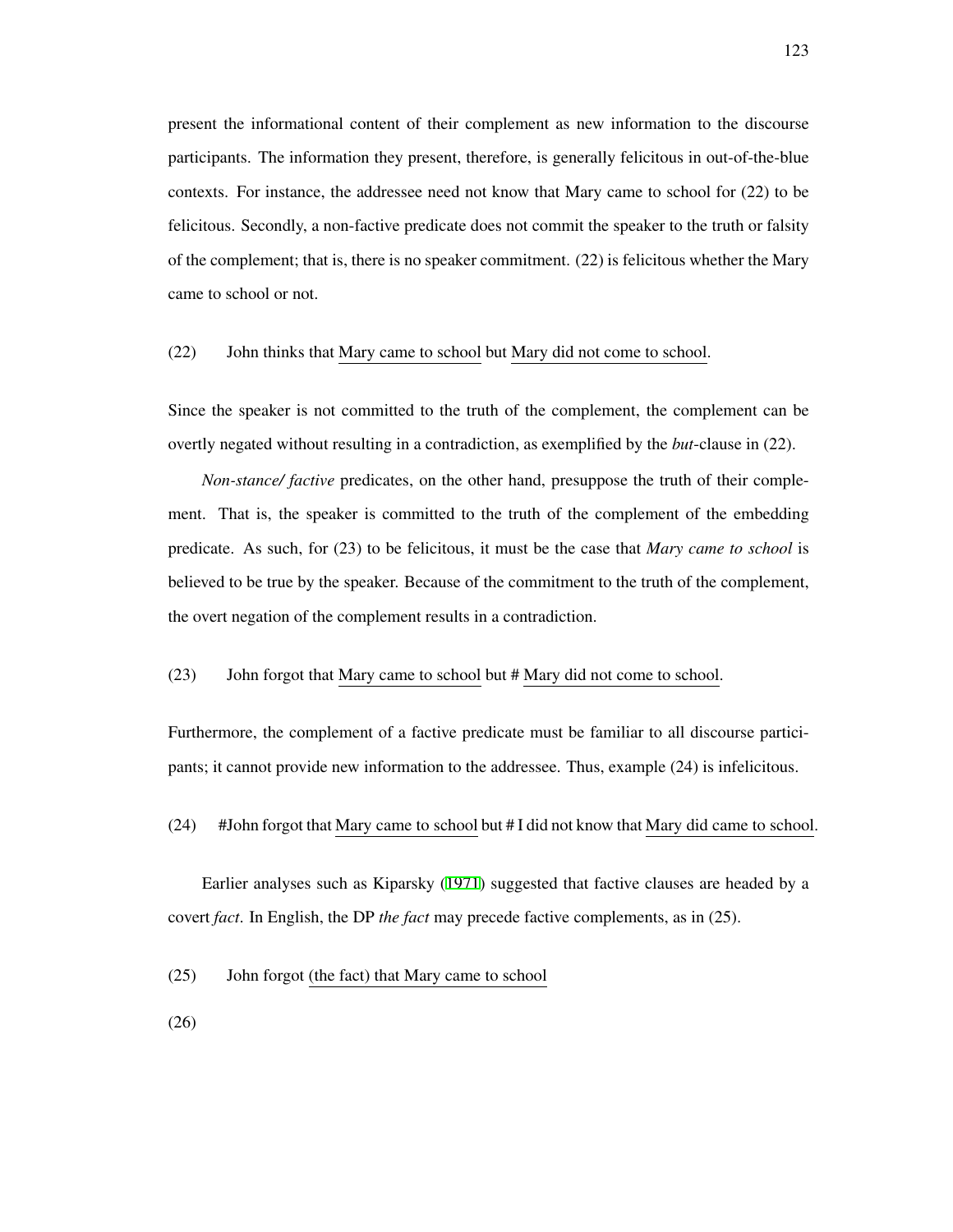

Though Kastner ([2015](#page-212-3)) rejects this idea, he agrees that factive complements are DPs even in the absence of an overt DP. Across languages, it has been shown that the complement of factive predicates tend to have nominal properties. In some languages, these complements take an overt definite determiner or demonstrative, or a nominalizer (Moulton, [2009;](#page-214-2) De Cuba, [2007;](#page-208-3) De Cuba and Ürögdi, [2009](#page-208-4); Haegeman and Ürögdi, [2010;](#page-210-5) Kastner, [2015](#page-212-3)). As mentioned earlier, in Hebrew (Kastner, [2015\)](#page-212-3) and Greek (Roussou, [1991\)](#page-216-4), an overt determiner/demonstrative heads the CP in the absence of a noun. The Hebrew demonstrative *ze* takes clausal complements and can be embedded below a verb such as *explain*, a non-factive predicate under Cattell ([1978](#page-206-5))'s (1978) classificative, for a factive reading (27-a). The difference between (27-a) and (27-b) illustrates that the factivity presupposition is not a lexical property of *explain*.

- $(27)$  a. he explained ACC this comp-the-building collapsed but hu hisbir et [ze š-ha-binyan karas] (#aval hu lo 3SG NEG really be'emet karas) collapsed 'He explained the fact that the building collapsed (# but it didn't).'
	- b. hu hisbir he explained comp-the-building collapsed but 3sG NEG really collapsed [š-ha-binyan] karas] (aval hu lo be'emet karas) 'He explained that the building collapsed (but it didn't).'

*Response stance* predicates are also typically associated with nominal properties. However, unlike factive predicates, they only presuppose that their complement has been previously mentioned in the context or is familiar to the discourse participants. The complement need not be true in the context. For instance, one can only agree to something if it has been introduced before, without necessarily being committed to the proposition, as demonstrated in (28-a) and  $(28-b).$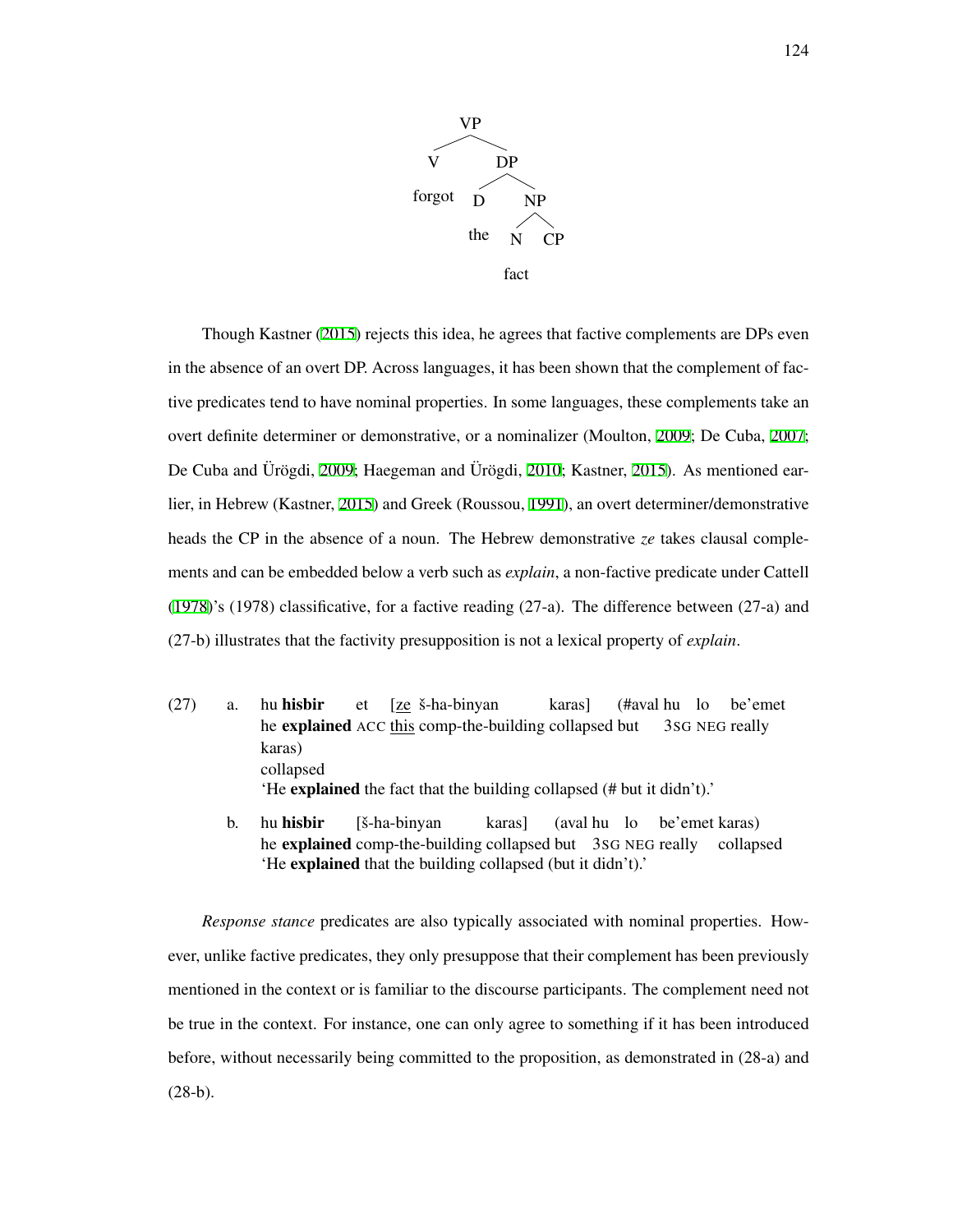- (28) a. John agreed that Mary came to school but #nobody said Mary came to school.
	- b. John agreed that Mary came to school but Mary did not come to school.

Looking at the compatibility between *nó*-clauses and each of these predicate types provides insight into the presupposition associated with *no´*.

# Nó clauses are non-factive

*No´*-clauses are compatible with all three types of clause embedding predicates as shown in (29). They combine with a non-factive predicate in (29-a), a factive in (29-b), and a response stance verbs in [\(29-c\)](#page-134-0).

| (29) | a.             | Nana gyedi se Kofia-nya a-ko                                                  |                           |        | a-ko | hu Kwame nó. |
|------|----------------|-------------------------------------------------------------------------------|---------------------------|--------|------|--------------|
|      |                | Nana believe COMP Kofi PERF-get CONS-MOT. CONS-go see Kwame CD                |                           |        |      |              |
|      |                | 'Nana thinks that Kofi has gone to see Kwame.' volunteered stance/non-factive |                           |        |      |              |
|      | $\mathbf{b}$ . | Kwame a-nu                                                                    | ne-ho<br>SE               | $5-k2$ | hu-u | Kofi nó.     |
|      |                | Kwame PERF-regret 3sG.-self COMP 3sG.SUBJ-MOT see-PST Kofi CD.                |                           |        |      |              |
|      |                | 'Kwame regrets going to see Kofi.                                             | non stance/factive        |        |      |              |
|      | $\mathbf{c}$ . | Kwame gyetum                                                                  | $se$ Ama a-ko hu Kofi nó. |        |      |              |
|      |                | Kwame PERF-agree COMP Ama PERF-MOT see Kofi CD but                            |                           |        |      |              |
|      |                | 'Kwame agreed that Ama has gone to see Kofi.                                  | response stance           |        |      |              |

<span id="page-134-0"></span>When they are embedded under a factive verb, *nó*-clauses have factive interpretations, as shown in (30-a). Factivity is, however, a property of the verb not a property of the definite CP. In (30-b), where there is no clausal determiner, the factive presupposition is still present.

| (30) | a. | Kwame a-nu                                                          | ne-ho | $\mathbf{S} \mathcal{E}$ | $o-k$                    |      | hu-u Kofi nó #nanso |  |
|------|----|---------------------------------------------------------------------|-------|--------------------------|--------------------------|------|---------------------|--|
|      |    | Kwame PERF-regret 3sG.-self COMP 3sG.SUBJ-MOT see-PST Kofi CD but   |       |                          |                          |      |                     |  |
|      |    | $\mathbf{D}$ -n-k $\mathbf{D}$                                      | hu-u  | Kofi.                    |                          |      |                     |  |
|      |    | 3SG.SUBJ-NEG-MOT see-PST Kofi                                       |       |                          |                          |      |                     |  |
|      |    | 'Kwame regrets going to see Kofi # but he has not gone to see Kofi. |       |                          |                          |      |                     |  |
|      | b. | Kwame a-nu                                                          | ne-ho | SE                       | $\partial$ -k $\partial$ | hu-u | Kofi #nanso         |  |
|      |    | Kwame PERF-regret 3sG.-self COMP 3sG.SUBJ-MOT see-PST Kofi but      |       |                          |                          |      |                     |  |
|      |    | $\mathbf{D}$ -n-k $\mathbf{D}$                                      | hu-u  | Kofi.                    |                          |      |                     |  |
|      |    | 3SG.SUBJ-NEG-MOT see-PST Kofi                                       |       |                          |                          |      |                     |  |
|      |    | 'Kwame regrets going to see Kofi # but he has not gone to see Kofi. |       |                          |                          |      |                     |  |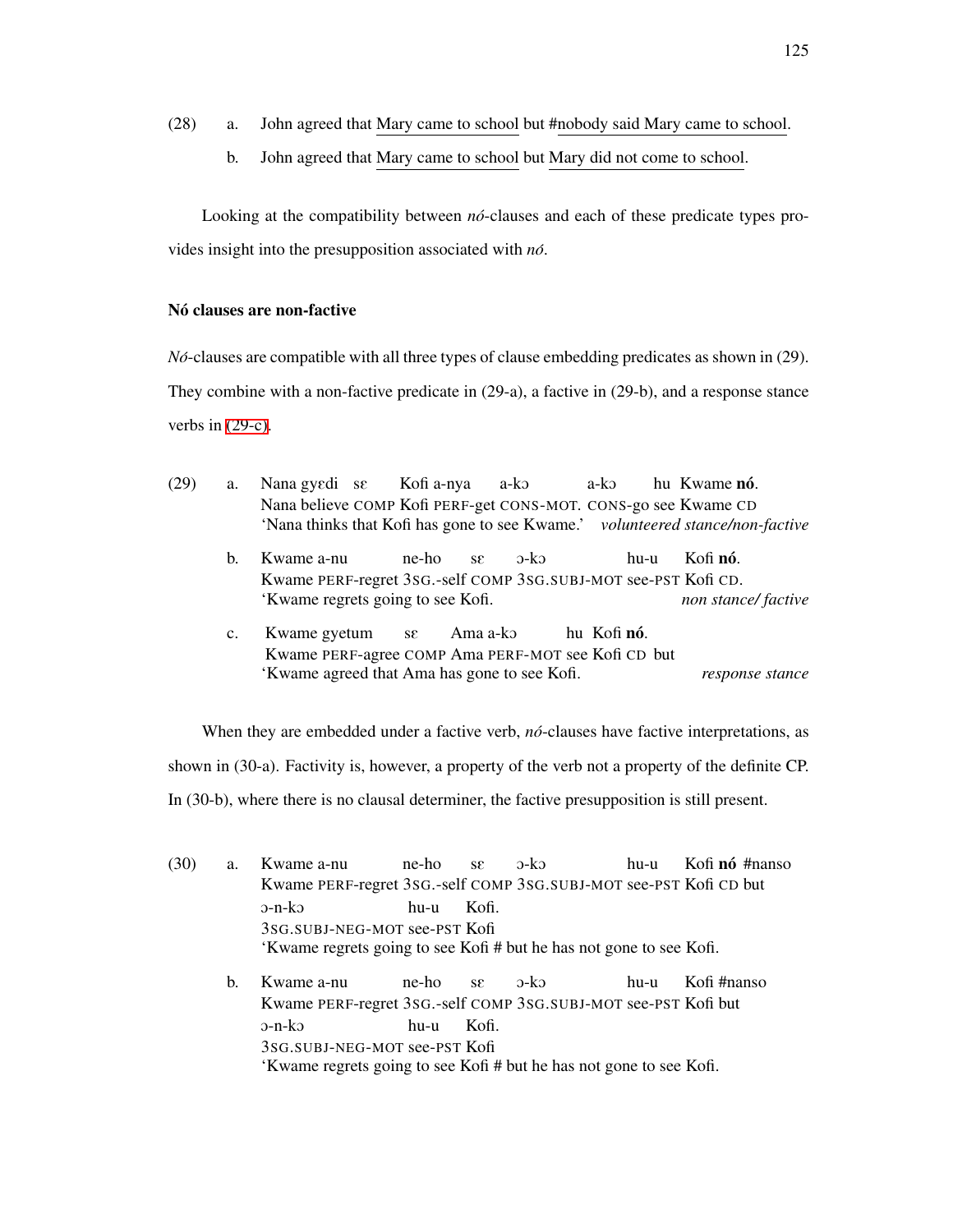Examples  $(31-a)$  and  $(31-b)$  clearly show that *no*<sup> $i$ </sup> is not an overt realization of the supposed determiner in factive constructions.

Since factivity is an inherent property of the verb and not a property of the *no´*-clauses themselves, they are compatible with canonical non-factive verbs such as *believe*, as shown in (31-a). More importantly, under non-factive predicates, *no´*-clauses do not trigger factive presuppositions. Negating the complement in both embedded *no´*-clauses and ordinary complement clauses does not result in a contradiction. They behave similarly as CPs without *no´*, such as (31-b).

(31) a. Nana gyedi sE Nana believe COMPL Kofi PERF-get CONS-MOT. CONS-go see Kwame CD Kofi a-nya a-kO a-kO hu Kwame **nó** nanso Kofi n-kO-i. but Kofi NEG-go-PST 'Nana thinks that Kofi has gone to see Kwame, but Kofi has not gone yet.'

b. Nana gyedi se Nana believe COMPL Kofi PERF-get CONS-MOT. CONS-go see Kwame but Kofi a-nya a-kO a-ko hu Kwame nanso Kofi n-kO-i. Kofu NEG-go-PST 'Nana thinks that Kofi has gone to see Kwame, but Kofi has not gone yet.'

To complete the paradigm, I look at response stance predicates which also inherently lack factivity. These predicates remain non-factive when they embed *nó* clauses. There is no difference in factivity between the  $n\acute{o}$  clause (32-a) and the clause without  $n\acute{o}$  (32-b).

(32) a. Kwame gyetum Kwame PERF-agree COMP Ama PERF-MOT see Kofi CD but sE Ama a-kO hu Kofi **nó** nanso Ama n-ko Ama NEG-go hu-u see-PST Kofi Kofi. 'Kwame agreed that Ama has gone to see Kofi but Ama has not gone to see Kofi.' b. Kwame gyetum Kwame PERF-agree COMP Ama PERF-MOT see Kofi but sE Ama a-kO hu Kofi nanso Ama n-kO Ama NEG-go

hu-u see-PST Kofi Kofi. 'Kwame agreed that Ama has gone to see Kofi but Ama has not gone to see Kofi.'

The goal of the next section is to establish that  $n\acute{o}$  take propositional complements and that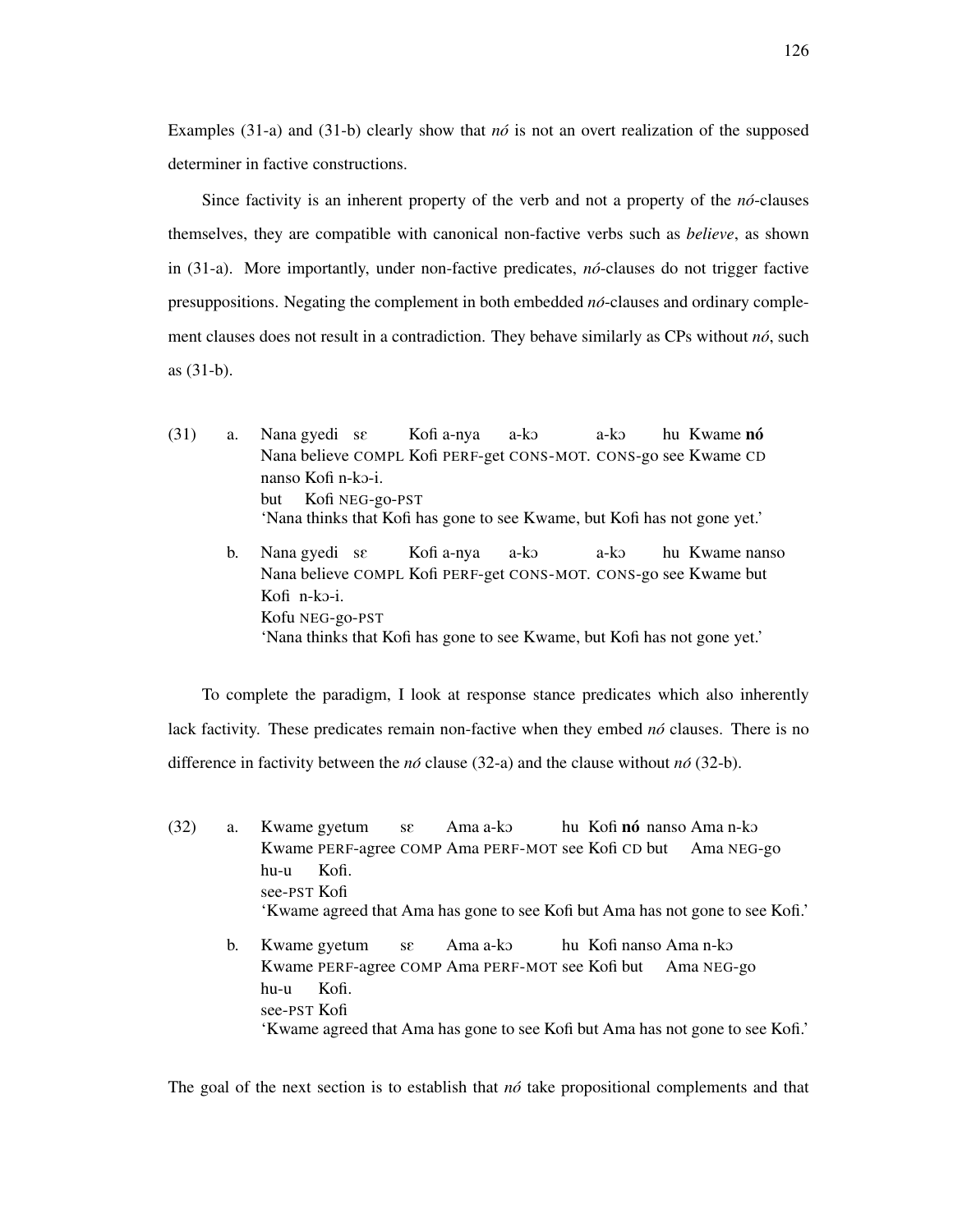*no´*-clauses are propositions.

#### <span id="page-136-0"></span>4.4 Verbal determiner, propositional determiner or both

It is not controversial that *no´* in the data above does not take nominal complements. The real question then is the kind of semantic object this variant of the determiner takes. In previous literature, *no´* is treated as an event determiner, i.e, it takes a VP complement (Bombi et al., [2019;](#page-206-0) Ofori, [2011;](#page-214-1) Saah, [1995;](#page-216-5) Boadi, [2005](#page-206-6)). As an event determiner, the morpheme is informally described as marking an event as familiar or presupposed. Most of these analyses, however, focused on the use of the clausal determiner in relative clauses and focus constructions. Though the event-based analysis is plausible, the data I consider in this chapter is more compatible with a propositional analysis. In the rest of the chapter, I focus on the use of the clausal determiner in simple declarative sentences.

#### 4.4.1 Events and propositional anaphora

Different predicates have been shown to take only propositions, only events or only individuals as arguments, (Asher, [1993,](#page-205-5) [2012](#page-205-6); Peterson, [1982](#page-215-3); Snider, [2017\)](#page-218-4). These predicates are therefore good diagnostics for determining the semantic content of their complements. We will apply the diagnostics to both the *no´*-clause and the prejacent of *no´*. If they are propositions, they will only be compatible with predicates that take propositional arguments. The diagnostics will establish that *no´*-clauses are propositions and in the contexts which are relevant for this analysis, the complement of *no´* is a proposition.

Before we begin I should clarify that, I do not attempt to define the terms events and propositions here, but rather present some basic properties that characterize each and distinguish one from the other. What we are calling propositions are what Stalnaker [\(1976](#page-218-5), p. 79) characterizes as "the things people express when they make predictions or promises, give orders or advice." A proposition is the main information expressed by the sentence. Because the proposition is the semantic content of the sentence, two sentences may contain different words but express the same proposition. Consider the two sentences in (33), some of the words in the sentences are different but they do express the same proposition. That is, they are true in the same set of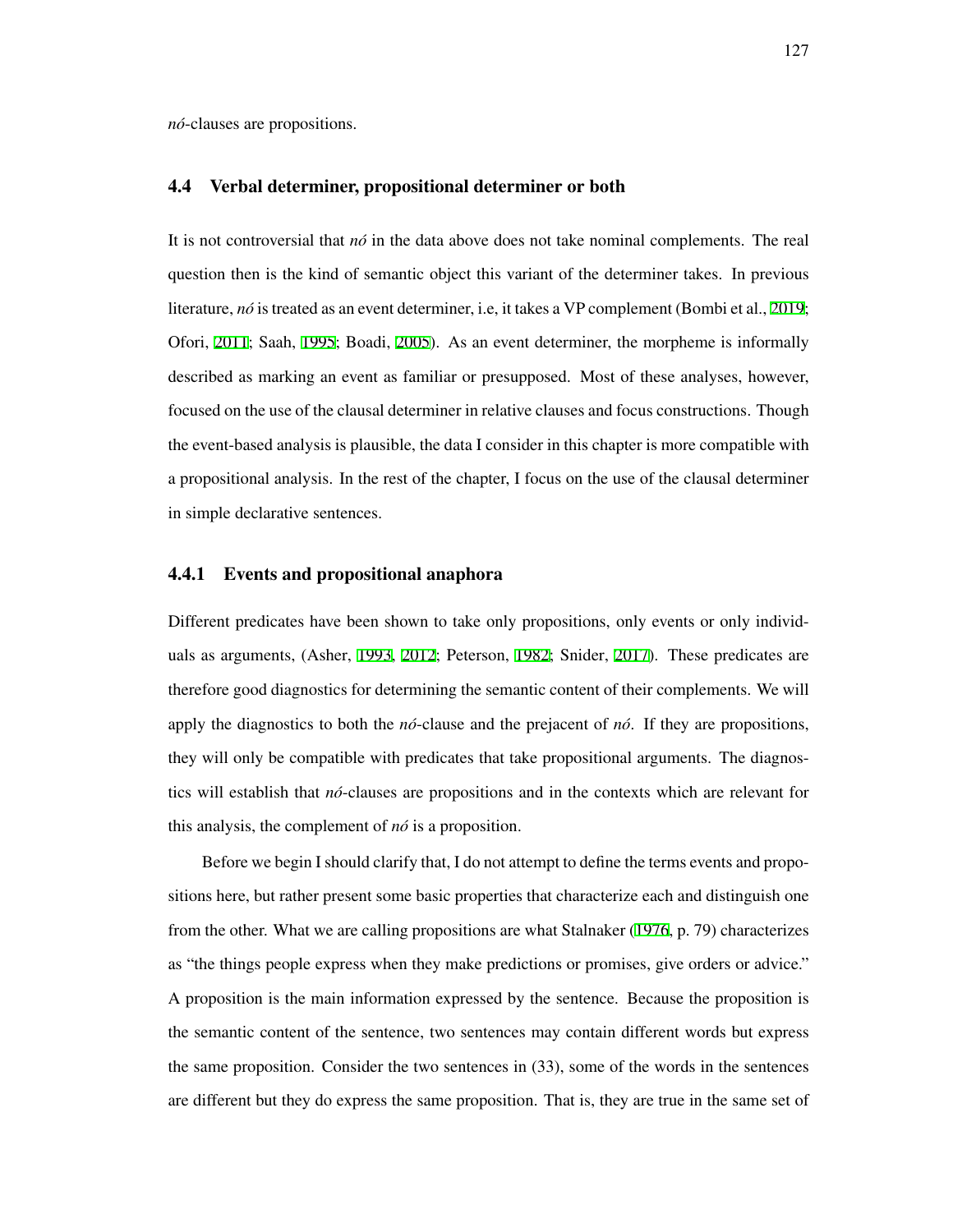worlds and are therefore classified as synonymous

- (33) a. The Linguistics Association of Ghana Workshop is a biannual event.
	- b. The Linguistics Association of Ghana Workshop takes place twice a year.

On the standard analysis of *that-*clausal complements, volunteered stance/ non-factive predicates such as *assume*, *believe*, and *think* are argued to take propositional complements.<sup>[4](#page-137-0)</sup>. The constituents that are underlined in (34-a) and (34-b) denote propositions. Thus we may characterize propositions as the complement of non-factive attitude verbs.

- (34) a. John believes that Mary is happy.
	- b. John thinks that Mary is vegan.

These verbs cannot take event arguments as illustrated in (35). Thus if the *no´*-clauses and their prejacent can combine with these predicates, then it is likely that these constituents denote propositions not events.

- (35) a. #Fred believes John's cookie eating.
	- b. \*Fred thinks John's skateboarding.

We have already seen in *§*4.3 that volunteered stance/ non-factive predicates take *no´* clauses as arguments. The relevant examples are repeated in (36). The verb *believe* is compatible with the *nó*-clauses in (36). Example (37) also illustrates that the prejacent of the *nó*-clause is compatible with proposition-taking attitude predicates, independently of *no´*.

- (36) Nana gyedi sE Nana believe COMP Kofi PERF-get CONS-MOT. CONS-go see Kwame CD Kofi a-nya a-kO a-kO hu Kwame **nó**. 'Nana thinks that Kofi has gone to see Kwame.'
- (37) Nana gyedi sE Nana believe COMP Kofi PERF-get CONS-MOT. CONS-go see Kwame Kofi a-nya a-kO a-kO hu Kwame. 'Nana thinks that Kofi has gone to see Kwame.'

<span id="page-137-0"></span><sup>4</sup>But see Moulton ([2009,](#page-214-2) [2015](#page-214-3)) based on Kratzer ([2006\)](#page-212-5) for an an analysis of finite clausal arguments as properties of individuals with propositional content, (type  $\langle e, \langle s, t \rangle \rangle$ )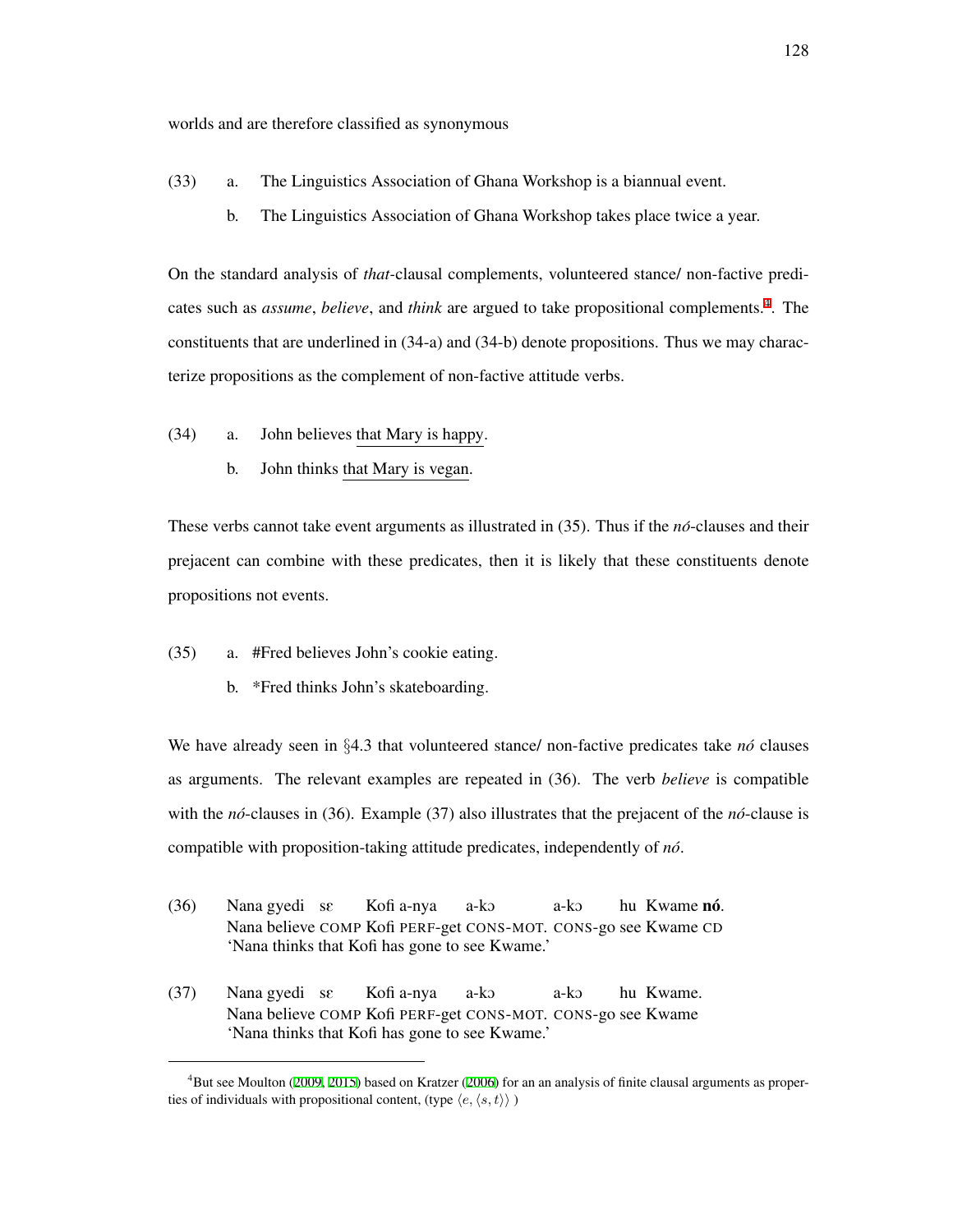If the complement of non-factive verbs are propositions, then *no´*-clauses and the prejacent are propositions.

As we have seen for propositions, certain predicates only combine with events. Events have spatiotemporal properties; they occur at a particular time and place. Propositions, on the other hand, are independent of time or space. The proposition expressed by a sentence is verified by an instance of the event. For instance, in the sentence *John ate the cookies*, one can inquire about the time and place this event occurred. If John ate the cookie in bed at 1:00 am, then that is the place and time. As such only events can be arguments of certain predicates of time and space such as *at home*, *at the mall* and *in the morning*. We can, therefore, easily distinguish events from propositions by looking at the kind of predicates they combine with, as illustrated in (38). *That*-clauses are incompatible with the predicate *happened in the morning* because they denote events not propositions. *John's cookie eating* describe an event and thus is compatible with this predicate.

(38) a. #That John ate the cookies happened in the morning.

b. John's cookie eating context took place at 1:00 am.

Now, let us consider *nó*-clauses and the complement of *nó*-clauses. As evident from examples (39) and (40), both constructions are incompatible with event predicates. Example (39-b) illustrates that the infelicity of (39-a) does not result from the presence of the complementizer.

- $(39)$  a. #S $\varepsilon$ COMPL Kofi MOT. go see-PST Kwame CD took.place-PST morning DEF Kofi kO ko hu-u Kwame nó si-i anopa nó. Intended meaning: 'That Kofi did not go to see Kwame happened this morning.'
	- b. #Kofi kɔ Kofi MOT. go see-PST Kwame CD took.place-PST morning DEF ko hu-u Kwame nó si-i anopa nó. Intended meaning: 'Kofi did not go to see Kwame happened this morning.'
- $(40)$  a. #S $\varepsilon$ COMPL Kofi MOT. go see-PST Kwame took.place-PST morning DEF Kofi kO ko hu-u Kwame si-i anopa nó. Intended meaning: 'That Kofi did not go to see Kwame happened this morning.'
	- b. #Kofi kɔ Kofi MOT. go see-PST Kwame took.place-PST morning DEF ko hu-u Kwame si-i anopa nó.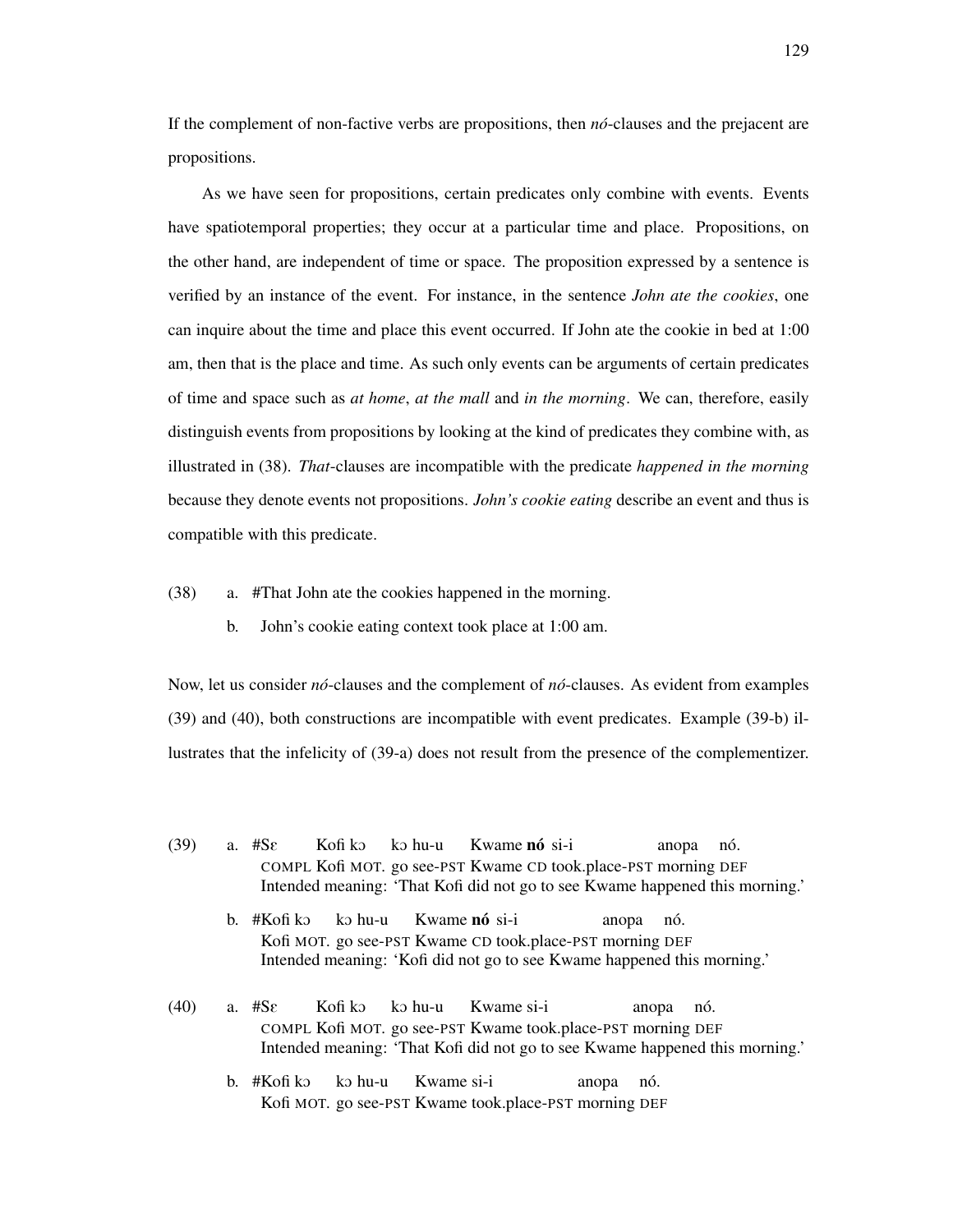Intended meaning: 'Kofi did not go to see Kwame happened this morning.'

Another characteristic that separates propositions from events is their ability to be assigned a truth value. Since propositions are the semantic content of sentences, they are the kind of semantic object that can be true or false. Events can neither be true or false; they either occur or do not occur but cannot be assigned truth values. Therefore, one of the diagnostics to separate propositions from events is to see whether the construction can combine with predicates *true* and *false*. The prediction that only propositions can combine with these predicates is exemplified by (41) and the fact that (42) is infelicitous.

- (41) a. That John is the thief is false.
	- b. That Mary saw John is true.
- (42) #John's cookies eating is true.

Here again *no*-clauses and the prejacent of *no*<sup>*b*</sup> both patterns with propositions as shown by the examples in (43) and (44) respectively.

- $(43)$   $S_{\mathcal{E}}$ COMPL Kofi PERF-get CONS-MOT. CONS-go see Kwame CD COP true Kofi a-nya a-kO a-ko hu Kwame nó ye nokware. 'That Kofi has gone to see Kwame is true.'
- $(44)$  Se COMPL Kofi PERF-get CONS-MOT. CONS-go see Kwame COP true Kofi a-nya a-kO a-kO hu Kwame yε nokware. 'That Kofi has gone to see Kwame is true.'

Also, *no´*-clauses can stand alone as simple declaratives. Simple declarative sentences express propositions.

 $(45)$ now Kofi PERF-mot. CONS-go see Mr. Abrefa CD Kofi a-kO a-kO hu Mr. Abrefa *no´*. 'Kofi has now gone to see Mr. Abrefa.'

Taking all the facts discussed until now, we can reach two conclusions. First, we can conclude that *no´*-clauses are propositions, and secondly that *no´* can take propositional arguments.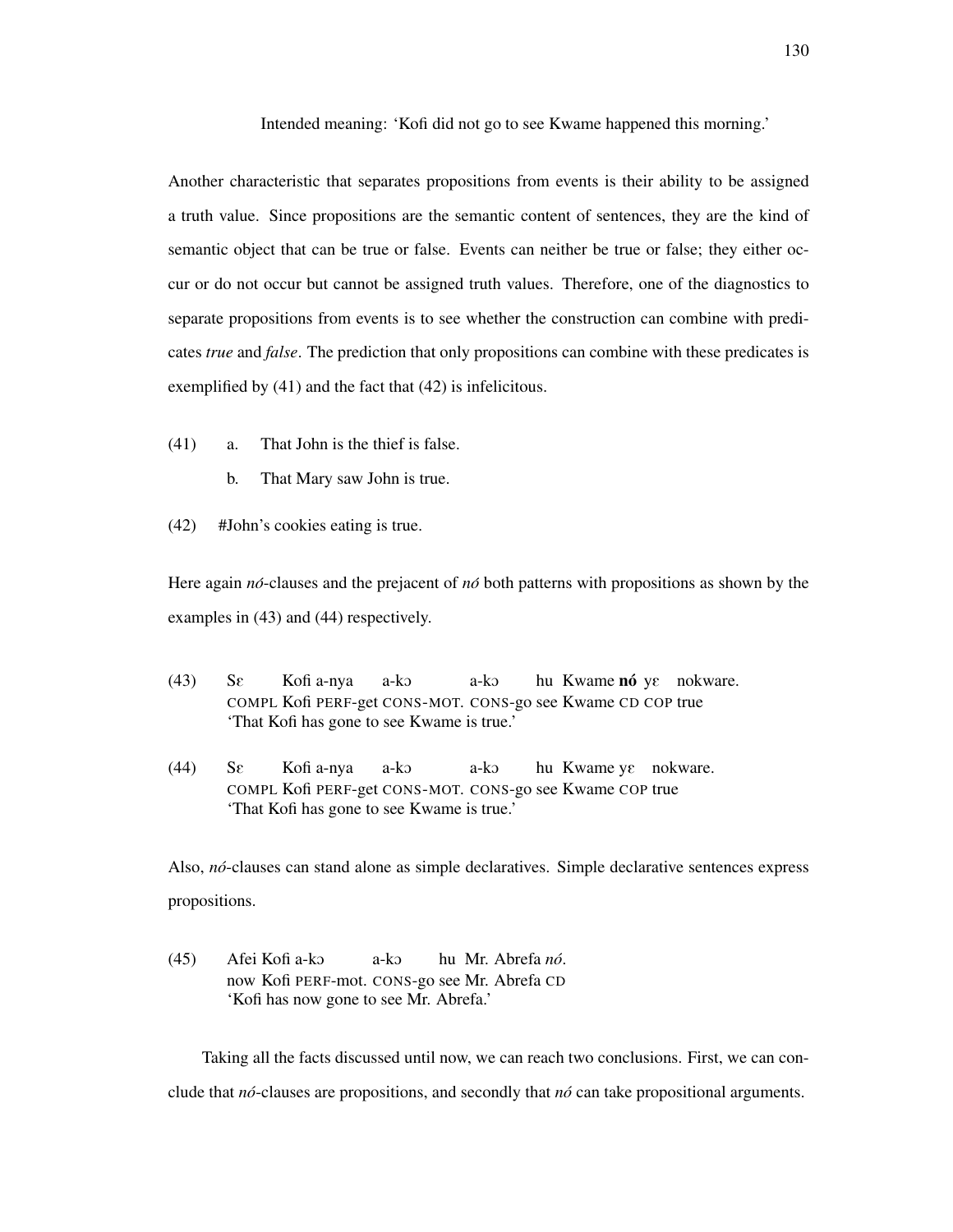# 4.4.2 Propositional discourse referents

We have established that *nó*-clauses are propositions and that *nó* takes propositional arguments. Now, let us attempt to explain how propositions introduce discourse referents, which are then available for anaphoric reference. Most of the fundamental properties of propositional anaphora are shared by individual anaphora (Partee, [1973;](#page-214-4) Partee, [1984;](#page-214-5) Snider, [2017\)](#page-218-4).These properties include the ability to make anaphoric reference to non-linguistic antecedents, the availability of definite and indefinite antecedents, and the availability of bound variable readings.

Krifka [\(2013\)](#page-213-6) associates the introduction of discourse referents with specific projections in the syntax. A clause, such as (46), makes available multiple discourse referents. Nominal discourse referents are introduced for the DP *Ede* and *the cookie*. In addition, a an event discourse referent is introduced for the VP, and two propositional discourse referents are introduced for TP and NegP, respectively, as illustrated in (47). [5](#page-140-0)

(46) Ede didn't steal the cookies. (Krifka, [2013](#page-213-6))

(47) (Krifka, [2013](#page-213-6))

 $[\begin{smallmatrix}\scriptstyle{\text{NegP}}\end{smallmatrix} \begin{smallmatrix}\scriptstyle{Ede} \end{smallmatrix} \begin{smallmatrix} \scriptstyle{did-n't} \end{smallmatrix} \begin{smallmatrix}\scriptstyle{\text{Tr}} \end{smallmatrix} \begin{smallmatrix}\scriptstyle{\text{t}}_{\scriptstyle{\text{Ede}}} \end{smallmatrix} \begin{smallmatrix}\scriptstyle{\text{t}}_{\scriptstyle{\text{Ede}}} \end{smallmatrix} \begin{smallmatrix}\scriptstyle{\text{t}}_{\scriptstyle{\text{Ede}}} \end{smallmatrix} \begin{smallmatrix} \scriptstyle{\text{t}}_{\scriptstyle{\text{Sde}}} \end{smallmatrix} \begin{smallmatrix} \scriptstyle{\text{t}}_{\scriptstyle{\text{Ede}}} \$  $\ddot{\mathcal{A}}''_{\text{prop}} \leftrightarrow d'''_{\text{event}}$  $\boldsymbol{\mathsf{G}}$ <sub>prop</sub>

The two propositional discourse referents are the positive proposition (48-a), and the negative proposition (48-b).

- (48) Ede didn't steal the cookies.
	- a.  $d'_{\text{mron}} =$  Ede stole the cookies.
	- b.  $d''_{\text{prop}} =$  Ede did not steal the cookies.

Clauses that can introduce propositional discourse referents include the following, given in Snider [\(2017,](#page-218-4) p. 166).

<span id="page-140-0"></span><sup>5 →</sup> shows where discourse referents are introduced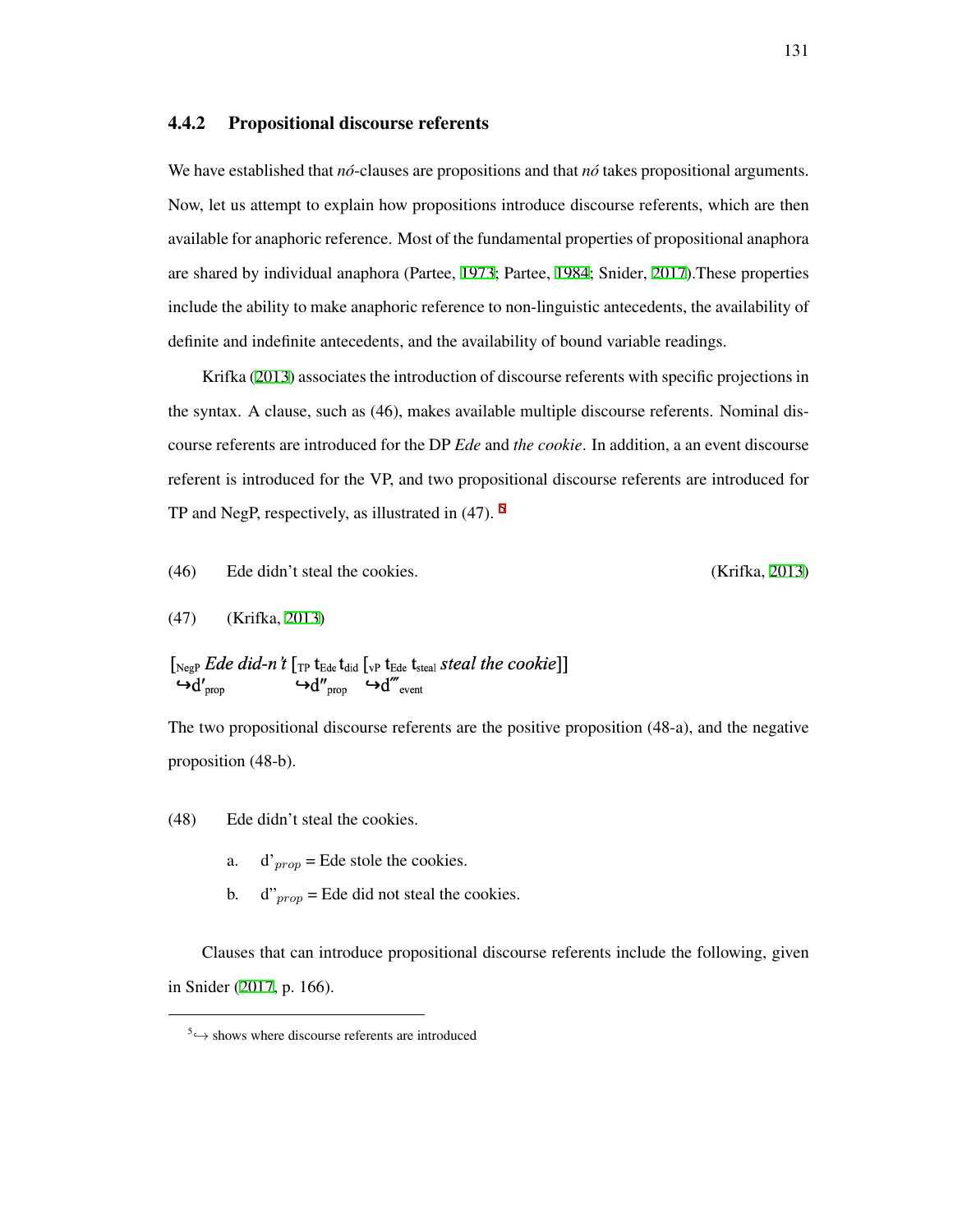|                  | Construction     | Introduce Propositional Discourse Referent? |  |  |
|------------------|------------------|---------------------------------------------|--|--|
| Declarative      |                  |                                             |  |  |
| Matrix           | Active           | Yes                                         |  |  |
|                  | Passive          | Yes                                         |  |  |
| Prejacent of     | Negation         | Yes                                         |  |  |
|                  | Epistemic modals | Yes                                         |  |  |
| Interrogative    | Polar            | Yes                                         |  |  |
| Finite clauses   | Factives         | Yes                                         |  |  |
|                  | Non-factives     | Yes                                         |  |  |
| Relative clauses | Restrictive      | Limited                                     |  |  |
|                  | Non-restrictive  | Yes                                         |  |  |
| Subject clauses  | that-clauses     | Yes                                         |  |  |

We can use anaphoric expressions, such as deictic demonstratives *this* and *that*, the proform *it*, the relative pronoun *which*, and the coordinators *so* and *as* to refer back to propositional discourse referents (Needham, [2012;](#page-214-6) Snider, [2017\)](#page-218-4). As you may have noticed, some of these expressions are also used for nominal anaphora. For instance, *it* is anaphoric to the proposition *that Mary is a genius* in (50-a) and the DP *the flower vase* in (50-b).[6](#page-141-0)

(50) a. John believes [that Mary is a genius]<sub>*i*</sub>. Fred is certain of *it*<sub>*i*</sub>. Asher, [1993,](#page-205-5) p. 23 b. [The flower vase]<sub>*j*</sub> is beautiful. I like  $it_j$ .

In examples (51-a) and (51-b), the demonstratives *this* and *that* are anaphoric to the proposition *Kyle won the race*. Compare these examples to the (52), where the demonstratives are anaphoric to individual entities.

- (51) Did you hear? Kyle won the race?
	- a. I know *this*.

<span id="page-141-0"></span><sup>6</sup> *It* can also refer to the clause *John believes that Mary is a genius*.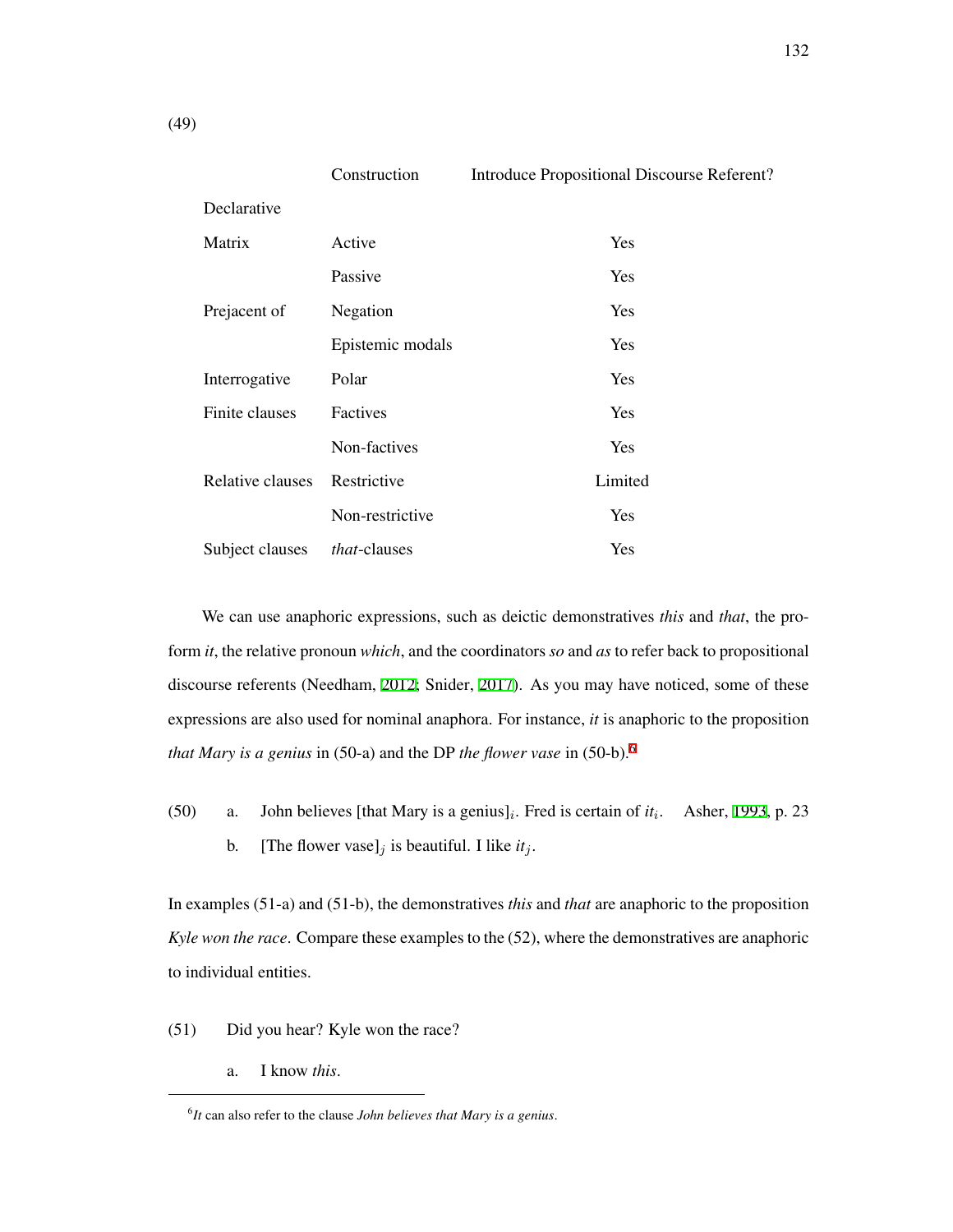- (52) a. [Pointing to a book on the table]. I want *that*.
	- b. [Holding coffee in my hands]. *This* is too sweet.

Both propositional discourse referents introduced by Krifka's negated sentence are available for anaphoric reference with the proform *it*. In (53-a), *it* refers back to the proposition introduced at NegP, and in (53-b), it refers back to the proposition introduced at TP.

- (53) Ede didn't steal the cookie. (Krifka, [2013,](#page-213-6) p. 5)
	- a. and he can actually prove  $it$ .  $\rightarrow$  that he didn't steal the cookie
	- b. even though people believed *it*.  $\rightarrow$  that he stole the cookie

In Akan, the deictic demonstratives *wei* 'this' and E*no* 'that', as shown in (54) and (54-b), respectively, are used as propositional anaphors.

- (54) Ama a-wo, Ama PERF-give.birth Kofi PERF-hear Kofi a-te? 'Ama has given birth, has Kofi heard about it.'
	- a. *Eno* de $\varepsilon$  Kofi a-te? that TOP Kofi PERF-hear 'Kofi has heard that.'
	- b. Wei dee Kofi a-te. this TOP Kofi PERF-hear 'Kofi has heard this.'

For comparison, note that the demonstratives are also used as individual anaphors in example

(55) where they are anaphoric to the noun *car*.

(55) [Picking two cars on the street, one close and the other further away]

Me-pε wei ε-n-yε 3SG-like that 3SG-NEG-COP that E*no*. 'I like this not that'

In Akan, the phonetic realization of pronouns is constrained by an animacy condition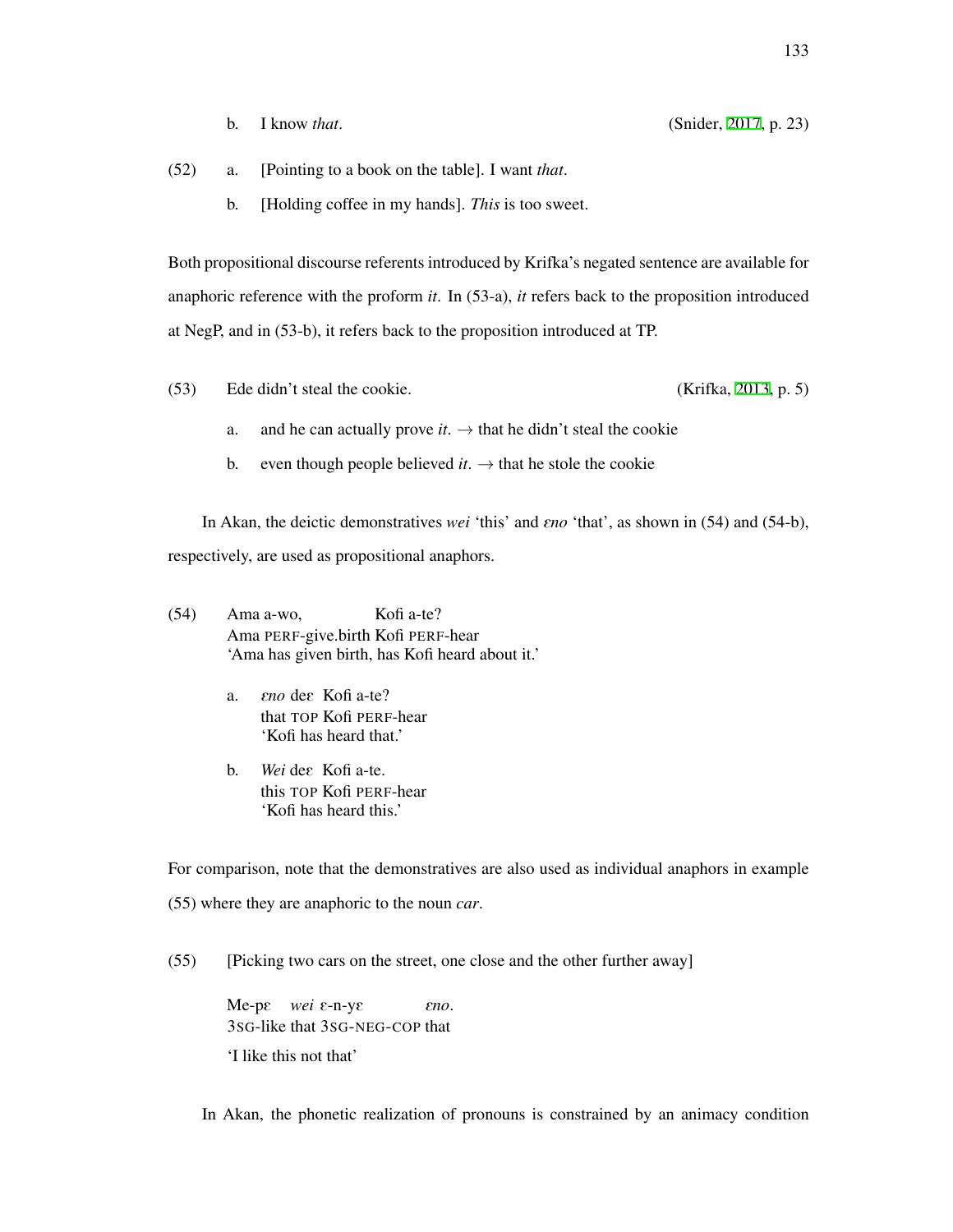in clause-final position. That is, the third person pronoun *no* is only phonetically realized in clause-final position with an animate antecedent. When the pronoun's antecedent is inanimate, as in the case of the case proposition in (56), the pronoun is covert.

 $(56)$ Kofi COMPL 3SG-NEG-like fufu but Kofi sε O-m-pE fufuo nanso me-n-gye 3SG-NEG-collect NEG-eat. n-ni —. 'Kofi says he doesn't like fufu, but I don't believe it.'

Though Krifka ([2013\)](#page-213-6) links the introduction of discourse referents to syntactic projections, not all projections make available discourse referents for anaphora. In the nominal domain, Karttunen ([1976\)](#page-212-6) notes that discourse referents introduced below negation do not survive beyond the scope of negation. This means that these discourse referents are not available for anaphoric reference in subsequent clauses. For instance, although the DP *the car* introduces a discourse referent in (57), neither the pronoun nor the definite determiner can successfully refer back to it, as shown in (57-a) and (57-b), respectively. Similarly, a discourse referent introduced within the scope of the verb *doubt* does not survive beyond the scope of the embedding verb. It is impossible to make reference to the DP, *a car* introduced in the first part of (58), with the pronoun *it*.

- (57) Bill does not have a car.
	- a. #It is black.
	- b. #**The** car is black (Karttunen, [1976,](#page-212-6) p. 4)

(58) I doubt that Mary has a car. #Bill has seen it. (Karttunen, [1976](#page-212-6), p. 12)

A property of these contexts is that the existence of the entity is not presupposed. In both (57) and (58), there is no car whose existence is being asserted. Existence is an important licensing factor for anaphoricity. We can extend the same notion to other types of anaphors, such as event and propositional anaphora. It is expected that event or propositional anaphors will be licensed only if the context presupposes the existence of the relevant event or proposition. As a result, as with nominals, we predict that discourse referents for events introduced within the scope of negation will be unavailable for anaphora. As shown in (59-a) and (59-b), the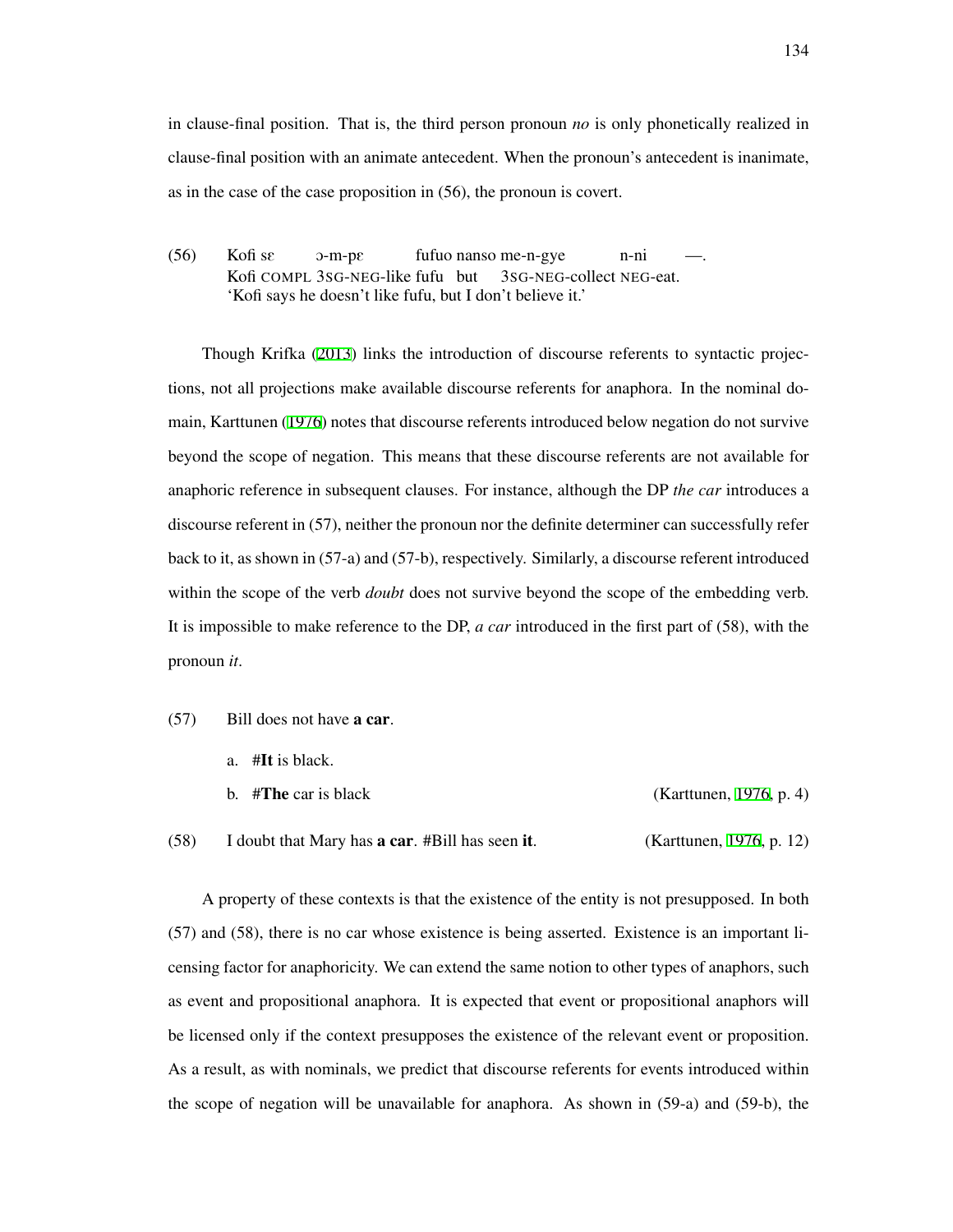prediction is correct (14-b). Because the context does not imply the existence of an event, the anaphoric pronoun is infelicitous in both examples (59-a) and (59-b).

- (59) a. Jack didn't [cut Betty with a knife] $_i$ , #it/that $_i$  was gruesome.
	- b. I doubt that anybody [cut Betty with a knife]*<sup>i</sup>* , #that/it*<sup>i</sup>* was gruesome. (Hankamer and Sag, [1976\)](#page-210-0)

Recall though that propositional discourse referents behave differently from nominal and event anaphora. All the propositions in (59-a) and (59-b) are available for anaphora, as demonstrated in (60) and (61). Both the positive and negative propositions in (60) are available for anaphora: *That* in (60-a) refers to the negative proposition *Jack didn't cut Betty with a knife*, and *it* in (60-b) refers to the positive proposition *Jack cut Betty with a knife*. *It* refers to the proposition embedded under *doubt* in (61), which is *that anybody cut Betty with a knife*.

- (60) Jack didn't cut Betty with a knife. That was surprising.
	- a. That was surprising.
	- b. I was expecting it.
- (61) I doubt that anybody cut Betty with a knife. It would have made the news.

The difference between (60) and (61) serves as an important diagnostic for anaphoric reference to events and anaphoric reference to propositions; in the presence of negation, only propositional anaphora survives. We can use this diagnostic to support the argument that clausal *no´* is a propositional anaphoric determiner.

As noted above, event anaphoricity is dependent on the existence of an event in the context, but as we have seen previously, it is possible to explicitly cancel the existence of the event denoted by *no´*-clauses, as in (62).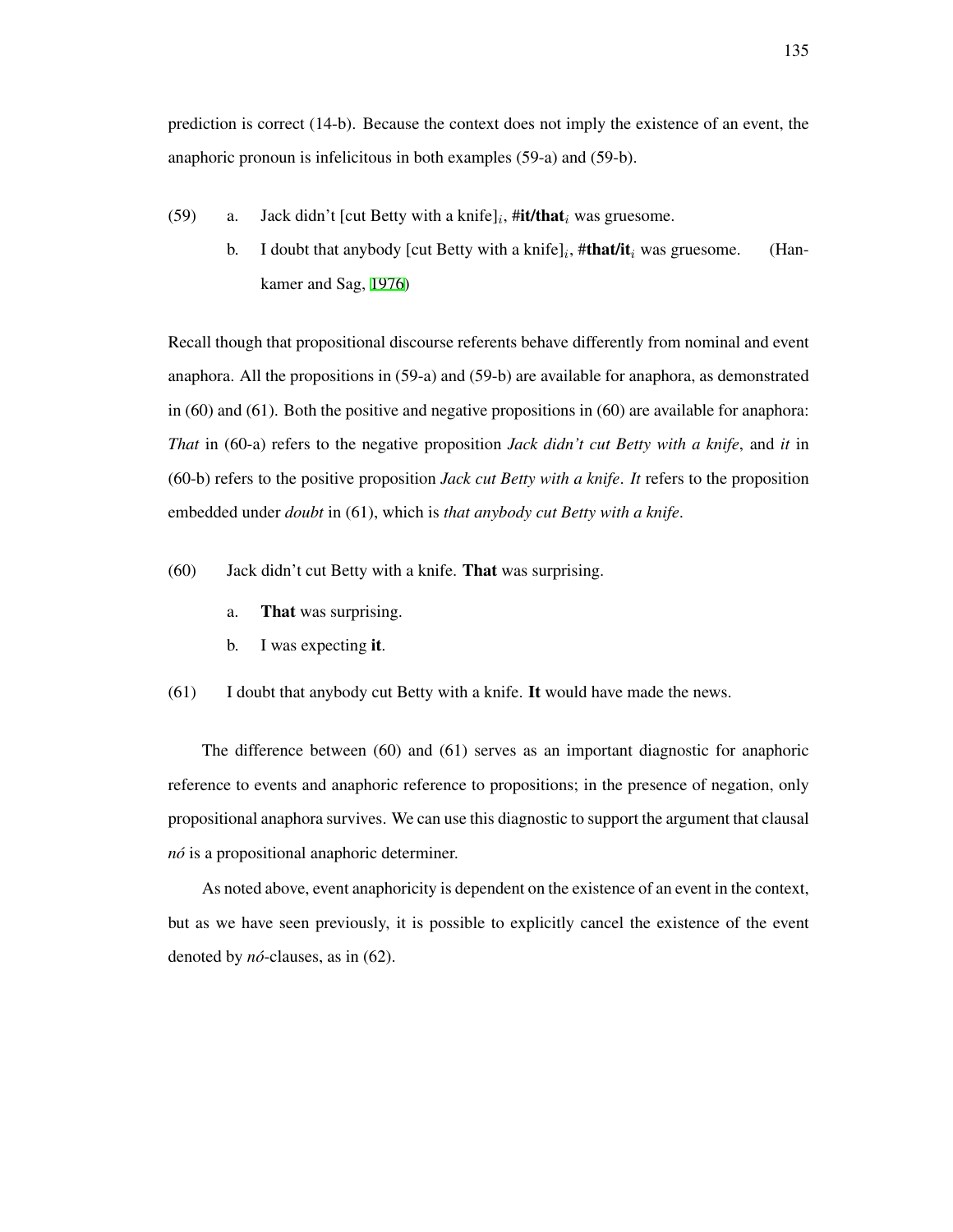(62) Context: At the last departmental meeting on Friday, it was decided that Kofi would meet with the Dean, Kwame, the following Tuesday. Today is Wednesday, Nana hasn't heard from Kofi yet, but takes it for granted that the meeting has taken place. However, Kofi was not able to meet with Kwame yesterday because Kwame was out of the office. Nana gyedi se Nana believe COMP Kofi PERF-get CONS-MOT. CONS-go see Kwame CD but Kofi a-nya a-kO a-kO hu Kwame **nó** nanso Kofi Kofi

NEG-go-PST 'Nana thinks that Kofi has gone to see Kwame, but Kofi has not gone yet.'

Here, the event *go to see Kwame* is stated to not exist at the time of discourse, and thus should not be able to license event anaphora. The availability of the *no´* in this context supports the propositional analysis.

Example (63) with future tense is another context where an event is not presupposed to exist but licenses the clausal determiner.

(63) Ama is sick but refuses to go to the hospital. She keeps buying drugs from the local pharmacy against her mother's advice. It's been a week and she is still not feeling any better, so finally she decides to go the next day.

Ama a-gye Ama COMPL-collect CONS-put.in COMP 3SG-FUT-go hospital CD a-tum sE O-bE-kO hospital **nó**. 'Ama has agreed to go to the hospital.'

What exists in this context is the proposition 'that Am should go to the hospital'. The anaphoric determiner is, therefore, licensed by this proposition.

#### 4.5 The analysis: definite propositions

n-kO-i.

Based on the conclusions in the previous chapter, I argue that  $n\acute{o}$ -clauses denote definite propositions. In the context of the clausal determiner in Akan, a definite proposition is a familiar proposition, where uniqueness is not a core property of the determiner.

A propositional analysis of clausal determiners was first proposed by Wespel [\(2008](#page-218-0)) for the clausal determiner *la* or its phonological variant *a* in Haitian Creole (HC) in (64).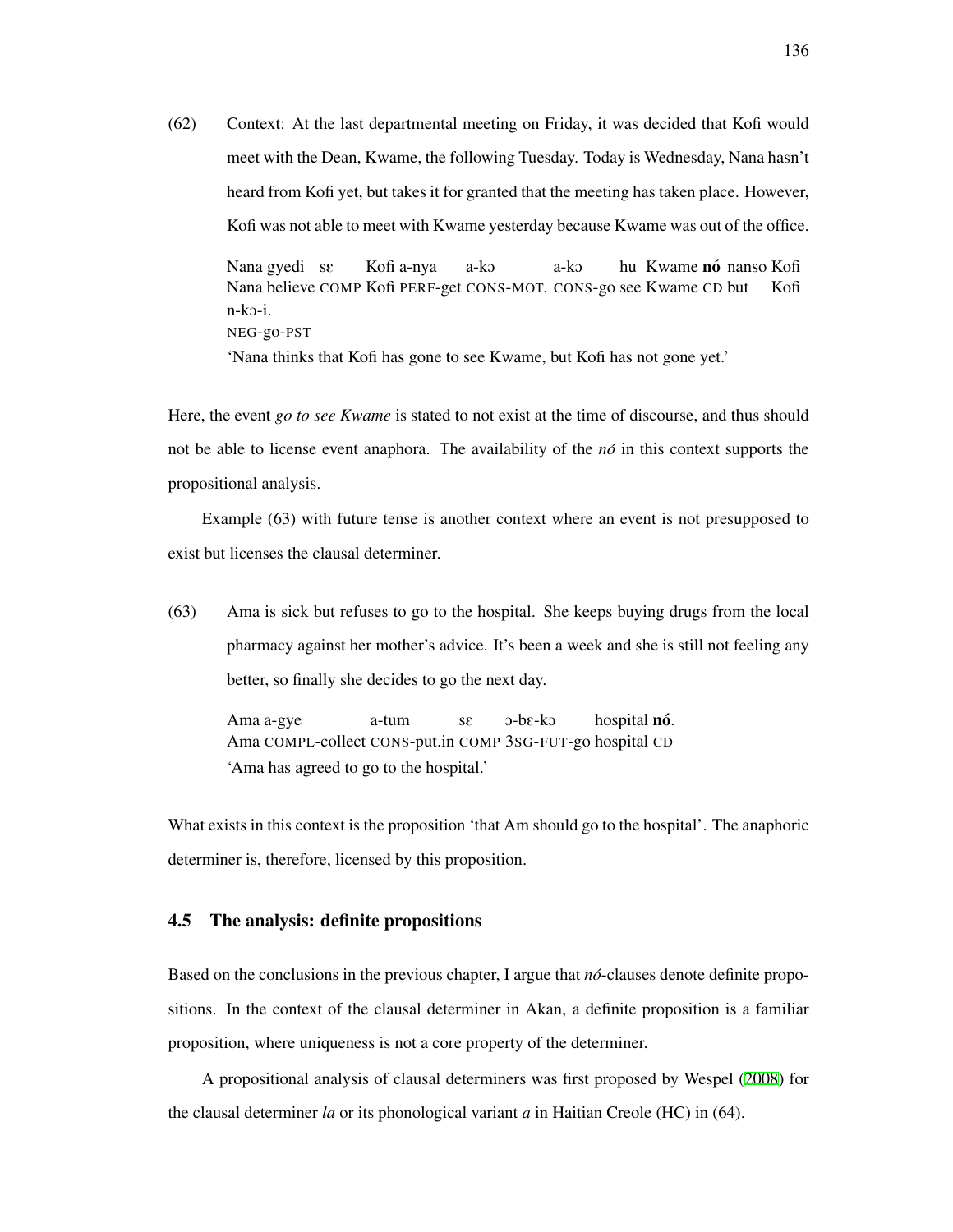## (64) Mari pati a. Mary leave DEF 'Mary has left (as we knew).' (Lefebvre, [1998,](#page-213-0) p. 238)

As the information in parenthesis shows, (65) presupposes that the propositional content of the sentence is not new information. According to Wespel ([2008](#page-218-0)), the propositional content of *la*-clauses is already part of the common ground at the utterance time. He adds that the main discourse role of these clause is "to confirm a prediction or an expectation, or reintroduce backgrounded information relevant to the current discourse" (Wespel, [2008](#page-218-0), p. 128). He points out that this use of *la* is akin to Himmelmann's(1996) recognitional use of nominal definite descriptions. The recognitional use of a definite expression helps to highlight the piece of information that is already common knowledge and has some significance to the present conversation.

An important consequence of Wespel's account is that *la*-clauses are not assertions, even in declarative sentences. Assertions, according to Stalnaker [\(1978\)](#page-218-1), add new information to the conversation. An important principle of communication is that one cannot assert information that has already been introduced into the conversation; that is, you cannot assert information that is already in the common ground. Contrary to Wespel ([2008\)](#page-218-0), I argue that *no´*-clauses are assertions. Although they presuppose familiarity, at the time of the utterance of a *no´*-clause the proposition they express is necessarily not already in the common ground.

Let us begin with the definition of common ground by Stalnaker [\(1978](#page-218-1)) in (65). By definition, all propositions in the common ground are familiar, but they are also propositions whose truth discourse participants are jointly committed.

(65) *Common ground (CG)*: includes all propositions that participants have publicly and mutually committed to, and whose truth participants are assumed to have taken for granted. The common ground describes a set of worlds, the *context set*, which are those worlds in which all of the propositions in the common ground are true. (Stalnaker, [1978\)](#page-218-1)

What happens if a speaker asserts a false claim? The assertion is rejected and thus not added to the common ground. However, being asserted, a discourse referent is introduced for this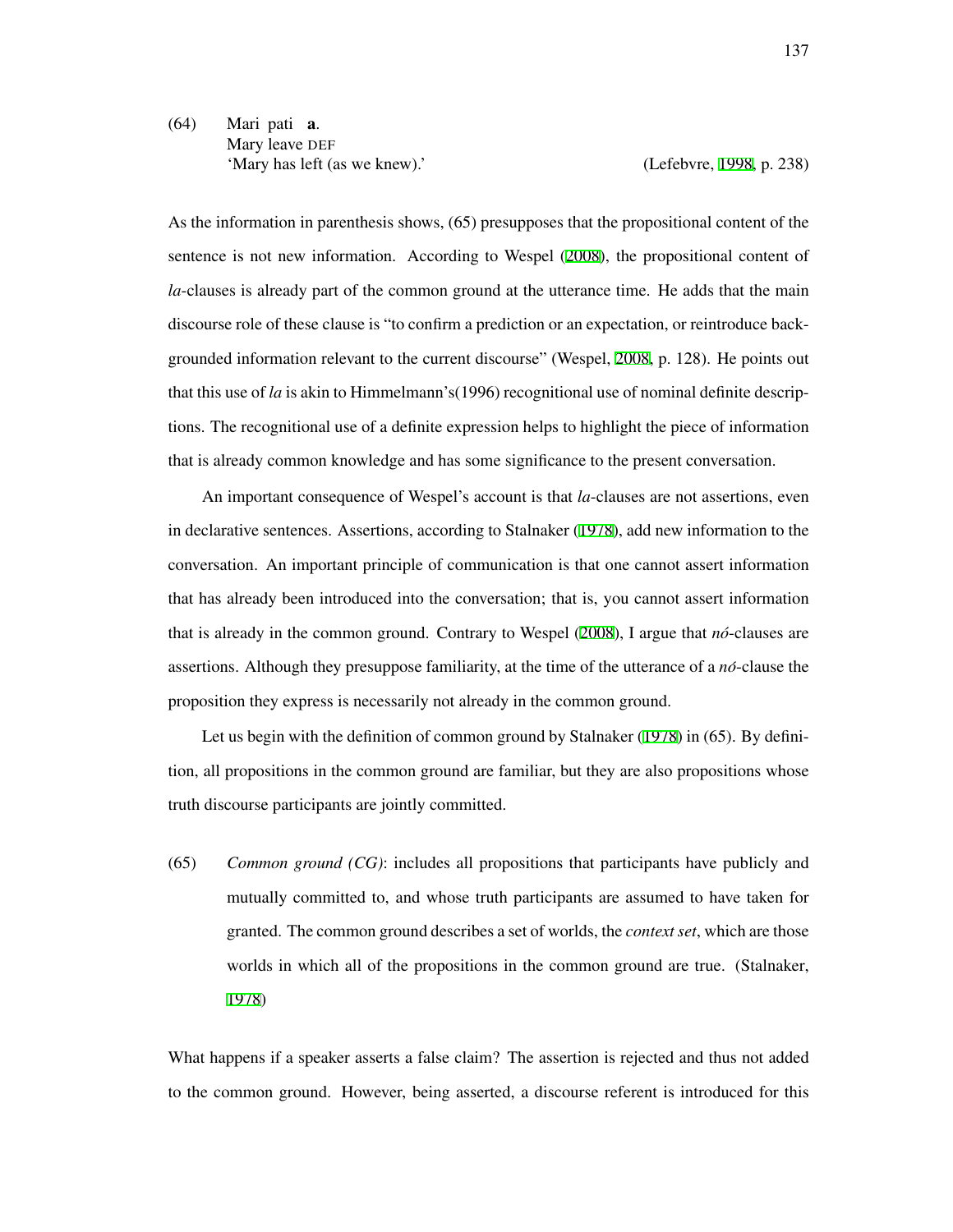proposition. In other words, not all familiar propositions are in the common ground. The fact that propositions that introduce discourse referents have different status as far as speaker commitment is concerned has also been pointed out by Snider [\(2017](#page-218-2)). Declarative sentences introduce propositions whose truth the speaker is committed to; the prejacent of negation is asserted to be false, and the speaker has no commitment to the prejacent of epistemic modals. In the rest of this chapter, I show that the *no*-clauses are licensed by discourse referents whose propositional content the speaker is not committed to, and thus is not in the common ground.

Examples (66) and (67) show typical contexts where *no´*-clauses are licensed. In (66), for instance, the discourse participants raise the issue that *Kofi should go see Dr. Abrefa*, and this is only resolved by the *no´*-clause. This means that before the *no´*-clause was uttered, it was not common ground that *Kofi had gone to see Dr. Abrefa*. Similarly, in (67), the context that licenses *no´* raises the issue that *Kofi will go to town*, and the *no´*-clause resolves this issue by concluding that *Kofi did go to town*.

(66) Context: Kofi is failing his class and needs to see the academic adviser, Mr. Abrefa. For over three weeks, his parents have been trying to get him to do this. Out of nowhere, today he went to see Dr. Abrefa. When she learns about this, Kofi's mom says to his dad:

Afei Kofi a-kO now Kofi PERF-mot. CONS-go see Dr. Abrefa CD a-kO hu Dr. Abrefa **nó**. 'Kofi has now gone to see Dr. Abrefa.'

(67) Context: Kofi informed Ama and Abena, who are his roommates, that he would go to the market later in the day. Later in the evening, Abena is looking for him. Ama tells Abena...

Kofi a-nya Kofi PERF-get go market CD. ko dwam nó. 'Kofi has gone to the market'.

*No*-clauses are also felicitous responses to sentences with modals, such as (68).<sup>[7](#page-147-0)</sup> Speaker

<span id="page-147-0"></span><sup>&</sup>lt;sup>7</sup>Akan has only one modal verb *tumi* which is an ability and deontic modal. There is also a modal prefix  $b\epsilon$ , often glossed as the future marker, which also expresses both epistemic and deontic modality.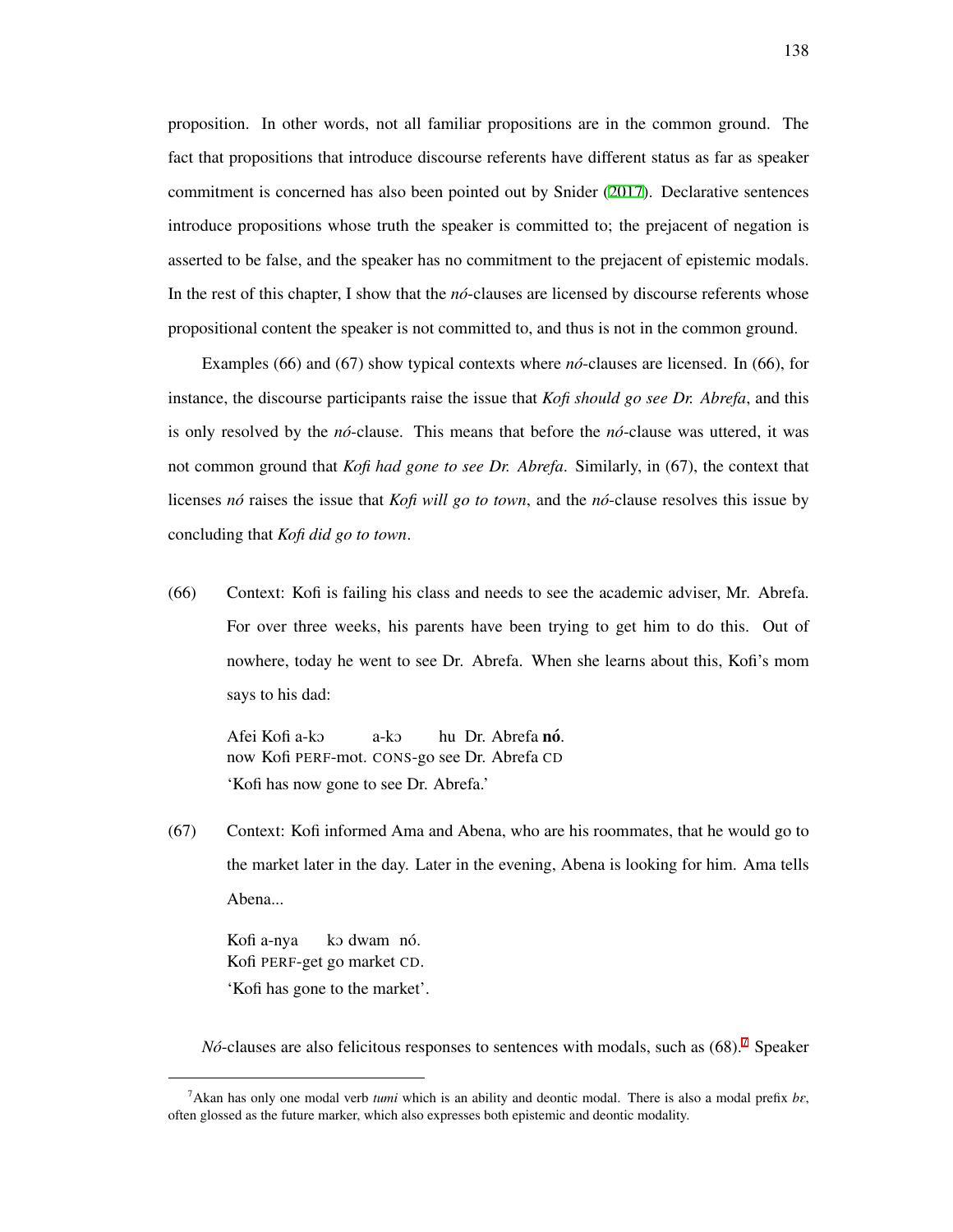A expresses the necessity that *Kofi see Dr. Abrefa*, while Speaker B's response with the *no´* clause confirms that *Kofi has seen Dr. Abrefa*.

 $(68)$  A:  $\varepsilon$ -wo 3SG-have COMP Kofi go see sE Kofi kO hu Dr.Abrefa. Abrefa 'It is necessary that Kofi see Dr. Abrefa.'

> $B: 3-a-k5-hu$ 3SG-PERF-MOT-see 3SG CD PART no **nó** o.

'He has already gone to see him (as expected).'

In both (67) and (68), the initial discourse introduces the propositional content of the assertion that contains *no´*, but the proposition is presented as a non-resolved or non-confirmed issue in the discourse. And the role of the *no´*-clause is to confirm or resolve this issue.

The following example reinforces the argument that the antecedent of *no´*-clauses cannot already be in the common ground. In other words, a speaker cannot use a *no´*-clause to reintroduce a backgrounded true proposition because it has become relevant to the present discourse.

(69) Context: the department sent out a list of first years to everyone, and there are five people on the list. There were no prior expectations about the number of people. Ama and Yaa both received this email, so they have this information. Ama cannot remember the number of first years and needs to be reminded. Yaa says

First yearfoo nó yε first year.PL DET COP. five CD five (#**nó**).

'There are five first years.'

Here, the information that *there are five first year students* is already established in the common ground before the *no´*-clause is uttered. Repeating the sentence in (70) is not redundant since it is serves as a reminder for Ama. The clausal determiner is, however, infelicitous in this context.

We have seen that discourse participants keep track of propositions in a context. True propositions are stored in the common ground, but false propositions and propositions to which speakers are not committed also need to be tracked. Portner ([2009](#page-215-0)) proposes that there are two spaces where discourse participants store propositions: the common ground and the common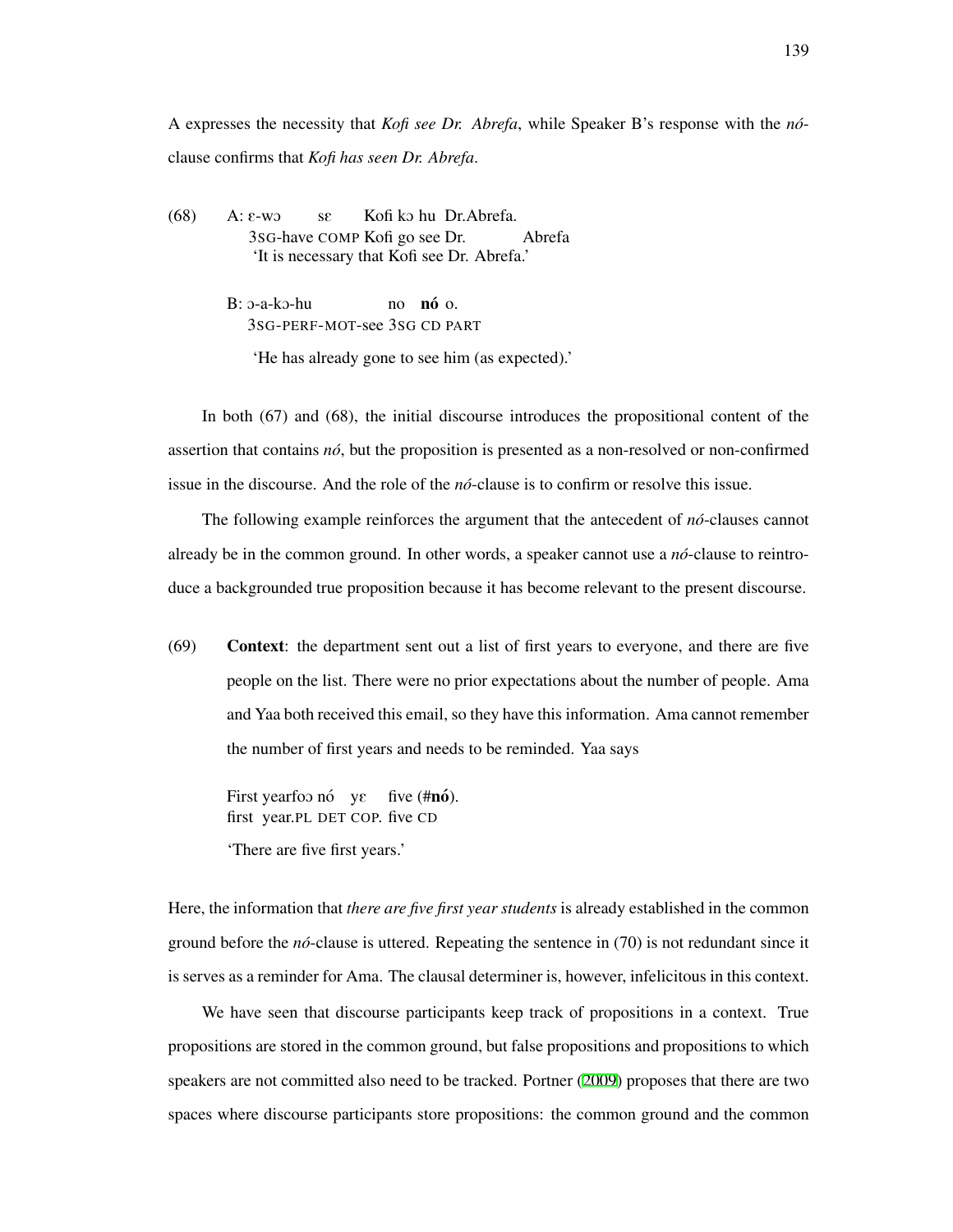propositional space, defined in (70).

(70) *Common Propositional Space (CPS)*: domain where information that interlocutors are mutually aware of but are not committed to is stored (Portner, [2007\)](#page-215-1).

By definition, every proposition that is uttered in a conversation is first stored in the CPS. Propositions whose truth is mutually accepted by all discourse participants are immediately added to the common ground. False propositions and propositions that the speaker is not committed to remain in the CPS. False propositions may never be upgraded to the common ground, but once discourse participants commit to the truth of a proposition that they were previously not committed to, these propositions may be added to the common ground. I argue that that is the role of *no´*-clauses, to push a clause from the CPS to the common ground.

In the case of the modal contexts that license *no*-clauses, it has been shown in the literature that modal sentences make two propositions salient: the modalized proposition and the prejacent proposition (Portner, [2007](#page-215-1); Fintel and Gillies, [2007](#page-209-0)). Both propositions introduce discourse referents that are available for anaphoric reference, as illustrated in (71).

(71) Pascal and Mordecai are playing Mastermind. After some rounds where Mordecai gives Pascal hints about the solution, Pascal says: There might be two reds. (Fintel and Gillies, [2007](#page-209-0), p. 20)

Mordecai, knowing the solution, responds:

- (72) a. That's right. There might be.
	- b. That's right. There are.
	- c. That's wrong. There can't be.
	- d. That's wrong. There aren't. (Fintel and Gillies, [2007](#page-209-0), p. 20)

The propositional anaphors *that* in (72-a) and (72-c) target the modalized proposition while the ones in (71-b) and (71-d) target the prejacent (unmodalized) propositions. These propositions, however, have different effects on the context. According to Fintel and Gillies ([2007\)](#page-209-0),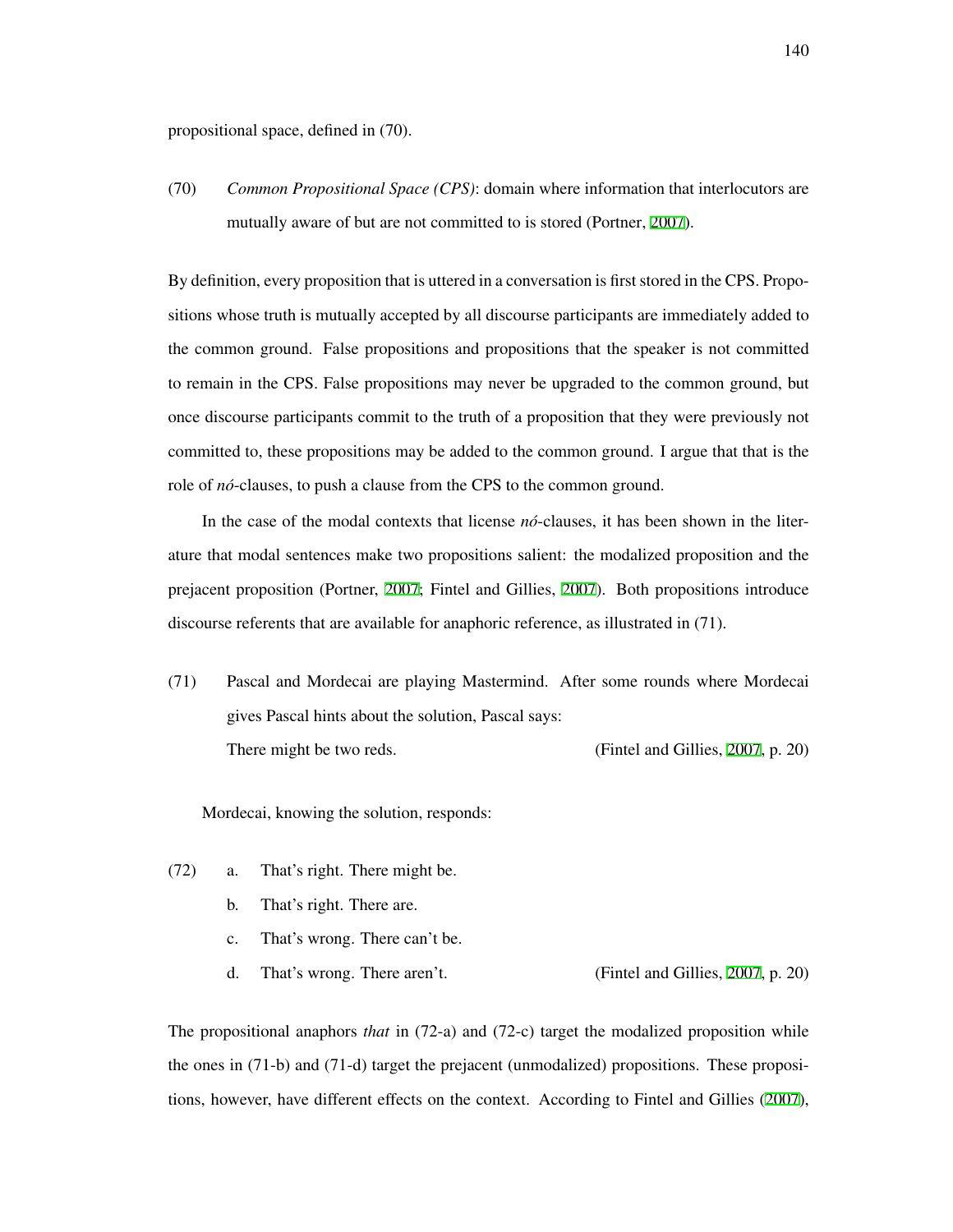the prejacent proposition is asserted content, while the modalized proposition is 'profferred' content.

When Speaker A utters sentence (73) in Akan, they introduce two propositions: the modalized proposition  $\phi$  'that it is necessary that Kofi go to see Dr. Abrefa,' and the prejacent proposition  $\psi$  'Kofi goes to see Dr. Abrefa.' Propositional discourse referents are introduced for both  $\phi$  and  $\psi$ . At this point, any anaphoric expression should be able to refer back to these two propositions, therefore licensing the *no´*-clause answer by Speaker B.

(73)  $A: \varepsilon$ -wo 3SG-have COMP Kofi go see Dr. Abrefa sE Kofi ko hu Dr. Abrefa. 'It is necessary that Kofi see Dr. Abrefa.'

> $B: 3-a-k5-hu$ 3SG-PERF-go-see 3SG CD PART no **nó** o.

> > 'He has already gone to see him (as expected).'

However, *nó*-clauses have two semantic contributions, as stated in (74).

(74) a. *Assertion*: *ϕ*-*no´* asserts *ϕ*.

b. *Presupposition*: the propositional content of their complement has an antecedent in the discourse (familiarity).

Considering (73), the familiarity presupposition is satisfied by the availability of discourse referents for the  $\psi$  proposition. For the *no*-clause to be an assertion, the propositional content of the *no´*-clause must not be in the common ground at utterance time. Suppose the initial context, that is, the context before (73) was uttered, is empty. When (73) is uttered, the modalized proposition  $\phi$  is immediately entered into the CPS, and then, if it is not contested, it is also entered into the CG. The prejacent proposition  $\psi$  is also entered into the CPS, but since there is no speaker commitment to this proposition, it does not update the CG. The update process is illustrated in (75).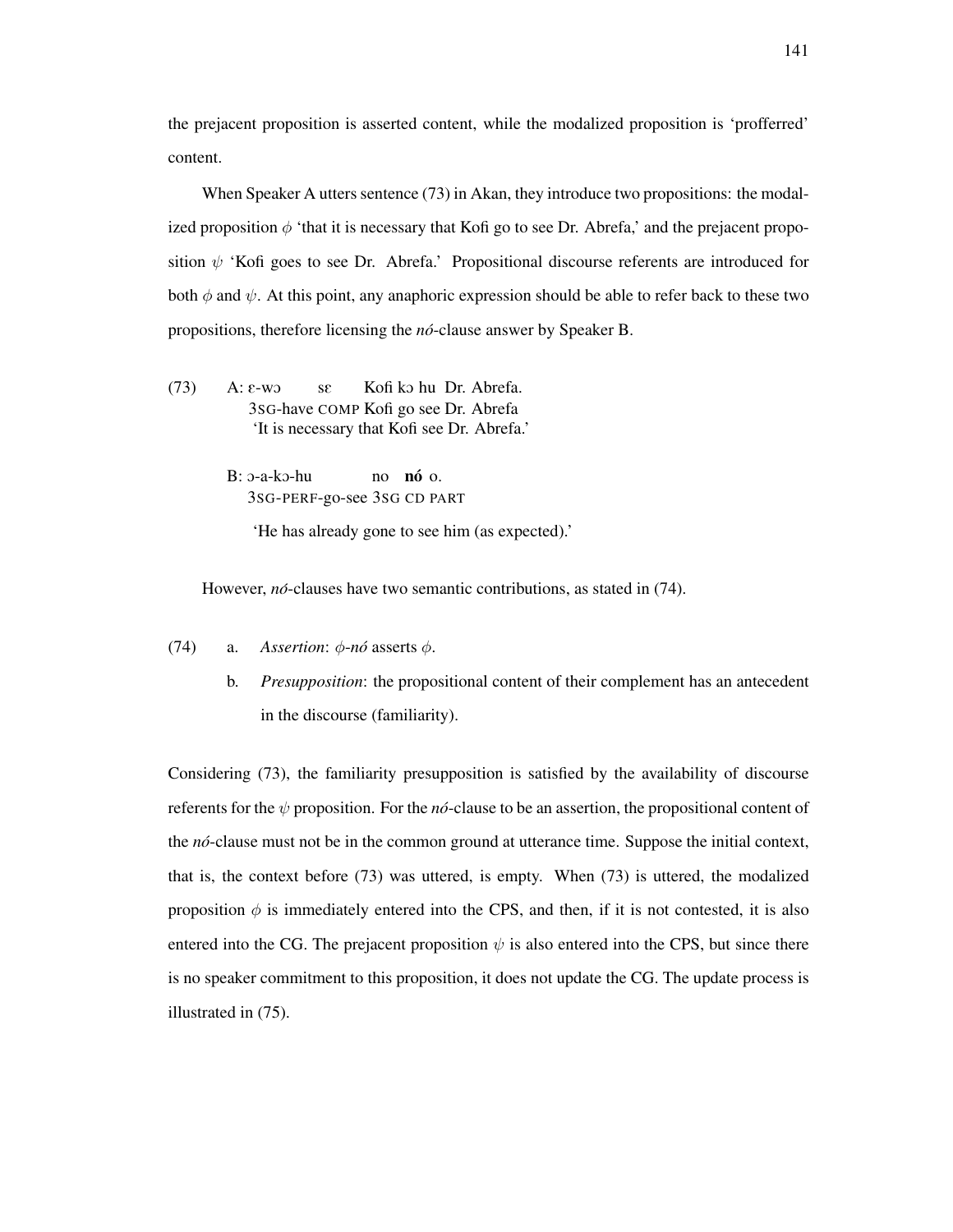Initial context C*o* cg *{}* cps *{}* Update with modal sentence  $C_1$  $cg^{1} = cg ∪ { √[$ *ϕ* $]$ }  $\text{cps}^1 = \text{cg} \cup \{ [\![\phi]\!] \} \cup \{ [\![\psi]\!] \}$ 

Because  $\psi$  is not in the CG when Speaker B utters the *no*-clause, the necessary conditions for making an assertion are satisfied. It is added after Speaker B's utterance, as illustrated in (76).

(76) Update with *no´*-clause

 $C<sub>2</sub>$  $cg^2 = cg^1 \cup \{\|\phi\|\}\cup \{\|\psi\|\}$  $\text{cps}^2 = \text{cg} \cup \{ [\![\phi]\!] \} \cup \{ [\![\psi]\!] \}$ 

Thus, *no´* pushes clauses in the CPS to the CG. Recalling Wespel's (2008) claim that the role of the clausal determiner is "to confirm a prediction or an expectation," the analysis above captures these readings. Expectations or predictions are statements about what might happen in the future, so they are neither true nor false propositions. Confirming a prediction or an expectation means committing to the proposition it expresses, and *no´*-clauses are used by speaker so commit to such propositions. A context where the propositional content of the  $n\acute{o}$ -clause is already in the CG at the time the *no´*-clause is uttered violates Stalnaker's (1978) conversational principle.

Compositionally, I assume that the clausal definite determiner, like the nominal determiner, has an index whose value is determined by a contextually determined assignment function. There is an identity relation between the value of the index and the descriptive content of the proposition complement of *no*. I treat *no* as an identity function, type  $\langle \langle s, t \rangle, \langle s, t \rangle \rangle$  with a familiarity presupposition. *No´* in declarative sentences takes a proposition as an argument and returns the proposition *iff* the familiarity presupposition is satisfied in the context (77).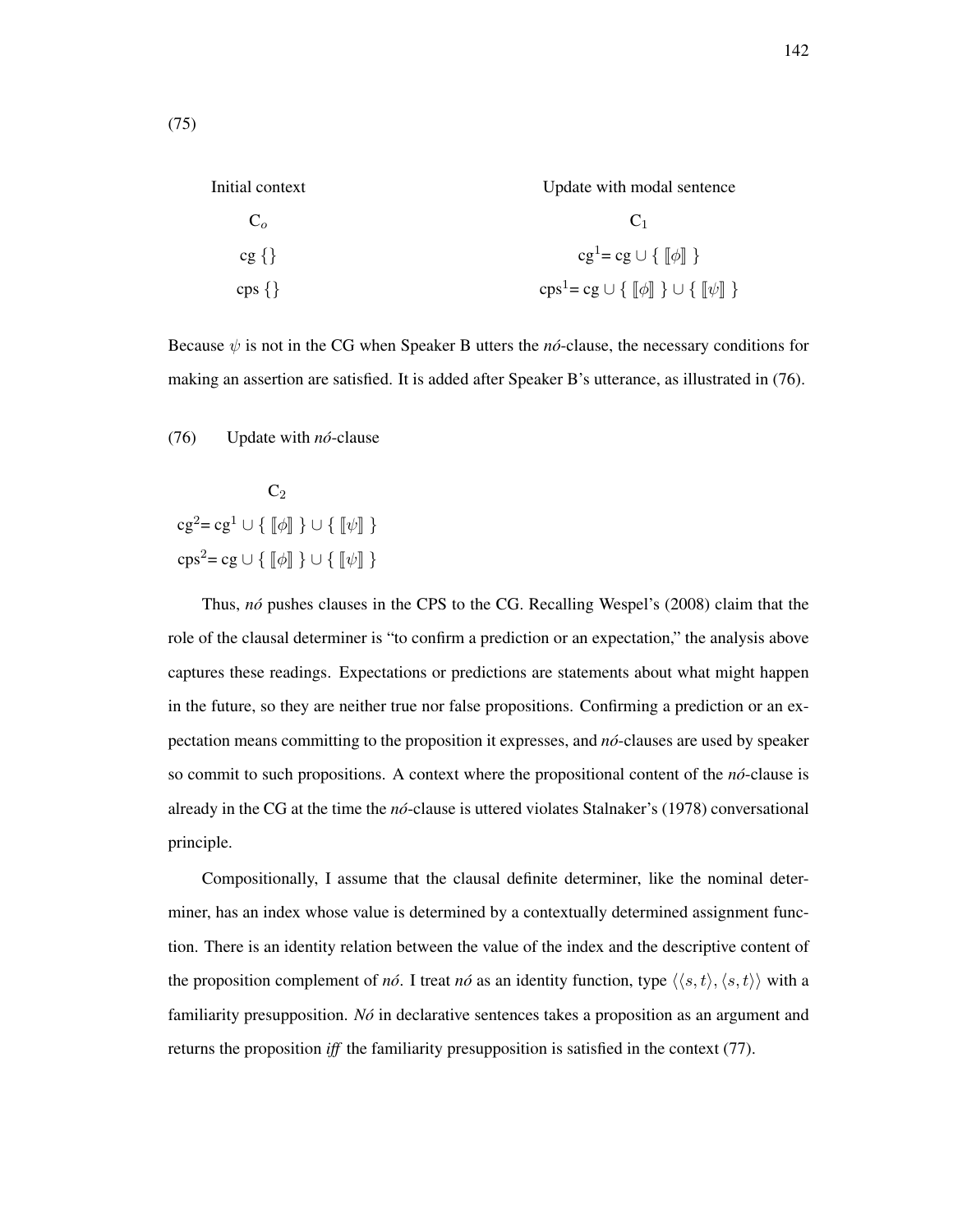(77)  $[\![\mathbf{n}\delta_q]\!]^g = \lambda p \lambda w : \underline{p} = g(q) \cdot p(w)$ 

*Presupposes that the propositional content of their complement has an antecedent in the discourse (familiarity).*

A simple declarative sentence such as (78) with a clausal determiner has the interpretation, given in the tree in (79).

- (78) Kofi a-nya Kofi PERF-get CONS-sleep CD a-da nó. 'Kofi has finally slept.'
	- a. *Assertion*: Kofi has slept.
	- b. *Presupposition*: *That Kofi sleep* has an antecedent in the context.

(79)



a.  $[\![TP_2]\!]^g = \lambda w.x$  Kofi sleep in *w* 

**b.**  $[\text{TP}_1]^g = \lambda w : \underline{\text{Kofi sleep}} = g(q)$ . Kofi sleep in *w* 

As argued previously, a *nó*-clause with negation has two interpretations that correspond to the scope interaction between the clausal determiner and the negation. On one reading, the clausal determiner takes wide scope over negation. This is represented in (80) and the tree in (81). In this context, the antecedent of the proposition is a negated proposition. The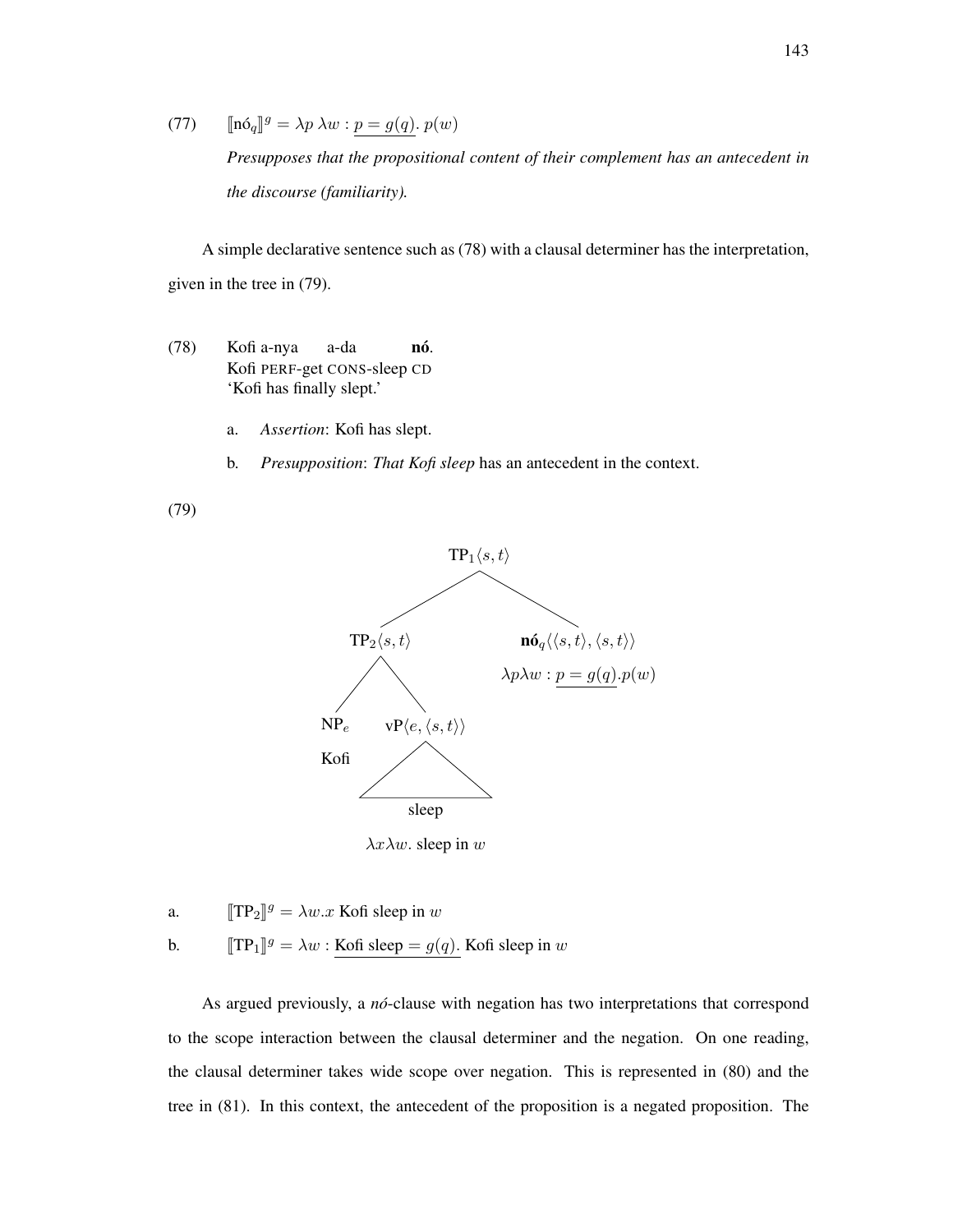presupposition and the assertion are both negative propositions.

- (80) Kofi a-n-nya Kofi PERF-NEG-get CONS-NEG-sleep CD a-n-da nó. 'Kofi did not sleep.'
	- a. *Assertion*: Kofi did not sleep.
	- b. *Presupposition*: *That Kofi not sleep* has an antecedent in the context.
- (81) The clausal determiner scopes over negation



*λxλw.x* sleep in *w*

- a.  $[\![TP_2]\!]^g = \lambda w$ . Kofi sleeps in *w*
- b.  $[\text{NegP}]^g = \lambda w$ . Kofi doesn't sleeps in *w*
- c.  $[\![TP_1]\!]^g = \lambda w : \underline{\text{K doesn't sleep}} = g(q)$ . Kofi doesn't sleep in *w*

On the other reading, negation takes scope over the clausal determiner. This is shown in (82) and represented in the tree in (83). Here, the antecedent of the proposition is a positive proposition. The sentence asserts a negative proposition but presupposes the familiarity of a positive proposition.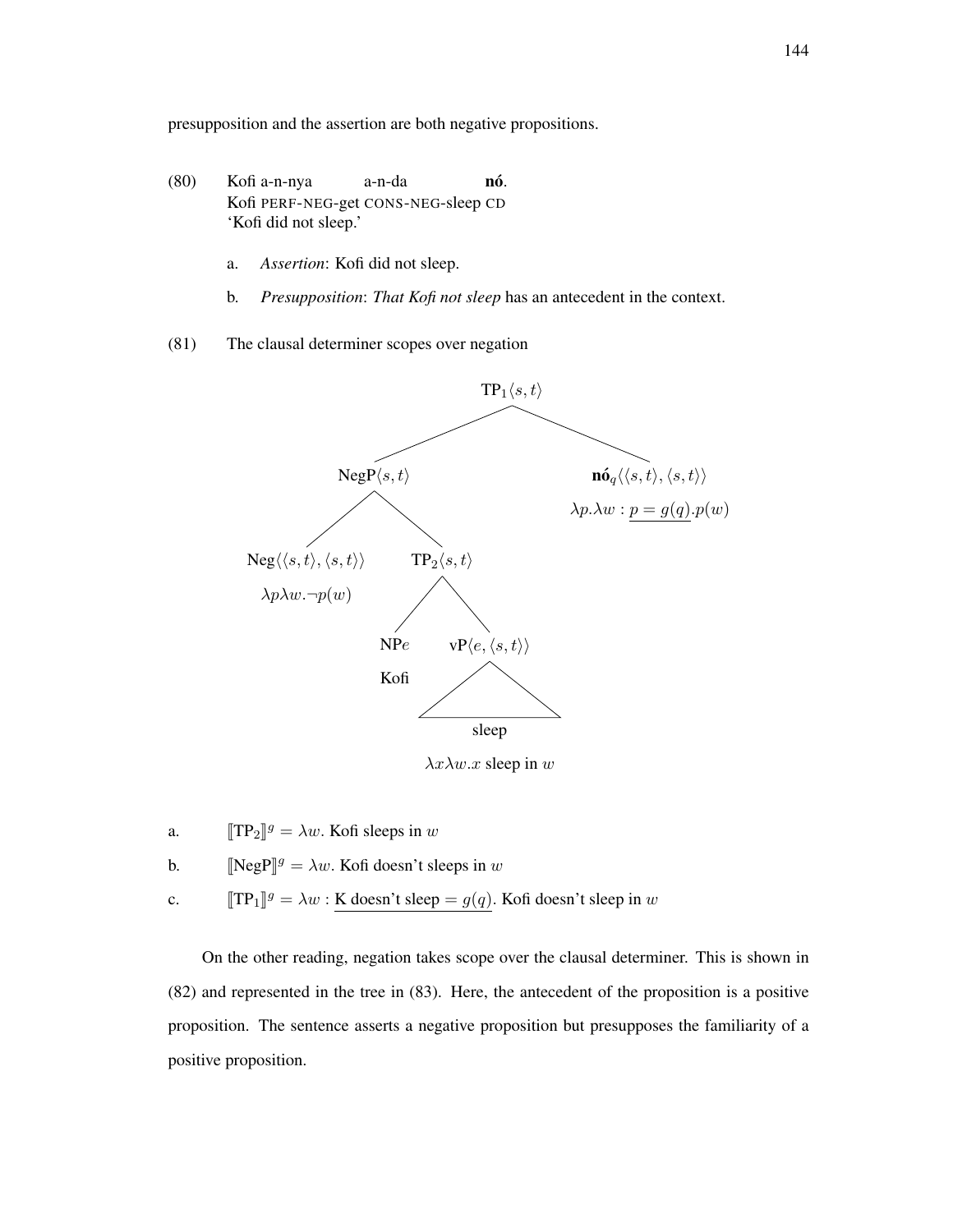- (82) Kofi a-n-nya Kofi PERF-NEG-get CONS-NEG-sleep CD a-n-na nó. 'Kofi did not sleep.'
	- a. *Assertion*: Kofi has not slept.
	- b. *Presupposition*: *That Kofi sleep* has an antecedent in the context.
- (83) Negation scopes over the clausal determiner



*λxλw.x* sleeps in *w*

- a.  $[TP_2]^g = \lambda w$ . Kofi sleep in *w*
- **b.**  $[\![TP_1]\!]^g = \lambda w : \underline{\mathbf{K}} \text{ sleep} = g(q)$ . Kofi sleep in *w*
- c.  $[\text{NegP}]^g = \lambda w : \underline{\text{K sleep}} = g(q)$ . Kofi doesn't sleep in *w*

In terms of Portner's (2007) analysis, the familiarity required of *no´* amounts to information in the CPS. Contrary to Wespel ([2008](#page-218-0)), therefore, I have shown that the clausal determiner in Akan cannot be used to simply restate an asserted proposition.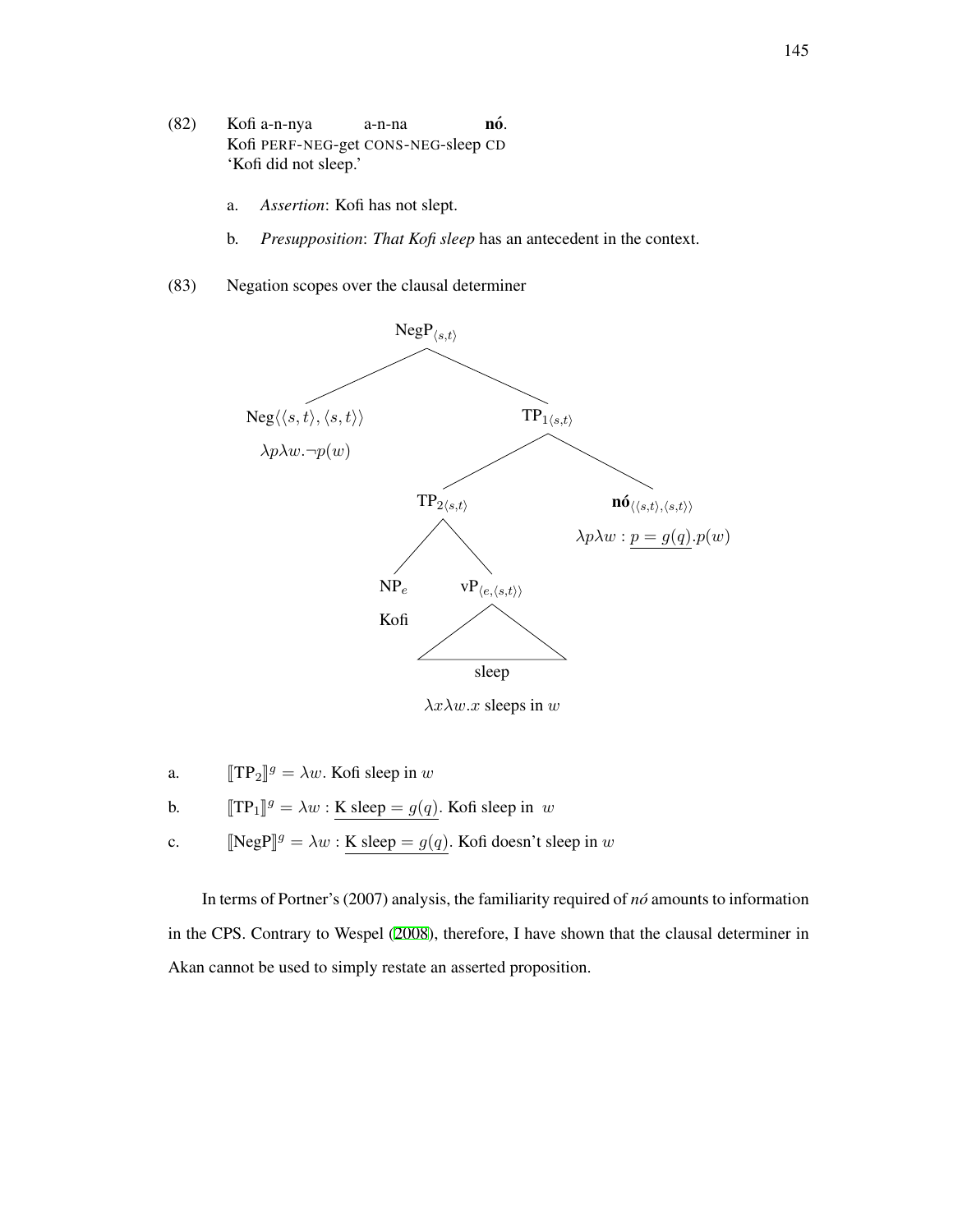#### 4.6 Summary of chapter

This chapter analyzed the use of  $n\delta$  in the clausal domain, focusing on declarative sentences. First, I established that despite its status as a clausal determiner, *no*-clauses in embedded contexts do not have some of the typical characteristics of definite CPs. For instance, *no´*-clauses do not trigger factive presuppositions under non-factive predicates; factivity, I concluded, is neither a necessary nor sufficient condition for licensing  $n\delta$ -clauses. I then showed that the  $n\delta$ in the clausal domain, like in the  $n\delta$  in the nominal domain, has a familiarity presupposition.

Considering the different properties of events and propositions, I showed that *no´* takes propositional, rather than event arguments. Specifically, I showed that clausal *no´* is licensed even in contexts where event discourse referents are unavailable. Building on this, therefore, I argued that *no´*-clauses are definite propositions. *No´*-clauses have two semantic contributions: a presupposition of familiarity and an assertion.

Contrary to Wespel ([2008\)](#page-218-0), I showed that the clausal determiner cannot be used to reintroduce a proposition that is already in the common ground. Every context in which *nó*-clauses are licensed is a context in which the propositional content of the *no´*-clause is not already present. I borrowed from Portner ([2007\)](#page-215-1) the idea that the update of information in a conversation occurs at two different levels: the Common Propositional Space and the Common Ground. Every proposition that is uttered is entered into the CPS, but only true propositions that are mutually accepted by discourse participants are in the CG. Propositions in the CG cannot be reasserted, but propositions in the CPS can be asserted. The analysis of clausal *no´* proffered in this chapter not only captures the rather intriguing distributional restrictions, it provides empirical support for a textured view of the structure of discourse.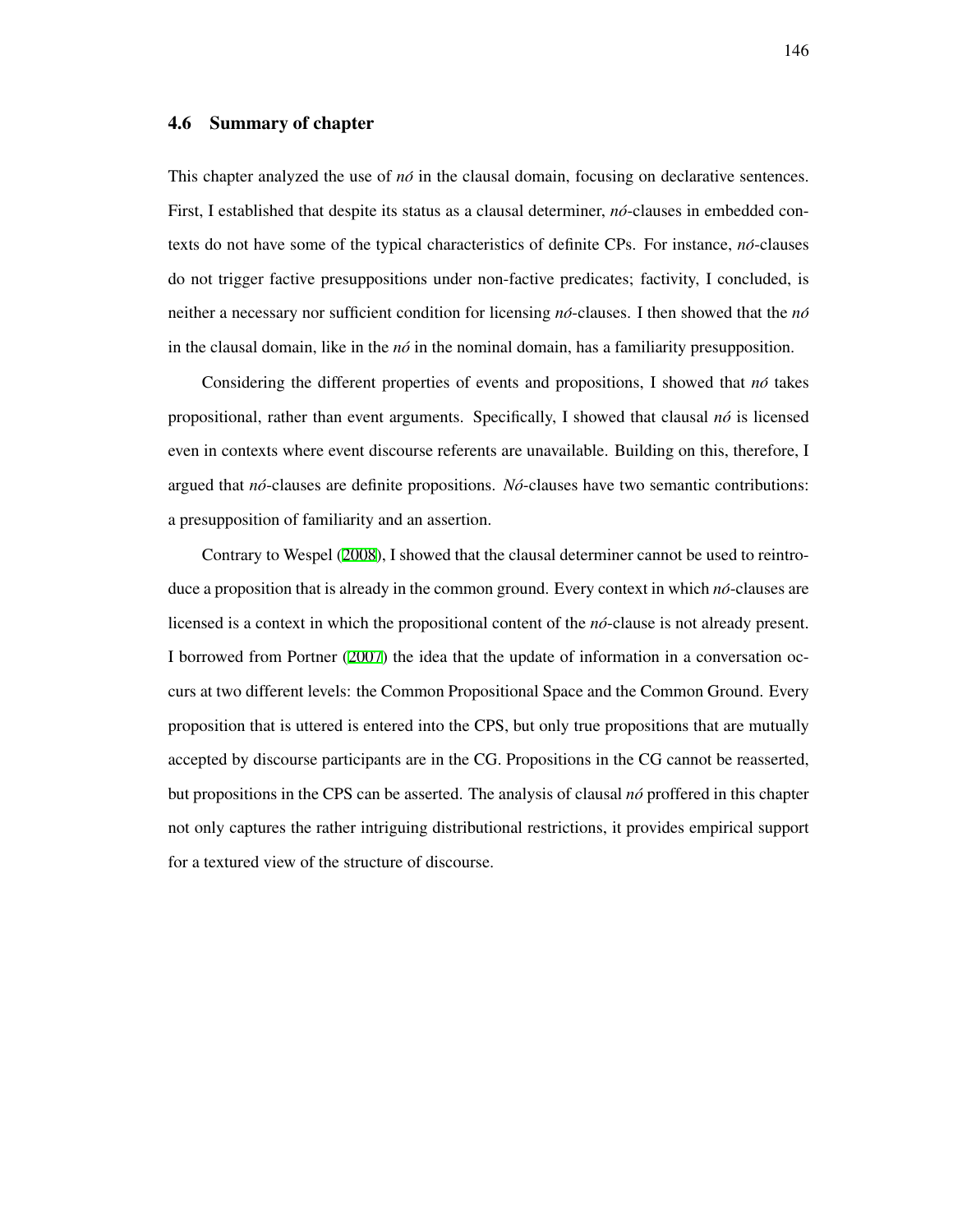# Chapter 5

# Determiners in Akan Relative Clauses

# 5.1 Nominal or clausal determiner in relative clauses

As I demonstrated in the preceding chapter, the clausal determiner is licensed in a number of contexts, one of which being the context of relative clauses. In addition, it is one of the domains in which the clausal determiner has received much attention in the literature. According to a recent work by Bombi et al. ([2019](#page-206-0)), all determiners in relative clauses modify the head noun, thus qualifying as nominal determiners. Before we continue our consideration of the clausal determiner in relative clauses, it is important that we first demonstrate that the clause-final *no´* in relative clauses is a clausal determiner, as argued by Saah [\(2010](#page-216-0)) and Arkoh and Matthewson ([2013](#page-205-0)).

To recap the facts in the previous section, a typical Akan NP-headed relative clause, such as ([1](#page-156-0)), possesses the morphosyntactic features specified in  $(2)$ .<sup>1</sup>

- (1)  $\left[$  [DP Abofra (**nó**)  $\left[$ <sub>RC</sub> áà Kofi hu-u child DEF REL Kofi see-PST 3SG CD no (**nó**)]] a-ba. PERF-come 'The child whom Kofi saw has come.' (Saah, [2010](#page-216-0), p. 94)
- (2) a. there is a head NP *abofra* which appears outside the RC
	- b. following the head NP, an optional definite determiner *no´* appears.
	- c. an obligatory relativizer *a´a`* follows the determiner marking the beginning of the relative clause
	- d. a resumptive pronoun that agrees with the head noun in number and person occupies the canonical position of the head noun.

<span id="page-156-0"></span><sup>&</sup>lt;sup>1</sup>For detailed descriptions of characteristics of Akan relative clauses have, see Boadi [\(2005](#page-206-1)), Saah [\(2010](#page-216-0)), and McCracken ([2013\)](#page-213-1)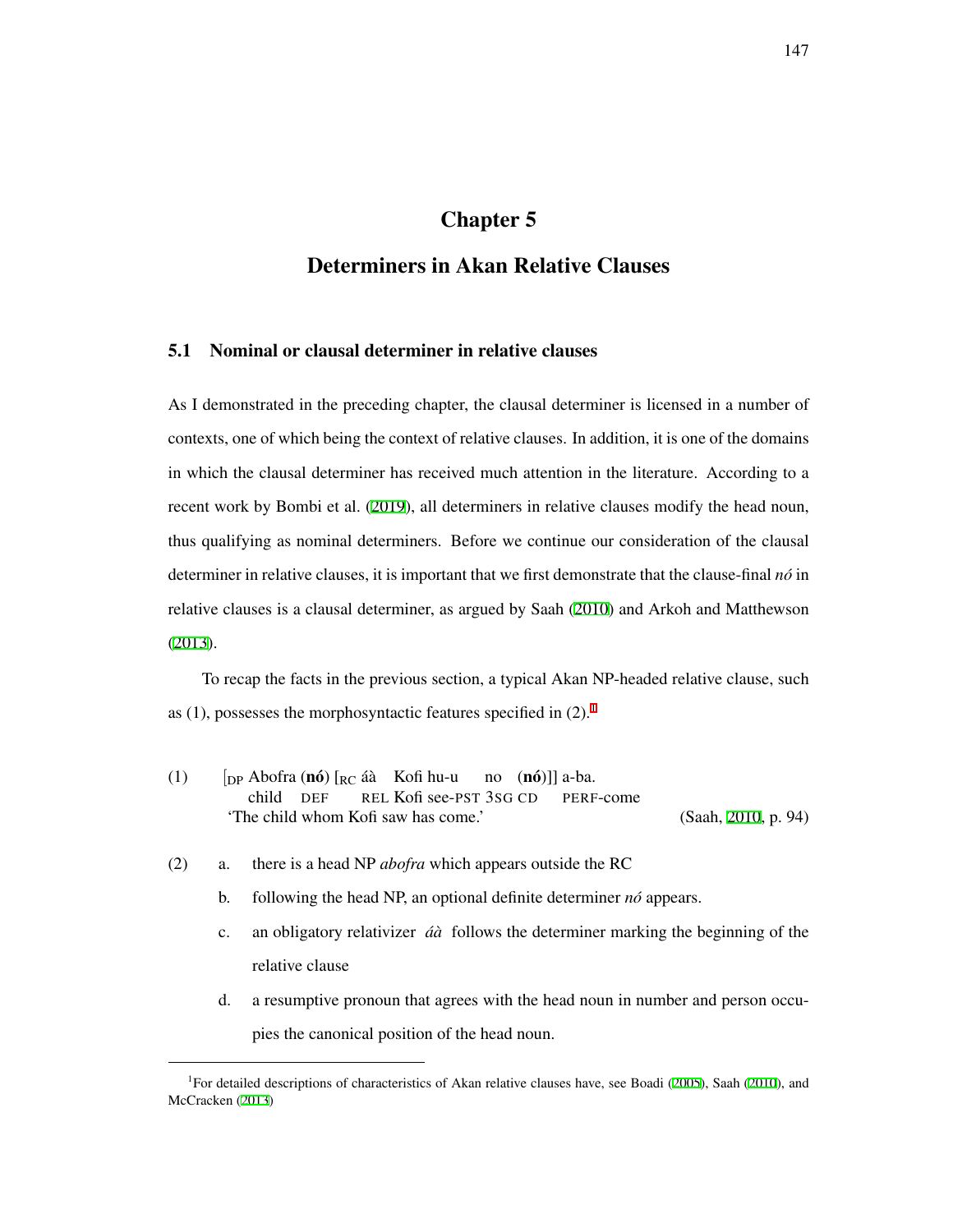- e. at the end of the RC, an optional definite determiner *no´* appears.
- f. the relative clause follows the head NP.

For the purposes of this chapter, we will only concentrate on the determiner features mentioned in (2-b) and (2-e). One of the distinctive aspects of Akan relative clauses is the presence of two determiner positions: one immediately following the head noun and another at the end of the RC. The determiners' distribution and relative order in relation to the other constituents are schematized in (3). Both determiners are optional.

(3) Linear schema for determiners in NP-headed relative clauses  $NP (+DET_1) + Relative-Clause (+DET_2)$ 

As demonstrated in (2), the definite determiner  $n\acute{o}$  may occur in both  $DET_1$  and  $DET_2$ . The debate in the literature, then, is whether both  $DET_1$  and  $DET_2$  modify the head noun or only  $\text{DET}_1$  modifies the head name, while  $\text{DET}_2$  modifies the clause. Bombi et al. ([2019](#page-206-0)) make the former case, while Saah ([2010](#page-216-0)) and Arkoh and Matthewson ([2013](#page-205-0)) take the latter position. I argue in this section in favor of Saah [\(2010](#page-216-0)) and Arkoh and Matthewson ([2013\)](#page-205-0).

# 5.1.1 DET-1 the determiner in the first position

There is no disagreement on the status of determiners in  $DET_1$ . Its role and status are readily apparent from the permissible determiners in that position. All the nominal determiners discussed in Chapters 2 and 3 may occur in  $\text{DET}_1$ , as shown in the examples below.  $\text{DET}_1$  may be filled with the definite determiner  $n\delta$  as in (4), or the indefinite determiner, as in (5). Example (5) also shows that there is no matching requirement between the determiner in  $DET_1$  and the one in  $DEF_2$ .

#### (4)  $N + N6 + Relative-Clause + N6$

Aberantie  $n\acute{o}_1$  [<sub>RC</sub> áà man DEF REL. 2PL-help-PST 1SG.OBJ CD FUT-sleep under mo-boa-a no  $n\delta_2$ ] b $\epsilon$ -da ase. 'The man who you helped came to say thank you.'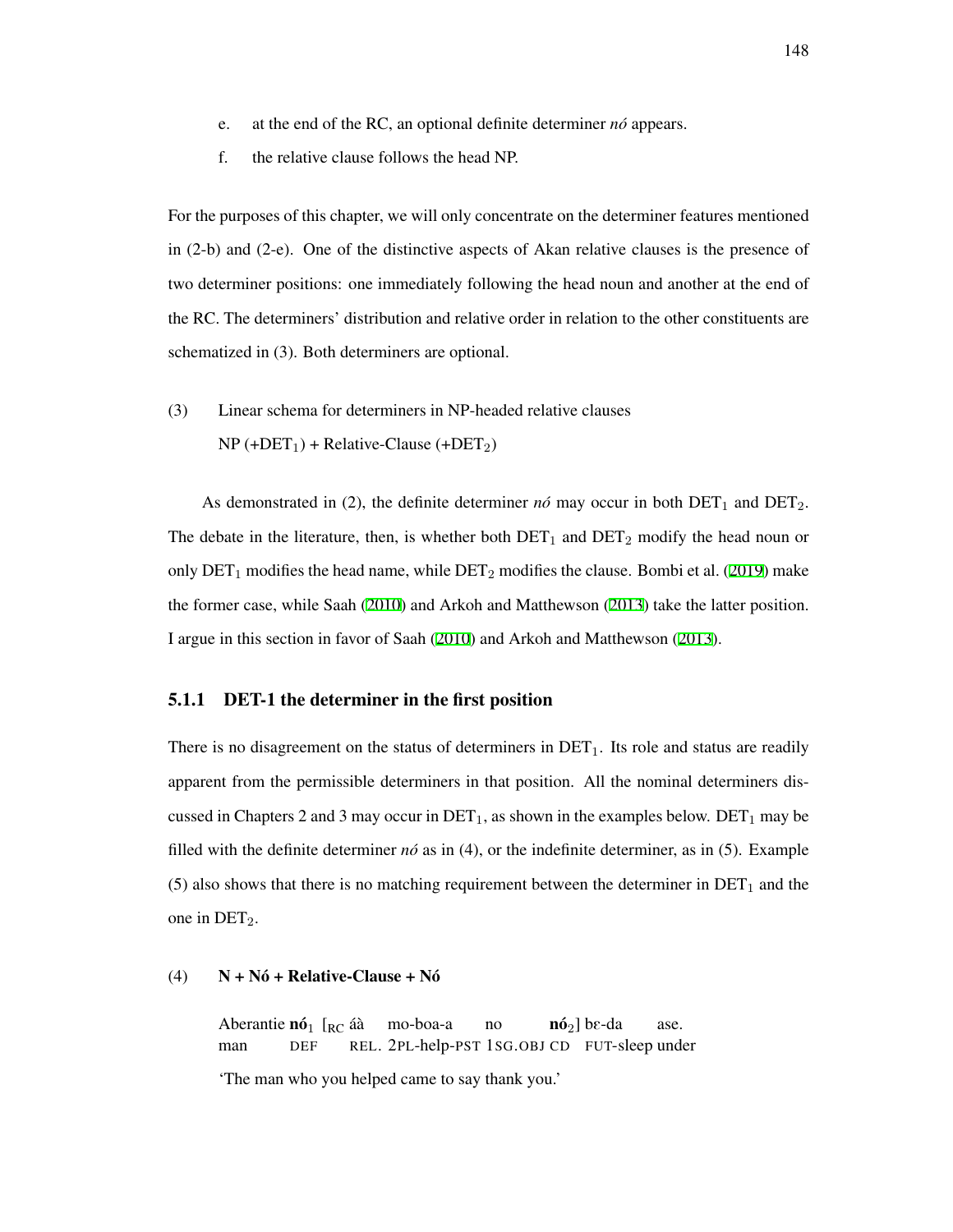### $(5)$  N + Bí + Relative-Clause + Nó

Aberantie **bí** man INDEF  $\Gamma_{\rm RC}$  áà REL. 2PL-help-PST 1SG.OBJ CD FUT-sleep under mo-boa-a no  $n\acute{o}_{2}$ ] b $\epsilon$ -da ase. 'A certain man who you helped came to say thank you.'

As shown in (6), the indefinite-definite combination discussed in Chapter 3 may also occur in  $\text{DET}_1$ . And finally,  $\text{DET}_1$  may be empty, that is, a bare noun may occur as a head of a relative clause, as in (7).

#### $(6)$  N + Bi-Nó + Relative-Clause + Nó

Aberantie **bí** man INDEF DEF **nó** [<sub>RC</sub> áà REL. 2PL-help-PST 1SG.OBJ CD FUT-sleep under mo-boa-a no  $\mathbf{no}_{2}$ ] b $\epsilon$ -daa ase. 'The certain man who you helped came to say thank you.'

# (7)  $N + \emptyset$  + Relative-Clause + Nó

Aberantie [<sub>RC</sub> áà man REL. 2PL-help-PST 1SG.OBJ CD FUT-sleep under mo-boa-a no **nó**] bε-daa ase. 'A man who you helped came to say thank you.'

As has been already established, all the determiners in  $DET_1$  are nominal determiners, that is, they interact with the noun. Thus,  $DET_1$  is the position of the nominal determiner.

Based on the above discussion, the nominal determiner intervenes between the head and the relative clause, in the Akan relative clause. De Vries ([2001,](#page-208-0) [2002\)](#page-208-1) points out that the sequence of determiners in relation to the head noun and relative clauses varies across languages. The table below from De Vries ([2001](#page-208-0)) illustrates the various logical permutations of the linear order of relative clauses and their head NPs in several languages.

Table 2: Variation in the position of determiners in RCs (De Vries, [2001](#page-208-0), p. 8)

|             | linear order |    |    | language examples |                             |
|-------------|--------------|----|----|-------------------|-----------------------------|
| RC type     |              |    |    | OV languages      | VO languages                |
| postnominal |              |    | RC | Dutch             | English                     |
|             |              |    | RC | Oromo             | Swedish                     |
|             |              | RC |    | Lakota            | Indonesian                  |
| prenominal  |              | RC |    | Tigré             | (RC N: Palauan,<br>Chinese) |
|             | RC           |    |    | Korean            |                             |
|             | RC           |    |    | <b>Basque</b>     |                             |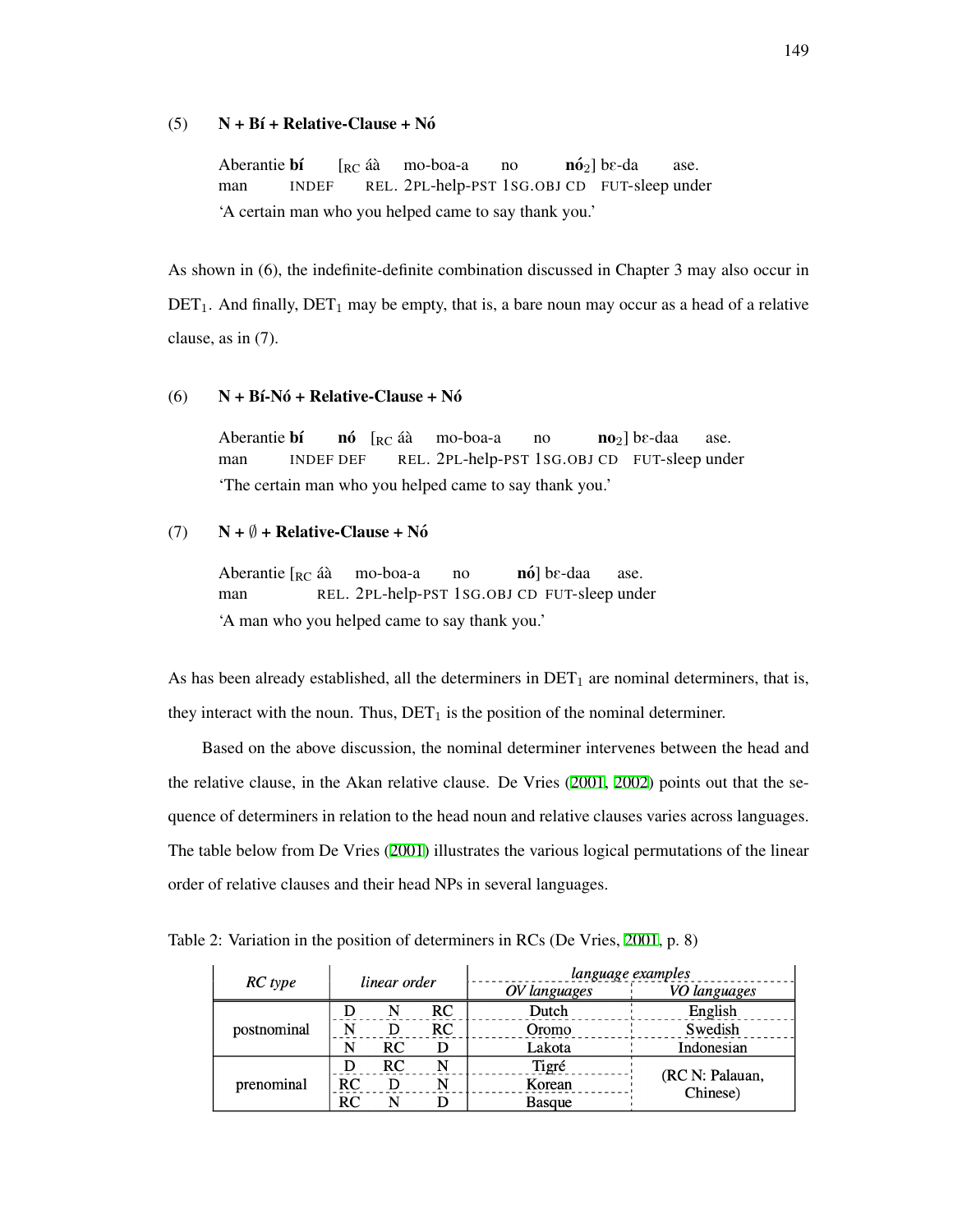Akan relative clauses are post-nominal in nature and have the N-D-RC structure.

#### 5.1.2 DET-2: the determiner in the second position

In contrast to *no*<sup> $\text{in}$ </sup> DET<sub>1</sub>, there is no agreement on the status of *no*<sup> $\text{in}$ </sup> DET<sub>2</sub> in examples such as (8).

(8) Aberantie **nó**  $[CP \hat{a}\hat{a}]$ man DEF REL. [TP[TP yE-boa-a 3PL-help-PST 1SG.OBJ CD FUT-sleep under no] **nó**]] bɛ-daa ase. 'The man who we helped came to say thank you.'

On the one hand, Saah ([2004\)](#page-216-1), Saah ([2010](#page-216-0)), Arkoh and Matthewson ([2013](#page-205-0)), Korsah ([2017](#page-212-0)), and Bombi et al. [\(2019\)](#page-206-0) assert that  $n\acute{o}$  in DET<sub>2</sub> in (9) is a determiner. While Amfo and Fretheim [\(2005](#page-205-1)) and Boadi ([2005\)](#page-206-1) define it as a dependent clause marker; a signal that a subordinate clause has come to an end. Even within determiner analyses, there are distinctions based on whether the determiner is nominal or clausal. Saah [\(2004](#page-216-1)), Saah ([2010\)](#page-216-0), Arkoh and Matthewson ([2013\)](#page-205-0), and Korsah ([2017](#page-212-0)) all treat *nó* as a clausal determiner, which is analogous to the propositional definite mentioned in Chapter 4. They assert that the determiner marks the information contained in the relative phrase, not the head noun, as familiar to the conversation participants. According to (bombi2019), on the other hand, the second determiner is a nominal determiner, which means that it operates at a nominal level.

As mentioned in the previous chapter, I consider  $n\delta$  in DET<sub>2</sub> a clausal determiner. I start with the type of determiners that can occupy this position. Regardless of which determiner is in  $DET_1$ ,  $DET_2$  can only be occupied by *nó*, the indefinite determiner *bí* cannot occupy this position, as demonstrated by examples in (9) to [\(12\)](#page-160-0).

# (9)  $\# NP + N6 + Relative-Clause + Bf$

Aberantie **nó** [<sub>RC</sub> áà man DEF REL. 2PL-help-PST 1SG.OBJ INDEF FUT-sleep under mo-boa-a no #bí] bE-daa ase.

#### $(10)$  # NP +B $\mathbf{i}$  + Relative-Clause + B $\mathbf{i}$

Aberantie bí man INDEF  $\lceil_{\mathsf{RC}}$  áà REL. 2PL-help-PST 1SG.OBJ INDEF FUT-sleep undermo-boa-a no  $#**b**$ i] bE-daa ase.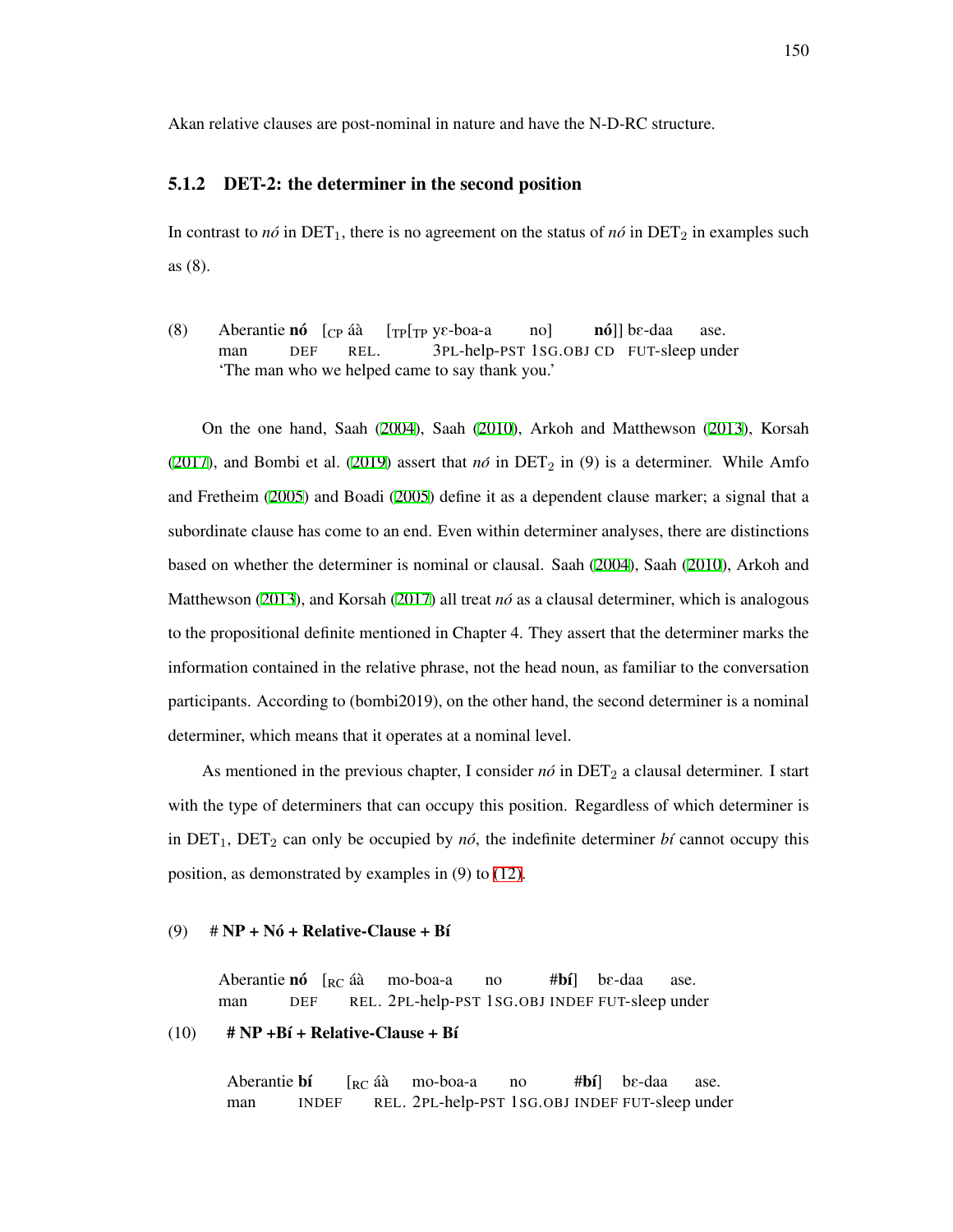#### $(11)$  # N + Bi-Nó + Relative-Clause + Bí

Aberantie bí man INDEF DEF **nó** [<sub>RC</sub> áà REL. 2PL-help-PST 1SG.OBJ INDEF FUT-sleep under mo-boa-a no  $#b\hat{\mathbf{i}}$ bE-daa ase.

#### <span id="page-160-0"></span> $(12)$  # NP + $\emptyset$ + Relative-Clause + Bí

Aberantie [<sub>RC</sub> áà man REL. 2PL-help-PST 1SG.OBJ INDEF FUT-sleep under mo-boa-a no  $#**b**$ i] bE-daa ase.

As with the  $DET_1, DET_2$  may be bare, as in (13).

#### (13) NP + Nó + Relative-Clause +  $\emptyset$

Aberantie **nó** [<sub>RC</sub> áà man DEF REL. 2PL-help-PST 1SG.OBJ FUT-sleep 3PL.OBJ under mo-boa-a no] bE-da yen ase.

'The man who you helped came to say thank you.'

With the knowledge that only *nó* can be a clausal determiner, the fact that *bí* cannot be in  $DET_2$  suggests that that position only hosts clausal determiners. Suppose  $DET_2$  is a nominal determiner position, we need to explain why *b´ı* is unable to occur in this position. On the analysis that  $\text{DET}_2$  is a clausal determiner position, no further explanation is required.

Bombi et al. [\(2019\)](#page-206-0) present two arguments in support of their argument that  $n\delta$  in DET<sub>2</sub> is a nominal determiner, which are listed and addressed below. First, they contend that  $n\delta$  is infelicitous in the context of (14), as it modifies the head noun, which has not been introduced previously.

(14) Context: Nana starts a conversation with a stranger: Yesterday I was at the bar and. . .

#...papa [áà ⊃-tena-a Berlin **nó**] ba-a ...man REL. sit-PST Berlin CD arrive-PST there hO. 'The man who lived in Berlin arrived.' (Bombi et al., [2019,](#page-206-0) p. 185)

The problem with this reasoning is that it does not preclude the analysis that  $n\delta$  is a clausal determiner. As established in Chapters 2 and 4, familiarity is a property that both nominal and clausal determiners possess. All that (15) indicates is that *no´* has a presupposition of familiarity.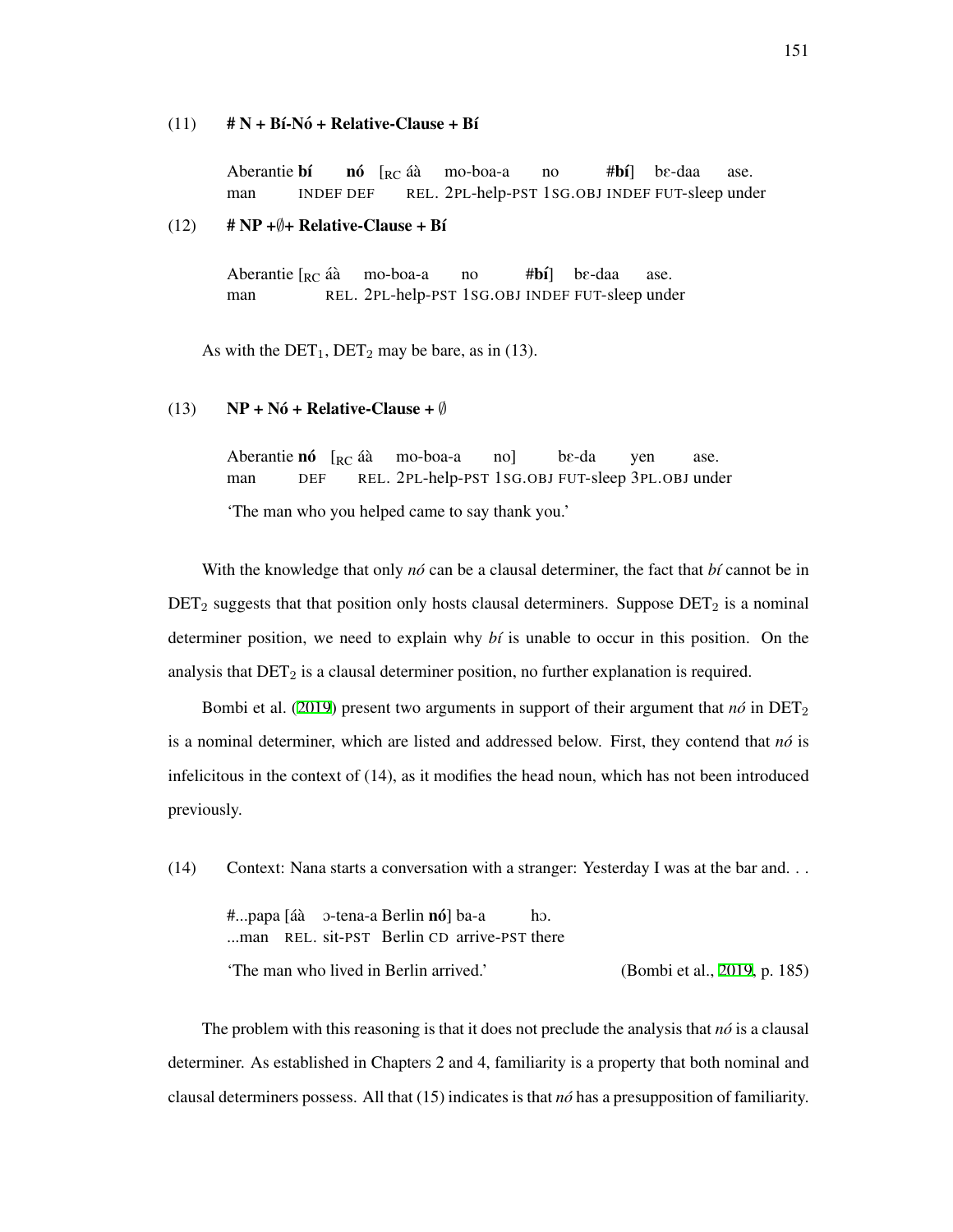In addition, take, for example, a noun like *president*, which we established in Chapter [2](#page-20-0) is incompatible with  $n\delta$  in Akan. Whether  $n\delta$  occurs in DET<sub>1</sub> or DET<sub>2</sub> in a relative clause headed by these nouns results in different interpretations. When  $n\acute{o}$  occurs in DET<sub>1</sub>, as it does in (15), the relative clause is interpreted literally as '*the president seated in a chair*'. (15) is felicitous in a context involving multiple presidents, such as an African Union meeting. It is infelicitous when applied to the president of Ghana. In the context, it has the same constraint as the unmodified *no´*-NP.

(15) Omanpanyin **nó**  $\left[\begin{array}{cc}R_C & \text{if } \text{if } C\end{array}\right]$  O president DEF REL 3SG-sit.on chair top FOC 3SG-PROG-talk akonya so] na O-re-kasa.. The president who is sitting on the sitting.

However, in (16), where  $n\acute{o}$  occurs in DET<sub>2</sub>, the relative clause receives an idiomatic reading, it means *current president*, and can be felicitously be used to describe the president of Ghana.

(16) Omanpanyin  $\begin{bmatrix} Re \end{bmatrix}$  aà  $\begin{bmatrix} 3 \end{bmatrix}$  O-te president REL 3SG-sit.on chair top CD FOC 3SG-PROG-talk akonya so nó] na o-re-kasa. 'The current president is talking'

LIT: The president who is sitting on the throne is talking.

Second, Bombi et al. ([2019\)](#page-206-0) argue that in a relative clause such as (17) can be reanalyzed

as (18), where  $n\acute{o}$  in DET<sub>2</sub> will be analyzed as part of the *bi*  $n\acute{o}$  combination.

- (17) Papa bí man INDEF [<sub>rc</sub> áà γε-boa-a REL. 3PL-help-PST 1SG.OBJ DEF ask-PST 1SG.OBJ 1SG.POSS no nó] bisa-a me me  $n<sub>OMa</sub>$ number 'The certain man asked me for my number.'
- (18) Papa bí man INDEF DEF **nó** [<sub>CP</sub> áà REL. 3PL-help-PST 1SG.OBJ ask-PST 1SG.OBJ 1SG.POSS yE-boa-a no] bisa-a me me noma number 'The certain man asked me for my number.'

While this argument appears plausible, it does not predict  $(19)$ . In this case, DET<sub>1</sub> is occupied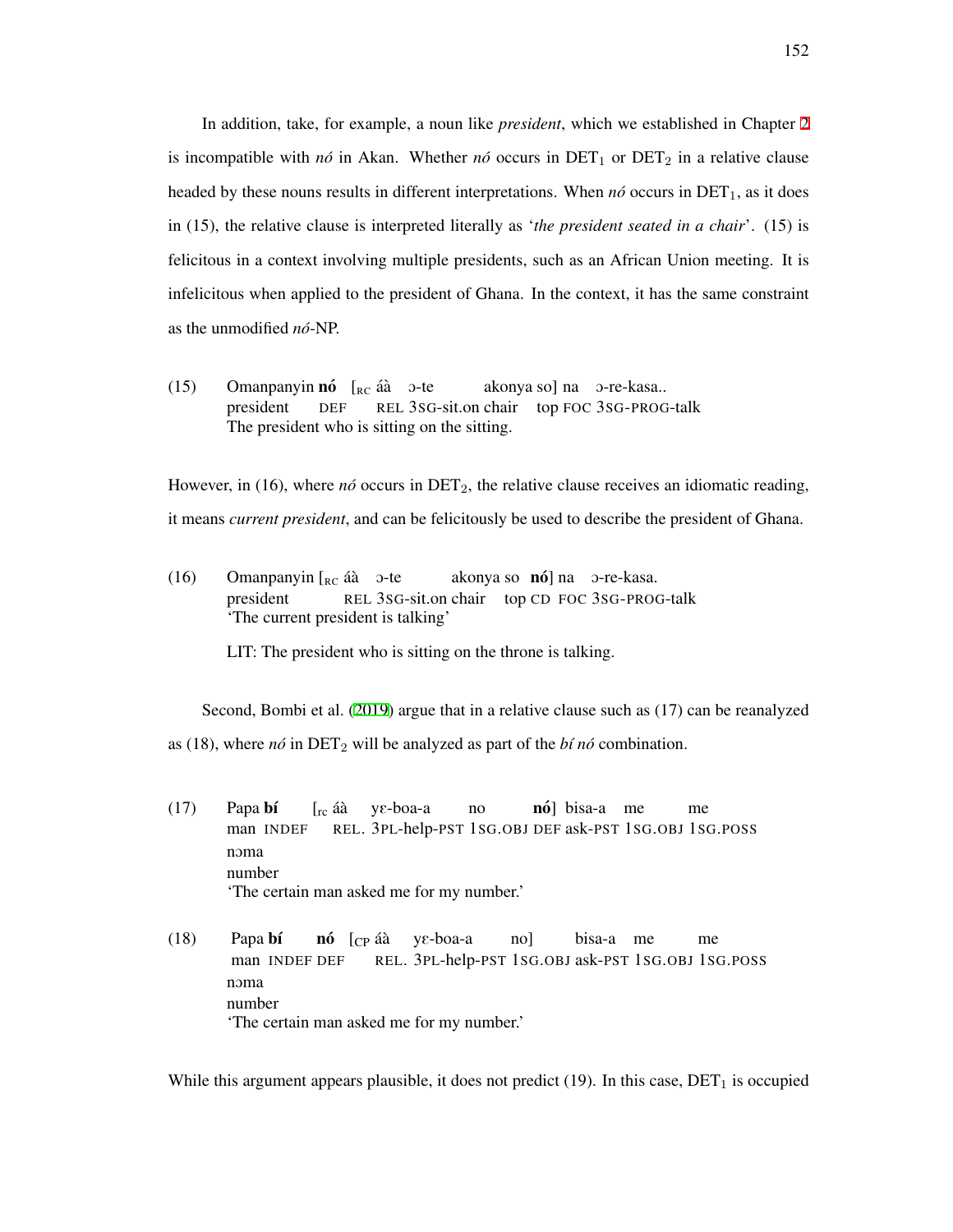by indefinite-definite *bí nó* combination, while DET<sub>2</sub> is occupied by *nó*.

(19) Papa bí man INDEF DEF **nó** [<sub>CP</sub> áà γε-boa-a REL. 3PL-help-PST 1SG.OBJ ask-PST 1SG.OBJ 1SG.POSS no nó] bisa-a me me number nOma 'The certain man asked me for my number.'

In light of the foregoing, I conclude that  $n\acute{o}$  in DET<sub>2</sub> is the clausal determiner that modifies clauses.

A summary of the distribution of Akan determiners in relative clauses is provided in (20).  $Det_1$  may host the definite determiner, the indefinite determiner, the indefinite-definite combination or remain bare.  $DET_2$  can be occupied by the definite determiner or be bare.

| Definite                         | indefinite                        | Bare                              |
|----------------------------------|-----------------------------------|-----------------------------------|
| $N+ n6 + RC + n6$                | $N+ b\acute{i} + RC + n\acute{o}$ | $N + \emptyset + RC + \emptyset$  |
| $N+$ bí nó + RC + nó             |                                   |                                   |
| $N+ n\acute{o} + RC + \emptyset$ | $N+ b\acute{i} + RC + \emptyset$  | $N + \emptyset + RC + n\acute{o}$ |
| $N+$ bí nó + RC + $\emptyset$    |                                   |                                   |

(20) Summary of determiner distribution in Akan

The rest of the chapter is as follows: the next section examines how the choice of determiners in the two positions affects the interpretation of the relative clause. Additionally, I will demonstrate how to generate these interpretations. The main goal is to demonstrate that the interpretation of the nominal determiners (discussed in Chapters 2 and 3) and the clausal determiner (discussed in Chapter 4) does not get obscured in the interpretation of the relative clause. Also, I demonstrate how, particularly when there are two determiners, the semantics of the two determiners interact and what they impose on the contexts that license them. Then in section [5.3](#page-171-0), I examine the function of relative clauses in Akan. Akan relative clauses have a mix of restrictive and non-restrictive relative clause characteristics. Focusing on these mixed features, I argue that, in addition to restrictive relative clauses, Akan has descriptive relative clauses rather than non-restrictive relative clauses.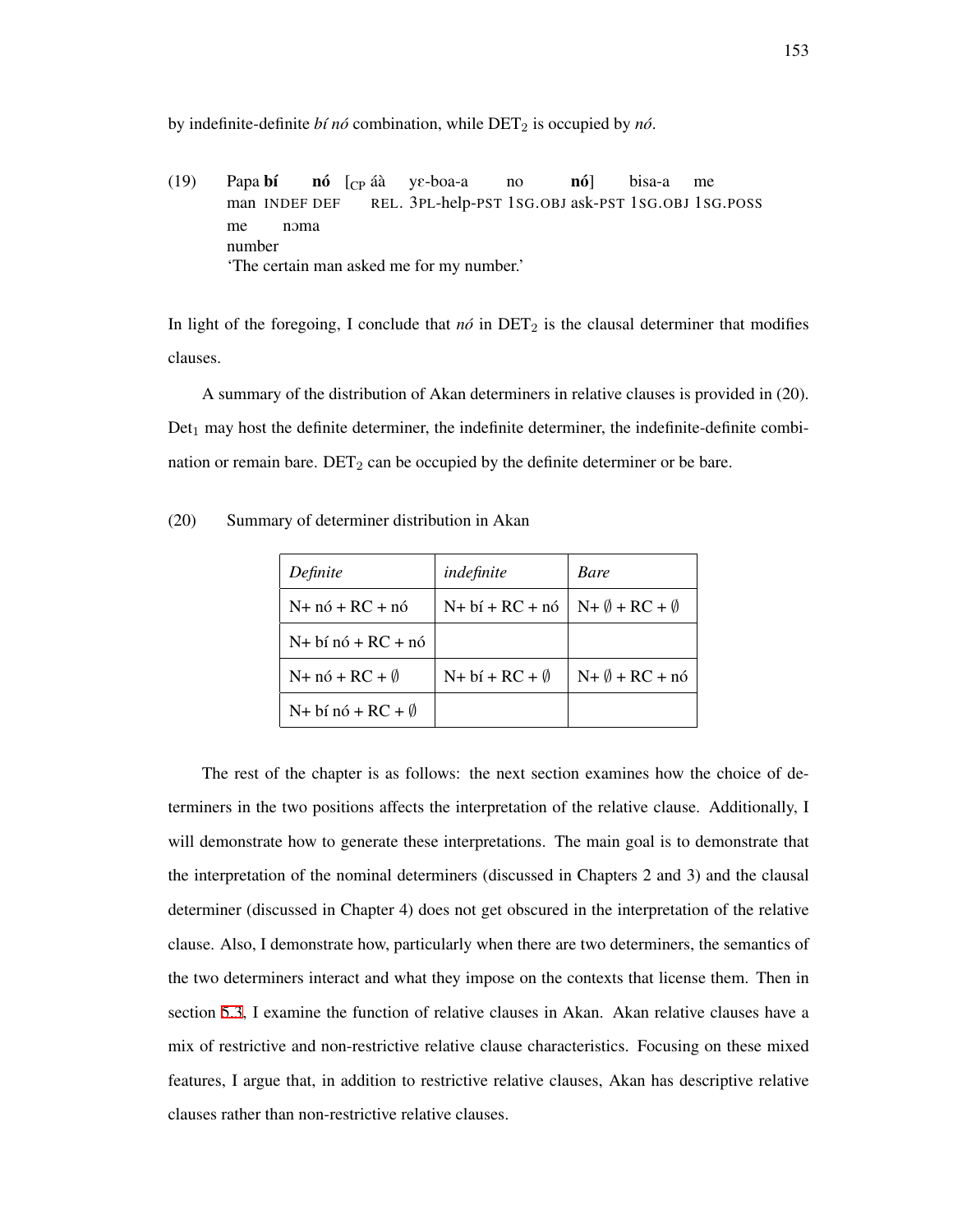# <span id="page-163-2"></span>5.2 Interpreting nominal and clausal determiners in relative clauses

I have established in the previous section that determiners in  $DET_1$  are nominal determiners, and  $DET_2$  is the domain of the clausal determiner. In this section, I show that compositionally, both determiners contribute their interpretations as expected. For the interpretation in this section, I adopt a standard Partee ([1975\)](#page-214-0) analysis of relative clauses, whose syntax is based on one of the early analyses of RC, the *Head External Account* (HEA), proposed by Quine ([1960](#page-215-2)) and assumed by Chomsky ([1977\)](#page-207-0) and Jackendoff [\(1977\)](#page-211-0).<sup>[2](#page-163-0)</sup> In this analysis, the head NP is merged outside of the relative clause CP. It also involves the A'-movement of a relative operator, which can be either overt or covert. As demonstrated in, the determiner then combines with the resulting NP (21).

<span id="page-163-1"></span>(21)



The head and the relative clause property are combined via compositional rule called *Predicate modification*, defined below:

<span id="page-163-0"></span><sup>&</sup>lt;sup>2</sup>The HEA cannot account for situations in which the head NP appears to originate in the RC CP, such as (i). (i). The student  $[c_{P}who_{i}]$  John saw  $t_{i}]$ 

Other analyses of relative clauses such as the Head Raising Analysis (HRA) by Brame ([1968\)](#page-206-2), Schachter ([1973\)](#page-217-0), and Vergnaud ([1974\)](#page-218-3), which has recently gained support from Kayne ([1994\)](#page-212-1) and Bhatt ([2000\)](#page-206-3) and Sauerland's (1998) Matching Analysis (MA)Sauerland ([1998\)](#page-216-2) are better suited to account for this problem.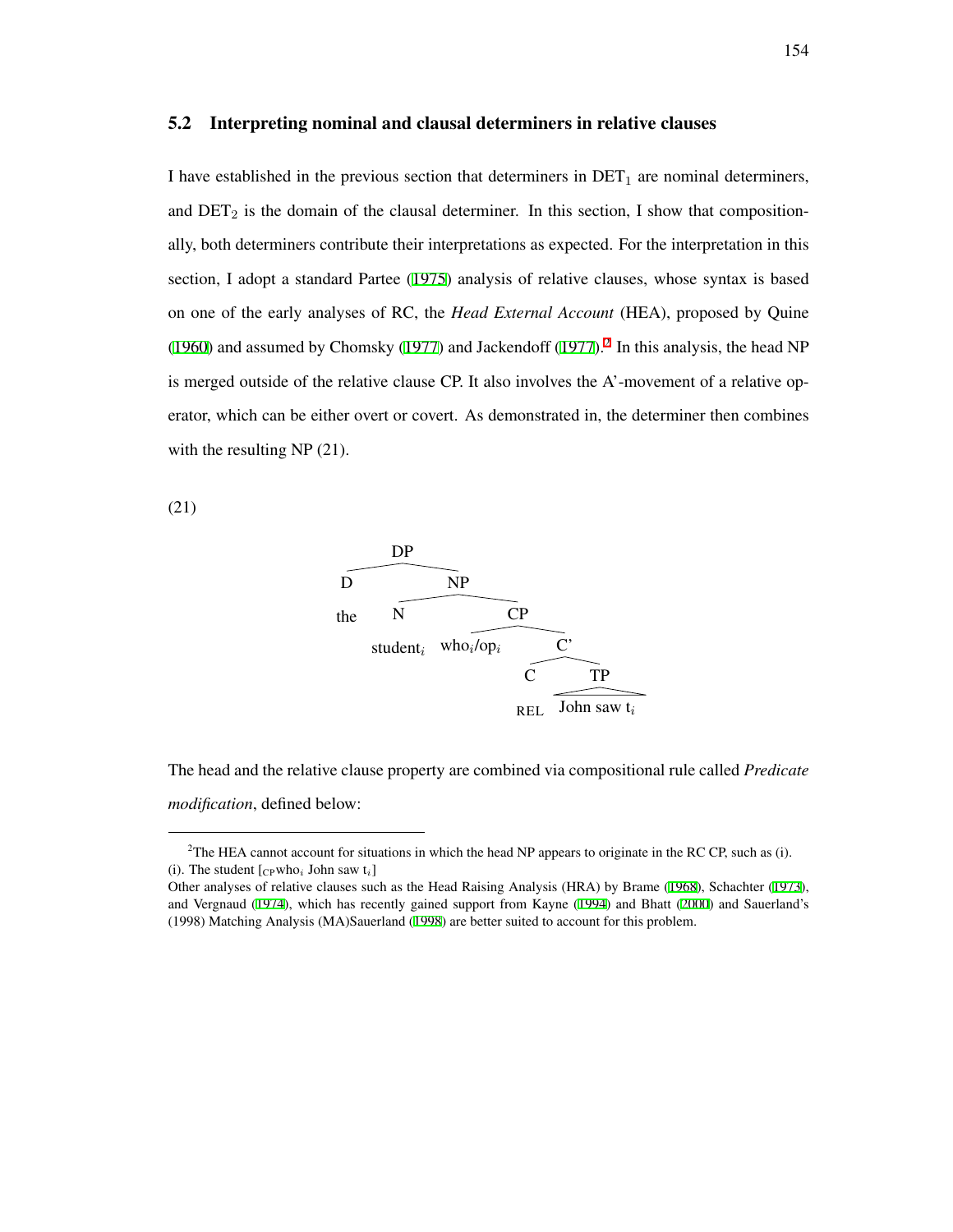#### (22) Predicate Modification

If  $\alpha$  is a branching node whose daughters are  $\beta$  and  $\gamma$ , and  $\beta$  and  $\gamma$  are both of type  $\langle e, t \rangle$ then  $\llbracket \alpha \rrbracket = \lambda x. [\llbracket \beta \rrbracket(x) \wedge \llbracket \gamma \rrbracket(x)]$  (Heim and Kratzer, [1998](#page-211-1))

This rule combines two predicates of type *⟨e, st⟩* into a new predicate of the same type. The new predicate holds true for any individual who satisfies both predicates. In (23), this means that the individual is *from Ghana* and *a student*. The definite determiner then takes the modified NP as a complement. The interpretation of the RRC in [\(21\)](#page-163-1) proceeds as shown in (23).

### (23) The student who is from Ghana



 $\lambda$ *x* $\lambda$ *s*. from.Ghana $(x)(s)$ 

(24) The student who is from Ghana $\| = \iota x$ .student $(x)(s) \wedge \text{from-Ghana}(x)(s) \approx \text{the } x$ who is a student and from Ghana in *s*.

Coming back to Akan, I have argued extensively in Chapter [2](#page-20-0) that *no´* is a nominal modifier and not the head of the DP. In other words, *no´* and the English definite determiner *the* do not have the same function in a relative clause DP. The Akan equivalent of *the* is the null D.

A relative clause with the configuration NP+  $n\delta_1$  + RC +  $\emptyset$  is interpreted as follows: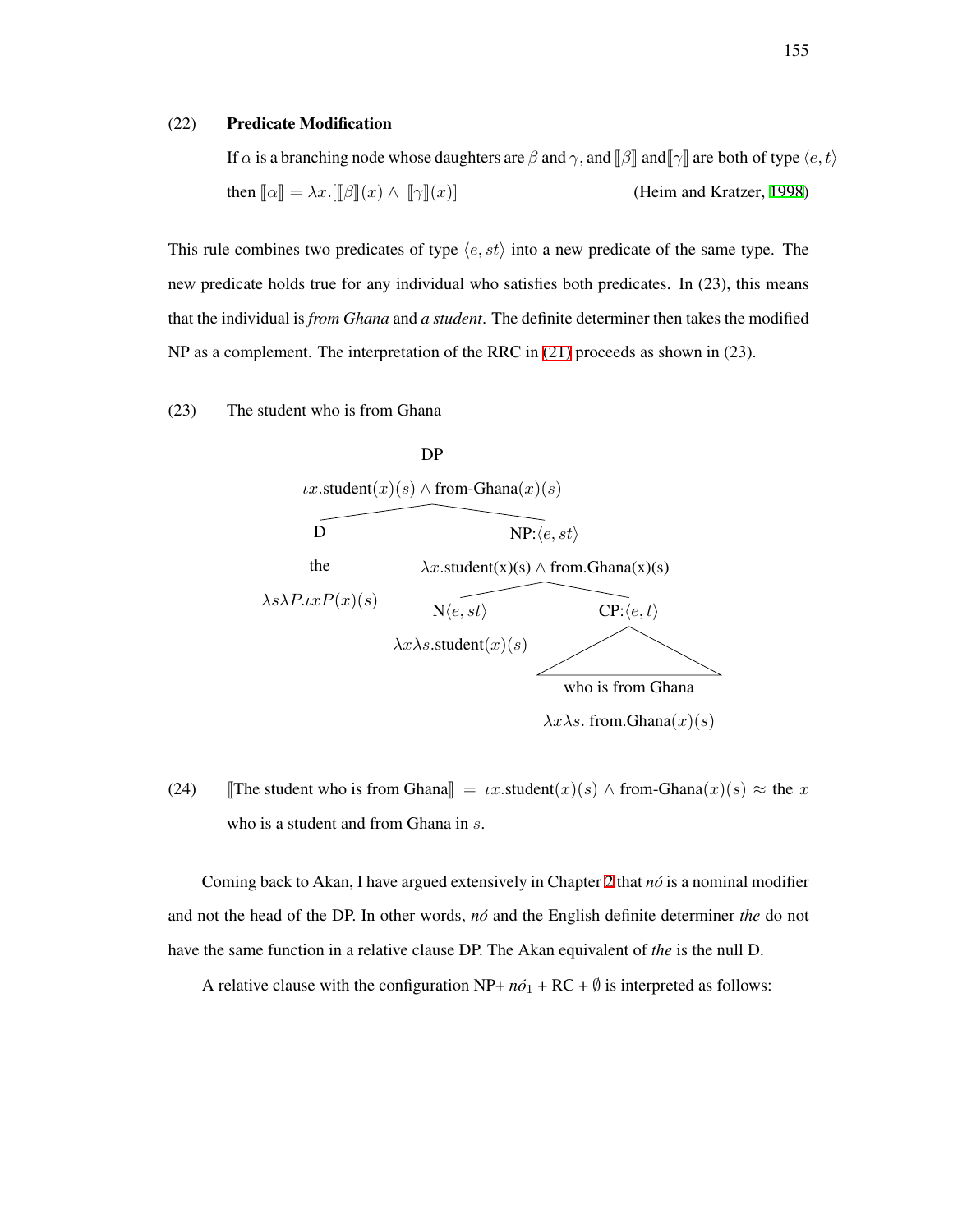

(25)  $\|$ [DP fon **nó**  $\|$ RC að Kofi de-hy $\epsilon \epsilon$  ne bag mu]]  $\| \approx$  The unique familiar phone which Kofi put in his bag

The noun combines with  $n\delta$  first, which means that the familiarity and non-uniqueness presupposition need to be satisfied for the noun property. The relative clause CP then combines with the NP via predicate modification yielding a property of type *⟨e, st⟩*. Finally, the resulting NP combines with the D head for a the DP meaning in (25).

The referent of the head noun is familiar, which can be attributed to the fact that it was introduced in the previous clause, as demonstrated in (26). The propositional content of the relative clause, on the other hand, is not familiar; it has not previously been mentioned.

(26) Ennora yesterday Kofi go-PST Circle go buy-PST phone CONJ laptop 3SG-FUT-reach home Kofi kO-O Circle ko to-o fon ne laptop. o-be-duro fie nó see DEF PART phone DEF fon nó [<sub>RC</sub> áà o-de-hye REL 3SG-take-put 3SG.POSS bag inside PERF-remove ne bag mu] a-firi a-tO. PERF-fall 'Yesterday Kofi went to Circle to buy a phone and a laptop. When he got home he realized that the phone, which he put in his bag, fell down.'

Similarly, in (27), the context indicates that the head noun *policeman* is familiar, but the relative propositional content of the relative clause is not. The use of the relative clause assists in distinguishing the relevant police officer from other officers.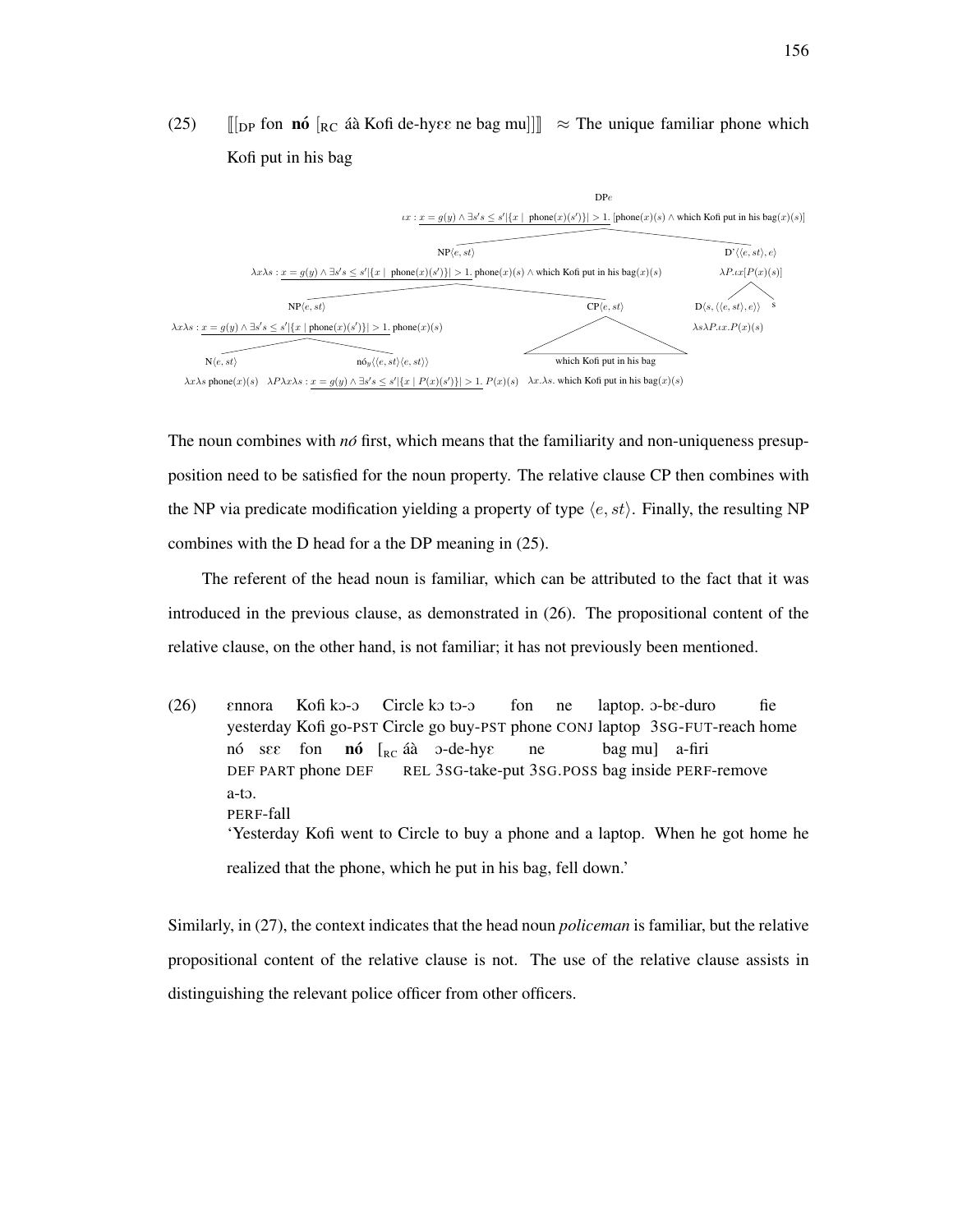(27) Ama and Yaa are having a discussion about the retirement age of soldiers and other civil servants. Yaa complains:

Asogyafoo ne soldiers CONJ policemen go pension early INTS. 2SG-know COMP Polisifoo ko pension ntem dodo. Wo-nim se [DP polisini policeman **nó** [<sub>RC</sub> áà DEF REL. 3SG-stay 3PL house DEF back go pension O-te yen dan no akyi]] ko pension. 'Soldiers and policemen retire too early.You know, the policeman who stays behind our house is retired.'

Next, we consider relative clauses in which  $\text{DET}_1$  is bare and  $\text{DET}_2$  is occupied by *nó*, with the configuration NP+  $\emptyset$  + RC +  $n\acute{o}_2$ , as in (28). Before the derivation for the relative clause begins, the clausal determiner attaches to the TP, as shown in (28). Like the *no´*-clauses discussed in the previous chapter, (28) is felicitous if it is familiar that *Kofi bought a phone*.

# (28) The familiar proposition that I bought a phone



Following this step, the standard procedure for constructing a relative clause is used to derive (29). Recall that in [2](#page-20-0), I argued that bare nouns can be combined with IOTA for a definite reading. Thus, null D can be combined with the NP in (29).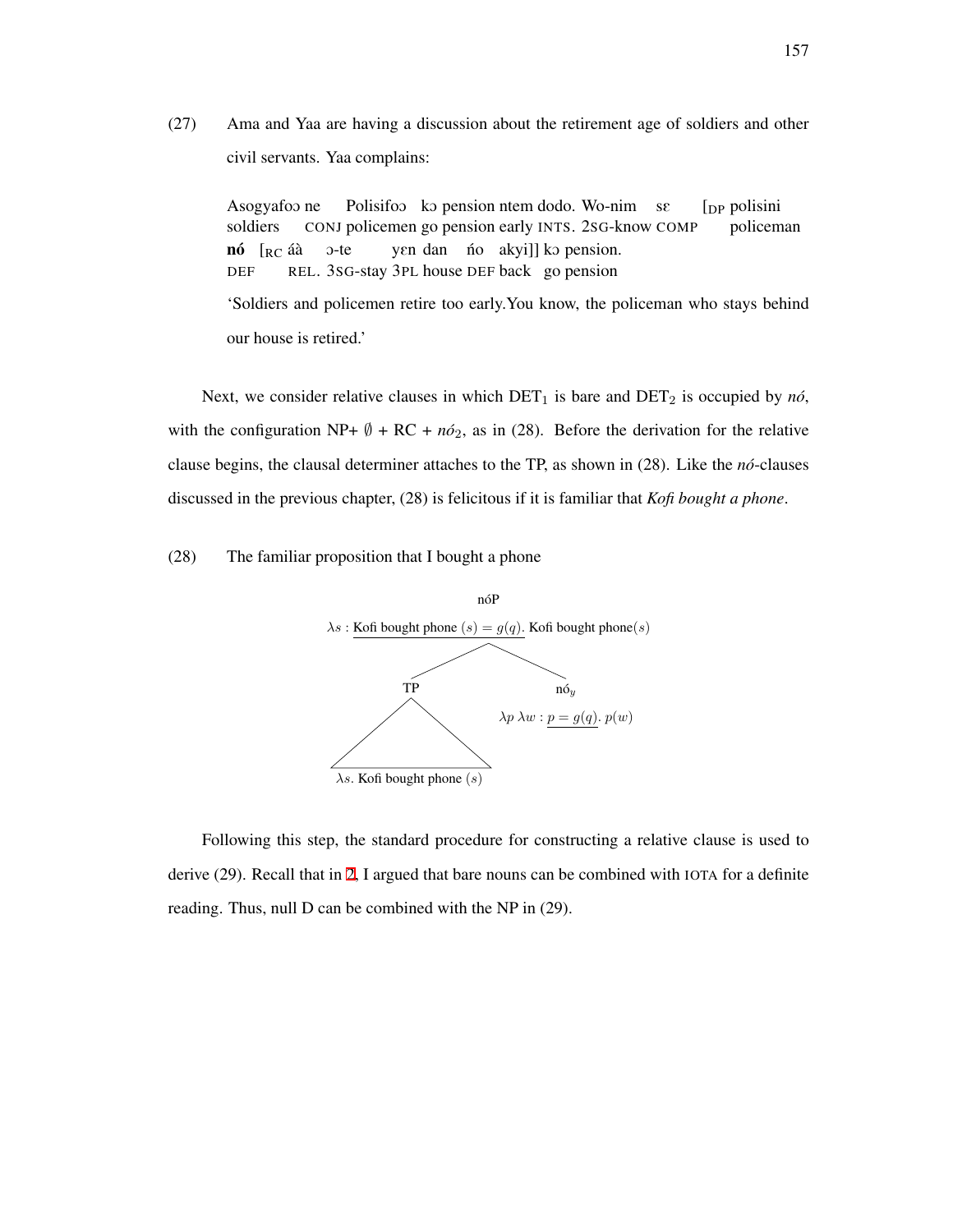(29)  $[[\text{DP phone } [\text{RC } \text{A\`a} \text{ John k3-to-e } \text{n6}]]] \approx \text{The unique phone, for which it is familiar}$ that Kofi bought.



A relative clause with this configuration in licensed in two contexts. In one scenario, as illustrated in (30), both the clause and the head noun are introduced in the previous clause. In other words, the head noun *phone* is familiar, and the fact that *Kofi bought a phone* is also familiar.

(30) Ennora yesterday Kofi go-PST Circle go buy-PST phone CONJ laptop 3SG-FUT-reach home Kofi kO-O Circle ko to-o fon ne laptop. o-be-duro fie nó s $\mathop{\mathrm{sg}}$  fon [<sub>CP</sub> áà ɔ-tɔ-e DEF PART phone REL 3SG-buy-PST CD COP. fake **nó**] yε fake. 'Yesterday Kofi went to Circle to buy a phone and a laptop. When he got home he realized that the phone he bought was a fake'

In the other context, illustrated in (31), the head noun is not explicitly mentioned in the prior discourse, but the propositional content of the relative clause is.

(31) Ennora yesterday Kofi go-PST Circle go buy-PST things 1SG-FUT-reach home DEF PART Kofi kO-O Circle ko to-o nneema. o-be-duro fie no´ sEE fon phone REL 1SG-buy-PST CD COP. fake  $\left[ \begin{matrix} \text{rc} & \text{a\'a} & \text{O-to-e} \\ \end{matrix} \right]$ **nó**] yε fake. 'Yesterday Kofi went to Circle to buy things. When he got home he realized that the phone he bought was a fake'

Next, I consider the third case where *no*<sup>{</sup> occupies both determiner positions, which is the order NP+  $n\delta_1$  + RC +  $n\delta_2$ . Two familiarity presuppositions are imposed on the context in this scenario, one on the noun property and the other on the propositional content of the RC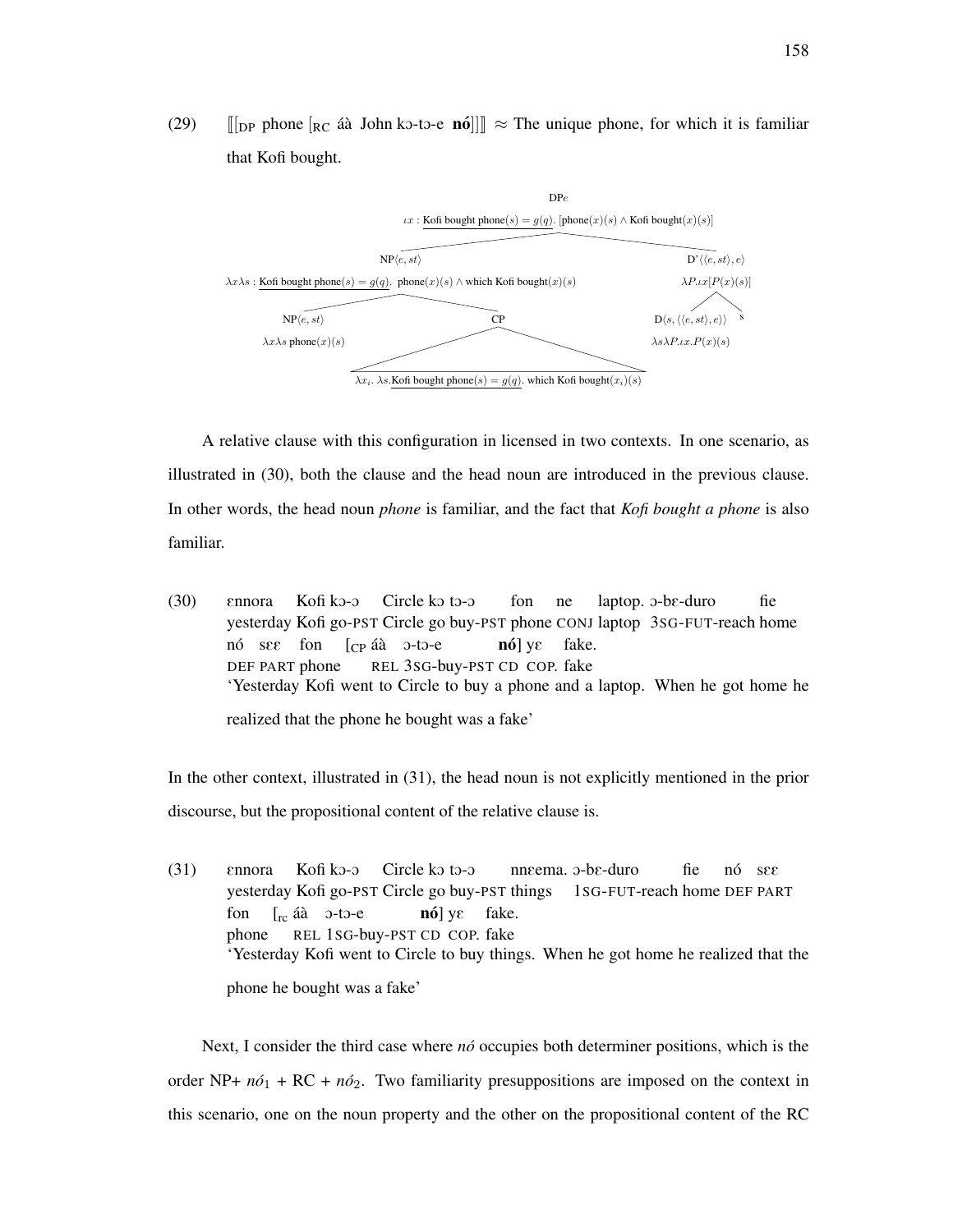proposition.

(32)  $\left[\begin{array}{cc} \ln \ln n \end{array}\right]$   $\left[\begin{array}{cc} R & \text{if } n \end{array}\right]$   $\left[\begin{array}{cc} R & \text{if } n \end{array}\right]$   $\left[\begin{array}{cc} R & \text{if } n \end{array}\right]$   $\left[\begin{array}{cc} R & \text{if } n \end{array}\right]$   $\left[\begin{array}{cc} R & \text{if } n \end{array}\right]$   $\left[\begin{array}{cc} R & \text{if } n \end{array}\right]$   $\left[\begin{array}{cc} R & \text{if } n \end{array}\right]$   $\left$ familiar that Kofi bought.



(33) Ennora yesterday Kofi go-PST Circle go buy-PST phone CONJ laptop 3SG-FUT-reach home Kofi kO-O Circle ko to-o fon ne laptop. o-be-duro fie no´ sEE DEF PART phone DEF fon **nó** [<sub>rc</sub> áà ɔ-tɔ-e REL 3SG-buy-PST CD COP. fake **nó**] yε fake. 'Yesterday Kofi went to Circle to buy a phone and a laptop. When he got home he

realized that the phone he bought was a fake.'

We can now proceed to relative clauses with the indefinite determiner  $b_i$  in  $\text{DET}_1$ . When an indefinite determiner appears in  $\text{DET}_1$ , the head noun introduces new discourse referents to the context just like an unmodified indefinite NP.

We first consider the order NP+  $b\acute{i}_1$  + RC +  $n\acute{o}_2$  in (34).

(34)  $\lbrack \lbrack \rbrack$  [DP phone **bí**  $\lbrack$ <sub>RC</sub> áà Kofi k o-to-e **nó**]]

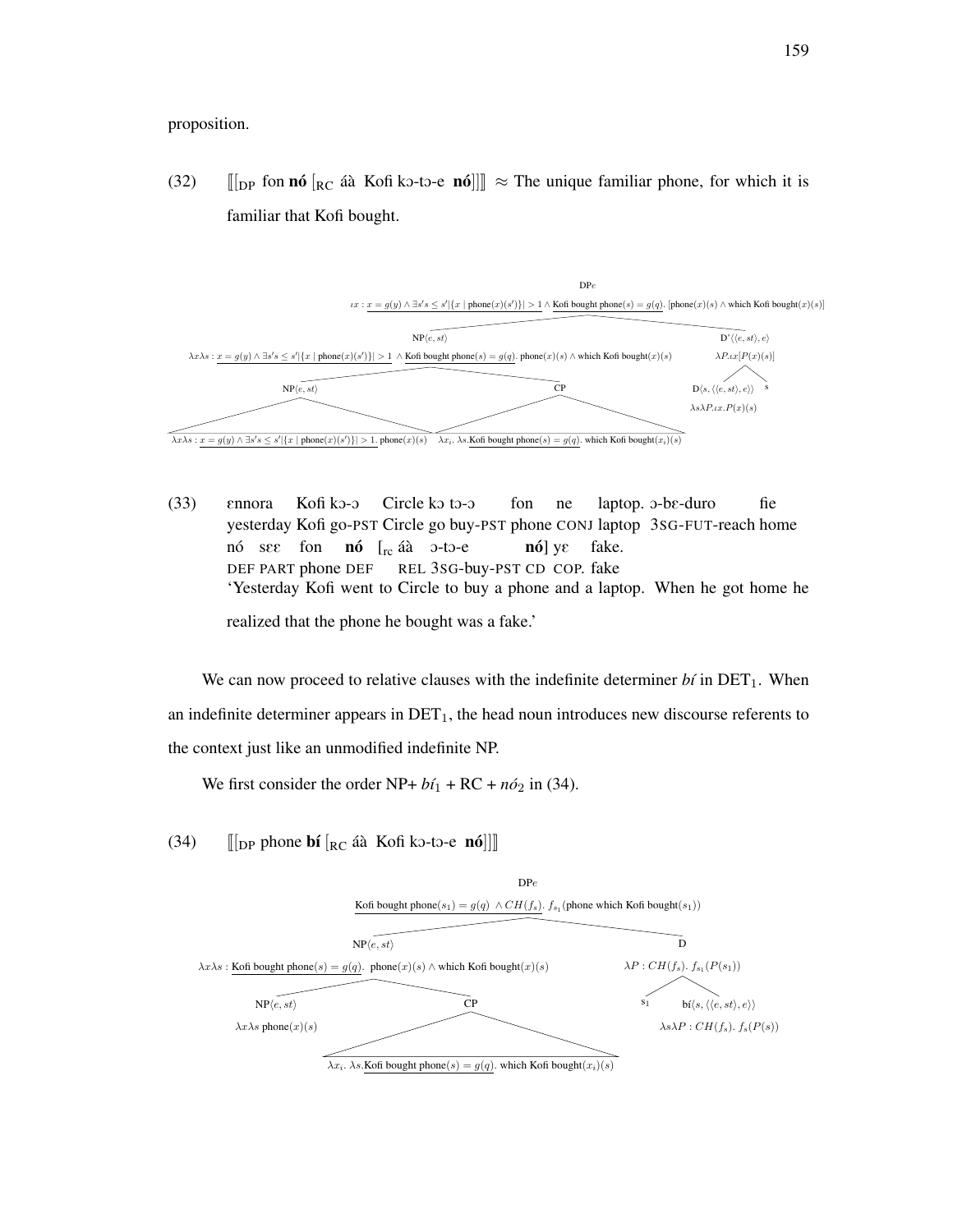With this relative clause order, the head noun must not be explicitly mentioned in the prior discourse, but the propositional content of the relative clause is, as in (35). When the head noun is explicitly mentioned, as in (36), the sentence becomes infelicitous.

- (35) Ennora yesterday Kofi go-PST Circle go buy-PST things 3SG-FUT-reach home DEF PART Kofi kO-O Circle ko to-o nne $\epsilon$ ma. ɔ-bɛ-duro fie no´ sEE fon phone INDEF b´ı  $[CP$ áà  $0$ -to-e REL 3SG-buy-PST CD COP. fake **nó**] yε fake. 'Yesterday Kofi went to Circle to buy a phone and a laptop. When he got home he realized that the phone he bought was a fake'
- (36) #Ennora yesterday Kofi go-PST Circle go buy-PST phone CONJ laptop 3SG-FUT-reach home Kofi kO-O Circle ko to-o fon ne laptop. o-be-duro fie nó see DEF PART phone INDEF fon b´ı [cp áà o-to-e REL 3SG-buy-PST CD COP. fake **nó**] yε fake. 'Yesterday Kofi went to Circle to buy a phone and a laptop. When he got home he realized that the phone he bought was a fake'

For the order NP+  $b\ell_1$  + RC +  $\emptyset$ , the derivation is given below. Here, neither the head noun nor the propositional content of the relative clause are previously introduced.

(37)  $\left\| \begin{bmatrix} \n\text{D}P \text{ phone} & \text{b} \n\text{i} \n\end{bmatrix} \begin{bmatrix} R_C & \text{a} \n\text{a} & \text{K} \n\text{b} \n\text{b} & \text{t} \n\end{bmatrix} \right\|$ 



(38) Ennora yesterday Kofi go-PST Circle 3SG-FUT-reach home DEF PART phone INDEF Kofi ko-o Circle. o-be-duro fie nó see fon b´ı  $\Gamma$ [ $\Gamma$ P a $\hat{a}$ ] REL  $0$ -to-e] 3SG-buy-PST COP. fake yE fake. 'Yesterday Kofi went to Circle to buy a phone and a laptop. When he got home he

realized that the phone he bought was a fake'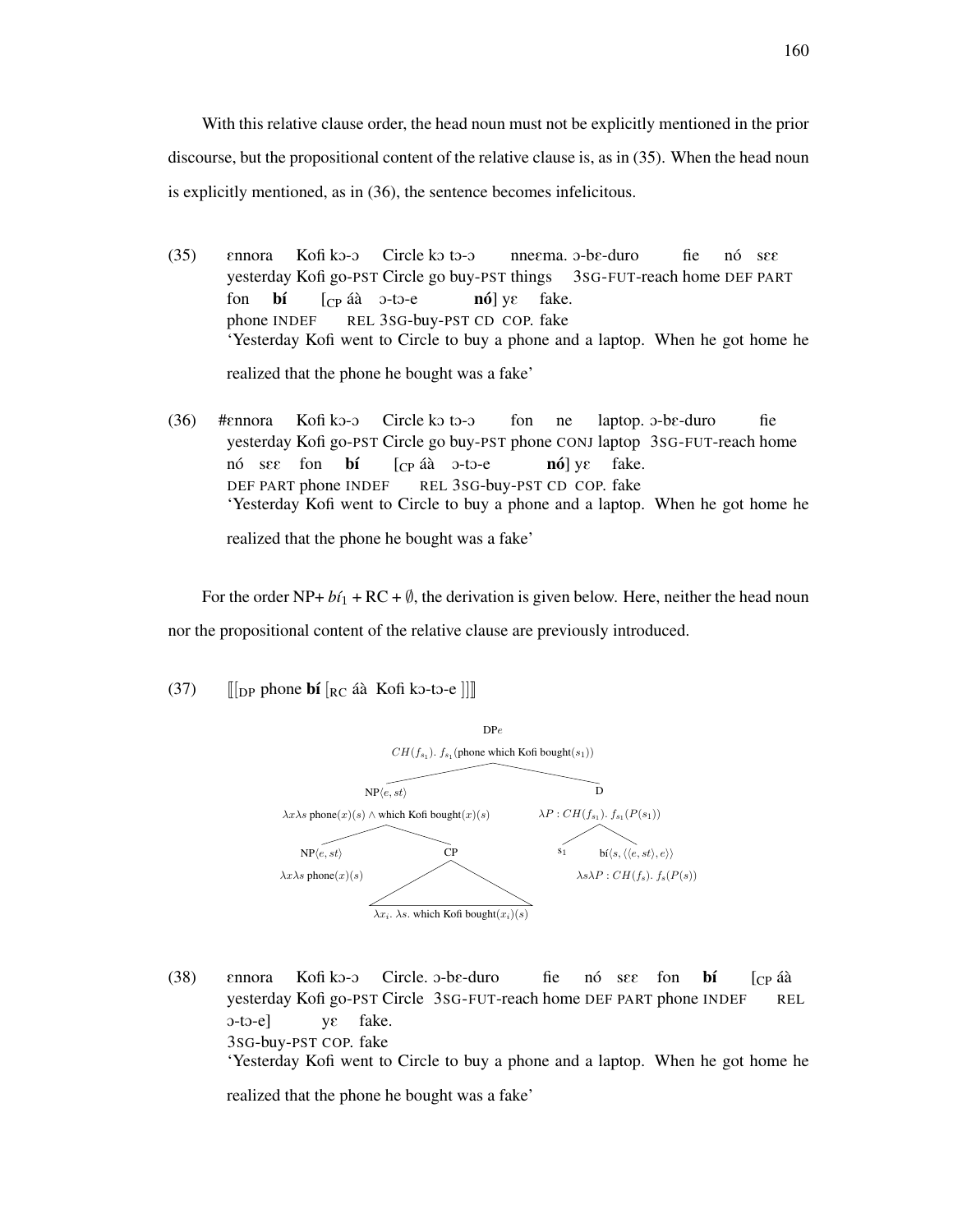The final construction has no overt determiner in either position, with the order NP+ *∅* +  $RC + \emptyset$ . This type of relative clause order is mostly used to make generic statements. Neither the head noun nor the relative clause is presupposed to be familiar. The relative clauses in these (39) and (40) create subclasses within reference classes, a semantic feature of indefinites with descriptive readings.

- (39) Aboa [cp áà [<sub>TP</sub> ɔ-n-ni animal REL 3SG-NEG-have tail be.able sweep 3SG.POSS dua]] tumi pra neho. 'Animals without tails can still groom themselves.'
- (40) Obiara m-pE everyone NEG-like child abofra [<sub>RC</sub> áà o-m-mu REL 3SG-NEG-respect thing issue ades asem]. 'Nobody likes a disrespectful child.'

LIT: Nobody likes a child who does not respect.

The composition of a relative clause with this order is illustrated with (39) in (41).



To summarize, this section provided analysis for relative clauses with various determiner interpretations and demonstrated the various contexts in which they are licensed. I demonstrate that all of the interpretations are derived from the individual interpretations of the determiners.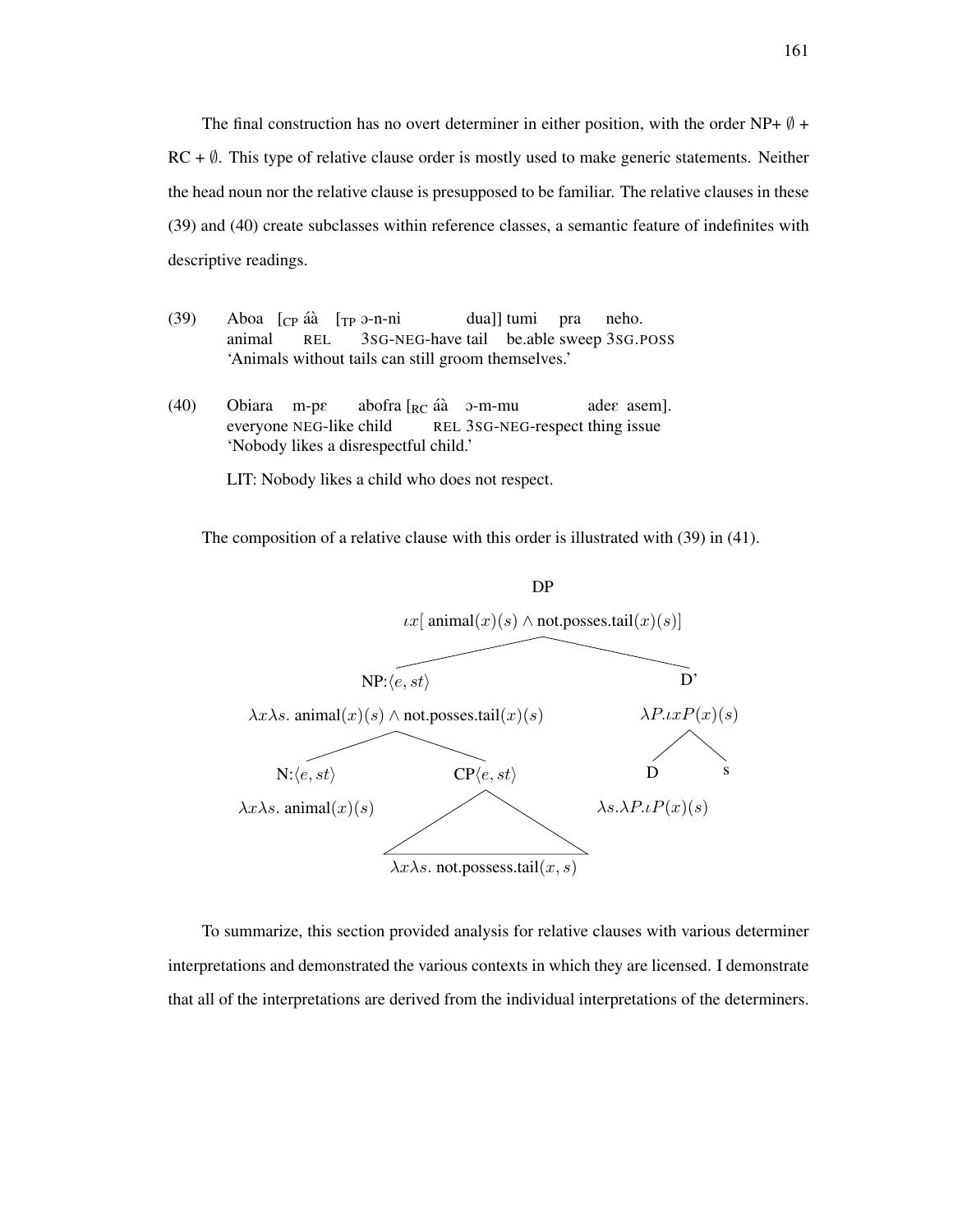## <span id="page-171-0"></span>5.3 Restrictive vs. Non-restrictive distinction in Akan

Finally, I will analyze the possible interpretations of relative clauses in Akan. Typically, the literature distinguishes two types of relative clauses: *restrictive relative clauses* (RRC) and *non-restrictive relative clauses* (NRC), sometimes known as *appositive relative clauses* (ARC). NRRC is pronounced in English with a comma intonation, that is, with pauses following the head noun and the relative clause, which are absent in RRC. The following examples in English illustrate the difference between NNRC/ARC (41-a) and RRC (41-b).

(41) a. Students, who study hard, do well in their exams. (NRRC/ARC) b. Students who study hard do well in their exams. (RRC)

Syntactically, the two RCs are assumed to have different attachment sites in the DP. Two possible attachment sites are proposed based on Abney's (1987) DP hypothesis, as illustrated in (42).

(42) Two sites of attachment for RRCS and NRRCs/ARCS (Wiltschko, [2013](#page-218-4), p. 157)



All the derivations in the previous sections are interpreted using an RRC syntax.

NRRCs are traditionally either treated as DP adjuncts and conjoined to the DP (Ross, [1967;](#page-216-3) Emonds, [1979](#page-209-1); Demirdash, [1991;](#page-208-2) De Vries, [2005](#page-208-3), a.o.), as exemplified in (43). The *•* notation is used by Potts [\(2002\)](#page-215-3) to separate appositive meaning from the meaning of the DP.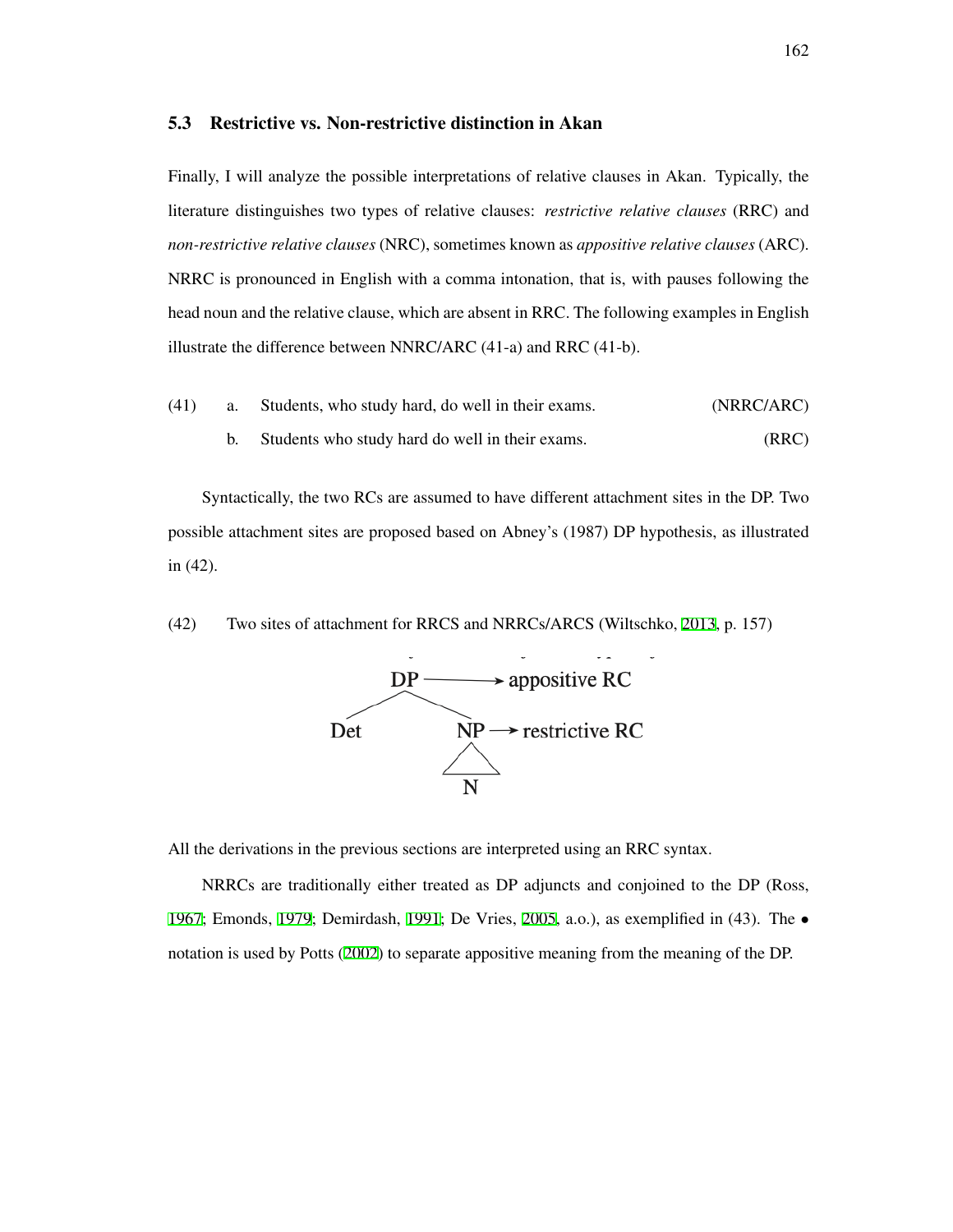#### (43) The student, who is from Ghana



Saah [\(2010](#page-216-0)) observes that, in contrast to English, Akan lacks a 'comma' intonation or any other syntactic or phonological mechanism that distinguishes RRC from NRRC. And so asserts that Akan lacks NRRCs. As we will see, while comma intonation is an important indicator of RC types in English, there are additional ways to differentiate RRCs from NRRCs. In the following two subsections, I take a closer look at the restrictive/non-restrictive distinction and relate them to Akan. Based on the discussions in sections [5.3.1](#page-172-0) and [5.3.2](#page-175-0), I conclude that Akan supports the existence of a third type of relative clause known as *descriptive relative clauses* (DRCs), which is discussed in [5.3.3](#page-178-0).

#### <span id="page-172-0"></span>5.3.1 Restrictive relative clauses (RRCs)

Let us begin with the well-known function of RRCs. By supplying the information essential to identify the referent, RRCs constrain the referent of the head noun they modify. An RRC requires us to consider only a subset of things that have the noun property, namely those that also have the relative clause property. As such, it presupposes the existence of more entities possessing the noun property in the context. For example, (44) is consistent with a context containing multiple boys, given that just one of the boys is wearing a red shirt.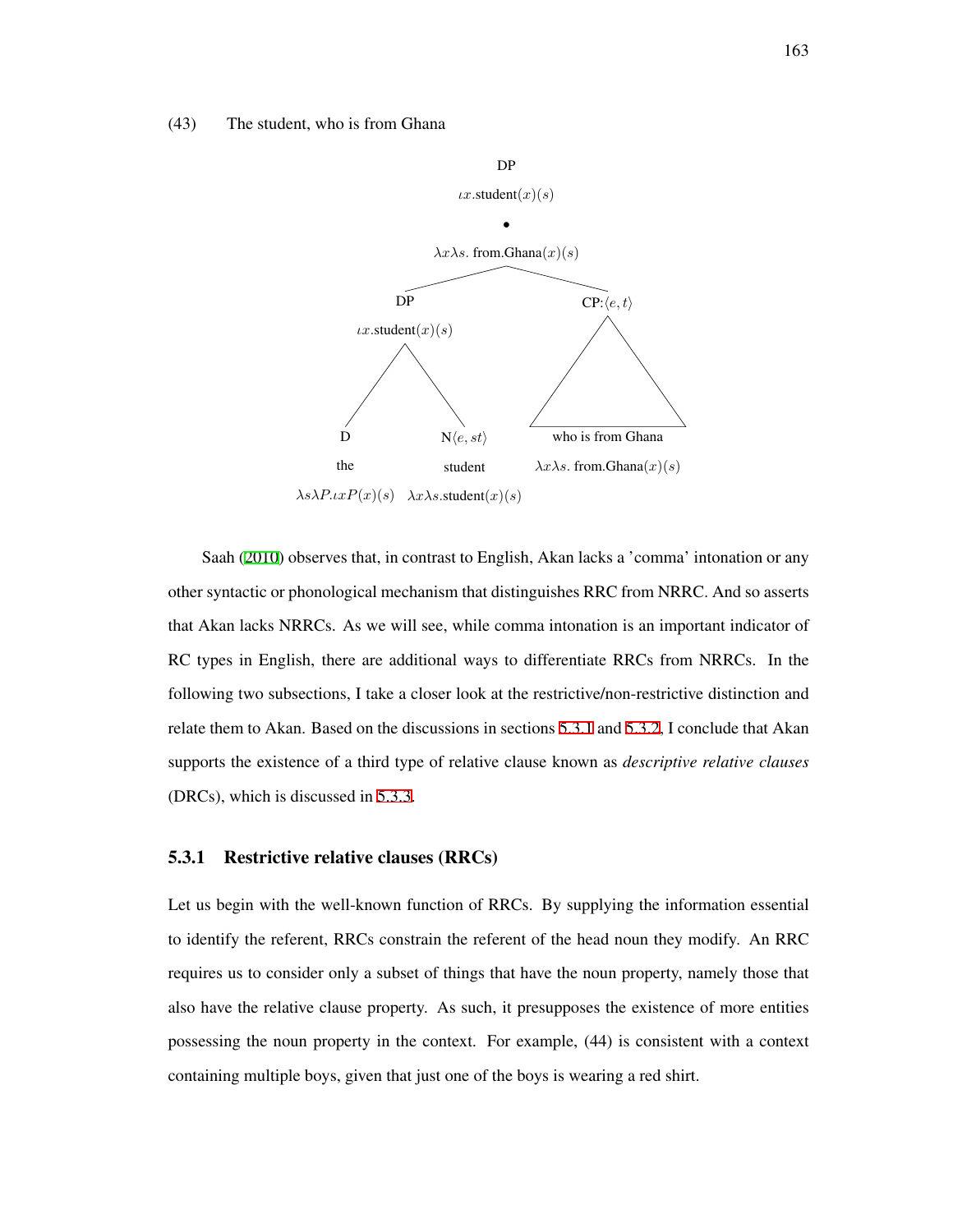(44) The boy  $\begin{bmatrix} R_C \end{bmatrix}$  who is wearing a red shirt] is sitting. RRC

The one boy wearing a red shirt satisfies the definite determiner's uniqueness premise.

In the same context, that is, one with multiple boys, the Akan relative clause in (45) is also felicitous. The role of the relative clause in (45) is to restrict the referent of the head noun to only individuals with the head noun property and the relative clause property.

<span id="page-173-0"></span>(45) Abrantee nó  $\left[_{RC}$  áà  $\right.$ o-hye man DEF REL 3SG-wear shirt ataade $\varepsilon$  kokoo nó] te ho. red CD sit down. 'The man who is wearing a red shirt is sitting down.'

Similarly, in (46), though Yaa and Ama start by discussing all policemen, the relative clause restricts the reference to the policeman who lives behind their house.

(46) Ama and Yaa are having a discussion about the retirement age of soldiers and other civil servants. Yaa complains:

Asogyafoo ne soldiers CONJ policemen go pension early INTS. 2SG-know COMP Polisifoo ko pension ntem dodo. Wo-nim se [DP polisini policeman nó [<sub>RC</sub> áà DEF REL. 3SG-stay 3PL house DEF back go pension O-te yen dan no akyi]] ko pension.

'Soldiers and policemen retire too early. You know, the policeman who stays behind our house is retired.'

Another feature of RRCs, which is noted by De Vries [\(2000\)](#page-208-4) and Del Gobbo ([2017\)](#page-208-5), is that they are typically headed by NPs. Other maximal projections, such as APs or PPs, can not function as heads of RRCs. For instance, the AP-headed relative clause in (47) is not an RRC, that is, it does not have the function discussed above.

(47) Mary was  $\begin{bmatrix} A_P \end{bmatrix}$  intelligent,  $\begin{bmatrix} R_C \end{bmatrix}$  which John never was]].

In Akan, NPs are the only type of maximal projection that can serve as RC heads. A relative clause headed by PP heads, such as the one in (48), is ungrammatical.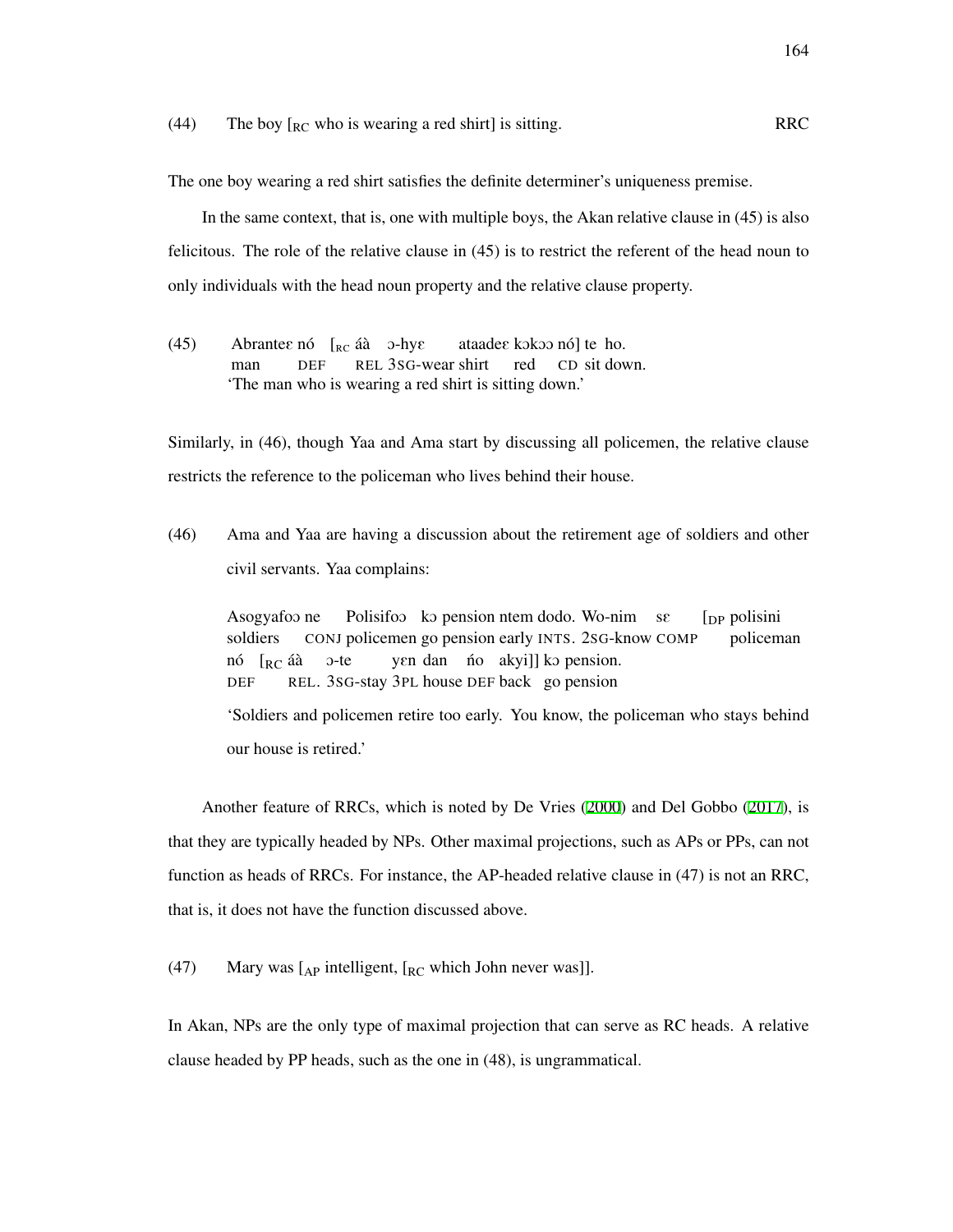(48) #ommo kasa  $[$ <sub>pp</sub> fri du mienu ko pem don ko  $[$ <sub>RC</sub> áà na 3PL talk from ten two go end bell one, REL PART 3SG-COP surprise E-yE nwanwa]]. 'They talked from twelve to one c'clock, which was surprising.'

Another characteristic of RRCs is their ability to have quantified NPs as heads, as in (49) (Ross, [1967](#page-216-3)).

(49) Every student who wears socks is a swinger. (Ross, [1967,](#page-216-3) p. 246)

Again, we see in (50) that this is another property of RCs that relative clauses in Akan have; they can have quantified NPs as heads.

(50) Sukuuni school.person every biara [<sub>RC</sub> áà ⊃-pε REL 3SG-like learning FUT pass adesua] bE passe. Every student who likes studying will pass.

Related to the property discussed above, Safir [\(1986](#page-216-4)) notes that quantifiers in the matrix phrase of RRCs are able to bind pronouns in the relative clause. In (51), for instance, the pronoun *him* in the relative clause is bound by the quantifier phrase *every christian* in the matrix phrase.

(51) [Every Christian]<sub>*i*</sub> forgives a man  $\left[_{RC}$  who harms him<sub>*i*</sub>].

Akan relative clauses also allow quantifier phrases in the matrix clause to bind a pronoun inside the relative clause. In example (52), the quantifier phrase *every Christian* in the matrix phrase binds the third person pronoun *no´*.

 $(52)$  [Christoni biara]<sub>*i*</sub> de papa bí Christian every take man INDEF [<sub>RC</sub> áà o-di-i REL 3SG-eat-PST 3SG.OBJ insult sin no*<sup>i</sup>* atem] bone kye forgive 3SG.OBJ no. Every Christian*<sup>i</sup>* forgave a man who insulted him*<sup>i</sup>* .

Since the main function of RRCs is to create a subset out of a head noun property, they are incompatible with proper names, resulting in the infelicity of (53). Remember that proper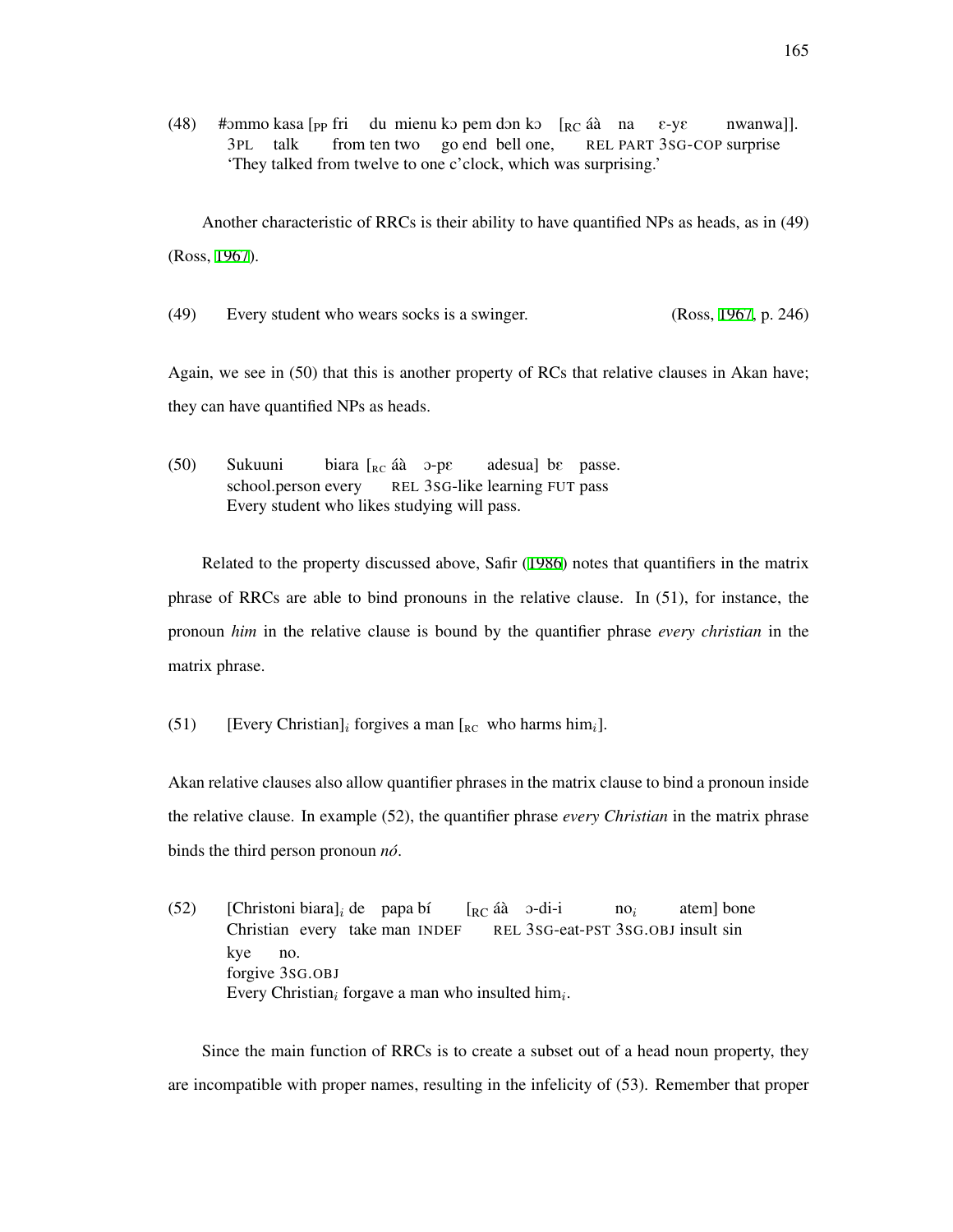names refer uniquely to the individual identified by the name.

(53) #John who is in the army is my friend.

In order for an RRC to modify a proper name, the proper name must be interpreted as a common noun. That is, instead of considering the referent of the proper name *John* as denoting the unique person named John, it is interpreted as the set of people named *John*. Thus, (54) is compatible with a context where there are multiple *Johns* and only one of them is in the army. And in that context, the proper name co-occurs with a definite determiner, as in (54).

(54) The John who is in the army is my friend.

Akan relative clauses can also modify proper names with the definite determiner. With the determiners, two different individuals named Kofi are picked out.

 $(55)$  Kofinó  $\left[_{RC}$  áà o-fri Kofi DEF REL 3SG-come.from Kumasi CD COP pastor CONJ Kofi DEF Kumasi nó] ye sofo, na Kofi nó [<sub>RC</sub> àa REL O-fri 3SG-come.from Accra CD COP doctor Accra nó] ye dokota. 'The Kofi from Kumasi is a pastor, and the Kofi from Accra is a doctor.'

Based on the properties of RRCs presented in this section, it is reasonable to conclude that Akan relative clauses can function as RRCs, as I had implicitly assumed in the derivations given in *§*[5.2](#page-163-2).

# <span id="page-175-0"></span>5.3.2 Non-restrictive relative clauses (NRRCs)

The conclusions of the previous section are in agreement with Saah's (2004) argument that Akan relative clauses are RRCs. However, Saah [\(2010](#page-216-0)) also asserts that the NRRC interpretation is still available, but with extraposed RC, such as (56). In the extraposed RC, the head noun is separated from the relative clause by the VP.

(56) obarima bí man INDEF [<sub>VP</sub> tena-a ase] [<sub>RC</sub> áà ne sit-PST under REL 3SG.POSS name be.called Nyamkye din de Nyamky $\varepsilon$ ] 'There lived a man whose name was Nyameky $\varepsilon$ .'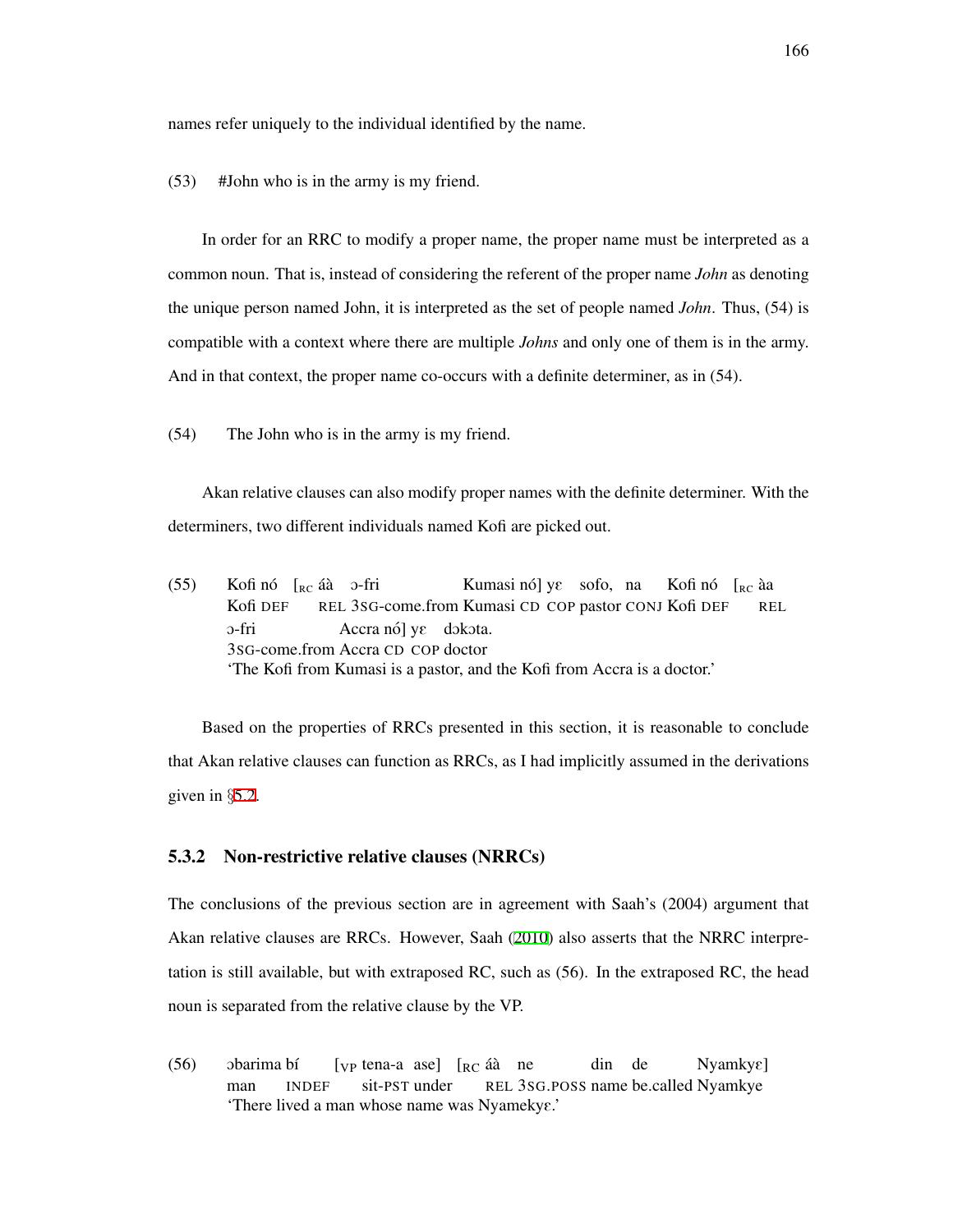In this section, we consider all the phenomena allowed by NRRCs and test Akan examples. If in Akan there were no NNRCs, we would expect ungrammaticality, where NRRCs are licensed, but RRCs are not.

We begin once again with the function of the relative clause. NNRCs also add information about a referent, but this information is supplementary, that is, it is not essential in identifying the referent of the head noun. When a NRRC is used, the property of the head noun alone is enough to identify the referent. As such, NRRC, such as (57), is infelicitous in contexts where there are multiple boys.

(57) The boy,  $\lceil_{RC}$  who is wearing a red shirt] is a sitting. NRRC

Without any syntactic or phonological change, [\(45\)](#page-173-0) repeated here as (58) has a similar function. It is also felicitous in contexta where only the denotation of the head noun is relevant for identifying the referent, where it is used to convey more information about a uniquely identifiable referent.

(58) Abrantee nó  $\left[ \begin{array}{cc} E \\ E \end{array} \right]$  aà o-hye man DEF REL 3SG-wear shirt ataadee kokoo o] te ho. red DEF sit down. 'The man who is wearing a red shirt is sitting down.'

Also consider (59) in light of Wiltschko's (2013) modified context.

(59) Context: The mailman who has been delivering mail in the neighborhood for the last 10 years has retired. Everyone knows this mailman. Ama and Yaa have been living in this neighborhood. Ama tells Yaa:

Wo-nim sε 2SG-know COMP mailman DEF mailman **nó** [<sub>RC</sub> áà REL. 3SG-take 3PL mail DEF bring 3PL.OBJ DEF O-de yen mail no bre yen no´ ko pension. go pension

'You know, the mailman, who delivers our mail, is now retired.'

In the preceding context, only one relevant mailman is known to both discourse participants. In this case, the RC is providing information that is not required for identifying the referent and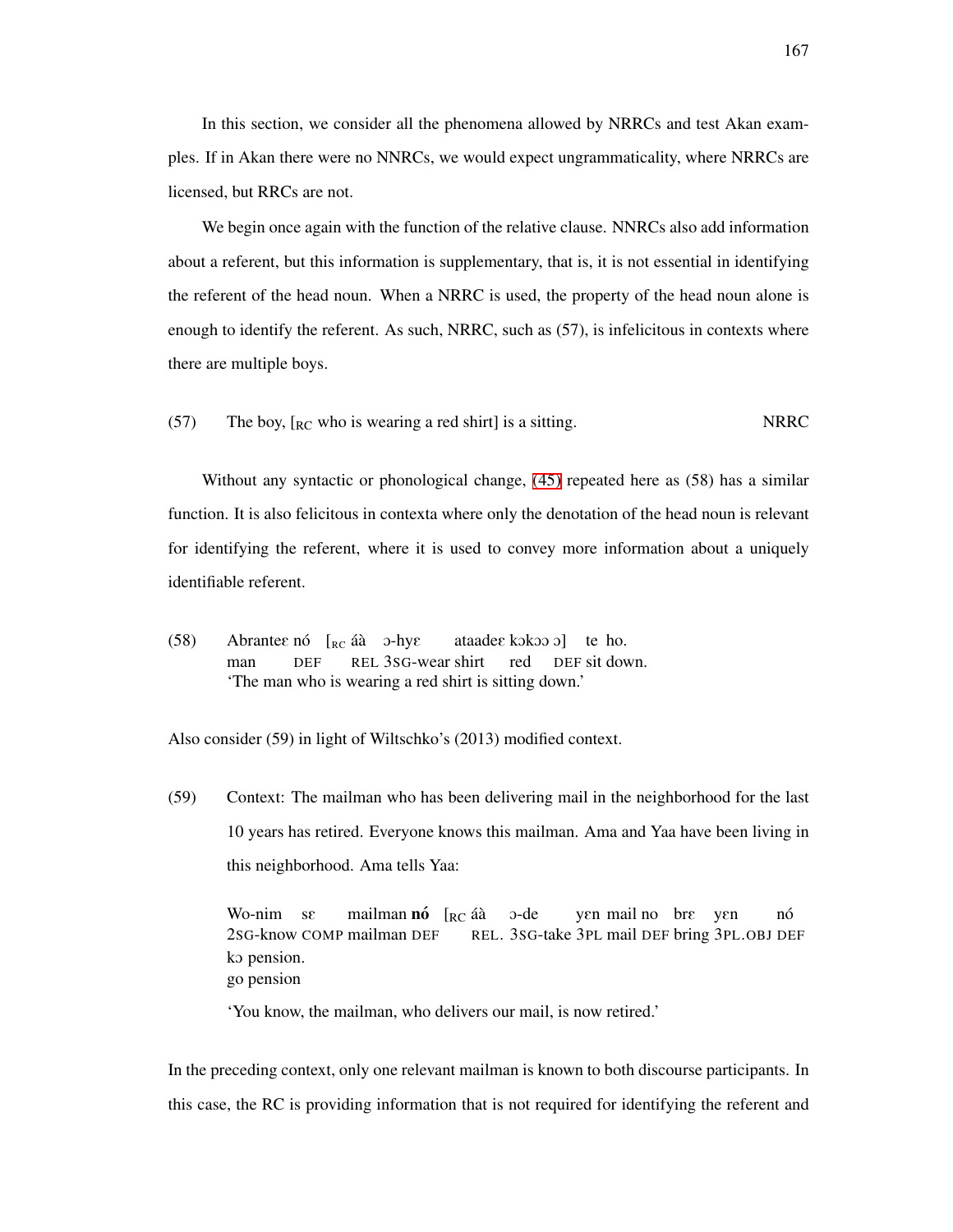can be omitted.

Another property of NRRCs is that phrases modified by NRRCs cannot be in the scope of a negative marker in the matrix clause, as evidenced by (60)'s ungrammaticality (Demirdash, [1991;](#page-208-2) Sells, [1985](#page-217-1)).

(60) \*Every rice-grower in Korea doesnt own a wooden cart, which he uses when he harvests the crop.

Relative clauses in Akan have no such restrictions; they are able to occur in the scope of negation as in  $(61)$ .

(61) Sukuuni biara n-ni student every NEG-have car car [<sub>RC</sub> áà REL. 3SG-take come school only O-de ba sukuu pe]. 'No student own a car they only drive to school.'

Another characteristic of NNRC that distinguishes them from RRC in English is their ability to modify proper nouns. This property builds on the first property of NRRC discussed above. Since NRRCs tend to provide supplementary information about uniquely identifiable referents, they are compatible with proper names.

(62) John, who is in the army is my friend.

This is another property where non-extraposed Akan relative clauses have in common with other NRRCs. Relative clauses in Akan modify proper names, as exemplified in (63), by providing information that is not required for the referent's identification. The relative clause does not separate this particular Kofi from other individuals named Kofi in the context; it, therefore, has a non-restrictive reading.

(63) Kofi  $\left[_{RC}\right]$ áà me ne Kofi REL 3SG CONJ 3SG.OBJ stay here NEG-respect 1SG.OBJ no te ha] m-mu me. Kofi who lives with me does not respect me.

In summary, Akan relative clauses have a non-restrictive reading and can modify proper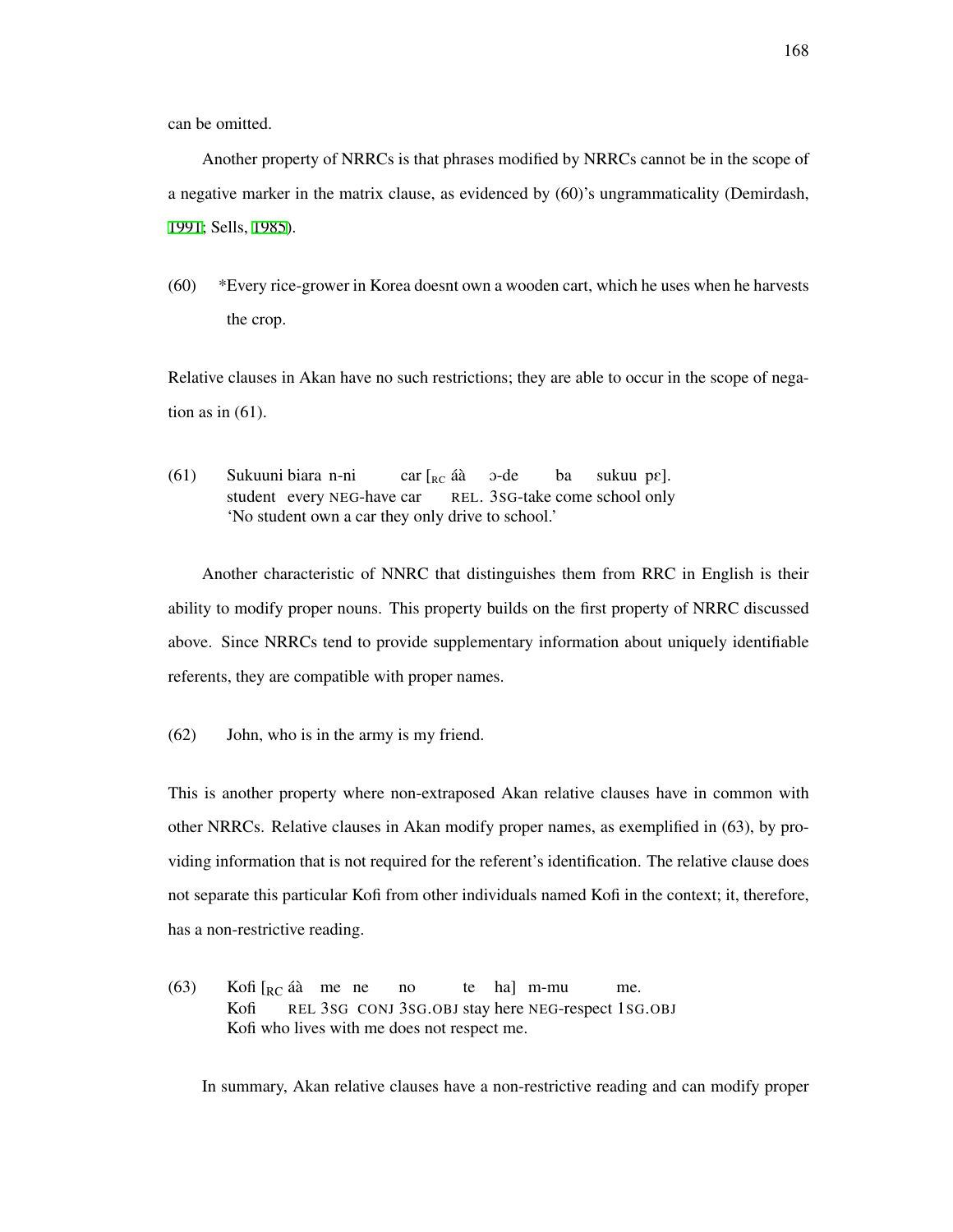nouns, both of which are characteristics of NRRCs. In contrast to NRRCs, they can occur within the scope of a negative marker and allow binding within a relative clause. Although the findings are not conclusive, they contradict Saah's (2010) claim that non-extraposed relative clauses in Akan are restrictive clauses.

### <span id="page-178-0"></span>5.3.3 Another type of relative clause

The two sections above show that Akan non-extraposed relative clauses show mixed properties of RRCs and NRRCs, although they have dominant RRC properties. Looking at data from Austro-Bavarian German, Wiltschko [\(2013\)](#page-218-4) argues for a third type of relative clause, *descriptive relative clauses* (DRCs). These kinds of relative clauses show mixed properties; that is, they can modify a head that refers to a unique individual but also have typical properties of RRCs. These types of relative clauses are also referred to as *fully-integrated appositive* relative clauses by Del Gobbo [\(2017](#page-208-5)).

The term *descriptive relative clauses* was first used to describe a type of relative clause in Chinese with a particular syntax (Chao, [1968](#page-206-4); Hashimoto, [1971](#page-210-1)). Relative clauses in Chinese may precede or follow the demonstrative, as shown in (64). The relative order of the demonstrative affects the interpretation of the relative clauses. When the relative clause follows the demonstrative, as in (64-a), it is interpreted as a DRC, while in (64-b), with the relative clause preceding the demonstrative, it is interpreted as a RRC.

- (64) a. na-ge [dai yanjing de] nanhai that-CL wear glasses de boy 'that boy, who wears glasses'
	- b. [dai yanjing de] na-ge nanhai wear glasses DE that-CL boy 'the boy that wears glasses' (Del Gobbo, [2005,](#page-208-6) p. 288)

Evidence of these relative clauses with mixed properties is also found in Austro-Bavarian German, where it also has a distinct syntax (Wiltschko, [2013\)](#page-218-4). The RRCs are headed by the strong definite article in German discussed in Chapter 2, but the DRC is headed by the weak definite determiner. For instance, (65) is felicitous in a context where there is only one contextually relevant mailman, so it is non-restrictive but the head noun can bind a pronoun inside the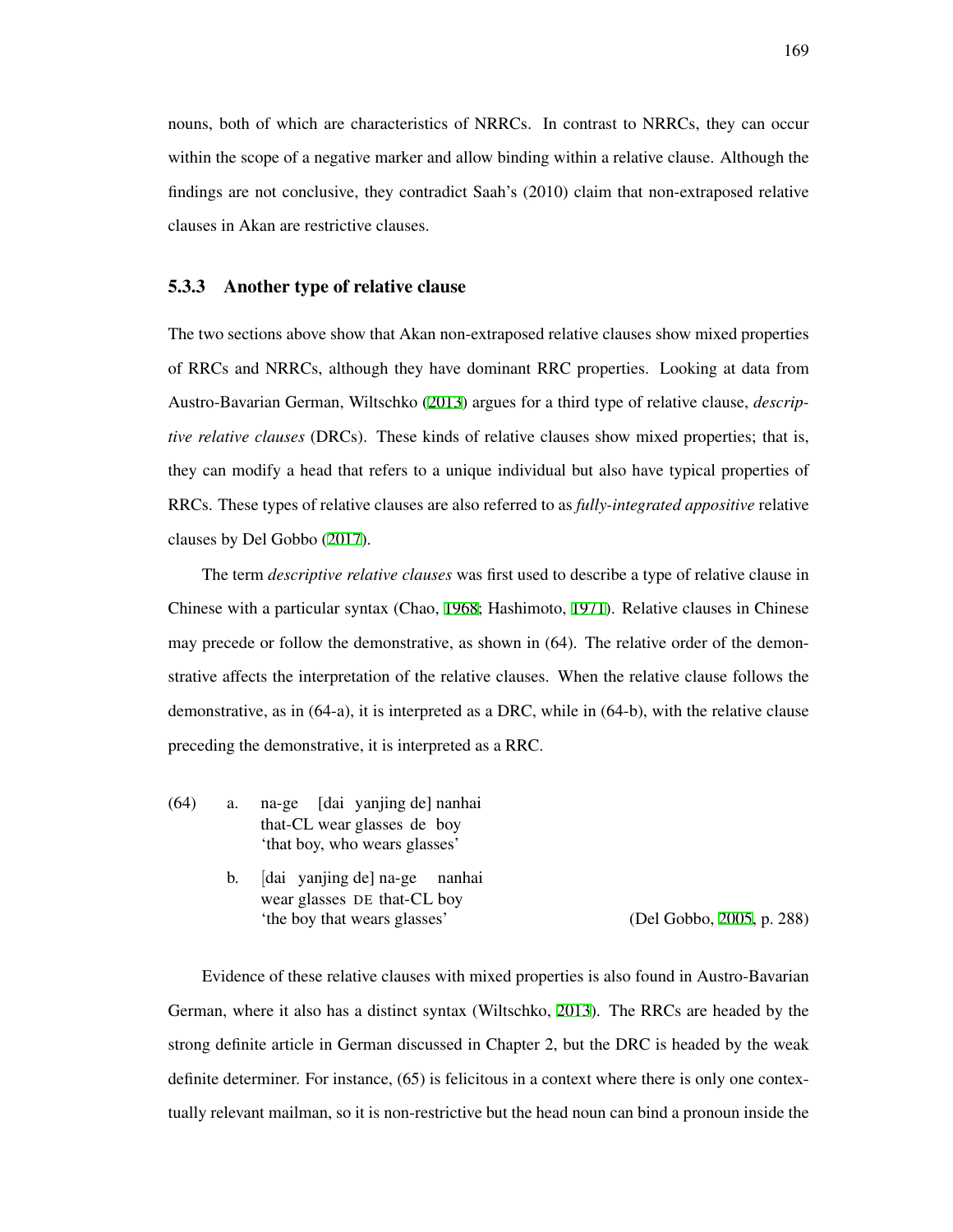relative clause like a RC.

 $(65)$  A INDEF each housewife at us in  $\text{DET}_w$  neighbourhood ... knows  $\text{DET}_r$  mailman jede Hausfraui bei uns in da Siedlung . . . kennt n Briaftroga [wos iai d COMP her DET*r* mail brings Post bringt] 'Every housewife in our neighborhood knows the mailman who brings her the mail.'

Akan relative clauses, as we saw earlier, also show mixed properties. They can be used to restrict the referent of a head noun, but can also be used to modify a unique referent. For instance, Akan relative clauses may modify proper names, a property of NRRC, but when they so, they can also allow binding of a pronoun inside the relative clause by a quantifier phrase in the matrix clause, as in (66).

(66) [Sukuuni biara]<sub>*i*</sub> pe Kofi [<sub>RC</sub> áà o-ye student every like Kofi REL 3SG-COP 3SG.OBJ advisor issue no*<sup>i</sup>* advisor asem ] . lit' Every student like Kofi, who is his advisor.'

DRCs have received the least attention in the literature of the three types of relative clauses. As as a result, there has been little work done on the semantics of these relative clauses. Del Gobbo ([2004,](#page-208-7) [2005\)](#page-208-6) proposes that DRCs, like RRCs, are predicates of type *⟨e, st⟩*. In addition, as in the case of RRCs, they adjoin to the noun they modify and thus combine via predicate modification. The primary distinction between RRCs and DRCs is that a DRC's head NP is a singleton set. Proper names have type $\langle e, st \rangle$  meanings when they head DRCs, as in (67), where is it understood as a predicate that true of just one individual (Quine, [1960](#page-215-2); Partee, [1986;](#page-214-1) Chierchia, [1998\)](#page-207-1).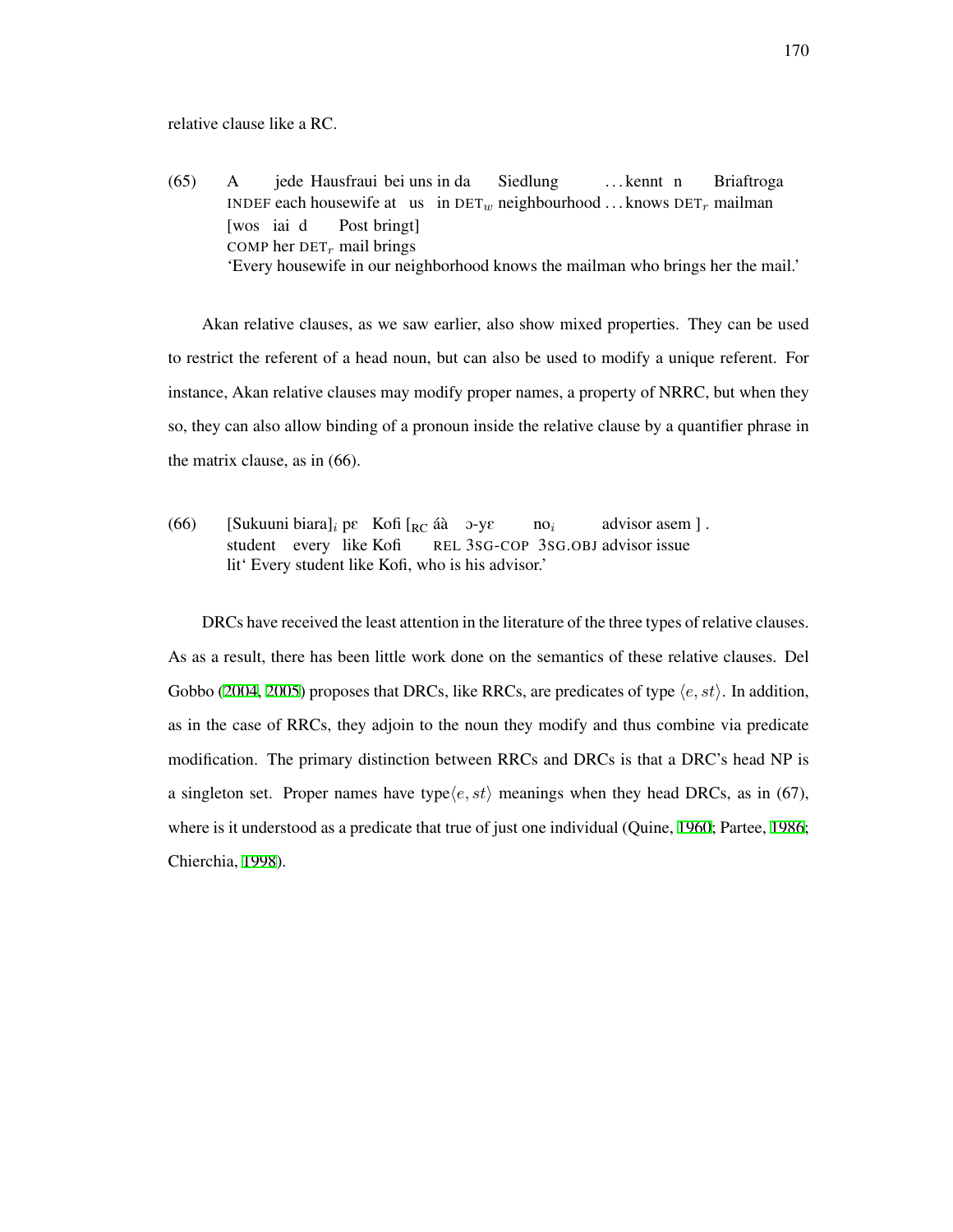#### (67) John who is from Ghana



This section concludes by arguing that Akan, like Chinese and Austro-Bavarian German, has two types of relative clauses: RRCs and DRCs. I am not ruling out the possibility that Akan RCs may also have appositive readings. However, we only have evidence of descriptive and restrictive RCs in the absence of no comma intonation or other prosodic cues to separate NRRCs from DRCs.

### 5.4 Summary of chapter and conclusions

The chapter had three primary objectives. The first was to demonstrate that the variants of the definite determiner *no´* that appear clause-finally in Akan relative clauses were clausal determiners rather than nominal determiners. I demonstrated that, while all nominal determiners were allowed after the head noun in  $DET_1$ , only *nó* was allow clause-finally in  $DET_2$ . In addition, we saw that three determiners can be used in a relative clause with the sequence *NP*+ *b´ı no´*<sup>1</sup>  $+ RC + n\delta_2$ . In this case, there is no basis in Akan syntax to argue that all three determiners are nominal determiners. Finally, we observed intriguing differences in the interpretation of inherently unique nouns such *president* when they occur in an  $NP + n\delta_1 + RC + \emptyset$  order verses an *NP*+  $\emptyset$  + RC +  $n\delta_2$  order. The order *NP*+  $n\delta_1$  + RC + $\emptyset$  is non-unique.

After establishing the clause-final determiner's status, I demonstrated how the choice of determiners in the two positions affects the interpretation of the relative clause. In terms of the discourse status of the referent of the head NP, definite relative clauses convey that the referent is discourse-old/familiar, whereas indefinite and bare relative clauses convey that the head NP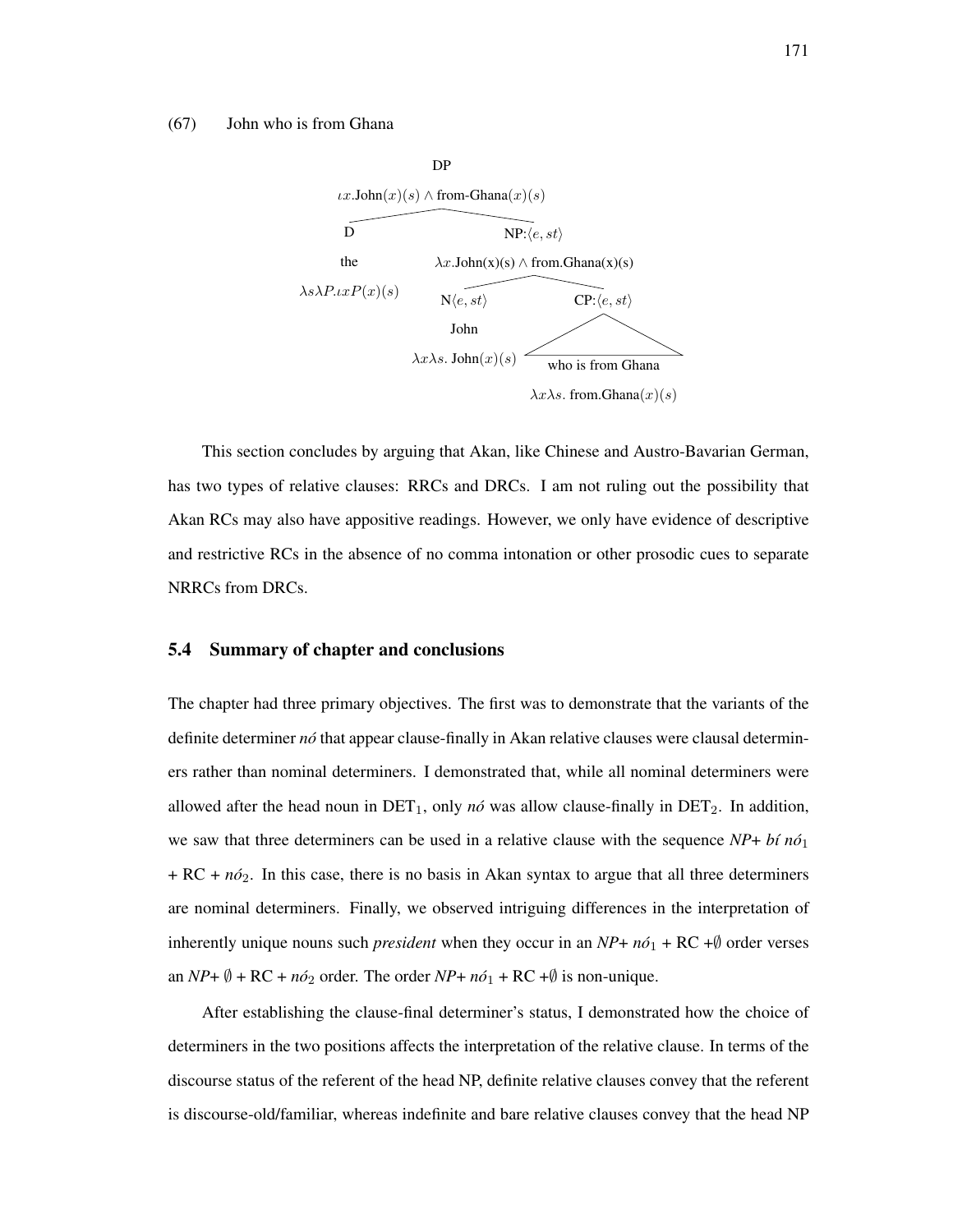is discourse new. The distinction between a discourse-new and a discourse-old head NP is due to the nature of the first determiner; the determiner at the end of the relative sentence, i.e., the clausal determiner, has no effect. The clausal determiner's scope is limited to the relative clause CP. It conveys that the information encoded by the relative clause is discourse old. These interpretations are summarized in table 4 below.

Table 4: The discourse status of the head NP

|        | Definite | Indefinite                                          | Bare                     |
|--------|----------|-----------------------------------------------------|--------------------------|
| +RC-nó |          | NP referent familiar   NP referent non-familiar     | NP referent non-familiar |
|        |          |                                                     |                          |
| -RC-nó |          | $NP$ referent familiar   $NP$ referent non-familiar | NP referent non-familiar |
|        |          |                                                     |                          |

Finally, I discussed the function of relative clauses in Akan. In contrast to Saah [\(2010\)](#page-216-0), I demonstrated that Akan relative clauses exhibit a mix of restrictive and non-restrictive relative clause functions, as well as syntactic traits shared by both, but the restrictive functions are more prevalent. Concentrating on the mixed features, I argued that relative clauses in Akan are better described as descriptive relative clauses rather than non-restrictive relative clauses, which have been found to have mixed properties in other languages. However, because the distinctions presented here between descriptive and restrictive relative clauses are semantic rather than syntactic, separating the syntactic structures underlying each interpretation is required before pursuing a formal analysis of descriptive relative clauses in Akan. This is a subject for future research.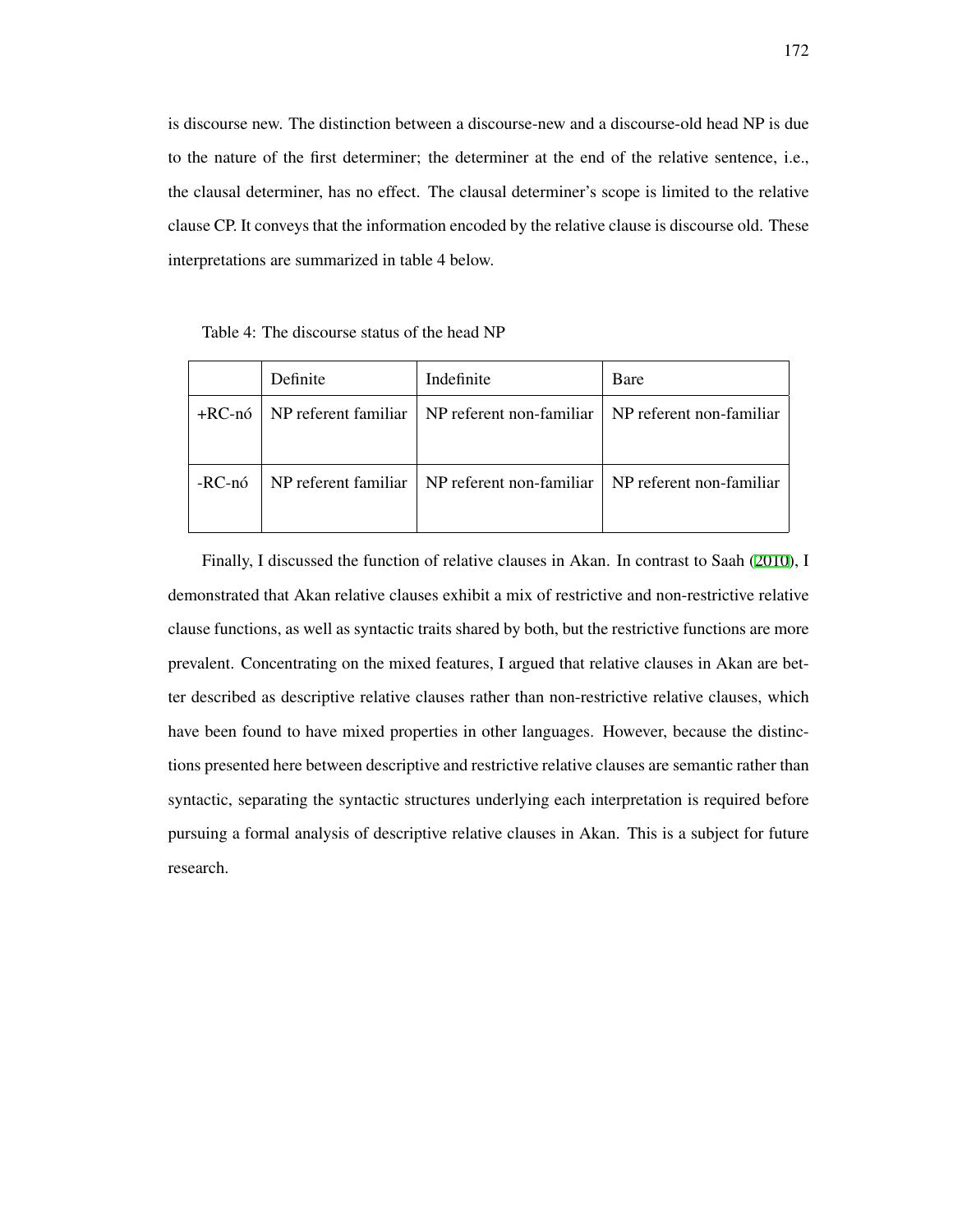# Chapter 6

# Conclusion

## 6.1 Major contributions

The primary goal of this dissertation has been to shed more light on the topics of definiteness and definiteness marking across domains. To do this, I examined the semantics of Akan definite determiner  $n\delta$ , which occurs in both the nominal and clausal domains. The following section summarizes the major points of the dissertation.

To begin, I consider the definite determiner *no´* that occurs in the nominal domain. Previously, Arkoh and Matthewson ([2013\)](#page-205-0) claimed that *no´* is a strong definite article (while the bare NP in Akan is a weak definite article). I presented data that contradicted this claim and demonstrated that the variation can be explained without relying on the strong-weak distinction. The account I present supports Bombi (2018)'s arguments against Arkoh and Matthewson ([2013\)](#page-205-0), but goes beyond that to provide more empirical coverage of the *no´*-NP, the demonstrative construction *saa...no´*, and bare definites. For example, one piece of evidence I provide against the analysis of  $n\delta$  as a strong definite article, demonstrated with (1), is that  $n\delta$  is unable to combine with a predicate and its negation, a property Schwarz ([2009](#page-217-0)) demonstrates German strong definite articles possess.

(1) #Abofra nó nim ades paa sna abofra nó abon. child DEM know thing INT. CONJ child DEM not.smart 'The child is very intelligent and the child is not smart.'

The analysis I have proposed differs from earlier analyses in two significant ways. One, it incorporates the anti-uniqueness presuppositions associated with demonstratives into the meaning of *no´*. Furthermore, it separates the IOTA operation from the meaning of *no´*. I proposed that *no´* is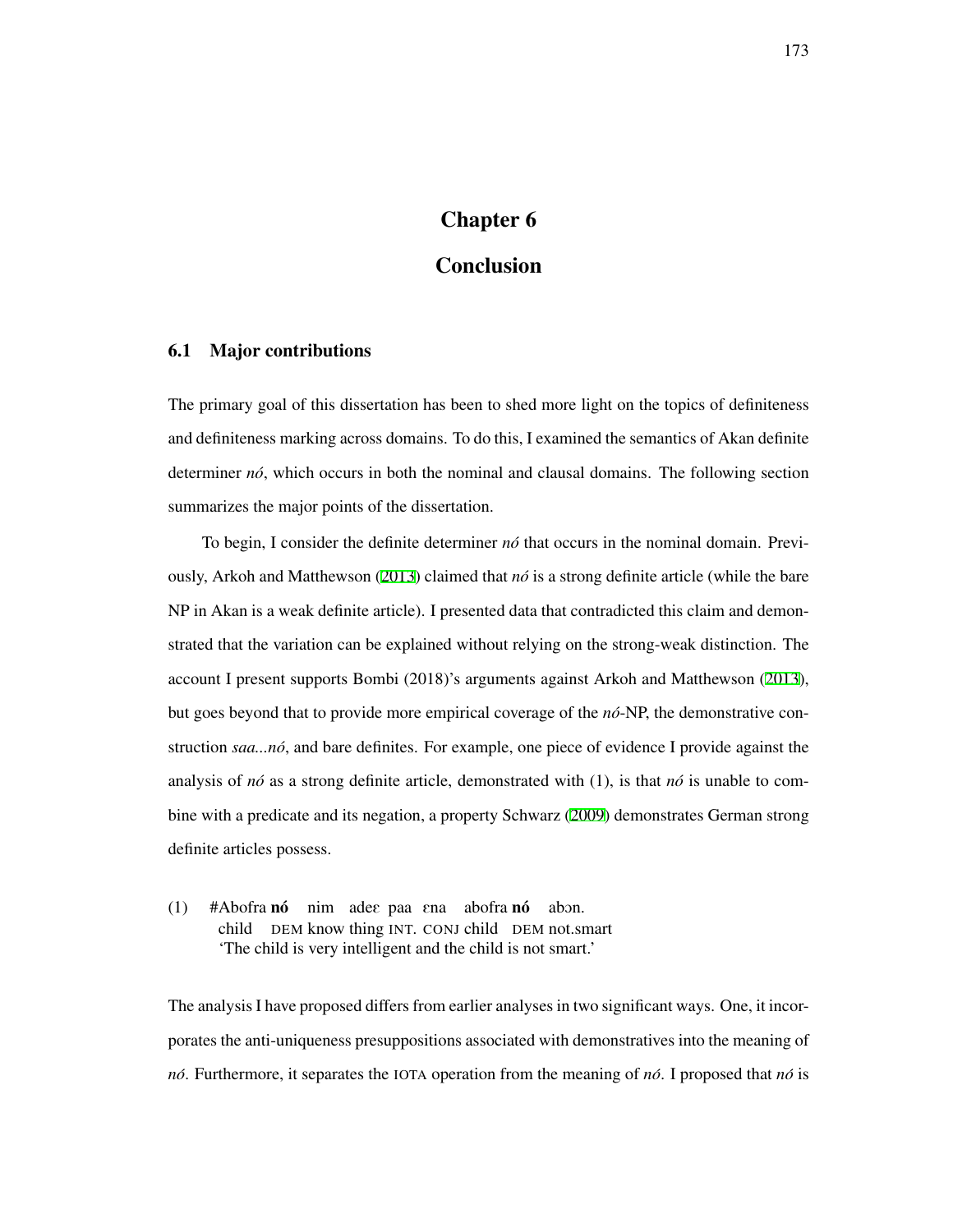a non-saturating definite, analogous to Coppock and Beaver's analysis of English *the*. The determiner encodes two presuppositions: a weak familiarity presupposition(Roberts, [2003](#page-216-1)) and a non-uniqueness presupposition (Robinson, [2005;](#page-216-2) Dayal and Jiang, [2020\)](#page-208-0), as shown in (2). The difference between definite vs demonstrative readings is introduced by the D that selects *no´*. In definite contexts, a null D with the denotation of IOTA (3) selects for *no´*. The situation pronoun is set to the default situation. *Saa* is the D in demonstratives. Its denotation includes also IOTA but the associated situation pronoun is fixed to a non-default situation [\(4\).](#page-183-0)

#### (2) Nominal *no´*

 $[\![\mathbf{n} \delta_y]\!]^g = \lambda P \lambda x \lambda s : \underline{x = g(y) \wedge \exists s' s \leq s' |\{x \mid P(x)(s')\}| > 1}$ .  $P(x)(s)$ *Presuppose that there is x is familiar and that the cardinality of P in an extended situation (s') is greater than 1.*

<span id="page-183-0"></span>
$$
(3) \qquad \llbracket \mathbf{D} \rrbracket = \lambda s \lambda P \iota x [P(x)(s)]
$$

(4) 
$$
[\text{saa}] = \lambda s_r \lambda P \cdot \iota x [P(x)(s_r)]
$$

Only inherently unique nouns such as *sun*, *moon*, *mother*, *father*, and superlatives function admit bare definite readings in Akan.

The (saa)...*yi/nó* constructions display properties associated with demonstratives.

With respect to the indefinite determiner  $b_i$  in Akan, most analyses of the determiner contrast it with the bare noun, arguing that *b´ı* has specific indefinite readings while the bare noun has non-specific readings. On its specific reading, *bi* is argued to be epistemically specific, —that is, the speaker has a particular referent in mind (Amfo, [2010](#page-205-1)) and also has wide-scope readings (Arkoh, [2011](#page-205-2)). The data I present in Chapter 3 shows that, contrary to previous analyses, *b´ı* indefinites have certain characteristics that are typically attributed to non-specific indefinites. For instance, *b´ı* indefinites may take scope below intensional predicates for opaque readings and may be interpreted in the scope of conditionals in conditional sentences. Although like a typical wide-scope specific indefinite, *bi* indefinites take also the widest scope with respect to negation and the universal quantifier. It, therefore, shows mixed properties between a specific and non-specific indefinite. I propose that *b´ı* is a skolem choice function with both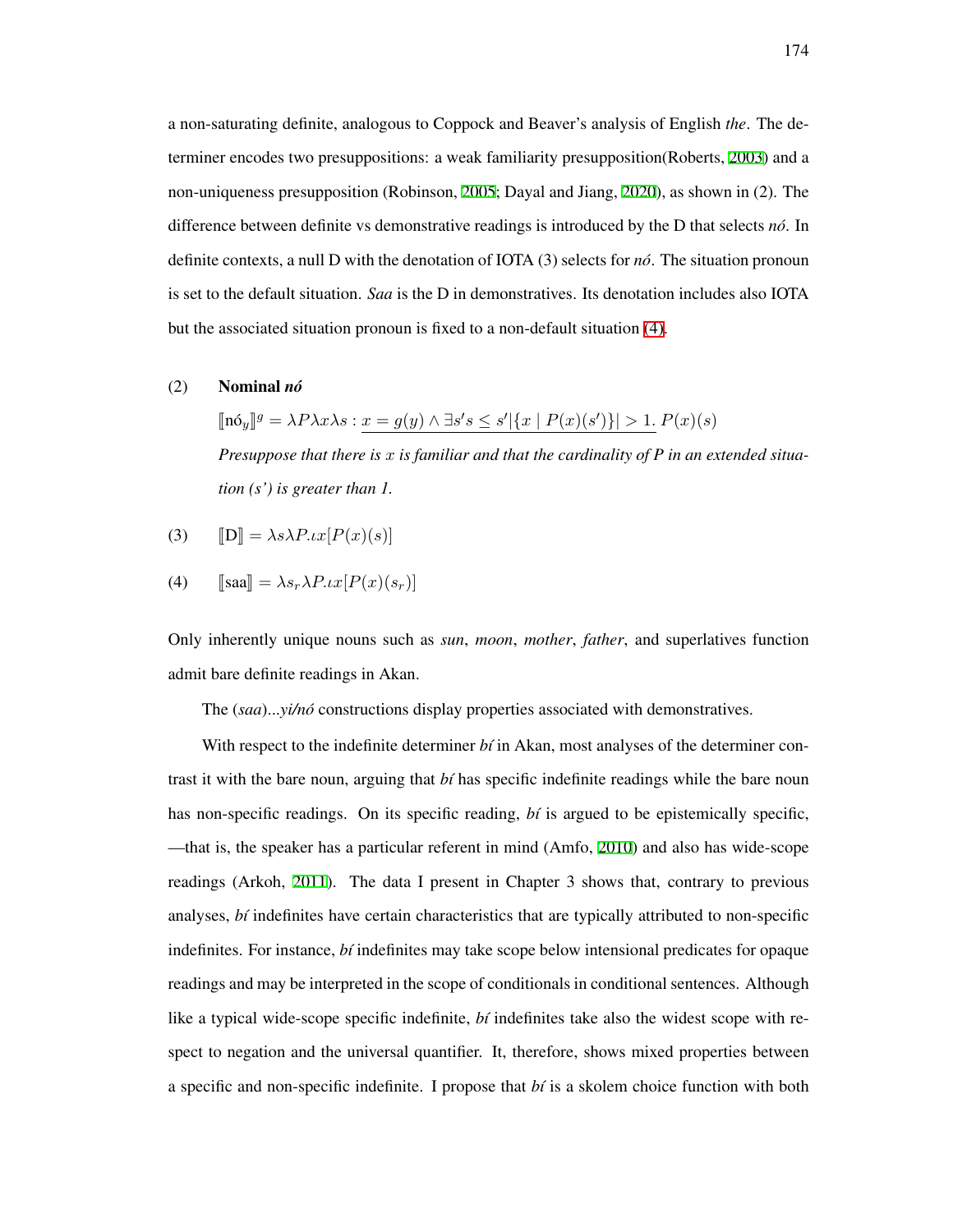individual and world variables, that can be bound or remain free. In the presence of an individual quantifier, we get a variable scope reading of the indefinite; a wide-scope reading for when the individual skolem index is unbounded, and a narrow-scope reading for when the individual skolem index is bounded by the quantifier. In the case of multiple quantifiers, we get intermediate-scope readings. Similarly, in the presence of world quantifiers, the world skolem variable will be bound for a narrow-scope non-specific reading, and when unbound, it will get wide-scope specific reading. Akan *bi* indefinites, unlike indefinites in English, can co-occur with the definite determiner  $n\delta$  either in the order *NP bí no*<sup> $\delta$ </sup> for a definite reading or *NP no<sup>* $\delta$ *</sup> bí* for a partitive reading. The possibility of *no´* to co-occur with *b´ı* is further evidence that *no´* has different lexical semantics from English definite determiner *b´ı*.

In Akan, the clausal determiner has garnered some attention in the literature, most notably in the context of relative clauses. I added declarative sentences to the list of syntactic structures that license the use of the clausal  $n\delta$ . I showed that  $n\delta$ -clauses are definite propositions that make two semantic contributions to a discourse: they presuppose that the clause's propositional content is familiar (it has previously been assigned a discourse referent) and they assert the clause's propositional content. As a result, *no´*-clauses are assertions. In contrast to Wespel  $(2008)$ , I demonstrated that the *no*-clauses cannot reintroduce a proposition that has already been introduced into the common ground. I demonstrate that the propositions that introduce discourse referents for *no´*-clauses only update the Common Propositional Space (where every proposition uttered is stored) and the Common Ground (where only true and mutually committed propositions are stored), based on Portner's (2007) notion that information is updated at two distinct levels in a conversation. A *no´*-clause indicates that a proposition in the Common Propositional Space should be transferred to the Common Ground. In contrast to definite CPs in languages, such as Hebrew Kastner [\(2015\)](#page-212-0) and Greek Roussou [\(1991](#page-216-3)), the definite CP in Akan does not trigger factive presuppositions when they occur under non-factive verbs. Neither are they only licensed under Cattell ([1978\)](#page-206-0)'s Cattell ([1978\)](#page-206-0) factive embedding predicates.

Exploring of the determiners in Akan relative clauses showed some interesting results. First, I provide evidence in support of the argument that the variant of  $n\acute{o}$  in DET<sub>2</sub> in the linear schema below is a clausal determiner, not a nominal one. Though this argument support the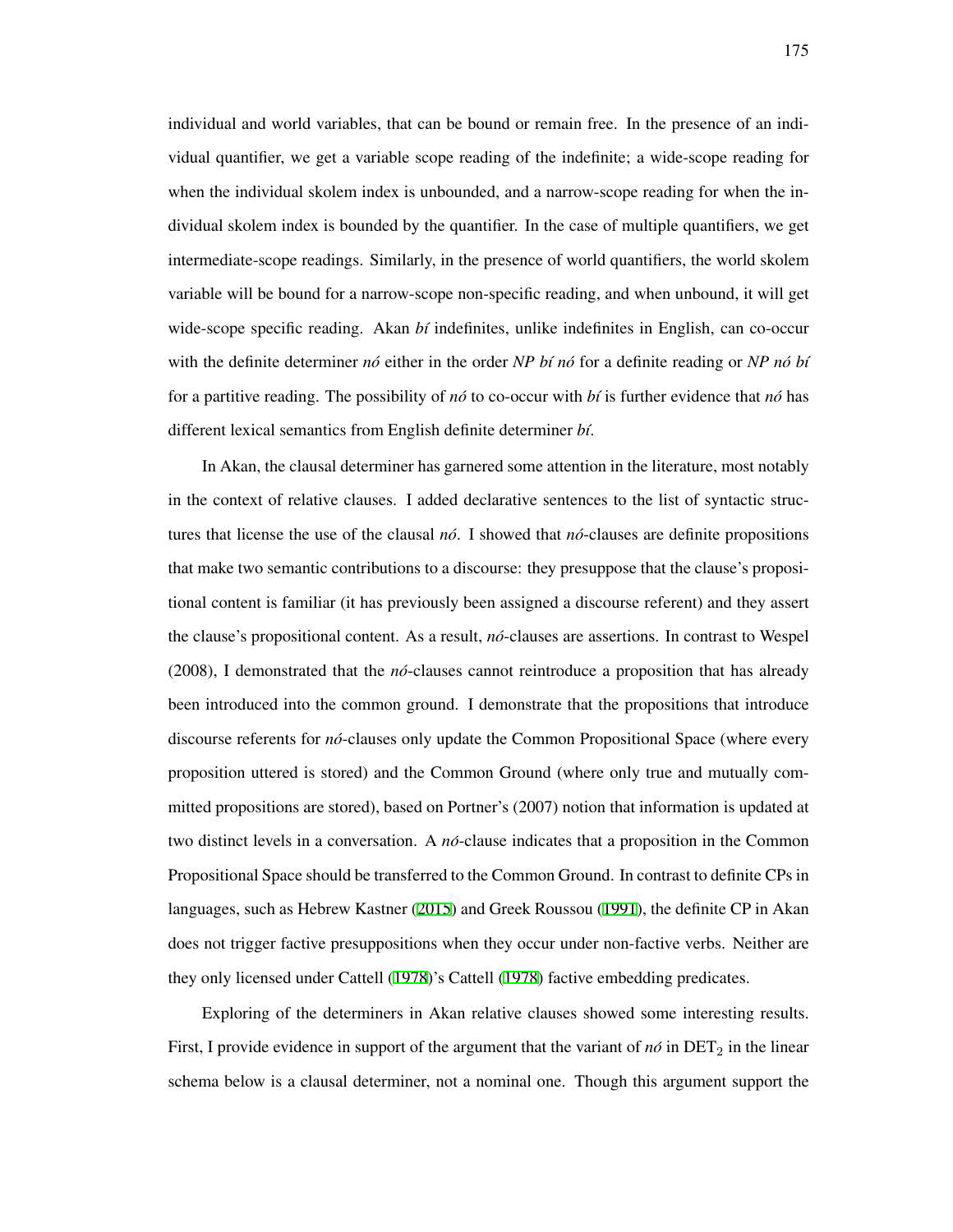main school of thought in the Akan literature, it contradicts the argument in Bombi et al., [2019](#page-206-1).

#### (5) NP (+DET) + Relative Clause (+DET)

When  $DEF_1$  is occupied by  $n\acute{o}$ , the whole relative clause is interpreted as definite and it is presumed that the referent of the head noun is discourse-old/familiar. Whereas when  $DET_1$ is occupied by an indefinite or is bare, the relative clause is interpreted as indefinite and the referent of the head noun is discourse-new. Akan relative clauses exhibit a mix of restrictive and non-restrictive relative clause functions, as well as syntactic traits shared by both, but the restrictive functions are more prevalent. Concentrating on the mixed features, I argued that relative clauses in Akan are better described as descriptive relative clauses rather than nonrestrictive relative clauses, which have been found to have mixed roles in other languages.

#### 6.2 Going forward

The main purpose of this dissertation, while looking at the *no*<sup> $\alpha$ </sup> in nominal and clausal determiners, is to provide support for the emerging literature on cross-categorial definite determiners. As we have seen, both determiners are head-final, and presuppose familiarity. Because of the similarities between the two determiners, it is desirable to pursue a uniform analysis where the determiner has one core semantics, only differing in the type of complements they combine with. This is the kind of analysis proposed by Renans [\(2016,](#page-215-0) [2019](#page-215-1)) for Ga definite determiner *nó*. However, as we saw in Chapter 2, in addition to a weak familiarity presupposition, a nonuniqueness restriction must be satisfied in order to license the nominal determiner. In (6) and (7), the lexical entries for the two determiners are repeated.

(6) Nominal *no´*

 $[\![\mathbf{n} \delta_y]\!]^g = \lambda P \lambda x \lambda s : \underline{x = g(y) \wedge \exists s' s \leq s' |\{x \mid P(x)(s')\}| > 1}$ .  $P(x)(s)$ *Presuppose that there is x is familiar and that the cardinality of P in an extended situation (s') is greater than 1.*

#### (7) Clausal *no´*

 $\lbrack\!\lbrack\mathbf{n}\dot{\mathbf{o}}_q\rbrack\!\rbrack = \lambda p\lambda w : p = q. p(w)$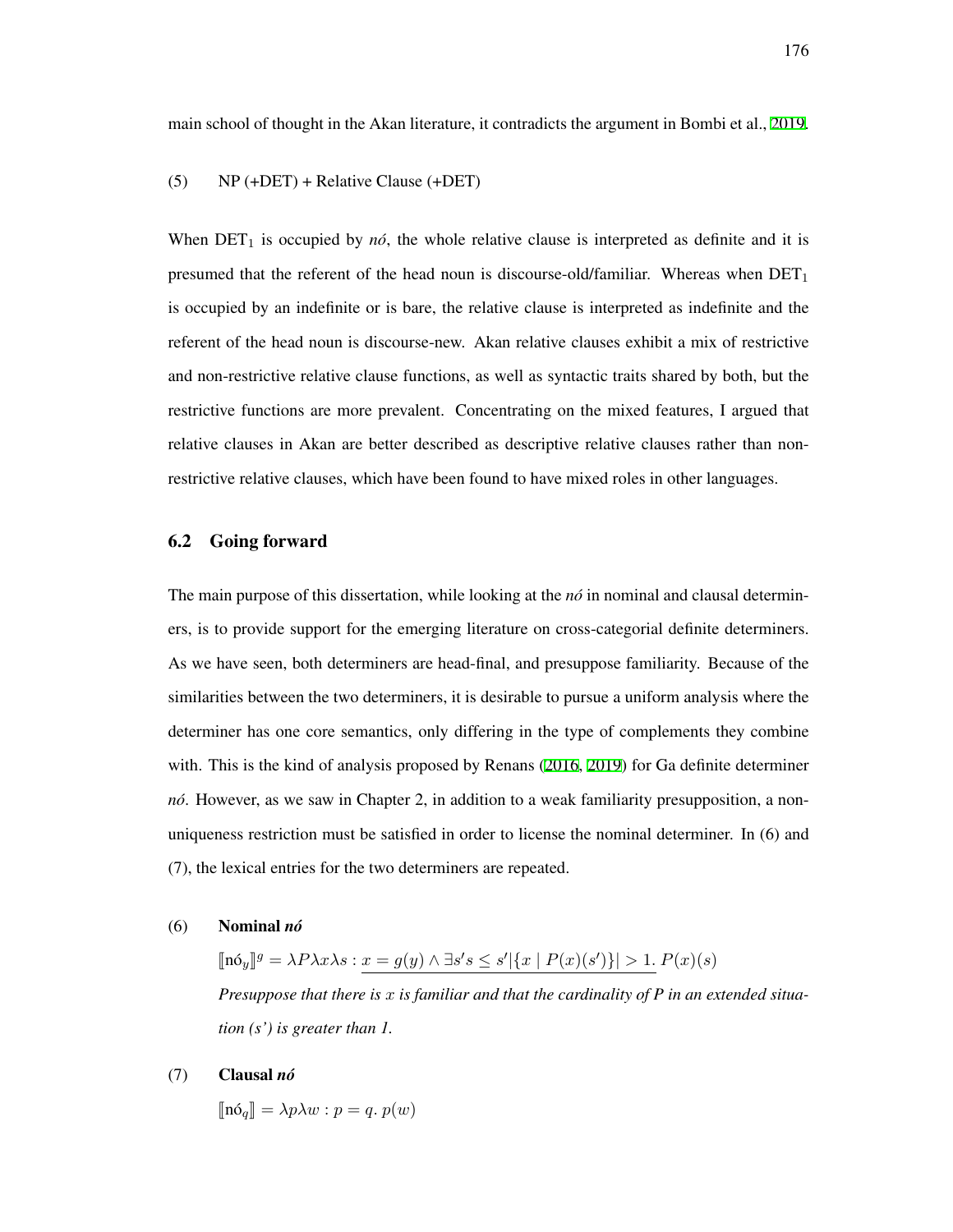The difference in presupposition begs the question of whether we can indeed pursue a uniform analysis of the two determiners. On the one hand, the two determiners share a common property, which causes a familiarity presupposition, but there is an undeniable difference: only nominal *nó* encodes a non-uniqueness presupposition.

In the literature, we have seen analyses of definite descriptions where a common core is argued for while still allowing for semantic differences due to the distribution of the definite descriptions. The central claim of analyses such as Postal [\(1966\)](#page-215-2), Elbourne ([2005](#page-209-0)), and Roberts ([2002](#page-216-4), [2010\)](#page-216-5) is that all definite descriptions are anaphoric expressions, that is, they encode familiarity, but definite determiners, pronouns, and demonstratives have different lexical entries. In English, for example, the lexical entry for pronouns must encode gender information.

Similarly, when used as a nominal determiner, pronoun, or clausal determiner, Akan *no´* has the same core meaning but slightly different lexical entries. While they share a similar feature, each form serves a distinct discourse function, imposing constraints on its semantics. For example, given the animacy constraint on the pronoun's phonological realization, it is plausible to assume that the pronoun stores an animacy condition as part of its conventional meaning. With regards to the non-uniqueness constraint on the nominal determiner, we have already established that this restriction is caused by the determiner's demonstrative use. Recall that *no´* is one of the two demonstratives markers in the bipartite demonstrative *saa...no´*. While *saa* cannot occur independently with a nominal demonstrative reading, *no´*, when accompanied by a pointing motion, can be used as a demonstrative. While the uniform analysis I pursue does not ascribe a single semantics to the definite determiner across domains, it captures the fact that they share common properties while also capturing the difference in discourse functions. Furthermore, the analysis adequately explains why nominal *no*<sup> $\alpha$ </sup> has a demonstrative function, which is missing in the clausal domain.

Finally, a puzzle left unresolved in this research is the fact that the clausal determiner licenses only definite determiners. As was established in the chapter on relative clauses, the indefinite determiner bi cannot serve as a clausal determiner. This restriction on indefinite determiners in the clausal domain is present in all languages for which clausal determiners have been argued. What does this constraint reveal about the nature of indefinites and, more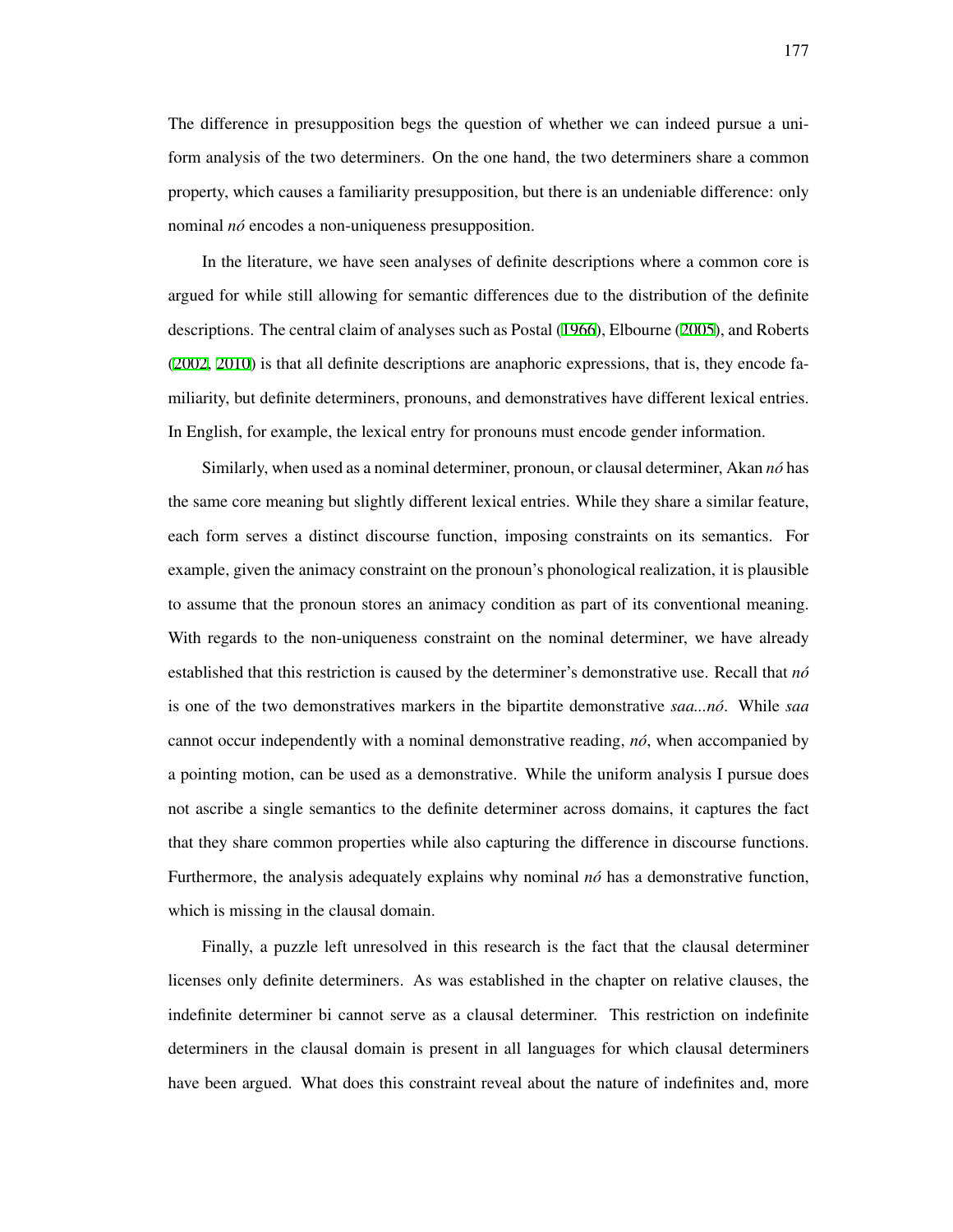crucially, the distinction between the 2 kinds of determiners? It has already been noted in the literature that syntactically definite and indefinite determiners are different. Clausal determiners allow us to delve deeper into this distinction.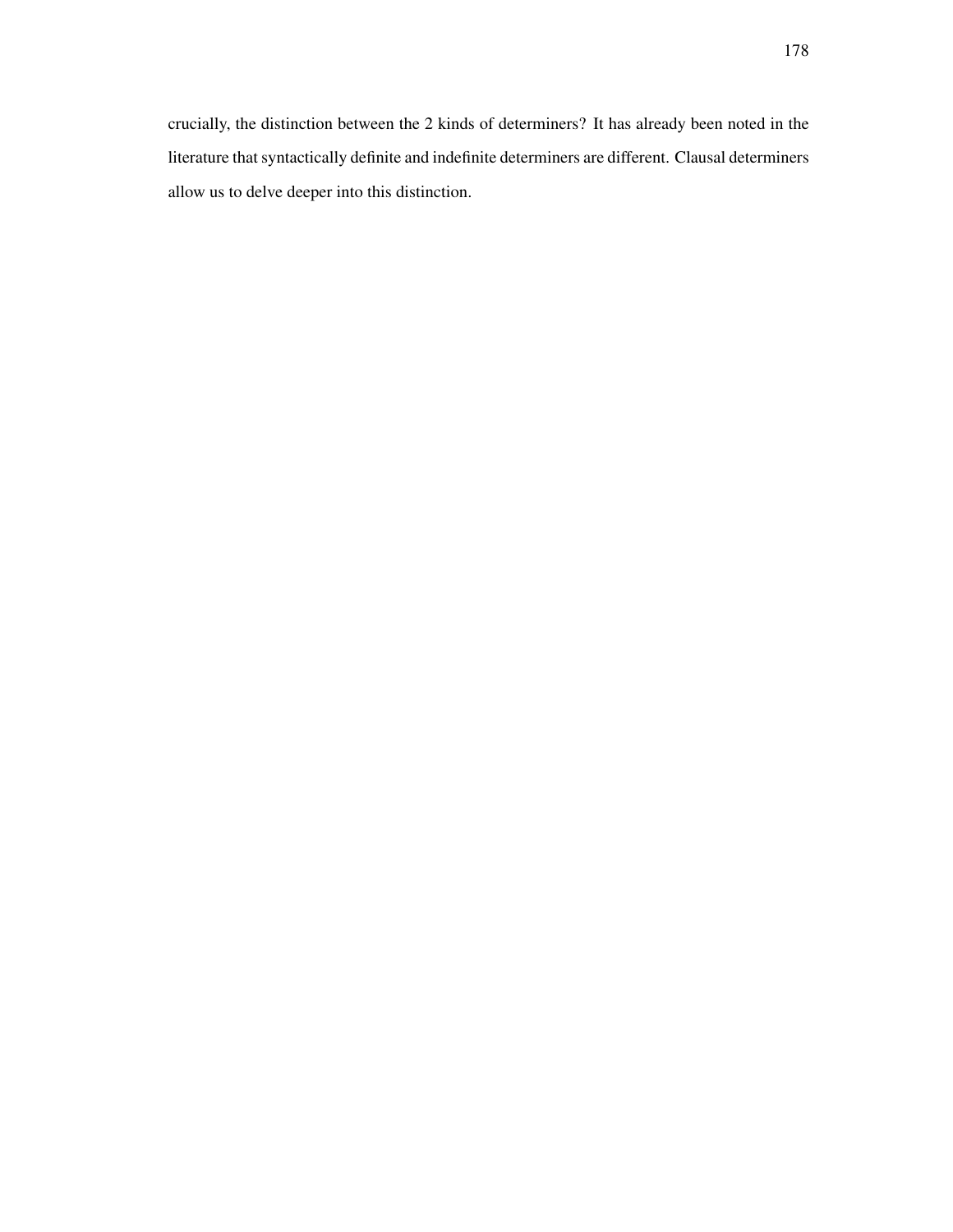Appendices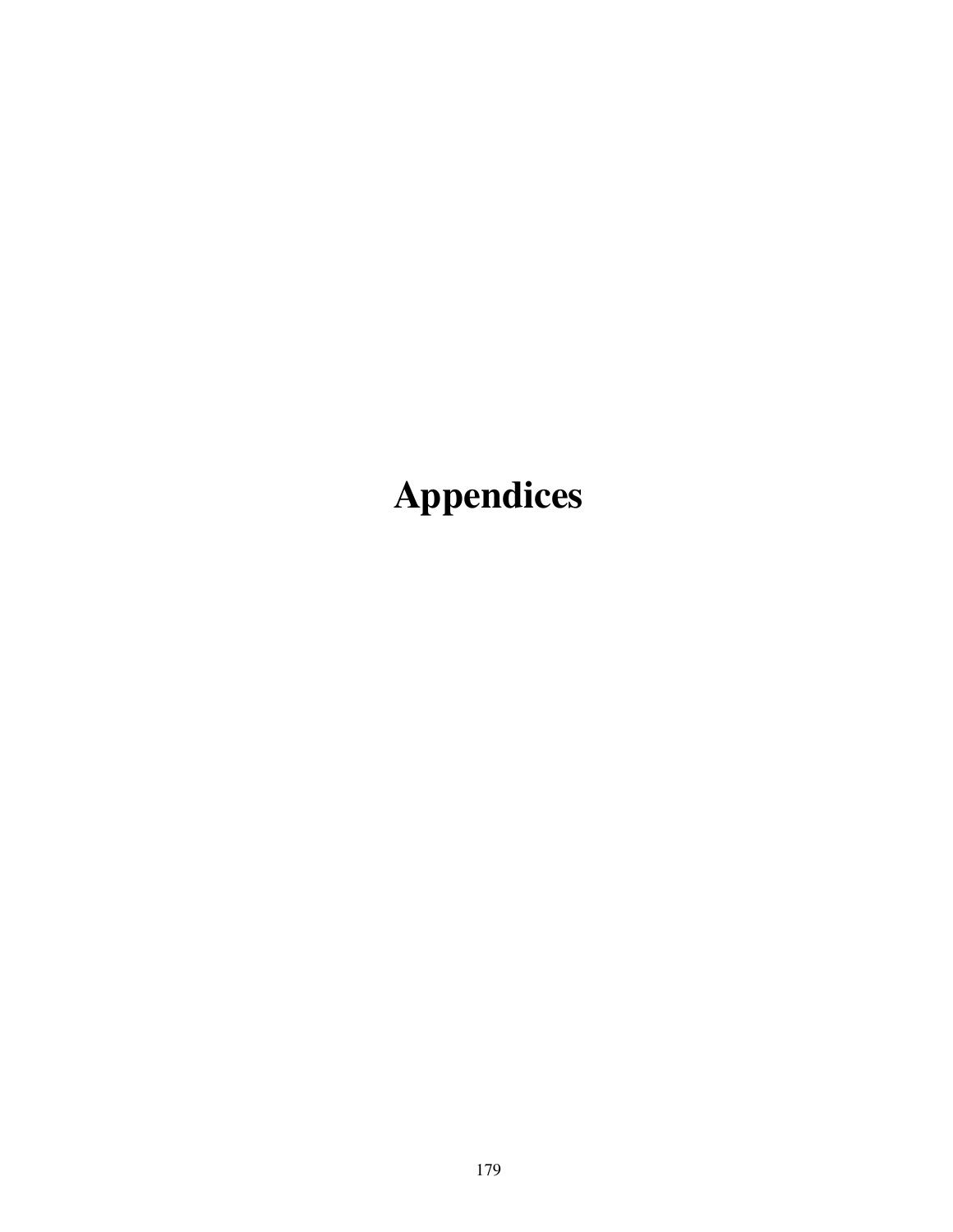# Appendix A

## Bare nouns in Akan

Akan distinguishes between plural and singular nouns. In most contexts, there is some morphological markings of both singular and plural nouns, although the singular is sometimes unmarked. Descriptive literature on Akan offers an extensive discussion of number marking in Akan (Dolphyne, [1988](#page-208-1); Osam, [1994a](#page-214-0); Appah, [2003](#page-205-3); Bodomo and Marfo, [2002](#page-206-2); Boadi, [2005](#page-206-3), a.o). Number marking in Akan, according to Osam ([1994a](#page-214-0)) and Bodomo and Marfo ([2002\)](#page-206-2), is reminiscent of noun class systems. Nouns in different noun classes have different singular and plural markings, as illustrated by the table below from Bodomo and Marfo ([2002](#page-206-2)).

Table 1: Akan noun class system, adapted from (Bodomo and Marfo, [2002\)](#page-206-2)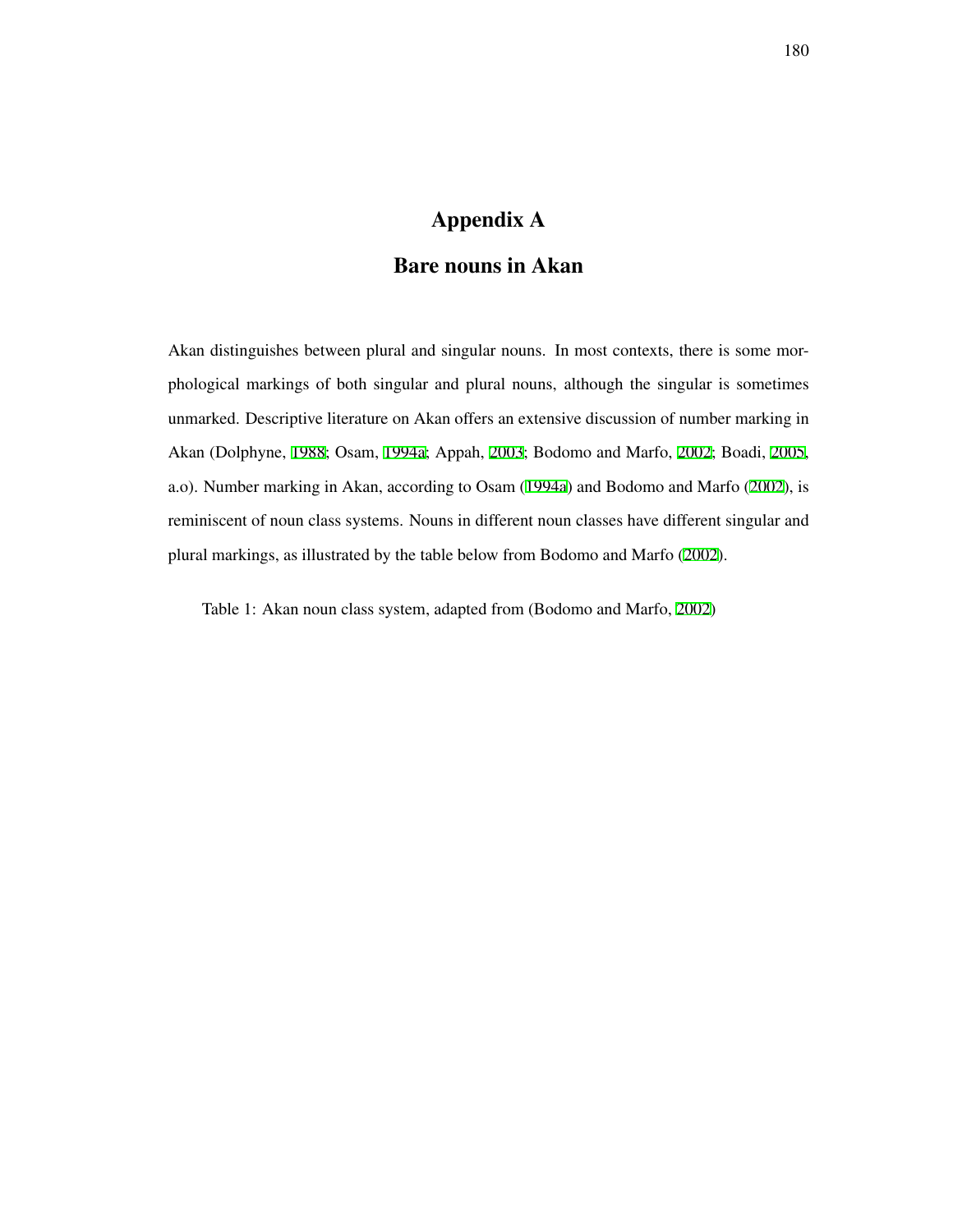| <b>Classes</b>                | <b>Stem</b>         | <b>Singular Form</b>    | <b>Plural Form</b>    |
|-------------------------------|---------------------|-------------------------|-----------------------|
| 1                             |                     |                         |                       |
| $-/N$ -                       | -baa                | obaa 'female'           | mmaa 'females'        |
|                               | -kwaduo             | okwaduo 'antelope'      | nkwaduo 'antelopes'   |
|                               | $-taade\varepsilon$ | ataadee 'cloth'         | ntaadee 'clothes'     |
| $a-N$ -                       | -kuma               | akuma 'axe'             | nkuma 'axes'          |
| $(e)$ -/N-                    | -dua                | (e)dua 'tree'           | nnua 'trees'          |
| $(N-(c))$                     | -kraman             | (o)kraman 'dog'         | nkraman'dogs'         |
| $\overline{2}$                |                     |                         |                       |
| $\emptyset$ - /N-             | -bepo               | bepo 'mountain'         | mmepo 'mountains'     |
| 3                             |                     |                         |                       |
| $0 - /A$                      | -hini               | ohini 'king'            | ahini 'kings'         |
| $o$ - $/A$ -                  | -puro               | opuro 'squirrel'        | apuro 'squirrels'     |
| $(e) - /A -$                  | -fie                | (e)fie 'house'          | afie 'house'          |
| $\overline{4}$                |                     |                         |                       |
| $\emptyset$ -/A-              | -densu              | densu 'whale'           | adensu 'whales'       |
|                               | -duku               | duku 'headgear'         | aduku 'headgear'      |
| 5 (kinship terms)             |                     |                         |                       |
| $(o)$ -/Anum                  | -nua                | (o)nua 'sibling'        | anuanum 'siblings'    |
| $a$ -/Anum                    | -gya                | agya 'father'           | agyanum 'fathers'     |
| $\emptyset$ / $\emptyset$ num | -wofa               | wofa 'uncle'            | wofanum 'uncles'      |
|                               | -sewaa              | sewaa 'aunt'            | sewaanum 'aunts'      |
| 6 (identity/occupation)       |                     |                         |                       |
| $(o)$ -ni/Afoo                | -hia                | (o) hiani 'poor person' | ahiafoo'poor people'  |
|                               | -tikya              | (o)tikyani 'teacher'    | atikyafoo 'teachers'  |
|                               | -sogyani            | (o)sogyani 'soldier'    | asogyafoo 'soldiers'  |
| $\overline{7}$                |                     |                         |                       |
| $(o)$ $ni/N$ foo              | kramo               | (o)kramoni 'moslem'     | nkramofoo 'moslems'   |
|                               | -dedua              | (o)deduani 'prisoner'   | adeduafoo 'prisoners' |
| o(Nfo                         | -saman              | (o) saman 'ghost'       | nsamanfoo 'ghost'     |
|                               | -panin              | (o) panin 'elder'       | mpaninfoo 'ghost'     |
| 8 Mass                        |                     |                         |                       |
| /N-                           | -frama              |                         | mframa 'air'          |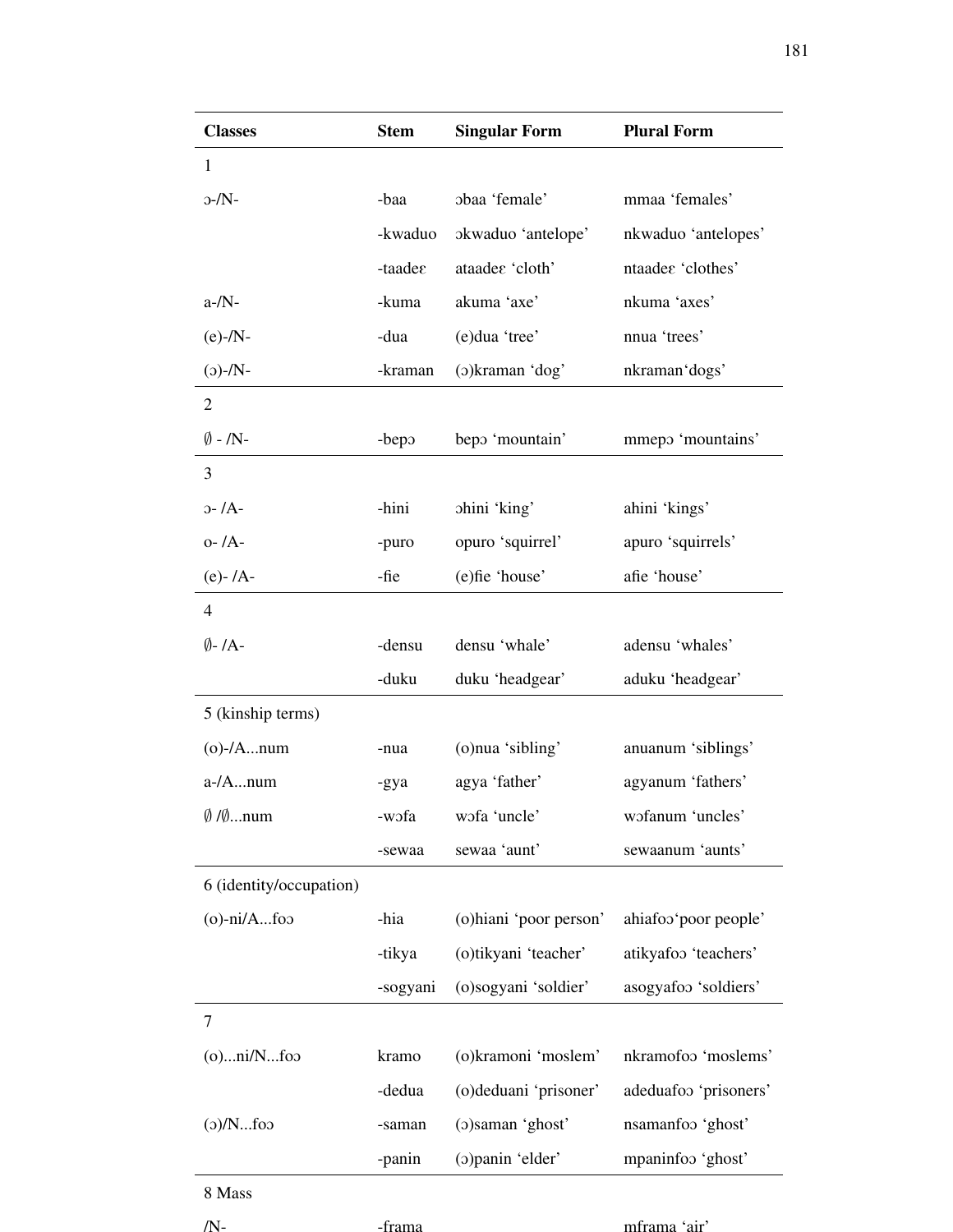Osam ([1993\)](#page-214-1), Osam [\(1994a](#page-214-0)), and Osam ([1996](#page-214-2)) observe that some nouns have lost or are losing their singular morphemes. For instance, certain class one nouns can drop their singular marker, *edua*  $\rightarrow$  *dua*, 'tree', o*kraman*  $\rightarrow$  *kraman* among others.<sup>[1](#page-191-0)</sup> Also, notice that for some noun classes, the plural is a zero morpheme. In those cases, the singular and the stem/base are the same. Moreover, nouns that started with a plural/singular distinction have lost that distinction. For example, the plural and singular forms for 'lion' are the same *gyata*, though there used to be a plural form *agyata*.

#### A.1 Semantics of number marking in Akan

A proper analysis of the semantics of number marking in Akan requires extensive research, which is impossible to do in an appendix. My goal here is much more modest, I will explore the semantics between  $(1-a)$  and  $(1-b)$ . For the nouns I refer to as singular, they may not have singular morphology for the reasons discussed in the previous section.

In neutral contexts, (1-a) implies that Kofi has no more than one dog. We will call this a non-multiplicity inference. On the other hand, (1-b) implies that he has more than one dog, a multiplicity inference.

- <span id="page-191-1"></span> $(1)$  a. Kofi wo  $(2)$ -kraman. Kofi have SG-dog 'Kofi has a dog.'
	- b. Kofi wo **n-kraman**. Kofi have PL-dog 'Kofi has dogs.'

Let us assume that the characterization of singulars and plurals above is right. We can associate singular nouns with atomic entities and plural nouns with their sum, (Link, [1983](#page-213-0)). In a model with three dogs  $a,b,c$ , the singular dog refer to the set of atoms  $\{a,b,c\}$  and the plural will denote the set of their sums  $\{a+b, a+c, b+c, a+b+c\}$ . The singular exclusively denotes singulars, and the plural exclusively denotes plurals. However, there is reason to believe that the domain of plurals also includes atomic entities, i.e., plurals have an inclusive reading. I will illustrate this

<span id="page-191-0"></span><sup>&</sup>lt;sup>1</sup>Among young speakers, the singular for dog has completely disappeared.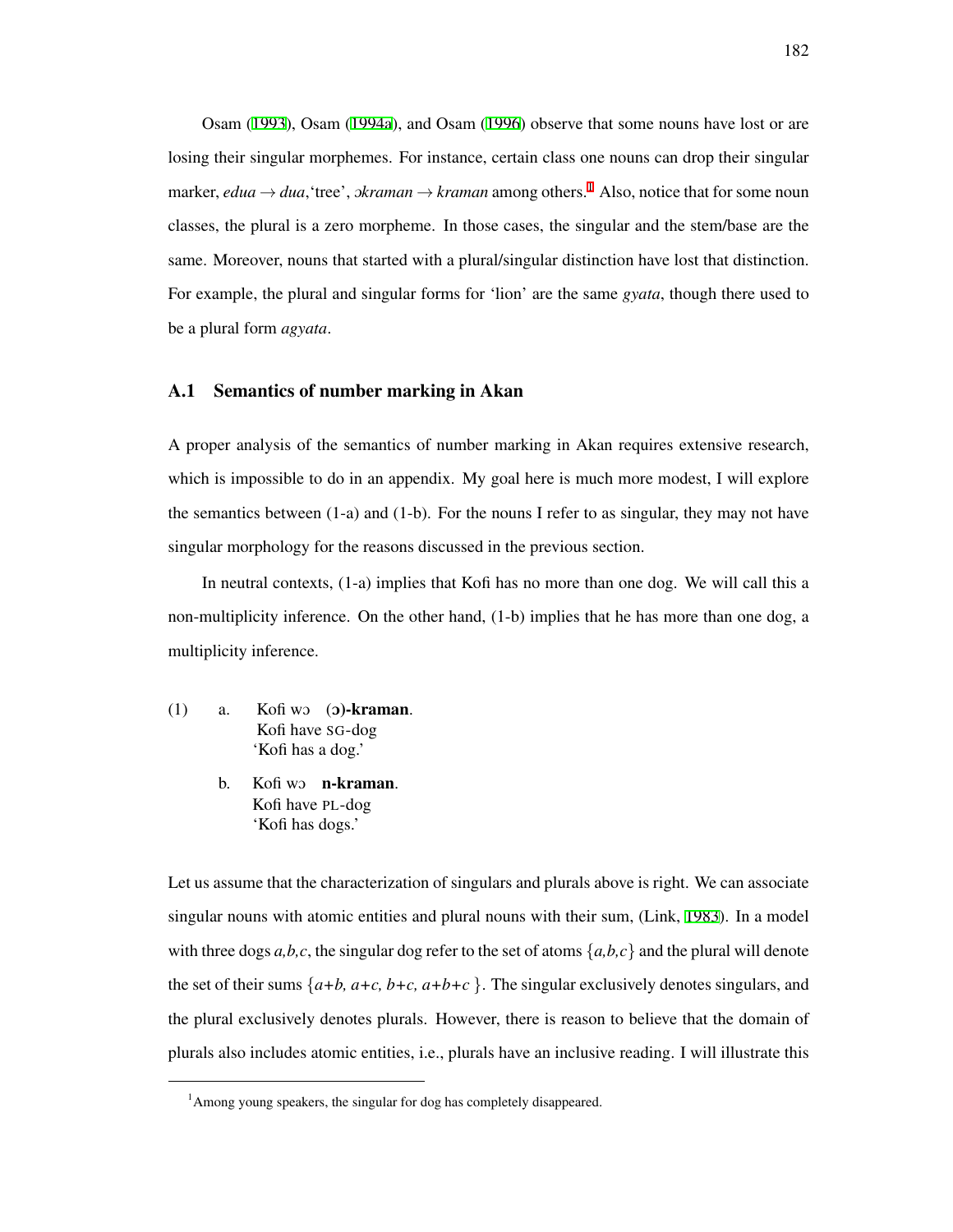with English here, but I show this is also true for Akan plural nouns. Compare (2) with the bare plural with (3). (2-b) is an odd answer to (2), but (2-a) is a good answer. When the inference is overtly stated, (3-a) is no longer a good response.

- (2) Do you have kids?
	- a. Yes, I have one.
	- b. #No, I have one.
- (3) Do you have more than one kid?
	- a. #Yes, I have one.
	- b. No, I have one.

If the domain of plurals excluded atomic entities, (2) and (3) will have similar implications. We can revise our denotation of dogs to include atoms,  $\{a, b, c, a+b, a+c, b+c, and a+b+c\}$ .

Coming back to the Akan, Akan bare plural nouns also lack the multiplicity inference in downward entailing contexts. Assuming we went to a petting zoo that had just one rabbit, it is odd to answer (4) with (4-b).

- (4) Wo-hu-u 3SG-see-PST PL-rabbit n-nanko? 'Did you see rabbits.'
	- a. Aane, me-hu-u Yes, 3SG-see-PST one baako. 'Yes, I saw one.'
	- b. #Deebi, me-hu-u No, 3SG-see-PST one baako pE. only 'No, I saw only one.'

We have established that bare plural nouns in Akan have an inclusive reading. What about bare singular nouns? In [\(1-a\)](#page-191-1), the bare singular noun has a non-multiplicity inference so we concluded that its domain only includes atoms. In downward entailing contexts, however, they lose this inference. (5-a) is an odd answer to even if I saw two rabbits at the petting zoo.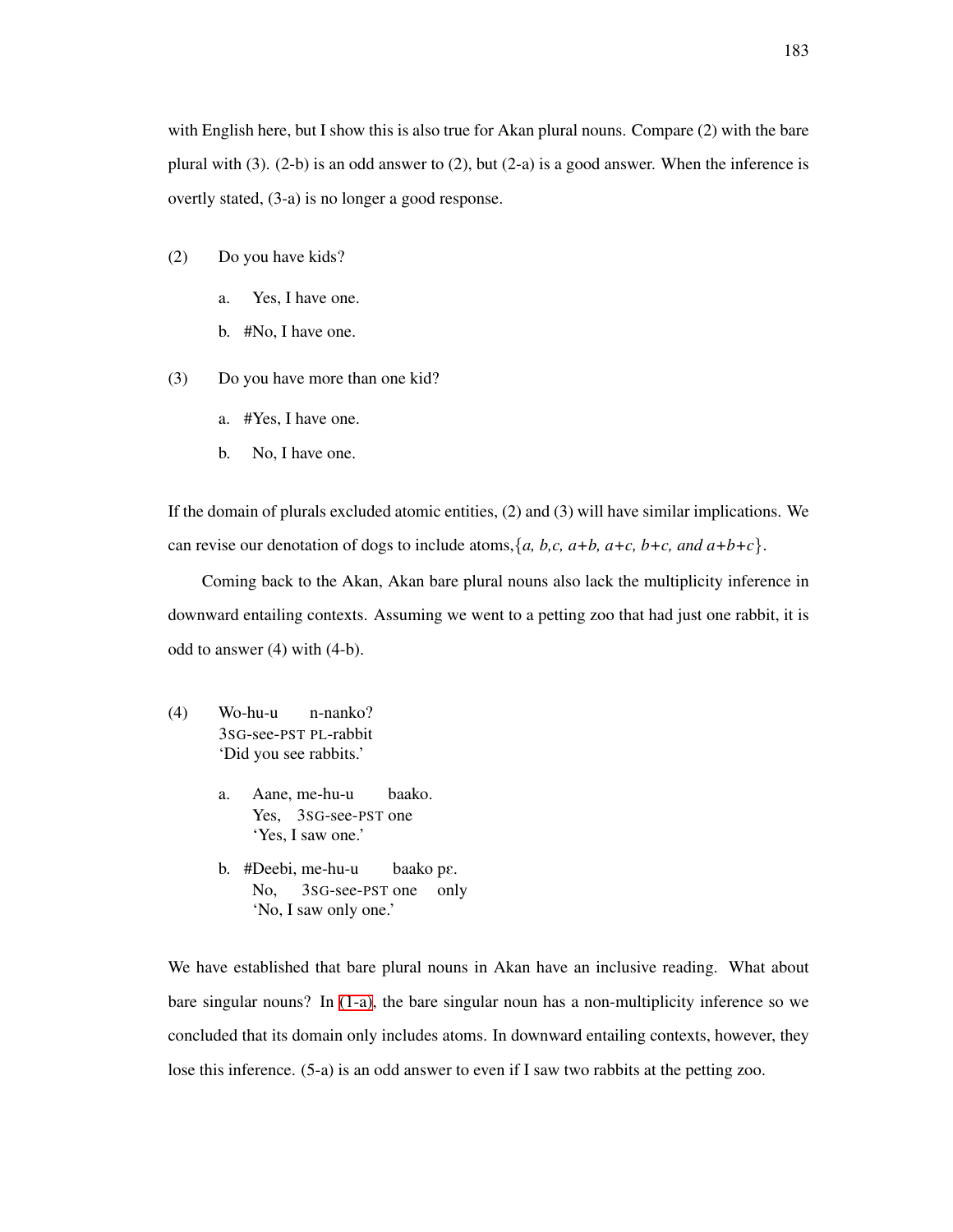- (5) Wo-hu-u 3SG-see-PST SG-rabbit a-danko? 'Did you see a rabbit.'
	- a. Aane, me-hu-u Yes, 3sG-see-PST two mmienu. 'Yes, I saw two.'
	- b. #Deebi, me-hu-u No, 3SG-see-PST two mmienu. 'No, I saw two.'

The data is consistent with the claim in the previous section that Akan is losing the distinction between singular forms and the base form.

Let us try to reconstruct the distinction that used to exist in Akan. The base form of the noun was semantically neutral, refer to atomic entities and their sum. The singular exclusively referred to atomic entities, and the domain of plurals was inclusive. The base form does not occur in sentences, so there was no competition between the base form and the plural.

(6) a. 
$$
\llbracket \text{kraman} \rrbracket = \{a, b, c, a \oplus b, b \oplus c, a \oplus c, a \oplus b \oplus c\}
$$

- b.  $\lbrack \lbrack 5\text{-}kraman \rbrack = \{a, b, c\}$
- c.  $[n\text{-}kraman] = \{a, b, c, a \oplus b, b \oplus c, a \oplus c, a \oplus b \oplus c\}$

Since singular and the base forms are now combined, the domain has been reduced to two. Following Swart and Farkas [\(2010](#page-218-0)), I assume overt plural morphology makes it semantically marked. Plural morphology signals that the witness of the nominal must include sums. The proposal makes specific predictions about the distribution of bare singular and plural nouns. First, we predict that the singular and the plural are equally acceptable in contexts that include atomic entities and their sum (mixed referent contexts) (Sauerland, Anderssen, and Yatsushiro, [2005\)](#page-217-1). We also predict that in contexts where the number of nominals is unknown, both forms are also possible. Because the plural is marked for plurality, we predict that when a context excludes sums, the plural is infelicitous. Finally, the plural is preferred if the context excludes atomic entities, but the singular is acceptable too.

• When context excludes sums, the plural form is not acceptable. The singular/base form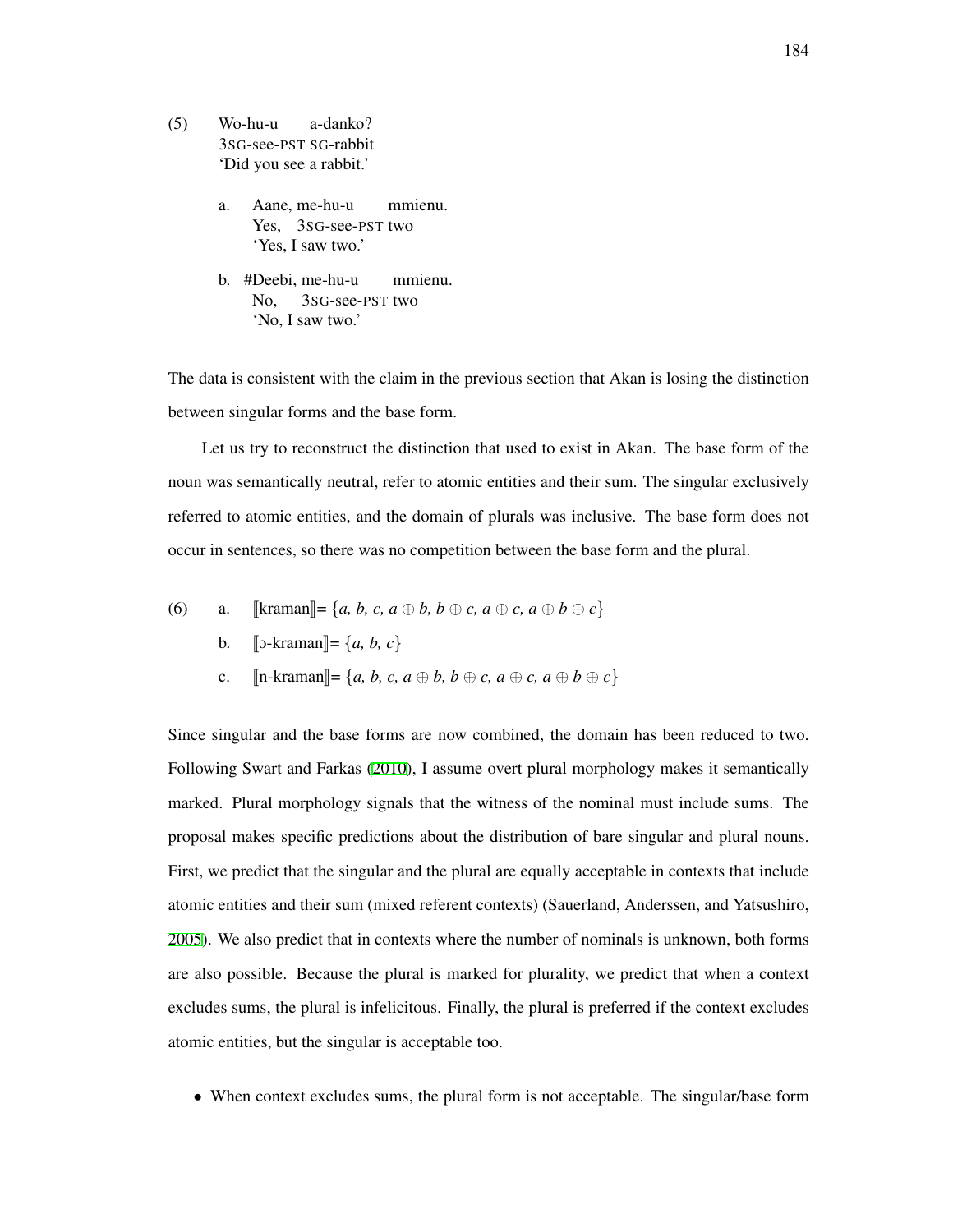is required.

- (7) Kofi has a German shepherd. Ama knows that Kofi has one dog. Kwame who is afraid of dogs in general tells Ama his plan to visit Kofi. Ama says...
	- a. Kofi wo (**b**)-kraman. Kofi have SG-dog 'Kofi has a dog.'
	- b. #Kofi wo **n-kraman**. Kofi have PL-dog 'Kofi has dogs.'
- Prediction 2: When context include sums, both forms are possible.
	- (8) Kofi has two German shepherds. Ama knows that Kofi has two dogs. Kwame who is afraid of dogs in general tells Ama his plan to visit Kofi. Ama says... says...
		- a. Kofi wo kraman. Kofi have dog 'Kofi has a dog.'
		- b. Kofi wo **n-kraman**. Kofi have PL-dog 'Kofi has dogs.'
- Prediction 3: In mixed referent contexts, both forms are felicitous.
	- (9) Context: A directive came from the government to ask people to take their children to the clinic to be immunized. The government knows for a fact that some people have one child and others have multiple children.

Obiara m-fa everyone IMP-take 3SG.POSS child/PL-child IMP-go clinic ne ba/m-ma n-kO clinic. 'Everyone must take their children to the clinic.'

• Prediction 4: If the context is such that it is unknown whether the witness of the noun refer to both atomic entities and their sum, both forms are also equally available.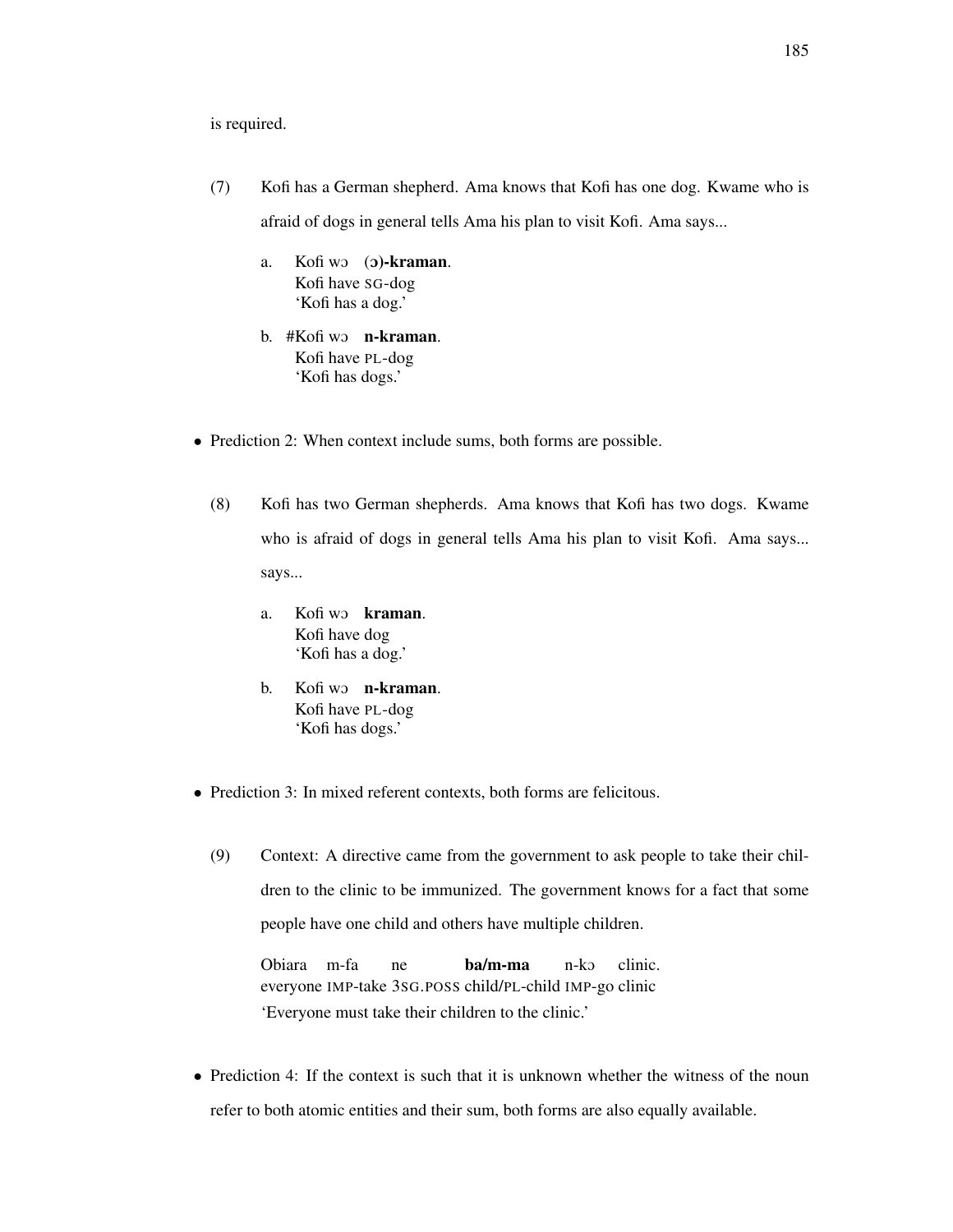(10) Entering the bedroom and seeing droppings on the fall...

- a. **A-kura** a-ba SG-mouse PERF-come here ha. 'There is a mouse here.'
- b. N-kura a-ba PL-mouse PERF-come here ha. 'There are mice here.'

The data is consistent with the view that the singular and plural are both semantically number neutral. The plural is marked for number, while the singular/base form is not marked for number.

The singular/base form of the noun is, however, syntactically singular. First, singular pronouns and plural pronouns can only refer back to singular nouns and plural nouns, respectively (11). Secondly, nouns agree in number with adjectives in Akan, and the singular nouns show singular agreement (12). Finally, when two singular nouns are conjoined, they obligatorily require the plural form (14).

 $(11)$  a. Kofi have SG-dog wo o-kraman. o/\*ommo ho ye fe. 3SG/3PL body COP beautiful 'Kofi has a dog. It/\*they are beautiful.' b. Kofi wo n-kraman. o/\*ommo ho ye fe. Kofi have PL-dog 3SG/3PL body COP beautiful 'Kofi has a dog. It/\*they are beautiful.' (12) a. Kofi wo n-kraman.  $\sigma$ -ye Kofi have PL-dog 3SG-COP white fitaa. 'Kofi has a dog. It/\*they are beautiful.' b. Kofi wo o-kraman. o-ye Kofi have PL-dog 3SG-COP PL-white PL-white n-fitaa n-fitaa. 'Kofi has dogs. They are white.'  $(13)$ Ama CONJ Akua COP PL-woman/SG-woman. Ama ne Akua ye m-maa/\*3-baa. 'Ama and Akua are woman.'

I conclude in this section that bare singular nouns in Akan are number neutral. They are, however, syntactically singular. As will become evident in the subsequent sections, this analysis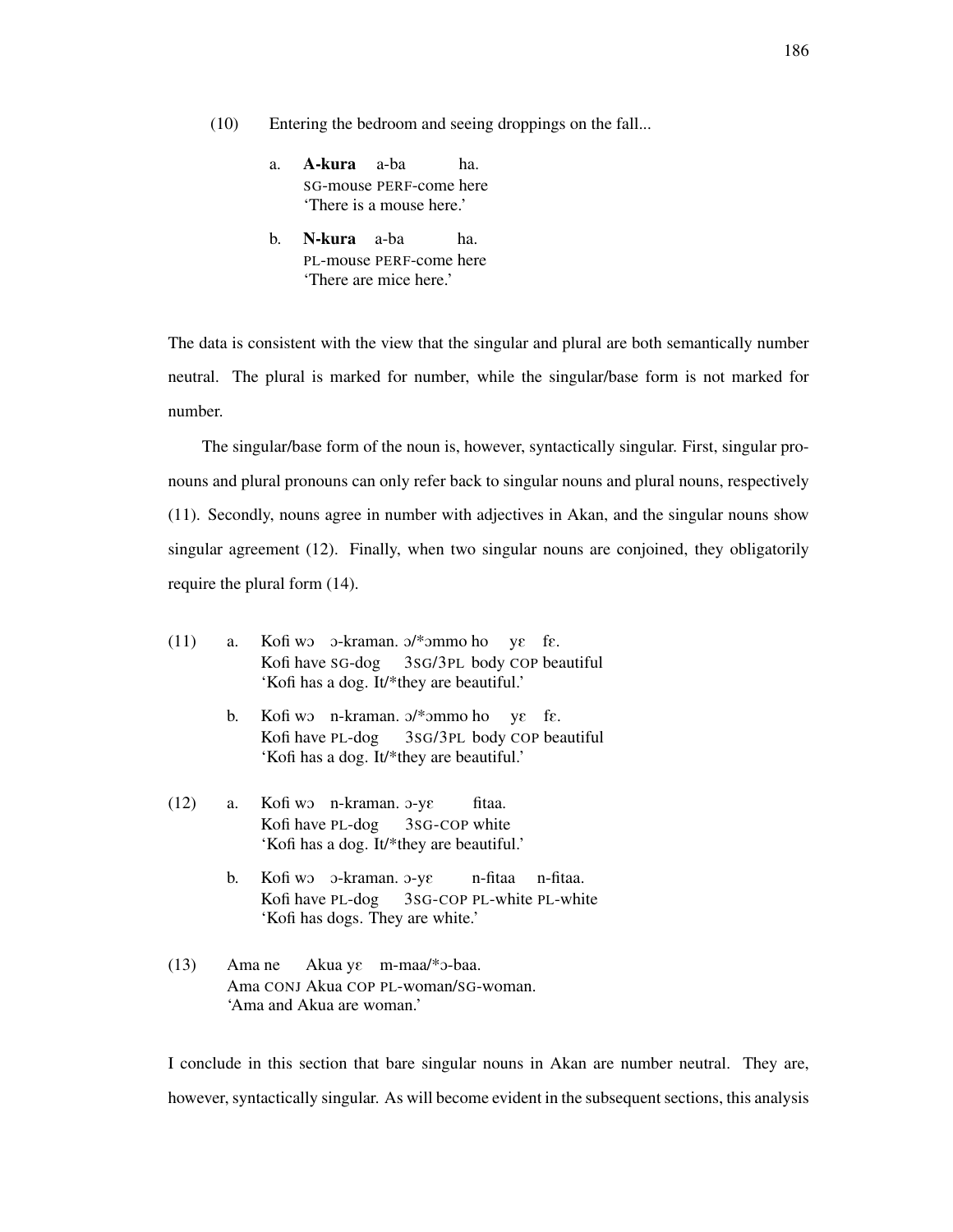makes the right prediction about the distribution and interpretation of bare singulars.

#### A.2 The scope of bare nouns

I examine the scope of the bare nouns in contexts initially discussed in Carlson [\(1977\)](#page-206-4). I show that Akan bare nouns pattern with English bare plurals against indefinites. Bare nouns lack a transparent reading under opacity inducing predicates and are interpreted below negation and other quantifiers.

## A.2.1 Opaque contexts

In opacity inducing contexts, English bare plural nouns (14) and Akan bare singular (14) and bare plural [\(15\)](#page-196-0) nouns have opaque readings.

- (14) John wants to meet policemen.
	- a. *Opaque reading*: any policeman will do.
	- b. #*Transparent reading*: John has a particular policeman in mind.
- <span id="page-196-0"></span>(15) Kofi pE Kofi want COMP 3SG-see SG-police-SG sE O-hu O-polisi-ni. 'Kofi wants to see policeman.
	- a. *Opaque reading*: any policeman will do.
	- b. #*Transparent reading*: John has a particular policeman in mind.

## A.2.2 Negation

The scope of bare nouns and indefinites also differ with respect to negation. Bare nouns are always interpreted in the scope of negation (16). Indefinites are ambiguous between a reading where the indefinite is interpreted below negation (17-a) and an interpretation where it is interpreted above negation (17-a).

(16) John saw did not see cats.

a.  $\neg$  [  $\exists x$  [ book(*x*) ∧ John saw(*x*)]]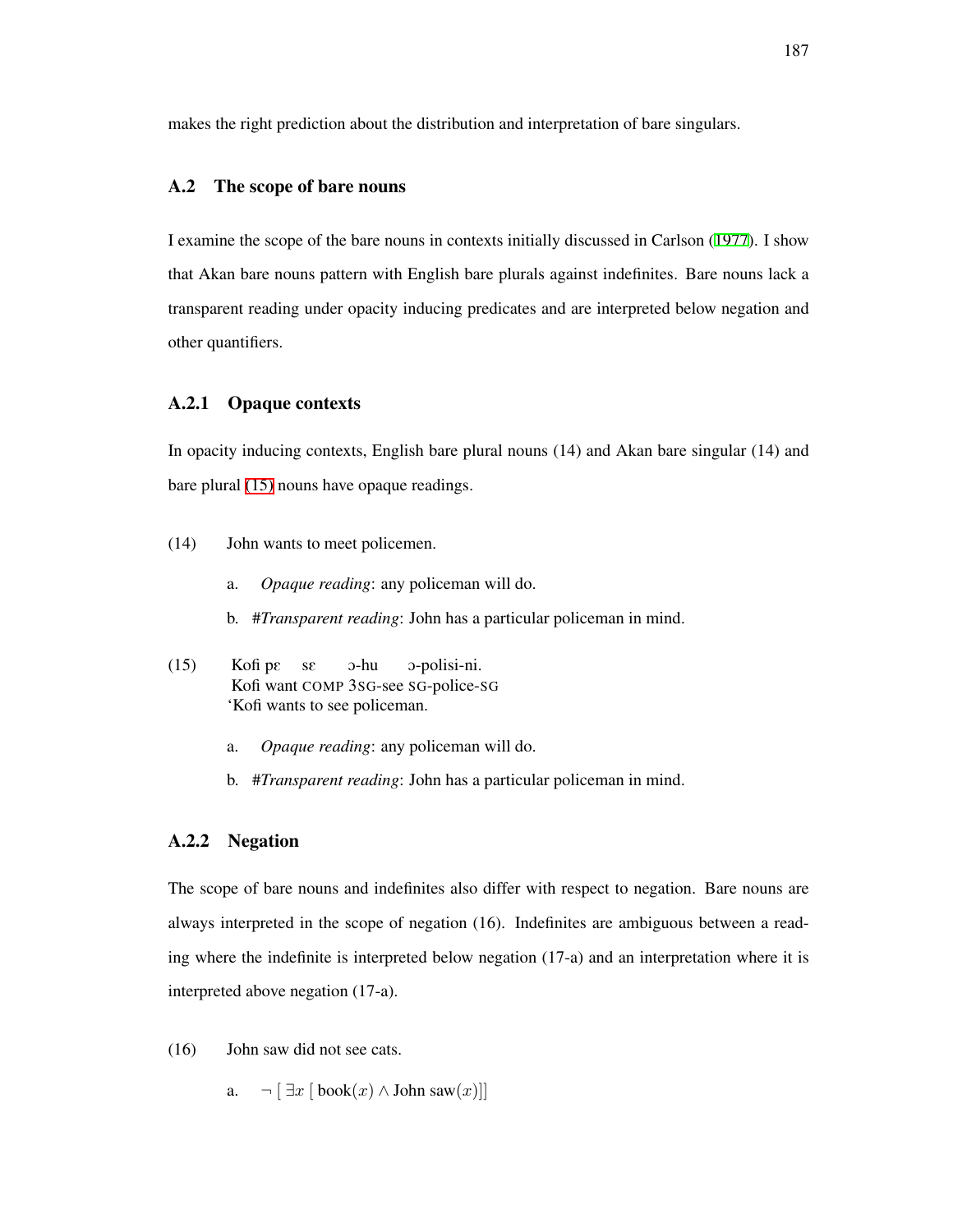b. #*∃x* [ book(*x*) *∧ ¬*John saw(*x*)]

 $(17)$ Kofi PERF-NEG-see PL-cat Kofi a-n-hu n-kra. 'Kofi did not see cats'

a.  $\neg$  [  $\exists x$  [ book(*x*) ∧ John saw(*x*)]]

b. #*∃x* [ book(*x*) *∧ ¬*John saw(*x*)]

The non-availability of the wide scope reading, where the existential is above negation is highlighted by the ungrammaticality of (18-b) in a context with two cats.

- (18) a. #Cats are in the room and cats aren't in the room.
	- b. A cat in the room and a cat isn't in the room.

Replacing the indefinite with bare an indefinite as in (19) results in a grammatical sentence.

## A.2.3 Nominal quantifiers

We notice similar differences between indefinites and bare plurals in both languages in the quantified NPs. Indefinites are ambiguous between a wide scope reading and narrow scope reading, while bare plurals only have narrow scope.

- (19) Everyone read books on caterpillars.
	- a.  $\forall x$ [ person(*x*)  $\rightarrow \exists y$ [ book(*y*)  $\land$  x read y]]
	- b. *∃y* [ book(*y*) *∧ ∀x*[ person(*x*) *→* x read y]]
- (20) Obiara hu-u everyone see-PST PL-dog//SG-dog n-kraman/O-kraman. 'Every saw dogs/ a dog.'
	- a.  $\forall x$ [ person(*x*)  $\rightarrow \exists y$ [ book(*y*)  $\land$  x read y]]
	- b. *∃y* [ book(*y*) *∧ ∀x*[ person(*x*) *→* x read y]]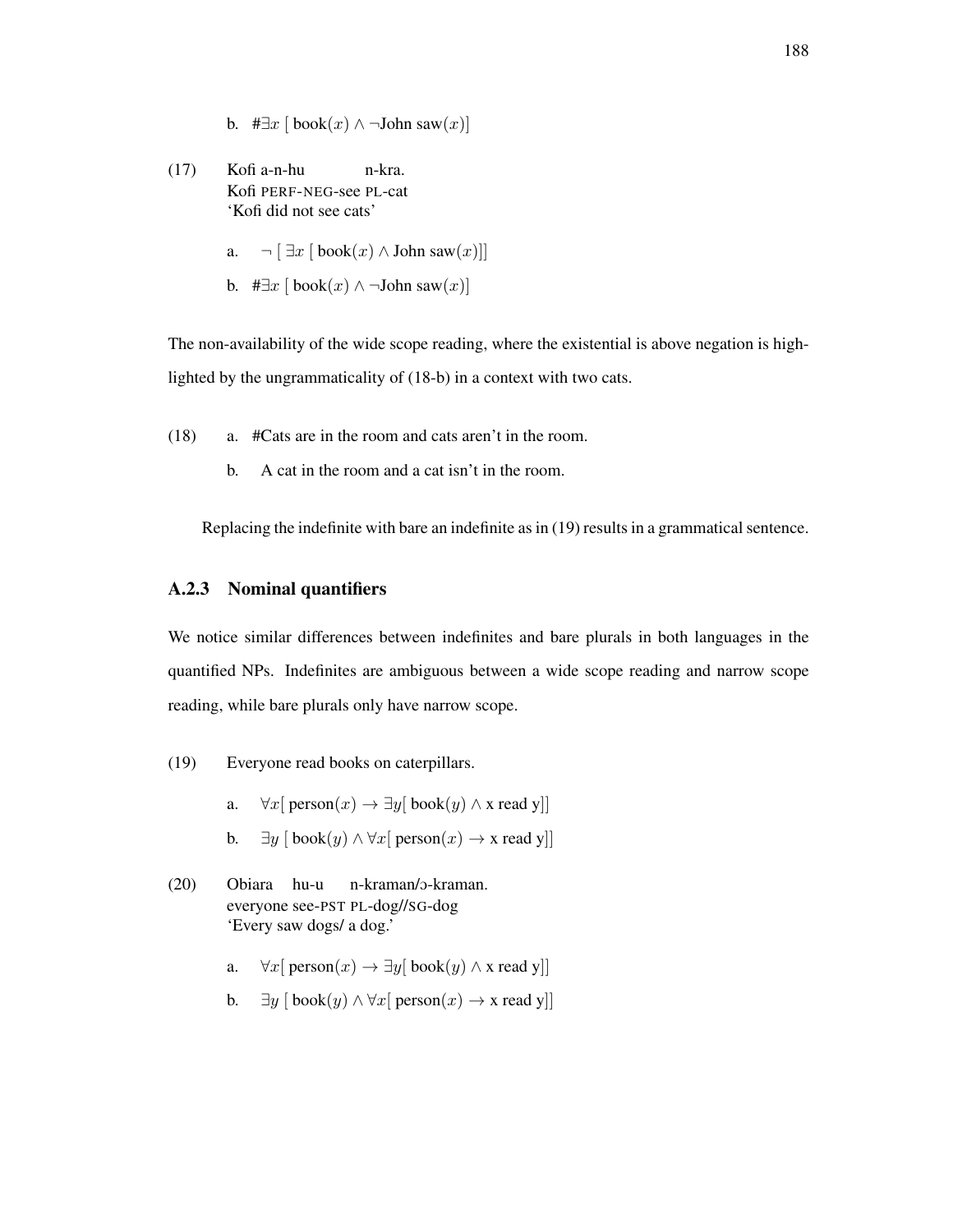#### A.3 Interpreting bare nouns

Akan allows bare plural and singular nouns in argument positions. The distribution of bare nouns are unrestricted. In this section, I explore the readings associated with the bare singular and plural nouns in Akan. I compare Akan bare nouns to bare nouns plurals in English.

English bare plural nouns and mass nouns have the three readings as noted by Carlson ([1977](#page-206-4)): kind-reference, generic, and existential or indefinites. The semantics of bare singulars are obscured by the unmarked forms, so I focus on only bare plurals. I show that bare plurals in Akan have similar interpretations as English bare plurals.

## A.3.1 Bare nouns as Kinds

Carlson ([1977](#page-206-4)) proposed that we treat bare nouns as names of kinds, analogous to proper names. They combine with kind-level predicates such as *be.extinct, be.common and be.rare*, as shown in (21). As kinds, bare nouns refer to the specifies as a whole. Kinds are comparable to natural class. The designated property characterizes all and only members in the natural class. For instance, the kind *dog* is the natural class of entities with the dog property. This natural class will include all dogs breeds and exclude wolves. If a predicate combines with the kind, it cannot refer to a subset of the natural class. Kind-level predicates cannot apply to individual members of the species, as illustrated in (21-c) or some subset of the species (21-d).

- (21) a. Dinosaurs are extinct.
	- b. Gold is rare.
	- c. #Fido is extinct.
	- d. #Some dogs are extinct.

Building on Carlson's (1977), Chierchia [\(1998\)](#page-207-0) models kinds as individual concepts, functions from world (or situations) into the sum of all instances of the kind,*⟨s, e⟩*. Mass nouns are marked as kind terms in the lexicon. Plural nouns, on the other hand come from the lexicon as properties, *⟨s,⟨e, t⟩⟩* but can turn into names of kinds via the nominalization or down operator *∩*. The *∩* operator is defined as follows: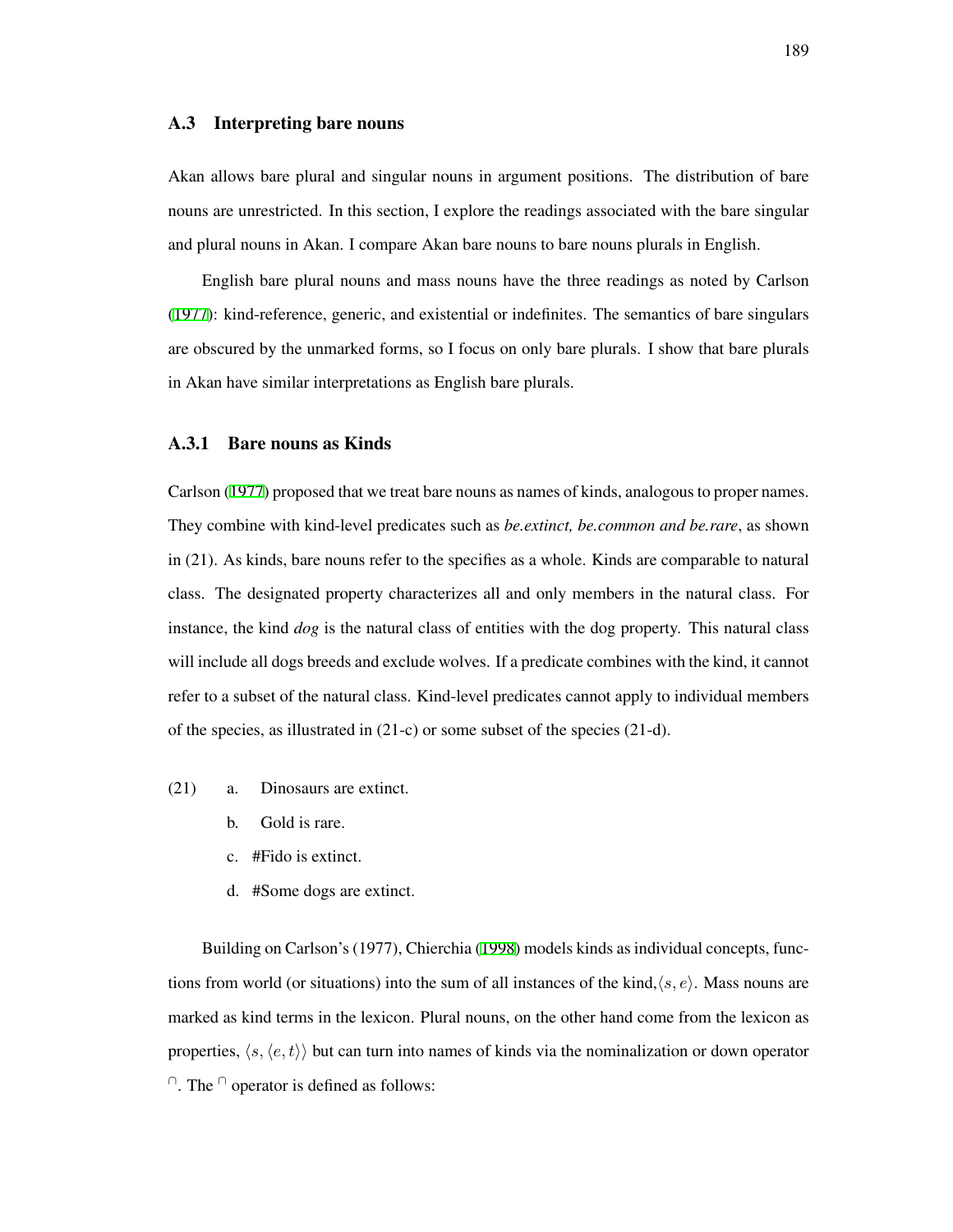(22) For any property P and world/situations *s*,  $\bigcap P = \lambda s \iota x$  [ $P_s(x)$  is in the set K of kinds] undefined otherwise. (Chierchia, [1997,](#page-207-1) p. 351)

Kind is the intensionalization of the maximal sum of the atoms in the plural. When  $\cap$  is applied to the plural property *dinosaur*; for instance, it produces the kind *Dinosaur*. Assuming that *∩* is freely available as a shift type, bare plurals can freely shift to a kind-level reading. The mass noun, as a kind term, is able to combine with the predicate extinct directly. Bare plurals combine with a kind-level predicate after the *∩* has applied, as illustrated by the English and Akan examples in (23) and (23) respectively

- (23) a. Dinosaurs are extinct.
	- b. extinct (*∩* dinosaurs )
- (24) a. N-kraman ho PL-dog PERF-do extinct a-yE na. 'Dogs are extinct.'
	- b. extinct (*∩* dinosaurs )

#### A.3.2 Bare nouns as generics

Generic sentences express regularities, as opposed to an instance from which one infers a regularity. For instance, the generalization, 'dogs barks' expresses a regularity, while 'Fido barked this morning' expresses an instance. The truth of generic sentences is not context-dependent. The sentence 'dogs barks' is true whether or not a dog is barking now. Generics are closely related to kinds, but they allow exceptions. For instance, (25) is true though not all ducks lay eggs, and only male lions have a mane. Generics are something of a universal quantifier or most; they allow for exceptions.

- (25) a. Ducks lay eggs.
	- b. Lions have mane.

Both Akan bare plurals and singulars are accepted in generic sentences, as shown in (26).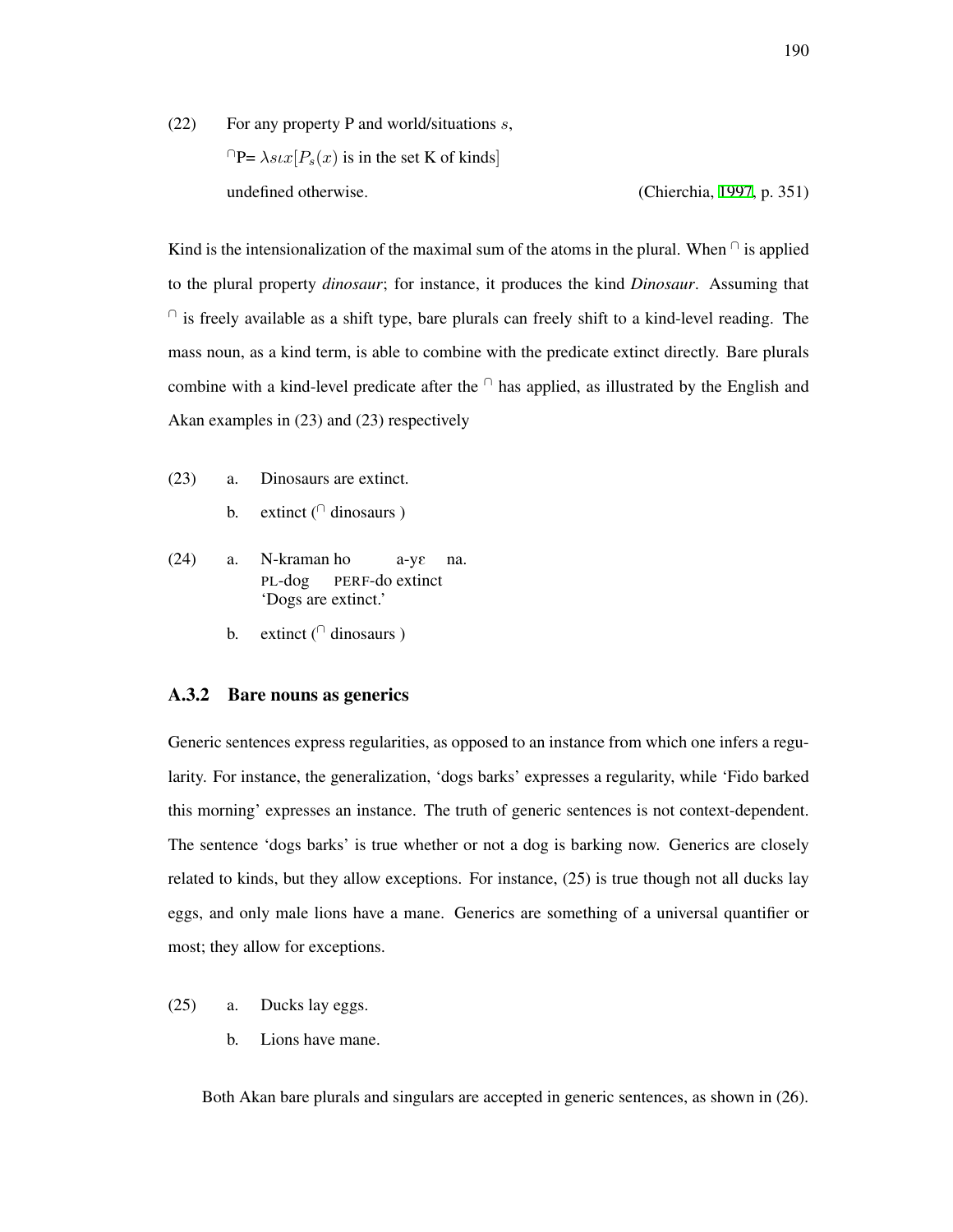(26) a. N-koko di PL-fowl eat.HAB. corn aburo. 'Fowls eat corn.' b. A-koko di SG-fowl eat.HAB. corn aburo. 'A fowl eats corn.' (Afriyie, [2014](#page-204-0), p. 38)

On the generic interpretation, the bare noun is in the restriction of the generic operator (*Gn*). In this position, it introduces variables that are bound by *Gn*. Combine with the predicativizer or up *∪* operator defined below, we derive the generic interpretations.

(27) Let d be a kind. Then for any world/situation *s*,

 $∪$ d =  $\lambda x$ [  $x \le d_s$ ]*,* if  $d_s$  is defined *λx*[ FALSE otherwise] where ds is the plural individual that comprises all of the atomic members of the kind. (Chierchia, [1998](#page-207-0), p. 350)

The *∪* operator takes a kind and returns instantiations of the kind at a given situation.

- (28) a. N-kraman po. PL-dog bark 'Dogs bark.'
	- **b.** *Gn x*,  $s[$  <sup>∪</sup> ∩ dogs $(x)$  ∧  $C(x, s)$ ][ bark $(x, s)$ ]

## A.3.3 Bare nouns as indefinites

Bare nouns have an existential or indefinite reading in episodic contexts. In these contexts, they combine with state-level predicates; predicates that do not refer to the kind as whole but instantiations of the kind. The sentence is understood with existential quantification over these instances. Dogs, in example (29) refer to a particular group of dogs in a particular context, not to the whole specifies.

(29) Dogs are running in the yard.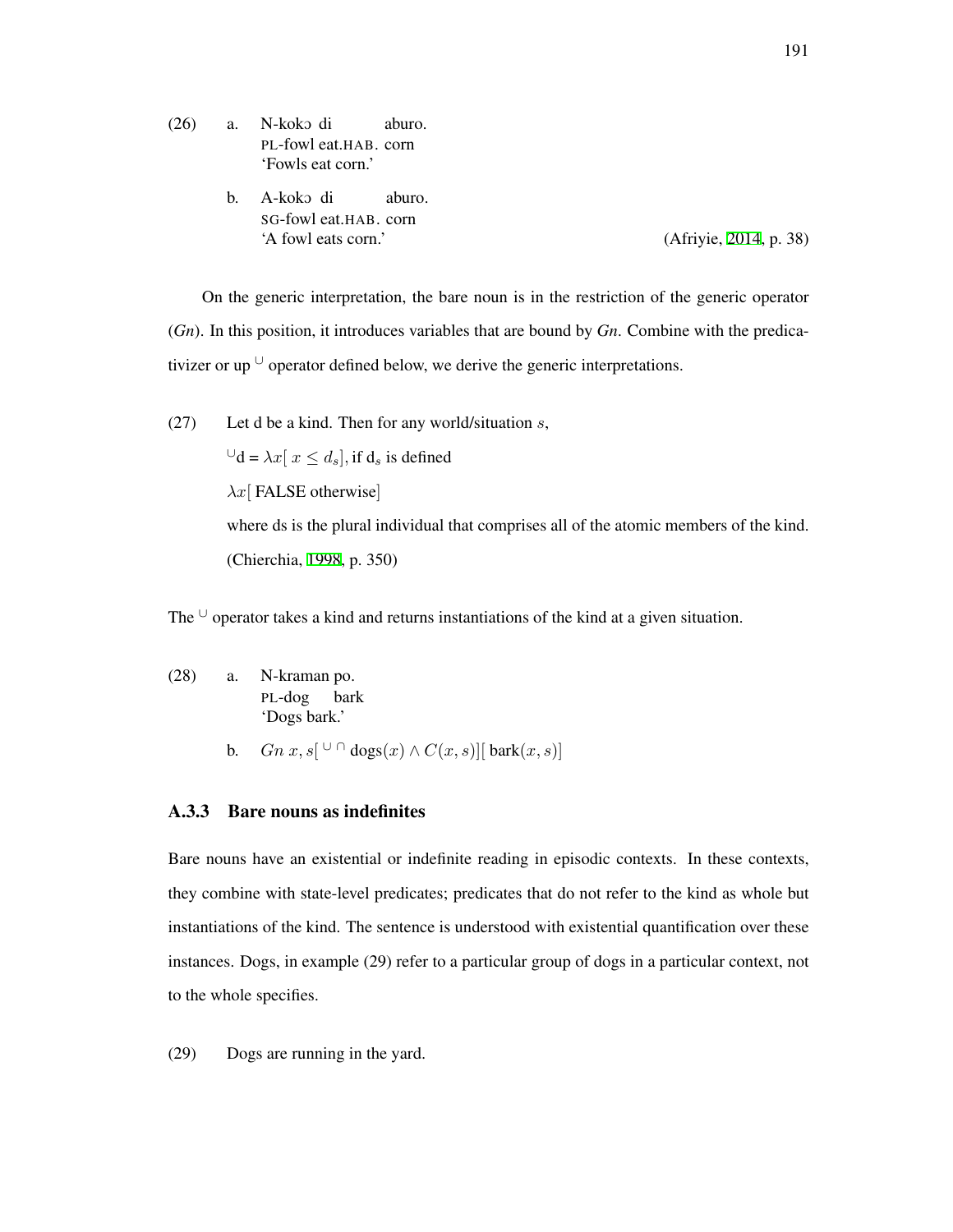- (30) a. N-koko re-di PL-fowl PROG-eat corn aburo. 'Fowls eat corn.'
	- b. A-koko re-di SG-fowl PROG-eat corn aburo. 'A fowl eats corn.' (Afriyie, [2014](#page-204-0), p. 38)

As kinds, bare plural nouns are not compatible with stage-level predicates. The sortal mismatch between the kind referring nouns and stage-level predicates is resolved by the repair operation Chierchia ([1997\)](#page-207-1) refers to as the *Derived Kind Operation* (DKP) defined in (31).

(31) *DKP*: If P applies to objects and *k* denotes a kind, then

$$
P(k) = \exists x [\cup k(x) \land P(x)]
$$

DKP adjust the sort of the predicate by locally introducing existential quantification over instances of the kind. Since DKP applies locally, the existential quantifier introduced is below every operator in the clause. On the existential reading, thus, the scope of bare nouns are inert compared to indefinites.

*•* Option 1

$$
- \llbracket \text{bi} \rrbracket = \lambda P \lambda x \lambda s : CH(f_s).x = f_s(P(s)).
$$

 $-$  Type  $\langle \langle e, st \rangle \langle e, st \rangle \rangle$ 

 $- b$ *i* can now be combined with *nó* without the need for type-shifting.



– But when *b´ı* without *no´*, the types are wrong.

(32) If is *bi* is type  $\langle \langle e, st \rangle \langle e, st \rangle \rangle$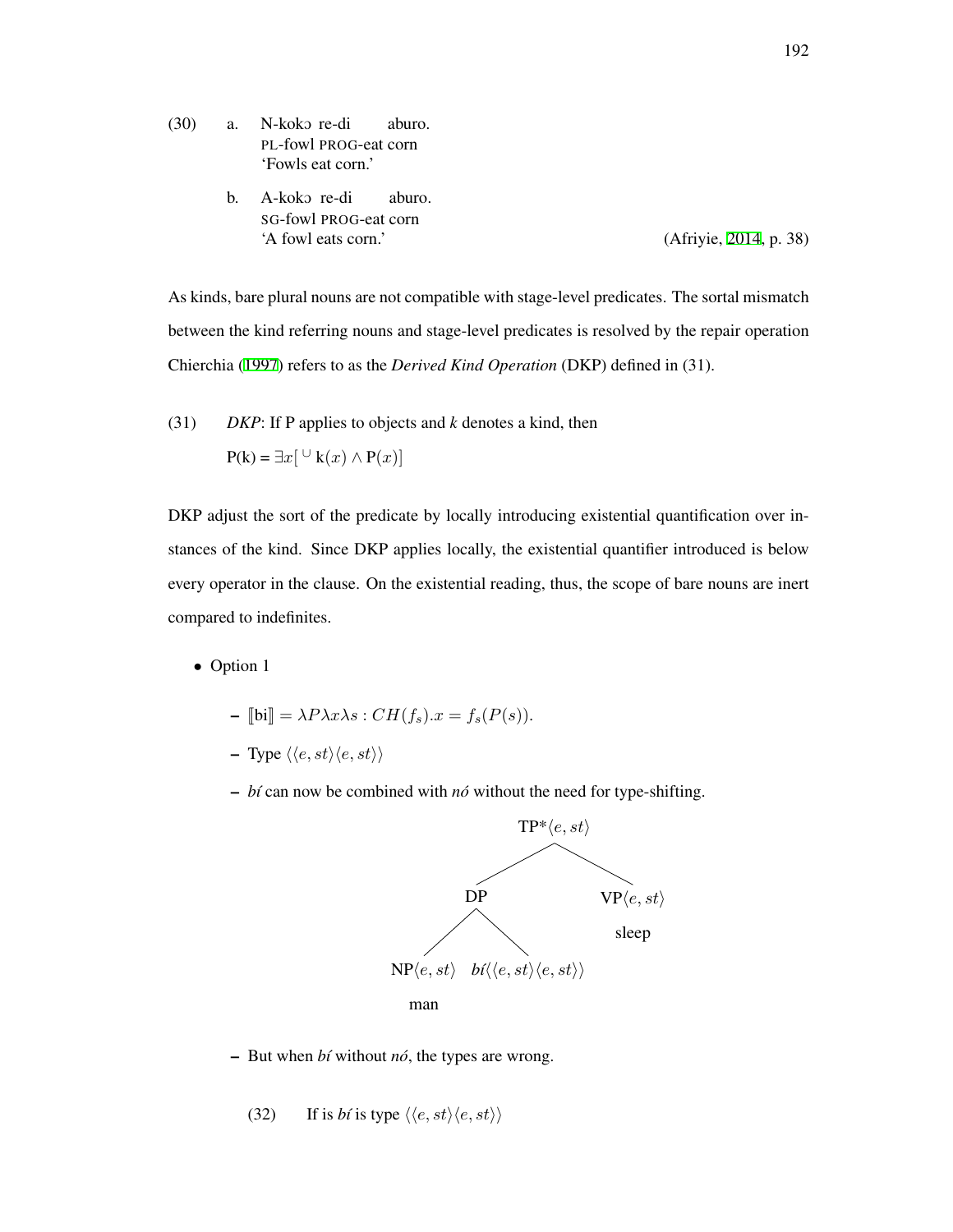

– In the literature where they use the singleton selection function, the determiner is usually defined as included an existential quantifier. For example Alonso-Ovalle and Menéndez-Benito ([2003](#page-205-4)) define Spanish *un* in (34).

(34) 
$$
\llbracket \text{un} \rrbracket = \lambda f_{\langle \langle et \rangle \langle et \rangle} \lambda P_{\langle et \rangle} \lambda Q_{\langle et \rangle} . \exists x [f(P)(x) \land (Q)(x)]
$$

– In the case of *b´ı*, though this will work for when *b´ı*, with modified types when it occurs without *n'o*, but then I think it will become a problem for when *bt* combines with *nó* first. The types will be wrong.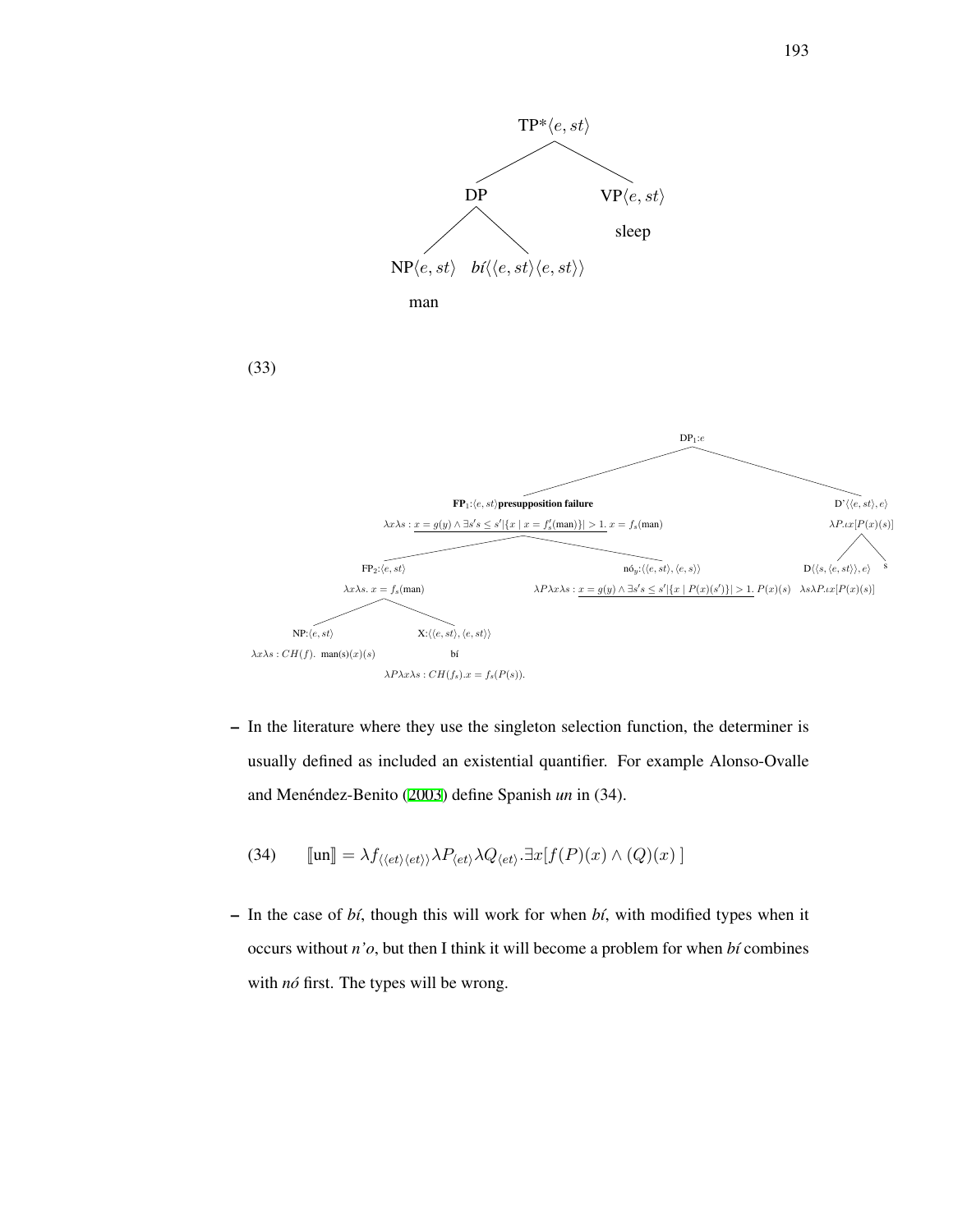

- Option 2:  $[\![\mathbf{bi}]\!] = \lambda P \lambda s : CH(f_s).x = f_s(P(s)).$  Type  $\langle\langle e, st \rangle \langle s, e \rangle\rangle$
- With type-shifting, this will work for *nó* with *bí* cases.
- Since  $[\text{man bi}] = \lambda s : CH(f_s)x = f_s(\text{man}(s))$ . I will have to assume that there is a there is a situation variable in the syntax or a covert marker that saturates the *λs* before *man bí* combines with a VP. In the case of  $n\acute{o}$ , I said the situation argument was supplied by *iota*. But IOTA cannot be used in this case because *man bt* is not definite.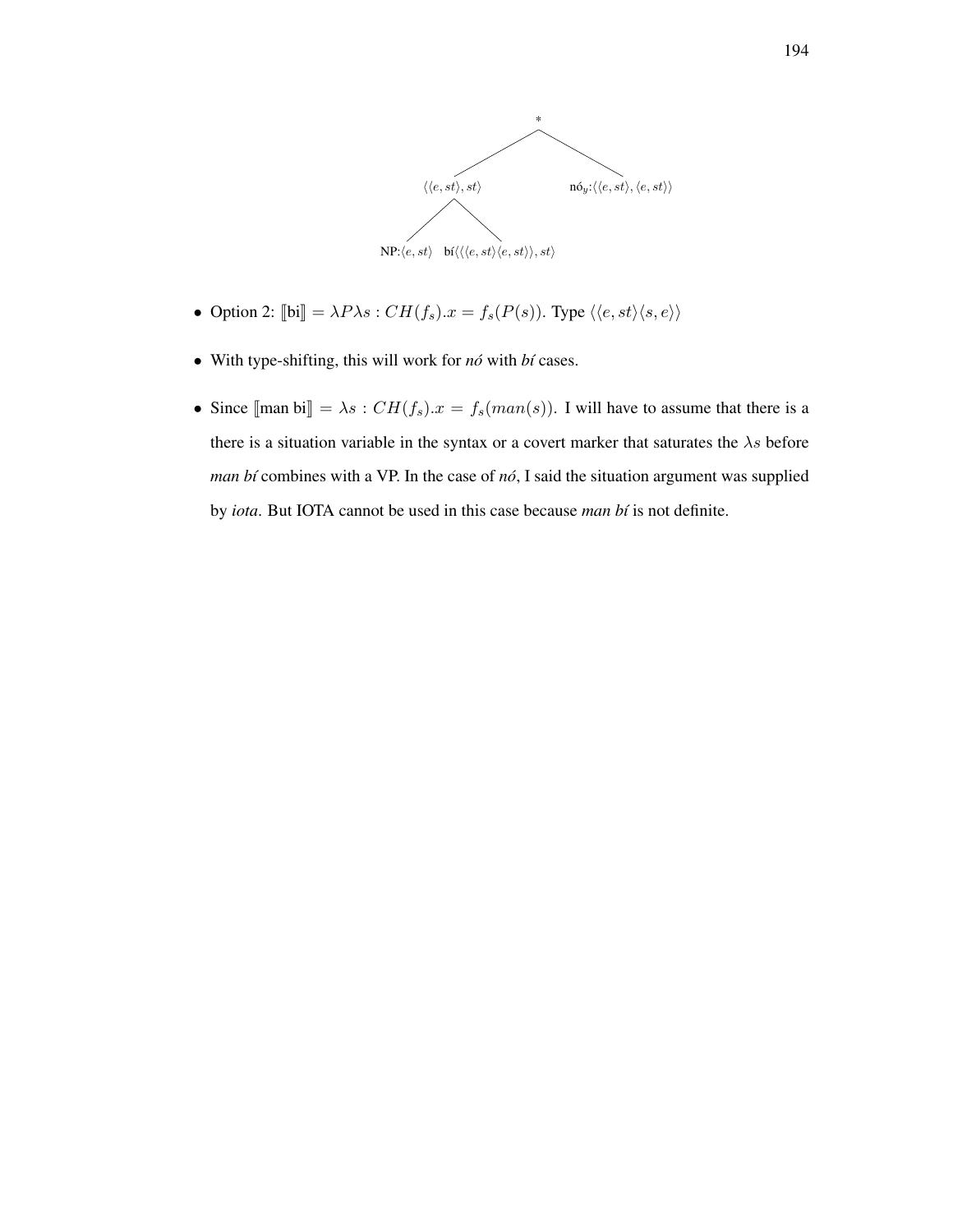# Bibliography

- Abbott, Barbara (2003). "A reply to Szabó's "Descriptions and Uniqueness"". In: *Philosophical Studies* 113.3, pp. 223–231.
- Abney, Steven P (1987). "The English noun phrase in its sentential aspect". PhD thesis. Massachusetts Institute of Technology.
- Aboh, Enoch O (2010). "The morphosyntax of the noun phrase". In: *Topics in Kwa syntax*. Springer, pp. 11–37.
- Abrefa, Kofi Busia (2009). "Clause chaining in some Kwa Languages". In: *Studies in the Languages of the Volta Basin*.
- Abusch, Dorit (1994). "The scope of indefinites". In: *Natural language semantics* 2.2, pp. 83– 135.
- (2010). "Presupposition triggering from alternatives". In: *Journal of Semantics* 27.1, pp. 37– 80.
- Abusch, Dorit and Mats Rooth (1997). "Epistemic NP modifiers". In: *Semantics and linguistic theory*. Vol. 7, pp. 1–18.
- <span id="page-204-0"></span>Afriyie, Juliana (2014). "Syntagmatic Relations of Noun Modifiers in Akan". PhD thesis. University of Ghana.
- Aloni, Maria (2008). "Concealed questions under cover". In: *Grazer Philosophische Studien* 77.1, pp. 191–216.
- (2012). "On epistemic indefinites: a note on emphatic free choice uses". In: *Proceedings of Sinn und Bedeutung*. Vol. 16. 1, pp. 1–14.
- Aloni, Maria and Angelika Port (2011). "Epistemic indefinites crosslinguistically". In: *Proceedings of NELS*. Vol. 41.
- (2015). "Epistemic indefinites and methods of identification". In: *Epistemic indefinites*, pp. 117–140.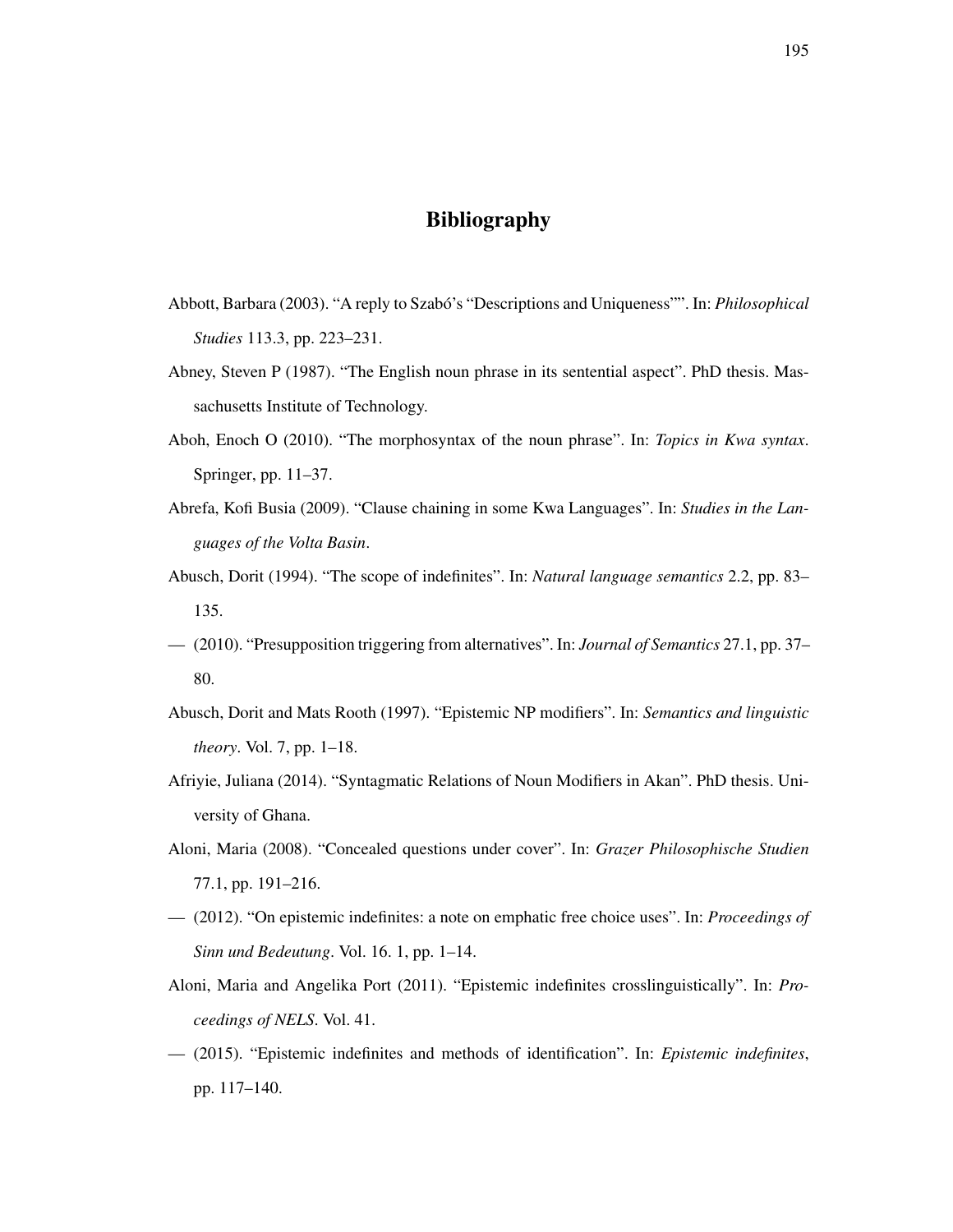- Aloni, Maria D (2001). *Quantification under conceptual covers*. Inst. for Logic, Language and Computation.
- <span id="page-205-4"></span>Alonso-Ovalle, Luis and Paula Menéndez-Benito (2003). "Some epistemic indefinites". In: *Proceedings-nels*. Vol. 33, pp. 1–12.
- (2010). "Modal indefinites". In: *Natural Language Semantics* 18.1, pp. 1–31.
- (2013). "Two views on epistemic indefinites". In: *Language and Linguistics Compass* 7.2, pp. 105–122.
- Amfo, Nana Aba Appiah (2006). "Syntactic variation versus semantic uniqueness: a study of the multifunctional marker nó in Akan". In: *New Voices in Linguistics. New Castle upon Tyne: Cambridge Scholars Publishing*, pp. 211–224.
- (2007). "Akan demonstratives". In: *Selected proceedings of the 37th annual conference on African linguistics*. Sommerville: Cascadilla Press, pp. 134–148.
- <span id="page-205-1"></span>— (2010). "Indefiniteness marking and Akan bi". In: *Journal of Pragmatics* 42.7, pp. 1786– 1798.
- Amfo, Nana Aba Appiah and Thorstein Fretheim (2005). "A relevance-theoretic approach to linguistic signaling of the cognitive status of discourse referents". In: *Grammar and beyond: Essays in honor of Lars Hellan*, pp. 43–68.
- <span id="page-205-3"></span>Appah, Clement Kwamina Insaidoo (2003). "NOMINAL DERIVATION IN AKAN". PhD thesis. Department of Linguistics, Norwegian University of Science and Technology . . .
- <span id="page-205-0"></span>Arkoh, Ruby and Lisa Matthewson (2013). "A familiar definite article in Akan". In: *Lingua* 123, pp. 1–30.
- <span id="page-205-2"></span>Arkoh, Ruby Becky (2011). "Semantics of Akan bi and no". PhD thesis. University of British Columbia.
- Asher, Nicholas (1993). "Model Theory for Abstract Entities and its Philosophical Implications". In: *Reference to Abstract Objects in Discourse*. Springer, pp. 387–433.
- (2012). *Reference to abstract objects in discourse*. Vol. 50. Springer Science & Business Media.
- Baker, C.Leroy (1966). "Definiteness and indefiniteness in English". MA thesis. University of Illinois.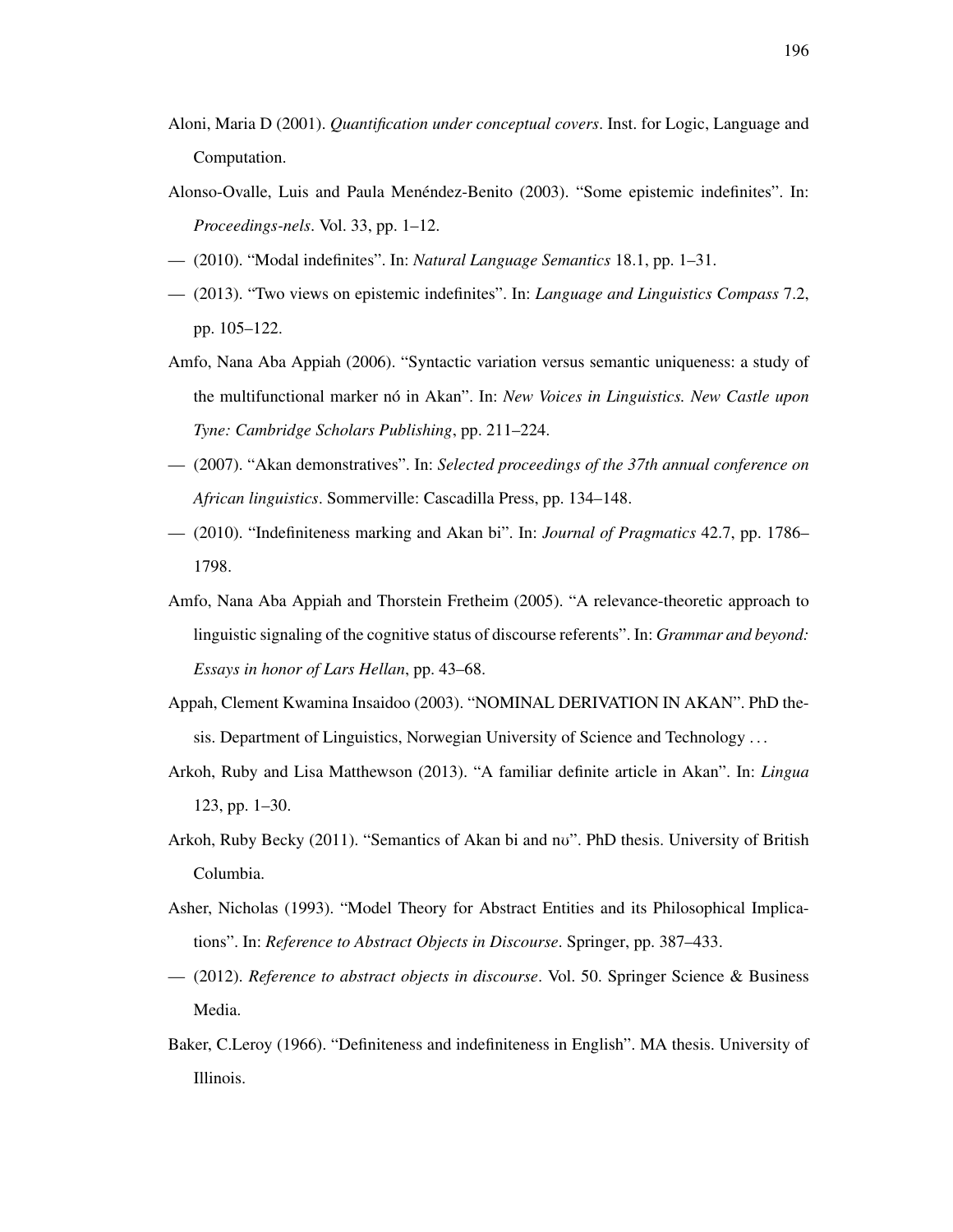- Baker, Mark and Lisa Travis (1997). "Mood as verbal definiteness in a" tenseless" language". In: *Natural Language Semantics* 5.3, pp. 213–269.
- Barwise, Jon and Robin Cooper (1981). "Generalized quantifiers and natural language". In: *Philosophy, language, and artificial intelligence*. Springer, pp. 241–301.
- Becker, Misha (1999). "The some indefinite". In: *Syntax at Sunset 2, UCLA Working Papers in Linguistics*. Ed. by Gianluca Storto, pp. 1–13.
- Bhatt, Rajesh (2000). "Adjectival modifiers and the raising analysis of relative clauses". In: *North East Linguistics Society*. Vol. 30. 1, p. 6.
- <span id="page-206-3"></span>Boadi, Lawrence A (1974). "Focus-marking in Akan". In: *Linguistics* 12.140, pp. 5–58.
- Boadi, Lawrence Kwadwo A (2005). *Three major syntactic structures in Akan: interrogatives, complementation, and relativisation*. Black Mask.
- <span id="page-206-2"></span>Bodomo, Adams B and Charles O Marfo (2002). "The Morphology of Noun Classes in Dagaare and Akan". In: *Studi Linguistici e Filologici Online* 4.
- Bombi, Carla (2018). "Definiteness in Akan (Kwa): familiarity and uniqueness revisited." In: Semantics and Linguistic Theory (SALT) 28.
- <span id="page-206-1"></span>Bombi, Carla et al. (2019). "The semantics of the (so-called) clausal determiner n' o in Akan (Kwa)". In: *Proceedings of Sinn und Bedeutung*. Vol. 23. 1, pp. 181–200.
- Brame, Michael (1968). "A new analysis of the relative clause: Evidence for an interpretive theory". In: *Unpublished manuscript, MIT*.
- Buring, Daniel and Manuel Križ (2013). "It's that, and that's it! Exhaustivity and homogeneity presuppositions in clefts (and definites)". In: *Semantics and Pragmatics* 6, pp. 6–1.
- <span id="page-206-4"></span>Carlson, Greg N (1977). "A Unifed Analysis Of The English Bare Plural". In: *Linguistics and Philosophy* 1, pp. 413–457.
- <span id="page-206-0"></span>Cattell, Ray (1978). "On the source of interrogative adverbs". In: *Language*, pp. 61–77.
- Chao, Yuen Ren (1968). *A grammar of spoken Chinese*. Univ of California Press.
- Charlow, Simon (2014). "On the semantics of exceptional scope". In: *PhD diss,. New York University*.
- (2019). "The scope of alternatives: Indefiniteness and islands". In: *Linguistics and Philosophy*, pp. 1–46.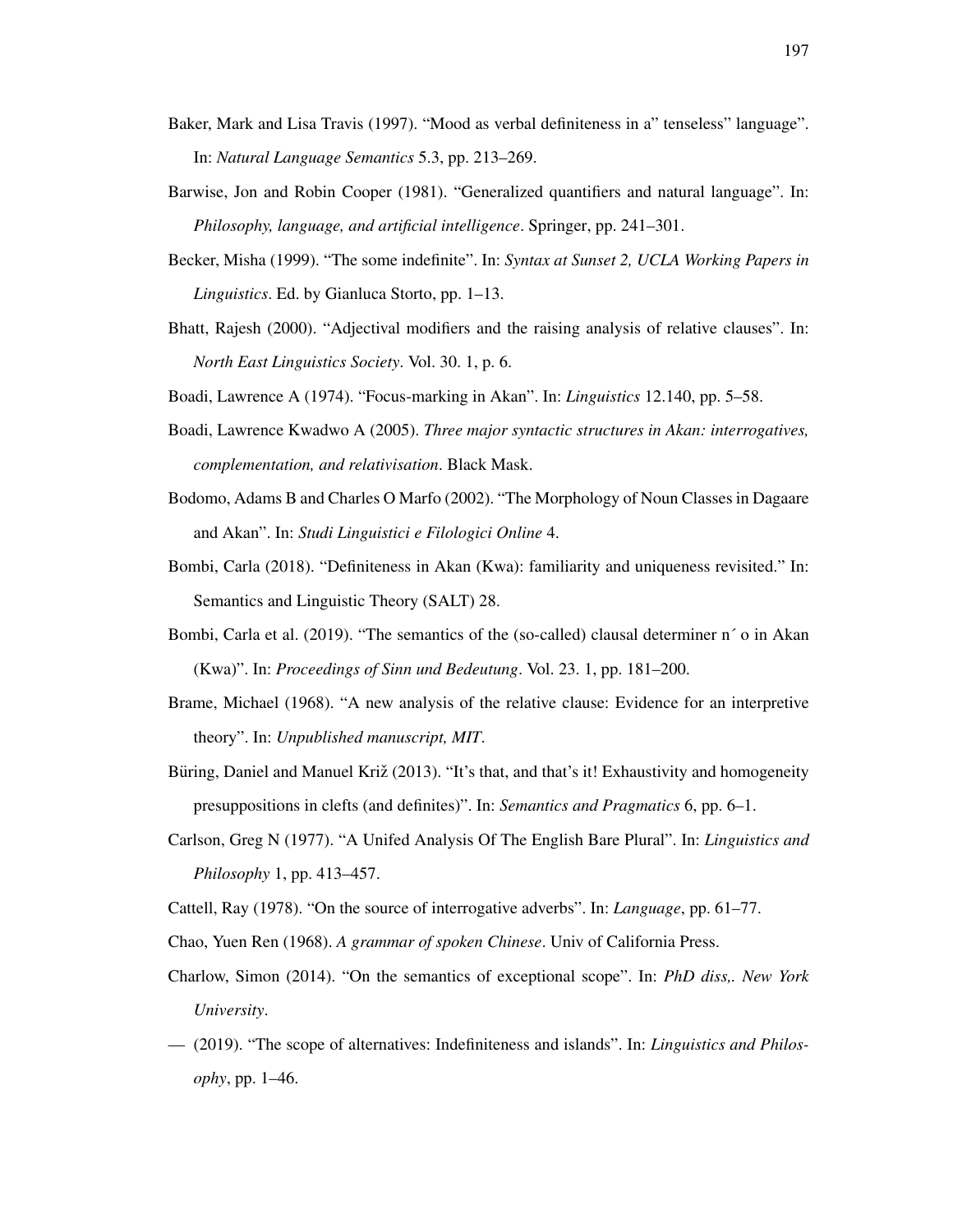- Chemla, Emmanuel (2008). "An epistemic step for anti-presuppositions". In: *Journal of Semantics* 25.2, pp. 141–173.
- <span id="page-207-1"></span>Chierchia, Gennaro (1997). "Partitives, reference to kinds and semantic variation". In: *Semantics and Linguistic Theory*. Vol. 7, pp. 73–98.
- <span id="page-207-0"></span>— (1998). "Reference To Kinds Across Languages". In: *Natural Language Semantics* 6, pp. 339– 405.
- (2001). "A puzzle about indefinites". In: *Semantic interfaces: Reference, anaphora and aspect*, pp. 51–89.
- Chierchia, Gennaro and Sally McConnell-Ginet (2000). *Meaning and grammar: An introduction to semantics*. MIT press.
- Chomsky, N (1965). "Aspects of the Theory of Syntax. MIT Press, Cambridge, Mass, 1965". In:
- Chomsky, Noam (1977). "On wh-movement. Formal syntax," in: ed. by Thomas Wasow Peter W. Culicover and Adrian Akmajian. New York: Academic Press, pp. 71–132.
- Christaller, Johann Gottlieb (1875). *A grammar of the Asante and Fante language called Tshi Chwee, Twi based on the Akuapem dialect with reference to the other (Akan and Fante) dialects*. Basel evang. missionary society.
- Christophersen, Paul (1939). "The articles: A study of their theory and use in English". In:
- Chung, Sandra and William A Ladusaw (2004). *Restriction and saturation*. Vol. 42. Cambridge: MIT Press.
- Cinque, Guglielmo (1999). *Adverbs and functional heads: A cross-linguistic perspective*. Oxford University Press on Demand.
- Clark, Herbert H (1975). "Bridging". In: *Theoretical issues in natural language processing*.
- Coppock, Elizabeth and David Beaver (2015). "Definiteness and determinacy". In: *Linguistics and Philosophy* 38.5, pp. 377–435.
- Dahl, Östen (1970). "Some notes on indefinites". In: *Language*, pp. 33–41.
- Dayal, Veneeta (2011). "Semantics: an international handbook of natural language meaning. 1 (2011)". In: ed. by Claudia Maienborn, Klaus von Heusinger, and Paul Portner. Vol. 1. Walter de Gruyter. Chap. Bare Nouns.
- (2016). *Questions*. Oxford University Press.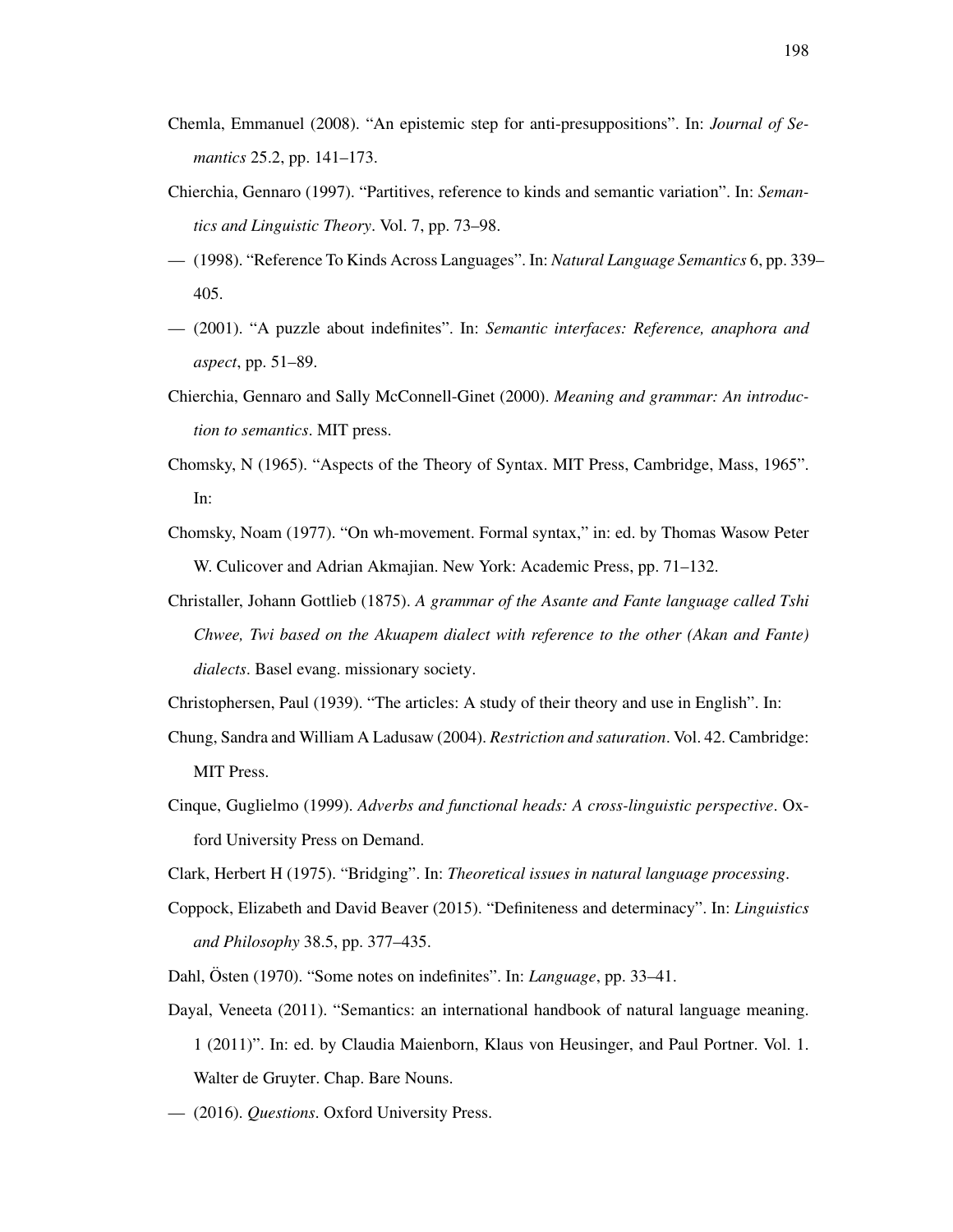- <span id="page-208-0"></span>Dayal, Veneeta and Li Julie Jiang (2020). "The Puzzle of Anaphoric Bare Nouns in Mandarin: A Counterpoint to Index!" In: *Linguistic Inquiry*, pp. 1–42.
- De Cuba, Carlos and Barbara Ürögdi (2009). "Eliminating factivity from syntax: Sentential complements in Hungarian". In: *Approaches to Hungarian* 11, pp. 29–63.
- De Cuba, Carlos Francisco (2007). *On (non) factivity, clausal complementation and the CPfield*. State University of New York at Stony Brook.
- De Vries, Mark (2000). "Appositive relative clauses". In: *Linguistics in the Netherlands* 17.1, pp. 221–231.
- (2001). "Patterns of relative clauses". In: *Linguistics in the Netherlands* 18.1, pp. 231–243.
- (2002). *The syntax of relativization*. Netherlands Graduate School of Linguistics.
- (2005). "The fall and rise of universals on relativization". In: *Journal of Universal Language* 6.1, pp. 125–157.
- Del Gobbo, Francesca (2004). "On prenominal relative clauses and appositive adjectives". In: *Proceedings of WCCFL*. Vol. 23, pp. 182–194.
- (2005). "Chinese relative clauses: restrictive, descriptive or appositive?" In: *Bruge, Laura ` et al.(eds.), Contributions to the thirtieth Incontro di Grammatica Generativa, Venezia: Libreria Editrice Cafoscarina, 2005, pp. 207-305.* Venezia, Libreria Editrice Cafoscarina.
- (2017). "More appositives in heaven and earth than are dreamt of in your Linguistics". In: *Glossa: a journal of general linguistics* 2.1.
- Demirdash, Hamida (1991). "Resumptive chains in restrictive relatives, appositives, and dislocation structures". PhD thesis. Massachusetts Institute of Technology.
- <span id="page-208-1"></span>Dolphyne, Florence Abena (1988). *The Akan (Twi-Fante) language: Its sound systems and tonal structure*. Ghana Universities Press.
- (1996). *A comprehensive course in Twi (Asante) for the non-Twi learner*. Ghana University Press.
- Duah, Reginald Akuoko (2014). "Focus exhaustivity in Akan". In: *Interdisciplinary Studies on Information Structure*.
- Duah, Reginald Akuoko (2015). "Exhaustive focus marking in Akan". In: ed. by Felix Bildhauer and Mira Grubic. 19th ed. Mood, exhaustivity and focus marking in non-European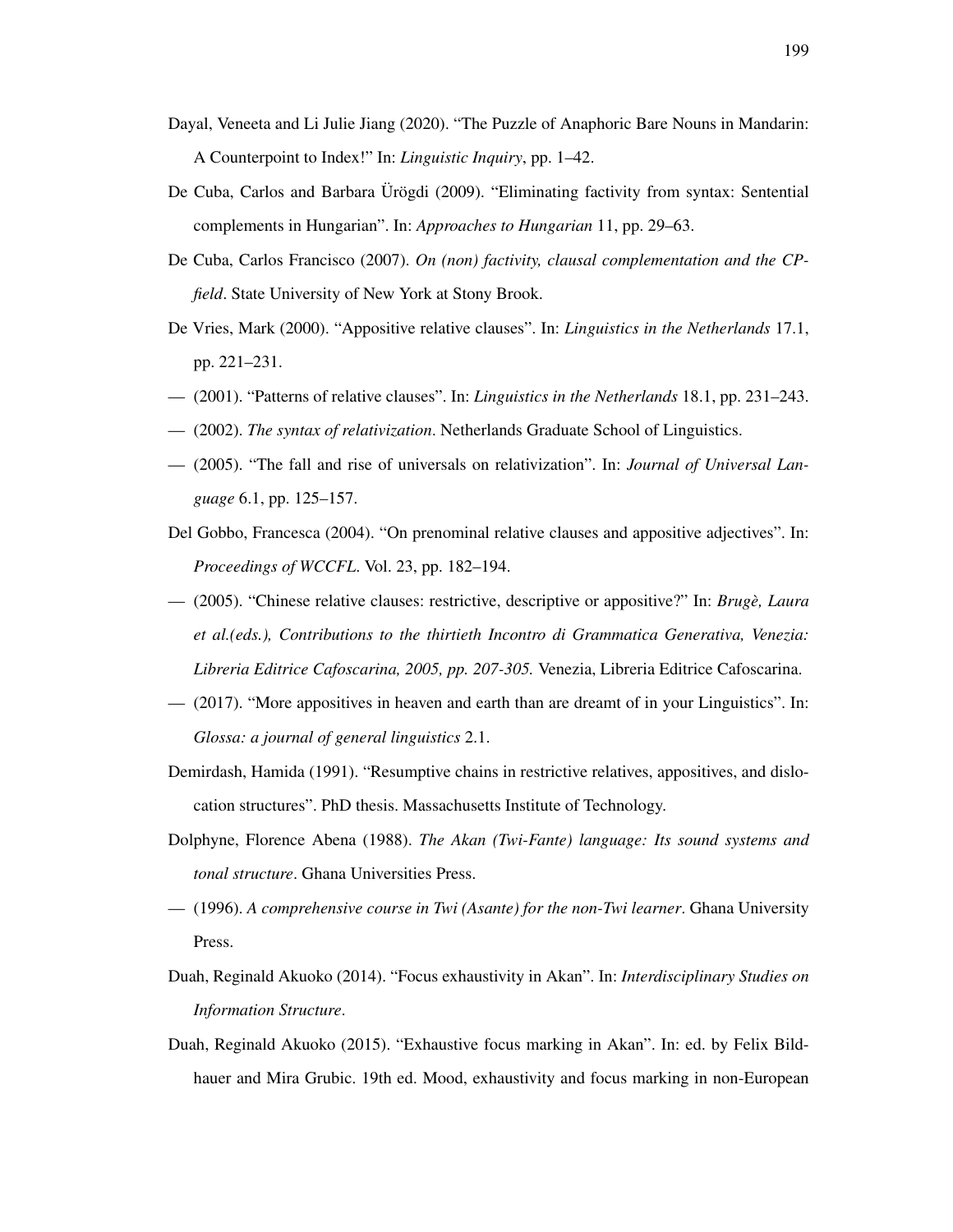languages (Interdisciplinary Studies on Information Structure (ISIS). Universitätsverlag Potsdam: Potsdam., pp. 1–28.

- Ebert, Karen H (1971). "Zwei formen des bestimmten artikels". In: *Probleme und Fortschritte der Transformationsgrammatik*, pp. 159–174.
- Elbourne, Paul (2009). "Demonstratives as individual concepts". In: *Linguistics and Philosophy* 31.4, pp. 409–466.

<span id="page-209-0"></span>Elbourne, Paul D (2005). *Situations and individuals*. Vol. 90. MIT press Cambridge, MA.

- Emonds, Joseph (1979). "Appositive relatives have no properties". In: *Linguistic Inquiry*, pp. 211– 243.
- Enc¸, Murvet (1991). "The Semantics of Specificity. Linguistic Inguirv: 22: 1-25". In: *Enc¸122Linguistic Inquiry1991*.
- Etxeberria, Urtzi (2005). "Quantification and domain restriction in Basque". PhD thesis. University of the Basque Country-Euskal Herriko Unibertsitatea.
- Etxeberria, Urtzi and Anastasia Giannakidou (2010). "Contextual domain restriction and the definite determiner". In: *Context-dependence, perspective and relativity* 6.
- (2019). "Definiteness, partitivity, and domain restriction: A fresh look at definite reduplication." In: *Studies in Diversity Linguistics* 25.
- Farkas, Donka (1981). "Quantifier scope and syntactic islands". In: *Papers from the... Regional Meeting. Chicago Ling. Soc. Chicago, Ill*. 17, pp. 59–66.
- Farkas, Donka F (1994). "Specificity and scope". In: *in L. Nash and G. Tsoulas (eds), Langues et Grammaire 1*. Citeseer.
- (2002a). "Specificity distinctions". In: *Journal of semantics* 19.3, pp. 213–243.
- (2002b). "Varieties of indefinites". In: *Semantics and linguistic theory*. Vol. 12, pp. 59–83.
- Farkas, Donka F and Henriëtte de Swart (2003). The semantics of incorporation: From argu*ment structure to discourse transparency*. University of Chicago Press.
- Fintel, Kai von and Anthony Gillies (2007). "An opinionated guide to epistemic modality". In: *Oxford studies in epistemology* 2, pp. 32–62.
- Fodor, Janet Dean and Ivan A Sag (1982). "Referential and quantificational indefinites". In: *Linguistics and philosophy* 5.3, pp. 355–398.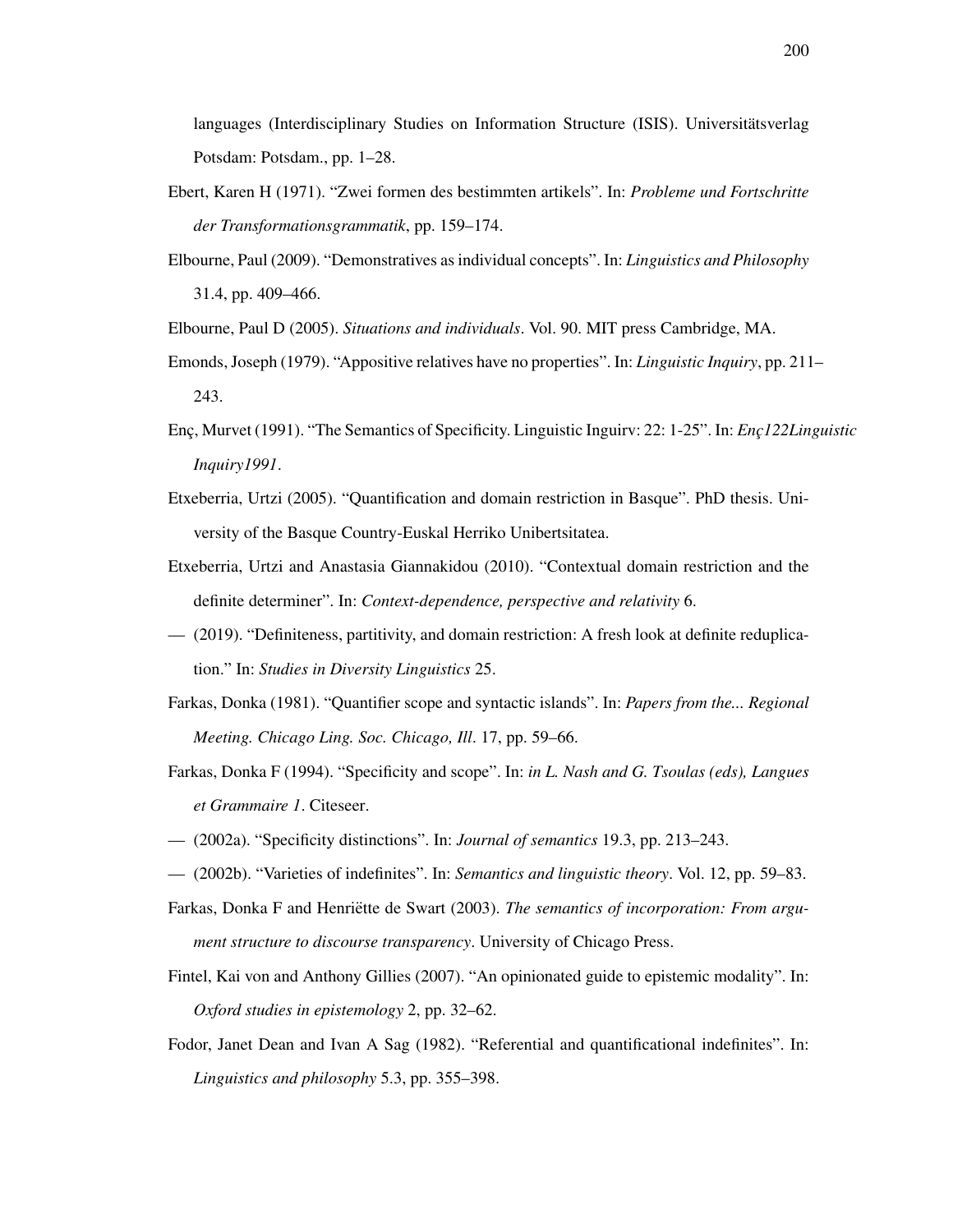- Frege, Gottlob (1892). "Über sinn und bedeutung". In: Zeitschrift für Philosophie und philosophis*che Kritik* 100.1, pp. 25–50.
- Fretheim, Thorstein and Nana Aba Appiah Amfo (2008). "Reference, determiners and descriptive content". In: *Essays on Nominal Determination: From Morphology to Discourse Management* 99.
- Giannakidou, Anastasia (2004). "Domain restriction and the arguments of quantificational determiners". In: *Semantics and linguistic theory*. Vol. 14, pp. 110–126.
- Gimba, A Maina (2005). "On the Functions of 'ye'in Bole". In: *International Conference on Focus in African Languages, Berlin, October*, pp. 6–8.
- Grubic, Mira (2015). "Focus and alternative sensitivity in Ngamo (West-Chadic)". PhD thesis. University of Potsdam.
- Grubic, Mira, Agata Renans, and Reginald Akuoko Duah (2019). "Focus, exhaustivity and existence in Akan, Ga and Ngamo". In: *Linguistics* 57.1, pp. 221–268.
- Güldemann, Tom (2016). "Maximal Backgrounding= Focus without (Necessary) Focus Encoding". In: *Studies in Language. International Journal sponsored by the Foundation "Foundations of Language"* 40.3, pp. 551–590.
- Haegeman, Liliane and Barbara Ürögdi (2010). "Referential CPs and DPs: An operator movement account". In: *Theoretical linguistics* 36.2-3, pp. 111–152.
- Hankamer, Jorge and Ivan Sag (1976). "Deep and surface anaphora". In: *Linguistic inquiry* 7.3, pp. 391–428.
- Hardt, Daniel (1992). "VP ellipsis and semantic identity". In: *Semantics and Linguistic Theory*. Vol. 2, pp. 145–162.
- Hashimoto, Anne Y (1971). "Mandarin syntactic structures". In: Chinese Linguistics Project and Seminar, Princeton University.
- Hawkins, John A (1978). "Definiteness and indefiniteness: a study in reference and grammaticality prediction". In: *London, Croom Helm*.
- (1991). "On (in) definite articles: implicatures and (un) grammaticality prediction". In: *Journal of linguistics* 27.2, pp. 405–442.
- Hawkins, John A (2015). *Definiteness and indefiniteness: A study in reference and grammaticality prediction*. Routledge.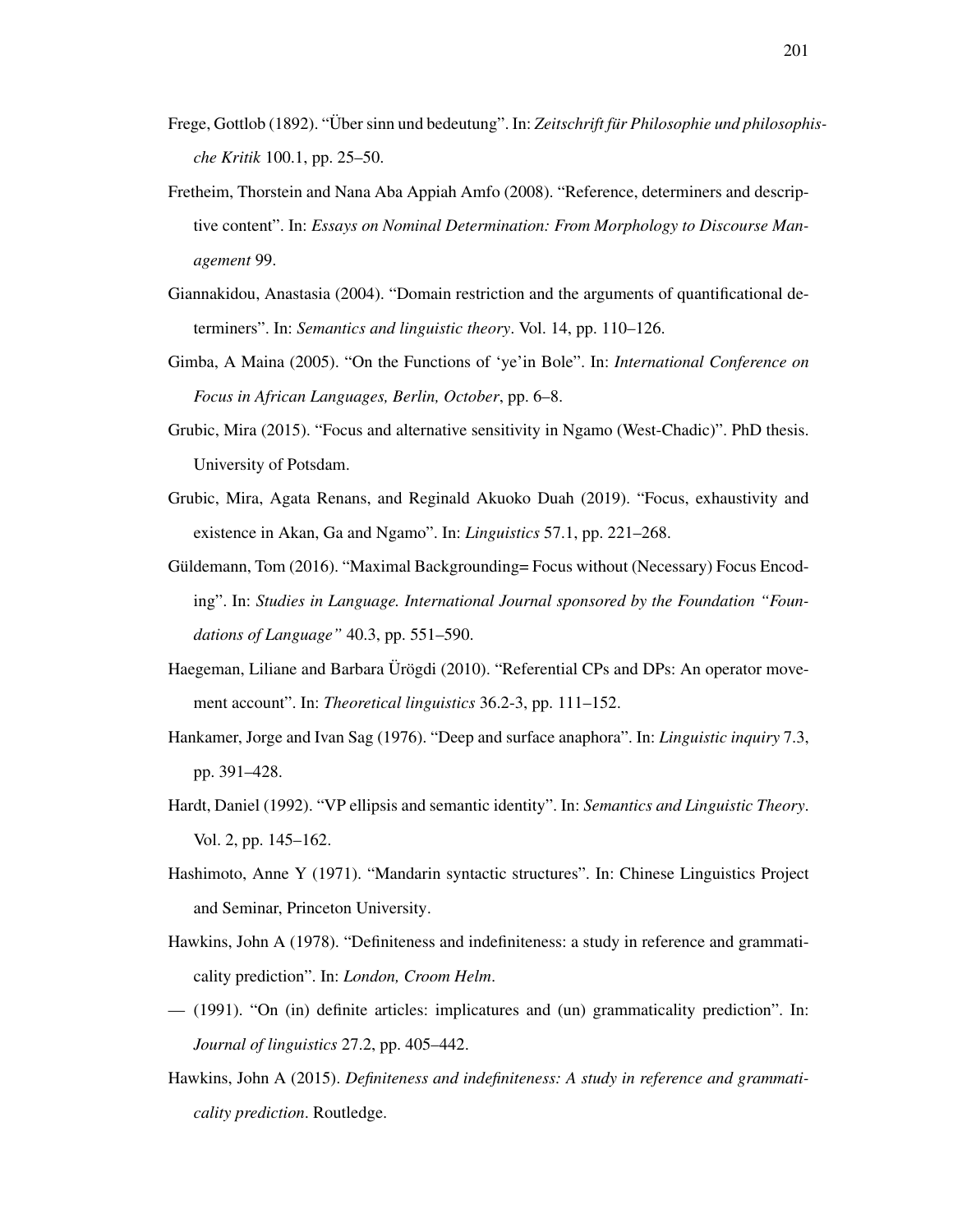Hedberg, Nancy (2000). "The referential status of clefts". In: *Language*, pp. 891–920.

- (2013). "Multiple focus and cleft sentences". In: *Cleft Structures*. John Benjamins, pp. 227– 250.
- Hedberg, Nancy Ann (1990). "Discourse pragmatics and cleft sentences in English". PhD thesis. University of Minnesota Minnesota.

Heim, Irene (1982). "The semantics of definite and indefinite noun phrases". In:

- (1983). "File change semantics and the familiarity theory of definiteness". In:
- (1991). "Artikel und Definitheit (Articles and definiteness)." In: *Semantics: An International Handbook of Contemporary Research, ed. A. von Stechow and D. Wunderlich*. Ed. by Stechow A. von and D. Wunderlich. Berlin: de Gruyter.

Heim, Irene and Angelika Kratzer (1998). "Semantics in Generative Grammar". In:

- Heusinger, Klaus von (2002). "Specificity and definiteness in sentence and discourse structure". In: *Journal of semantics* 19.3, pp. 245–274.
- (2011a). "Specificity". In: *Semantics. An International Handbook of Natural Language Meaning.* Ed. by Paul Portner Klaus von Heusinger Claudia Maienborn. Vol. 2. Berlin; New York: de Gruyter.
- (2011b). "Specificity, referentiality and discourse prominence: German indefinite demonstratives". In: *Proceedings of Sinn und Bedeutung*. Vol. 15, pp. 9–30.
- Himmelmann, Nikolaus P (1996). "A Taxonomy of Universal Uses". In: *Studies in anaphora* 33, p. 205.
- Hintikka, Jaakko (1986). "The semantics of a certain". In: *Linguistic Inquiry* 17.2, pp. 331–336.
- Hole, Daniel (2011). "The deconstruction of Chinese shi. . . de clefts revisited". In: *Lingua* 121.11, pp. 1707–1733.
- Ionin, Tania (2006). "This is definitely specific: specificity and definiteness in article systems". In: *Natural language semantics* 14.2, p. 175.
- Jackendoff, Ray (1977). "X syntax: A study of phrase structure". In: *Linguistic Inquiry Monographs Cambridge, Mass* 2, pp. 1–249.
- Kadmon, Nirit and Fred Landman (1993). "Any". In: *Linguistics and philosophy* 16.4, pp. 353– 422.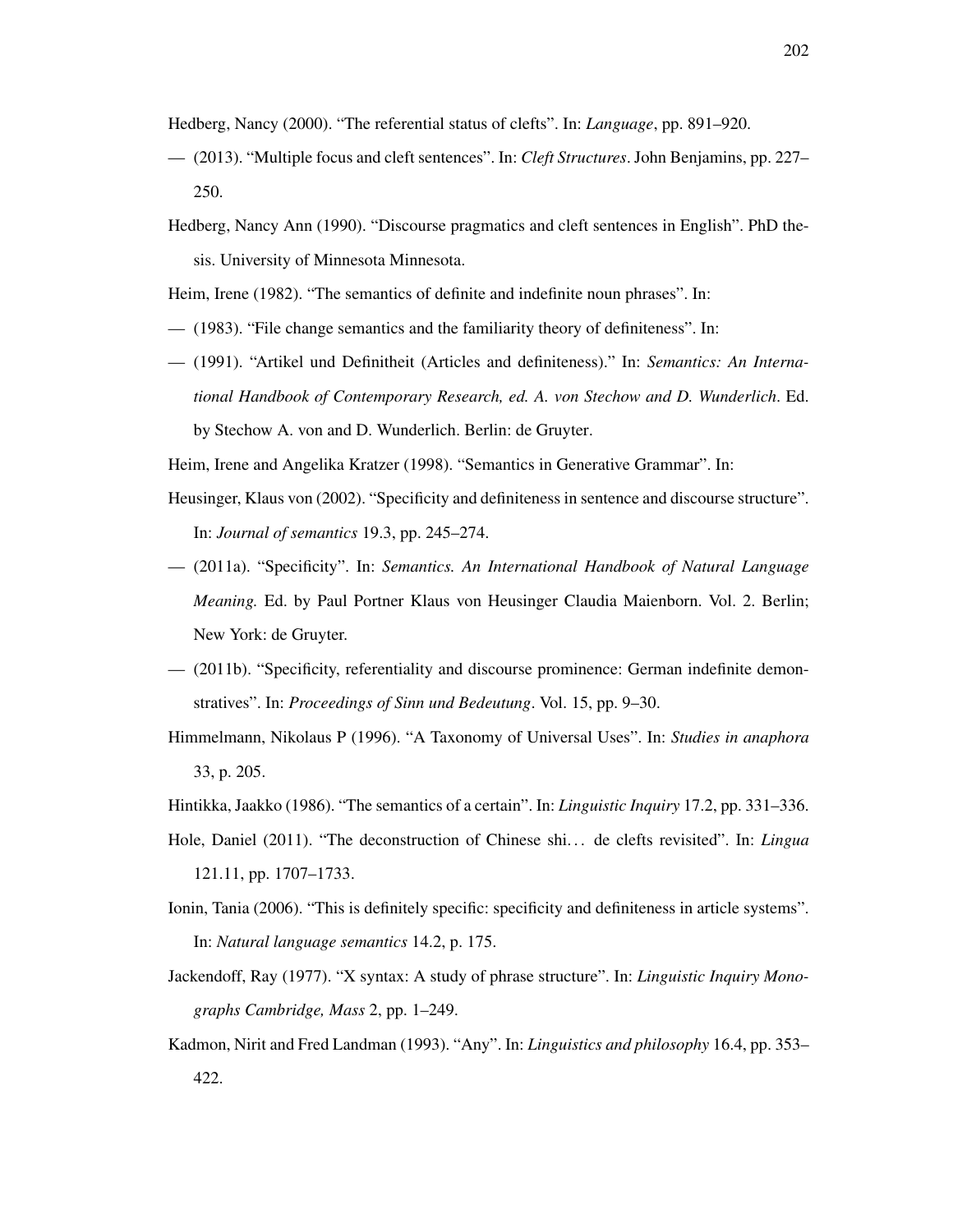- Kagan, Olga (2011). "On speaker identifiability". In: *Journal of Slavic Linguistics* 19.1, pp. 47– 84.
- Kamp, Hans (1981). "A theory of truth and semantic representation". In: *Formal semantics-the essential readings*, pp. 189–222.
- Kaplan, David (1977). *Demonstratives (ms.)* Reprinted In J. Almog, J. Perry, & H. Wettstein (Eds.), Themes from Kaplan (pp. 481–563).
- Karttunen, Lauri (1968). *What do referential indices refer to?* Vol. 3854. Rand Corporation.
- (1976). "Discourse referents". In: *Notes from the linguistic underground*. Brill, pp. 363– 385.
- <span id="page-212-0"></span>Kastner, Itamar (2015). "Factivity mirrors interpretation: The selectional requirements of presuppositional verbs". In: *Lingua* 164, pp. 156–188.
- Kayne, Richard (1994). "The Antisymmetry of Syntax". In:
- King, Jeffrey C (2001). *Complex Demonstratives: A Quantificational Account*. Vol. 2. MIT Press.
- Kiparsky Paul, Kiparsky Carol (1971). "An interdisciplinary reader in philosophy, linguistics and psychology". In: ed. by L.A. jakobovits D.D Steinberg. Cambridge University Press. Chap. Fact, pp. 345–369.
- Korsah, Sampson (2017). "Issues in Kwa Syntax: Pronouns and Clausal Determiners". PhD thesis. Universität Leipzig.
- Korsah, Sampson and Andrew Murphy (2019). "Tonal reflexes of movement in Asante Twi". In: *Natural Language & Linguistic Theory*, pp. 1–59.
- Kratzer, Angelika (1995). "Individual-Level Predicates". In: ed. by Greg Carlson and Pelletier. University of Chicago Press, p. 125.
- (1998). "Scope or pseudoscope? Are there wide-scope indefinites?" In: *Events and grammar*. Springer, pp. 163–196.
- (1998b). "More structural analogies between pronouns and tenses". In: *Semantics and linguistic theory*. Vol. 8, pp. 92–110.
- Kratzer, Angelika (2006). "Decomposing attitude verbs. Talk given in honour of Anita Mittwoch". In: *The Hebrew University Jerusalem*.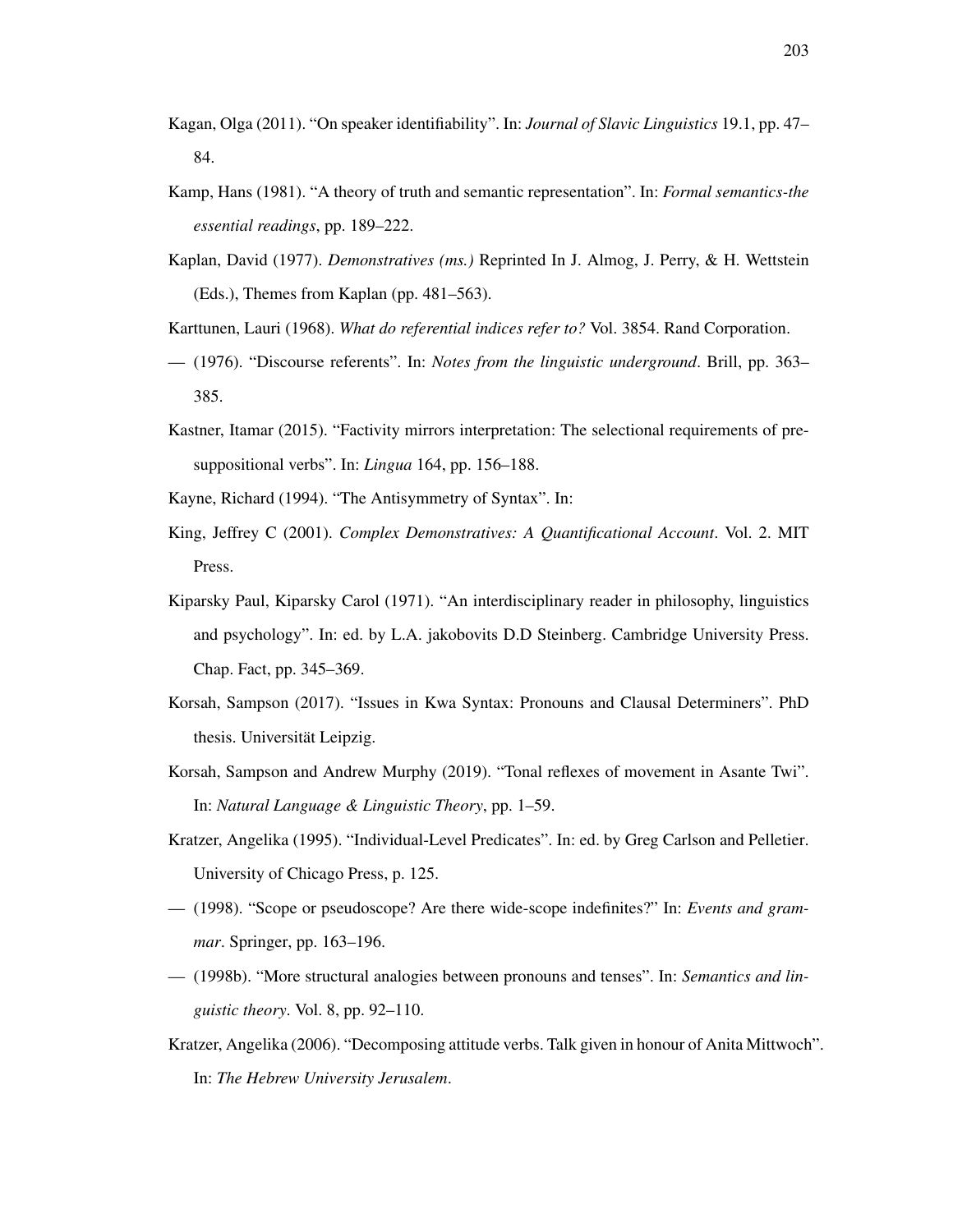- Kratzer, Angelika and Junko Shimoyama (2002). "Indeterminate Pronouns: The View from Japanese". In: *Paper presented at the 3rd Tokyo Conference on Psycholinguistics*.
- Krifka, Manfred (2013). "Response particles as propositional anaphors". In: *Semantics and linguistic theory*. Vol. 23, pp. 1–18.
- Križ, Manuel (2017). "Referentiality, exhaustivity, and trivalence in it-clefts". In: *Manuscript*, *Institut Jean-Nicod*.
- Larson, Richard K (2003). "Event descriptions in Fon and Haitian Creole". In: *Recent development in creole studies*, pp. 67–90.
- Lartey, Nathaniel et al. (2020). "Resumption in the production of focused constructions in Akan speakers with agrammatism". In: *Aphasiology* 34.3, pp. 343–364.
- Law, Jess H-K and K Syrett (2017). "Experimental evidence for the discourse potential of bare nouns in Mandarin". In: *NELS 47: Proceedings of the Forty-Seventh Annual Meeting of the North East Linguistic Society*. Vol. 2. Grad. Linguist. Stud. Assoc., Univ. Mass. Amherst, pp. 231–40.
- Lefebvre, Claire (1998). "Multifunctionality and variation among grammars: the case of the determiner in Haitian and in Fongbe". In: *Journal of pidgin and creole languages* 13.1, pp. 93–150.
- <span id="page-213-0"></span>Link, Godehard (1983). "The logical analysis of plurals and mass terms: a lattice-theoretical approach." In: *Meaning, use and interpretation of language*. Ed. by Christoph Schwarze Rainer Bauerle and Arnim vs Stechow. Berlin: de Gruyter.
- Löbner, Sebastian (1985). "Definites". In: *Journal of semantics* 4.4, pp. 279–326.
- Longobardi, Giuseppe (1994). "Reference and Proper names: A theory of N-Movement in Syntax and Logical Form". In: *Linguistic inquiry*, pp. 609–665.
- Lyons, Christopher (1999). *Definiteness*. Cambridge University Press.
- Marfo, Charles and Adams Bodomo (2005). "Information structuring in Akan question-word fronting and focus constructions". In: *Studies in African Linguistics* 34.2, pp. 179–208.
- Matthewson, Lisa (1999). "On the interpretation of wide-scope indefinites". In: *Natural language semantics* 7.1, pp. 79–134.
- McCracken, Chelsea (2013). "Relative clauses in Asante Twi". In: *Rice Working Papers in Linguistics* 4.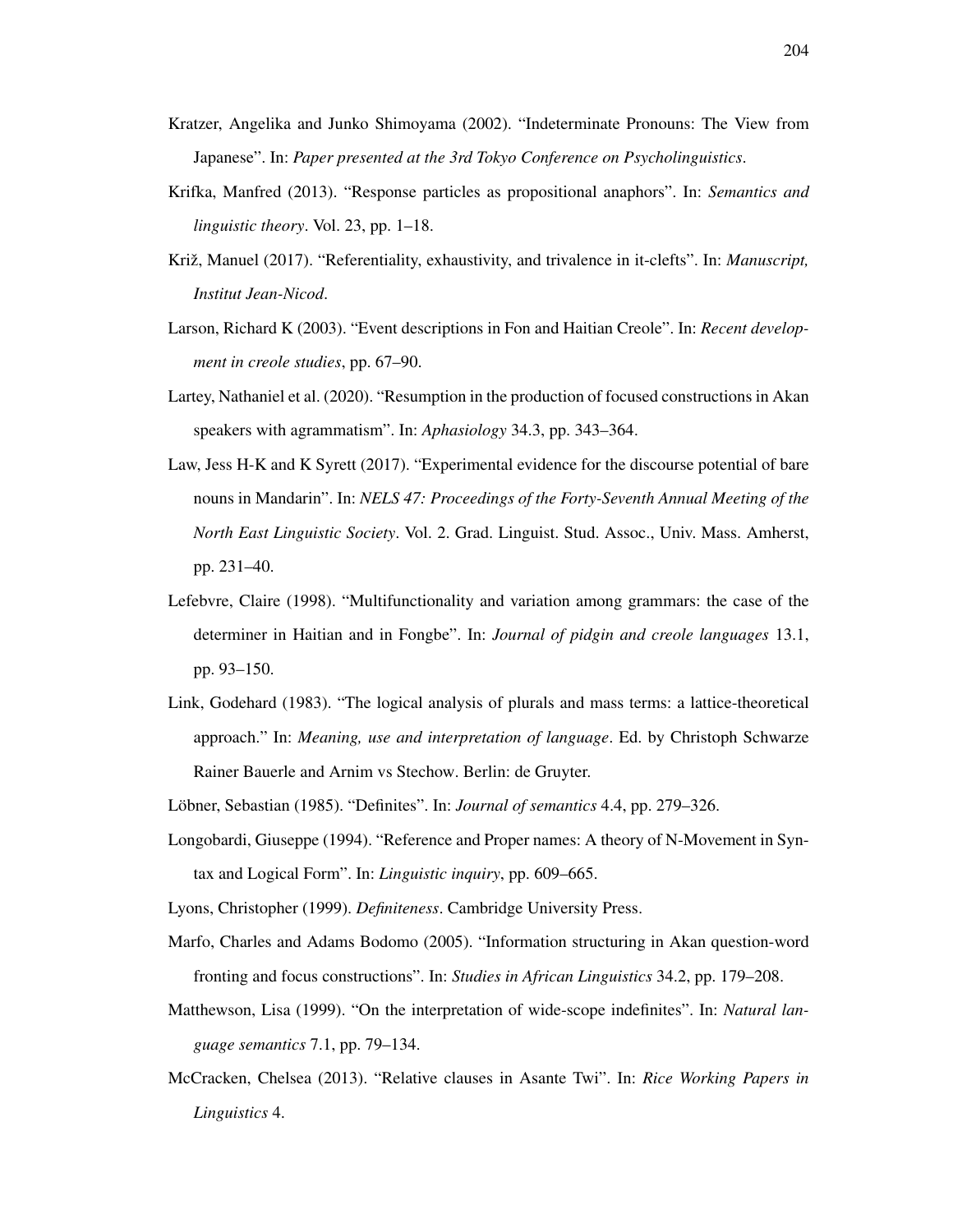Mirrazi, Zahra (2019). "Indefinites: An argument for Skolemization with World Variables".

- Modarresi, Fereshteh (2014). "Bare nouns in Persian: Interpretation, grammar, and prosody". PhD thesis. Université d'Ottawa/University of Ottawa.
- Moulton, Keir (2009). "Natural selection and the syntax of clausal complementation: University of Massachusetts". In: *Amherst dissertation*.
- (2015). "CPs: Copies and compositionality". In: *Linguistic Inquiry* 46.2, pp. 305–342.
- Needham, Stephanie Maureen (2012). "Propositional anaphora in English: The relationship between so and discourse". PhD thesis. Carleton University.
- Ofori, Seth Antwi (2011). "On the Basic Focus Marker, and the Basic Focus Sentence, in Akan (Twi)". In: *Nordic Journal of African Studies* 20.3, pp. 22–22.
- <span id="page-214-0"></span>Osam, E Kweku (1994a). "Aspects of Akan grammar: A functionalist perspective". In: *Eugene: University of Oregon dissertation*.
- <span id="page-214-1"></span>Osam, Emmanuel Kweku (1993). "The loss of the noun glass system in Akan". In: *Acta linguistica hafniensia* 26.1, pp. 81–106.
- (1994b). "From serial verbs to prepositions and the road between". In: *STUF-Language Typology and Universals* 47.1, pp. 16–36.
- <span id="page-214-2"></span>— (1996). "Animacy Distinctions in Akan Grammar". In: *Studies in the Linguistic Sciences* 23.2.
- Owusu, Augustina Pokua (2019). "A closer look at the Akan determiner bi: An epistemic indefinite analysis". In: *African linguistics across the disciplines*, pp. 257–280.
- Partee, Barbara (1975). "Montague grammar and transformational grammar". In: *Linguistic inquiry*, pp. 203–300.
- (1986). "Noun phrase interpretation and type-shifting principles". In:
- Partee, Barbara and Mats Rooth (1983). "Generalized conjunction and type ambiguity". In: *Formal semantics: The essential readings*, pp. 334–356.
- Partee, Barbara H (1984). "Nominal and temporal anaphora". In: *Linguistics and philosophy*, pp. 243–286.
- Partee, Barbara Hall (1973). "Some structural analogies between tenses and pronouns in English". In: *The Journal of Philosophy* 70.18, pp. 601–609.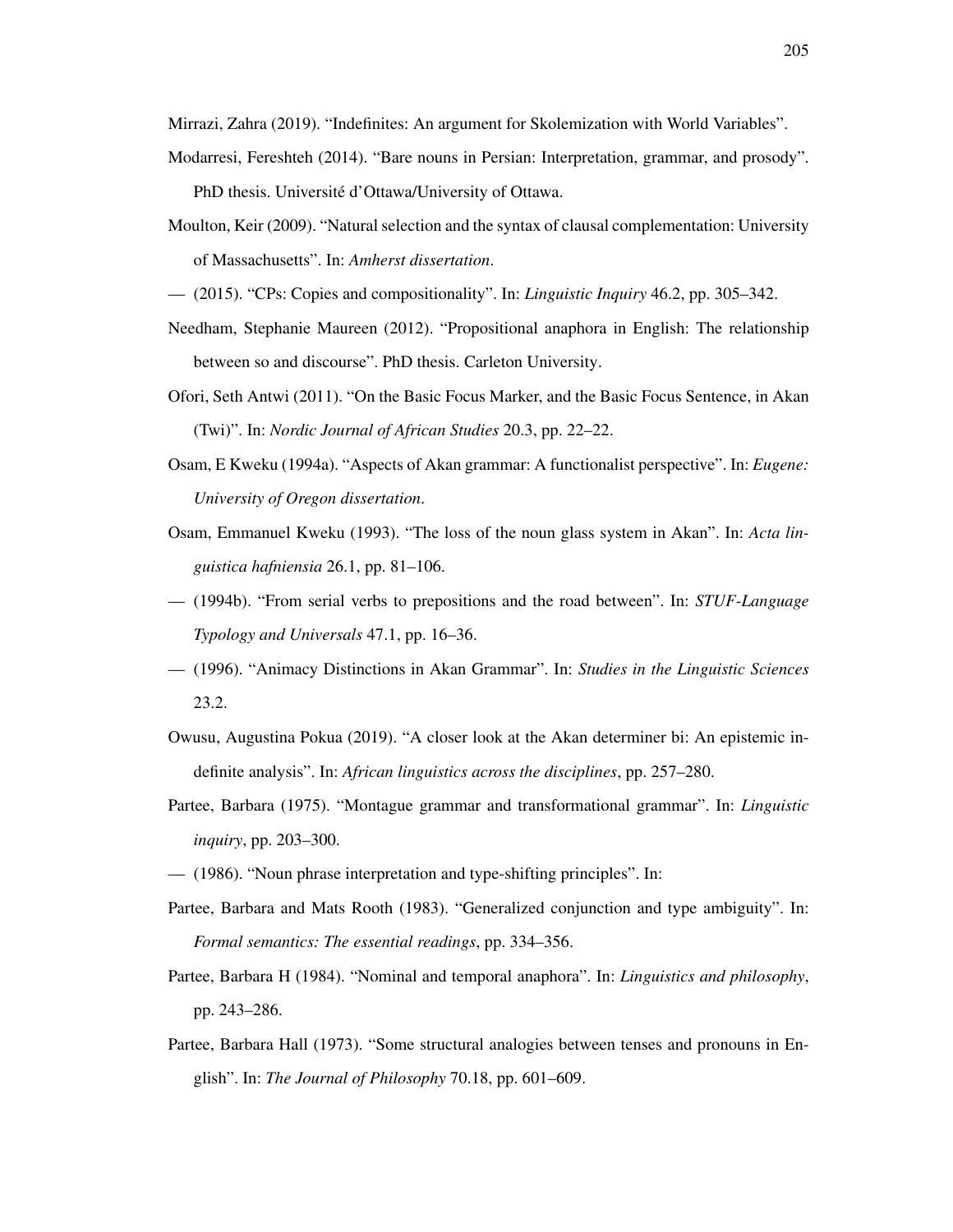- Percus, Orin (2006). "Antipresuppositions". In: *Theoretical and empirical studies of reference and anaphora: Toward the establishment of generative grammar as an empirical science* 52, p. 73.
- Peterson, Philip L (1982). "Anaphoric reference to facts, propositions, and events". In: *Linguistics and Philosophy* 5.2, pp. 235–276.
- Portner, Paul (2007). "Beyond the CG: The semantics and pragmatics of epistemic modals. Talk". In: *International Conference on Linguistics in Korea*.
- <span id="page-215-2"></span>— (2009). *Modality*. Vol. 1. Oxford University Press.
- Postal, Paul (1966). "On so-called pronouns in English". In: *Monograph series on language and linguistics* 19, pp. 177–206.
- Potts, Christopher (2002). "The Lexical Semantics of Parenthical-as and Appositive-which". In: *Syntax* 5.1, pp. 55–88.

Prince, Ellen (1981). "Toward a taxonomy of given-new information". In:

- Prince, Ellen F (1992). "The ZPG letter: Subjects, Definiteness, and Information Status". In: *Discourse Description: Diverse Analyses of a Fund Raising Text*. Ed. by S Thompson and W Mann. John Benjamins, Philadelphia, pp. 295–325.
- Quine, Willard Van Orman (1960). "Word and Object. New Edition". In: *Cambridge, Massachusetts: The*.
- Reinhart, Tanya (1997). "Quantifier scope: How labor is divided between QR and choice functions". In: *Linguistics and philosophy*, pp. 335–397.
- Reinhart, Tanya Miriam (1976). "The syntactic domain of anaphora". PhD thesis. Massachusetts Institute of Technology.
- <span id="page-215-0"></span>Renans, Agata (2016). "A cross-categorial definite determiner: Evidence from Ga (Kwa)". In: *Semantics and Linguistic Theory*. Vol. 26, pp. 23–42.
- <span id="page-215-1"></span>— (2018). *Definite descriptions of events: progressive interpretation in Ga (Kwa)*.
- (2019). "Definite descriptions of events: progressive interpretation in Ga (Kwa)". In: *Linguistics and Philosophy*, pp. 1–43.
- Roberts, Craige (1996). "Information Structure in Discourse: Towards an Integrated Formal Theory of Pragmatics". In: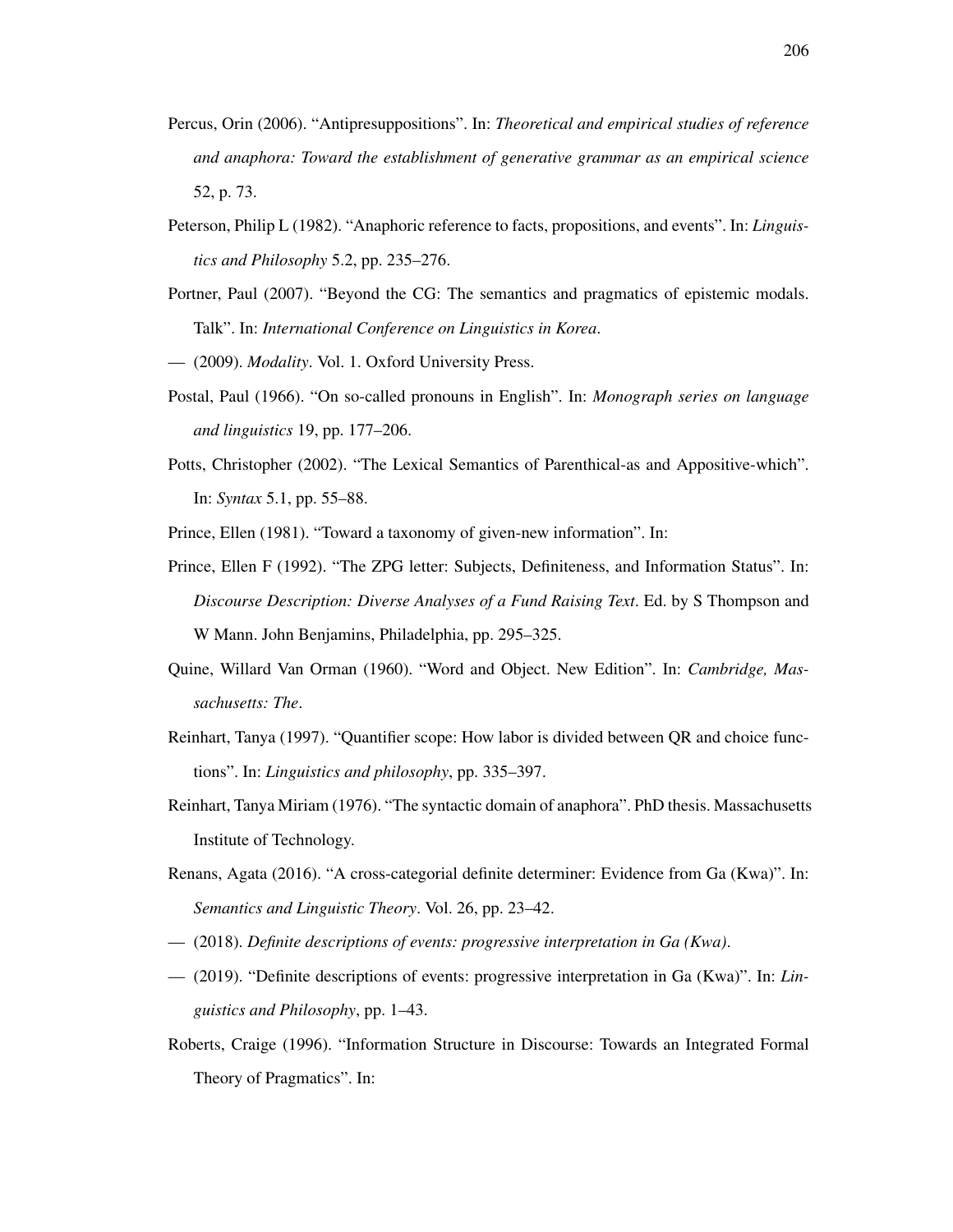- (2002). "Demonstratives as definites". In: *Information sharing: Reference and presupposition in language generation and interpretation*, pp. 89–196.
- (2003). "Uniqueness in definite noun phrases". In: *Linguistics and philosophy* 26.3, pp. 287– 350.
- (2010). "Retrievability and incomplete descriptions". In: *Ms. The Ohio State University*.
- Robinson, Heather Merle (2005). *Unexpected (in) definiteness: Plural generic expressions in Romance*. Rutgers University.
- Ross, John Robert (1967). "Constraints on variables in syntax." In:
- Roussou, Anna (1991). "Nominalized clauses in the syntax of Modern Greek". In: *UCLworking papers in linguistics* 3, pp. 77–100.
- Russell, Bertrand (1905). "On denoting". In: *Mind* 14.56, pp. 479–493.
- Ruys, Eduard G (1992). "The Scope of Indefinites, Utrecht University". PhD thesis. PhD. Dissertation.
- Saah, Kofi (2004). "A survey of Akan adverbs and adverbials". In: *Journal of West African Languages* 23.2, pp. 47–71.
- Saah, Kofi K (1988). "Wh-questions in Akan". In: *Journal of West African Languages* 18.1, pp. 17–28.
- (1994). "Studies in Akan Syntax, Acquisition and Sentence Processing". PhD thesis. University of Ottawa.
- (2010). "Relative clauses in Akan". In: *Topics in Kwa syntax*. Springer, pp. 91–107.
- Saah, Kofi Korankye (1995). *Studies in Akan syntax, acquisition, and sentence processing.* University of Ottawa (Canada).
- Sæbø, Kjell Johan (2013). "Reports of specific indefinites". In: *Journal of Semantics* 30.3, pp. 267–314.
- Safir, Ken (1986). "Relative clauses in a theory of binding and levels". In: *Linguistic inquiry*, pp. 663–689.
- Sauerland, Uli (1998). "The Meaning of Chains, unpublished Ph. D". PhD thesis. dissertation, MIT, Cambridge, MA.
- Sauerland, Uli (2003a). "A new semantics for number". In: *Semantics and linguistic theory*. Vol. 13, pp. 258–275.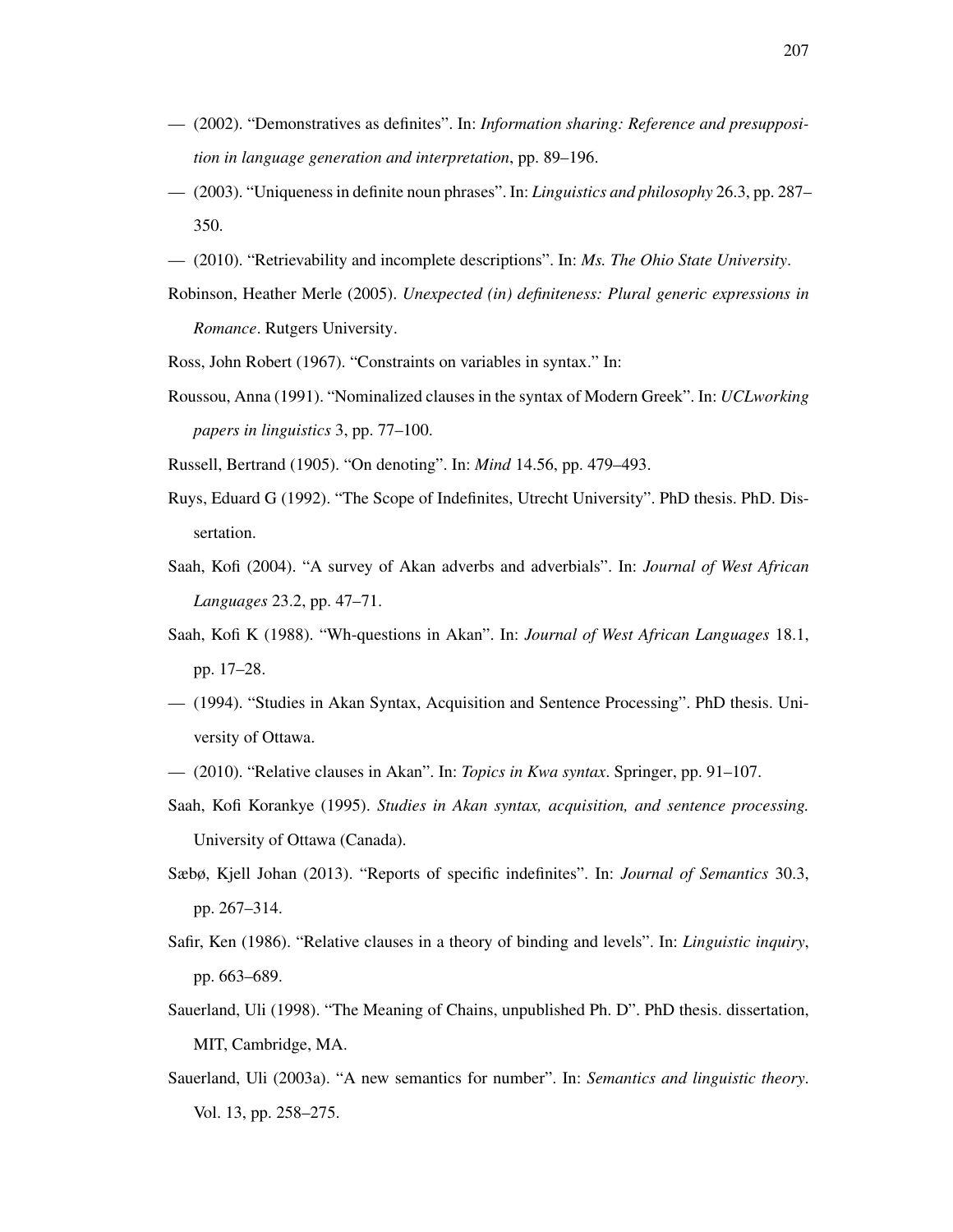- (2003b). "Implicated presuppositions. Hand-out for a talk given at the Polarity, Scalar Phenomena". In: *Implicatures Workshop, University of Milan Bicocca, Milan, Italy*.
- Sauerland, Uli, Jan Anderssen, and Kazuko Yatsushiro (2005). "The plural is semantically unmarked". In: *Linguistic evidence: Empirical, theoretical, and computational perspectives*, pp. 413–434.
- Sauerland, Uli and Kazuko Yatsushiro (2004). "A silent noun in partitives". In: *PROCEEDINGS-NELS*. Vol. 34. 2, pp. 505–516.
- Schachter, Paul (1973). "Focus and relativization". In: *Language*, pp. 19–46.
- Schlenker, Philippe (2012). "Maximize presupposition and Gricean reasoning". In: *Natural Language Semantics* 20.4, pp. 391–429.
- Schwarz, Bernhard (2001). "Two kinds of long-distance indefinites". In: *Proceedings of the thirteenth Amsterdam Colloquium*. Amsterdam University, pp. 192–197.
- (2011). "Long distance indefinites and choice functions". In: *Language and Linguistics Compass* 5.12, pp. 880–897.
- Schwarz, Florian (2009). *Two types of definites in natural language*. University of Massachusetts Amherst.
- (2013). "Two kinds of definites cross-linguistically". In: *Language and Linguistics Compass* 7.10, pp. 534–559.
- Schwarzschild, Roger (2002). "Singleton indefinites". In: *Journal of semantics* 19.3, pp. 289– 314.
- Selkirk, Elisabeth O (1977). "Conference on the formal syntax of natural language June 9-11, 1976". In: *Formal syntax: Paper from the MSSB-UC Irvine Conference on the formal syntax of natural language*. Ed. by Thomas Wasow Peter W. Culicover and Adrian Akmajian. MSSB-UC Irvine. NewPort Beach, California, New York: Academic Press. Chap. Some remarks on noun phrase structure. Pp. 285–316.
- Sells, Peter (1985). *Restrictive and non-restrictive modification*. Vol. 28. Center for the Study of Language and Information, Stanford University.

Seržant, Ilja A (2021). "Typology of partitives". In: *Linguistics*.

Sharvy, Richard (1980). "A more general theory of definite descriptions". In: *The philosophical review* 89.4, pp. 607–624.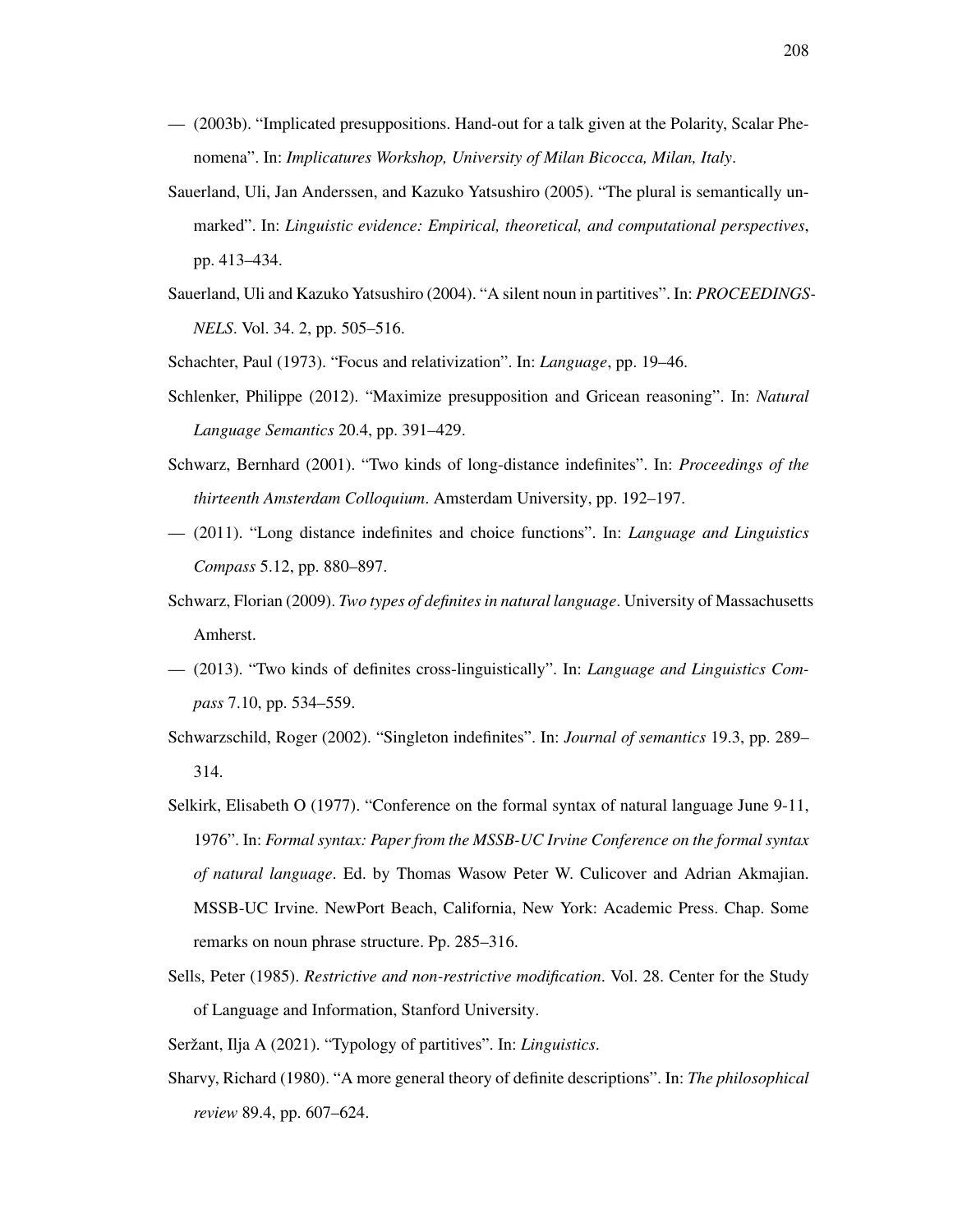- Singh, Raj (2011). "Maximize Presupposition! and local contexts". In: *Natural Language Semantics* 19.2, pp. 149–168.
- Snider, Todd Nathaniel (2017). "Anaphoric Reference to Propositions". PhD thesis. Cornell University.
- Stalnaker, Robert (1974). *Pragmatic presuppositions. Semantics and philosophy, ed. by Milton K. Munitz and Peter Unger, 197–213*.
- Stalnaker, Robert C (1976). "Propositions". In: *Issues in the Philosophy of Language*, pp. 79– 91.
- (1978). *Assertion*. Wiley Online Library.
- Stanley, Jason (2002). "Nominal restriction". In: *Logical Form and Language*. Ed. by G. Peters and G. Preyers. Oxford University Press Oxford, pp. 321–344.
- Stowell, Tim (1991). "Determiners in NP and DP." In: *Views on phrase structure*. Ed. by K. Leffel and D. Bouchard. Dordrecht: Kluwer, pp. 37–56.
- Strawson, Peter F (1950). "On referring". In: *Mind* 59.235, pp. 320–344.
- Swart, Henriette de and Donka Farkas (2010). "The semantics and pragmatics of plurals". In: *Semantics and pragmatics* 3, pp. 6–1.
- Szabolcsi, Anna (1987). "Functional categories in the noun phrase". In: *Approaches to Hungarian 2*. Ed. by Kenesei Istvan. Szeged:JATE, pp. 167–190.
- Tieu, Lyn and Manuel Križ (2017). "Connecting the exhaustivity of clefts and the homogeneity of plural definite descriptions in acquisition". In: *BUCLD Proceedings*. Vol. 41.
- Titov, Elena (2019). "Morphosyntactic encoding of information structure in Akan". In: *Glossa: a journal of general linguistics* 4.1.
- Vergnaud, Jean-Roger (1974). *French relative clauses. PhD diss*.
- Wespel, Johannes (2008). "Descriptions and their domains: the patterns of definiteness marking in French-related creoles". PhD thesis. Universität Stuttgart; Universität Stuttgart.
- Wiltschko, Martina (2013). "Descriptive relative clauses in Austro-Bavarian german". In: *Canadian Journal of Linguistics* 58.2, pp. 157–189.
- Winter, Yoad (1997). "Choice functions and the scopal semantics of indefinites". In: *Linguistics and philosophy*, pp. 399–467.